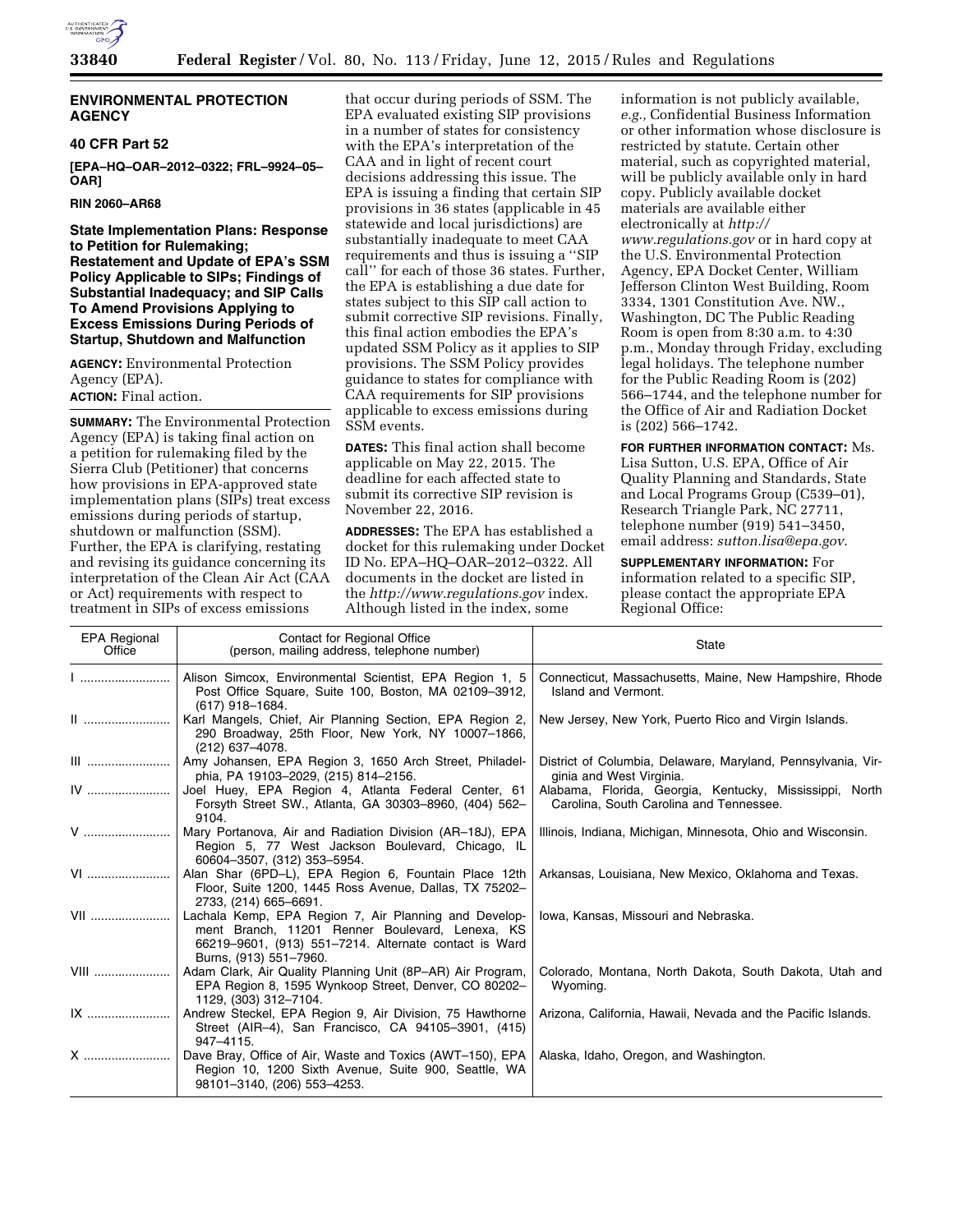#### **I. General Information**

### *A. Does this action apply to me?*

Entities potentially affected by this action include states, U.S. territories, local authorities and eligible tribes that are currently administering, or may in the future administer, EPA-approved implementation plans (''air agencies'').1 The EPA's action on the petition for rulemaking filed by the Sierra Club with the EPA Administrator on June 30, 2011 (the Petition), is potentially of interest to all such entities because the EPA is addressing issues related to basic CAA requirements for SIPs. The particular issues addressed in this rulemaking are the same issues that the Petition identified, which relate specifically to section 110 of the CAA. Pursuant to section 110, through what is generally referred to as the ''SIP program,'' the states and the EPA together provide for implementation, maintenance and enforcement of the national ambient air quality standards (NAAQS). While recognizing similarity to (and in some instances overlap with) issues concerning other air programs,  $e.g.$ concerning SSM provisions in the EPA's regulatory programs for New Source Performance Standards (NSPS) pursuant to section 111 and National Emission Standards for Hazardous Air Pollutants (NESHAP) pursuant to section 112, the EPA notes that the issues addressed in this rulemaking are specific to SSM provisions in the SIP program. Through this rulemaking, the EPA is both clarifying and applying its interpretation of the CAA with respect to SIP provisions applicable to excess emissions during SSM events in general. In addition, the EPA is issuing findings that some of the specific SIP provisions in some of the states identified in the Petition and some SIP provisions in additional states are substantially

inadequate to meet CAA requirements, pursuant to CAA section 110(k)(5), and thus those states (named in section II.C of this document) are directly affected by this rulemaking. For example, where a state's existing SIP includes an affirmative defense provision that would purport to alter the jurisdiction of the federal courts to assess monetary penalties for violations of CAA requirements, then the EPA is determining that the SIP provision is substantially inadequate because the provision is inconsistent with fundamental requirements of the CAA. This action may also be of interest to the public and to owners and operators of industrial facilities that are subject to emission limitations in SIPs, because it will require changes to certain state rules applicable to excess emissions during SSM events. This action embodies the EPA's updated SSM Policy concerning CAA requirements for SIP provisions relevant to excess emissions during SSM events.

### *B. Where can I get a copy of this document and other related information?*

In addition to being available in the docket, an electronic copy of this document will also be available on the World Wide Web. Following signature by the EPA Administrator, a copy of this document will be posted on the EPA's Web site, under ''State Implementation Plans to Address Emissions During Startup, Shutdown and Malfunction,'' at *[http://www.epa.gov/air/urbanair/](http://www.epa.gov/air/urbanair/sipstatus) [sipstatus](http://www.epa.gov/air/urbanair/sipstatus)*. The EPA's initial proposed response to the Petition in the February 2013 proposal, the EPA's revised proposed response to the Petition in the September 2014 supplemental notice of proposed rulemaking (SNPR) and the EPA's Response to Comments document may be found in the docket for this action.

#### *C. How is the preamble organized?*

The information presented in this preamble is organized as follows:

I. General Information

- A. Does this action apply to me? B. Where can I get a copy of this document
- and other related information? C. How is the preamble organized?
- D. What is the meaning of key terms used in this document?
- II. Overview of Final Action and Its Consequences
	- A. Summary
	- B. What the Petitioner Requested
	- C. To which air agencies does this
	- rulemaking apply and why?
	- D. What are the next steps for states that are receiving a finding of substantial inadequacy and a SIP call?
- E. What are potential impacts on affected states and sources?
- F. What happens if an affected state fails to meet the SIP submission deadline?
- G. What is the status of SIP provisions affected by this SIP call action in the interim period starting when the EPA promulgates the final SIP call and ending when the EPA approves the required SIP revision?
- III. Statutory, Regulatory and Policy Background
- IV. Final Action in Response to Request To Rescind the EPA Policy Interpreting the CAA To Allow Affirmative Defense Provisions
	- A. What the Petitioner Requested
- B. What the EPA Proposed
- C. What Is Being Finalized in This Action D. Response to Comments Concerning Affirmative Defense Provisions in SIPs
- V. Generally Applicable Aspects of the Final Action in Response to Request for the EPA's Review of Specific Existing SIP Provisions for Consistency With CAA Requirements
	- A. What the Petitioner Requested
	- B. What the EPA Proposed
	- C. What Is Being Finalized in This Action
- D. Response to Comments Concerning the CAA Requirements for SIP Provisions Applicable to SSM Events
- VI. Final Action in Response to Request That the EPA Limit SIP Approval to the Text of State Regulations and Not Rely Upon Additional Interpretive Letters From the State
	- A. What the Petitioner Requested
	- B. What the EPA Proposed
	- C. What Is Being Finalized In This Action
- D. Response to Comments Concerning Reliance on Interpretive Letters in SIP Revisions
- VII. Clarifications, Reiterations and Revisions to the EPA's SSM Policy
	- A. Applicability of Emission Limitations During Periods of SSM
	- 1. What the EPA Proposed
- 2. What Is Being Finalized in This Action
- 3. Response to Comments
- B. Alternative Emission Limitations During Periods of Startup and Shutdown
- 1. What the EPA Proposed
- 2. What Is Being Finalized in This Action
- 3. Response to Comments
- C. Director's Discretion Provisions Pertaining to SSM Events
- 1. What the EPA Proposed
- 2. What Is Being Finalized in This Action
- 3. Response to Comments
- D. Enforcement Discretion Provisions Pertaining to SSM Events
- 1. What the EPA Proposed
- 2. What Is Being Finalized in This Action
- 3. Response to Comments
- E. Affirmative Defense Provisions in SIPs During Any Period of Operation
- F. Relationship Between SIP Provisions and Title V Regulations
- G. Intended Effect of the EPA's Action on the Petition
- VIII. Legal Authority, Process and Timing for SIP Calls
	- A. SIP Call Authority Under Section  $110(k)(5)$
	- 1. General Statutory Authority

<sup>&</sup>lt;sup>1</sup>The EPA respects the unique relationship between the U.S. government and tribal authorities and acknowledges that tribal concerns are not interchangeable with state concerns. Under the CAA and EPA regulations, a tribe may, but is not required to, apply for eligibility to have a tribal implementation plan (TIP). For convenience, the EPA refers to ''air agencies'' in this rulemaking collectively when meaning to refer in general to states, the District of Columbia, U.S. territories, local air permitting authorities and eligible tribes that are currently administering, or may in the future administer, EPA-approved implementation plans. This final action does not include action on any provisions in any TIP. The EPA therefore refers to ''state'' or ''states'' rather than ''air agency'' or "air agencies" when meaning to refer to the District of Columbia and/or one, some, or all of the states at issue in this rulemaking. The EPA also uses "state" or "states" rather than "air agency" or "air agencies'' when quoting or paraphrasing the CAA or other document that uses that term even when the original referenced passage may have applicability to tribes as well.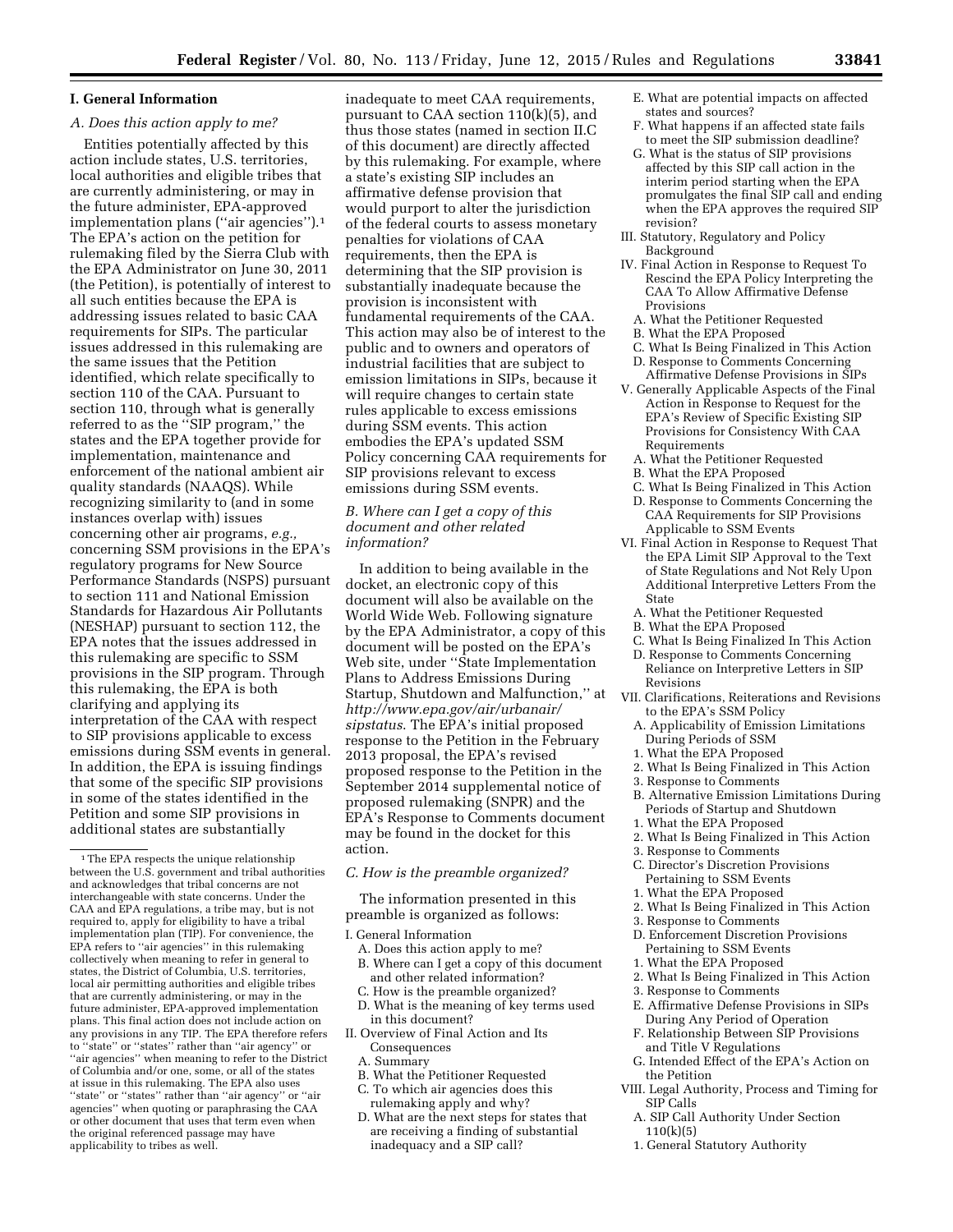- 2. Substantial Inadequacy of Automatic Exemptions
- 3. Substantial Inadequacy of Director's Discretion Exemptions
- 4. Substantial Inadequacy of Improper Enforcement Discretion Provisions
- 5. Substantial Inadequacy of Affirmative Defense Provisions
- B. SIP Call Process Under Section 110(k)(5)
- C. SIP Call Timing Under Section 110(k)(5)
- D. Response to Comments Concerning SIP
- Call Authority, Process and Timing IX. What is the EPA's final action for each of the specific SIP provisions identified
	- in the Petition or by the EPA? A. Overview of the EPA's Evaluation of Specific SIP Provisions
	- B. Affected States in EPA Region I
	- C. Affected State in EPA Region II
	- D. Affected States in EPA Region III E. Affected States and Local Jurisdictions
	- in EPA Region IV
	- F. Affected States in EPA Region V
	- G. Affected States in EPA Region VI
	- H. Affected States in EPA Region VII
	- I. Affected States in EPA Region VIII J. Affected States and Local Jurisdictions in EPA Region IX
	- K. Affected States in EPA Region X
- X. Implementation Aspects of EPA's SSM SIP Policy
	- A. Recommendations Concerning Alternative Emission Limitations for Startup and Shutdown
	- B. Recommendations for Compliance With Section 110(l) and Section 193 for SIP Revisions
- XI. Statement of the EPA's SSM SIP Policy as of 2015
	- A. Definitions
	- B. Emission Limitations in SIPs Must Apply Continuously During All Modes of Operation, Without Automatic or Discretionary Exemptions or Overly Broad Enforcement Discretion Provisions That Would Bar Enforcement by the EPA or by Other Parties in Federal Court Through a Citizen Suit
	- C. Emission Limitations in SIPs May Contain Components Applicable to Different Modes of Operation That Take Different Forms, and Numerical Emission Limitations May Have Differing Levels and Forms for Different Modes of Operation
	- D. Recommendations for Development of Alternative Emission Limitations Applicable During Startup and Shutdown
	- E. Enforcement Discretion Provisions
- F. Affirmative Defense Provisions in SIPs
- G. Anti-Backsliding Considerations
- XII. Environmental Justice Consideration
- XIII. References
- XIV. Statutory and Executive Order Reviews
- A. Executive Order 12866: Regulatory Planning and Review and Executive Order 13563: Improving Regulation and Regulatory Review
- B. Paperwork Reduction Act (PRA)
- C. Regulatory Flexibility Act (RFA)
- D. Unfunded Mandates Reform Act (UMRA)
- E. Executive Order 13132: Federalism
- F. Executive Order 13175: Consultation and Coordination With Indian Tribal Governments
- G. Executive Order 13045: Protection of Children From Environmental Health Risks and Safety Risks
- H. Executive Order 13211: Actions Concerning Regulations That Significantly Affect Energy Supply, Distribution or Use
- I. National Technology Transfer and Advancement Act (NTTAA)
- J. Executive Order 12898: Federal Actions To Address Environmental Justice in Minority Populations and Low-Income Populations
- K. Determination Under Section 307(d)
- L. Congressional Review Act (CRA)
- XV. Judicial Review
- XVI. Statutory Authority

#### *D. What is the meaning of key terms used in this document?*

For the purpose of this document, the following definitions apply unless the context indicates otherwise:

The terms *Act* or *CAA* or *the statute* mean or refer to the Clean Air Act.

The term *affirmative defense* means, in the context of an enforcement proceeding, a response or defense put forward by a defendant, regarding which the defendant has the burden of proof, and the merits of which are independently and objectively evaluated in a judicial or administrative proceeding. The term *affirmative defense provision* means more specifically a state law provision in a SIP that specifies particular criteria or preconditions that, if met, would purport to preclude a court from imposing monetary penalties or other forms of relief for violations of SIP requirements in accordance with CAA section 113 or CAA section 304.

The term *Agency* means or refers to the EPA. When not capitalized, this term refers to an agency in general and not specifically to the EPA.

The terms *air agency* and a*ir agencies*  mean or refer to states, the District of Columbia, U.S. territories, local air permitting authorities with delegated authority from the state and tribal authorities with appropriate CAA jurisdiction.

The term *alternative emission limitation*  means, in this document, an emission limitation in a SIP that applies to a source during some but not all periods of normal operation (*e.g.,* applies only during a specifically defined mode of operation such as startup or shutdown). An alternative emission limitation is a component of a continuously applicable SIP emission limitation, and it may take the form of a control measure such as a design, equipment, work practice or operational standard (whether or not numerical). This definition of the term is independent of the statutory use of the term ''alternative means of emission limitation'' in sections 111(h)(3) and 112(h)(3), which pertain to the conditions under which the EPA may pursuant to sections 111 and 112 promulgate emission limitations, or components of emission limitations, that are not necessarily in numeric format.

The term *automatic exemption* means a generally applicable provision in a SIP that would provide that if certain conditions

existed during a period of excess emissions, then those exceedances would not be considered violations of the applicable emission limitations.

The term *director's discretion provision*  means, in general, a regulatory provision that authorizes a state regulatory official unilaterally to grant exemptions or variances from otherwise applicable emission limitations or control measures, or to excuse noncompliance with otherwise applicable emission limitations or control measures, which would be binding on the EPA and the public.

The term *EPA* refers to the United States Environmental Protection Agency.

The term *emission limitation* means, in the context of a SIP, a legally binding restriction on emissions from a source or source category, such as a numerical emission limitation, a numerical emission limitation with higher or lower levels applicable during specific modes of source operation, a specific technological control measure requirement, a work practice standard, or a combination of these things as components of a comprehensive and continuous emission limitation in a SIP provision. In this respect, the term *emission limitation* is defined as in section 302(k) of the CAA. By definition, an emission limitation can take various forms or a combination of forms, but in order to be permissible in a SIP it must be applicable to the source continuously, *i.e.,* cannot include periods during which emissions from the source are legally or functionally exempt from regulation. Regardless of its form, a fully approvable SIP emission limitation must also meet all substantive requirements of the CAA applicable to such a SIP provision, *e.g.,* the statutory requirement of section  $172(c)(1)$  for imposition of reasonably available control measures and reasonably available control technology (RACM and RACT) on sources located in designated nonattainment areas.

The term *excess emissions* means the emissions of air pollutants from a source that exceed any applicable SIP emission limitation. In particular, this term includes those emissions above the otherwise applicable SIP emission limitation that occur during startup, shutdown, malfunction or other modes of source operation, *i.e.,*  emissions that would be considered violations of the applicable emission limitation but for an impermissible automatic or discretionary exemption from such emission limitation.

The term *February 2013 proposal* means the notice of proposed rulemaking that the EPA signed on February 12, 2013, and published in the **Federal Register** on February 22, 2013. The February 2013 proposal comprises the EPA's initial proposed response to the Petition. The EPA subsequently issued the September 2014 SNPR that updated and revised the EPA's February 2013 proposal with respect to affirmative defense provisions in SIPs.

The term *malfunction* means a sudden and unavoidable breakdown of process or control equipment.

The term *NAAQS* means national ambient air quality standard or standards. These are the national primary and secondary ambient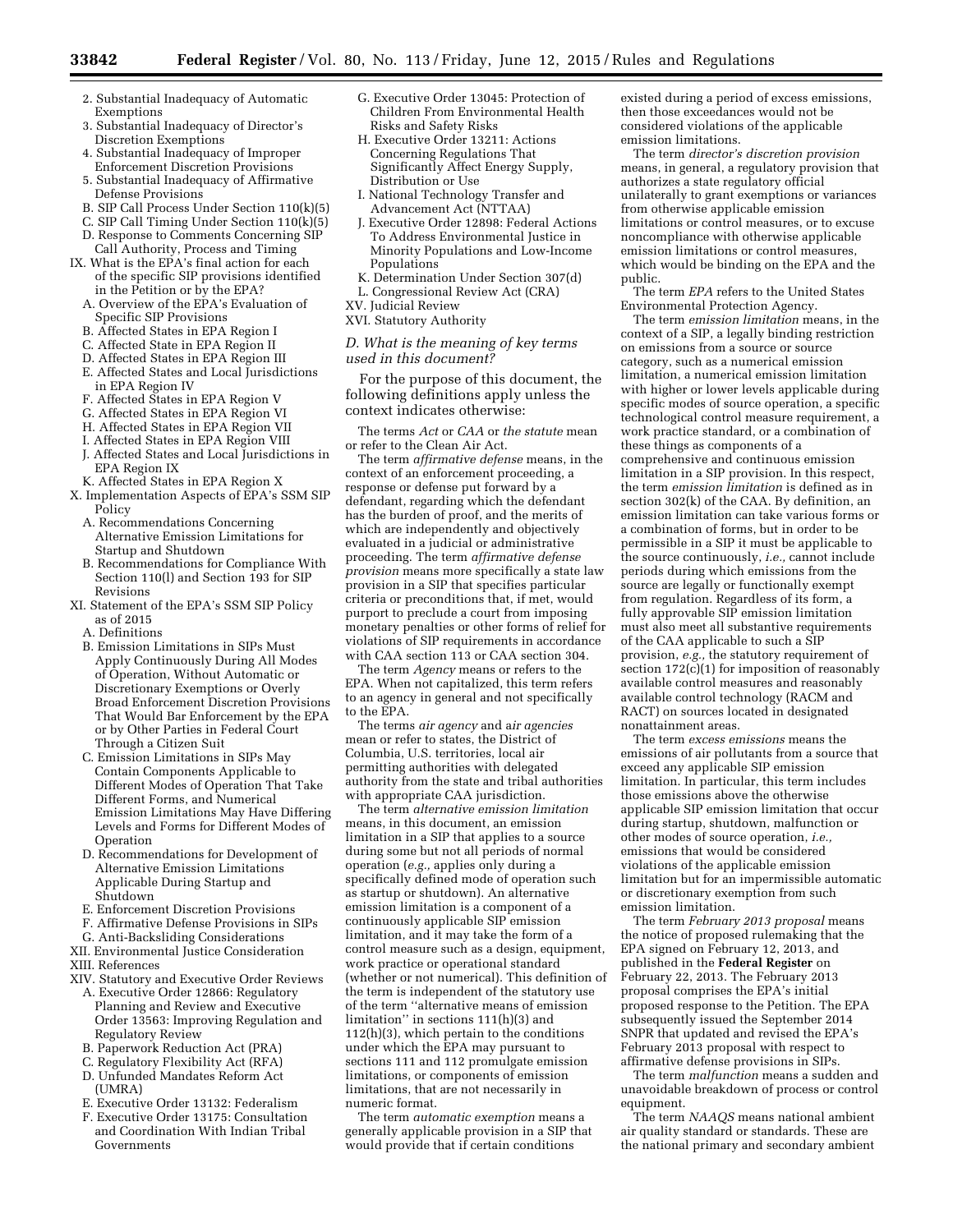air quality standards that the EPA establishes under CAA section 109 for criteria pollutants for purposes of protecting public health and welfare.

The term *Petition* refers to the petition for rulemaking titled, ''Petition to Find Inadequate and Correct Several State Implementation Plans under Section 110 of the Clean Air Act Due to Startup, Shutdown, Malfunction, and/or Maintenance Provisions,'' filed by the Sierra Club with the EPA Administrator on June 30, 2011.

The term *Petitioner* refers to the Sierra Club.

The term *practically enforceable* means, in the context of a SIP emission limitation, that the limitation is enforceable as a practical matter (*e.g.,* contains appropriate averaging times, compliance verification procedures and recordkeeping requirements). The term uses ''practically'' as it means ''in a practical manner'' and not as it means ''almost'' or ''nearly.'' In this document, the EPA uses the term ''practically enforceable'' as interchangeable with the term ''practicably enforceable.''

The term *shutdown* means, generally, the cessation of operation of a source for any reason. In this document, the EPA uses this term in the generic sense. In individual SIP provisions it may be appropriate to include a specifically tailored definition of this term to address a particular source category for a particular purpose.

The term *SIP* means or refers to a State Implementation Plan. Generally, the SIP is the collection of state statutes and regulations approved by the EPA pursuant to CAA section 110 that together provide for implementation, maintenance and enforcement of a national ambient air quality standard (or any revision thereof) promulgated under section 109 for any air pollutant in each air quality control region (or portion thereof) within a state. In some parts of this document, statements about SIPs in general would also apply to tribal implementation plans in general even though not explicitly noted.

The term *SNPR* means the supplemental notice of proposed rulemaking that the EPA signed and posted on the Agency Web site on September 5, 2014, and published in the **Federal Register** on September 17, 2014. Supplementing the February 2013 proposal, the SNPR comprises the EPA's revised proposed response to the Petition with respect to affirmative defense provisions in SIPs.

The term *SSM* refers to startup, shutdown or malfunction at a source. It does not include periods of maintenance at such a source. An SSM event is a period of startup, shutdown or malfunction during which there may be exceedances of the applicable emission limitations and thus excess emissions.

The term *SSM Policy* refers to the cumulative guidance that the EPA has issued as of any given date concerning its interpretation of CAA requirements with respect to treatment of excess emissions during periods of startup, shutdown and malfunction at a source in SIP provisions. The most comprehensive statement of the EPA's SSM Policy prior to this final action

is embodied in a 1999 guidance document discussed in more detail in this final action. That specific guidance document is referred to as the *1999 SSM Guidance.* The final action described in this document embodies the EPA's updated SSM Policy for SIP provisions relevant to excess emissions during SSM events. In section XI of this document, the EPA provides a statement of the Agency's SSM SIP Policy as of 2015.

The term *startup* means, generally, the setting in operation of a source for any reason. In this document, the EPA uses this term in the generic sense. In an individual SIP provision it may be appropriate to include a specifically tailored definition of this term to address a particular source category for a particular purpose.

### **II. Overview of Final Action and Its Consequences**

#### *A. Summary*

The EPA is in this document taking final action on a petition for rulemaking that the Sierra Club filed with the EPA Administrator on June 30, 2011. The Petition concerns how air agency rules in EPA-approved SIPs treat excess emissions during periods of SSM of industrial source process or emission control equipment. Many of these rules were added to SIPs and approved by the EPA in the years shortly after the 1970 amendments to the CAA, which for the first time provided for the system of clean air plans that were to be prepared by air agencies and approved by the EPA. At that time, it was widely believed that emission limitations set at levels representing good control of emissions during periods of so-called ''normal'' operation (which, until no later than 1982, was meant by the EPA to refer to periods of operation other than during startup, shutdown, maintenance or malfunction) could in some cases not be met with the same emission control strategies during periods of startup, shutdown, maintenance or malfunction.2 Accordingly, it was common for state plans to include provisions for special, more lenient treatment of excess emissions during such periods of startup, shutdown, maintenance or

malfunction. Many of these provisions took the form of absolute or conditional statements that excess emissions from a source, when they occur during startup, shutdown, malfunction or otherwise outside of the source's so-called ''normal'' operations, were not to be considered violations of the air agency rules; *i.e.,* these emissions were considered exempt from legal control.

Excess emission provisions for startup, shutdown, maintenance and malfunctions were often included as part of the original SIPs that the EPA approved in 1971 and 1972. In the early 1970s, because the EPA was inundated with proposed SIPs and had limited experience in processing them, not enough attention was given to the adequacy, enforceability and consistency of these provisions. Consequently, many SIPs were approved with broad and loosely defined provisions to control excess emissions. Starting in 1977, however, the EPA discerned and articulated to air agencies that exemptions for excess emissions during such periods were inconsistent with certain requirements of the CAA.3 The EPA also realized that such provisions allow opportunities for sources to emit pollutants during such periods repeatedly and in quantities that could cause unacceptable air pollution in nearby communities with no legal pathway within the existing EPAapproved SIP for air agencies, the EPA, the public or the courts to require the sources to make reasonable efforts to reduce these emissions. The EPA has attempted to be more careful after 1977 not to approve SIP submissions that contain illegal SSM provisions and has issued several guidance memoranda to advise states on how to avoid impermissible provisions 4 as they expand and revise their SIPs. The EPA has also found several SIPs to be deficient because of problematic SSM provisions and called upon the affected states to amend their SIPs. However, in light of the other high-priority work facing both air agencies and the EPA,

<sup>2</sup>Since at least 1982, however, the EPA has used the term ''normal'' in the SSM Policy in the ordinary sense of the word to distinguish between predictable modes of source operation such as startup and shutdown and genuine ''malfunctions,'' which are by definition supposed to be unpredictable and unforeseen events and which could not have been precluded by proper source design, maintenance and operation. *See, e.g.,* 1982 SSM Guidance, Attachment at 2, in which the EPA states, ''[s]tart-up and shutdown of process equipment are part of the normal operation of a source and should be accounted for in the design and implementation of the operating procedure for the process and control equipment.'' The 1982 SSM Guidance is in the rulemaking docket at EPA–HQ– OAR–2012–0322–0005.

<sup>3</sup> In 1977, the EPA took actions related to specific sources located in Utah and Idaho in which the EPA expressed its views regarding issues such as automatic exemptions from applicable emission limitations. *See* Memorandum, ''Statutory, Regulatory, and Policy Context for this Rulemaking,'' at n.2, February 4, 2013, in the rulemaking docket at EPA–HQ–OAR–2012–0322– 0029.

<sup>4</sup>The term ''impermissible provision'' as used throughout this document is generally intended to refer to a SIP provision that the EPA now believes to be inconsistent with requirements of the CAA. As described later in this document (*see* section VIII.A), the EPA is proposing to find a SIP ''substantially inadequate'' to meet CAA requirements where the EPA determines that the SIP includes an impermissible provision.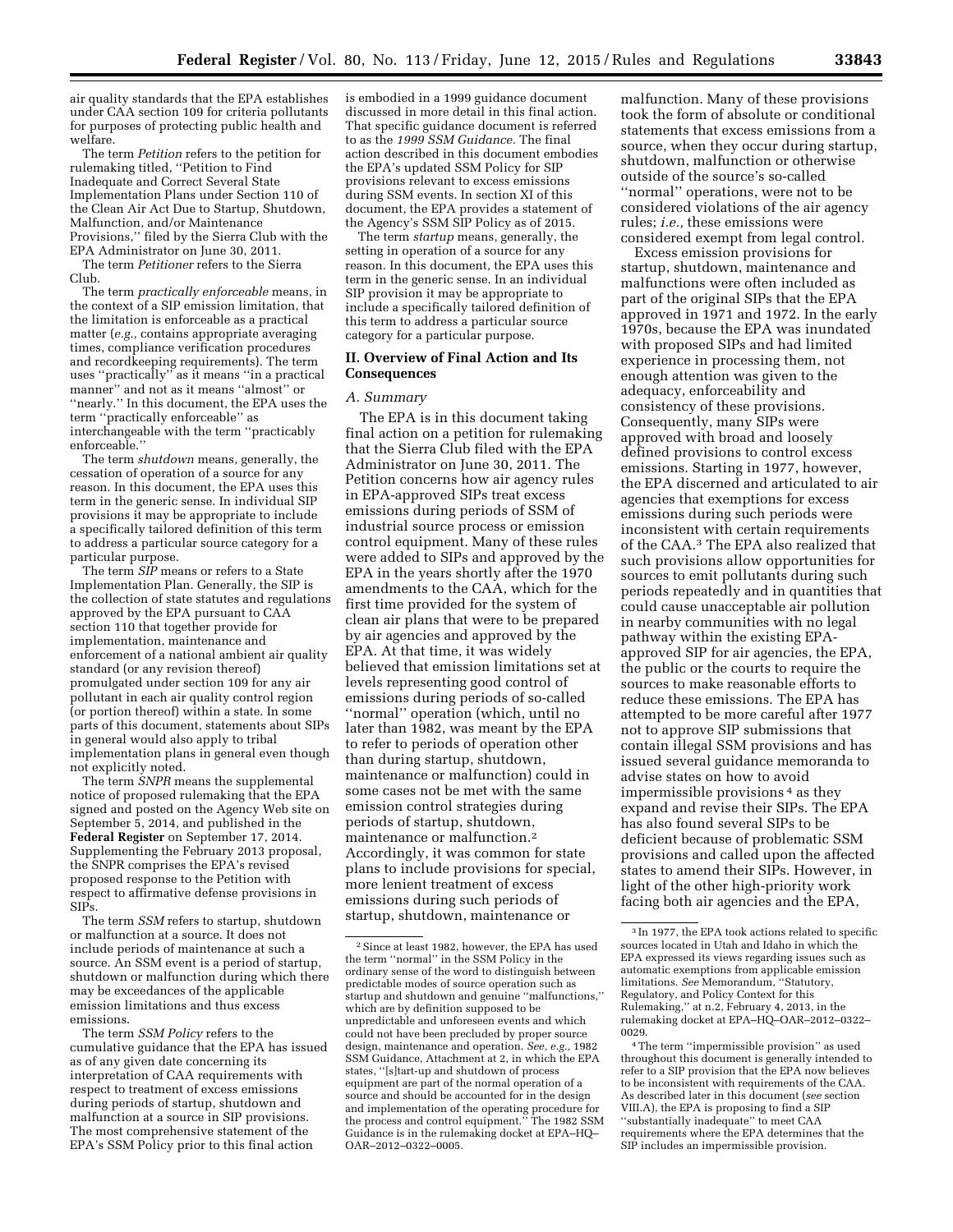the EPA had not until the February 2013 proposal initiated a broader effort to require a larger number of states to remove impermissible provisions from their SIPs and to adopt other, approvable approaches for addressing excess emissions when appropriate. Public interest in the issue of SSM provisions in SIPs is evidently high, on the basis of the large number of public submissions made to the rulemaking docket in response to the February 2013 proposal (representing approximately 69,000 unique commenters) and the SNPR (over 20,000 commenters, some of whom had also made submissions in response to the earlier proposal). The EPA has attempted to further count commenters according to general categories (state and local governments, industry commenters, public interest groups and individual commenters), as described in section V.D.1 of this document. Public interest groups, including the Petitioner, have sued the EPA in several state-specific cases concerning SIP issues, and they have been urging the EPA to give greater priority generally to addressing the issue of SSM provisions in SIPs. In one of these SIP cases, the EPA entered into a settlement agreement requiring it to respond to the Petition from the Sierra Club. A copy of the settlement agreement is provided in the docket for this rulemaking.5

The EPA emphasizes that there are other approaches that would be consistent with CAA requirements for SIP provisions that states can use to address emissions during SSM events. While automatic exemptions and director's discretion exemptions from otherwise applicable emission limitations are not consistent with the CAA, SIPs may include criteria and procedures for the use of enforcement discretion by air agency personnel. Similarly, SIPs may, rather than exempt emissions during SSM events, include emission limitations that subject those emissions to alternative numerical limitations or other technological control requirements or work practice requirements during startup and shutdown events, so long as those components of the emission limitations meet applicable CAA requirements. In this action, the EPA is again articulating its interpretation of the CAA in the SSM Policy that reflects these principles and is applying this interpretation to issue a SIP call for specific existing provisions in the SIPs of 36 states. In some cases, the EPA's review involved a close reading of the provision in the SIP and its context to discern whether it was in fact an exemption, a statement regarding exercise of enforcement discretion by the air agency or an affirmative defense. Each state will ultimately decide how to address the SIP inadequacies identified by the EPA in this final action. The EPA acknowledges that for some states, this rulemaking entailed the EPA's evaluation of SIP provisions that may date back several decades. Aware of that fact, the EPA is committed to working closely with each of the affected states to develop approvable SIP submissions consistent with the guidance articulated in the updated SSM Policy in this final action. Section IX of this document presents the EPA's analysis of each specific SIP provision at issue in this action. The EPA's review also involved interpretation of several relevant sections of the CAA. While the EPA has already developed and has been implementing the SSM Policy that is based on its interpretation of the CAA for SIP provisions, this action provides the EPA an opportunity to update the SSM Policy and its basis in the CAA through notice and comment. To that end, section XI of this document contains a restatement of the EPA's SSM Policy for SIP provisions as revised and updated for 2015. Also, supplementary to the February 2013 proposal, the EPA provided a background memorandum to summarize the legal and administrative context for this action which is available in the docket for this rulemaking.6 This final document is intended to clarify how states can resolve the identified deficiencies in their SIPs as well as to provide all air agencies guidance as they develop SIPs in the future.

In summary, the EPA is agreeing with the Petitioner that many of the identified SIP provisions are not permissible under the CAA. However, in some cases the EPA is instead concluding that an identified SIP provision is actually consistent with CAA requirements. In addition, the EPA notes, this final action does not include

a final finding of substantial inadequacy and SIP call for specific SIP provisions included in the February 2013 proposal for several air agencies, because of SIP revisions made subsequent to that proposal. The state of Kentucky has already submitted, and the EPA has approved, SIP revisions that corrected the problematic provisions applicable in the Jefferson County (Louisville, Kentucky) area.7 The state of Wyoming has already submitted, and the EPA has approved, SIP revisions that corrected the problematic provisions applicable statewide.8 The state of North Dakota has likewise already submitted, and the EPA has approved, SIP revisions that corrected a portion of the problematic provisions applicable statewide.9

Of the 41 states for which SIP provisions were identified by the Petition or identified independently by the Agency in the SNPR, the EPA is issuing a SIP call for 36 states. The EPA is aware of other SSM-related SIP provisions that were not identified in the Petition but that may be inconsistent with the EPA's interpretation of the CAA. For SIP provisions that have potential defects other than an impermissible affirmative defense, the EPA elected to focus on the provisions specifically raised in the Petition. The EPA may address these other provisions later in a separate notice-and-comment action. States are encouraged to consider the updated SSM Policy laid out in this final action in reviewing their own SIP provisions. With respect to affirmative defense provisions, however, the EPA elected to identify some additional provisions not included in the Petition. This is necessary to minimize potential confusion relating to other recent rulemakings and court decisions that pertain generally to affirmative defense provisions. Therefore, in order to give updated and comprehensive guidance with respect to affirmative defense provisions, the EPA has also addressed additional affirmative defense provisions in 17 states in the SNPR and in this final action. See section V.D.3 of this document for further explanation as to which SSM-related SIP provisions the

<sup>5</sup>*See* Settlement Agreement executed November 30, 2011, in the rulemaking docket at EPA–HQ– OAR–2012–0322–0039, to address a lawsuit filed by Sierra Club and WildEarth Guardians in the United States District Court for the Northern District of California: *Sierra Club et al.* v. *Jackson,* No. 3:10– cv–04060–CRB (N.D. Cal.). A subsequent Modification to the Settlement Agreement specifies a deadline of May 22, 2015, for signature on the final action to respond to the Petition.

<sup>6</sup>*See* Memorandum, ''Statutory, Regulatory, and Policy Context for this Rulemaking,'' February 4, 2013, in the rulemaking docket at EPA–HQ–OAR– 2012–0322–0029. The EPA notes that with respect to the legal basis for affirmative defense provisions in SIPs, the Agency has revised its views as a result of a court decision, as explained in more detail in the SNPR. Thus, the portions of that background memorandum that concern affirmative defense provisions are no longer germane to this action.

<sup>7</sup>*See* ''Approval and Promulgation of Implementation Plans; Kentucky; Approval of Revisions to the Jefferson County Portion of the Kentucky SIP; Emissions During Startups, Shutdowns, and Malfunctions,'' 79 FR 33101 (June 10, 2014).

<sup>8</sup>*See* ''Approval and Promulgation of Implementation Plans; Wyoming; Revisions to the Air Quality Standards and Regulations,'' 79 FR 62859 (October 21, 2014).

<sup>9</sup>*See* ''Approval and Promulgation of Implementation Plans; North Dakota; Revisions to the Air Pollution Control Rules,'' 79 FR 63045 (October 22, 2014).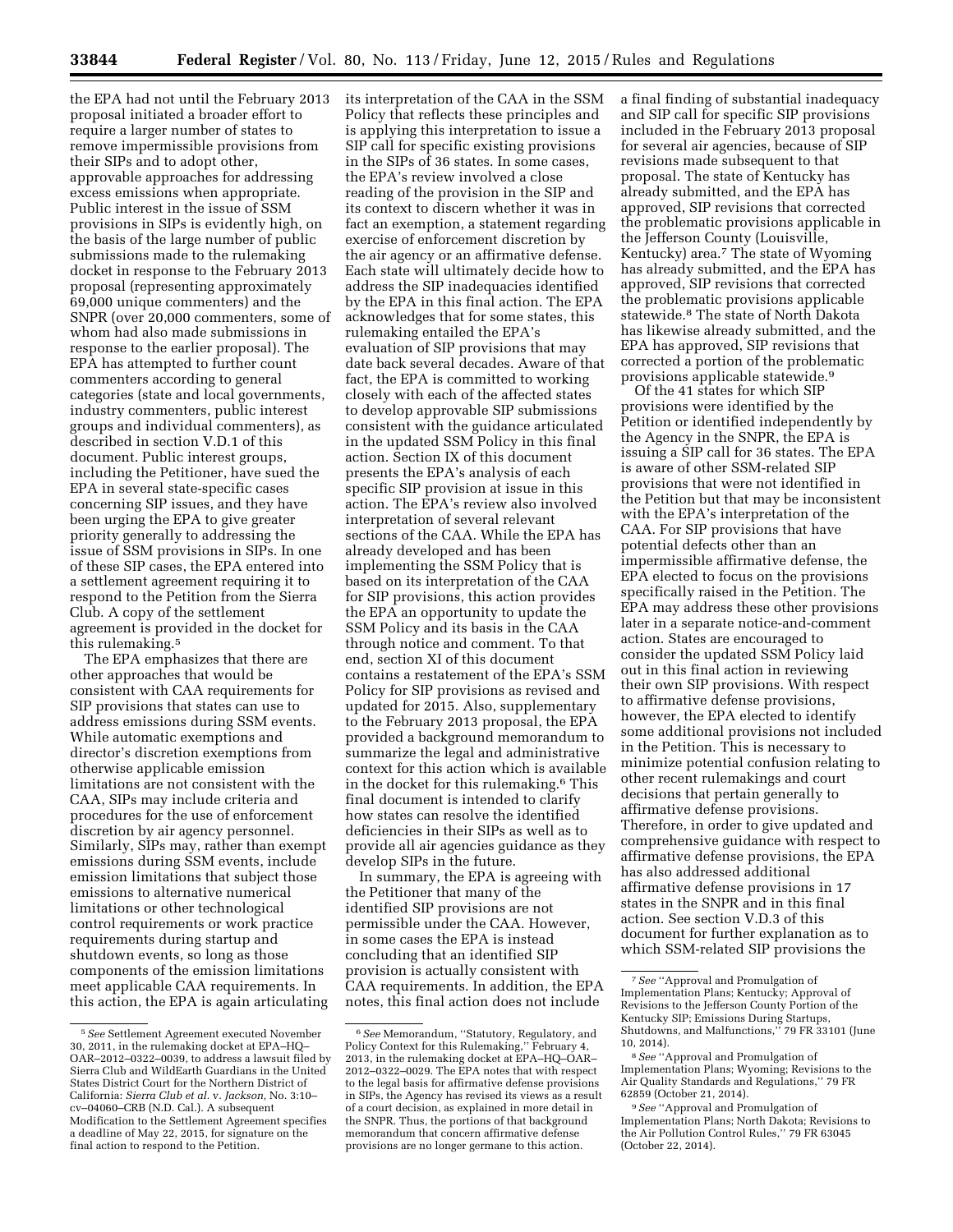EPA reviewed for consistency with CAA requirements as part of this rulemaking.

#### *B. What the Petitioner Requested*

The Petition includes three interrelated requests concerning the treatment in SIPs of excess emissions by sources during periods of SSM.

First, the Petitioner argued that SIP provisions providing an affirmative defense for monetary penalties for excess emissions in judicial proceedings are contrary to the CAA. Thus, the Petitioner advocated that the EPA should rescind its interpretation of the CAA expressed in the SSM Policy that allows appropriately drawn affirmative defense provisions in SIPs. The Petitioner made no distinction between affirmative defenses for excess emissions related to malfunction and those related to startup or shutdown. Further, the Petitioner requested that the EPA issue a SIP call requiring states to eliminate all such affirmative defense provisions in existing SIPs. As explained later in this final document, the EPA has decided to fully grant this request. Although the EPA initially proposed to grant in part and to deny in part this request in the February 2013 proposal, a subsequent court decision concerning the legal basis for affirmative defense provisions under the CAA caused the Agency to reexamine this question. As a result, the EPA issued the SNPR to present its revised interpretation of the CAA with respect to this issue and to propose action on the Petition and on specific existing affirmative defense provisions in the SIPs of 17 states consistent with the reasoning of that court decision. In this final action, the EPA is revising its SSM Policy with respect to affirmative defenses for violations of SIP requirements. The EPA believes that SIP provisions that function to alter the jurisdiction of the federal courts under CAA section 113 and section 304 to determine liability and to impose remedies are inconsistent with fundamental legal requirements of the CAA, especially with respect to the enforcement regime explicitly created by statute.

Second, the Petitioner argued that many existing SIPs contain impermissible provisions, including automatic exemptions from applicable emission limitations during SSM events, director's discretion provisions that in particular provide discretionary exemptions from applicable emission limitations during SSM events, enforcement discretion provisions that appear to bar enforcement by the EPA or citizens for such excess emissions and inappropriate affirmative defense

provisions that are not consistent with the CAA or with the recommendations in the EPA's SSM Policy. The Petitioner identified specific provisions in SIPs of 39 states that it considered inconsistent with the CAA and explained the basis for its objections to the provisions. As explained later in this final document, the EPA agrees with the Petitioner that some of these existing SIP provisions are legally impermissible and thus finds such provisions ''substantially inadequate'' 10 to meet CAA requirements. Among the reasons for the EPA's action is to eliminate SIP provisions that interfere with enforcement in a manner prohibited by the CAA. Simultaneously, where the EPA agrees with the Petitioner, the EPA is issuing a SIP call that directs the affected state to revise its SIP accordingly. For the remainder of the identified provisions, however, the EPA disagrees with the contentions of the Petitioner and is thus denying the Petition with respect to those provisions and taking no further action. The EPA's action issuing the SIP calls on this portion of the Petition will assure that these SIPs comply with the fundamental requirements of the CAA with respect to the treatment of excess emissions during periods of SSM. The majority of the state-specific provisions affected by this SIP call action are inconsistent with the EPA's longstanding interpretation of the CAA through multiple iterations of its SSM Policy. With respect to SIP provisions that include an affirmative defense for violations of SIP requirements, however, the EPA has revised its prior interpretation of the statute that would have allowed such provisions under certain very limited conditions. Based upon an evaluation of the relevant statutory provisions in light of more recent court decisions, the EPA is issuing a SIP call to address existing affirmative defense provisions that would operate to alter or eliminate the jurisdiction of courts to assess liability and impose remedies and that would thereby contradict explicit provisions of the CAA relating to judicial authority.

Third, the Petitioner argued that the EPA should not rely on interpretive letters from states to resolve any ambiguity, or perceived ambiguity, in state regulatory provisions in SIP submissions. The Petitioner reasoned that all regulatory provisions should be clear and unambiguous on their face and that any reliance on interpretive letters to alleviate facial ambiguity in SIP provisions can lead to later

problems with compliance and enforcement. Extrapolating from several instances in which the basis for the original approval of a SIP provision related to excess emissions during SSM events was arguably not clear, the Petitioner contended that the EPA should never use interpretive letters to resolve such ambiguities. As explained later in this proposal, the EPA acknowledges the concern of the Petitioner that provisions in SIPs should be clear and unambiguous. However, the EPA does not agree with the Petitioner that reliance on interpretive letters in a rulemaking context is never appropriate. Without the ability to rely on a state's interpretive letter that can in a timely way clarify perceived ambiguity in a provision in a SIP submission, however small that ambiguity may be, the EPA may have no recourse other than to disapprove the state's SIP submission. Thus, the EPA is denying the request that actions on SIP submissions never rely on interpretive letters. Instead, the EPA explains how proper documentation of reliance on interpretive letters in notice-andcomment rulemaking nevertheless addresses the practical concerns of the Petitioner.

#### *C. To which air agencies does this rulemaking apply and why?*

In general, the final action may be of interest to all air agencies because the EPA is clarifying, restating and revising its longstanding SSM Policy with respect to what the CAA requires concerning SIP provisions relevant to excess emissions during periods of SSM. For example, the EPA is granting the Petitioner's request that the EPA rescind its prior interpretation of the CAA that, as stated in prior guidance in the SSM Policy, allowed appropriately drawn affirmative defense provisions applicable to malfunctions. The EPA is also reiterating, clarifying or revising its prior guidance with respect to several other issues related to SIP provisions applicable to SSM events in order to ensure that future SIP submissions, not limited to those that affected states make in response to this action, are fully consistent with the CAA. For example, the EPA is reiterating and clarifying its prior guidance concerning how states may elect to replace existing exemptions for excess emissions during SSM events with properly developed alternative emission limitations that apply to the affected sources during startup, shutdown or other normal modes of source operation (*i.e.,* that apply to excess emissions during those normal modes of operation as opposed to during malfunctions). This action also

<sup>10</sup>The term ''substantially inadequate'' is used in the CAA and is discussed in detail in section VIII.A of this document.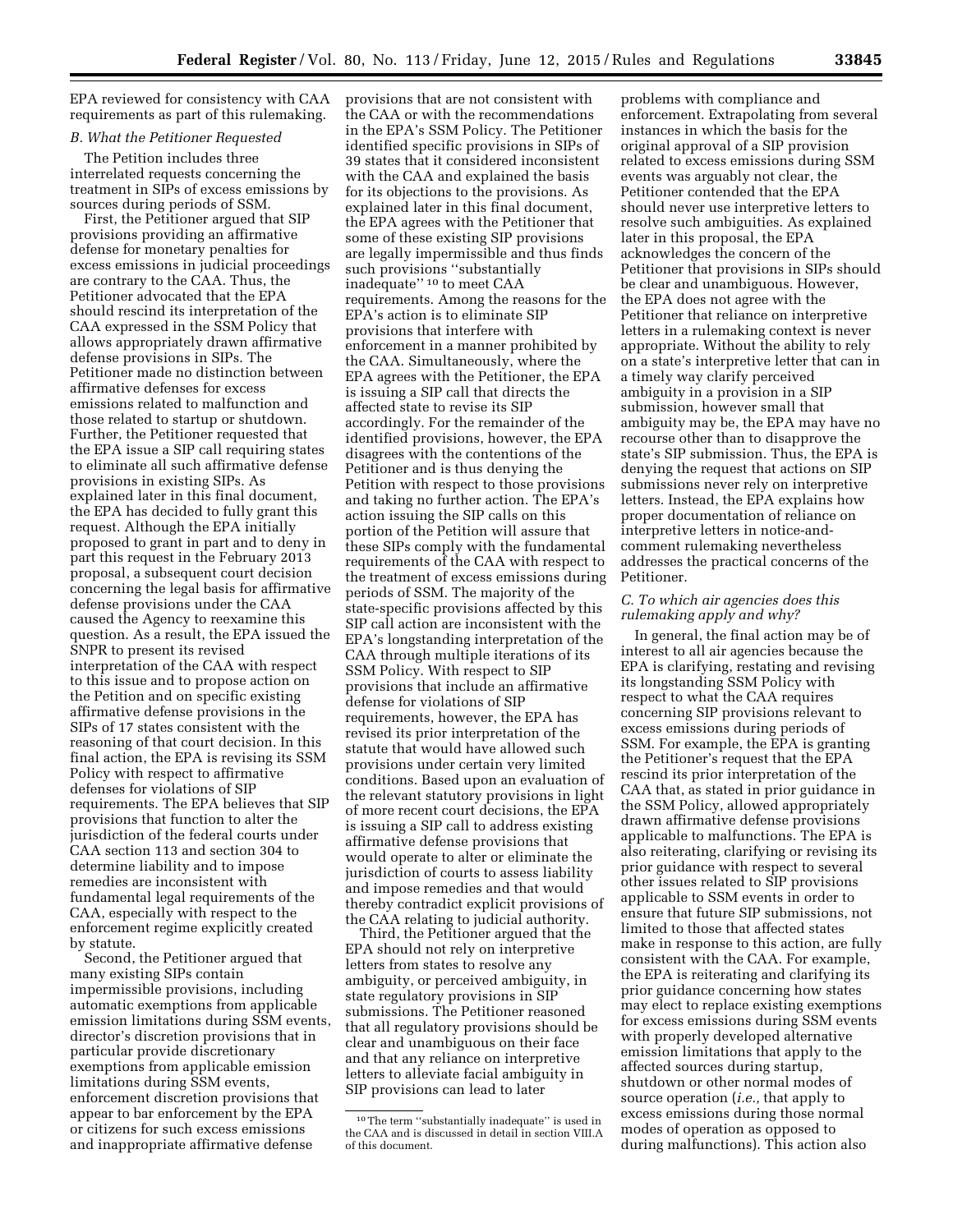addresses the use of interpretive letters for purposes of resolving an actual or perceived ambiguity in a SIP submission during the EPA's evaluation of the SIP revision at issue.

In addition, this final action is directly relevant to the states with SIP provisions relevant to excess emissions that the EPA has determined are inconsistent with CAA requirements or with the EPA's interpretation of those requirements in the SSM Policy. In this final action, the EPA is either granting

or denying the Petition with respect to the specific existing SIP provisions in each of 39 states identified by the Petitioner as allegedly inconsistent with the CAA. The 39 states (for which the Petitioner identified SIP provisions applicable in 46 statewide and local jurisdictions and no tribal areas) 11 are listed in table 1, ''List of States with SIP Provisions for Which the EPA Either Grants or Denies the Petition, in Whole or in Part.'' After evaluating the Petition, the EPA is granting the Petition with

respect to one or more provisions in 34 of the 39 states listed, and these are the states for which the action on the Petition, according to table 1, is either ''Grant'' or ''Partially grant, partially deny.'' Conversely, the EPA is denying the petition with respect to all provisions that the Petitioner identified in 5 of the 39 states, and these (Idaho, Nebraska, New Hampshire, Oregon and Wyoming) are the states for which the final action on the Petition, according to table 1, is ''Deny.''

TABLE 1—LIST OF STATES WITH SIP PROVISIONS FOR WHICH THE EPA EITHER GRANTS OR DENIES THE PETITION, IN WHOLE OR IN PART

| EPA region  | <b>State</b>                                       | Final action on petition         |
|-------------|----------------------------------------------------|----------------------------------|
|             |                                                    | Grant.                           |
|             |                                                    | Deny.                            |
|             |                                                    | Grant.                           |
|             |                                                    | Partially grant, partially deny. |
| III         |                                                    | Grant.                           |
|             |                                                    | Partially grant, partially deny. |
|             |                                                    | Grant.                           |
|             |                                                    | Grant.                           |
| $IV$        |                                                    | Grant.                           |
|             |                                                    | Grant.                           |
|             |                                                    | Grant.                           |
|             |                                                    | Partially grant, partially deny. |
|             |                                                    | Grant.                           |
|             |                                                    | Grant.                           |
|             |                                                    | Partially grant, partially deny. |
|             |                                                    | Grant.                           |
| V           | <u>Illinois …………………………………………………………………………………………</u> | Grant.                           |
|             |                                                    | Grant.                           |
|             |                                                    | Grant.                           |
|             |                                                    | Grant.                           |
|             |                                                    | Partially grant, partially deny. |
| VI          |                                                    | Grant.                           |
|             |                                                    | Grant.                           |
|             |                                                    | Grant.                           |
|             |                                                    | Grant.                           |
| VII         | <u>lowa ……………………………………………………………………………………</u>       | Partially grant, partially deny. |
|             |                                                    | Grant.                           |
|             |                                                    | Partially grant, partially deny. |
|             |                                                    | Deny.                            |
| <b>VIII</b> |                                                    | Grant.                           |
|             |                                                    | Grant.                           |
|             |                                                    | Partially grant, partially deny. |
|             |                                                    | Grant.                           |
|             |                                                    | Deny.                            |
| $IX$        |                                                    | Partially grant, partially deny. |
| X           | Alaska ………………………………………………………………………………………           | Grant.                           |
|             |                                                    | Deny.                            |
|             |                                                    | Deny.                            |
|             |                                                    | Grant.                           |

For each state for which the final action on the Petition is either ''Grant'' or ''Partially grant, partially deny,'' the EPA finds that certain specific provisions in each state's SIP are substantially inadequate to meet CAA requirements for the reason that these

provisions are inconsistent with the CAA with regard to how the state treats excess emissions from sources during periods of SSM. With respect to the affirmative defense provisions identified in the Petition, the EPA finds that they improperly impinge upon the statutory

jurisdiction of the courts to determine liability and impose remedies for violations of SIP emission limitations. The EPA believes that certain specific provisions in these SIPs fail to meet fundamental statutory requirements intended to attain and maintain the

<sup>&</sup>lt;sup>11</sup> The state has the primary responsibility to implement SIP obligations, pursuant to CAA section 107(a). However, as CAA section 110(a)(2)(E) allows, a state may authorize and rely

on a local or regional government, agency or instrumentality to carry out the SIP or a portion of the SIP within its jurisdiction. As a result, some of the SIP provisions at issue in this rulemaking apply

to specific portions of a state. Thus, in certain states, submission of a corrective SIP revision may involve rulemaking in more than one jurisdiction.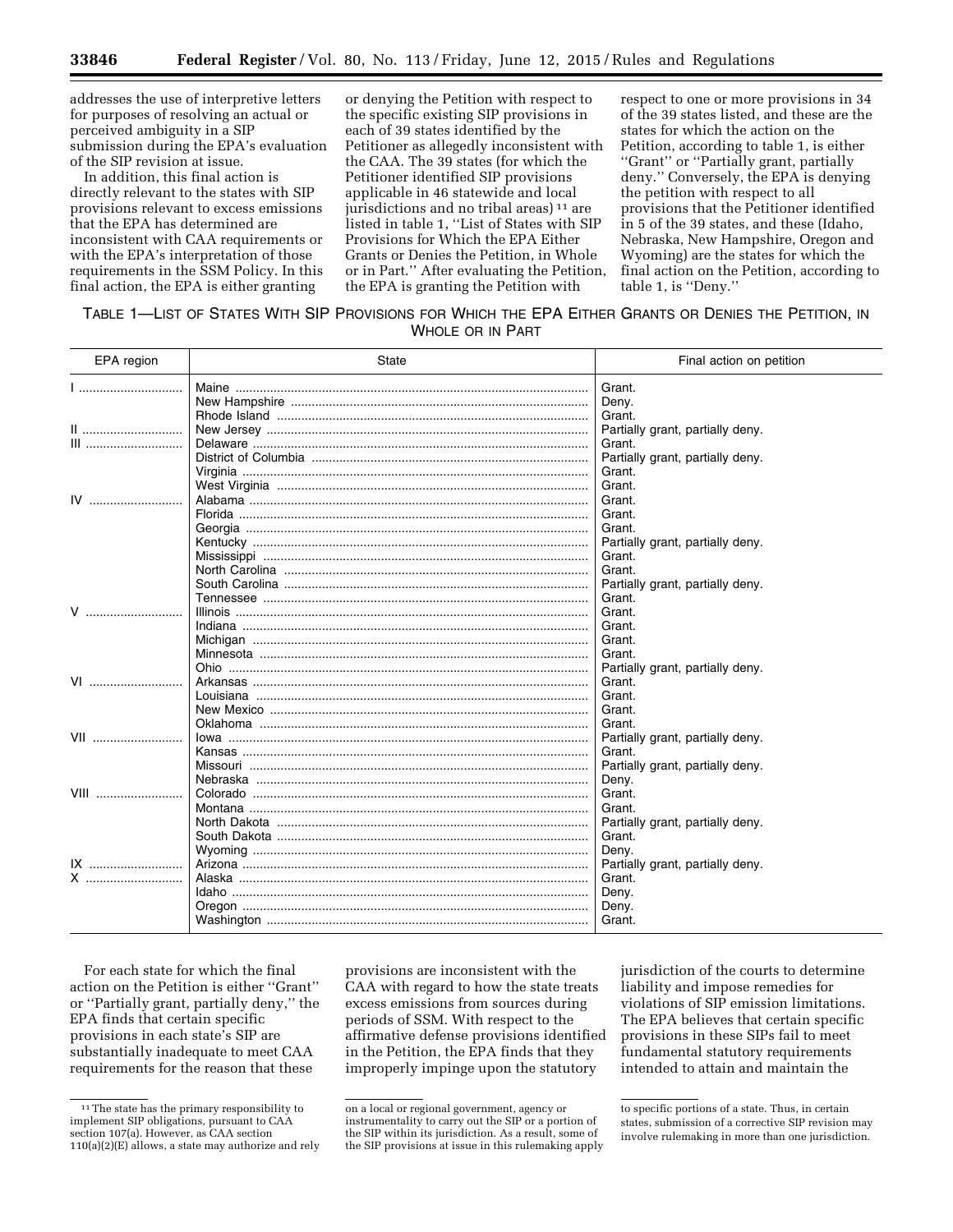NAAQS, protect prevention of significant deterioration (PSD) increments and improve visibility. Equally importantly, the EPA believes that the same provisions may undermine the ability of states, the EPA and the public to enforce emission limitations in the SIP that have been relied upon to ensure attainment or maintenance of the NAAQS or to meet other CAA requirements.

For each state for which the final action on the Petition is either ''Grant'' or ''Partially grant, partially deny,'' the EPA is also in this final action calling for a SIP revision as necessary to correct the identified deficient provisions. The SIP revisions that the states are directed to make will rectify a number of different types of defects in existing SIPs, including automatic exemptions from emission limitations, impermissible director's discretion provisions, enforcement discretion provisions that have the effect of barring enforcement by the EPA or through a citizen suit and affirmative defense provisions that are inconsistent with CAA requirements. A corrective SIP revision addressing automatic or impermissible discretionary exemptions will ensure that excess emissions during periods of SSM are treated in accordance with CAA requirements. Similarly, a corrective SIP revision addressing ambiguity in who may enforce against violations of these emission limitations will also ensure that CAA requirements to provide for enforcement are met. A SIP revision to remove affirmative defense provisions will assure that the SIP provision does not purport to alter or eliminate the

jurisdiction of federal courts to assess liability or to impose remedies consistent with the statutory authority provided in CAA section 113 and section 304. The particular provisions for which the EPA is requiring SIP revisions are summarized in section IX of this document. Many of these provisions were added to the respective SIPs many years ago and have not been the subject of action by the state or the EPA since.

For each of the states for which the EPA is denying or is partially denying the Petition, the EPA finds that the particular provisions identified by the Petitioner are not substantially inadequate to meet the requirements pursuant to CAA section 110(k)(5), because the provisions: (i) Are, as they were described in the Petition and as they appear in the existing SIP, consistent with the requirements of the CAA; or (ii) are, as they appear in the existing SIP after having been revised subsequent to the date of the Petition, consistent with the requirements of the CAA; or (iii) have, subsequent to the date of the Petition, been removed from the SIP. Thus, in this final action, the EPA is taking no action to issue a SIP call with respect to those states for those particular SIP provisions.

In addition to evaluating specific SIP provisions identified in the Petition, the EPA has independently evaluated additional affirmative defense provisions in the SIPs of six states (applicable in nine statewide and local jurisdictions).12 As explained in the SNPR, the EPA determined that this approach was necessary in order to take into consideration recent judicial

decisions concerning affirmative defense provisions and CAA requirements. As the result of this evaluation, the EPA finds that specific affirmative defense provisions in 17 states (applicable in 23 statewide and local jurisdictions) are substantially inadequate to meet CAA requirements for the reason that these provisions impinge upon the statutory jurisdiction of the federal courts to determine liability and impose remedies for violations of SIP emission limitations.13 By improperly impinging upon the jurisdiction of the federal courts, the EPA believes, these provisions fail to meet fundamental statutory requirements intended to attain and maintain the NAAQS, protect PSD increments and improve visibility. As with the affirmative defense provisions identified in the Petition, the EPA believes that these provisions may undermine the ability of states, the EPA and the public to enforce emission limitations in the SIP that have been relied upon to ensure attainment or maintenance of the NAAQS or to meet other CAA requirements.

In this final action, the EPA is issuing a SIP call to each of 36 states (for provisions applicable in 45 statewide and local jurisdictions) with respect to these provisions. The 36 states are listed in table 2, ''List of All States With SIP Provisions Subject to SIP Call.'' The EPA emphasizes that this SIP call action pertains to the specific SIP provisions identified and discussed in section IX of this document. The actions required of individual states in response to this SIP call action are discussed in more detail in section IX of this action.

### TABLE 2—LIST OF ALL STATES WITH SIP PROVISIONS SUBJECT TO SIP CALL

| EPA region | State | Area                       |
|------------|-------|----------------------------|
|            |       | State.<br>State.           |
|            |       | State.<br>State.           |
|            |       | State.<br>State.<br>State. |
|            |       | State.<br>State.           |
|            |       | State.                     |

 $^{12}\mathrm{The}\,\, \mathrm{six}$  states in which the EPA independently evaluated affirmative defense provisions are: California; South Carolina, New Mexico, Texas, Washington and West Virginia. The EPA evaluated the New Mexico SIP with respect to provisions applicable to the state and Albuquerque-Bernalillo County. The EPA evaluated the Washington SIP with respect to provisions applicable to the state, the Energy Facility Site Evaluation Council and the Southwest Clean Air Agency.

 $^{\rm 13}\rm{The}$  17 states for which the EPA finds that specific affirmative defense provisions are substantially inadequate to meet CAA requirements are counted as follows: The EPA evaluated affirmative defense provisions identified by the Petitioner for 14 states: Alaska: Arizona: Arkansas: Colorado; District of Columbia; Georgia; Illinois; Indiana; Kentucky; Michigan; Mississippi; New Mexico; Virginia; and Washington. The EPA evaluated affirmative defense provisions that it independently identified among two states identified by the Petitioner: South Carolina; and

West Virginia. Further, the EPA independently identified and evaluated affirmative defense provisions in two states that were not included in the Petition: California; and Texas. In the final action, the EPA is finding one or more affirmative defense provisions to be substantially inadequate in all but one of the 18 states for which the EPA evaluated affirmative defense provisions; for one state, Kentucky, the affirmative defense provision, which was applicable in Jefferson County, was corrected prior to the EPA's issuing its SNPR.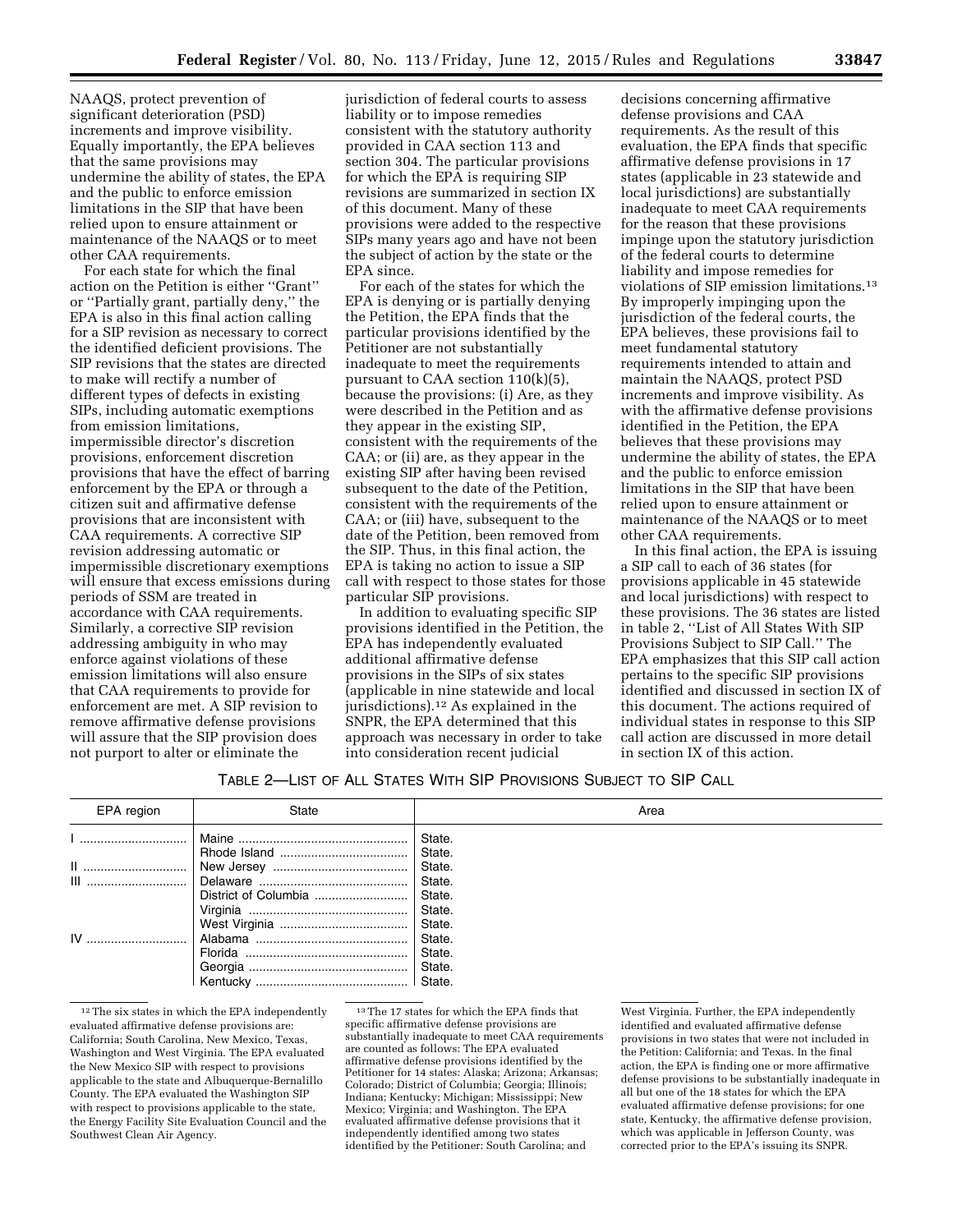# TABLE 2—LIST OF ALL STATES WITH SIP PROVISIONS SUBJECT TO SIP CALL—Continued

| EPA region                                                                                                                                                                                                                     | <b>State</b> | Area                                                                            |
|--------------------------------------------------------------------------------------------------------------------------------------------------------------------------------------------------------------------------------|--------------|---------------------------------------------------------------------------------|
|                                                                                                                                                                                                                                |              | State.                                                                          |
|                                                                                                                                                                                                                                |              | State and Forsyth County.                                                       |
|                                                                                                                                                                                                                                |              | State.                                                                          |
|                                                                                                                                                                                                                                |              | State, Knox County and Shelby County.                                           |
| V                                                                                                                                                                                                                              |              | State.                                                                          |
|                                                                                                                                                                                                                                |              | State.                                                                          |
| VI                                                                                                                                                                                                                             |              | State.                                                                          |
|                                                                                                                                                                                                                                |              | State.                                                                          |
|                                                                                                                                                                                                                                |              | State.                                                                          |
|                                                                                                                                                                                                                                |              | State.                                                                          |
|                                                                                                                                                                                                                                |              | State.                                                                          |
|                                                                                                                                                                                                                                |              | State and Albuquerque-Bernalillo County.                                        |
|                                                                                                                                                                                                                                |              | State.                                                                          |
|                                                                                                                                                                                                                                |              | State.                                                                          |
| VII and a series of the series of the series of the series of the series of the series of the series of the series of the series of the series of the series of the series of the series of the series of the series of the se |              | State.                                                                          |
|                                                                                                                                                                                                                                |              | State.                                                                          |
|                                                                                                                                                                                                                                |              | State.                                                                          |
| $VIII$                                                                                                                                                                                                                         |              | State.                                                                          |
|                                                                                                                                                                                                                                |              | State.                                                                          |
|                                                                                                                                                                                                                                |              | State.                                                                          |
|                                                                                                                                                                                                                                |              | State.                                                                          |
|                                                                                                                                                                                                                                |              | State and Maricopa County.                                                      |
|                                                                                                                                                                                                                                |              | Eastern Kern APCD, Imperial County APCD and San Joaquin Valley Unified<br>APCD. |
| X                                                                                                                                                                                                                              |              | State.                                                                          |
|                                                                                                                                                                                                                                |              | State, Energy Facility Site Evaluation Council and Southwest Clean Air Agency.  |

## *D. What are the next steps for states that are receiving a finding of substantial inadequacy and a SIP call?*

The EPA is finalizing a finding of substantial inadequacy and issuing a SIP call for the states listed in table 2 (*see* section II.C of this document). The EPA is also establishing a deadline by which these states must make a SIP submission to rectify the specifically identified deficiencies in their respective SIPs. Pursuant to CAA section  $110(k)(5)$ , the EPA has authority to set a SIP submission deadline that is up to 18 months from the date of the final finding of substantial inadequacy. After considering comment on this issue, the EPA is in this final action establishing a deadline of November 22, 2016, by which each affected state is to respond to the SIP call. The deadline falls 18 months from the date of signature and dissemination of this final finding of substantial inadequacy. Thereafter, the EPA will review the adequacy of that new SIP submission in accordance with the CAA requirements of sections 110(a), 110(k)(3), 110(l) and 193, including the EPA's interpretation of the CAA reflected in the SSM Policy as clarified and updated through this rulemaking. The EPA believes that states should be provided the maximum time allowable under CAA section 110(k)(5) in order to have sufficient time to make appropriate SIP revisions following their own SIP development process. Such a schedule will allow for

the necessary SIP development process to correct the deficiencies yet still achieve the necessary SIP improvements as expeditiously as practicable consistent with the maximum time allowed by statute.

### *E. What are potential impacts on affected states and sources?*

The issuance of a SIP call requires an affected state to take action to revise its SIP. That action by the state may, in turn, affect sources as described later in this document. The states that are receiving a SIP call in this final action will in general have options as to exactly how to revise their SIPs. In response to a SIP call, a state retains broad discretion concerning how to revise its SIP, so long as that revision is consistent with the requirements of the CAA. Some provisions that are affected by this SIP call, for example an automatic exemption provision, have to be removed entirely and an affected source could no longer depend on the exemption to avoid all liability for excess emissions during SSM events. Some other provisions, for example a problematic enforcement discretion provision, could either be removed entirely from the SIP or retained if revised appropriately to apply only to state enforcement personnel, in accordance with the EPA's interpretation of the CAA as described in the EPA's SSM Policy. The EPA notes that if a state removes a SIP provision that pertains to the state's exercise of

enforcement discretion, this removal would not affect the ability of the state to apply its traditional enforcement discretion in its enforcement program. It would merely make the exercise of such discretion case-by-case in nature, as is the normal form of such discretion.

In addition, affected states may choose to consider reassessing particular emission limitations, for example to determine whether those emission limitations can be revised such that well-managed emissions during planned operations such as startup and shutdown would not exceed the revised emission limitation, while still protecting air quality and meeting other applicable CAA requirements. Such a revision of an emission limitation will need to be submitted as a SIP revision for the EPA's approval if the existing limitation to be changed is already included in the SIP or if the existing SIP relies on the particular existing emission limitation to meet a CAA requirement. In such instances, the EPA would review the SIP revision for consistency with all applicable CAA requirements. A state that chooses to revise particular emission limitations, in addition to removing or revising the aspect of the existing SIP provision that is inconsistent with CAA requirements, could include those revisions in the same SIP submission that addresses the SSM provisions identified in the SIP call, or it could submit them separately.

The implications for a regulated source in a given state, in terms of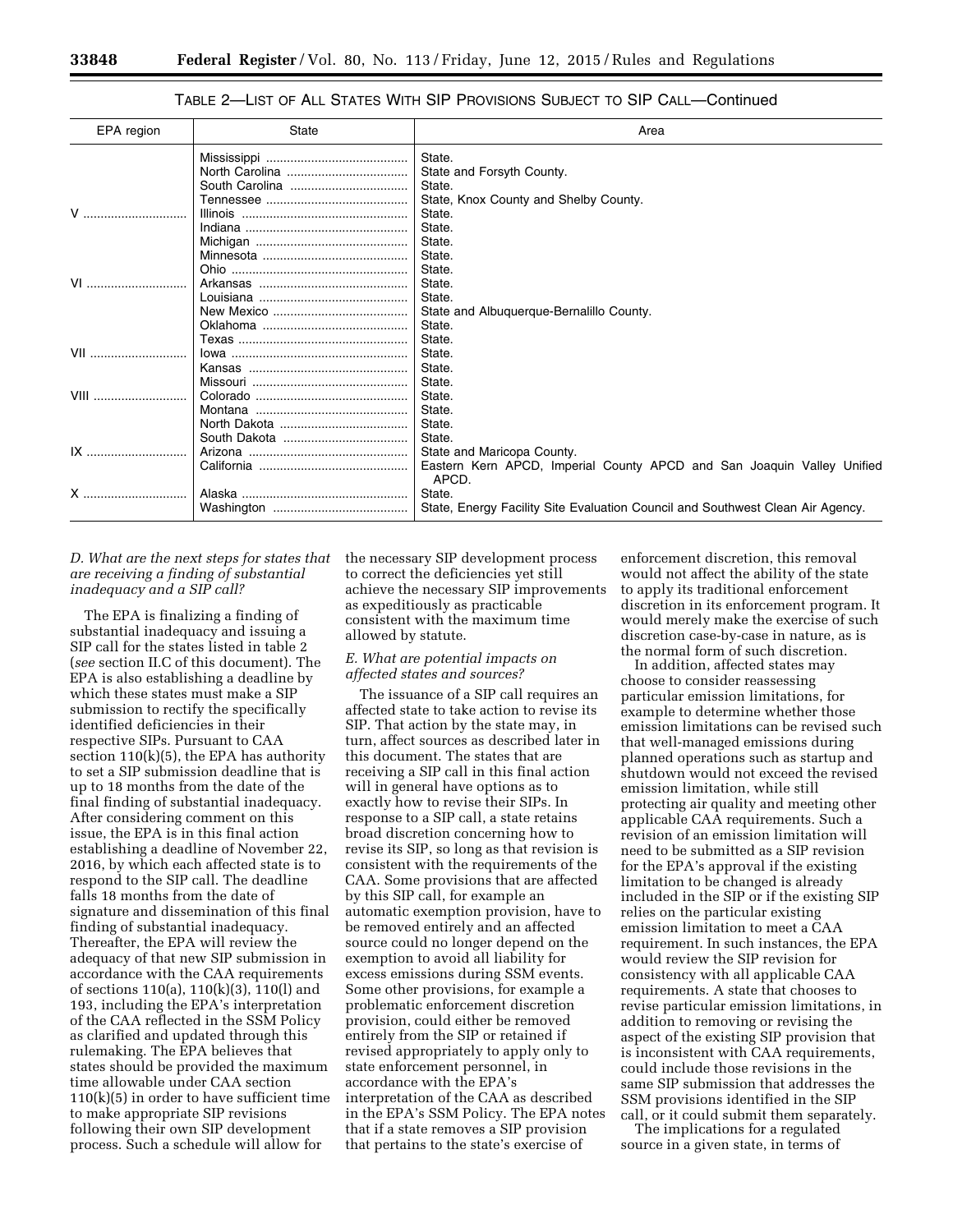whether and how it would potentially have to change its equipment or practices in order to operate with emissions that comply with the revised SIP, will depend on the nature and frequency of the source's SSM events and how the state has chosen to revise the SIP to address excess emissions during SSM events. The EPA did not conduct an analysis that would indicate, *e.g.,* how many owners or operators of sources in each affected state would likely change any procedures or processes for control of emissions from those sources during periods of SSM. The impacts of revised SIP provisions will be unique to each affected state and its particular mix of affected sources, and thus the EPA cannot predict what those impacts might be. Furthermore, the EPA does not believe the results of such analysis, had one been conducted, would significantly affect this rulemaking that pertains to whether SIP provisions comply with CAA requirements. The EPA recognizes that after all the responsive SIP revisions are in place and are being implemented by the states, some sources may need to take steps to control emissions better so as to comply with emission limitations continuously, as required by the CAA, or to increase durability of components and monitoring systems to detect and manage malfunctions promptly.

The EPA Regional Offices will work with states to help them understand their options and the potential consequences for sources as the states prepare their SIP revisions in response to this SIP call.

### *F. What happens if an affected state fails to meet the SIP submission deadline?*

If, in the future, the EPA finds that a state that is subject to this SIP call action has failed to submit a complete SIP revision as required, or the EPA disapproves such a SIP revision, then the finding or disapproval would trigger an obligation for the EPA to impose a federal implementation plan (FIP) within 24 months after that date. That FIP obligation would be discharged without promulgation of a FIP only if the state makes and the EPA approves the called-for SIP submission. In addition, if a state fails to make the required SIP revision, or if the EPA disapproves the required SIP revision, then either event can also trigger mandatory 18-month and 24-month sanctions clocks under CAA section 179. The two sanctions that apply under CAA section 179(b) are the 2-to-1 emission offset requirement for all new and modified major sources subject to the nonattainment new source review

(NSR) program and restrictions on highway funding. More details concerning the timing and process of the SIP call, and potential consequences of the SIP call, are provided in section VIII of this document.

*G. What is the status of SIP provisions affected by this SIP call action in the interim period starting when the EPA promulgates the final SIP call and ending when the EPA approves the required SIP revision?* 

When the EPA issues a final SIP call to a state, that action alone does not cause any automatic change in the legal status of the existing affected provision(s) in the SIP. During the time that the state takes to develop a SIP revision in response to the SIP call and the time that the EPA takes to evaluate and act upon the resulting SIP submission from the state pursuant to CAA section 110(k), the existing affected SIP provision(s) will remain in place. The EPA notes, however, that the state regulatory revisions that the state has adopted and submitted for SIP approval will most likely be already in effect at the state level during the pendency of the EPA's evaluation of and action upon the new SIP submission.

The EPA recognizes that in the interim period, there may continue to be instances of excess emissions that adversely affect attainment and maintenance of the NAAQS, interfere with PSD increments, interfere with visibility and cause other adverse consequences as a result of the impermissible provisions. The EPA is particularly concerned about the potential for serious adverse consequences for public health in this interim period during which states, the EPA and sources make necessary adjustments to rectify deficient SIP provisions and take steps to improve source compliance. However, given the need to resolve these longstanding SIP deficiencies in a careful and comprehensive fashion, the EPA believes that providing sufficient time consistent with statutory constraints for these corrections to occur will ultimately be the best course to meet the ultimate goal of eliminating the inappropriate SIP provisions and replacing them with provisions consistent with CAA requirements.

### **III. Statutory, Regulatory and Policy Background**

The Petition raised issues related to excess emissions from sources during periods of SSM and the correct treatment of these excess emissions in SIPs. In this context, ''excess emissions'' are air emissions that exceed the

otherwise applicable emission limitations in a SIP, *i.e.,* emissions that would be violations of such emission limitations. The question of how to address excess emissions correctly during SSM events has posed a challenge since the inception of the SIP program in the 1970s. The primary objective of state and federal regulators is to ensure that sources of emissions are subject to appropriate emission controls as necessary in order to attain and maintain the NAAQS, protect PSD increments, improve visibility and meet other statutory requirements. Generally, this is achieved through enforceable emission limitations on sources that apply, as required by the CAA, continuously.

Several key statutory provisions of the CAA are relevant to the EPA's evaluation of the Petition. These provisions relate generally to the basic legal requirements for the content of SIPs, the authority and responsibility of air agencies to develop such SIPs and the EPA's authority and responsibility to review and approve SIP submissions in the first instance, as well as the EPA's authority to require improvements to a previously approved SIP if the EPA later determines that to be necessary for a SIP to meet CAA requirements. In addition, the Petition raised issues that pertain to enforcement of provisions in a SIP. The enforcement issues relate generally to what constitutes a violation of an emission limitation in a SIP, who may seek to enforce against a source for that violation, and whether the violator should be subject to monetary penalties as well as other forms of judicial relief for that violation.

The EPA has a longstanding interpretation of the CAA with respect to the treatment of excess emissions during periods of SSM in SIPs. This statutory interpretation has been expressed, reiterated and elaborated upon in a series of guidance documents issued in 1982, 1983, 1999 and 2001. In addition, the EPA has applied this interpretation in individual rulemaking actions in which the EPA: (i) Approved SIP submissions that were consistent with the EPA's interpretation; <sup>14</sup> (ii) disapproved SIP submissions that were not consistent with this interpretation; 15 (iii) itself promulgated regulations in FIPs that were consistent

<sup>14</sup>*See* ''Approval and Promulgation of Implementation Plans; Texas; Excess Emissions During Startup, Shutdown, Maintenance, and Malfunction Activities,'' 75 FR 68989 (November 10, 2010).

<sup>15</sup>*See* ''Approval and Promulgation of State Implementation Plans; Michigan,'' 63 FR 8573 (February 20, 1998).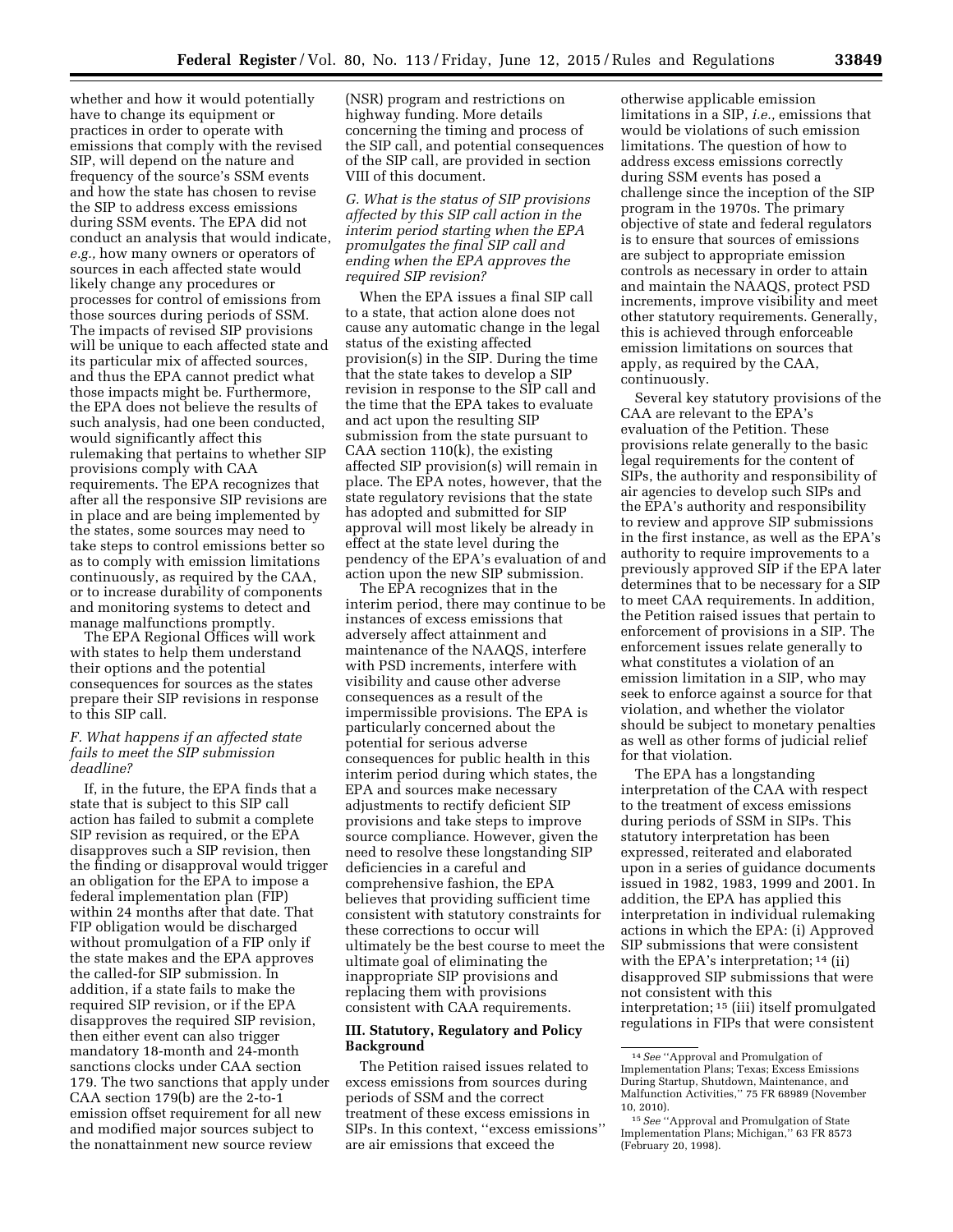with this interpretation;  $16$  or (iv) issued a SIP call requiring a state to revise an impermissible SIP provision.17

The EPA's SSM Policy is a policy statement and thus constitutes guidance. As guidance, the SSM Policy does not bind states, the EPA or other parties, but it does reflect the EPA's interpretation of the statutory requirements of the CAA. The EPA's evaluation of any SIP provision, whether prospectively in the case of a new provision in a SIP submission or retrospectively in the case of a previously approved SIP submission, must be conducted through a noticeand-comment rulemaking in which the EPA will determine whether a given SIP provision is consistent with the requirements of the CAA and applicable regulations.18

The Petition raised issues related to excess emissions from sources during periods of SSM, and the consequences of failing to address these emissions correctly in SIPs. In broad terms, the Petitioner expressed concerns that the exemptions for excess emissions and the other types of alleged deficiencies in existing SIP provisions ''undermine the emission limits in SIPs and threaten states' abilities to achieve and maintain the NAAQS, thereby threatening public health and public welfare, which includes agriculture, historic properties and natural areas.'' 19 The Petitioner asserted that such exemptions for SSM events are ''loopholes'' that can allow dramatically higher amounts of emissions and that these emissions ''can swamp the amount of pollutants emitted at other times.'' 20 In addition, the Petitioner argued that these automatic and discretionary exemptions, as well as other SIP provisions that interfere with the enforcement structure of the CAA, undermine the objectives of the CAA.

The EPA notes that the types of SIP deficiencies identified in the Petition are not legal technicalities. Compliance with the applicable requirements is intended to achieve the air quality protection and improvement purposes and objectives of the CAA. The EPA believes that the results of automatic and discretionary exemptions in SIP provisions, and of other provisions that

The EPA's memorandum providing a detailed discussion of the statutory, regulatory and policy background for this action can be found in the docket for this rulemaking.22

### **IV. Final Action in Response To Request To Rescind the EPA Policy Interpreting the CAA To Allow Affirmative Defense Provisions**

#### *A. What the Petitioner Requested*

The Petitioner's first request was for the EPA to rescind its SSM Policy element interpreting the CAA to allow affirmative defense provisions in SIPs for excess emissions during SSM events.23 Related to this request, the Petitioner also asked the EPA: (i) To find that SIPs containing an affirmative defense to monetary penalties for excess emissions during SSM events are substantially inadequate because they do not comply with the CAA; and (ii) to issue a SIP call pursuant to CAA section 110(k)(5) to require each such state to revise its SIP.<sup>24</sup> Alternatively, if the EPA denies these two related requests, the Petitioner asked the EPA: (i) To require states with SIPs that contain such affirmative defense

provisions to revise them so that they are consistent with the EPA's 1999 SSM Guidance for excess emissions during SSM events; and (ii) to issue a SIP call pursuant to CAA section 110(k)(5) to states with provisions inconsistent with the EPA's interpretation of the CAA.25

The Petitioner requested that the EPA rescind its SSM Policy element interpreting the CAA to allow SIPs to include affirmative defenses for violations due to excess emissions during any type of SSM events because the Petitioner contended there is no legal basis for the Agency's interpretation. Specifically, the Petitioner cited to two statutory grounds, CAA sections 113(b) and 113(e), related to the type of judicial relief available in an enforcement proceeding and to the factors relevant to the scope and availability of such relief, that the Petitioner claimed would bar the approval of any type of affirmative defense provision in SIPs. The Petitioner drew no distinction between affirmative defense provisions for malfunctions versus affirmative defense provisions for startup and shutdown or other normal modes of operation; in the Petitioner's view all are equally inconsistent with CAA requirements.

In the Petitioner's view, the CAA ''unambiguously grants jurisdiction to the district courts to determine penalties that should be assessed in an enforcement action involving the violation of an emissions limit.'' 26 The Petitioner first argued that in any judicial enforcement action in a district court, CAA section 113(b) provides that ''such court shall have jurisdiction to restrain such violation, to require compliance, to assess such penalty, . . . and to award any other appropriate relief.'' The Petitioner reasoned that the EPA's SSM Policy is therefore fundamentally inconsistent with the CAA because it purports to remove the discretion and authority of the district courts to assess monetary penalties for violations if a source is shielded from monetary penalties under an affirmative defense provision in the approved SIP.27 The Petitioner concluded that the EPA's interpretation of the CAA in the SSM Policy element allowing any affirmative defenses is impermissible ''because the inclusion of an affirmative defense provision in a SIP limits the courts' discretion—granted by Congress—to assess penalties for Clean Air Act violations.'' 28

<sup>16</sup>*See* ''Federal Implementation Plan for the Billings/Laurel, MT [Montana], Sulfur Dioxide Area,'' 73 FR 21418 (April 21, 2008).

<sup>17</sup>*See* ''Finding of Substantial Inadequacy of Implementation Plan; Call for Utah State Implementation Plan Revision,'' 76 FR 21639 (April 18, 2011).

<sup>18</sup>*See generally Catawba County, North Carolina*  v. *EPA,* 571 F.3d 20, 33–35 (D.C. Cir. 2009) (upholding the EPA's process for developing and applying its guidance for designations).

<sup>19</sup>Petition at 2. 20Petition at 12.

interfere with effective enforcement of SIPs, are real-world consequences that adversely affect public health. Commenters on the February 2013 proposal provided illustrative examples of impacts that these types of SIP provisions have on the communities located near sources that rely on automatic or discretionary exemptions for excess emissions during SSM events, rather than by designing, operating and maintaining their sources to meet the applicable emission limitations.21 These comments also illustrated the ways in which such exemptions, incorrect enforcement discretion provisions and affirmative defense provisions have interfered with the enforcement structure of the CAA by raising inappropriate impediments to enforcement by states, the EPA or citizens.

<sup>21</sup>The EPA notes that a number of commenters described the impacts of SIP provisions of these types. *See, e.g.,* comments of *Sierra Club, et al.,*  EPA–HQ–OAR–2012–0322–0622, pp. 28–35 (describing impacts on several specific communities); comments of American Bottom Conservancy, EPA–HQ–OAR–2012–0322–0579 (describing impacts on one specific community); and comments of Citizen for Envt'l Justice and Env'l Integrity Project, EPA–HQ–OAR–2012–0322–0621, pp. 8–17 (discussing impacts of such provisions on enforcement more generally).

<sup>22</sup>*See* Memorandum, ''Statutory, Regulatory, and Policy Context for this Rulemaking,'' February 4, 2013, in the rulemaking docket at EPA–HQ–OAR– 2012–0322–0029.

<sup>23</sup>Petition at 11.

<sup>24</sup> *Id.* 

<sup>25</sup>Petition at 12.

<sup>26</sup>Petition at 10.

<sup>27</sup> *Id.* 

<sup>28</sup> *Id.*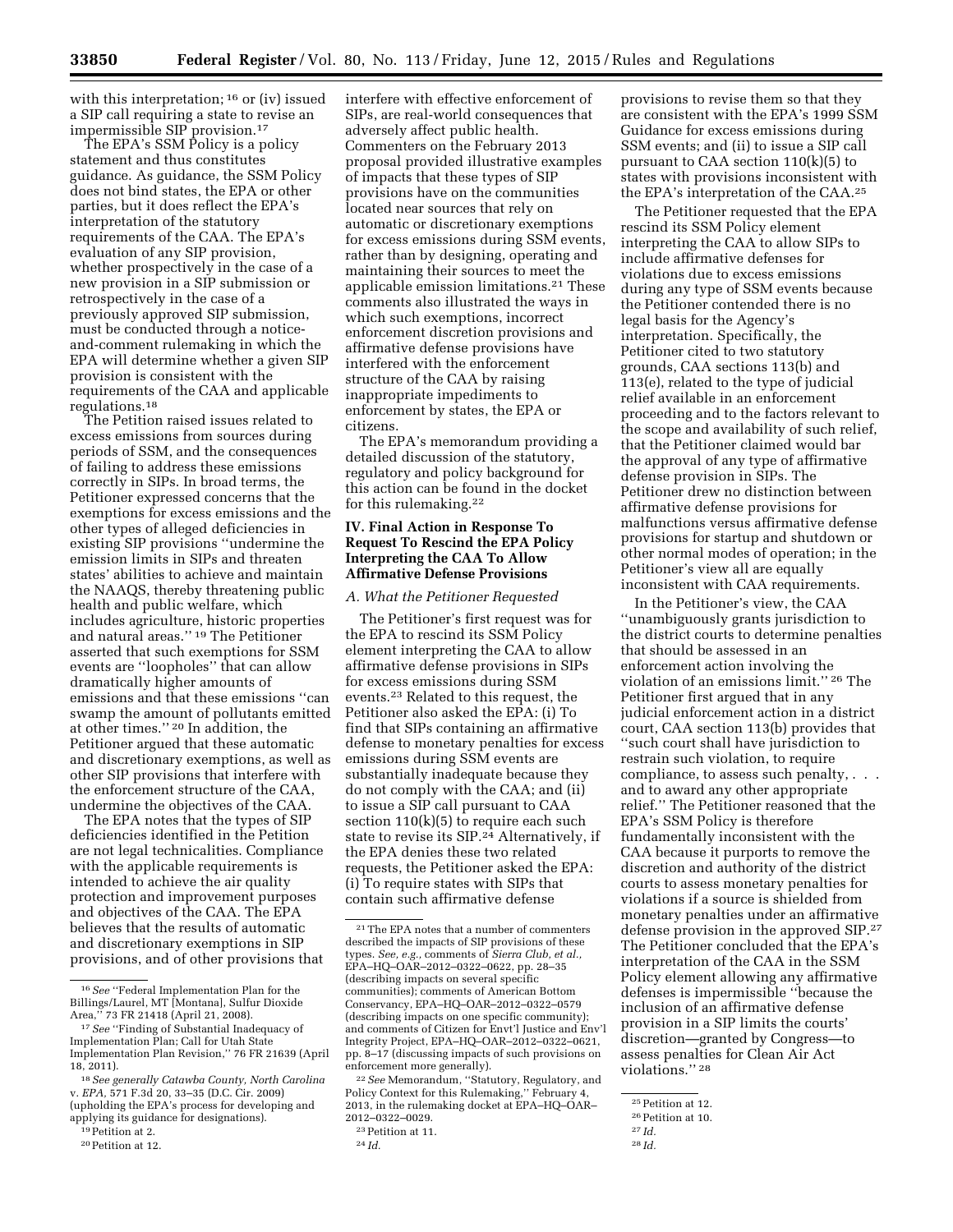that were consistent with the Agency's interpretation of the CAA as set forth in 1999 SSM Guidance and were limited to malfunction events and other affirmative defense provisions that were not limited to malfunctions or otherwise not consistent with the Agency's interpretation of the CAA and included one or more deficiencies. Subsequent to the February 2013

proposal, however, a judicial decision by the U.S. Court of Appeals for the District of Columbia Circuit (D.C. Circuit) in *NRDC* v. *EPA* concerning the legal basis for affirmative defense provisions in the EPA's own regulations caused the Agency to reconsider the legal basis for any affirmative defense provisions in SIPs, regardless of the type of events to which they apply, the criteria they may contain or the types of judicial remedies they purport to limit or eliminate.32 Thus, the EPA issued an SNPR to revise its proposed response to the Petition with respect to whether affirmative defense provisions in SIPs are consistent with fundamental legal requirements of the CAA.33 In the SNPR, the EPA also revised its proposed response related to each of the specific affirmative defense provisions identified in the Petition. Changes to the proposed response included revision of the basis for the proposed finding of substantial inadequacy for many of the provisions (to incorporate the EPA's revised interpretation of the CAA into that basis). Other changes to the proposed response included reversal of the proposed denial of the Petition for some provisions that the Agency previously believed to be consistent with CAA requirements but subsequently determined were not authorized by the Act under the analysis prompted by the *NRDC* v. *EPA* decision. In order to provide comprehensive guidance to all states concerning affirmative defense provisions in SIPs and to avoid confusion that may arise due to recent court decisions relevant to such provisions under the CAA, the EPA also addressed additional existing SIP affirmative defense provisions of which it was aware although the provisions were not specifically identified in the Petition. The EPA initially examined the specific affirmative defense provisions identified by the Petitioner in 14 states but subsequently broadened its review to include additional provisions in four states, including two states that were not included in the Petition. Most importantly, the EPA provided a detailed explanation in the SNPR as to

why it now believes that the logic of the court in the *NRDC* v. *EPA* decision vacating the affirmative defense in an Agency emission limitation under CAA section 112 likewise extends to affirmative defense provisions in SIPs.

#### *C. What Is Being Finalized in This Action*

The EPA is taking final action to grant the Petition on the request to rescind its SSM Policy element that interpreted the CAA to allow states to elect to create affirmative defense provisions in SIPs. The EPA is also taking final action to grant the Petition on the request to make a finding of substantial inadequacy and to issue SIP calls for specific existing SIP provisions that include an affirmative defense as identified in the SNPR. The specific SIP provisions at issue are discussed in section IX of this document. These existing affirmative defense provisions include some provisions that the EPA had previously determined were consistent with the CAA as interpreted in the 1999 SSM Guidance and other provisions that were not consistent even with that interpretation of the CAA. As explained in the SNPR, the EPA has now concluded that the enforcement structure of the CAA, embodied in section 113 and section 304, precludes any affirmative defense provisions that would operate to limit a court's jurisdiction or discretion to determine the appropriate remedy in an enforcement action. These provisions are not appropriate under the CAA, no matter what type of event they apply to, what criteria they contain or what forms of remedy they purport to limit or eliminate.

The EPA is revising its interpretation of the CAA with respect to affirmative defenses based upon a reevaluation of the statutory provisions that pertain to enforcement of SIP provisions in light of recent court opinions. Section 113(b) provides courts with explicit jurisdiction to determine liability and to impose remedies of various kinds, including injunctive relief, compliance orders and monetary penalties, in judicial enforcement proceedings. This grant of jurisdiction comes directly from Congress, and the EPA is not authorized to alter or eliminate this jurisdiction under the CAA or any other law. With respect to monetary penalties, CAA section 113(e) explicitly includes the factors that courts and the EPA are required to consider in the event of judicial or administrative enforcement for violations of CAA requirements, including SIP provisions. Because Congress has already given federal courts the jurisdiction to determine

Second, in reliance on CAA section 113(e)(1), the Petitioner argued that in a judicial enforcement action in a district court, the statute explicitly specifies a list of factors that the court is to consider in assessing penalties.29 The Petitioner argued that the EPA's SSM Policy authorizes states to create affirmative defense provisions with criteria for monetary penalties that are inconsistent with the factors that the statute specifies and that the statute explicitly directs courts to weigh in any judicial enforcement action. By specifying particular factors for courts to consider, the Petitioner reasoned, Congress has already definitively spoken to the question of what factors are germane in assessing monetary penalties under the CAA for violations. The Petitioner concluded that the EPA has no authority to allow a state to include an affirmative defense provision in a SIP with different criteria to be considered in awarding monetary penalties because ''[p]reventing the district courts from considering these statutory factors is not a permissible interpretation of the Clean Air Act.'' 30 A more detailed explanation of the Petitioner's arguments appears in the 2013 February proposal.31

#### *B. What the EPA Proposed*

In the February 2013 proposal, consistent with its interpretation of the Act at that time, the EPA proposed to deny in part and to grant in part the Petition with respect to this overarching issue. As a revision to the SSM Policy as embodied in the 1999 SSM Guidance, the EPA proposed a distinction between affirmative defenses for unplanned events such as malfunctions and planned events such as startup and shutdown. The EPA explained the basis for its initial proposed action in detail, including why the Agency then believed that there was a statutory basis for narrowly drawn affirmative defense provisions that met certain criteria applicable to malfunction events but no such statutory basis for affirmative defense provisions applicable to startup and shutdown events. In the February 2013 proposal, the EPA also proposed to deny in part and to grant in part the Petition with respect to specific affirmative defense provisions in the SIPs of various states identified in the Petition consistent with that interpretation. With respect to these specific existing SIP provisions, the EPA distinguished between those provisions

<sup>32</sup>*See NRDC* v. *EPA,* 749 F.3d 1055 (D.C. Cir. 2014).

<sup>33</sup>*See* SNPR, 79 FR 55919 (September 17, 2014).

<sup>29</sup>Petition at 11.

<sup>30</sup>Petition at 11.

<sup>31</sup>*See* February 2013 proposal, 78 FR 12459 at 12468 (February 22, 2013).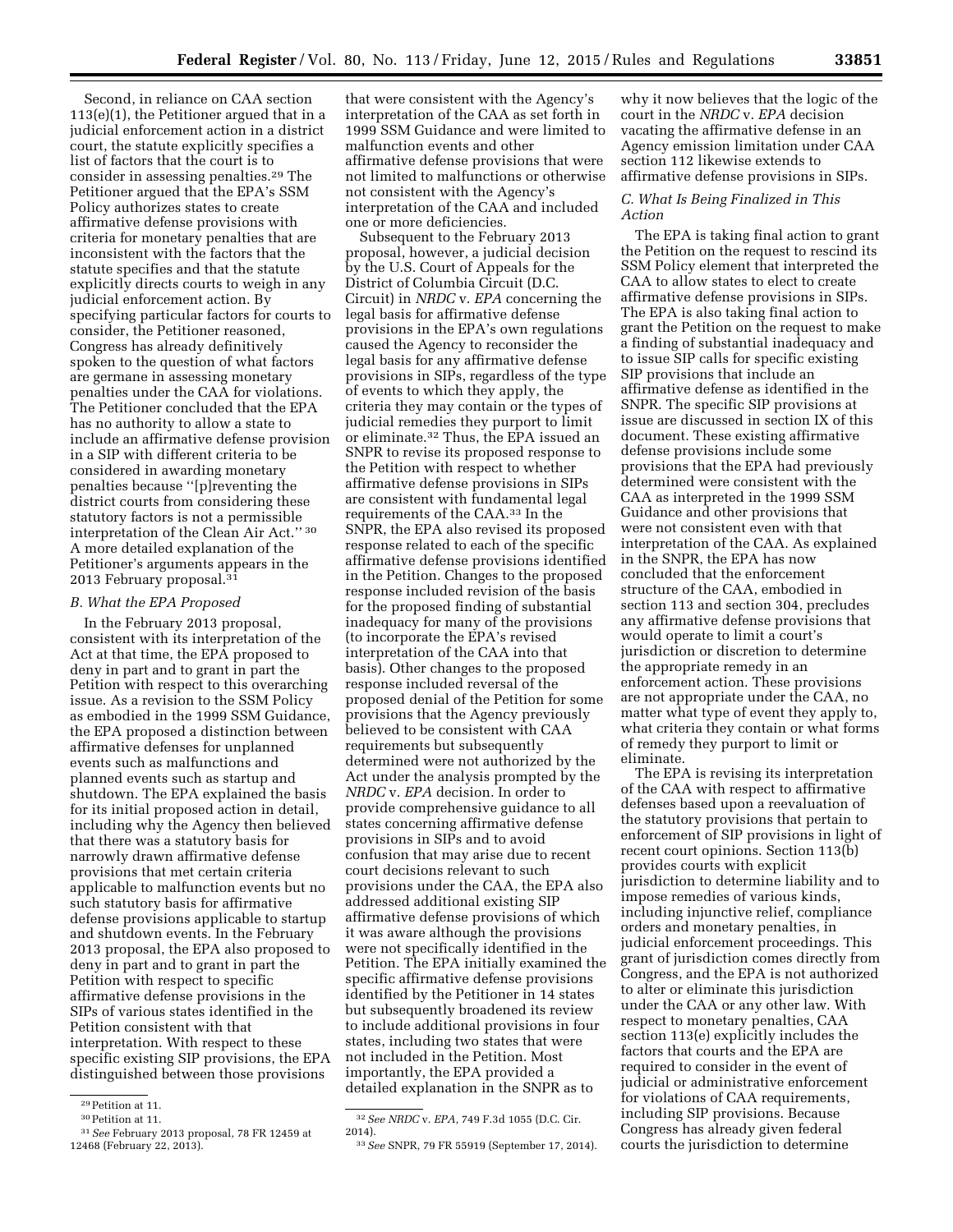what monetary penalties are appropriate in the event of judicial enforcement for a violation of a SIP provision, neither the EPA nor states can alter or eliminate that jurisdiction by superimposing restrictions on that jurisdiction and discretion granted by Congress to the courts. Affirmative defense provisions by their nature purport to limit or eliminate the authority of federal courts to determine liability or to impose remedies through factual considerations that differ from, or are contrary to, the explicit grants of authority in section 113(b) and section 113(e). Accordingly, pursuant to section 110(k) and section 110(l), the EPA cannot approve any such affirmative defense provision in a SIP. If such an affirmative defense provision is included in an existing SIP, the EPA has authority under section  $110(k)(5)$  to require a state to remove that provision.

States have great discretion in how to devise SIP provisions, but they do not have discretion to create provisions that contradict fundamental legal requirements of the CAA. The jurisdiction of federal courts to determine liability and to impose statutory remedies for violations of SIP emission limitations is one such fundamental requirement. The court in the recent *NRDC* v. *EPA* decision did not remand the regulation to the EPA for better explanation of the legal basis for an affirmative defense; the court instead vacated the affirmative defense and indicated that there could be no valid legal basis for such a provision because it contradicted fundamental requirements of the CAA concerning the jurisdiction of courts in judicial enforcement of CAA requirements. A more detailed explanation of the EPA's basis for determining that affirmative defense provisions in SIPs are similarly contrary to the requirements of the CAA appears in the SNPR.34

Couching an affirmative defense provision in terms of merely defining whether the emission limitation applies and thus whether there is a ''violation,'' as suggested by some commenters, is also problematic. If there is no ''violation'' when certain criteria or conditions for an ''affirmative defense'' are met, then there is in effect no emission limitation that applies when the criteria or conditions are met; the affirmative defense thus operates to create an exemption from the emission limitation. As explained in the February 2013 proposal, the CAA requires that emission limitations must apply continuously and cannot contain

exemptions, conditional or otherwise. This interpretation is consistent with the decision in *Sierra Club* v. *Johnson*  concerning the term ''emission limitation" in section  $302(k).$ <sup>35</sup> Characterizing the exemptions as an ''affirmative defense'' runs afoul of the requirement that emission limitations must apply continuously.

The EPA recognizes that the original policy objectives behind states' affirmative defense provisions were likely well-intentioned, *e.g.,* to encourage better source design, maintenance and operation through the incentive of being shielded from certain statutory remedies for violations under certain specified conditions. Nevertheless, creation of SIP provisions that would operate to limit or eliminate the jurisdiction of courts to determine liability or to impose remedies provided for by statute is inconsistent with the enforcement structure of the CAA. The EPA emphasizes that the absence of an affirmative defense provision in a SIP, whether as a freestanding generally applicable provision or as a specific component of a particular emission limitation, does not mean that all exceedances of SIP emission limitations will automatically be subject to enforcement or automatically be subject to imposition of particular remedies. Pursuant to the CAA, all parties with authority to bring an enforcement action to enforce SIP provisions (*i.e.,* the state, the EPA or any parties who qualify under the citizen suit provision of section 304) have enforcement discretion that they may exercise as they deem appropriate in any given circumstances. For example, if the event that causes excess emissions is an actual malfunction that occurred despite reasonable care by the source operator to avoid malfunctions, then each of these parties may decide that no enforcement action is warranted. In the event that any party decides that an enforcement action is warranted, then it has enforcement discretion with respect to what remedies to seek from the court for the violation (*e.g.,* injunctive relief, compliance order, monetary penalties or all of the above), as well as the type of injunctive relief and/or amount of monetary penalties sought.36 Further, courts have the discretion under section 113 to decline to impose penalties or injunctive relief in appropriate cases as explained below.

Similarly, the absence of an affirmative defense provision in a SIP does not alter the legal rights of sources under the CAA. In the event of an enforcement action for an exceedance of a SIP emission limit, a source can elect to assert any common law or statutory defenses that it determines is supported, based upon the facts and circumstances surrounding the alleged violation. Under section 113(b), courts have explicit authority to impose injunctive relief, issue compliance orders, assess monetary penalties or fees and impose any other appropriate relief. Under section 113(e), courts are required to consider the enumerated statutory factors when assessing monetary penalties, including ''such other factors as justice may require.'' For example, if the exceedance of the SIP emission limitation occurs due to a malfunction, that exceedance is a violation of the applicable emission limitation, but the source retains the ability to defend itself in an enforcement action and to oppose the imposition of particular remedies or to seek the reduction or elimination of monetary penalties, based on the specific facts and circumstances of the event. Thus, elimination of a SIP affirmative defense provision that purported to take away the statutory jurisdiction of the court to exercise its authority to impose remedies does not disarm sources in potential enforcement actions. Sources retain all of the equitable arguments they could previously have made under an affirmative defense provision; they must simply make such arguments to the reviewing court as envisioned by Congress in section 113(b) and section 113(e). Congress vested the courts with the authority to judge how best to weigh the evidence in an enforcement action and determine appropriate remedies.

Removal of such impermissible SIP affirmative defense provisions is necessary to preserve the enforcement structure of the CAA, to preserve the jurisdiction of courts to adjudicate questions of liability and remedies in judicial enforcement actions and to preserve the potential for enforcement by states, the EPA and other parties under the citizen suit provision as an effective deterrent to violations. In turn, this deterrent encourages sources to be properly designed, maintained and operated and, in the event of violation of SIP emission limitations, to take appropriate action to mitigate the impacts of the violation. In this way, as intended by the existing enforcement structure of the CAA, sources can mitigate the potential for enforcement actions against them and the remedies

<sup>34</sup>*See* 79 FR 55919 at 12931–34 (September 17, 2014).

<sup>35</sup> 551 F.3d 1019 (D.C. Cir. 2008).

<sup>36</sup>The EPA notes that only the state and the Agency have authority to seek criminal penalties for knowing and intentional violation of CAA requirements. The EPA has this explicit authority under section 113(c).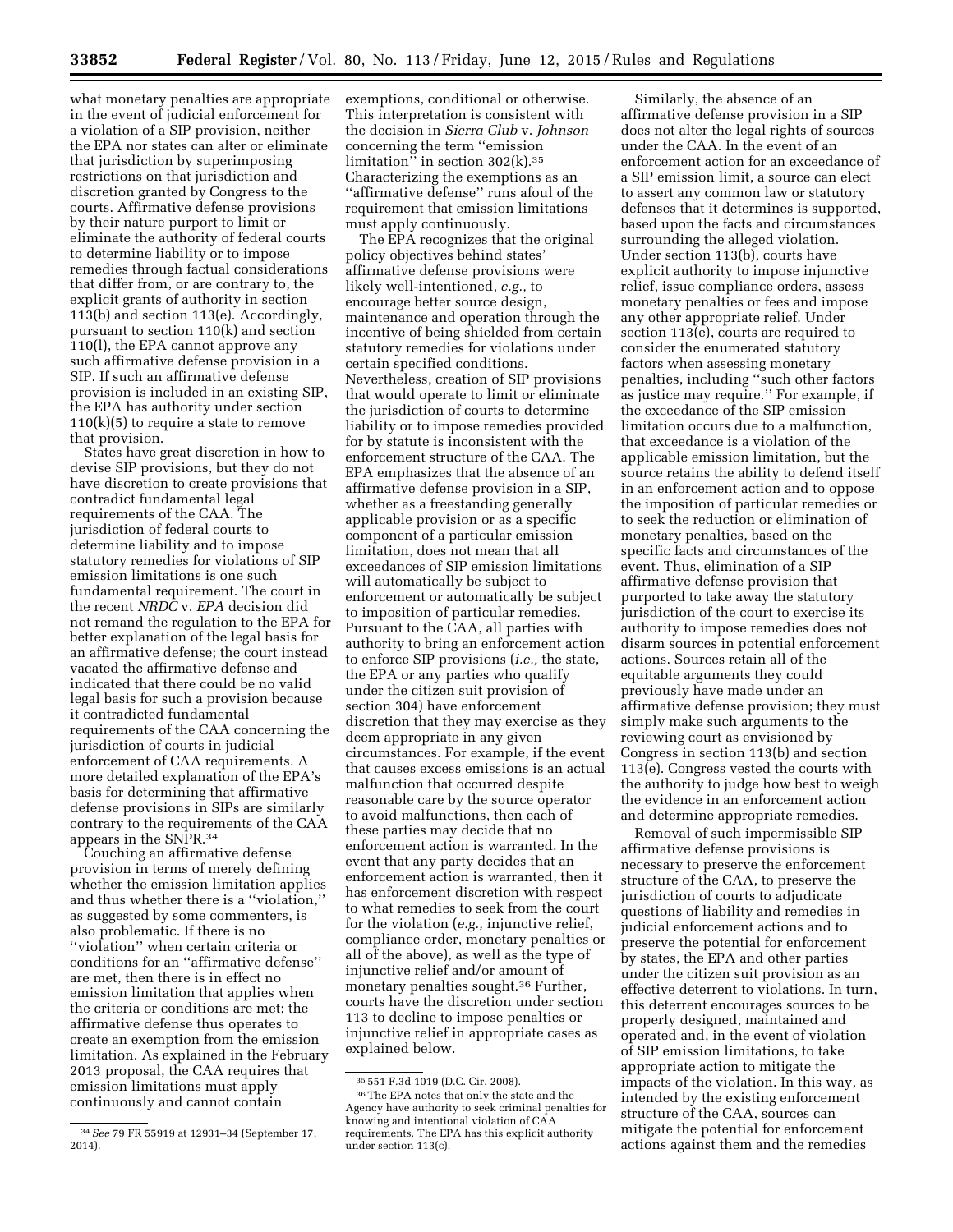that courts may impose upon them in such enforcement actions, based upon the facts and circumstances of the event.

# *D. Response to Comments Concerning Affirmative Defense Provisions in SIPs*

The EPA received numerous comments concerning the portion of the Agency's proposed response to the Petition in the February 2013 proposal that addressed the question of whether affirmative defense provisions are consistent with CAA requirements for SIPs. As explained in the SNPR, those particular comments submitted on the original February 2013 proposal are no longer germane, given that the EPA has substantially revised its initial proposed action on the Petition and its basis, both with respect to the overarching issue of whether such provisions are valid in SIPs under the CAA and with respect to specific affirmative defense provisions in existing SIPs of particular states. Accordingly, as the EPA indicated in the SNPR, it considers those particular comments on the February 2013 proposal no longer relevant and has determined that it is not necessary to respond to them. Concerning affirmative defense provisions, the appropriate focus of this rulemaking is on the comments that addressed the EPA's revised proposal in the SNPR.

With respect to the revised proposal concerning affirmative defense provisions in the SNPR, the EPA received numerous comments, some supportive and some critical of the Agency's proposed action on the Petition as revised in the SNPR. Many of these comments raised conceptual issues and arguments concerning the EPA's revised interpretation of the CAA with respect to affirmative defense provisions in SIPs in light of the *NRDC*  v. *EPA* decision and concerning the EPA's application of that interpretation to specific affirmative defense provisions discussed in the SNPR. For clarity and ease of discussion, the EPA is responding to these overarching comments, grouped by issue, in this section of this document.

1. Comments that the EPA is misapplying the decision of the D.C. Circuit in *NRDC* v. *EPA* to SIP provisions because the decision only applies to the Agency's own regulations pursuant to CAA section 112.

*Comment:* Many commenters stated that the EPA's reliance on the D.C. Circuit's decision in *NRDC* v. *EPA* is misplaced in the SNPR because the opinion is limited to disapproval of a Maximum Achievable Control Technology (MACT) standard's affirmative defense for unavoidable malfunctions. The commenters noted

that the *NRDC* v. *EPA* decision did not address the issue of affirmative defense provisions in SIPs. The commenters argued that the D.C. Circuit's opinion only stands for the narrow proposition that the EPA may not include an affirmative defense to civil penalties in a NESHAP 37 under CAA section 112.

One commenter noted that the EPA, in the SNPR, stated that the *NRDC* v. *EPA* decision did not turn on any factors specific to CAA section 112 as support for the EPA applying the decision to SIPs. However, the commenter argued that this fact is not probative because neither party raised any argument specific to CAA section 112 and it is reasonable for a court to limit its analysis to the arguments presented before it.

One commenter also noted that the EPA is not bound to apply D.C. Circuit law to actions reviewable in other circuits.

*Response:* As explained in the SNPR, the EPA believes the reasoning of the court in the *NRDC* v. *EPA* decision indicates that states, like the EPA, have no authority in SIP provisions to alter the jurisdiction of federal courts to assess penalties for violations of CAA requirements through affirmative defense provisions.38 If states lack authority under the CAA to alter the jurisdiction of the federal courts through affirmative defense provisions in SIPs, then the EPA lacks authority to approve any such provision in a SIP.

The EPA agrees with the commenters' statement that the *NRDC* v. *EPA*  decision pertained to a challenge to the EPA's NESHAP regulations issued pursuant to CAA section 112 to regulate hazardous air pollutants (HAPs) from sources that manufacture Portland cement. However, the EPA disagrees with the commenters' contention that, because the *NRDC* v. *EPA* decision was based on a NESHAP, it is somehow inappropriate for the EPA to rely on the reasoning of the D.C. Circuit's decision as a basis for this action.

As acknowledged by a commenter, the EPA explained in the SNPR that the *NRDC* v. *EPA* decision did not turn on the specific provisions of CAA section 112.39 However, the commenter missed the importance of this point. Although the *NRDC* v. *EPA* decision analyzed the legal validity of an affirmative defense provision created by the EPA in conjunction with a specific NESHAP, the court based its decision upon the provisions of sections 113 and 304. Sections 113 and 304 pertain to enforcement of the CAA requirements more broadly, including to enforcement of SIP requirements. The court addressed section 112 and not sections germane specifically to SIPs, as only that section was before it. The EPA has applied the *NRDC* court's analysis to sections 113 and 304 with respect to SIPs and has concluded that the *NRDC*  court's analysis is the better reading of

the statutory provisions. The affirmative defense provision in the Portland Cement NESHAP required the source to prove, by a preponderance of the evidence in an enforcement proceeding, that the source met specific criteria concerning the nature of the event. These specific criteria required to establish the affirmative defense in the Portland Cement NESHAP are functionally the same as the criteria that the EPA previously recommended to states for SIP provisions in the 1999 SSM Guidance and that the EPA repeated in the February 2013 proposal document. Accordingly, the EPA believes that the opinion of the court in *NRDC* v. *EPA* has significant impacts on the Agency's SSM Policy with respect to affirmative defense provisions. The reasoning by the *NRDC* court, as logically extended to SIP provisions, indicates that neither states nor the EPA have authority to alter either the rights of other parties to seek relief or the jurisdiction of federal courts to impose relief for violations of CAA requirements in SIPs. The EPA believes that the court's decision in *NRDC* v. *EPA* compelled the Agency to reevaluate its interpretation of the CAA as described in the SNPR.

The EPA also disagrees with commenters who suggested that a decision of the D.C. Circuit should have no bearing on actions that affect states in other circuit courts. The CAA vests authority with the D.C. Circuit to review nationally applicable regulations and any action of nationwide scope or effect. Accordingly, any decision of the D.C. Circuit in conducting such review is binding nationwide with respect to the action under review, and the D.C. Circuit's reasoning is also binding with respect to review of future EPA actions raising the same issues that will be subject to review within that Circuit. Given that the EPA has determined that this action has nationwide scope and effect, it is subject to exclusive review in the D.C. Circuit, so the EPA believes it is appropriate to apply the reasoning

<sup>37</sup>The NESHAPs are found in 40 CFR part 61 and 40 CFR part 63. The NESHAPs promulgated after the 1990 CAA Amendments are found in 40 CFR part 63. These standards require application of technology-based emissions standards referred to as Maximum Achievable Control Technology (MACT). Consequently, these post-1990 NESHAPs are also referred to as MACT standards.

<sup>38</sup>*See* 79 FR 55929–30; 55931–34. 39SNPR, 79 FR 55919 at 55932.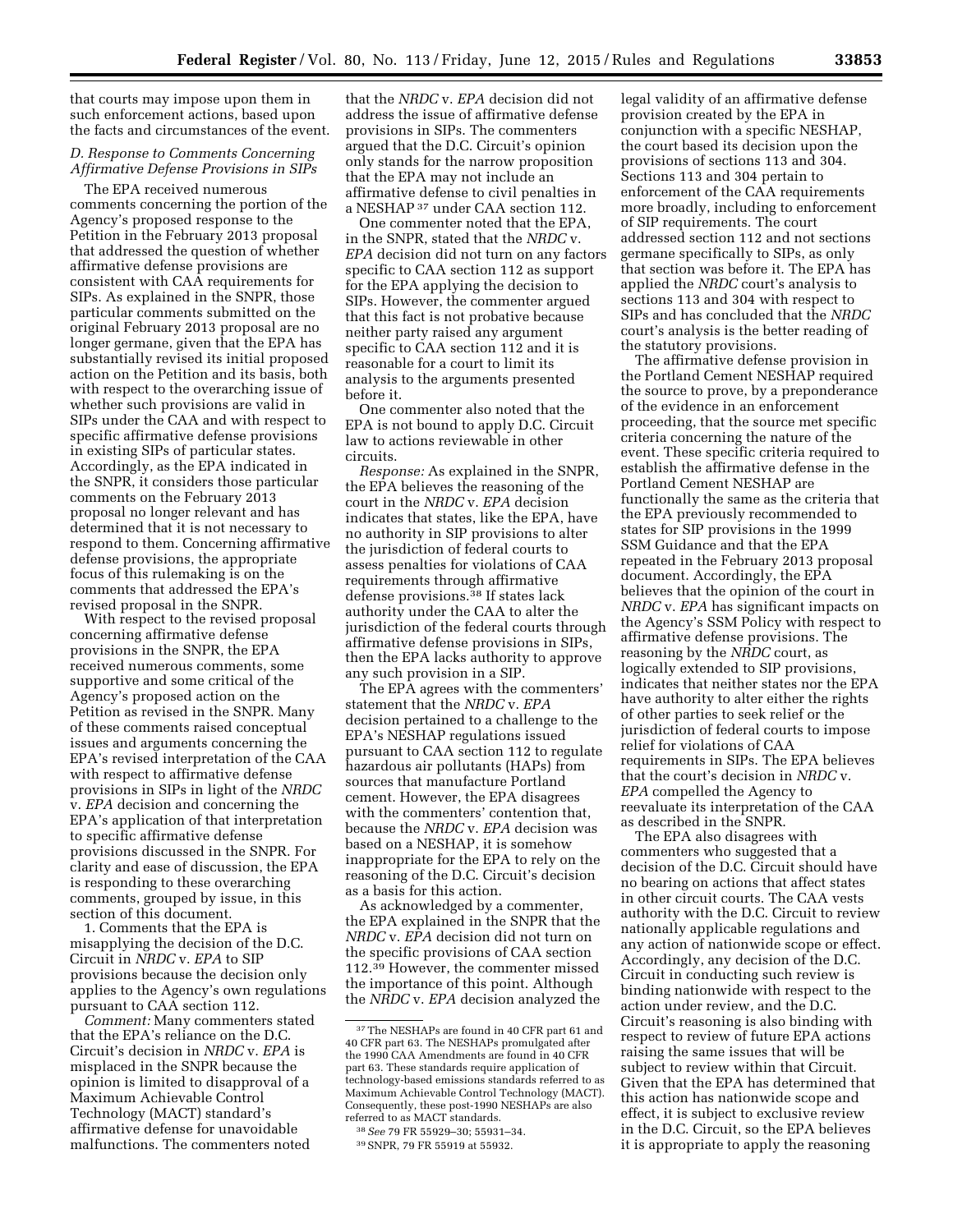of the *NRDC* court, which interprets CAA sections 113 and 304, to determine the legality of affirmative defense provisions in this national action.40

2. Comments that the EPA is misapplying the decision of the D.C. Circuit in *NRDC* v. *EPA* to SIP provisions because the court did not address the legality of affirmative defense provisions in SIPs.

*Comment:* Many commenters alleged that the EPA inappropriately relied on the D.C. Circuit's decision in *NRDC* v. *EPA* in the SNPR because the court specifically stated that its decision did not address whether affirmative defense provisions in SIPs were appropriate. The commenters pointed to the second footnote in the decision, in which the court explicitly stated: ''We do not here confront the question whether an affirmative defense may be appropriate in a State Implementation Plan.'' 41 Accordingly, the commenters argued that the *NRDC* v. *EPA* decision is ''nonbinding'' with respect to SIP provisions.

*Response:* The EPA disagrees that the footnote relied upon by commenters renders application of the legal interpretation of the *NRDC* court to SIP provisions improper. The EPA specifically acknowledged and discussed the footnote in the *NRDC* v. *EPA* decision in the SNPR. The EPA explained its view of the significance of the footnote: ''footnote 2 in the opinion does not signify that the court intended to take any position with respect to the application of its interpretation of the CAA to SIP provisions, let alone to suggest that its interpretation would not apply more broadly.'' As discussed in the SNPR in detail, the EPA believes the logic of the court's decision in *NRDC* v. *EPA* regarding the interpretation of sections 113 and 304 concerning affirmative defenses does extend to SIP provisions.

3. Comment that the EPA is inappropriately relying on the *NRDC* v. *EPA* decision because the DC Circuit's decision was decided in error.

*Comment:* One commenter alleged that the EPA's reliance on the *NRDC* v. *EPA* decision is misplaced because the court in that decision mistakenly relied on section 304(a) when holding that the EPA cannot restrict the jurisdiction of the courts with affirmative defense provisions. The commenter alleged that Congress did not intend to give the judiciary ''fully-unfettered discretion'' in section 304(a) because such a reading cannot be squared with section 304(b), which provides that ''[n]o action can be commenced . . . if the Administrator or

State has commenced and is diligently prosecuting a civil action in a court of the United States.''

*Response:* The EPA does not agree with the commenter's premise that the *NRDC* court erred by not considering section 304(b) as well as section 304(a). As the court correctly reasoned, section 304(a) authorizes any person to bring an enforcement action for violations of emission limitations. Section 304(f) defines the term ''emission limitation'' for this purpose very broadly. Section 304(b) does not alter the rights of any person who has given proper notice to bring such an action under section 304(a), unless the EPA or the state is diligently prosecuting a civil action to require compliance. The fact that section 304(b) limits the ability of any person to bring an enforcement action (as opposed to intervening in such action) if the EPA or the state is pursuing enforcement has no bearing upon whether the EPA or a state could seek to alter or eliminate the jurisdiction of the courts to determine liability or to impose remedies for violations of SIP emission limitations in judicial enforcement. The EPA also does not believe that this rulemaking is the appropriate forum in which to challenge the court's decision.

4. Comments that the court's reasoning in the *NRDC* v. *EPA* decision does not apply to affirmative defenses in SIP provisions because if a source qualifies for an affirmative defense, then there has been no violation.

 $41749$  F.3d 1055, 1064, n.2. requirements that determine, in the first  $42\,551$  F.3d 1019 (D.C. Cir. 2008). *Comment:* Several commenters stated that the D.C. Circuit's analysis in the *NRDC* v. *EPA* opinion is based on statutory language that indicates Congress intended the courts, not the EPA, to decide what constitutes an appropriate penalty once a violation has occurred. The commenters argued that if a SIP provision contains an affirmative defense, and if a source meets the requirements to qualify for that affirmative defense, then there is no violation of the SIP requirements. One commenter contended that if there is no violation, then the courts have no jurisdiction to award any remedies and thus there can be no concern that the affirmative defense provision alters or eliminates the jurisdiction of the courts. Another commenter argued that affirmative defense provisions in the context of a SIP can be described as limitations on the application of an emission limitation to the conditions under which the emission reduction technology can be effectively operated. The commenters stated that the *NRDC*  court did not address the EPA's or states' authority to establish

instance, whether a violation has occurred.

*Response:* The EPA disagrees with the commenters' arguments that affirmative defense provisions are appropriate in SIPs if they merely define what constitutes a violation. As explained in detail in the SNPR, the EPA believes that SIP provisions with affirmative defenses that operate to limit or eliminate the jurisdiction of the courts to determine liability and to impose remedies are not consistent with CAA requirements. Under the commenters' theory, such provisions would not improperly impinge on the jurisdiction of the courts to impose remedies for violations by redefining what constitutes a ''violation.''

First, the EPA does not agree that all affirmative defense provisions in the SIPs at issue in this action are constructed in this way. Some, including those that the EPA previously approved as consistent with the Agency's 1999 SSM Guidance, explicitly provide that the excess emissions that occur are still violations, but a source could be excused from monetary penalties if the source met the criteria for the affirmative defense. Under the EPA's prior interpretation of the CAA, the legal basis for any affirmative defense started with the fact that the excess emissions still constituted a violation and injunctive relief would still be available as appropriate. As explained in the SNPR and this document, the EPA no longer interprets the CAA to allow even narrowly drawn affirmative defense provisions in SIPs, let alone those advocated by the commenters that would provide a complete bar to any type of judicial remedy provided for in section 113(b).

Second, even if a specific affirmative defense provision were worded in the way that the commenters' claim, then that provision would be deficient for other reasons. Under the commenters' premise, if certain criteria are met then there is no ''violation'' for excess emissions during SSM events. The EPA's view is that this formulation of an affirmative defense in effect means that there is no emission limitation that applies when the criteria are met, *i.e.,*  the affirmative defense operates to create a conditional exemption for emissions from the source during SSM events. Such an approach would be inconsistent with the decision in *Sierra Club* v. *Johnson* concerning the term ''emission limitation'' in section 302(k).42 Exemptions for emissions during SSM events, whether automatic

<sup>40</sup>CAA section 307(b)(1).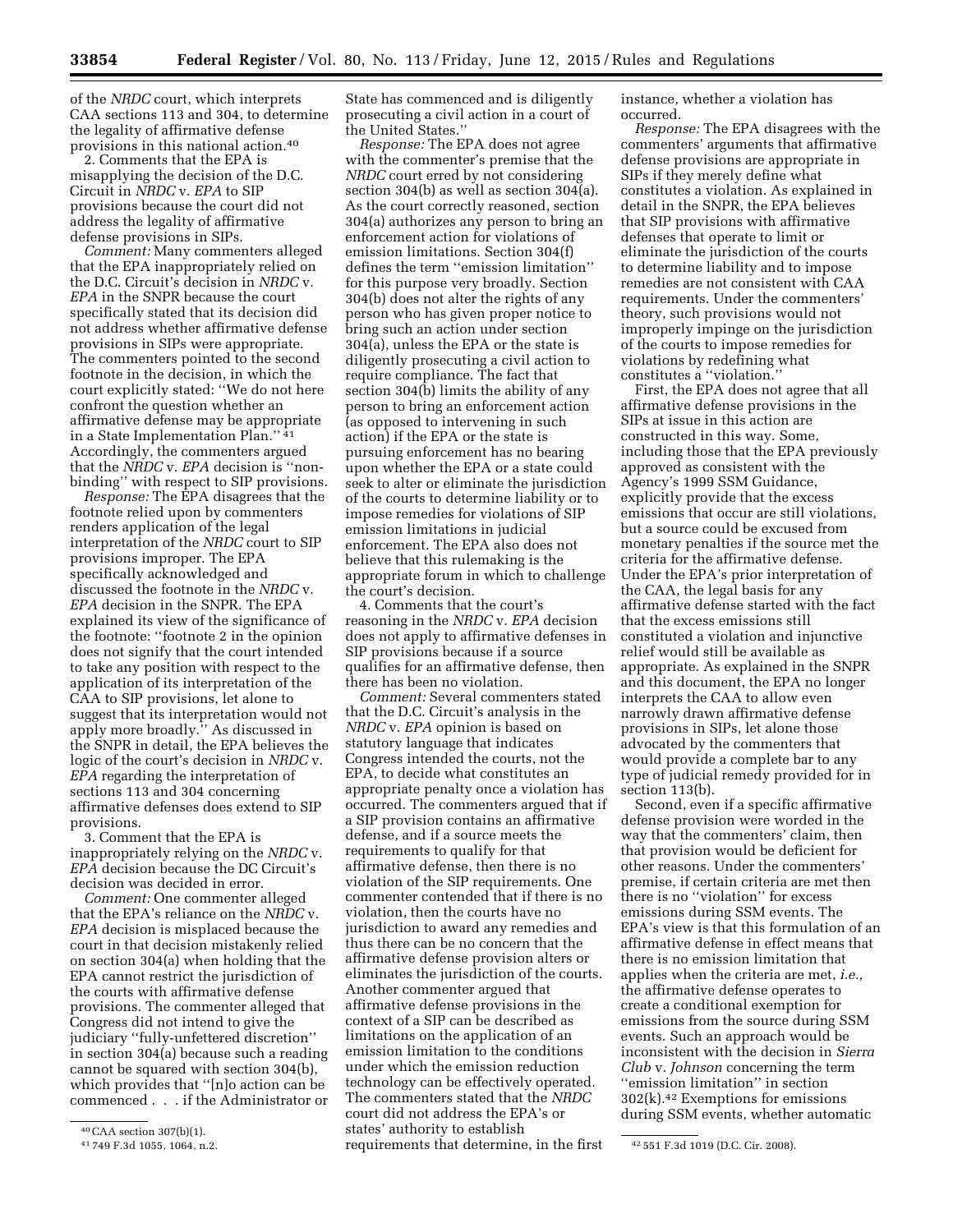or conditional based upon the criteria of an affirmative defense, are inconsistent with the requirement for continuous controls on sources.

Finally, the EPA believes that the commenters' premise that an affirmative defense provision merely defines what a violation is also runs afoul of other fundamental requirements for SIP provisions. To the extent any such provision would allow state personnel to decide, unilaterally, whether excess emissions during an SSM event constitute a violation (*e.g.,* through application of an ''affirmative defense''), this would interfere with the ability of the EPA or other parties to enforce for violations of SIP requirements. The EPA interprets the CAA to prohibit SIP provisions that impose the enforcement discretion decisions of a state on other parties. This includes provisions that are structured or styled as an affirmative defense but in effect allow *ad hoc*  conditional exemptions from emission limitations and preclude enforcement for excess emission during SSM events.

5. Comments that the *NRDC* v. *EPA*  decision, which concerned an emission limitation under section 112, does not apply in the context of section 110, because section 110 affords states flexibility in how to develop emission limitations in SIP provisions.

*Comment:* Commenters argued that the EPA's extension of the logic of the *NRDC* v. *EPA* decision to affirmative defenses in SIP provisions is incorrect because the EPA's NESHAP standards are governed by section 112, whereas SIP provisions are governed by section 110. Under the latter, commenters asserted, states are afforded wide discretion in how to develop emission limitations.43 The commenters stated that section 110 governs the development of state SIPs to satisfy the NAAQS, which may address many different types of sources, major and minor, industrial and non-industrial, small and large, and old and new. The commenters alleged that states have independent authority to include affirmative defenses in SIP provisions, so long as the provisions are otherwise approvable, because the state has met its section 110 planning responsibilities and the SIP is enforceable.

*Response:* The EPA agrees with the commenters that section 110 governs the development of state SIPs and that states are accorded great discretion in determining how to meet CAA requirements in SIPs. However, as explained in the February 2013 proposal, the SNPR and sections IV.D.13 and V.D.2 of this document, states are

obligated to develop SIP provisions that meet fundamental CAA requirements. The EPA has the responsibility to review SIP provisions developed by states to ensure that they in fact meet fundamental CAA requirements. As explained in the SNPR and this document, the EPA no longer believes that affirmative defense provisions meet CAA requirements. Based on the logic of the court in the *NRDC* v. *EPA* decision, the better reading of the statute is that such provisions have the effect of limiting or eliminating the statutory jurisdiction of the courts to determine liability or impose remedies.

The EPA also disagrees with the commenters' arguments that ''emission limitations'' under section 112 and section 110 are not comparable with respect to meeting fundamental CAA requirements. As an initial matter, both section 112 MACT standards and section 110 SIP emission limitations can be composed of various elements that include, among other things, numerical emission limitations, work practice standards and monitoring and recordkeeping requirements. However, whether there are other components that are part of the emission limitation to make it apply continuously is not relevant for purposes of determining whether an affirmative defense provision that provides relief from penalties for a violation of either a MACT standard under section 112 or a SIP provision under section 110 is consistent with the CAA.

As explained in the SNPR, the EPA has revised its interpretation of the CAA with respect to affirmative defense provisions in SIPs, based upon the logic of the court in the *NRDC* v. *EPA*  decision. Section 304(a) sets forth the basis for a civil enforcement action and section 113(a)(1) does the same for administrative or judicial enforcement actions brought by the EPA. Sections 113(b) and 304(a) provide the federal district courts with jurisdiction to hear civil enforcement cases. Furthermore, section 113(e) confers jurisdiction on the district court in a civil enforcement case to determine the amount of penalty to be assessed where a violation has been established.

6. Comments that the *NRDC* v. *EPA*  decision does not pertain to the appropriateness of affirmative defense provisions in the context of state administrative or civil enforcement.

*Comment:* Some commenters noted that the *NRDC* court only reviewed whether affirmative defense provisions could be used to limit CAA citizen suit remedies in judicial enforcement actions. The commenters alleged that the use of an affirmative defense in a

citizen suit under federal regulations does not dictate the appropriateness of similar provisions in the context of state administrative or civil actions. According to the commenters, a SIP represents an air quality management system and the state administrative process is distinct from federal citizen suits. Similarly, the commenters believed that SIP emission limitations are enforceable via state regulation penalty provisions that are separate from the CAA civil penalty provisions. Because the *NRDC* court spoke only to the appropriateness of affirmative defense provisions in the context of federal citizen suits, the commenters asserted, the decision is inapplicable in the EPA's SIP call action.

*Response:* The EPA agrees that the court in the *NRDC* v. *EPA* decision did not speak directly to the issue of whether states can establish affirmative defenses to be used by sources exclusively in state administrative enforcement actions or in judicial enforcement in state courts. The reasoning of the *NRDC* court indicates only that such provisions would be inconsistent with the CAA in the context of judicial enforcement of SIP requirements in federal court. Indeed, the *NRDC* court suggested that if the EPA elected to consider factors comparable to the affirmative defense criteria in its own administrative enforcement proceedings, it may be able to do so. The implication of the commenters, however, is that the EPA should interpret the CAA to allow affirmative defenses in SIP provisions, so long as it is unequivocally clear that sources cannot assert the affirmative defenses in federal court enforcement actions and cannot assert the affirmative defenses in enforcement actions brought by any party other than the state.

The EPA of course agrees that states can exercise their own enforcement discretion and elect not to bring an enforcement action or seek certain remedies, using criteria analogous to an affirmative defense. It does not follow, however, that states can impose this enforcement discretion on other parties by adopting SIP provisions that would apply in federal judicial enforcement, or in enforcement brought by the EPA or other parties. To the extent that the state developed an ''enforcement discretion'' type provision that applied only in its own administrative enforcement actions or only with respect to enforcement actions brought by the state in state courts, such a provision may be appropriate. This authority is not unlimited because the state could not create affirmative defense provision that in effect undermines its legal authority

<sup>43</sup>*See, e.g., Train* v. *NRDC,* 421 U.S. 60, 79 (1975).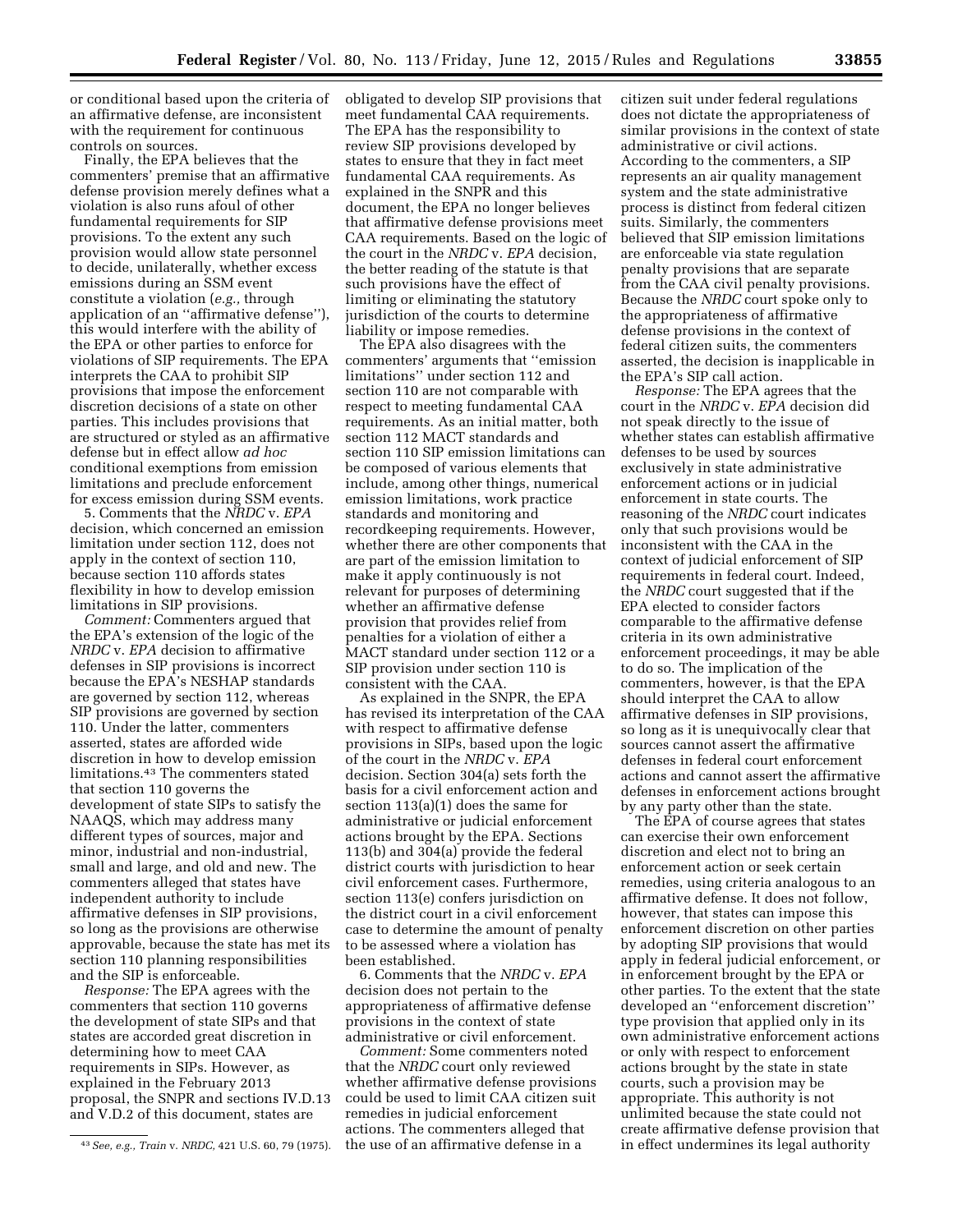to enforce SIP requirements. Section 110(a)(2)(C) requires states to have a program that provides for enforcement of the state's SIP, and enforcement discretion provisions that unreasonably limit the state's own authority to enforce the requirements of the SIP would be inconsistent with section 110(a)(2)(C). The EPA's obligations with respect to SIPs include determining whether states have adequate enforcement authority.

7. Comments that the EPA's proposal is inappropriate because it runs counter to previous court decisions, including the decision of the U.S. Court of Appeals for the Fifth Circuit (Fifth Circuit) in *Luminant Generation* v. *EPA.* 

*Comment:* Many commenters on the SNPR argued that the decision of the Fifth Circuit in *Luminant Generation* v. *EPA* precludes the EPA's proposed action concerning affirmative defenses in SIP provisions, in general and with respect to the provisions in the Texas SIP in particular. The commenters noted that the court upheld the EPA's approval of an affirmative defense provision for unavoidable excess emissions during unplanned SSM events in the Texas SIP.44 The commenters argued that the Fifth Circuit ruled that in approving the Texas SIP affirmative defense provision, the EPA ''acted neither contrary to law nor in excess of its statutory authority.'' 45 According to the commenters, the court specifically considered and rejected arguments by litigants concerning sections 113 and 304. Some commenters argued that the court also considered and ''decisively rejected'' the legal arguments articulated by the EPA in the SNPR. The commenters alleged that the *Luminant Generation* v. *EPA* decision demonstrates that affirmative defenses for malfunctions are permissible in SIP provisions. The commenters contended that, because the Fifth Circuit in *Luminant Generation* v. *EPA*  specifically considered whether an affirmative defense provision applicable to malfunctions included in a SIP violates the CAA, unlike the D.C. Circuit in *NRDC* v. *EPA,* the EPA should follow the *Luminant Generation* v. *EPA*  decision rather than the D.C. Circuit decision in *NRDC* v. *EPA.* 

Some commenters also pointed out that the D.C. Circuit, in the recent *NRDC*  v. *EPA* decision, mentioned and cited the *Luminant Generation* v. *EPA*  opinion and did not expressly disagree

with the Fifth Circuit's holding. One commenter noted that if the *NRDC* court believed that the issue it was deciding was the same as the issue decided in *Luminant Generation* v. *EPA,* the D.C. Circuit would have explicitly stated that it was declining to follow the Fifth Circuit on the issue instead of acknowledging that the issue upon which the Fifth Circuit ruled was not before the D.C. Circuit.

Several commenters also argued that, because the Fifth Circuit previously determined in *Luminant Generation* v. *EPA* that the Texas SIP affirmative defense provision at issue in this SIP call action is consistent with CAA sections 113 and 304, the EPA does not have any legal authority under the CAA to finalize the action proposed in SNPR. Some commenters further stated that the EPA lacks authority to disagree with the Fifth Circuit's determination of the law as applied to a state within the Fifth Circuit's jurisdiction. These commenters believed that if the EPA were to finalize the action discussed in the SNPR with respect to the affirmative defense for malfunctions in the Texas SIP, this action would violate the mandate rule. Some commenters also alleged that courts outside the Fifth Circuit, including the D.C. Circuit, will apply principles of claim preclusion, or *res judicata,* to give effect to the Fifth Circuit's prior adjudication on the legal basis for the affirmative defense in the Texas SIP. One commenter claimed that the EPA's ''failure'' to address how the holdings in *Luminant Generation* v. *EPA* will no longer apply and how the EPA is exempt from the court's mandate render the theories presented in the SNPR unsupported as a basis for the SIP call action.

Some commenters alleged that the EPA is bound by its own prior representations before the Fifth Circuit, in which it asserted and defended its approval of the affirmative defense provision for malfunctions in the Texas SIP, under the doctrine of judicial estoppel.46 Similarly, the commenters alleged that under the doctrine of issue preclusion, or collateral estoppel, the EPA is precluded from re-litigating the issues previously considered and determined by the Fifth Circuit, regardless of where any subsequent challenge to this final action is brought.

Some commenters also cited to other circuit court decisions that have upheld the EPA's approvals of affirmative

defense provisions for malfunctions.47 The commenters alleged that other than calling the *NRDC* v. *EPA* decision a newer decision, the EPA did not explain its justification for relying on the *NRDC*  v. *EPA* opinion instead of following the three circuit court decisions that are directly on point.

*Response:* The EPA disagrees with the commenters' arguments concerning the application of the court's decision in *Luminant Generation* v. *EPA* to this SIP call action. As explained in the SNPR, the EPA acknowledges that it has previously approved affirmative defenses in SIP provisions or, when appropriate, promulgated affirmative defenses in FIPs. The EPA also acknowledged that its approval of an affirmative defense provision applicable to ''unplanned events'' (*i.e.,*  malfunctions) in a Texas SIP submission was upheld in 2012 by the U.S. Court of Appeals for the Fifth Circuit. In that litigation, the EPA argued that sections 113 and 304 do not preclude appropriately drawn affirmative defense provisions for malfunctions in SIPs. Importantly, in upholding the EPA's approval of the affirmative defense, the Fifth Circuit determined that *Chevron*  step 1 was not applicable to this case and ''turn[ed] to step two of *Chevron''* 48 in holding that the Agency's interpretation of the CAA at that time was a ''permissible interpretation of section [113], warranting deference." 49 The Fifth Circuit did not determine that the EPA's interpretation at the time of the *Luminant Generation* v. *EPA*  decision was the only or even the best permissible interpretation. It is clearly within the EPA's legal authority to now revise its interpretation to a different, but still permissible, interpretation of the statute.50 The EPA has explained at length in the SNPR, and elsewhere in this final rulemaking, its reasons for changing its previous interpretation of

50*See, e.g., Nat'l Cable & Telecomms. Ass'n* v. *Brand X Internet Servs.,* 545 U.S. 967 (2005) and *FCC* v. *Fox Television Stations, Inc.,* 556 U.S. 502 (2009). The Agency also notes that commenters' position, that the EPA cannot now change its interpretation of the CAA, is at odds with the SIP call provision established by Congress in section  $110(k)(5)$ . That provision provides the EPA with authority to issue a SIP call ''whenever'' it determines that an existing SIP is substantially inadequate to meet CAA requirements. In other words, section 110(k)(5) expressly envisions cases where the EPA has previously approved a SIP provision as meeting CAA requirements, and one that the EPA may have even defended in court, but later determines that the provision no longer meets CAA requirements, and section 110(k)(5) gives the EPA authority to issue a SIP call in these situations.

<sup>44</sup> 714 F.3d 841 (5th Cir. 2013).

<sup>45</sup> *Id.* at 853. The EPA notes that the Fifth Circuit also upheld the Agency's disapproval of the affirmative defense provisions that the state sought to create for ''planned'' events.

<sup>46</sup>*See, e.g., New Hampshire* v. *Maine,* 532 U.S. 742, 749 (2001).

<sup>47</sup>*See Montana Sulphur & Chemical Co.* v. *EPA,*  666 F.3d 1174 (9th Cir. 2012); *Arizona Public Service Co.* v. *EPA,* 562 F.3d 1116 (10th Cir. 2009).

<sup>48</sup> 714 F.3d at 852.

<sup>49</sup> *Id.* at 853.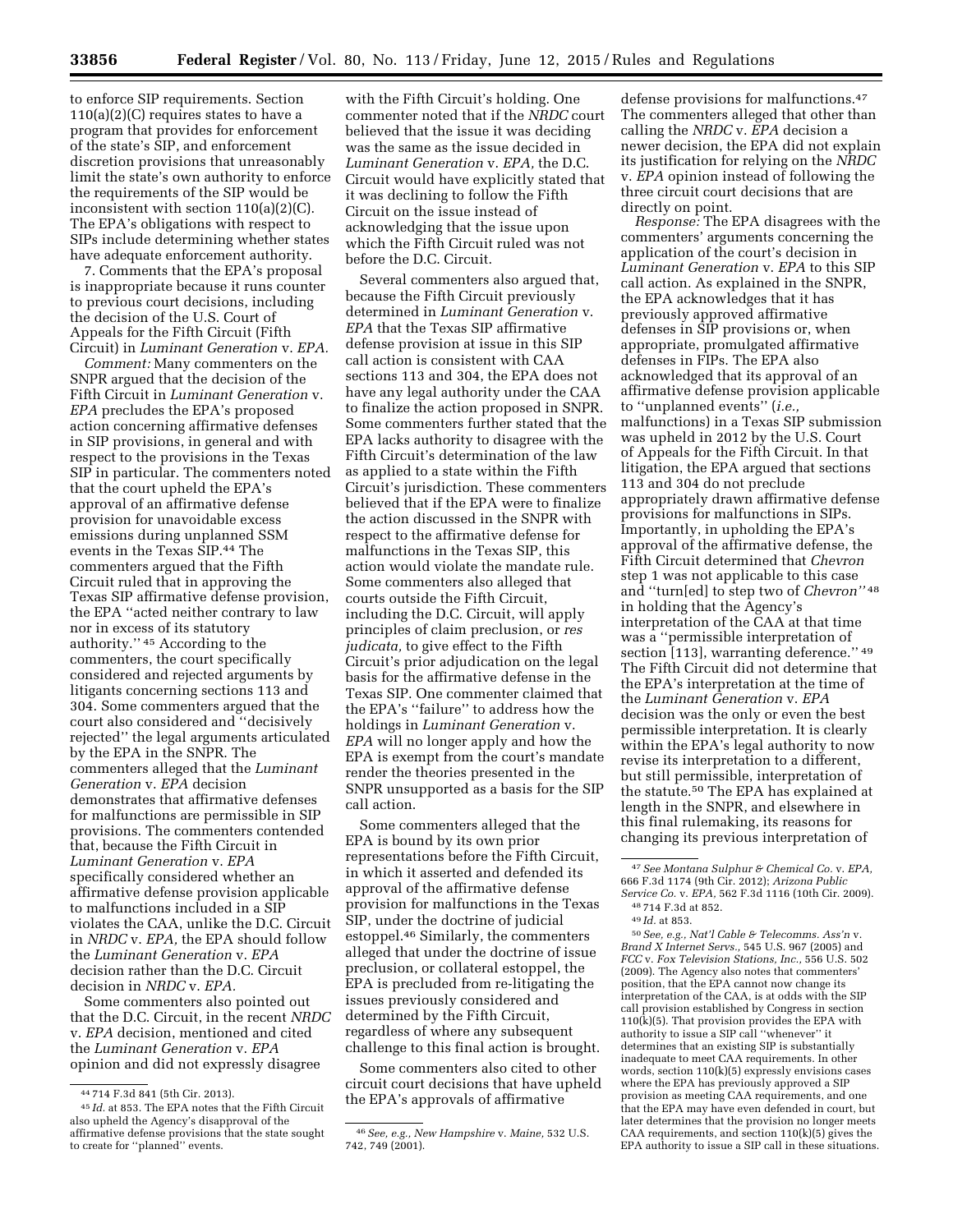the CAA to permit narrowly drawn affirmative defenses applicable only to penalties and has explained why it now believes that the reasoning of the court in the *NRDC* v. *EPA* decision is the better reading of the CAA.

Some commenters allege that the Fifth Circuit considered and rejected the legal arguments articulated by the EPA in the SNPR to support the Agency's new interpretation that affirmative defenses in SIP provisions are inconsistent with the Act. The EPA disagrees with commenters' assertions. As explained above, in the *Luminant Generation* v. *EPA* decision the Fifth Circuit analyzed the EPA's former interpretation of the CAA under step 2 of *Chevron* and found that the Agency's position was reasonable. The Fifth Circuit held that the CAA did not dictate the outcome put forth by environmental petitioners in the *Luminant Generation* v. *EPA* case; the court did not hold that the Agency could not reasonably interpret the CAA provisions at issue to come to the new position articulated in the SNPR and other sections of this document. In fact, the Fifth Circuit upheld the EPA's reading of the statute to preclude affirmative defense provisions for planned events in the same decision as a reasonable interpretation of the CAA.

In the SNPR, the EPA also addressed the discussion in the *NRDC* v. *EPA*  decision that referred to the earlier *Luminant Generation* v. *EPA* decision and explained its view that the court in *NRDC* v. *EPA* did not suggest that its interpretation of the CAA would not apply more broadly to SIP provisions. Rather, the court simply declined to address that issue. As to commenters' allegation that the EPA should follow the *Luminant* court's reasoning because that court addressed the specific issue of affirmative defenses in SIP provisions, the EPA has explained in detail in the SNPR and section IV.D.1 of this document why it now believes that the *NRDC* court's reasoning is applicable here and why it believes this is the better interpretation of sections 113 and 304.

The EPA acknowledges that other circuit courts have also upheld affirmative defense provisions promulgated by the Agency in FIPs.51 Those decisions were also based upon an interpretation of the CAA that the Agency no longer holds. The EPA further notes that the affirmative defense provisions at issue in the other court decisions cited by the commenters are not at issue in this action. However,

the EPA may elect to address these provisions in a separate rulemaking.

The EPA also disagrees with commenters' allegations that this final SIP call action violates the mandate rule. The mandate rule generally governs how a lower court handles a higher court's decision on remand. The Agency believes that the mandate rule is inapplicable here. Similarly, the Agency believes that the principles of *res judicata,* judicial estoppel and collateral estoppel (issue preclusion) raised by commenters are all inapplicable in this situation. For reasons the EPA has fully explained in this rulemaking, the Agency is adopting a revised interpretation of the CAA. This necessarily changes the issues or claims that may be raised in any future litigation concerning the Agency's action here or subsequent Agency actions taken pursuant to this changed interpretation. As noted previously, the Agency's ability to change its interpretation of the statute is well established, even if courts have previously upheld the Agency's former interpretation as reasonable under step 2 of the *Chevron* analysis.

8. Comments that affirmative defense provisions are needed or appropriate because sources cannot control malfunctions or the excess emissions that occur during them.

*Comment:* Several commenters claimed that by requiring states to remove affirmative defense provisions, the EPA will create a situation where sources have no potential relief from liability for exceedances resulting from excess emissions during malfunctions. The commenters argued that this will effectively expose sources to penalties for emissions that are not within the sources' control. The commenters alleged that the EPA's proposal is unreasonable because it fails to consider the infeasibility of controlling emissions during malfunction periods. The commenters believe that because malfunction events are uncontrollable by definition, removing affirmative defense provisions applicable to malfunctions will not reduce emissions but instead will only expose facilities to potential enforcement for uncontrollable exceedances.

*Response:* The EPA disagrees that without affirmative defense provisions, sources will have no ''relief'' from liability for violations during actual malfunctions. To the extent that sources have an actual malfunction, sources retain the ability to raise this fact in the event of an enforcement action related to the malfunction. Congress has already provided courts with explicit jurisdiction and authority to determined

liability and to impose appropriate remedies, based on the facts and circumstances surrounding the violation. To the extent that there are extenuating circumstances that justify not holding a source responsible for a violation or not imposing particular remedies as a result of a violation, sources retain the ability to raise these facts to the court. In addition, the absence of an affirmative defense provision in the SIP does not impede a violating source from taking appropriate actions to minimize emissions during a malfunction, so as to mitigate the potential remedies that a court may impose as a result of the violation.

Furthermore, the EPA disagrees with the commenters' premise that states have authority to create affirmative defense provisions in SIPs because some sources may otherwise be subject to enforcement actions for emissions during malfunctions. As explained in the SNPR in detail, the EPA has concluded that there is no legal basis for affirmative defenses in SIP provisions, including affirmative defenses applicable to malfunction events. Because such affirmative defense provisions purport to alter or eliminate the statutory jurisdiction of courts to determine liability and to assess appropriate remedies for violations of SIP requirements, these provisions are not permissible.

9. Comments that there will not be any reduction in overall emissions from the EPA's SIP call action because states will need to revise emission limitations to allow more emissions if affirmative defense provisions are removed from the SIPs.

*Comment:* Commenters on the SNPR questioned whether the elimination of affirmative defenses in SIP provisions would result in any reductions of emissions from sources. Several commenters asserted that affirmative defense provisions allow states to lower emission limitations overall. Thus, the commenters claimed that elimination of the affirmative defense provisions would obligate states to raise affected emission limitations so that sources could comply with them continuously. Another commenter criticized the EPA's approach as requiring each state to reframe the existing episodic emissions provisions of its SIP as alternative emission limitations rather than as more limited and conditional affirmative defenses. This commenter asserted that structuring the provisions as an affirmative defense allows a state to impose more stringent numerical limitations without penalizing sources for unavoidable emissions when those

<sup>51</sup>*See Montana Sulphur & Chemical Co.* v. *EPA,*  666 F.3d 1174 (9th Cir. 2012); *Arizona Public Service Co.* v. *EPA,* 562 F.3d 1116 (10th Cir. 2009).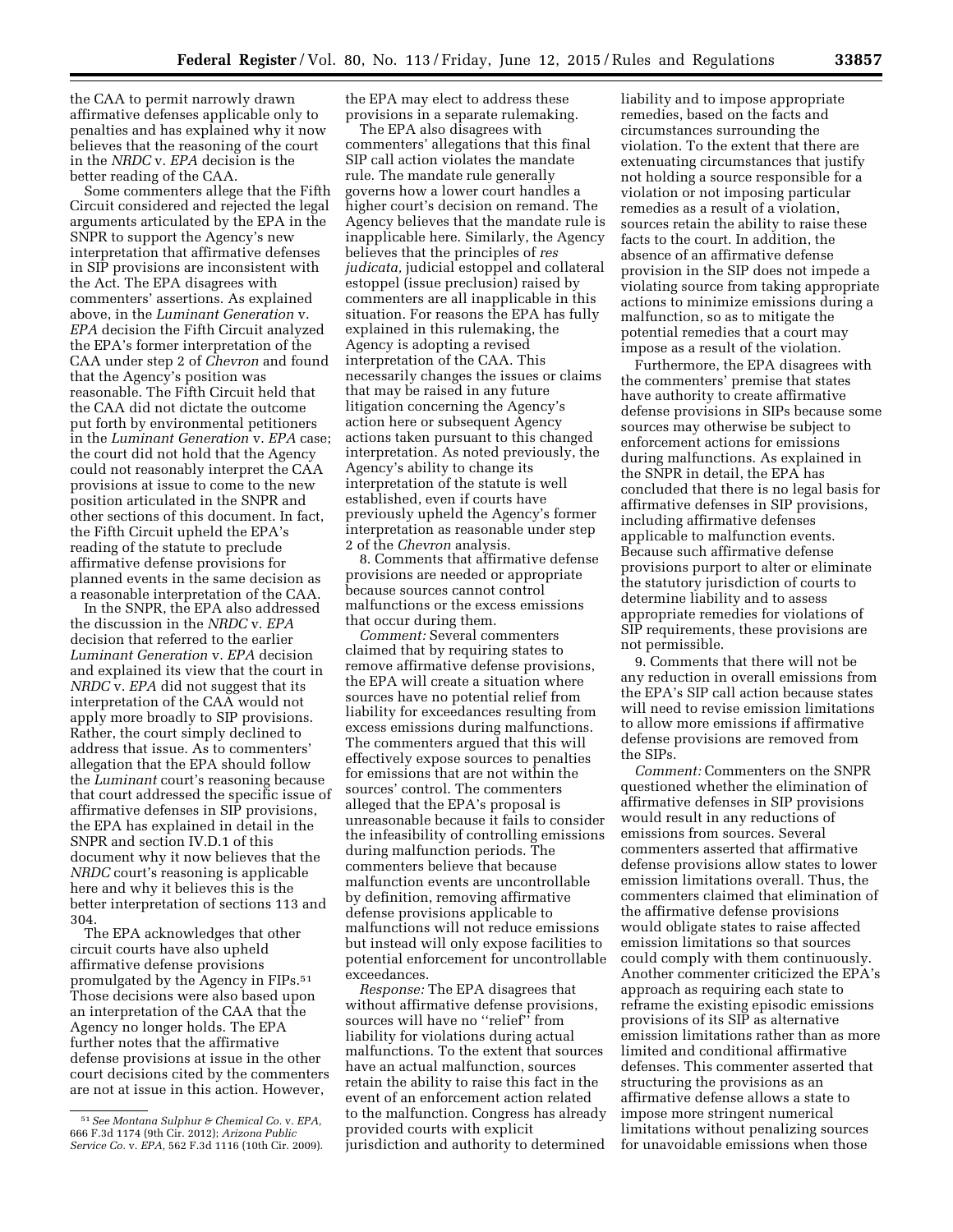emissions do not compromise the underlying air quality objectives.

Several commenters also disagreed with the EPA's belief that removal of affirmative defense provisions would reduce emissions. One commenter noted that some affirmative defense provisions require a source to evaluate impacts on NAAQS compliance as part of asserting the affirmative defense; the commenter contended that forgoing these provisions would thus reduce the incentive for owners and operators to minimize emissions during malfunctions so that they could qualify for the affirmative defense. Several commenters noted that many sources immediately investigate excess emissions events and implement measures intended to prevent recurrence. Nevertheless, those commenters asserted that because malfunction events are uncontrollable by definition, removing an affirmative defense applicable to malfunctions will not reduce emissions. Commenters also argued that an assumption that elimination of the affirmative defense provisions will reduce emissions is flawed because, given the stringent applicability criteria for a ''narrowly drawn'' affirmative defense, a facility has no assurance that an affirmative defense will apply to any particular malfunction event and that even if the affirmative defense was available, it would not shield the facility from compliance orders or other injunctive relief (or from criminal prosecution).

*Response:* The commenters' arguments concerning whether elimination of affirmative defense provisions will or will not reduce emissions during SSM events and will or will not reduce incentives for sources to minimize emissions during SSM events do not address the legal basis for any such affirmative defense provisions. As the commenters correctly observed, the EPA's 1999 SSM Guidance reflected the Agency's prior interpretation of the CAA to permit such affirmative defense provisions, so long as they were sufficiently narrowly drawn, applied only to monetary penalties and required the source to prove that it met the applicable criteria to the trier of fact in an enforcement proceeding. The EPA's arguments for why appropriate affirmative defense provisions could be consistent with CAA requirements included that they could provide an incentive for sources to be properly designed, maintained and operated to minimize emissions at all times.

As explained in the SNPR, however, the EPA has determined that affirmative defenses are impermissible in SIP provisions because they operate to alter

or eliminate the statutory jurisdiction of the courts. The EPA has reached this conclusion in light of the court's decision in *NRDC* v. *EPA.* Because affirmative defense provisions are inconsistent with the enforcement structure of the CAA, the EPA is making the finding that such provisions are substantially inadequate to meet legal requirements of the CAA. In order to make the finding that these provisions fail to meet legal requirements of the CAA, the EPA is not required to determine or estimate emission reductions that will or will not result from the removal of such provisions from the affected SIPs. The EPA believes this action is necessary to provide environmental protection. However, the EPA's obligation as a legal matter would not change even if commenters were correct in their view that emissions reductions will not result from the removal of the impermissible affirmative defense provisions. The EPA's interpretation of its authority under section 110(k)(5) is discussed in detail in section VIII.A of this document.

The EPA agrees that in response to this SIP call directing the removal of affirmative defense provisions, the affected states may elect to revise affected SIP emission limitation. In so doing, the states may determine that it is appropriate to revise the emission limitations in other respects, so long as they do so consistent with CAA requirements. For example, affected states may elect to create alternative emission limitations that apply to sources during startup and shutdown. The EPA's guidance for this approach is discussed in detail in VII.B.2 of this document. Alternatively, states may elect to overhaul an affected SIP emission limitation entirely to account for the removal of the affirmative defense in some other way. However, states will need to comply with the applicable substantive requirements for the type of SIP provision at issue and the EPA will review those SIP revisions in accordance with the requirements of the CAA, including sections 110(k)(3), 110(l) and 193.

10. Comments that the elimination of affirmative defense provisions will result in sources' facing inconsistent treatment by courts or states when excess emissions are emitted during malfunction events.

*Comment:* Commenters claimed that the concept and framework for affirmative defense provisions are consistent from state to state and that by removing these provisions, sources will be subject to inconsistent treatment of excess emissions during SSM in

different states. The commenters noted that the EPA recognized in the February 2013 proposal and SNPR that states may elect to revise their deficient SIP provisions differently in response to the SIP call and thus the commenters expressed concern that the potential difference in treatment among states will lead to ''inconsistent regulation of air pollution across the country.''

Commenters further argued that without the consistent regulatory framework provided by an affirmative defense provision, each court is likely to evaluate SSM events differently in the context of enforcement actions. The commenters suggested that allowing each court to consider the facts and circumstances of the emission event in its penalty evaluation without a governing framework could lead to inconsistent enforcement throughout the country.

*Response:* The EPA disagrees that it is inappropriate to allow states to determine how best to revise their SIPs in response to this SIP call, consistent with CAA requirements. As discussed in this document, and as many commenters have also noted, the structure of the CAA is based upon cooperative federalism. Under this structure, Congress gave states broad discretion to develop SIP provisions as necessary to attain and maintain the NAAQS and meet other CAA objectives, so long as the SIPs also meet statutory requirements. The very nature of the SIP program is that similar sources can be treated differently in different states, because the states have discretion with respect to developing their SIP provisions consistent with CAA requirements. Thus, whether the affirmative defense provisions at issue in this action added some level of ''consistent'' treatment of sources across the nation (a statement with which the EPA does not agree) is not relevant for purposes of this SIP call.52 Rather, for the reasons explained in the SNPR and in this document, the EPA has determined that affirmative defense provisions are inconsistent with the fundamental legal requirements of the CAA. For that reason, the EPA is requiring the affected states to revise their SIPs to remove the affirmative defense provisions identified in this action. States have discretion in how

<sup>52</sup>The EPA notes that the actual affirmative defense provisions at issue in this action are very dissimilar; some are based on the EPA's interpretation of the CAA in the 1999 SSM Guidance, but the majority of the provisions are relatively unique from state to state. Accordingly, the EPA disagrees with the commenters' basic premise that the affirmative defense provisions are consistent from state to state.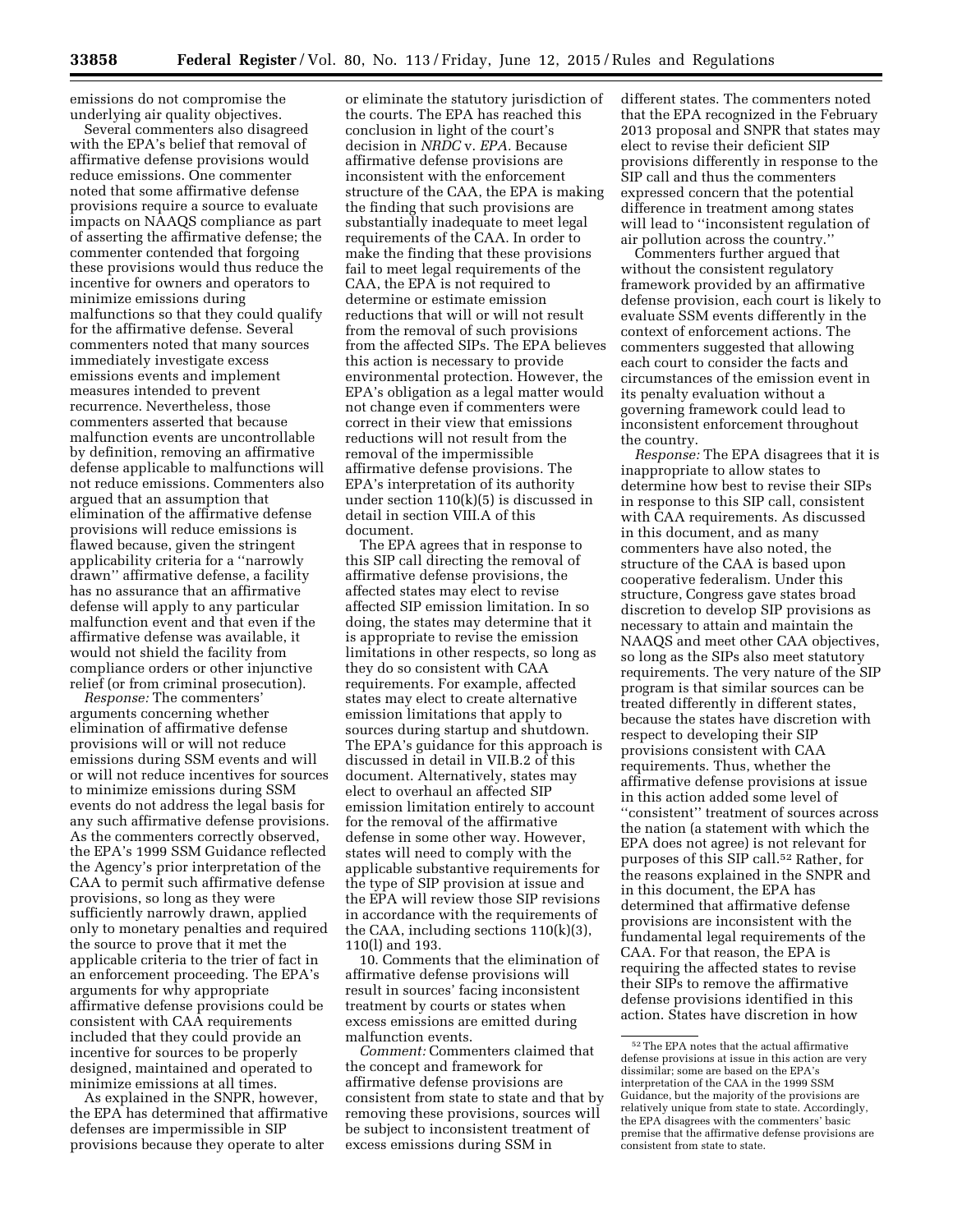they revise their SIPs in this context as in all other contexts.

As to the concern that different courts might evaluate liability for violations during SSM events differently in the absence of affirmative defense provisions, the EPA notes that this is not the relevant question. The potential for inconsistent treatment by the courts is not a basis for allowing states to retain SIP provisions that are inconsistent with the legal requirements of the CAA. In any event, the EPA disagrees that elimination of affirmative defenses in SIP provisions make it more likely that there would be ''inconsistent enforcement'' because of a lack of a ''regulatory framework.'' The enforcement structure of the CAA embodied in section 113 and section 304 already provides a structure for enforcement of CAA requirements in federal courts. For example, the CAA already provides uniform criteria for courts to apply, based upon the facts and circumstances of individual enforcement actions. Similar to an affirmative defense provision, section 113(e) already enumerates the factors that courts are required to consider in determining appropriate penalties for violations and thus there is a consistent statutory framework. In essence the commenters object to the fact that in any judicial enforcement case, the court will determine liability and remedies based on the facts and circumstances of the case. However, this is an inherent feature of the enforcement structure of the CAA, regardless of whether there is an affirmative defense provision at issue.

11. Comments that the EPA should have acted in a single, comprehensive rulemaking rather than issuing the supplemental notice of proposed rulemaking.

*Comment:* Commenters asserted that the EPA's issuance of two separate proposals instead of one proposal has prevented states and industry from knowing the entire proposed regulatory action. The commenters claimed that if the EPA is going to issue a SIP call to states concerning the treatment of emissions during SSM events, then it should do so in a single comprehensive rulemaking. The commenters argued this is necessary because states consider different options when revising SIP provisions and that thereafter states will have to work with affected sources to revise permits.

*Response:* The EPA disagrees with the argument that states, industry, individuals and other interested parties have not had an opportunity to know and comment upon the Agency's entire action. The EPA's February 2013

proposal was intended to cover a broad range of issues related to the correct treatment of emissions during SSM events in SIP provisions comprehensively. Because of an intervening court decision that affected the substance of the EPA's initial proposed action, it was necessary to issue a supplemental proposal. The EPA disagrees that the issuance of the SNPR adversely affected the ability of interested parties to understand the Agency's proposed action, because the SNPR only affected one aspect of the original proposed action. As the EPA explained in the SNPR: ''In this SNPR, we are supplementing and revising what we earlier proposed as a response to the Petitioner's requests but only to the extent the requests narrowly concern affirmative defense provisions in the SIPs. We are not revising or seeking further comment on any other aspects of the February 2013 proposed action.'' 53

As to the commenters' concern that the EPA should take action in a single comprehensive rulemaking, the Agency is doing so. This SIP call action addresses all aspects of the Petition and it is based upon both the February 2013 proposal and the SNPR. As advocated by the commenters, the EPA's objective in this SIP call action is to provide states with comprehensive and up-todate guidance concerning the correct treatment of emissions during SSM events in SIP provisions, consistent with CAA requirements as interpreted by recent court decisions. The EPA agrees with the commenters that providing states comprehensive guidance in this rulemaking is important to assist states in revising their SIP provisions consistent with CAA requirements. Any necessary changes to permits to reflect the removal of affirmative defense provisions from the underlying SIP will occur later, after the SIP provisions have been revised.

12. Comments that the EPA has not proven that the existence of affirmative defense provisions in SIPs is resulting in specific environmental impacts or interference with attainment and maintenance of the NAAQS.

*Comment:* Several commenters argued that the EPA has failed to demonstrate that the affirmative defense provisions at issue in this action have contributed to a specific NAAQS violation or otherwise caused harm to public health or the environment. The commenters contend that, because of the narrow scope of affirmative defense provisions, it is unlikely that their existence would cause or contribute to any violations of the NAAQS. Some commenters further

noted that some states have experienced improved ambient air quality conditions, despite having SIPs in place with affirmative defense provisions at issue in this action.

The commenters alleged that without providing specific record-based evidence of the impacts caused by affirmative defense provisions, it is unreasonable for the EPA to determine that existing provisions are substantially inadequate or otherwise not in compliance with the CAA. Some commenters further alleged that the EPA has no authority to issue a SIP call without ''find[ing] that the applicable implementation plan . . . is substantially inadequate to attain or maintain the relevant [NAAQS].''

*Response:* As explained in the February 2013 proposal, the SNPR and this document, the EPA does not interpret its authority under section  $110(k)(5)$  to require proof that a deficient SIP provision caused a specific violation of the NAAQS at a particular monitor on a particular date, or that a deficient SIP provision undermined a specific enforcement action. Section 110(k)(5) explicitly authorizes the EPA to make a finding that a SIP provision is substantially inadequate to ''comply with any requirement of" the CAA, in addition to the authority to do so where a SIP is inadequate to attain and maintain the NAAQS or to address interstate transport. In light of the court's decision in *NRDC* v. *EPA,* the EPA has reexamined the question of whether affirmative defenses are consistent with CAA requirements for SIP provisions. As explained in this action, the EPA has concluded that such provisions are inconsistent with the requirements of section 113 and section 304. Accordingly, the EPA has the authority to issue SIP calls to states, requiring that they revise their SIPs to eliminate the specific affirmative defense provisions identified in this action. Issues related to the EPA's authority under section 110(k)(5) are discussed in more detail in section VIII.A of this document.

13. Comments that the EPA is violating the principles of cooperative federalism through this action.

*Comment:* Several commenters stated that the EPA's action with respect to affirmative defenses in SIP provisions is inconsistent with the system of cooperative federalism contemplated by the CAA. The commenters alleged that this action is at odds with established CAA and judicial precedents indicating that states have broad discretion in developing SIP provisions, with the EPA's role being limited. Some commenters further alleged that the

<sup>53</sup> 79 FR 55919 at 55923.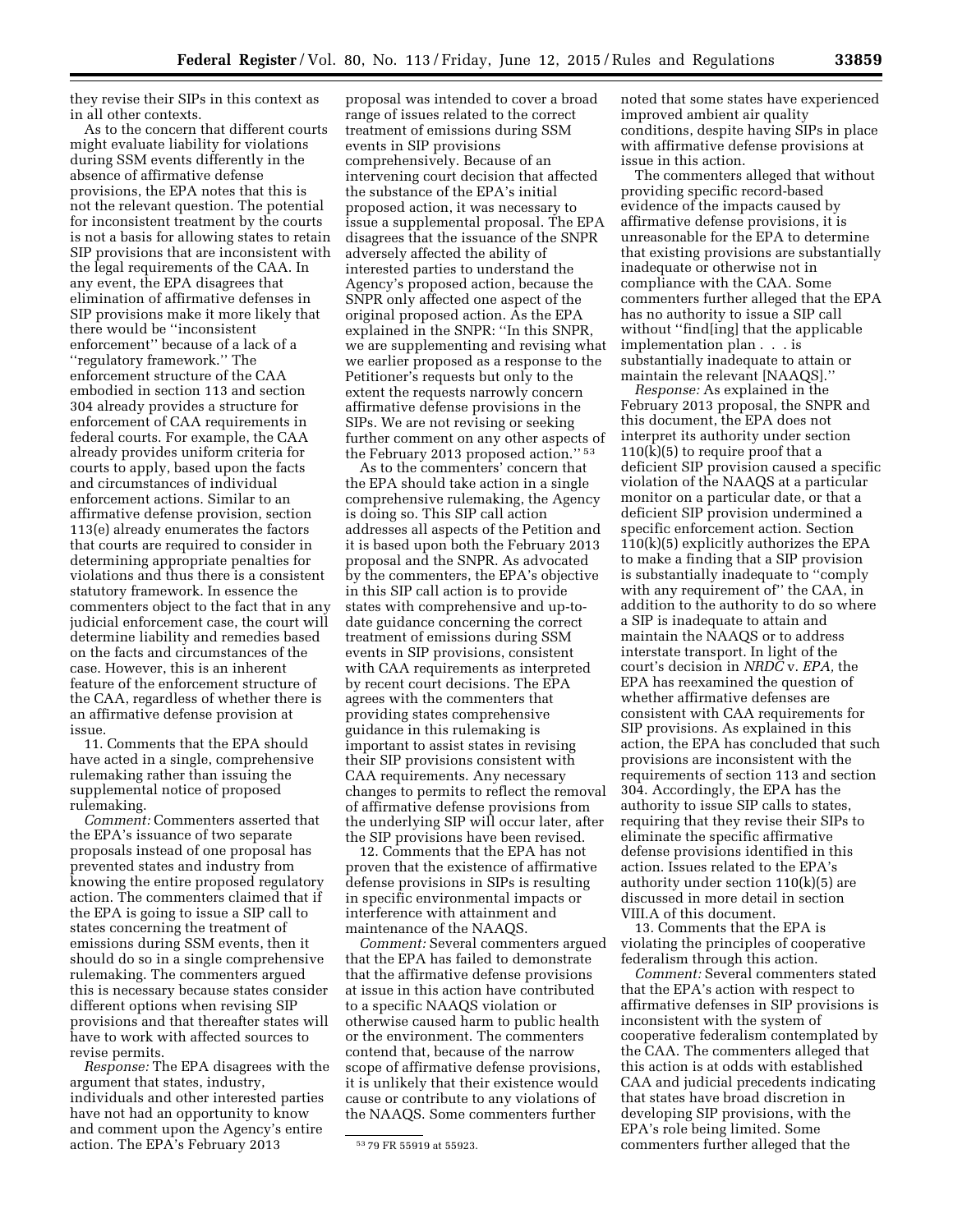EPA's action has the effect of unlawfully directing states to impose a particular control measure. The commenters argued that the EPA must defer to a state's choices on how to meet the relevant NAAQS, through whatever SIP provisions the state elects to develop. One commenter argued that states have independent authority to include affirmative defense policies in their SIPs, even if the DC Circuit has held that the EPA may not include affirmative defense provisions in federal regulations.

*Response:* The EPA agrees that the CAA is based upon the principle of cooperative federalism but disagrees with the commenters' characterization of the respective authorities and responsibilities of states and the Agency. As explained in the February 2013 proposal, and in section V.D.2 of this document, the EPA has the authority and the obligation to ensure that SIP provisions meet fundamental CAA requirements, when initially submitted and later. In the case of affirmative defenses in SIP provisions, the EPA has determined that such provisions do not comply with CAA requirements because they operate to alter or eliminate the statutory jurisdiction of the courts, contrary to section 113 and section 304. The states have broad discretion in how to create SIP provisions but must do so consistent with CAA requirements. By issuing this SIP call, the EPA is not in any way compelling states to impose any specific SIP control measure on any specific source but merely requiring states to revise their SIP provisions to make them consistent with CAA requirements.

14. Comments that the EPA failed to account adequately for the amount of time and resources that will be required to revise state SIPs.

*Comment:* Many commenters asserted that the SNPR did not recognize that removal of affirmative defense provisions from SIPs will impose enormous burdens on states because they will need to revise SIPs to create alternative emission limitations in lieu of the affirmative defenses. Commenters contended that removal of the affirmative defense provisions will necessarily require state air agencies to make extensive revisions to SIPs and that in many states, such changes will have to be reviewed by the state legislature. Commenters explained that such an effort could not reasonably be completed in many states within the 18 months the EPA proposed to provide for SIP revisions in response to the final SIP call. Commenters also stated that the SSM provisions that the EPA proposed to require states to remove from their

SIPs have been incorporated into thousands of title V operating permits and that those title V permits would, in turn, need to be modified if the affirmative defense provisions are removed from the approved SIPs. Commenters indicated that states might also need to amend an even larger number of minor source permits.

Commenters also indicated that in conjunction with removal of affirmative defenses, states will also have to reevaluate the emission limitations currently contained in their SIPs to determine if those limitations are still are consistent with federal and state law (*e.g.,* represent reasonably available control technology). Some commenters expressed the view that the EPA must indicate that states will not be required to remove the identified affirmative defense provisions from their SIPs until the state has had time to consider whether emission limitations in state regulations and in construction and operating permits need to be modified and to obtain any necessary EPA approval for the modified requirements. Commenters also argued that the EPA's suggestion that states subject to a SIP call could simply remove an existing affirmative defense provision and rely on enforcement discretion to address ''unavoidable'' exceedances is wrong and that states adopt emission limitations under state administrative rules that require the agency to provide a record to support the level of the emission limitation.

*Response:* The EPA has acknowledged that correction of the deficient SIP provisions at issue in this action will take time and resources. For this reason, the EPA is providing states with the maximum time (18 months) permitted by section 110(k)(5) to respond to this SIP call. In addition, the EPA is endeavoring to provide states with clear and comprehensive guidance concerning the proper treatment of excess emissions during SSM events in SIP provisions in order to make this process more efficient.

The EPA acknowledges that some states, in conjunction with removal of affirmative defense provisions, may elect to undertake a more comprehensive revision of affected SIP emission limitations. In so doing, the states may need to undertake a more resource intensive approach than those states that merely elect to eliminate the affirmative defense provisions. In addition, the EPA also recognizes that states may eventually need to revise permits to reflect the elimination of affirmative defense provisions from underlying SIP provisions that may have been reflected in permits. The EPA

discussed these issues in the both the February 2013 proposal and in the SNPR. A summary of comments concerning revisions to operating permits to reflect the revised SIP provisions appears, with the EPA's response to comments, in section VIII.D.28 of this document.

Despite the potential burden on states, as the EPA explained in the February 2013 proposal and the SNPR, the Agency believes that it is obligated and authorized to issue this SIP call action to affected states to require the removal of affirmative defense provisions. The EPA is not in this action evaluating or determining whether SIP emission limitations should or should not be revised in light of the removal of affirmative defenses and is not required to do so. The states have discretion to determine how best to revise the deficient SIP provisions identified in this action, so long as they do so consistent with the CAA requirements.

Further, the EPA does not agree that enforcement discretion cannot substitute for an affirmative defense for malfunctions. For example, the EPA has taken the position that the CAA does not require malfunction emissions to be factored into development of section 112 or section 111 standards and that case-by-case enforcement discretion provides sufficient flexibility.54 Moreover, the EPA believes that Congress has already provided for such flexibility in section 113, by providing the courts with jurisdiction to determine liability and to impose remedies. For example, in section 113(e), Congress provided specific criteria for courts to consider in imposing monetary penalties, including consideration of such factors as justice may require.

With respect to the potential need to amend permits, as explained in the February 2013 proposal, ''the EPA does not intend its action on the Petition to affect existing permit terms or conditions regarding excess emissions during SSM events that reflect previously approved SIP provisions.

. . . [A]ny needed revisions to existing permits will be accomplished in the ordinary course as the state issues new permits or reviews and revises existing permits. The EPA does not intend the issuance of a SIP call to have automatic impacts on the terms of any existing permit.'' 55 Thus, these permit revisions that commenters expressed concern about need not occur during the 18-

 $^{54}\,See,\,e.g.,$  "Oil and Natural Gas Sector: Reconsideration of Additional Provisions of New Source Performance Standards; Proposed rule,'' 79 FR 41752 at 41762–63 (July 17, 2014).

<sup>55</sup>*See* February 2013 proposal, 78 FR 12459 at 12482 (February 22, 2013).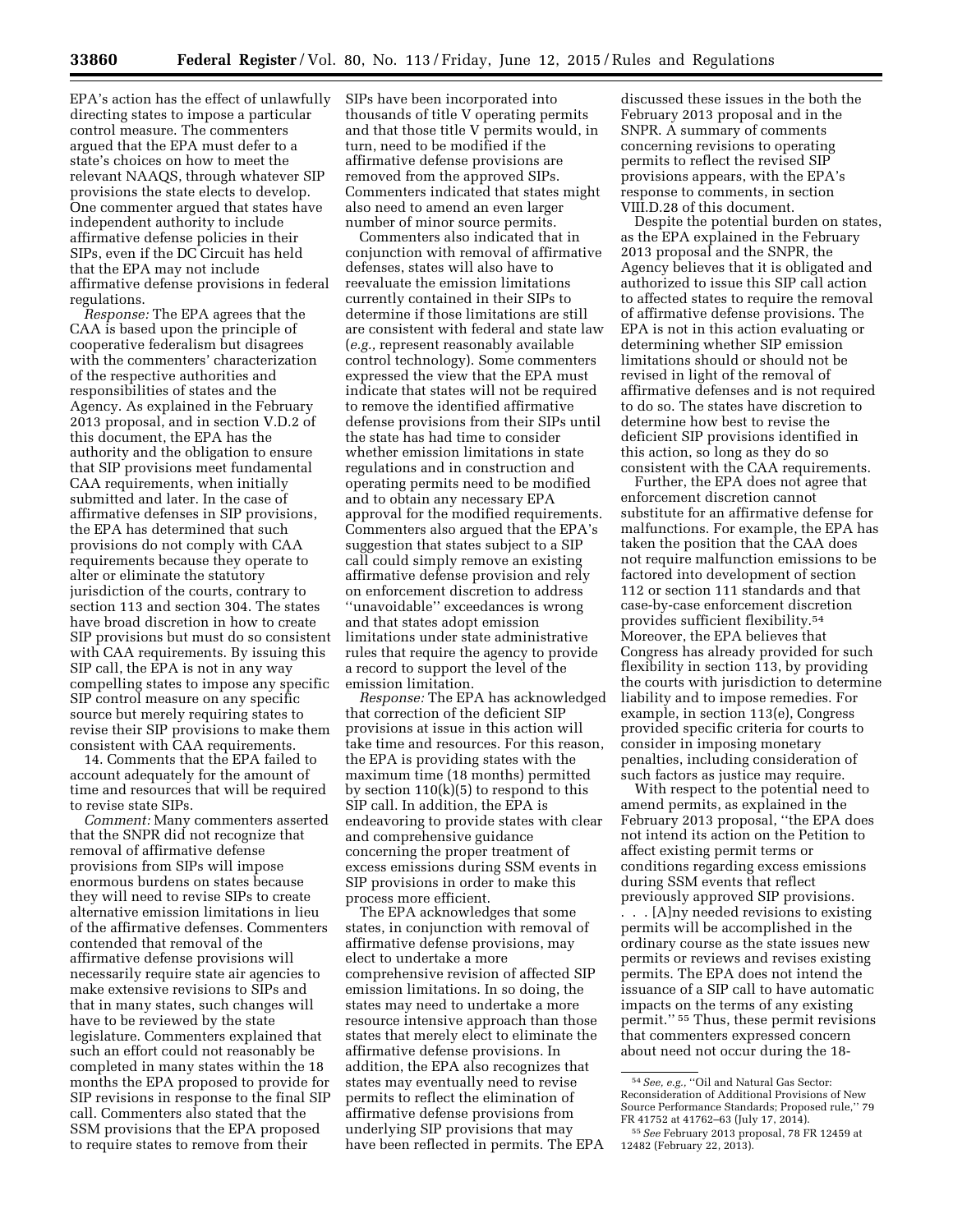month SIP development timeframe but may proceed thereafter according to normal permit revision requirements.

Finally, the EPA notes, the burdens associated with SIP revisions and permit revisions are burdens imposed by the CAA. The states have both the authority and the responsibility under the CAA to have SIPs and permit programs that meet CAA requirements. It is inherent in the structure of the CAA that states thus have the burden to revise their SIPs and permits when that is necessary, whether because of changes in the CAA, changes in judicial interpretations of the CAA, changes in the NAAQS, or a host of other potential events that necessitate such revisions. Among those is the obligation to respond to a SIP call that identifies legal deficiencies in specific provisions in a state's SIP.

15. Comments that the EPA is being inconsistent because rules promulgated by the EPA provide affirmative defense provisions for malfunction events.

*Comment:* A number of commenters claimed that the EPA cannot interpret the CAA to prohibit affirmative defenses in SIP provisions because the Agency itself has issued regulations that include affirmative defenses for excess emissions during malfunction events. The commenters claim that the EPA is being inconsistent on this point and thus cannot require states to remove affirmative defenses from SIPs.

Other commenters alleged that the EPA is being inconsistent because it has not adequately explained the reversal of its ''decades-old'' policy interpreting the CAA to allow affirmative defenses in SIP provision. The commenters cited to SIP provisions that the EPA previously approved in eight states between 2001 and 2010 that they believed would be affected by this SIP call. The commenters claimed that these prior actions were consistent with the EPA's SSM policy memoranda. Additionally, the commenters cited to federal regulations that the EPA has previously promulgated that include affirmative defense provisions. The commenters claimed that these prior actions are ''inconsistent with EPA's proposed disallowance of affirmative defenses.''

*Response:* The EPA has acknowledged that it has previously approved some SIP provisions with affirmative defenses that were consistent with its interpretation of the CAA in the 1999 SSM Guidance at the time it acted on those SIP submissions. However, since that time, two decisions from the D.C. Circuit have addressed fundamental interpretations of the CAA related to the legally permissible approaches for addressing excess emissions during

SSM events.56 In light of those decisions, as explained in detail in the February 2013 proposal, the SNPR and this document, the EPA has concluded that certain aspects of its prior interpretation of the CAA, as set forth in the SSM Policy, were not the best interpretation of the CAA. As a result, certain SIP provisions that the EPA previously approved are also not consistent with the requirements of the CAA. In particular, this includes the EPA's prior interpretation of the CAA to allow affirmative defense provisions in SIPs in the 1999 SSM Guidance.

The EPA has also acknowledged that it has in the past taken a similar approach regarding affirmative defense provisions in federal regulations addressing hazardous air pollution and in new source performance standards. Indeed, the EPA's inclusion of an affirmative defense provision in a federal regulation resulted in the court decision in *NRDC* v. *EPA,* in which the court rejected the Agency's interpretation of the CAA to allow affirmative defenses that limit or eliminate the jurisdiction of the courts. Just as the EPA is calling on states to revise their SIPs to remove affirmative defense provisions, the Agency is also taking action to correct such provisions in federal regulations.57 The continued existence of such provisions in the EPA regulations that have not yet been corrected does not mean that such provisions are authorized either in state or federal regulations.

As to the claim that the EPA has not adequately explained the basis for changing its interpretation of the CAA regarding affirmative defenses in SIP provisions, the Agency disagrees. The SNPR set forth in detail the basis for the EPA's revised interpretation of the CAA, in light of the court's decision in *NRDC*  v. *EPA*.58 The commenters failed to specify why this explanation was ''inadequate.''

16. Comments that existing affirmative defense provisions do not preclude parties from filing enforcement actions or hinder parties from seeking injunctive relief for violations of SIP requirements.

*Comment:* One state commenter asserted that the existing affirmative defense provisions in the state's SIP do not prevent the state or the EPA from pursuing injunctive relief or mitigation

of environmental impacts in the event of violations. Thus, the commenter supported the EPA's prior interpretation of the CAA to allow affirmative defense provisions, so long as courts can still award injunctive relief for violations. The commenter did not articulate how this prior statutory interpretation is consistent with the reasoning of the court in *NRDC* v. *EPA* concerning the same statutory provisions.

By contrast, an environmental group commenter cited a citizen suit enforcement case in Texas in which the commenter claimed that the affirmative defense provision in that state's SIP operated as a *de facto* shield against any enforcement. The commenter stated that the EPA's approval of the affirmative defense was premised upon its only applying to civil penalties and not to injunctive relief and that the Agency's approval of the SIP provision was explicitly upheld on this basis by the Fifth Circuit. Nevertheless, the commenter asserted, the state agency has implemented this provision such that if the affirmative defense criteria are met, there is ''no violation'' and thus no potential for injunctive relief.

*Response:* The EPA agrees that some of the affirmative defense provisions at issue in this action are expressly limited to monetary penalties and not to injunctive relief. This approach was consistent with the EPA's prior interpretation of the CAA concerning affirmative defense provisions in SIPs but also consistent with the arguments that the D.C. Circuit rejected in the *NRDC* v. *EPA* decision. Thus, the fact that some of the affirmative defense provisions addressed in this action preserve the possibility for injunctive relief, even if the court could award no monetary penalties, is no longer a deciding factor.

The EPA also agrees that some agencies or courts may not apply the affirmative defense provisions in the manner intended at the time the EPA approved them into the SIP. Incorrect application of SIP affirmative defense provisions by sources, regulators or courts is a matter of concern. However, even perfect implementation of a SIP affirmative defense provision does not cure the underlying and now evident absence of a legal basis for such provisions. Again, the fact that a given affirmative defense provision is being implemented correctly or incorrectly is no longer a deciding factor for purposes of this SIP call action.

These issues are not pertinent to the EPA's decision in this action to require states to remove the affirmative defense provisions from the previously approved SIPs. Rather, as explained in

<sup>56</sup>*See Sierra Club* v. *Johnson,* 551 F.3d 1019 (D.C. Cir. 2008), in the rulemaking docket at EPA–HQ– OAR–2012–0322–0048; *see also NRDC* v. *EPA,* 749 F.3d 1055 (D.C. Cir. 2014), in the rulemaking docket at EPA–HQ–OAR–2012–0322–0885.

<sup>57</sup>*See, e.g.,* 79 FR 60897 (October 8, 2014); 79 FR 72914 (December 8, 2014).

<sup>58</sup> 79 FR 55919 at 55929–30.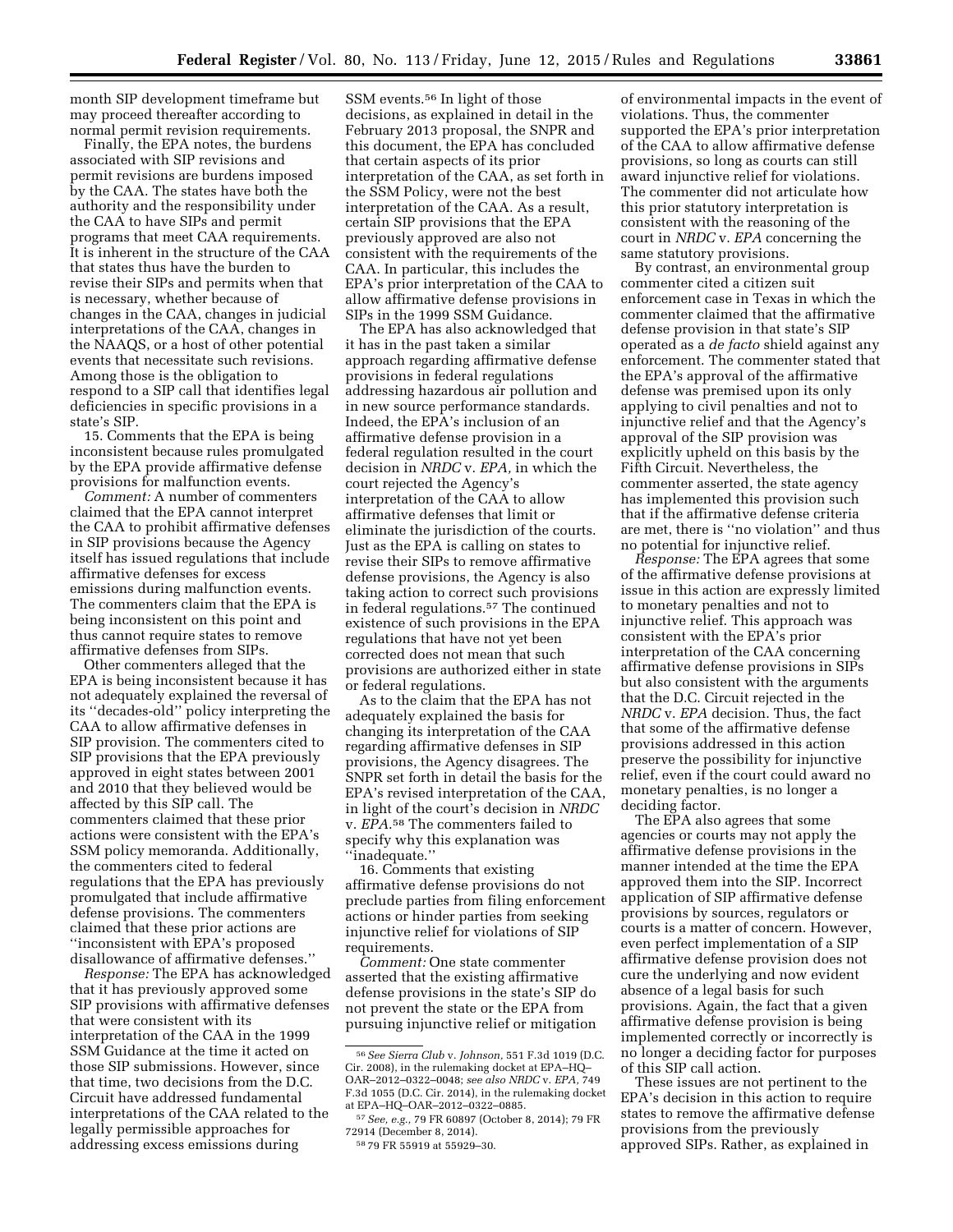detail in the SNPR and this final action, the EPA is requiring the affected states to remove these SIP provisions because they are inconsistent with CAA requirements. As explained in the SNPR, the EPA has concluded that such affirmative defenses in SIP provisions are inconsistent with section 113 and section 304, in light of the reasoning of the court in *NRDC* v. *EPA.* 

17. Comments that the EPA is changing its policy on affirmative defenses, and this change is arbitrary and capricious and thus an impermissible basis for a SIP call.

*Comment:* Several commenters stated that the EPA's action with respect to affirmative defense provisions marks a change in the EPA's approach to these provisions. The commenters alleged that this SIP call action is not mandated by judicial precedent, and therefore the SNPR simply reflected a ''policy change'' by the EPA. The commenters argued that, while the EPA is permitted to change its policy or interpretation of the law, this specific change is arbitrary and capricious and forces unreasonably difficult and burdensome requirements on states and sources. The commenters asserted that the EPA failed to explain adequately this change in policy or to document reasons for the change in the administrative record. Some commenters further alleged that the EPA does not have authority to impose its policy preferences on states.

*Response:* The EPA disagrees that the basis for this SIP call action is a change of ''policy'' as alleged by the commenters. The EPA's guidance to states concerning the proper treatment of excess emissions during SSM events in SIP provisions is provided in the SSM Policy, but this guidance reflects the Agency's interpretation of statutory requirements. As explained in detail in the SNPR and in this document, the EPA is changing its interpretation of the CAA with respect to affirmative defenses in SIP provisions based on the logic of the court in *NRDC* v. *EPA.*  Further, as acknowledged by commenters, the EPA is permitted to change its interpretation of the statute provided that it clearly explains the basis for the change. The EPA clearly explained the basis for the changed interpretation in the SNPR based on its analysis of the legal rationale respecting sections 113 and 304 in the *NRDC* v. *EPA* decision.

18. Comments that emissions during malfunction periods are not ''excess'' or ''violations'' but rather are part of the established SIP emission limitations.

*Comment:* Commenters cited the EPA's brief filed in the Fifth Circuit *Luminant Generation* v. *EPA* case in

support of an argument that states are not required to attach a penalty or any certain amount of penalty to a violation of a SIP emission limitation. The commenters noted that in the brief, the EPA stated that under section 110 of the CAA, states are authorized ''to determine what constitutes a violation, and to distinguish both quantitatively and qualitatively between different types of violations.'' Further, the commenter noted, the EPA argued in the brief that because the violation is defined by the state, an affirmative defense does not impinge on the court's jurisdiction. The commenters contended that nothing has changed since the brief was filed to justify a change in interpretation of the CAA and that the EPA failed to explain why its prior interpretation is no longer correct.

Other commenters claimed that the EPA takes the position that affirmative defenses in SIP provisions conflict with the court's jurisdiction over enforcement actions and stated that this position is flawed because enforcement is limited to violations as defined in the context of the SIP. The commenters asserted that section 304 does not apply when there is no SIP requirement being violated and that the state has the authority to define what constitutes such a violation. Similarly, commenters argued that an affirmative defense provision may provide that emissions will not be ''violations'' if criteria are met and that it therefore does not interfere with a court's ability to determine appropriate penalty amounts under section 113. The commenters contended that, because the state has the authority to define what constitutes a violation, SIP provisions that include an affirmative defense do not infringe on a court's authority to penalize a source because the CAA does not provide a court with jurisdiction to impose remedies in the absence of liability.

*Response:* The EPA explained in detail the rationale for its change in interpretation of the CAA regarding affirmative defenses in the SNPR. The EPA acknowledges that in the *Luminant Generation* v. *EPA* case, the Agency argued that states are authorized to determine what constitutes a violation and to distinguish between different types of violations. As the EPA explained in the SNPR, the court in *Luminant Generation* v. *EPA* held that the Agency's interpretation of the CAA to permit affirmative defenses applicable to malfunctions at that time was a ''permissible interpretation of section [113], warranting deference.'' The same court also upheld the EPA's interpretation of the CAA to preclude

affirmative defenses for planned events on the same basis that it was a reasonable interpretation of the CAA. However, the EPA has reevaluated this interpretation of the CAA requirements in light of the more recent *NRDC* v. *EPA*  decision, and the Agency now believes that its prior interpretation of the CAA with respect to the approvability of affirmative defense provisions in SIPs is no longer the best reading of the statute. Thus, the Agency's view now is that a ''violation'' cannot be defined in a manner that interferes with the court's role in assessing remedies. It is irrelevant that the EPA had argued for a different interpretation in the past as the Agency now believes that the court's analysis in *NRDC* v. *EPA* is the better reading of the provisions of the statute concerning affirmative defenses. The EPA has authority to revise its prior interpretation of the CAA when further consideration indicates to the Agency that its prior interpretation of the statute is incorrect. The EPA fully explained the basis for this change in its interpretation of the CAA in the SNPR.

The EPA agrees that in some cases, affirmative defense provisions at issue in this SIP call action are structured as a complete defense to any liability, not merely a defense to monetary penalties. The EPA has also determined that affirmative defense provisions of this type are substantially inadequate to meet CAA requirements. Although such affirmative defenses may not present the same concerns as affirmative defenses applicable only to penalties, such affirmative defenses may create a different concern because they in effect provide a conditional exemption from otherwise applicable emission limitations. If there is no ''violation'' when the criteria of such an ''affirmative defense'' are met and no legitimate alternative emission limitation applies during that event, then such an affirmative defense in effect operates to create a conditional exemption from applicable emission limitations. This form of ''affirmative defense'' provision therefore runs afoul of different CAA requirements for SIP provisions. Under section 302(k) of the CAA, emissions standards or limitations must be continuous and cannot include SSM exemptions, automatic or otherwise. Regardless of whether the commenters believe that this form of ''affirmative defense'' should be allowed, the EPA believes that provisions of this form are inconsistent with the decision of the court in *Sierra Club* v. *Johnson*.59 In that case, the court held that emission limitations under the CAA must impose

<sup>59</sup> 551 F.3d 1019 (D.C. Cir. 2008).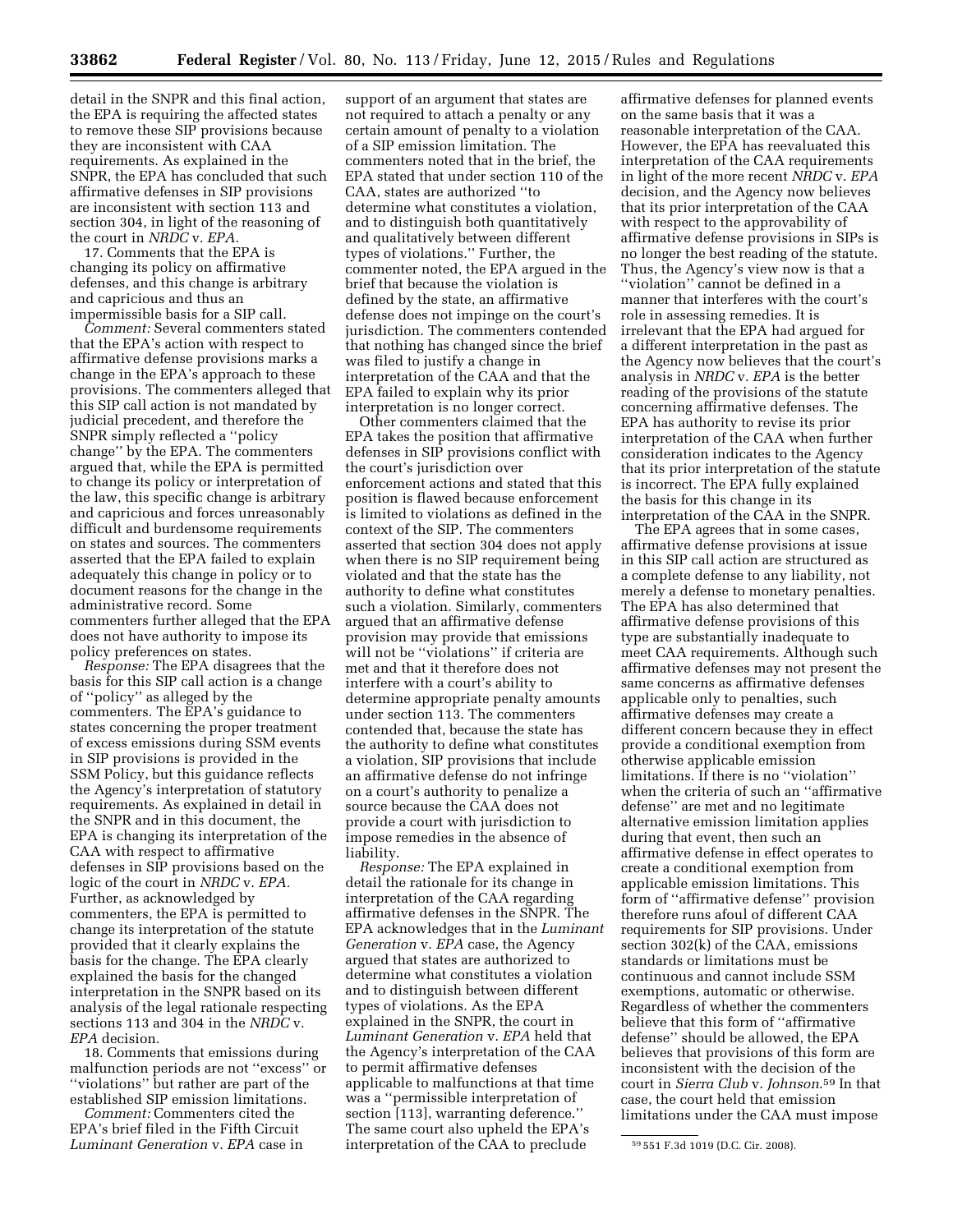continuous controls and cannot include exemptions for emissions during SSM events. The EPA concludes that making the exemptions from emission limitations conditional does not alter the fact that once exercised they are illegal exemptions.

19. Comments that the definition of ''emission limitation'' in CAA section 302(k) does not support this SIP call action.

*Comment:* Several commenters noted that while the EPA depends on the definition of ''emission limitation'' in the CAA section 302(k) for this action, that CAA provision does not support this SIP call action, including that the CAA does not require that SIPs contain continuous emissions standards in the form asserted by the EPA. The commenters alleged that the definition in the CAA and supporting materials interpreting that definition do not support the EPA's requiring one emission limitation to apply in all circumstances at all times. Some commenters further alleged that states subject to the EPA's SIP call action have implementation plans that provide emission limitations that apply continuously through a combination of numerical emission limitations, the general duty to minimize emissions and the affirmative defense criteria for excess emissions during malfunctions.

Several commenters questioned why, even if the challenged affirmative defense provisions do not qualify as ''emission limitations'' or ''emissions standards'' under the first part of the definition, they are not approvable as ''design, equipment, work practice or operational standards'' promulgated under the second part of the definition. Some commenters argued that, to the extent that affirmative defense provisions in SIPs do not satisfy the definition of ''emission limitation,'' they would still be approvable elements of a SIP as ''other control measures, means, or techniques'' allowed under CAA section 110(a)(2). Further, some commenters believe that the legislative history cited in the SNPR does not support the EPA's position but rather is only intended to preclude the use of dispersion techniques, such as intermittent controls.

One commenter stated that the Portland Cement NESHAP, at issue in the *NRDC* v. *EPA* decision, was classified by statute as an ''emissions standard,'' a term defined by the CAA and defined as applying ''on a continuous basis.'' The commenter stated that SIP provisions involve more than ''emissions standards'' and need

not be "emissions standards." <sup>60</sup> Thus, according to the commenter, the *NRDC*  v. *EPA* decision does not apply to SIP rules.

*Response:* The commenters alleged that the EPA's interpretation of the CAA section 302(k) definition of ''emission limitation'' in this action was inappropriate and that section 302(k) does not support this SIP call action. The EPA notes that it is not the Agency's position that all emission limitations in SIP provisions must be set at the same numerical level for all modes of source operation or even that they must be expressed numerically at all. To the contrary, the EPA intended in the February 2013 proposal and the SNPR to indicate that states may elect to create emission limitations that include alternative emission limitations, including specific technological controls or work practices, that apply during certain modes of source operation such as startup and shutdown. However, this comment is not relevant to the issue of affirmative defense provisions in SIPs. It is not for the reason that affirmative defense provisions do not meet the definition of an ''emission limitation'' in section 302(k) that the EPA is promulgating this SIP call action for affirmative defense provisions. The EPA has concluded that affirmative defense provisions are substantially inadequate to meet CAA requirements concerning enforcement, in particular the requirements of section 113 and section 304.

As to commenters' argument that affirmative defense provisions can be appropriately considered to be ''design, equipment, work practice or operational standards'' under CAA section 302(k), the critical aspect of an emission limitation in general is that it be a ''requirement . . . which limits the quantity, rate, or concentration of emissions of air pollutants on a continuous basis . . . .'' These provisions operate to *excuse* sources from liability for emissions under certain conditions, not to *limit* the emissions in question. The affirmative defense provisions at issue in this final action do not themselves, or in combination with other components of the emission limitation, limit the quantity, rate or concentration of air pollutants on a continuous basis. These affirmative defense provisions, therefore, do not themselves meet the statutory definition of an emission limitation under section 302(k).

The EPA notes that the definition of "emission limitation" in section 302(k) is relevant, however, with respect to

those affirmative defense provisions that commenters claim are merely a means to define what constitutes a ''violation'' of an applicable SIP emission limitation. As previously explained, the EPA believes that an ''affirmative defense'' structured in such a fashion is deficient because it in effect creates a conditional exemption from the SIP emission limitations. By creating such exemptions, conditional or otherwise, an affirmative defense of this type would render the emission limitations less than continuous.

The EPA disagrees with commenters' remaining points because the EPA's position on what appropriately qualifies as an emission limitation is consistent with the CAA, relevant legislative history and case law. These issues are addressed in more detail in sections VII.A.3.i through 3.j of this document.

20. Comments that the EPA has failed to show that state SIPs are substantially inadequate, as is required to promulgate a SIP call.

*Comment:* Several commenters noted that before the EPA can issue a SIP call under section 110(k)(5) with respect to affirmative defense provisions, the EPA must determine that a SIP provision is ''substantially inadequate to attain or maintain the relevant [NAAQS], to mitigate adequately the interstate pollutant transport described in section 7506a of this title or section 7511c of this title, or to otherwise comply with any requirement of this chapter.'' The commenters further stated that Congress employed a high bar in the language of CAA section 110(k)(5) in requiring the EPA to find ''substantial'' inadequacies, as opposed to other CAA provisions that permit the Agency to act based on ''discretion'' or when it ''may be appropriate.'' The commenters alleged that the EPA has not demonstrated a ''substantial inadequacy'' with respect to the affirmative defense provisions at issue in the SNPR, as required to issue a SIP call.

Some commenters also argued that the EPA has failed in its SNPR to define or interpret ''substantially inadequate'' or provide any standards for assessing the adequacy of a SIP with respect to affirmative defense provisions. The commenters also alleged that, if the EPA is required to rely on data and evidence in evaluating SIP revisions, it follows that the EPA should produce at least the same level of data and evidence, if not more, to support a SIP call that is based on the more stringent substantial inadequacy standard of section  $110(k)(5)$ .

*Response:* The EPA disagrees with the commenters' arguments that the Agency has failed to establish that the

<sup>60</sup>*See* CAA section 110(a)(2)(A).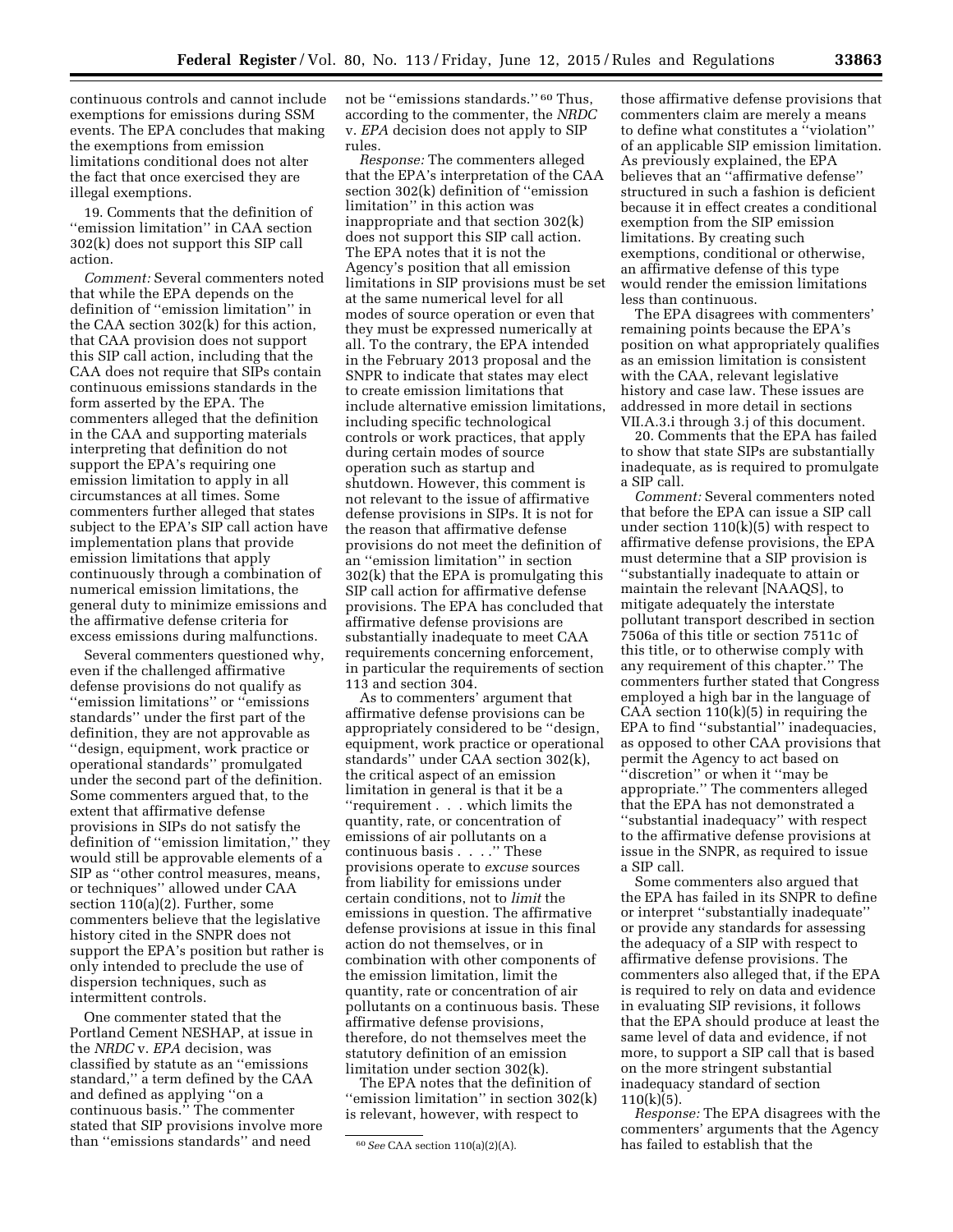affirmative defense provisions identified impact on each individual state's SIP. in the SNPR are ''substantially inadequate'' as required by section 110(k)(5). As explained in the SNPR and this action, the EPA has determined that affirmative defense provisions at issue in this action are substantially inadequate because they are inconsistent with applicable legal requirements of the CAA. The commenters raised similar arguments with respect to the EPA's authority to issue a SIP call to address other forms of deficient SIP provisions, such as automatic or discretionary exemptions from emission limitations. The EPA responds to these broader arguments in sections VIII.D.46 through D.48 of this document.

21. Comments that this action is not national in scope, and therefore the D.C. Circuit is not the sole venue for review of this action.

*Comment:* Several commenters claimed that the EPA is incorrect in stating that this SIP call action is a single nationally applicable action and of nationwide scope or effect. The commenters alleged that review of all affected SIP provisions in a single action in the D.C. Circuit would inappropriately limit the scope of review by obscuring distinctions between the various states' regulatory programs and practical concerns. The commenters asserted that none of the various state SIP provisions addressed in the SNPR were the same, and the EPA analyzed each separately and provided case-by-case justification for its proposed action as to each. Further, the commenters argued that although the EPA has packaged the SIP calls in one **Federal Register** document, any final action that the EPA takes with respect to a single state's affirmative defense provision is only locally applicable and therefore should be reviewed in the individual circuits with jurisdiction over the affected state. One commenter further contended that, while the EPA's revised SSM Policy may be of interest to states to which the SIP call does not directly apply, that does not make the action ''nationally applicable.''

The commenters acknowledged that the EPA cited *Texas* v. *EPA* in support of its assertion, but the commenters allege that the Fifth Circuit in that case never reached the issue of nationwide scope and effect.<sup>61</sup> The commenters claimed that this SIP call action is distinct from the rule at issue in *Texas*  v. *EPA* because this final action turns on the particulars of the SIP call action's

One commenter also claimed that the EPA has failed to provide authority or a legal basis to support its determination that this rulemaking is of ''nationwide scope or effect.'' Such failure, according to the commenter, violated the requirements of section 307(d)(3) and did not allow for full and meaningful comment on this issue.

One commenter alleged that the EPA has waived its challenge to venue for those circuits that have already weighed in regarding individual state SIP provisions at issue in this action, including Texas's affirmative defense provisions. Another commenter claimed that the discussion over appropriate venue in the February 2013 proposal and SNPR presupposes that the EPA's issuance of a revised SSM Policy is a ''final agency action'' subject to judicial review under section 307(b)(1) but argued that the EPA has failed to determine that its issuance of the SSM Policy, in and of itself, constitutes ''final agency action.''

*Response:* The EPA disagrees with the commenters' theories concerning the scope of the Agency's action. These comments on the SNPR questioning the EPA's determination of ''nationwide scope and effect'' for this action largely repeat similar comments on the February 2013 proposal. As with those prior comments, commenters on the SNPR made the basic argument that this action is not of nationwide scope and effect because the EPA is reviewing individual SIP provisions and directing states to correct their respective deficient SIP provisions. The EPA disagrees with commenters because, as explained in more detail in its response in section V.D.6 of this document, this rulemaking action applies the same ''process and standard'' to numerous areas across the country. While it is correct that the SIP submissions that states make in response to this SIP call will be reviewed separately by the EPA and subsequently subject to potential judicial review in various circuits, the EPA's legal interpretation of the CAA concerning permissible SIP provisions to address emissions during SSM events in this action is nationally applicable to all states subject to the SIP call. The EPA provided a full explanation of its basis for this determination of nationwide scope and effect in the February 2013 proposal and the SNPR.

The EPA also disagrees with the argument that the Agency has waived venue regarding challenges to this SIP call action concerning the affirmative defense provisions in the Texas SIP. Evidently, the commenter believes that because a prior challenge to another

EPA rulemaking concerning the affirmative defense provisions occurred in the Fifth Circuit, it necessarily follows that any other rulemaking related to such provisions can only occur in the Fifth Circuit. The EPA believes that this interpretation of its authority under section 307(b)(1) is simply incorrect. Under section 307(b)(1), the EPA is explicitly authorized to make a determination that a specific rulemaking action is of ''nationwide scope and effect.'' The statute does not specify the considerations that the EPA is to take into account when making such a determination, let alone provide that the Agency cannot invoke this because some aspect of the rulemaking at issue might previously have been addressed in one or more other circuit courts. To the contrary, the EPA believes that section 307(b)(1) explicitly provides authority for the Agency to determine that a given rulemaking should be reviewed in the D.C. Circuit in situations such as those presented in this action that affects important questions of statutory interpretation that affect states nationwide.

The EPA likewise disagrees with the argument that its action is not a final agency action. Within this action, the EPA is taking final agency action to respond to the Petition, updating its interpretations of the CAA in the SSM Policy and applying its interpretations of the CAA in the SSM Policy to specific SIP provisions in the SIPs of many states. The EPA is conducting this action through notice-and-comment rulemaking to assure full consideration of the issues. As stated elsewhere in this document, the revised SSM Policy is a nonbinding policy statement that does not, in and of itself, constitute ''final'' action. However, the EPA is taking ''final'' action by responding to the Petition and issuing the resulting SIP call action. To the extent that interpretations expressed in the revised SSM Policy are also relied on to support this ''final'' action, then the EPA's interpretations of the CAA requirements for SIP provisions applicable to emissions during SSM events are part of the final agency action and are subject to judicial review. To the extent the commenters are otherwise arguing that the issuance of the updated SSM Policy in and of itself is not final agency action subject to judicial review under the CAA, the EPA agrees with this assertion. The EPA notes that the commenters are at liberty to adopt this position and waive their opportunity to challenge the SSM Policy because they do not consider it final agency action.

<sup>61</sup>*See* No. 10–60961, 2011 WL 710598 (5th Cir. Feb. 24, 2011).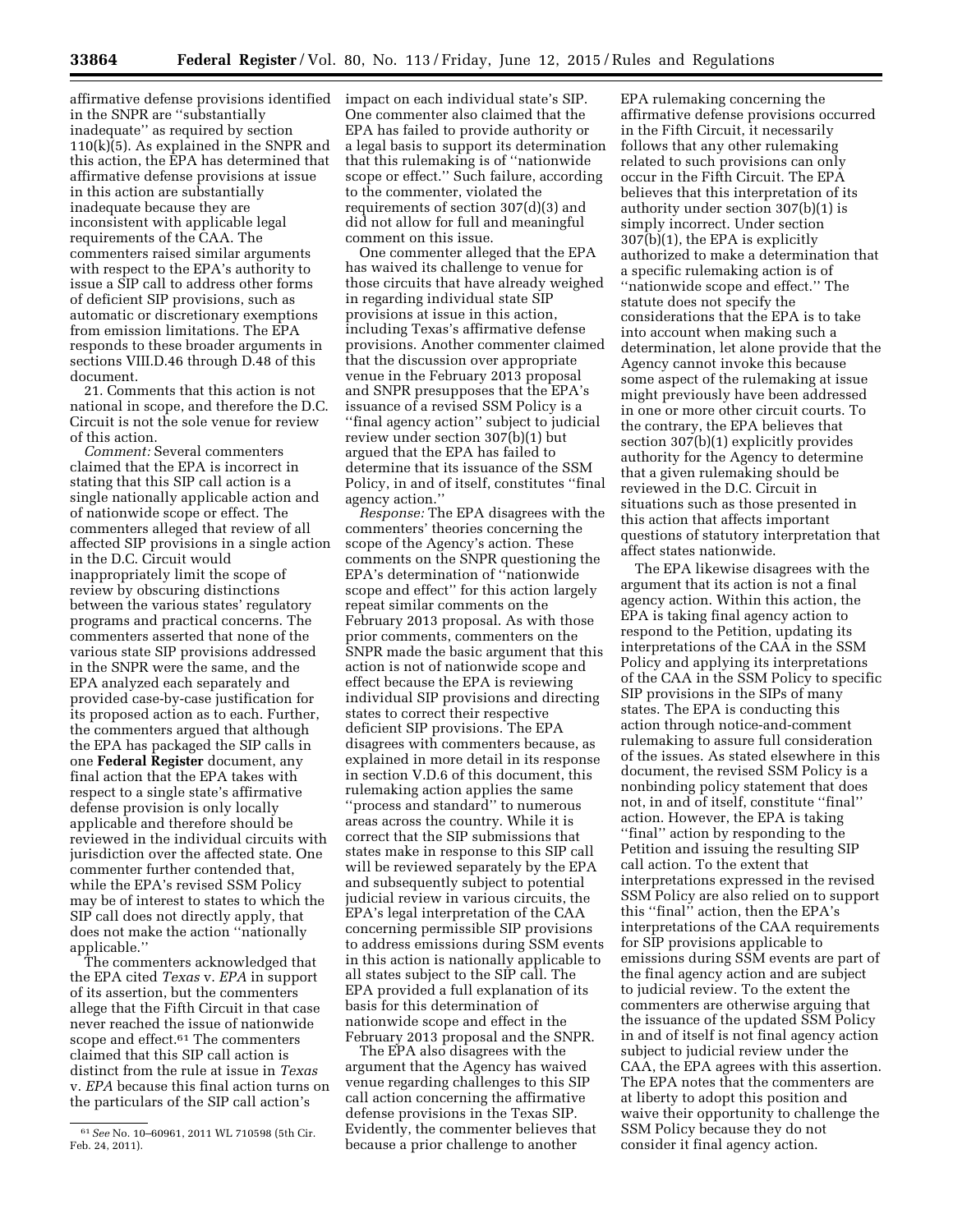22. Comments that the EPA should clarify that SIPs can include work practice standards or general-duty clauses to apply during malfunction periods in place of affirmative defense provisions.

*Comment:* Several commenters stated that the EPA should announce in this final action that in lieu of affirmative defenses, states may elect to revise their SIP provisions to include work practice standards or general-duty clauses that are modeled on existing affirmative defense provisions and that would apply during malfunctions. Most of these commenters advocated that the EPA's previously recommended criteria for an ''affirmative defense'' for malfunctions should simply be changed into criteria for a ''work practice'' provision instead. One commenter made the same suggestion but also advocated that the EPA eliminate six of the nine criteria and rephrase the remaining criteria, in order to ''improve the standards, reduce uncertainty, and reduce wasteful litigation.'' This commenter advocated that the EPA also redefine the term ''malfunction'' to much more broadly mean any ''sudden and unavoidable breakdown of process or control equipment.'' Specifically, the commenter advocated, the EPA should no longer recommend that a malfunction be defined as an event that: (i) Was caused by a sudden, infrequent and unavoidable failure of air pollution control equipment, process equipment or a process to operate in a normal or usual manner; (ii) could not have been prevented through careful planning, proper design or better operation and maintenance practices; (iii) did not stem from any activity or event that could have been foreseen and avoided or planned for; and (iv) was not part of a recurring pattern indicative of inadequate design, operation or maintenance. By changing the ''affirmative defense'' provisions for malfunctions into ''work practice'' or ''general duty'' provisions for malfunctions, the commenters argued, the revised provisions would be consistent with CAA requirements. Under this approach, the commenters asserted that compliance with these new requirements would mean that any emissions during a malfunction event could not be considered ''excess'' or result in any violation if the source had complied with the ''work practice'' criteria.

*Response:* As an initial matter, the EPA has not established a regulatory definition of ''malfunction'' that is binding on states when developing SIPs. States have the flexibility in their SIPs to define that term. Thus, the EPA is not

addressing here the comments requesting that EPA ''redefine'' the definition of malfunction.

Regarding the more general concern of the commenters, that states be allowed to establish an alternative emission limitation in the form of a work practice standard that applies during malfunctions, the EPA notes two points. First, the CAA does not preclude that emissions during malfunctions could be addressed by an alternative emission limitation. The EPA's general position in the context of standards under sections 111, 112 and 129 is that: (i) The applicable emission limitation applies at all times including during malfunctions; (ii) the CAA does not require the EPA to take into account emissions that occur during periods of malfunction when setting such standards; and (iii) accounting for malfunctions would be difficult, if not impossible, given the myriad types of malfunctions that can occur across all sources in a source category and given the difficulties associated with predicting or accounting for the frequency, degree and duration of various malfunctions that might occur. Although the EPA has not, to date, found it practicable to develop emission standards that apply during periods of malfunction in place of an otherwise applicable emission limitation, this does not preclude the possibility that a state may determine that it can do so for all or some set of malfunctions. Second, states are not bound to establish any specific definition of ''malfunction'' in their SIPs. Thus, it is difficult to judge at this time whether any particular alternative emission limitation in a SIP for malfunctions, including any specific work practice requirements in place of an otherwise applicable emission limitation, would be approvable.

With regard to the specific comment that the affirmative defense criteria could be converted into a work practice requirement to apply during malfunctions in place of an otherwise applicable emission limitation, the EPA is unsure at this time whether the criteria previously recommended for an affirmative defense provision would serve to meet the obligation to develop an appropriate alternative emission limitation. Existing affirmative defense criteria (which include, among other things, making repairs expeditiously, taking all possible steps to minimize emissions and operating in a manner consistent with good practices for minimizing emissions) were developed in the context of helping to determine whether a source should be excused from monetary penalties for violations of CAA requirements and were not

developed in the context of establishing an enforceable alternative emission limitation under the Act. The EPA would need to consider this approach in the context of a specific SIP regulation for a specific type of source and emission control system.

Finally, the EPA notes that any emission limitation, including an alternative emission limitation, that applies during a malfunction must meet the applicable stringency requirements for that type of SIP provision (*e.g.,*  would need to meet RACT for sources subject to the RACT requirement) and must be legally and practically enforceable. Thus, the SIP provision would need to: (i) Clearly define when the alternative emission limitation applied and the otherwise applicable emission limitation did not; (ii) clearly spell out the requirements of that standard; and (iii) include adequate monitoring, recordkeeping and reporting requirements in order to make it enforceable. In addition, the state would need to account for emissions attributable to these foreseen events in emissions inventories, modeling demonstrations and other regulatory contexts as appropriate.

23. Comments that the EPA has failed to account adequately for the cost of this SIP call action and is therefore in violation of the Regulatory Flexibility Act, the Unfunded Mandates Reform Act and Administration policy.

*Comment:* Two commenters argued that the SNPR lacks sufficient analysis of what this action will cost states, stationary sources and the public. The commenters allege that this absence of economic impact analysis is contrary to the Regulatory Flexibility Act, the Unfunded Mandates Reform Act and Administration policy. One of the commenters also noted that imposing substantial ''unfunded mandates'' on state regulatory agencies and forcing stationary sources to absorb additional costs should be evaluated carefully.

*Response:* The EPA disagrees with the commenters' allegation that the EPA has failed to comply with relevant statutes and Administration policy in accounting for the cost of the actions proposed in the SNPR. The EPA did in fact properly consider the costs imposed by this action. These issues are addressed in more detail in section V.D.7 of this document.

24. Comments that states should not be required to eliminate affirmative defense provisions but rather should be allowed to revise them to be appropriate under CAA requirements.

*Comment:* One state commenter claimed that it should be allowed to revise its existing affirmative defense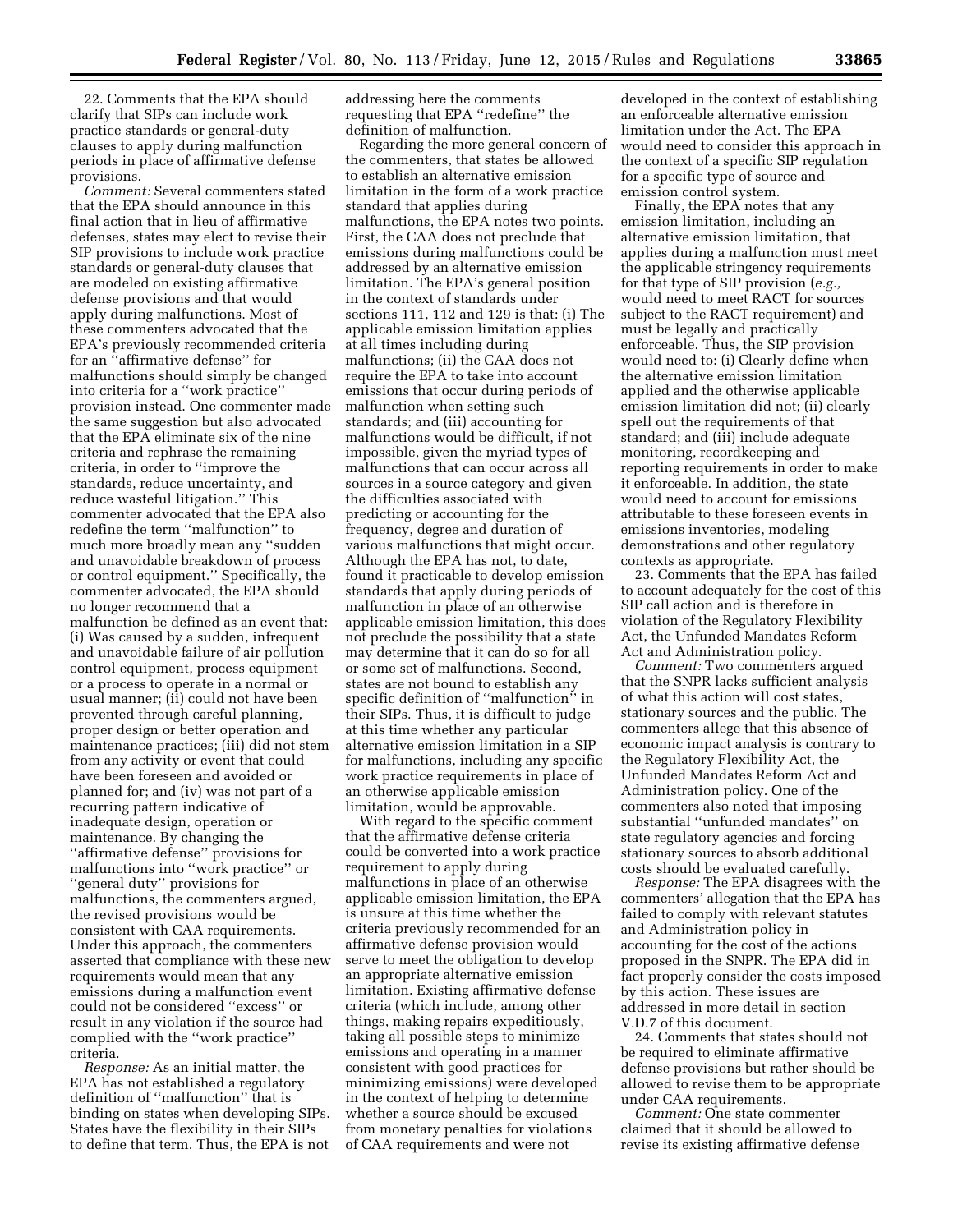provisions rather than remove them. The commenter asserted that the state should be allowed to revise the provision to make clear that it does not apply to private enforcement actions under CAA section 304(a), which was the only issue specifically before the court in *NRDC* v. *EPA.* Relying on the court's decision, the commenter claimed that the state should be allowed to revise the affirmative defense provisions to apply only in administrative enforcement proceedings. The commenter also argued that there may be other options for appropriately tailoring the state's existing affirmative defense provisions rather than removing them from the SIP.

*Response:* The EPA agrees that the court in *NRDC* v. *EPA* did not directly address whether states have authority to create affirmative defense provisions that apply exclusively to state personnel in the context of state administrative enforcement actions. Statements by the court concerning the EPA's own authority in the context of administrative enforcement, however, indicate that the court did not intend to foreclose the Agency from exercising its own enforcement discretion with respect to remedies in federal administrative enforcement actions. However, the EPA has reevaluated its interpretation of CAA requirements in light of the court's decision in *NRDC* v. *EPA* and the EPA now interprets the CAA to preclude state SIP provisions creating affirmative defenses that sources could assert in the context of judicial enforcement in federal court, whether initiated by states, the EPA, or other parties pursuant to section 304.

The EPA agrees that states may elect to revise their existing deficient affirmative defense provisions to make them ''enforcement discretion''-type provisions that apply only in the context of administrative enforcement by the state. Such revised provisions would need to be unequivocally clear that they do not provide an affirmative defense that sources can raise in a judicial enforcement context or against any party other than the state. Moreover, such provisions would have to make clear that the assertion of an affirmative defense by the source in a state administrative enforcement context has no bearing on the additional remedies that the EPA or other parties may seek for the same violation in federal administrative enforcement proceedings or judicial proceedings.

In this action, the EPA is not determining whether any such revisions would meet applicable CAA requirements. The EPA would need to consider the precise wording of any

such revised provisions in evaluating whether the state has adequate enforcement authority to meet the requirements of section 110(a)(2)(C) and also whether application of such a provision in a state administrative proceeding could interfere with the ability of a citizen or the EPA to bring a federal enforcement action.

25. Comments that states' ability to use enforcement discretion is not an adequate replacement for affirmative defense provisions.

*Comment:* Several commenters argued that exercise of enforcement discretion is not an adequate substitute for an affirmative defense, particularly where the emissions at issue resulted from an inevitable and unavoidable malfunction. In any individual case, the commenters were concerned that even if a state elects not to enforce against a violation, the EPA or others might elect to bring an enforcement action. One commenter contended that it is inappropriate for the EPA to encourage states to use enforcement discretion instead of encouraging them to create alternative emission limitations to replace affirmative defenses in SIP provisions. The commenters also alleged that reliance on judicial discretion to determine the appropriateness of penalties is similarly inadequate.

The commenters contended that, although it is reasonable for a state to exercise enforcement discretion under circumstances when an emission limitation cannot be met, it is not reasonable to adopt SIP provisions with emission limitations that put some sources in the position of ''repeated noncompliance.''

*Response:* These comments addressing whether an enforcement discretion approach is sufficient are similar to comments received on the February 2013 proposal to which the EPA responds in section VII.A.3.p of this document. Through this SIP call, the EPA is not requiring states to rely on enforcement discretion in place of achievable SIP emission limitations. Rather, the EPA is requiring states to ensure that emission limitations are consistent with the definition of that term in section 302(k), and specifically that emission standards provide for continuous compliance. If emission limitations that apply during routine operations cannot be met by a source during periods of startup or shutdown, states have authority to establish alternative emission standards. The EPA disagrees that an affirmative defense for penalties for excess emissions for periods of malfunctions is an adequate substitute for an enforceable continuous emission limitation and concludes that

such an approach is inconsistent with the CAA as interpreted by the court in *NRDC,* as explained in the SNPR.

The EPA also disagrees that affirmative defense provisions would have been appropriate to address the ''repeated noncompliance'' concerns of the commenters. The EPA's prior interpretation of the CAA was that states could create narrowly tailored affirmative defense provisions applicable to malfunctions. However, to the extent that there are malfunctions that put a source in the position of ''repeated noncompliance,'' the form of affirmative defense that the EPA previously believed was consistent with the CAA would not have provided relief because several of the criteria could not be met. Specifically, the EPA believes repeated noncompliance is typically a result of inadequate design, is part of a ''recurring pattern,'' and thus likely could have been ''foreseen and avoided.'' In short, an affirmative defense would not have been appropriate for such a source.

26. Comments that the EPA should establish specific rules to govern how states set alternative limitations that apply in lieu of affirmative defense provisions.

*Comment:* Commenters urged the EPA to clarify in this final action that states may establish alternative emission limitations applicable to startup and shutdown only if the source meets all applicable CAA requirements, including but not limited to BACT/LAER, and the state also demonstrates through modeling that potential worst-case emissions from startup and shutdown would not interfere with attainment and reasonable further progress. Other commenters stated that any changes to SIP emission limitations must be made as part of a SIP revision process, which would include a demonstration that higher levels of emissions during startup and/or shutdown would not lead to violations of the NAAQS or PSD increments.

Commenters also argued that any such alternative emission limitation should ''sunset'' each time the EPA promulgates a new NAAQS and that the Agency should require the state to demonstrate again that an alternative emission limitation applicable during startup and/or shutdown does not interfere with attainment or other applicable requirements of the CAA for the revised NAAQS. In support of their arguments that the EPA should impose specific requirements of this type, the commenters indicated that a state has issued permits for sources that establish particulate matter (PM) emission limitations less stringent than existing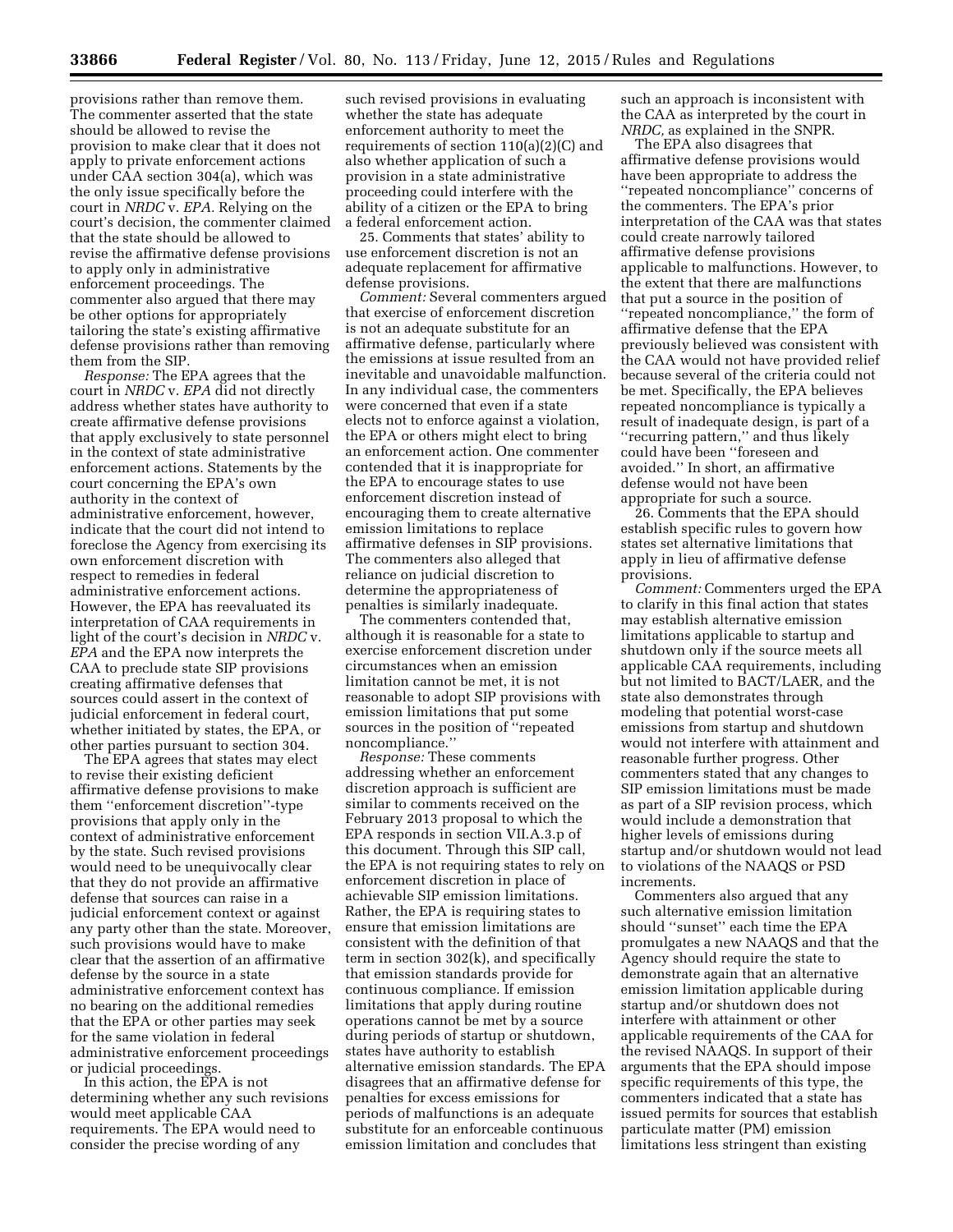permit terms and without requiring a BACT/LAER/ambient impacts analysis and has done so without public notice and comment. Commenters urged the EPA to require states to follow public notice-and-comment processes before issuing any permits for sources with alternative limitations less stringent than those imposed by the SIP and claimed such process is required under the CAA.

In addition, some commenters stated that if the EPA allows states to set ''new, higher, or alternate limits'' applicable during startup and shutdown, the EPA should set clear parameters. According to commenters, the EPA at a minimum should require, for emissions that have not previously been authorized or considered part of a source's potential to emit, that: (i) Limitations must meet BACT/LAER; (ii) there should be clear, enforceable rules for when alternate limitations apply; (iii) there should be a demonstration that worst-case emissions will not cause or contribute to a violation of the NAAQS or PSD increments; and (iv) proposed limitations should be subject to public notice and comment and judicial review. The commenter pointed to a letter from the EPA to Texas in which, the commenter claims, the Agency indicated that these parameters must be met.

A commenter stated that the EPA should unequivocally state in this final action that: (i) All potential to emit emissions, including quantifiable emissions associated with startup and shutdown, must be included in federal applicability determinations and air quality permit reviews; (ii) authorization of these emissions must include technology reviews and impacts analyses; and (iii) the above requirements must be included in the permit that authorizes routine emissions from the applicable units and must be subject to public notice, comment and judicial review.

A commenter recognized that there may be a variety of ways in which states can authorize different limits to apply during startup and shutdown but argued that, no matter the method chosen, the emissions need to be fully accounted for by the state in the relevant SIP, including a demonstration that the additional emissions authorized during startup and shutdown will not violate any NAAQS.

*Response:* The EPA understands the concerns raised by the commenters but does not agree that further regulatory action such as issuance of regulatory text is necessary at this time. Through this action, the EPA is providing comprehensive guidance to states

concerning issues related to the proper treatment of emissions during SSM events in SIP provisions. For example, the EPA is addressing the concern raised by commenters that states will need to ensure that any SIP revisions in response to this SIP call will meet applicable CAA requirements. Under section 110(k)(3), the EPA has authority to approve SIP revisions only if they comply with CAA requirements. Moreover, under section 110(l), the EPA cannot approve SIP revisions if they would ''interfere with any applicable requirement concerning attainment and reasonable further progress . . . or any other applicable requirement'' of the CAA. The EPA believes that both states and the Agency can address these issues in SIP rulemakings without the need for any additional federal regulations as suggested by the commenters.

The EPA agrees with the concerns raised by the commenters regarding instances where a state has issued source permits that impose less stringent emission limitations than otherwise established in the SIP. Using a permitting process to create exemptions from emission limitations in SIP emission limitations applicable to the source is tantamount to revising the SIP without meeting the procedural and substantive requirements for a SIP revision. The Agency's views on this issue are described in more detail in section VII.C.3.e of this document.

The EPA does not agree with the comment that suggests ''worst-case modeling'' would always be needed to show that a SIP revision establishing alternative emission limitations for startup and shutdown would not interfere with attainment or reasonable further progress. The nature of the technical demonstration needed under section 110(l) to support approval of a SIP revision depends on the facts and circumstances of the SIP revision at issue. The EPA will evaluate SIP submissions that create alternative emission limitations applicable to certain modes of operation such as startup and shutdown carefully and will work with the states to assure that any such limitations are consistent with applicable CAA requirements. Under certain circumstances, there may be alternative emission limitations that necessitate a modeling of worst-case scenarios, but those will be determined on a case-by-case basis.

The EPA also does not agree that existing SIP provisions with alternative emission limitations should automatically ''sunset'' upon promulgation of a new or revised NAAQS. Such a process could result in gaps in the state's regulatory structure

that could lead to backsliding. When the EPA promulgates new or revised NAAQS, it has historically issued rules or guidance to states concerning how to address the transition to the new NAAQS. In this process, the EPA typically addresses how states should reexamine existing SIP emission limitations to determine whether they should be revised. With respect to technology-based rules, the EPA has typically taken the position that states need not adopt new SIP emission limitations for sources where the state can demonstrate that existing SIP provisions still meet the relevant statutory obligations. For example, the EPA believes that states can establish that existing SIP provisions still represent RACT for a specific source or source category for a revised NAAQS. In making this determination, states would need to review the entire emission limitation, including any alternative numerical limitations, control technologies or work practices that apply during modes of operation such as startup and shutdown, and ensure that all components of the SIP emission limitation meet all applicable CAA requirements.

27. Comments that the EPA should closely monitor states' SIP revisions in response to this SIP call.

*Comment:* Commenters urged the EPA to monitor states' efforts to revise SIPs in response to the SIP call closely in order to assure that the revisions meet all applicable requirements. The commenters indicated concern that states and industry may weaken emission limitations through this process. The commenter alleged that one state has issued permits for sources with emission limitations applicable during SSM events that are less stringent than the emission limitations approved in the SIP. Furthermore, the commenter alleged, the state issued these permits without public notice and comment. As support for this contention, the commenter detailed the differences between the requirements of a permit issued for a source and the requirements in the SIP. The commenter also claimed that the state has issued permits for other facilities similar to the one it described in detail in the comments.

*Response:* The EPA understands the concerns expressed by the commenter that SIP revisions made in response to this SIP call need to be consistent with CAA requirements. As explained in this document, the states and the EPA will work to assure that the SIP revisions will meet applicable legal requirements. The EPA will evaluate these SIP submissions consistent with its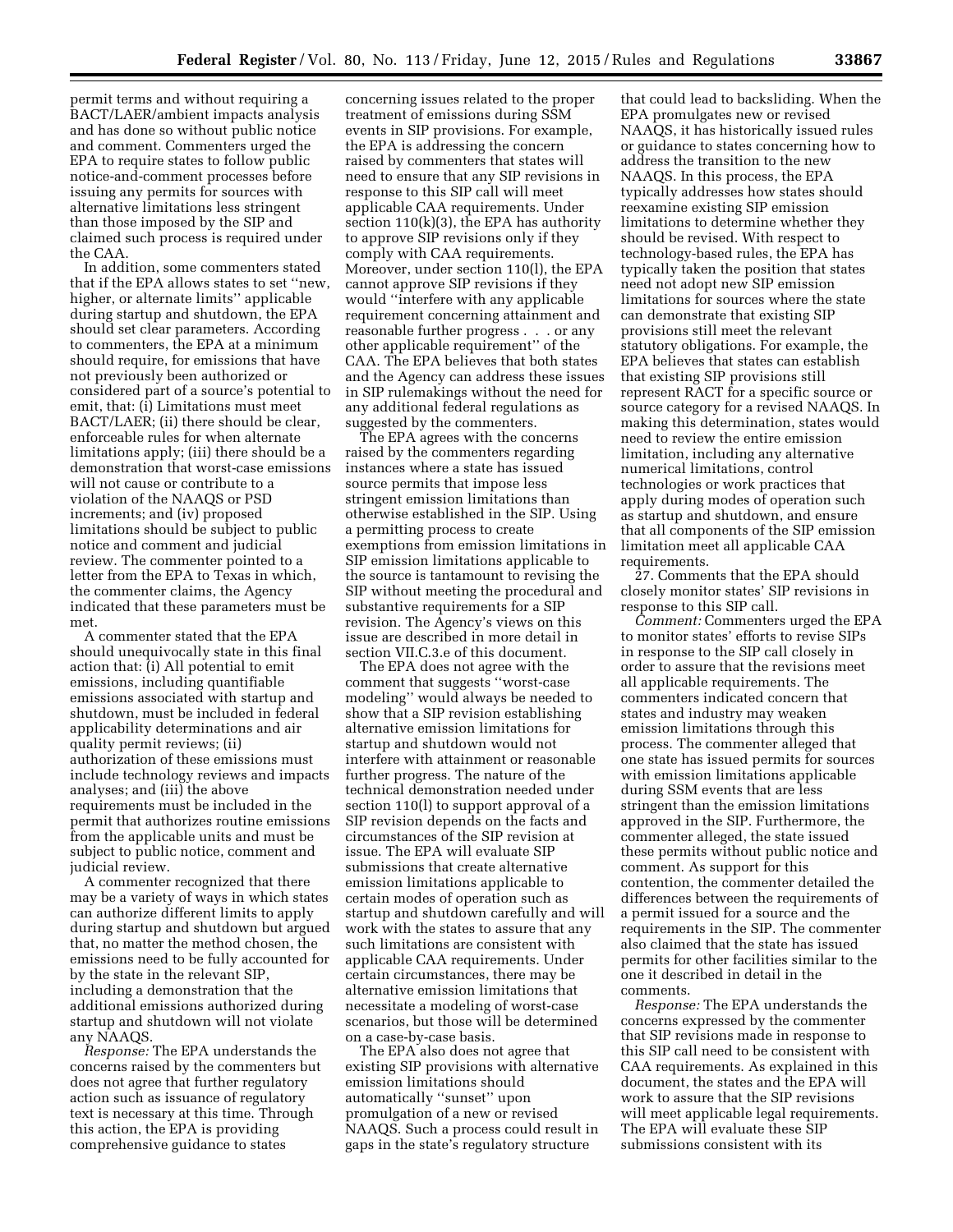obligations under sections 110(k)(3), 110(l) and 193 and under any other substantive provisions of the CAA applicable to specific SIP submissions.

To the extent that the commenters are concerned about whether the SIP revisions meet applicable requirements, they will have the opportunity to participate in the development of those revisions. States must submit SIP revisions following an opportunity for comment at the state level. Additionally, the EPA acts on SIP submissions through its own noticeand-comment process. As part of these administrative processes, both the state and the EPA will need to evaluate whether the proposed revision to the SIP meets applicable CAA requirements. In the context of those future rulemaking actions, the public will have a chance to review the substance of the specific SIP revisions in response to this SIP call, as well as the state's and the EPA's analysis of the SIP submissions for compliance with the CAA.

28. Comments that the EPA does not have authority to take this action without Congressional authorization.

*Comment:* A commenter contended that the EPA does not have the authority to write law and that the EPA should be required to seek changes to the applicable law through Congress, before eliminating affirmative defense and due process provisions from SIPs.

*Response:* Through this action the EPA is not attempting to rewrite the CAA. Rather, the EPA is requiring states to revise specific SIP provisions to comply with the existing requirements of the CAA, as interpreted by the courts. As explained in detail in the SNPR and this document, the EPA has determined that affirmative defense provisions at issue in this action are inconsistent with the existing requirements of the CAA.

29. Comments that affirmative defense provisions are needed to ensure sources' Constitutional right to due process in the event of violations.

*Comment:* A number of commenters argued that by requiring the removal of affirmative defense provisions from SIPs, the EPA is impinging on the Constitutional rights of sources that may have wanted to assert such affirmative defenses in an enforcement action. A commenter claimed that affirmative defense provisions are not ''loop holes,'' as alleged by the EPA, but instead are fundamental due process provisions which should be retained at all levels for the protection of the public. Another commenter cited *State Farm Mut. Auto Ins. Co.* v. *Campbell,* for the proposition that a monetary penalty that is ''grossly excessive . . . constitutes an arbitrary

deprivation of property.'' 62 Other commenters claimed that excessive penalties constitute an arbitrary deprivation of property. The commenters asserted that a penalty is excessive where it applies severe punishment to an act that is unavoidable.

*Response:* The commenters' due process concerns suggest that without an affirmative defense provision, any penalty assessed for violation of a SIP would be *per se* ''excessive'' or ''arbitrary.'' Though not expressly stated, some of these comments appear to suggest that the existing CAA enforcement provisions are facially unconstitutional. The EPA disagrees. The CAA does not mandate that any penalty is automatically assessed for a violation. Rather the CAA establishes a maximum civil penalty in section 113(b) but then expressly provides in section 113(e) the criteria that the EPA or the courts (as appropriate in administrative or judicial enforcement) ''shall take into consideration (in addition to other factors as justice may require).'' These criteria explicitly include consideration of ''good faith efforts to comply.'' Thus, the CAA on its face does not mandate the imposition of any penalty automatically, much less one that is *per se* excessive. Notably, the commenters do not elaborate on how or why they believe the statutory penalty provisions of the CAA are facially unconstitutional, instead making generalized claims.

To the extent that the commenters are raising an ''as applied'' claim of unconstitutionality, any such claim can be raised in the future in the context of a specific application of the statute in an enforcement action. Such was the case in the *State Farm* case cited by the commenters. In that case, a court had awarded punitive damages of \$145 million in addition to \$1 million compensatory damages in an automobile liability case. A statutory penalty provision was not at issue in that case and thus there were no statutory criteria for the lower court to consider in determining the appropriate penalty amount. Rather, in its review of whether the punitive damage award was excessive, and thus violated due process, the Court looked at three factors it has instructed lower courts to consider in assessing punitive damages. Such would be the case with any claim that a CAA penalty violated due process, where a reviewing court would consider whether the court appropriately considered the relevant penalty factors in assessing a penalty

claimed as unconstitutional ''as applied.''

30. Comments that the EPA's action eliminating affirmative defense provisions from SIPs violates the Eighth Amendment of the Constitution.

*Comment:* Several commenters asserted that relying on judicial discretion to determine the appropriateness of penalties is arguably unconstitutional under the Eighth Amendment's prohibition on excessive fines and punishments by allowing potentially significant penalties that are disproportionate to the offense. The commenter stated that an affirmative defense provision ''helps guard against infringement of the Eighth Amendment's protections.'' Other commenters argued that the U.S. Supreme Court has held that Eighth Amendment protections apply to government action in a civil context as well as in a criminal context. The commenters claimed that significant penalties are not proportional to an offense caused by unavoidable events, such as excess emissions during malfunction events. The commenters concluded that unless the EPA allows states to accommodate unavoidable emissions through changes to applicable emission limitations before affirmative defenses are removed, the EPA's proposal would ''run afoul of Constitutional limitations.''

One commenter stated that an affirmative defense is the ''minimum protection EPA or the state must provide to avoid infringing constitutional rights.'' The commenter also argued that the EPA itself has relied on the existence of an affirmative defense to defend against a challenge to the achievability of an emission limitation in a FIP. To support this argument, the commenter quoted from the court's opinion in *Montana Sulphur.*63

*Response:* For the reasons provided above regarding commenters' due process claims, the EPA also disagrees with their claims that eliminating affirmative defense provisions in SIPs would result in the penalty provisions of the CAA being facially in violation of the Eighth Amendment. Similarly, if a party believes that the penalties assessed in any civil enforcement action do violate the Eighth Amendment, they can raise a challenge that the specific SIP provision at issue ''as applied'' in that instance violates the U.S. Constitution. As with the commenters'

<sup>62</sup>*See* 538 U.S. 408, 417 (2003).

<sup>63</sup>*See* 666 F.3d at 1192–93 (''EPA acknowledges that violations are likely inevitable, but relies on the provision of an affirmative defense to compensate for infeasibility problems.'').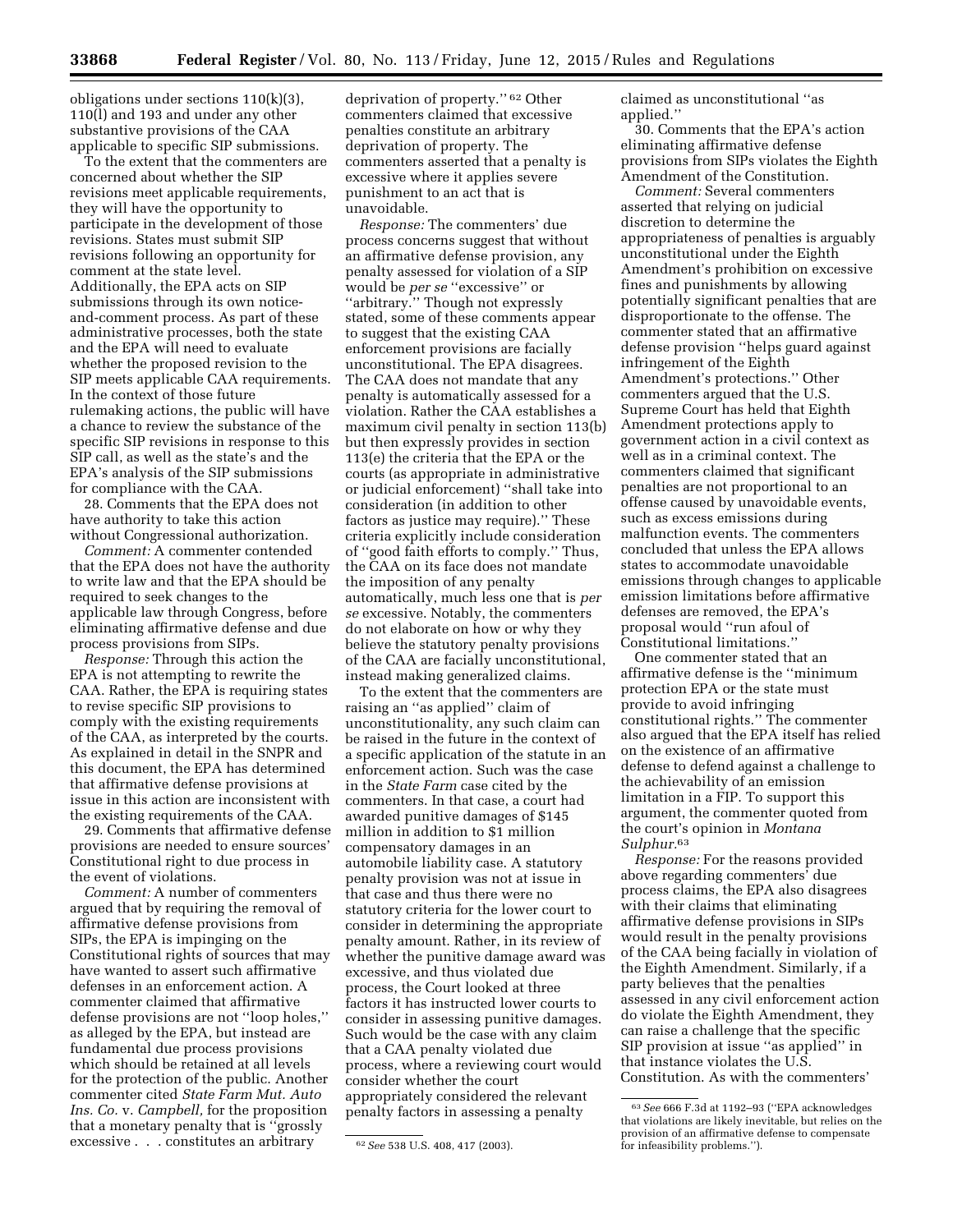due process arguments, the EPA believes that Congress has already adequately addressed their concerns about potential unfair punishment for violations by authorizing courts to consider a range of factors in determining what remedies to impose for a particular violation, including the explicit factors for consideration in imposition of civil penalties as well as other factors as justice may require.

The EPA acknowledges that is has previously relied on affirmative defense provisions as a mechanism to mitigate penalties where a violation was beyond the control of the owner or operator. These actions, however, predated the court's decision in *NRDC* v. *EPA* and the EPA has since revised its approach to affirmative defense provisions in its own rulemaking actions. In addition, the EPA believes that the penalty criteria in section 113(e) provide a similar function and the commenters do not explain why they believe these explicit statutory factors do not provide sufficient relief from the imposition of an allegedly unconstitutionally excessive penalty.

31. Comments that the EPA should impose a deadline of 12 months for states to respond to this SIP call with respect to affirmative defense provisions.

*Comment:* An environmental organization commented that the EPA should require affected states to make the required SIP revisions within 12 months, rather than the 18 months proposed in the February 2013 proposal and the SNPR. The commenter claimed that communities near large sources have been suffering for decades and individuals are suffering adverse health effects because of the emissions from sources that are currently allowed by deficient SIP provisions. The commenter also stated that the EPA has recognized that excess emissions allowed by the SIP provisions subject to the SIP call are continuing to interfere with attainment and maintenance of the NAAQS and that this justifies imposing a shorter schedule for states to respond to the SIP call.

*Response:* The EPA acknowledges the concerns expressed by the commenters and the importance of providing environmental protection. However, as explained in the February 2013 proposal and in section IV.D.14 of this document, the EPA believes that providing states with the full 18 months authorized by section  $110(k)(5)$  is appropriate in this action. The EPA is taking into consideration that state rule development and the associated administrative processes can be complex and time-consuming. This is

particularly true where states might elect to consider more substantial revision of a SIP emission limitation, rather than merely removal of the impermissible automatic or discretionary exemption or the impermissible affirmative defense provision. In addition, the EPA believes that providing states with the full 18 months will be more likely to result in timely SIP submissions that will meet CAA requirements and provide the ultimate outcome that the commenters seek. Some states subject to the SIP call may be able to revise their deficient SIP provisions more quickly, and the EPA is committed to working with states to revise these provisions consistent with CAA requirements in a timely fashion. For these reasons, the EPA does not agree that it would be reasonable to provide less than the 18-month maximum period allowed under the CAA for states to submit SIP revisions in response to the SIP call.

32. Comments that the EPA should encourage states to add reporting and notification provisions into their SIPs.

*Comment:* A commenter urged the EPA to encourage states to make information about excess emissions events easily and quickly accessible to the public. The commenter claimed that it is unacceptable to make it difficult for members of the public to obtain information about potential harmful exposure to pollutants and that state ''open-record'' request laws are inadequate, particularly when the public is not informed that an event occurred. The commenter also asserted that reporting provisions enhance compliance and cited to the Toxic Release Inventory program's success in driving pollution reduction. The commenter argued that contemporaneous reporting of the conditions surrounding a violation, the cause and the measures taken to limit or prevent emissions ensure that stakeholders can respond in real time and also target enforcement efforts to violations where further action is warranted. As support for this approach, the commenter pointed to Jefferson County, Kentucky, as a local air quality control area that has already corrected problematic regulations in advance of this SIP call and also noted that the County included notification and reporting requirements, recognizing that they would reduce the burden on the government in trying to calculate the level of excess emissions and also help in responding to citizen inquiries about such events.

*Response:* The EPA agrees with the commenter that reporting and notification provisions can ease the

burden on government agencies by placing the burden on the entity that is in the best position to calculate the level of excess emissions and also provide other relevant information regarding such events. In addition, to make this information available to the public quickly allows for a timely response if there is any health concern. An increased level of communication between industry and residents also serves to build a better community relationship and partnership. The EPA also supports such requirements as components of SIP emission limitations because they facilitate effective compliance assurance. However, the EPA does not believe that the Agency should create a separate federal requirement addressing this issue beyond general CAA requirements at this time.

33. Comments that this SIP call action concerning affirmative defense provisions is being taken pursuant to sue-and-settle tactics.

*Comment:* One commenter alleged that the action proposed in the EPA's SNPR has an ''impermissible sue-andsettle genesis'' and that the EPA is attempting to grant as much of Sierra Club's petition as it can ''regardless of the wisdom or permissibility of doing so.''

*Response:* The EPA disagrees with the commenter's allegation that the EPA's proposed action in the SNPR is inappropriate because it is the result of ''sue-and-settle'' actions. This is a rulemaking in which the EPA is taking action to respond to a petition for rulemaking, and it has undergone a full notice-and-comment rulemaking process as provided for in the CAA. This issue is addressed in more detail in section V.D.1 of this document.

34. Comments that affirmative defense provisions do not alter or eliminate federal court jurisdiction and therefore do not violate CAA sections 113 or 304.

*Comment:* Two commenters argued that SIP affirmative defense provisions do not in fact interfere with the rights of litigants to pursue enforcement consistent with their rights under the citizen suit provision of CAA section 304, because plaintiffs have the right to bring a citizen suit despite the existence of affirmative defense provisions. One commenter cited at least four instances in the last few years in which environmental groups filed enforcement actions against sources in federal district court based on alleged emissions events for which the companies asserted affirmative defenses. The commenters stated that courts applied the affirmative defense provision criteria and the criteria of section 113(e) to determine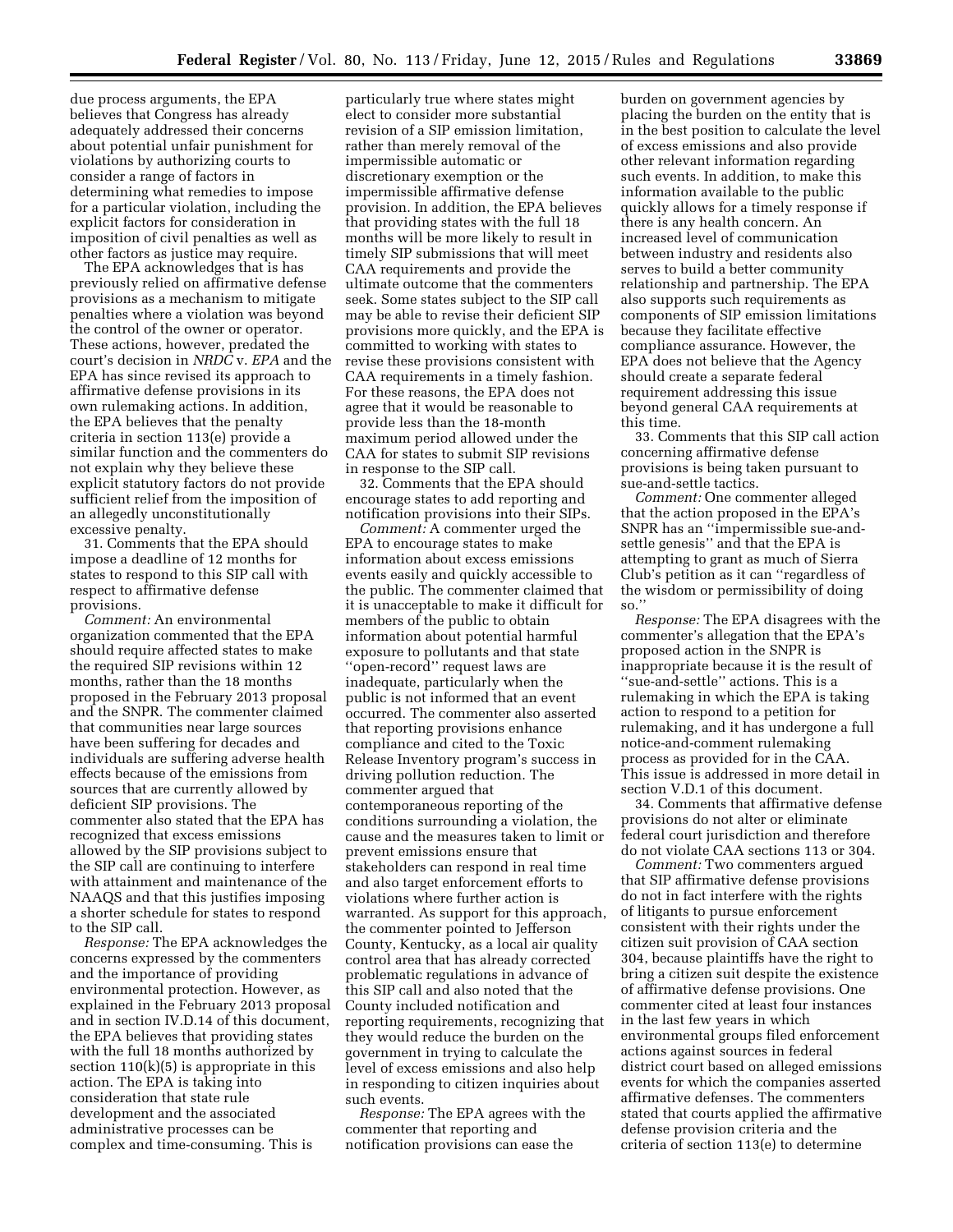whether penalties were appropriate for alleged violations and did not dismiss plaintiffs' claims for lack of jurisdiction. According to the commenters, affirmative defense provisions place additional burden on the sources, not plaintiffs, to demonstrate that the criteria of an affirmative defense are met.

*Response:* The commenters argued that affirmative defense provisions are not inconsistent with the statutory requirements of section 304, because citizen groups still bring enforcement actions for events where companies may raise an affirmative defense. Even if this were so, the EPA disagrees with the commenters that this establishes that affirmative defense provisions are consistent with CAA requirements. The mere existence of enforcement actions does not negate the fact that affirmative defense provisions interfere with effective enforcement of SIP emission limitations according to CAA section 304. More to the point, affirmative defense provisions purport to alter or eliminate the statutory jurisdiction of courts to determine liability or to impose remedies for violations, which makes the provisions inconsistent with the grant of authority in sections 113 and 304. The court's decision in *NRDC*  v. *EPA* was not based on the question of whether plaintiffs could still try to bring an enforcement case for violations of the EPA regulation at issue; the case was decided on the grounds that the EPA when creating regulations has no authority to limit or eliminate the jurisdiction of the courts. As explained in the SNPR and this document, the EPA believes that the same principle applies to states when creating SIP provisions.

35. Comments that this action may increase the chance of catastrophic failure at facilities.

*Comment:* One commenter expressed a concern that eliminating affirmative defense provisions applicable to emissions during SSM events could increase the potential for environmental harm caused by catastrophic failure by outlawing and penalizing the emissions during SSM events that have previously been allowed or shielded from liability through affirmative defense provisions. As an example, the commenter argued that refineries and gas plants must be allowed to vent VOCs to the atmosphere on the rare occasion that there is an equipment malfunction that could otherwise cause an explosion that might destroy the plant and surrounding neighborhood. The commenter speculated that the threat of costly new fines inherent with the removal of affirmative defense provisions could

cloud plant operators' thinking when they make safety decisions. The commenter contended that allowing rare, safely controlled releases of emissions would invariably be better for both the natural and human environment than the damage from a catastrophic explosion.

*Response:* Although the comment refers to SSM events generally, the only specific concern raised by the commenter concerning affirmative defense provisions is that if they are not allowed in SIPs, this may lead to an increase in malfunction-related catastrophic events. The EPA does not agree with the commenter's view that removal of affirmative defense provisions may increase environmental harm related to catastrophic events. The EPA believes that it is unlikely the availability or unavailability of an affirmative defense will affect a responsible and competent source operator's response to a risk of explosion. First, an explosion presents much more serious and more certain adverse economic consequences for the source than does the specter of a potential enforcement action for a CAA violation, especially because enforcement agencies and courts are likely to exercise leniency if the violation was the result of an unpreventable malfunction. Second, even if an affirmative defense were available, it is only used after initiation of an enforcement proceeding, and successful assertion of such a defense in an enforcement proceeding depends on meeting all affirmative defense criteria and is not guaranteed. The EPA does not believe that a responsible and competent source operator's actions in an emergency situation would be influenced by speculation that if the source is subject to an enforcement action in the future, there may be a defense to penalties available.

Moreover, as explained in detail in the SNPR and this document, the court's decision in *NRDC* v. *EPA* held that section 113 and section 304 preclude EPA authority to create affirmative defense provisions in the Agency's own regulations imposing emission limitations on sources, because such provisions purport to alter the jurisdiction of federal courts to assess liability and impose penalties for violations of those limits in private civil enforcement cases. The EPA believes that the reasoning of the court in that decision indicates that the states, like the EPA, have no authority in SIP provisions to alter the jurisdiction of federal courts to assess penalties for violations of CAA requirements through affirmative defense provisions. If states

lack authority under the CAA to alter the jurisdiction of the federal courts through affirmative defense provisions in SIPs, then the EPA lacks authority to approve any such provision in a SIP. The EPA notes that the court in *NRDC*  v. *EPA* did not indicate that the statutory provisions should be interpreted differently based on speculation that a given source operator might allow a catastrophic explosion because of the absence of an affirmative defense.

36. Comments that the SNPR did not meet the procedural requirements of section 307(d) because the EPA failed to provide its legal interpretations or explain the data relied upon in this rulemaking.

*Comment:* Commenters claimed that the EPA violated the procedural requirements of the CAA in the SNPR. The commenters asserted that the EPA designated this rulemaking a section 307(d) action, and the commenters claimed that the EPA did not follow the procedures required in section 307(d). The commenters claimed that the EPA failed to provide a statement of basis and purpose that includes ''the major legal interpretations and policy consideration underlying the proposed rule.''

In particular, the commenters argued that the EPA did not provide required information with regard to its proposed SIP call concerning the affirmative defense provisions in the Texas SIP. Commenters claimed that the SNPR is deficient because it does not address: (i) Why the Fifth Circuit decision in *Luminant Generation* v. *EPA* does not control the present action; (ii) on what basis the EPA believes it may disregard the judgment in *Luminant Generation* v. *EPA*; (iii) why the DC Circuit decision, which does not address the Texas SIP, should take precedence over the *Luminant Generation* v. *EPA* decision; (iv) on what basis the EPA believes that the DC Circuit may reach a different result than the Fifth Circuit as to the affirmative defenses in the Texas SIP; and (v) the grounds for ''acquiescing'' to the DC Circuit decision in *NRDC* v. *EPA,*  which specifically states that it does not apply to SIP revisions, and ignoring the relevant holding in the Fifth Circuit. Commenters cited several cases claiming that the DC Circuit has held that, unlike under the Administrative Procedure Act (APA), under CAA section 307(d) the EPA is required to give a detailed explanation of its reasoning and that commenters should not be required to ''divine the agency's unspoken thoughts.''

*Response:* The EPA disagrees with the commenters' premise. The EPA did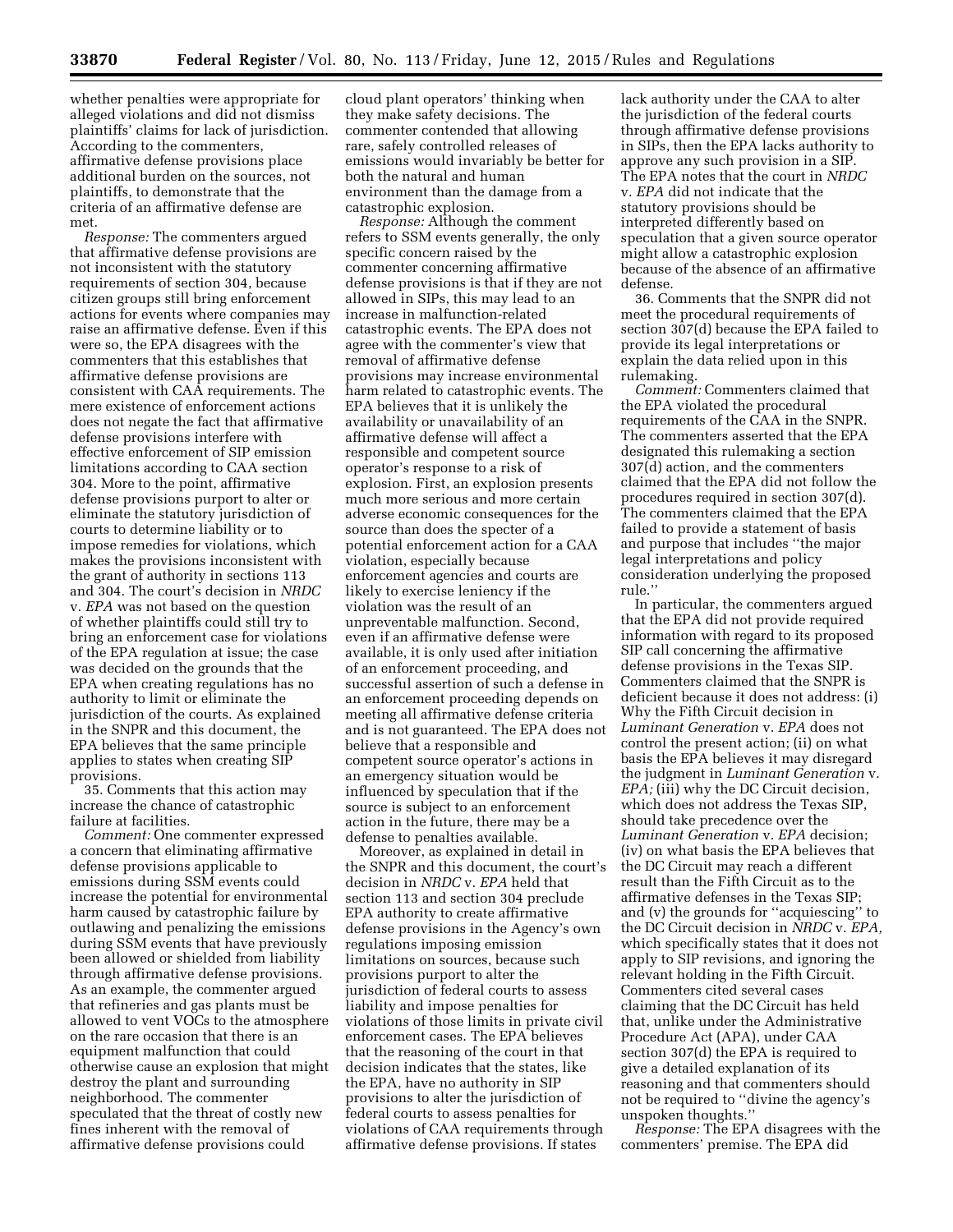discuss the *Luminant Generation* v. *EPA*  decision in the SNPR and also explained in detail why it believes that the logic of the DC Circuit's decision in *NRDC* v. *EPA* supports this SIP call action for affirmative defense provisions. Specifically, the EPA recognized that both the Fifth Circuit and the DC Circuit were evaluating the same fundamental question—whether section 113 and section 304 preclude the creation of affirmative defense provisions that alter or eliminate the jurisdiction of federal courts to determine liability and impose remedies for violations of CAA requirements in judicial enforcement actions. The EPA explained that, after reviewing the *NRDC* v. *EPA* decision and the *Luminant Generation* v. *EPA* decision, the Agency determined that its prior interpretation of the CAA, as advanced in both courts, is not the best reading of the statute. Indeed, it is significant that the *Luminant* court upheld the EPA's approval of affirmative defense provisions for unplanned events (*i.e.,*  malfunctions) and the disapproval of affirmative defenses for planned events (*i.e.,* startup, shutdown and maintenance) specifically because the court deferred to the Agency's reasonable interpretation of ambiguous statutory provisions in the case at hand. In the SNPR, the EPA explained point by point why it now believes that the decision of the DC Circuit in *NRDC* v. *EPA* reflected the better reading of section 113 and section 304 and thus that the Agency no longer interprets the CAA to permit affirmative defenses in SIP provisions. Therefore, the EPA believes the Fifth Circuit could also take a different view of the reasonableness of the EPA's resolution of ambiguous provisions after reviewing the EPA's current interpretation of the statute.

37. Comments that the EPA has recently approved affirmative defense provisions through various SIP actions and, therefore, these provisions are proper under the EPA's interpretation of the CAA.

*Comment:* One commenter noted that the EPA has never taken issue with the affirmative defense provisions in states' SIPs across the many instances where the EPA has reviewed the states' later SIP submissions. The implication of the commenters' argument is that if the EPA has previously approved a SIP submission and directly or indirectly reapproved an affirmative defense provision in the past, this means that the affirmative defense provision still meets CAA requirements.

*Response:* The EPA disagrees with this comment. As explained in the EPA's response in section VIII.D.18 of this document, when the EPA takes final action on a state's SIP submission, this does not necessarily entail reexamination and reapproval of every provision in the existing SIP. The EPA often only examines the specific SIP provision the state seeks to revise in the SIP submission, which may not include any affirmative defense provisions. To the extent the EPA did review and approve any affirmative defense provision consistent with its prior interpretation of the CAA that narrowly tailored affirmative defenses were appropriate, the EPA has fully explained why it is now revising that interpretation such that past action based on the earlier interpretation would no longer provide precedent for the EPA's actions. As part of this final action, applying its revised SSM Policy, the EPA is taking action to address affirmative defense provisions in SIPs. Since the issuance of the court's opinion in *NRDC* v. *EPA,* the EPA has similarly taken steps in its own ongoing NSPS and NESHAP rulemakings to ensure that any existing affirmative defense provisions are removed and that no affirmative defenses are proposed or finalized.64

38. Comments that affirmative defense provisions function as structured state 'enforcement discretion'' and are an important tool for states to prioritize enforcement activities.

*Comment:* A state commenter characterized the affirmative defense contained in the state's SIP as an ''enforcement discretion'' tool that supports the state's regulation of excess emissions during malfunction events and promotes preventive measures, proper monitoring and reporting by sources. The state asserted that removal of the affirmative defense provision from the SIP would require the state to address and track violations that are not a high priority to the state agency. The state argued that the affirmative defense provision provides certainty to the

regulated community by providing structure to how the state will exercise its enforcement discretion. The state expressed concern that without the affirmative defense, there will be uncertainty for the regulated community and less incentive for sources to make repairs and submit excess emissions reports promptly. The commenter explained that state law requires reporting of emission events that exceed an established ''reportable'' quantity and that this prompt reporting allows the state agency to evaluate each event reported quickly. In investigating reports of emission events, the state claimed, it ''exercises enforcement discretion only in cases in which it determines that each affirmative defense criteria is met,'' and the state claimed that elimination of the affirmative defense provision would result in an increase of unavoidable emissions being treated as violations. In general, the state objected to the elimination of the affirmative defense provision because it would strain the state agency's enforcement resources.

*Response:* These comments concerning the state's use of affirmative defense criteria in structuring the exercise of its enforcement discretion (*e.g.,* determining whether to bring an enforcement action or to further investigate an emissions events) appear to be based on a misunderstanding of the SNPR. This SIP call action directing states to remove affirmative defense provisions from SIPs would not prevent the state from applying such criteria in the exercise of its own enforcement discretion. For example, the state is free to consider factors such as a facility's efforts to comply and the facility's compliance history in determining whether to investigate an excess emissions event or whether to issue a notice of violation or otherwise pursue enforcement. Application of such criteria may well be useful and appropriate to the state in determining the best way to allocate its own enforcement resources. So long as a state does not use the criteria in such a way that the state fails to have a valid enforcement program as required by section 110(a)(2)(C), the state is free to use criteria like those of an affirmative defense as a way to ''structure'' its exercise of its own enforcement discretion.

However, as explained in the SNPR, the EPA's view is that SIPs cannot include affirmative defense provisions that alter the jurisdiction of the federal court to assess penalties in judicial enforcement proceeding for violation of CAA requirements. The EPA has determined that the specific affirmative

<sup>64</sup>*See, e.g.,* ''National Emission Standards for Hazardous Air Pollutants Residual Risk and Technology Review for Flexible Polyurethane Foam Production; Final rule,'' 79 FR 48073 (August 15, 2014) (announcing decision not to finalize the proposed affirmative defense); ''National Emission Standards for Hazardous Air Pollutants: Generic Maximum Achievable Control Technology Standards; and Manufacture of Amino/Phenolic Resins; Final rule,'' 79 FR 60897 (October 8, 2014) (announcing decision not to finalize the proposed affirmative defense); ''Oil and Natural Gas Sector: Reconsideration of Additional Provisions of New Source Performance Standards; Final rule,'' 79 FR 79017 (December 31, 2014) (removing affirmative defense from regulations); and ''National Emission Standards for Hazardous Air Pollutants for Major Sources: Industrial, Commercial, and Institutional Boilers and Process Heaters; Proposed rule,'' 80 FR 3089 (January 21, 2015) (proposing to remove affirmative defense from regulations).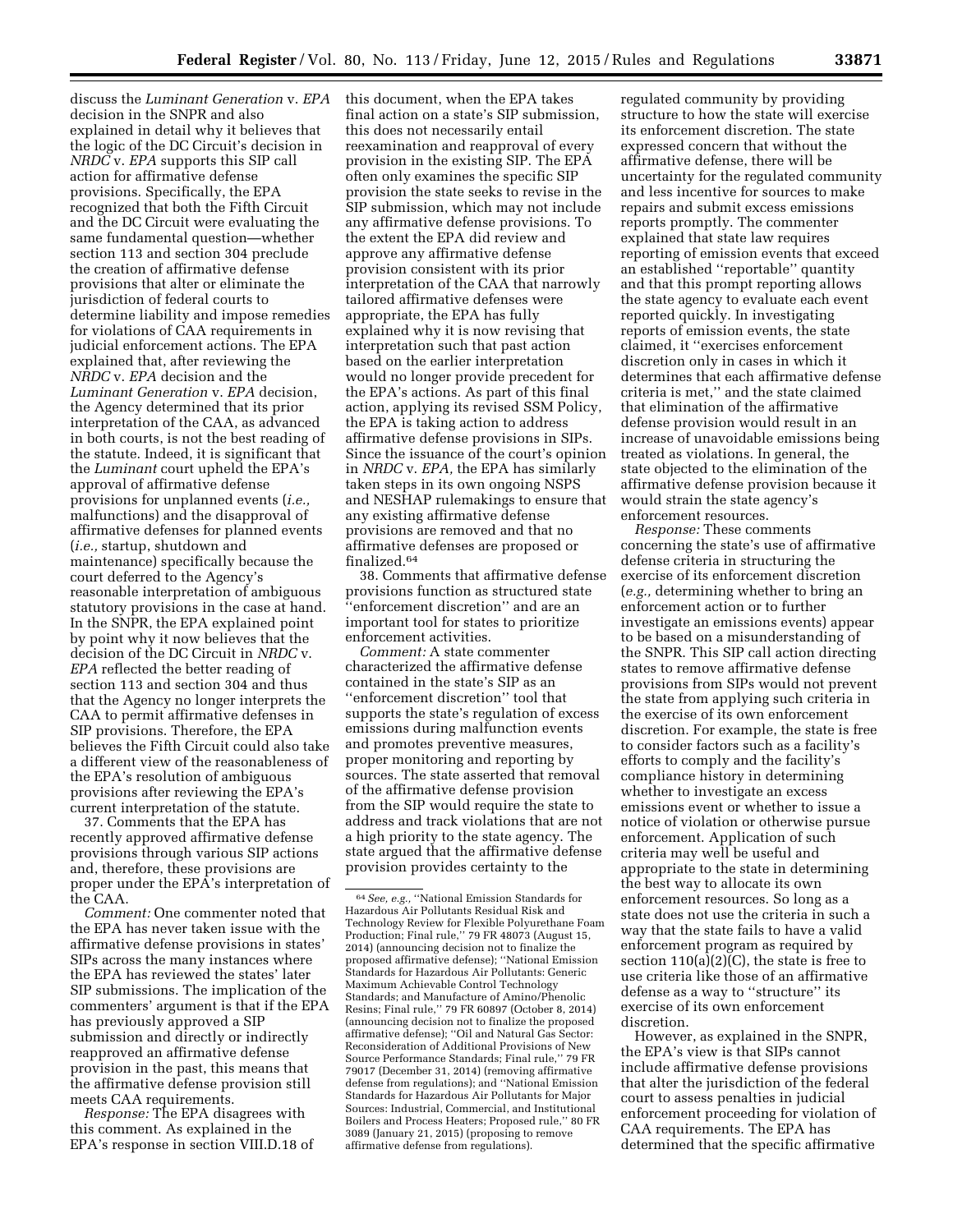defense provisions at issue in the SIP of the state commenter are inconsistent with CAA requirements for SIP provisions. In addition, the EPA interprets the CAA to bar ''enforcement discretion'' provisions in SIPs that operate to impose the enforcement discretion decisions of the state upon the EPA or any other parties who may seek to enforce pursuant to section 304. Pursuant to the requirements of sections 110(k), 110(l) and 193, the EPA has both the authority and the responsibility to evaluate SIP submissions to assure that they meet the requirements of the CAA. Pursuant to section 110(k)(5), the EPA has authority and discretion to take action to require states to revise previously approved SIP provisions if they do not meet CAA requirements.

39. Comments that requiring states to adopt emissions standards that are not achievable at all times and then expecting courts to render those standards lawful by employing discretion in the assessment of penalties is contradictory to CAA section 307(b)(2), which mandates preenforcement review.

*Comment:* Commenters claimed that courts have consistently held that regulators cannot rely on enforcement discretion to establish the achievability of emission limitations. The commenters referred to a 1973 case addressing NSPS regulations in which they claimed the court remanded the standard to the EPA to support an ''at all times'' standard.

Commenters further asserted that reliance on the discretion of judges to decide whether and to what extent penalties are appropriate is also not lawful. The commenters claimed that if a state establishes an emission limitation on the basis that it is achievable, then the standard must be achievable under all circumstances to which it applies. The commenters argued that if a state adopts an emission limitation that is not achievable under all conditions, then the state must explain how the standard can be reasonably enforced. The commenters concluded that a numerical emission limitation that cannot be achieved by sources at all times is not enforceable because no amount of penalty can deter the violating conduct. The commenters recognized that it is reasonable for states to exercise enforcement discretion under circumstances when an emission limitation cannot be met but argued that it is not reasonable to adopt a SIP that puts sources in a state of repeated noncompliance.

Commenters further claimed that the decision in *NRDC* v. *EPA,* while allowing sources to argue unjust

punishment should not be imposed, conflicts with the CAA's requirements for pre-enforcement review. The commenters stated that emission limitations that could have been challenged at the time of promulgation are not subject to judicial review in an enforcement proceeding. Thus, the commenters claimed that any challenges to the achievability of a SIP emission limitation must be made at the time the emission limitation is promulgated and that judges will not consider such arguments in the context of an enforcement action. The commenters argued that forcing states to adopt unachievable standards and then prohibiting them from including an affirmative defense for penalties for unavoidable exceedances creates a dilemma Congress sought to avoid.

*Response:* A number of the arguments that the commenters are raising appear to go beyond the scope of the affirmative defense issues in the SNPR. In the SNPR, the EPA revised its prior proposal with respect to issues related exclusively to affirmative defense provisions in SIPs. These comments are similar to an argument that any period during which an emission limitation cannot be met must be deemed not to be a violation of the standard. The EPA is addressing these types of issues, to the extent that they were raised in comments on the February 2013 proposal. The EPA does note, however, that the Agency is not requiring states to adopt standards that cannot be met and then providing that states rely only on enforcement discretion to address periods of noncompliance. As the EPA has already noted, states may choose to adopt standards that are different from the underlying standards for periods where the underlying standards cannot otherwise be met.

The EPA also disagrees with the comments that the holding in *NRDC* v. *EPA* is inconsistent with section 307(b)(2) that provides that regulations that could have been challenged at promulgation cannot later be challenged in an enforcement action. Nothing in section 307(b) limits the ability of the court to consider the criteria of section 113(e), such as good faith efforts of a source to comply in assessing penalties. Neither the decision in *NRDC* v. *EPA*  nor this SIP call action requires states to adopt standards that cannot be met. Moreover, the public, including regulated sources, will be able to comment on the revised emission limitations developed by states in response to this SIP call. If an interested party believes that the state has adopted unachievable emission limitations, that

party can challenge such standards at the time of adoption.

40. Comments that the EPA should announce that it no longer recognizes existing affirmative defense provisions, effective immediately.

*Comment:* Commenters claimed that because the court held in *NRDC* v. *EPA*  that the EPA was without authority to interpret the CAA to allow affirmative defenses, the EPA should explicitly state that it no longer recognizes such provisions immediately. The commenters argued that by proceeding under its authority under section  $110(k)(5)$ , the EPA is providing states 18 months to remove the affirmative defense provisions and that thereafter the EPA will take additional time to act upon those SIP revisions under section 110(k). The commenters argued that this in effect allows sources to continue relying on affirmative defense provisions that are not consistent with CAA requirements for a period of years into the future. Because the EPA did not have authority to approve the affirmative defense provisions in the first instance, the commenters contended that the Agency should simply declare that the affirmative defense provisions are now null and void.

*Response:* The EPA understands the concerns raised by the commenters but does not agree that it is inappropriate for the Agency to proceed under section 110(k)(5). The affirmative defense provisions at issue in this action are part of the EPA-approved SIPs for the affected states. The EPA, as well as states, cannot unilaterally change provisions of the approved SIP without following appropriate notice-andcomment procedures. To the extent that the commenters were advocating that the EPA should have proceeded under its authority to do error corrections under section 110(k)(6) rather than a SIP call under section  $110(k)(5)$ , the Agency has explained in detail in the February 2013 proposal and this document why it is more appropriate to proceed via SIP call instead. Under the SIP call process, the EPA cannot declare approved SIP provisions null and void prior to state submission and Agency approval of revised SIP provisions.

41. Comments that instead of acting through a nationwide SIP call action, the EPA should have worked individually with states to correct any deficient SIP provisions.

*Comment:* One commenter stated that rather than using a SIP call to address SSM issues in existing SIPs, the EPA should work with each state's air agency individually to identify and address SIP deficiencies and work through the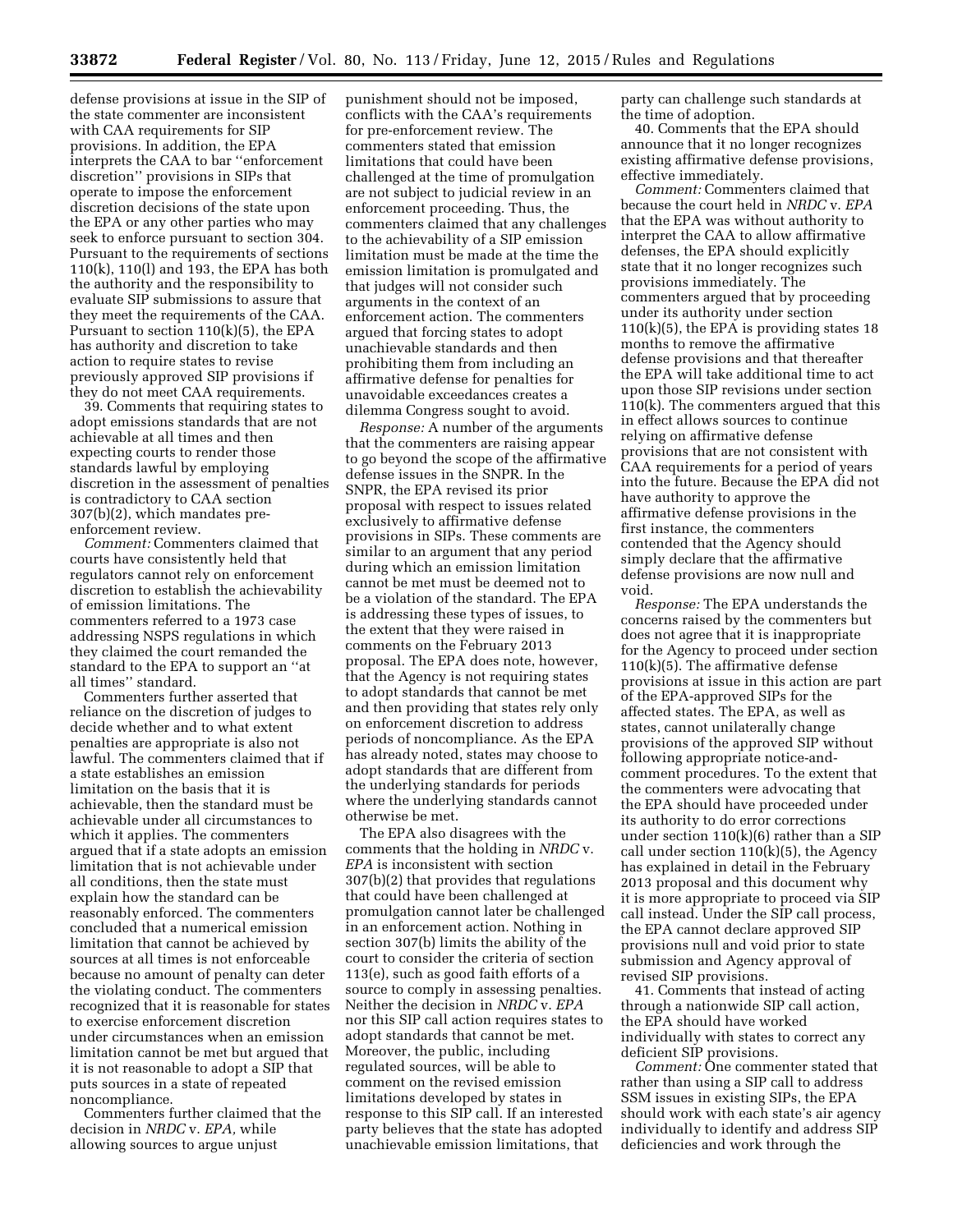normal rulemaking and SIP revision processes to correct any identified problems.

*Response:* The CAA provides a mechanism specifically for the correction of flawed SIPs. Section 110(k)(5) provides: ''Whenever the Administrator finds that the applicable implementation plan for any area is substantially inadequate to . . . comply with any requirement of [the Act], the Administrator shall require the State to revise the plan as necessary to correct such inadequacies.'' This type of action is commonly referred to as a ''SIP call.'' The EPA, in this action, is using a SIP call to notify states of flawed provisions in SIPs and initiate a process for correction of those provisions.

The EPA, largely through its Regional Offices, has individually reviewed each state provision subject to the SIP call. The EPA will work closely with each state, during future rulemaking actions taken by states to adopt SIP revisions and then subsequent actions by the EPA, to determine whether these adopted SIP revisions meet the mandate of the SIP call and are consistent with CAA requirements. As part of these actions, each individual state will work closely with the EPA to address the SIP deficiencies identified in this action.

42. Comments that the EPA should not consider those comments on the February 2013 proposal that concern affirmative defense provisions in SIPs to no longer be relevant.

*Comment:* One commenter disagreed with the EPA's decision not to respond to certain comments submitted on the February 2013 proposal, to the extent the comments applied to issues related to affirmative defense provisions in SIPs generally or to issues related to specific affirmative defense provisions identified by the Petitioner, on a basis that those comments are no longer relevant if the EPA finalizes its action as proposed in the SNPR. According to the commenter, the EPA's interpretation of the CAA has not changed so as to exclude the other SSM provisions in the proposed action, and this alone shows that the comments submitted on the February 2013 proposal are still relevant.

*Response:* The EPA's proposed action on the Petition in the SNPR superseded the February 2013 proposal with respect to the issues related to affirmative defense provisions in SIPs. As explained in detail in the SNPR, after the February 2013 proposal, a federal court ruled that the CAA precludes authority of the EPA to create affirmative defense provisions applicable to private civil suits in its own regulations. As a result, the EPA issued the SNPR to propose applying a

revised interpretation of the CAA to affirmative defense provisions in SIPs consistent with the reasoning of court's decision in *NRDC* v. *EPA.* The EPA supplemented and revised its proposed response to the issues raised in the Petition to the extent they concern affirmative defenses in SIPs, and the EPA solicited comment on its revised proposed response. Because the EPA's interpretation of the CAA with respect to the legal basis for affirmative defense provisions in SIPs changed from the time of the February 2013 proposal to the SNPR, comments on the February 2013 proposal, to the extent they concern affirmative defenses in SIPs, are not relevant to the EPA's revised proposed action. For example, comments on the February 2013 proposal that argue that the EPA was wrong to interpret the CAA to allow affirmative defense provisions for malfunction events but not for startup or shutdown events are not relevant when the Agency's interpretation of the CAA is now that no such affirmative defense provisions are valid. Similarly, comments that the criteria that the EPA previously recommended for valid affirmative defense provisions were too many, too few, too stringent or too lax simply have no relevance when the EPA does not interpret the CAA to allow any such affirmative defense provisions regardless of the number, nature or stringency of the criteria for qualifying for the affirmative defense. The EPA believes that it is reasonable for the Agency to determine that comments that have no bearing on the proposed action concerning affirmative defense provisions in the SNPR are not relevant. Because the EPA is finalizing the action on the Petition as proposed in the SNPR concerning affirmative defense provisions in SIPs, it is doing so based on evaluation of the comments that are relevant to the SNPR.

### **V. Generally Applicable Aspects of the Final Action in Response to Request for the EPA's Review of Specific Existing SIP Provisions for Consistency With CAA Requirements**

#### *A. What the Petitioner Requested*

The Petitioner's second request was for the EPA to find as a general matter that SIPs ''containing an SSM exemption or a provision that could be interpreted to affect EPA or citizen enforcement are substantially inadequate to comply with the requirements of the Clean Air Act.'' 65 In addition, the Petitioner requested that if the EPA finds such defects in existing

SIPs, the EPA ''issue a call for each of the states with such a SIP to revise it in conformity with the requirements or otherwise remedy these defective SIPs.'' 66

The Petitioner argued that many SIPs currently contain provisions that are inconsistent with the requirements of the CAA. According to the Petitioner, these provisions fall into two general categories: (1) Exemptions for excess emissions by which such emissions are not treated as violations; and (2) enforcement discretion provisions that may be worded in such a way that a decision by the state not to enforce against a violation could be construed by a federal court to bar enforcement by the EPA under CAA section 113, or by citizens under CAA section 304.

First, the Petitioner expressed concern that many SIPs have either automatic or discretionary exemptions for excess emissions that occur during periods of SSM. Automatic exemptions are those that, on the face of the SIP provision, provide that any excess emissions during such events are not violations even though the source exceeds the otherwise applicable emission limitations. These provisions preclude enforcement by the state, the EPA or citizens, because by definition these excess emissions are defined as not violations. Discretionary exemptions or, more correctly, exemptions that may arise as a result of the exercise of ''director's discretion'' by state officials, are exemptions from an otherwise applicable emission limitation that a state may grant on a case-by-case basis with or without any public process or approval by the EPA, but that do have the effect of barring enforcement by the EPA or citizens. The Petitioner argued that ''[e]xemptions that may be granted by the state do not comply with the enforcement scheme of title I of the Act because they undermine enforcement by the EPA under section 113 of the Act or by citizens under section 304.''

The Petitioner explained that all such exemptions are fundamentally at odds with the requirements of the CAA and with the EPA's longstanding interpretation of the CAA with respect to excess emissions in SIPs. SIPs are required to include emission limitations designed to provide for the attainment and maintenance of the NAAQS and for protection of PSD increments. The Petitioner emphasized that the CAA requires that such emission limitations be ''continuous'' and that they be established at levels that achieve sufficient emissions control to meet the required CAA objectives when adhered

<sup>65</sup>Petition at 14. 66 *Id.*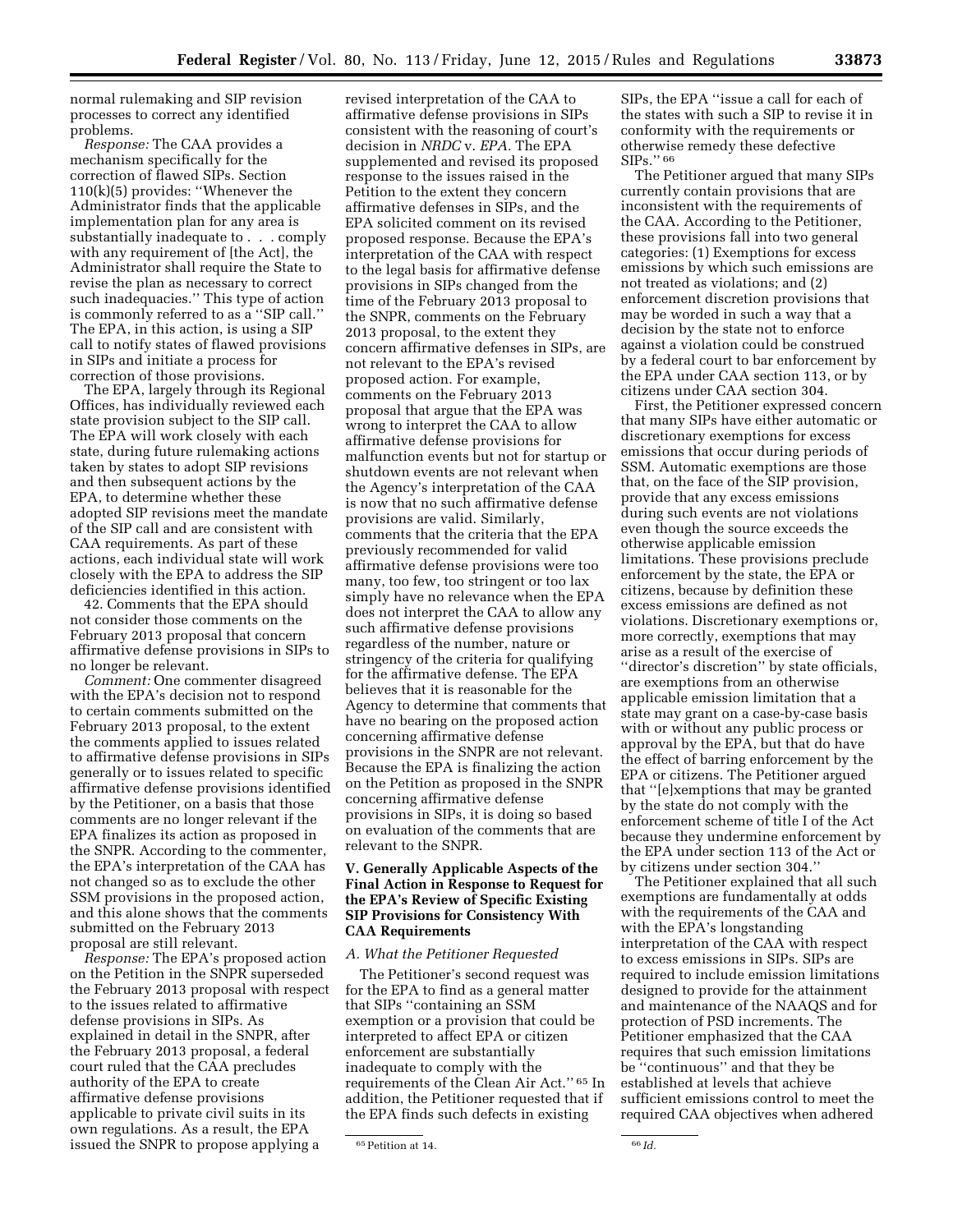to by sources. Instead, the Petitioner contended, exemptions for excess emissions through ''loopholes'' in SIP provisions often result in real-world emissions that are far higher than the level of emissions envisioned and planned for in the SIP.

Second, the Petitioner expressed concern that many SIPs have provisions that may have been intended to govern only the exercise of enforcement discretion by the state's own personnel but are worded in a way that could be construed to preclude enforcement by the EPA or citizens if the state elects not to enforce against the violation. The Petitioner contended that ''any SIP provision that purports to vest the determination of whether or not a violation of the SIP has occurred with the state enforcement authority is inconsistent with the enforcement provisions of the Act.''

After articulating these overarching concerns with existing SIP provisions, the Petitioner requested that the EPA evaluate specific SIP provisions identified in the separate section of the Petition titled, ''Analysis of Individual States' SSM Provisions.'' 67 In that section, the Petitioner identified specific provisions in the SIPs of 39 states that the Petitioner believed to be inconsistent with the requirements of the CAA and explained in detail the basis for that belief. In the conclusion section of the Petition, the Petitioner listed the SIP provisions in each state for which it seeks a specific remedy. A more detailed explanation of the Petitioner's arguments appears in the 2013 February proposal.68

#### *B. What the EPA Proposed*

In its February 2013 proposal, the EPA proposed to deny in part and to grant in part the Petition with respect to this two-part request. The EPA explained its longstanding interpretations of the CAA with respect to SIP provisions that apply to excess emissions during SSM events. The EPA also agreed that automatic exemptions, discretionary exemptions via director's discretion, ambiguous enforcement discretion provisions that may be read to preclude EPA or citizen enforcement and affirmative defense provisions can interfere with the overarching objectives of the CAA, such as attaining and maintaining the NAAQS, protecting PSD increments and improving visibility. Such provisions in SIPs can interfere with effective enforcement by air agencies, the EPA and the public to

assure that sources comply with CAA requirements, and such interference is contrary to the fundamental enforcement structure provided in CAA sections 113 and 304.

Accordingly, the EPA evaluated each of the specific SIP provisions that the Petitioner identified to determine whether it is consistent with CAA requirements for SIP provisions. The EPA conducted this evaluation in light of its interpretations of the CAA reflected in the SSM Policy and recent court decisions pertaining to relevant issues. In section IX of the February 2013 proposal, the EPA provided its proposed view with respect to each of these SIP provisions. The EPA solicited comment on its proposed grant or denial of the Petition for each of the specific SIP provisions and its rationale for the proposed action. Through consideration of the overarching issues raised by the Petition, and informed by the evaluation of the specific SIP provisions identified in the Petition as a group, the EPA also determined that it was necessary to reiterate, clarify and amend its SSM Policy. The EPA thus took comment on its interpretations of the CAA set forth in the SSM Policy in order to assure that it provides comprehensive and up-todate guidance to states concerning SIP provisions applicable to emissions from sources during SSM events.

### *C. What Is Being Finalized in This Action*

The EPA is taking final action to deny in part and to grant in part the Petition with respect to the request to find specific SIP provisions inconsistent with the CAA as interpreted by the Agency in the SSM Policy. The EPA is also taking final action to grant the Petition on the request to make a finding of substantial inadequacy and to issue a SIP call for specific existing SIP provisions. The basis for the SIP call is that these provisions include an automatic exemption, a discretionary exemption, an inappropriate enforcement discretion provision, an affirmative defense provision, or other form of provision that is inconsistent with CAA requirements for SIP provisions. For those SIP provisions that the EPA has determined to be consistent with CAA requirements, however, the Agency is taking final action to deny the Petition and taking no further action with respect to those provisions. The specific SIP provisions at issue are discussed in detail in section IX of this document.

As a result of its review of the issues raised by the Petition, the EPA is also through this action clarifying, reiterating and updating its SSM Policy to make

certain that it provides comprehensive and up-to-date guidance to air agencies concerning SIP provisions to address emissions during SSM events, consistent with CAA requirements. With respect to automatic exemptions from emission limitations in SIPs, the EPA's longstanding interpretation of the CAA is that such exemptions are impermissible because they are inconsistent with the fundamental requirements of the CAA. The EPA has reiterated this point in numerous guidance documents and rulemaking actions and is reaffirming that interpretation in this final action. By exempting emissions that would otherwise constitute violations of the applicable emission limitations, such exemptions interfere with the primary air quality objectives of the CAA (*e.g.,*  attainment and maintenance of the NAAQS), undermine the enforcement structure of the CAA (*e.g.,* the requirement that all SIP provisions be legally and practically enforceable by states, the EPA and parties with standing under the citizen suit provision), and eliminate the incentive for emission sources to comply at all times, not solely during normal operation (*e.g.,* incentives to be properly designed, maintained and operated so as to minimize emissions of air pollutants during startup and shutdown or to take prompt steps to rectify malfunctions).

The court's decision in *Sierra Club* v. *Johnson* concerning exemptions for SSM events in the EPA's own regulations has reemphasized the fact that emission limitations under the CAA are required to be continuous. The court held that this statutory requirement precludes emission limitations that would allow periods during which emissions are exempt. Moreover, from a policy perspective, the EPA notes that the existence of impermissible exemptions in SIP provisions has the potential to lessen the incentive for development of control strategies that are effective at reducing emissions during certain modes of source operation such as startup and shutdown, even while such strategies could become increasingly helpful for various purposes, including attaining and maintaining the NAAQS. The issue of automatic exemptions for SSM events in SIP provisions is discussed in more detail in section VII.A of this document.

With respect to discretionary exemptions from emission limitations in SIPs, the EPA also has a longstanding interpretation of the CAA that prohibits ''director's discretion'' provisions in SIPs if they provide unbounded discretion to allow what would amount to a case-specific revision of the SIP

<sup>67</sup>Petition at 17.

<sup>68</sup>*See* February 2013 proposal, 78 FR 12459 at 12473–74 (February 22, 2013).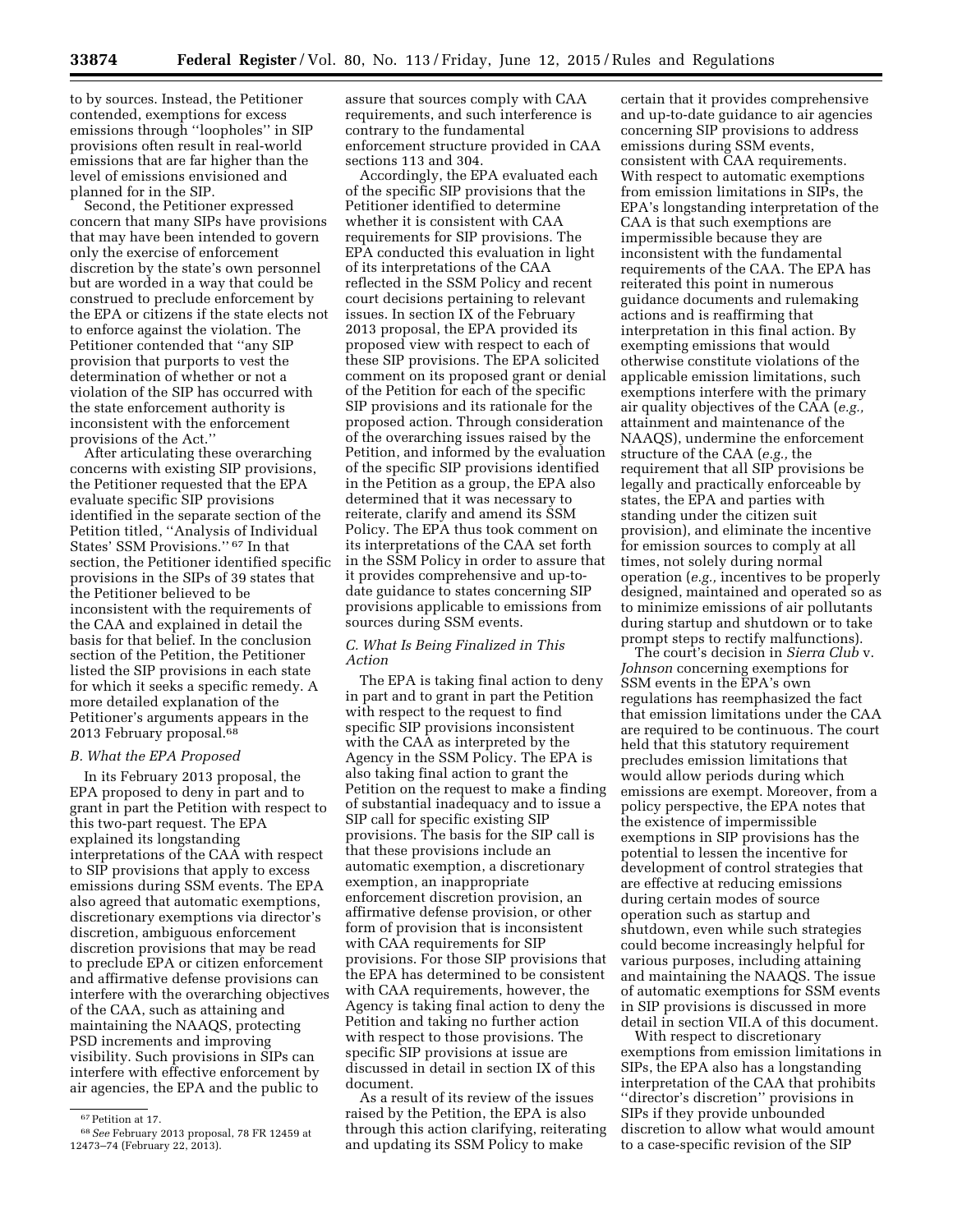without meeting the statutory requirements of the CAA for SIP revisions. In particular, the EPA interprets the CAA to preclude SIP provisions that provide director's discretion authority to create discretionary exemptions for violations when the CAA would not allow such exemptions in the first instance. As with automatic exemptions for excess emissions during SSM events, discretionary exemptions for such emissions interfere with the primary air quality objectives of the CAA, undermine the enforcement structure of the CAA and eliminate the incentive for emission sources to minimize emissions of air pollutants at all times, not solely during normal operations. Through this action, the EPA is reiterating its interpretation of the provisions of the CAA that preclude unbounded

director's discretion provisions in SIPs. The EPA is also explaining two ways in which air agencies may elect to correct a director's discretion type of deficiency. The issue of director's discretion in SIP provisions applicable to SSM events is discussed in more detail in section VII.C of this document.

With respect to enforcement discretion provisions in SIPs, the EPA also has a longstanding interpretation of the CAA that SIPs may contain such provisions concerning the exercise of discretion by the air agency's own personnel, but such provisions cannot bar enforcement by the EPA or by other parties through a citizen suit.69 In the event such a SIP provision could be construed by a court to preclude EPA or citizen enforcement, that provision would be at odds with fundamental requirements of the CAA pertaining to enforcement. Such provisions in SIPs can interfere with effective enforcement by the EPA and the public to assure that sources comply with CAA requirements, and this interference is contrary to the fundamental enforcement structure provided in CAA sections 113 and 304. The issue of enforcement discretion in SIP provisions applicable to SSM events is discussed in more detail in section VII.D of this document.

The EPA has evaluated the concerns expressed by the Petitioner with respect to each of the identified SIP provisions and has considered the specific remedy sought by the Petitioner. Through evaluation of comments on the February 2013 proposal and the SNPR, the EPA has taken into account the perspective of other stakeholders concerning the proper application of the CAA and the Agency's preliminary evaluation of the

specific SIP provisions identified in the Petition. In many instances, the EPA has concluded that the Petitioner's analysis is correct and that the provision in question is inconsistent with CAA requirements for SIPs. For those SIP provisions, the EPA is granting the Petition and is simultaneously making a finding of substantial inadequacy and issuing a SIP call to the affected state to rectify the specific SIP inadequacy. In other instances, however, the EPA disagrees with the Petitioner's analysis of the provision, in some instances because the analysis applied to provisions that have since been corrected in the SIP. For those provisions, the EPA is therefore denying the Petition and taking no further action. In summary, the EPA is granting the Petition in part, and denying the Petition in part, with respect to all of the specific existing SIP provisions for which the Petitioner requested a remedy. The EPA's evaluation of each of the provisions identified in the Petition and the basis for the final action with respect to each provision is explained in detail in section IX of this document.

#### *D. Response to Comments Concerning the CAA Requirements for SIP Provisions Applicable to SSM Events*

The EPA received numerous comments, both supportive and adverse, concerning the Agency's decision to propose action on the Petition with respect to the overarching issues raised by the Petitioner. A number of these comments also raised important issues concerning the rights of citizens to petition their government, the process by which the EPA evaluated the issues raised in the Petition and the relative authorities and responsibilities of states and the EPA under the CAA. Many commenters raised the same conceptual issues and arguments. For clarity and ease of discussion, the EPA is responding to these overarching comments, grouped by topic, in this section of this document. The responses to more specific substantive issues raised by commenters on the EPA's interpretation of the CAA in the SSM Policy appear in other sections of this document that focus on particular aspects of this action.

1. Comments that the EPA should not have responded to the petition for rulemaking or that the EPA was wrong to do so.

p. 2. The same state of the state of the state of the state of the state of the state of the state of the state of the state of the state of the state of the state of the state of the state of the state of the state of the *Comment:* Some commenters opposed the EPA's proposed action on the Petition in the February 2013 proposal entirely and alleged that it is "sue-andsettle rulemaking'' or ''regulation by litigation.'' Commenters stated that the

aggressive deadline schedule stem from'' a settlement of litigation brought by Sierra Club to respond to the Petition.

Some commenters expressed concern that the EPA's proposed action was made in response to a settlement agreement, through a process that, the commenters alleged, did not permit any opportunity for participation by affected parties. Other commenters, believing that the EPA's proposed action was taken to fulfill a consent decree obligation, argued that consent decree deadlines ''often do not allow EPA enough time to write quality regulations'' or would not allow ''opportunity to properly research and investigate the effect of State SSM provisions or the State's ability to meet the NAAQS, or to determine whether the SSM provisions are somehow inconsistent with the CAA.'' The commenters alleged that the process ''bypasses the traditional rulemaking concepts of transparency and effective public participation'' and ''sidesteps the proper rulemaking channels and undercuts meaningful opportunities for those affected by the proposed rule to develop and present evidence that would support a competing and fully informed viewpoint on the substantive issues during the rulemaking process.''

*Response:* The EPA believes that these comments reflect fundamental misunderstandings about this action. This is a rulemaking in which the EPA is taking action to respond to a petition for rulemaking, and it has undergone a full notice-and-comment rulemaking process as provided for in the CAA. In the February 2013 proposal, the EPA proposed to take action on the Petition. Under the CAA, the APA and the U.S. Constitution, citizens have the right to petition the government for redress. For example, the APA provides that ''[e]ach agency shall give an interested person the right to petition for the issuance, amendment, or repeal of a rule.'' 70 When citizens file a petition for rulemaking, they are entitled to a response to such petition—whether that response is to grant the petition, to deny the petition, or to partially grant and partially deny the petition as has occurred in this rulemaking action.

Some of these commenters expressed concern that the EPA's action on the Petition was the result of the Agency's obligations under a consent decree or settlement agreement and that this fact in some way invalidates the substantive action. First, the EPA notes that the action was undertaken not in response to a consent decree but rather in

<sup>69</sup>*See, e.g.,* 1983 SSM Guidance at Attachment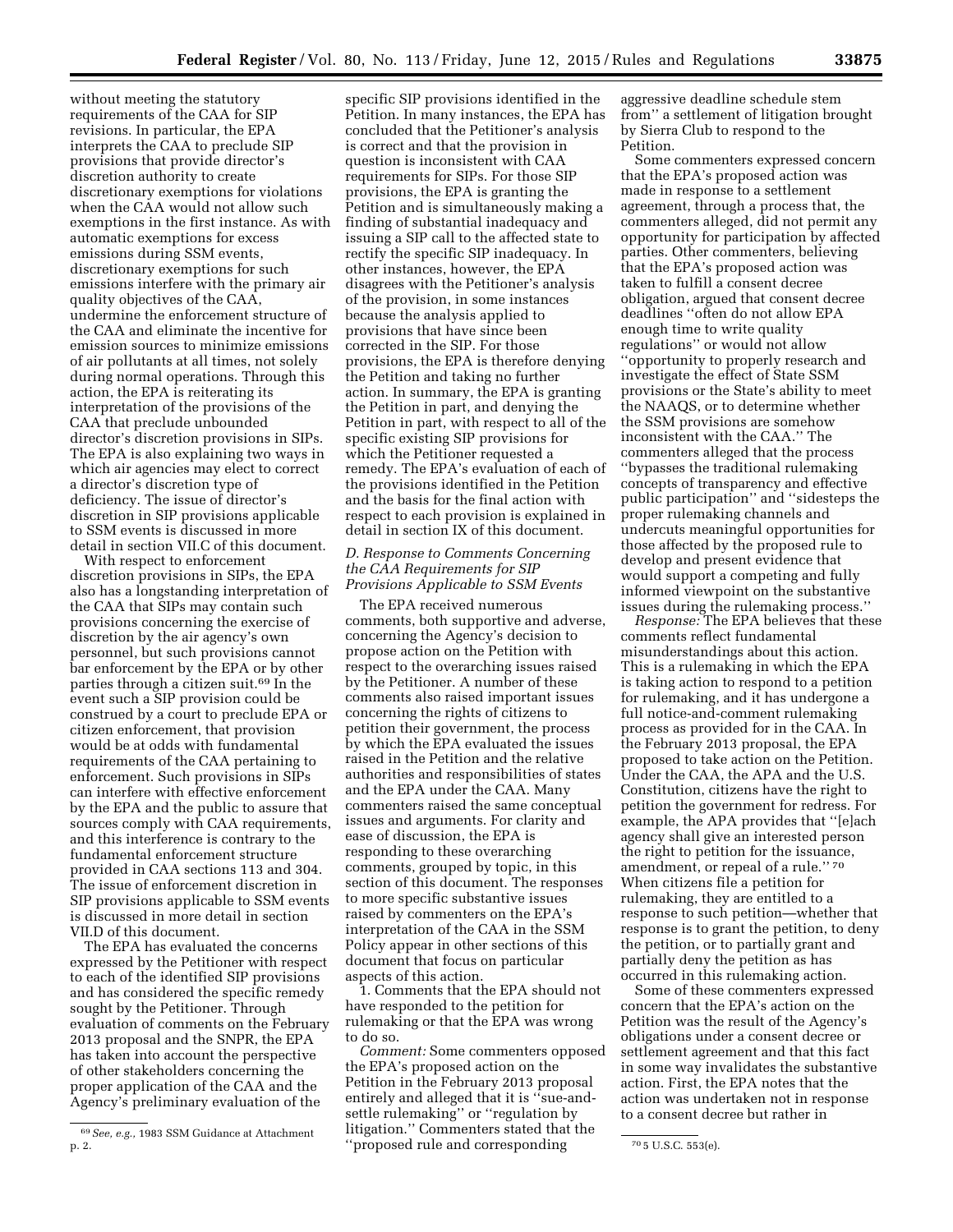response to a settlement agreement. Second, the EPA notes that this settlement agreement was entered into by the Agency and the Sierra Club in order to resolve allegations that the EPA was not correctly evaluating and acting upon SIP submissions from states. In particular, the Sierra Club claimed that the EPA was illegally ignoring existing deficiencies in the SIPs of many states, including existing allegedly deficient provisions concerning the treatment of excess emissions during SSM events, when acting on certain SIP submissions. As a result, the Sierra Club alleged, the EPA was acting in contravention of its obligations under the CAA and various consent decrees and thus should be held in contempt for failure to address these issues. In order to resolve these allegations, the EPA agreed only to take action on a petition for rulemaking and to take the action that it deemed appropriate after evaluation of the allegations in the petition. The terms of the settlement agreement underwent public comment and are a matter of public record and are in the docket for this rulemaking.71

The EPA does not enter into settlement agreements lightly, nor does the EPA enter into settlement agreements without following the full public process required by CAA section 113(g), which the Agency followed in this case.72 The EPA solicited comment on the draft settlement agreement as required by section 113(g). In no case does the EPA enter into a settlement agreement that has not been officially reviewed not only by the Agency but also by the Department of Justice. Thus, contrary to the commenters' implications, this rulemaking is the result of an appropriate settlement agreement that did undergo public comment and is legitimate.

In acting on the Petition the EPA has followed all steps of a notice-andcomment rulemaking, as governed by applicable statutes, regulations and executive orders, including a robust process for public participation. When the EPA initially proposed to take action on the Petition, in February 2013, it simultaneously solicited public comment on all aspects of its proposed response to the issues in the Petition and in particular on its proposed action with respect to each of the specific existing SIP provisions identified by the Petitioner as inconsistent with the

requirements of the CAA. In response to requests, the EPA extended the public comment period for this proposal to May 13, 2013, which is 80 days from the date the proposed rulemaking was published in the **Federal Register** and 89 days from the date the proposed rulemaking was posted on the EPA's Web site.73 The EPA deemed this extension appropriate because of the issues raised in the February 2013 proposal. The EPA also held a public hearing on March 12, 2013. In response to this proposed action, the EPA received approximately 69,000 public comments, including over 50 comment letters from state and local governments, over 150 comment letters from industry commenters, over 25 comment letters from public interest groups and many thousands of comments from individual commenters. Many of these comment letters were substantial and covered numerous issues.

Similarly, when the EPA ascertained that it was necessary to revise its proposed action on the Petition with respect to affirmative defenses in SIP provisions, the Agency issued the SNPR. In that supplemental proposal, in September 2014, the EPA fully explained the issues and took comment on the questions related to whether affirmative defense provisions are consistent with CAA requirements concerning the jurisdiction of courts in enforcement actions, and thus whether such provisions are consistent with fundamental CAA requirements for SIP provisions. The EPA provided a public comment period ending November 6, 2014, which is 50 days from the date the SNPR was published in the **Federal Register** and 62 days from the date the SNPR was posted on the EPA's Web site. The EPA believes that the comment period was sufficient given that the subject of the SNPR was limited to the narrow issue of whether affirmative defense provisions are consistent with CAA requirements. The EPA also held a public hearing on the SNPR on October 7, 2014 on the specific topic of the legitimacy of affirmative defense provisions in SIPs. In response to the SNPR, the EPA received over 20,000 public comments, including at least 9 comment letters from states and local governments, over 40 comment letters from industry commenters, at least 6 comment letters from public interest

groups, and many thousands of comments from individual commenters.

2. Comments that EPA's action on the Petition violates ''cooperative federalism.''

*Comment:* Many commenters asserted that the EPA's proposed action on the Petition and the issuance of this SIP call violate principles of cooperative federalism because they impermissibly substitute the EPA's judgment for that of the states in the development of SIPs. This argument was raised by both air agency and industry commenters.

These commenters described the relationship between states and the EPA with respect to SIPs in general. The commenters stated that Congress designed the CAA as a regulatory partnership between the EPA and the states, *i.e.,* a relationship based on ''cooperative federalism.'' Under cooperative federalism, the commenters noted, the EPA has the primary responsibility to identify air pollutants that endanger the public health and welfare and to set national standards for those pollutants. By contrast, the states have primary responsibility to determine how to achieve those national standards by developing federally enforceable measures through SIPs. According to these commenters, however, once a state has made a SIP submission, the EPA's role is relegated exclusively to the ministerial function of reviewing whether the SIP submission will result in compliance with the NAAQS. Similarly, the commenters claim that when EPA is evaluating in the context of a SIP call whether a state's existing SIP continues to meet applicable CAA requirements, the only relevant question is whether the existing SIP will result in compliance with the NAAQS. Thus, the commenters claimed that by finding certain existing SIP provisions substantially inadequate because they are legally deficient to meet CAA requirements for SIP provisions, the EPA is usurping state authority under the cooperative-federalism structure of the CAA.

To support this view, many commenters cited to the ''*Train-Virginia*  line of cases,'' named for the U.S. Supreme Court case *Train* v. *Natural Resources Defense Council, Inc.,*74 and to the D.C. Circuit case *Virginia* v. *EPA.*75 The D.C. Circuit has described these cases as defining a ''federalism bar'' that constrains the EPA's authority with respect to evaluation of state SIPs

<sup>71</sup>*See* Settlement Agreement executed November 30, 2011, in the rulemaking docket at EPA–HQ– OAR–2012–0322–0039.

<sup>72</sup>*See* ''Proposed Settlement Agreement, Clean Air Act Citizen Suit'' (notice of proposed settlement agreement; request for public comment), 76 FR 54465 (September 1, 2011).

<sup>73</sup>*See* ''State Implementation Plans: Response to Petition for Rulemaking; Findings of Substantial Inadequacy; and SIP Calls To Amend Provisions Applying to Excess Emissions During Periods of Startup, Shutdown, and Malfunction; Notice of extension of public comment period,'' 78 FR 20855 (April 8, 2013), in the rulemaking docket at EPA– HQ–OAR–2012–0322–0126.

<sup>74</sup> 421 U.S. 60 (1975).

<sup>75</sup> 108 F.3d 1397 (D.C. Cir. 1997).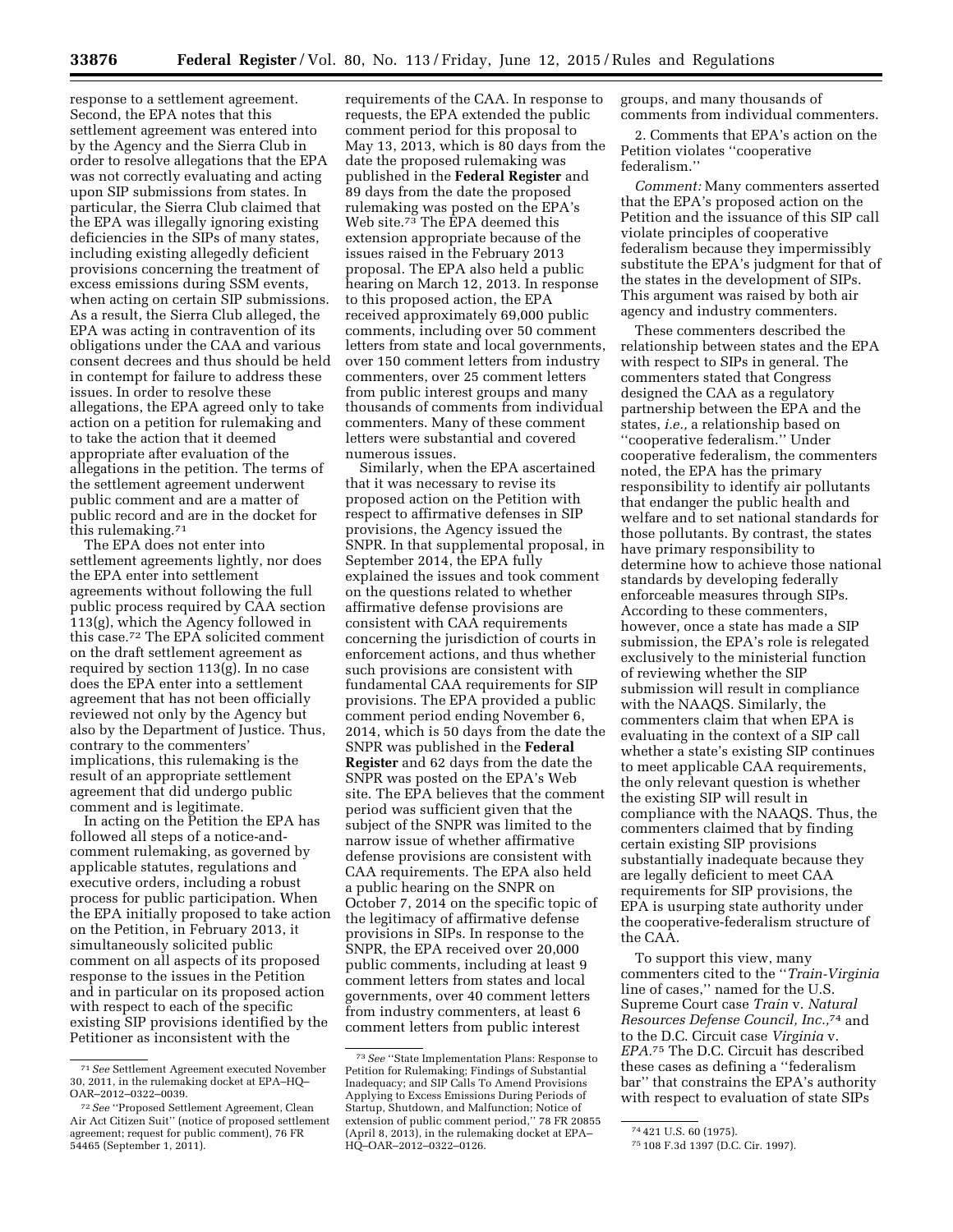under section 110.76 Many commenters asserted that this federalism bar limits the EPA's oversight of state SIPs exclusively to whether a SIP will result in compliance with the NAAQS. The commenters evidently construe ''compliance with the NAAQS'' very narrowly to mean the SIP will factually result in attainment of the NAAQS, regardless of whether the SIP provisions in fact meet all applicable CAA requirements (*e.g.,* the requirement that the SIP emission limitations be continuous and enforceable). Accordingly, most of these commenters selectively quoted or cited a passage in *Train,*77 and similar passages in circuit court opinions following *Train,* for the proposition that the EPA cannot issue a SIP call addressing the SIP provisions at issue in this SIP call action. Some of these commenters asserted that if the EPA were to finalize this action, the states would have ''nothing left'' of their discretion in SIP development and implementation in the future.

*Response:* The EPA agrees that the CAA establishes a framework for statefederal partnership based on cooperative federalism. The EPA does not, however, agree with the commenters' characterization of that relationship. The EPA explained its view of the cooperative-federalism structure in the February 2013 proposal, especially the fact that under this principle both states and the EPA have authorities and responsibilities with respect to implementing the requirements of the CAA.78 The EPA believes that the commenters fundamentally misunderstand or inaccurately describe this action, as well as the '''division of responsibilities' between the states and the federal government'' in section 110 that is described in the *Train-Virginia* line of cases.79

In CAA section 110(a)(1), Congress imposed the duty upon all states to have a SIP that provides for ''the implementation, maintenance, and enforcement'' of the NAAQS. In section 110(a)(2), Congress clearly set forth the basic SIP requirements that ''[e]ach such plan *shall*'' satisfy.80 By using the

mandatory "shall" in section 110(a)(2), Congress established a framework of mandatory requirements *within which*  states may exercise their otherwise considerable discretion to design SIPs to provide for attainment and maintenance of the NAAQS and to meet other CAA requirements. In other sections of the Act, Congress also imposed additional, more specific SIP requirements (*e.g.,* the requirement in section 189 that states impose RACM-level emission limitations on sources located in  $PM_{2.5}$ nonattainment areas).

In particular, this SIP call action concerns whether SIP provisions satisfy section  $110(a)(2)(A)$ , which requires that each SIP ''[shall] include enforceable emission limitations and other control measures, means, or techniques (including economic incentives such as fees, marketable permits, and auctions of emissions rights), as well as schedules and timetables for compliance, as may be necessary or appropriate to meet the applicable requirements of this chapter.''

As explained in the February 2013 proposal, the automatic and discretionary exemptions for emissions from sources during SSM events at issue in this action fail to meet this most basic SIP requirement and are also inconsistent with the enforcement requirements of the CAA. Similarly, the enforcement discretion provisions at issue in this action that have the effect of barring enforcement by EPA or citizens fail to meet this requirement for enforceable emission limitations by interfering with the enforcement structure of the CAA as established by Congress. The affirmative defense provisions at issue are similarly inconsistent with the requirement that SIPs provide for enforcement of the NAAQS and also contravene the statutory jurisdiction of courts to determine liability and to impose remedies for violations of SIP requirements. Each of these types of deficient SIP provisions is thus inconsistent with legal requirements of the CAA for SIP provisions. Contrary to the claims of many commenters, the EPA has authority and responsibility to assure that a state's SIP provisions in fact comply with fundamental legal requirements of the CAA as part of the obligation to ensure that SIPs protect the NAAQS.81

The *Train-Virginia* line of cases affirms the plain language of the Act that in addition to providing generally for attainment and maintenance of the NAAQS, all state SIPs must satisfy the specific elements outlined in section 110(a)(2). Even setting aside that *Train*  predated substantive revisions to the CAA that strengthened section  $110(a)(2)(A)$  in ways relevant here,<sup>82</sup> the *Train* Court clearly stated that section 110(a)(2) imposes additional requirements for state submissions to be accepted, independent of the general obligation to meet the NAAQS. Many commenters on the February 2013 proposal selectively quoted or cited only portions of the following excerpt from *Train,* omitting or ignoring the portions emphasized here:

The Agency is plainly charged by the Act with the responsibility for setting the national ambient air standards. Just as plainly, however, it is relegated by the Act to a secondary role in the process of determining and enforcing the specific, source-by-source emission limitations which are necessary if the national standards it has set are to be met. Under § 110(a)(2), the Agency is required to approve a state plan which provides for the timely attainment and subsequent maintenance of ambient air standards, *and which also satisfies that section's other general requirements.* The Act gives the Agency no authority to question the wisdom of a State's choices of emission limitations *if they are part of a plan which satisfies the standards of § 110(a)(2)* . . . . *Thus* [*i.e.,* provided the state plan satisfies the basic requirements of  $\S 110(a)(2)$ , so long as the ultimate effect of a State's choice of emission limitations is compliance with the national standards for ambient air, the State is at liberty to adopt whatever mix of emission limitations it deems best suited to its particular situation.83

82For example, to the extent the *Train* Court was construing section 110(a)(2)'s emission limitation provision, it is important to note that while that statutory section before the *Train* Court required approvable SIPs to include certain controls ''necessary to insure compliance with [the] primary or secondary standards'' (*i.e.,* the NAAQS), *see* CAA of 1970, Pub. L. 91–604, section 4(a), 84 Stat. 1676, 1680 (December 31, 1970), that section now more broadly speaks of controls ''necessary or appropriate *to meet the applicable requirements of this chapter*'' (*i.e.,* the CAA). Section 110(a)(2)(A) (emphasis added). Among the other relevant textual changes are the qualification that emission limitations and other controls be ''enforceable,'' *id.;*  a statutory definition of ''emission limitation'' that adds requirements not contemplated by *Train, compare* Section 302(k), *with Train,* 421 U.S. at 78; as well as a recharacterization of section 110(a)(2)'s emission limitation requirement from one bearing on whether ''[t]he Administrator shall approve such plan,'' *see* Pub. L. 91–604, section 4(a), 84 Stat. at 1680, to a requirement expressly directed at what ''[e]ach plan shall'' include.

83 421 U.S. at 79 (emphasis added) (footnotes omitted).

<sup>76</sup>*See, e.g., Michigan* v. *EPA,* 213 F.3d 663, 687 (D.C. Cir. 2000).

<sup>77</sup>*See* 421 U.S. at 79.

<sup>78</sup>*See* 78 FR 12459 at 12468; Background Memorandum at 1–3.

<sup>79</sup>*See Virginia* v. *EPA,* 108 F.3d 1397, 1407 (D.C. Cir. 1997) (quoting *Train,* 421 U.S. at 79).

<sup>80</sup>Section 110(a)(2) (emphasis added); *see EPA* v. *EME Homer City Generation, L.P.,* 134 S. Ct. 1584, 1600 (2014) (holding that section 110(a)(2) ''speaks without reservation'' regarding what ''components'' a SIP '' 'shall' include''); H. Rept. 101–490, at 217 (calling the provisions of section 110(a)(2)(A) through (M) ''the basic requirements of SIPs'').

<sup>81</sup>The EPA notes that many of the specific SIP elements required in section 110(a)(2) are not themselves stated in terms of attainment and maintenance of the NAAQS. Instead, these requirements are part of the SIP structure that Congress deemed necessary to support implementation, maintenance and enforcement of

the NAAQS, as well as to meet other objectives such as protection of PSD increments and visibility.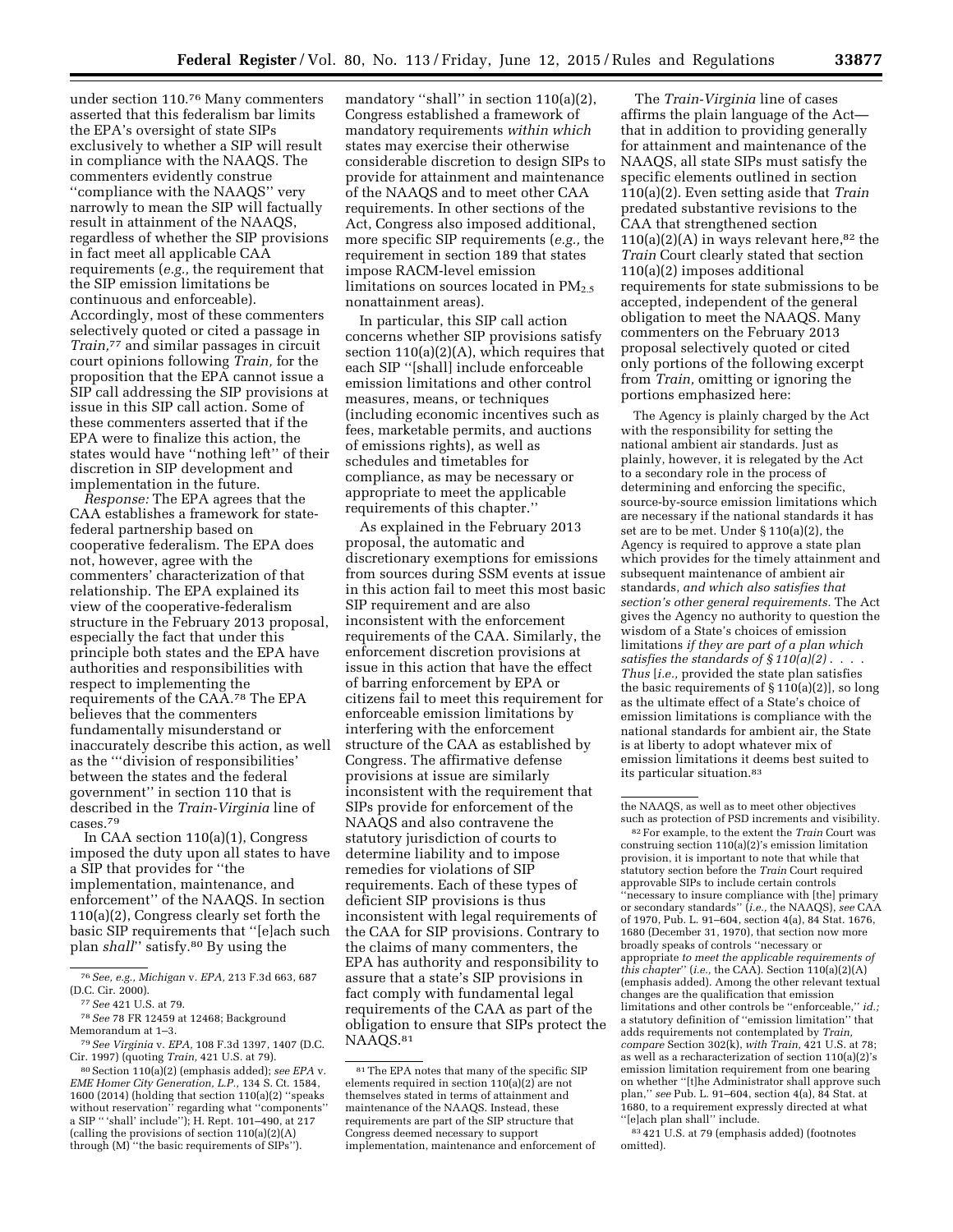When read in its entirety, without omitting the portions italicized above, *Train* clearly does not stand for the proposition that SIPs must be judged exclusively on the basis of whether they will ensure attainment and maintenance of the NAAQS. To the contrary, the Court made clear that approvable SIP submissions must not only provide for attainment and maintenance of the NAAQS but must also satisfy section 110(a)(2)'s ''*other* general requirements . . . . "<sup>84</sup> Furthermore, while states have great latitude to select emission limitations, *Train* explained that those emission limitations must nevertheless be ''part of a plan which satisfies the standards of  $\S 110(a)(2)$ .....<sup>785</sup> Finally, the EPA notes that many commenters quoting the final sentence excerpted above typically excluded the word ''Thus,'' which references the preceding sentence stating that SIPs must ''satisfy [section 110(a)(2)]'s other general requirements.'' 86 By omitting the word ''thus,'' and the passages concerning the obligation of states to comply with section 110(a)(2) and other obligations of the CAA, the commenters disregard the critical point that the EPA has the statutory responsibility to assure that state SIPs meet the specific requirements of the CAA, not merely that they provide for attainment of the NAAQS regardless of whether they meet other mandatory legal requirements.87 In short, the *Train* Court did not hold that SIPs must merely provide for attainment of the NAAQS even under the 1970 Act, much less the text of the CAA applicable today. To the contrary, the U.S. Supreme Court indicated that approvable state plans were also required to meet other legal specifications of the CAA for SIPs such as those in section 110(a)(2) and that the EPA's responsibility is to determine whether they do so. The EPA's own

86*See id.* 

 $^{\mathrm{87}}$  As a related point, the EPA notes that commenters claiming that the proposed SIP call was a violation of cooperative federalism likewise typically did not address the existence or significance of sections 110(k), 110(l) and 193. All of these provisions indicate that the EPA has statutory authority and responsibility to approve or disapprove SIP submissions, based upon whether they meet applicable requirements of the CAA. The EPA fully explained its views concerning its authority and responsibility under these provisions in the February 2013 proposal. *See* 78 FR 12459 at 12471, 12477–78, 12483–89; Background Memorandum at 2–3.

obligations with respect to evaluating SIPs under sections 110(k)(3), 110(l) and 193 continue to provide this authority and responsibility today.

After *Train,* one of the cases most frequently cited by commenters for its discussion of cooperative federalism was the D.C. Circuit's decision in *EME Homer City Generation, L.P.* v. *EPA,* a case since overturned by the U.S. Supreme Court.88 In that case arising under section 110(a)(2), the D.C. Circuit vacated the EPA's Cross-State Air Pollution Rule for two reasons, one being related to statutory interpretation of section 110(a)(2)(D)(i), the other being ''a second, entirely independent problem'' based on the EPA's purported overstep of the federalism bar identified in the *Train-Virginia* line of cases.89 After recounting a list of decisions that recognize the cooperative-federalism structure of the CAA, the D.C. Circuit concluded that even though states have the ''primary responsibility'' for implementing the NAAQS, in this case the states had no responsibility to address interstate transport until the EPA first quantified the obligations of the states. The dissent described the majority's application of the *Train-Virginia* cases as ''a redesign of Congress's vision of cooperative federalism in implementing the CAA . . . . " <sup>90</sup> The commenters approvingly cited to the D.C. Circuit's *EME Homer City* decision, evidently to illustrate the importance of states' role under section 110. That states are given the first opportunity to develop a SIP that complies with section 110 is not in dispute. What is in dispute are the authority and the responsibility of the EPA to take action when states fail to comply with all of the requirements for SIP provisions under the CAA, whether that requirement is to address interstate transport or to meet other specific legal requirements of the Act applicable to SIP provisions.

The U.S. Supreme Court reversed the *EME Homer City* decision in June 2014,91 rendering suspect the D.C. Circuit's interpretation of the *Train-Virginia* line of cases, as well as rendering suspect the commenters' even broader characterization of that interpretation as *per se* authorizing the states to create provisions such as the SSM exemptions and affirmative defenses at issue in this SIP call. The U.S. Supreme Court held that the

touchstone for identifying the division of responsibility between the EPA and the states is the text of section 110(a)(2) itself.92 Although this SIP call involves different requirements of section 110(a)(2) than the one at issue in *EME Homer City—*there, the interstate transport obligations of 110(a)(2)(D)(i)(I)—the Court expressly held that ''[n]othing in the Act differentiates the Good Neighbor Provision from the several other matters a State must address in its SIP.'' 93 After the U.S. Supreme Court's ruling, the EPA's role under section 110's cooperative-federalism framework—as the agency charged with reasonably interpreting the fundamental requirements of section 110(a)(2), and applying those reasonably interpreted requirements to state SIPs—cannot reasonably be in doubt.94

The touchstone of the cooperativefederalism concept outlined in the *Train-Virginia* line of cases is that, under the authority of section 110, the EPA may not legally or functionally require a state to adopt a specific control measure in its SIP in response to a SIP call.95 On this point, the DC Circuit's opinion in *EME Homer City* was largely in line with *Train, Virginia,* and other DC Circuit cases. In that decision, the court described the *Train-Virginia*  federalism bar as prohibiting the EPA ''from using the SIP process to adopt *specific* control measures.'' 96 The *EME Homer City* court did not more broadly hold that section 110(a)(2) imposes no independent limits on state discretion

93 *Id.* at 1601 (citing, *inter alia,* section 110(a)(2)). 94*See id.* at 1593 (citing *Chevron, U.S.A., Inc.* v. *Natural Res. Def. Council, Inc.,* 467 U.S. 837 (1984)). *See, e.g., Oklahoma* v. *EPA,* 723 F.3d 1201, 1208 (10th Cir. 2013), *cert. denied,* 134 S. Ct. 2662 (2014) (applying *Chevron* to uphold EPA's disapproval of a SIP for noncompliance with regional haze requirements in section 110(a)(2)(J)); *North Dakota* v. *EPA,* 730 F.3d 750 (8th Cir. 2013), *cert. denied,* 134 S. Ct. 2662 (2014) (applying *Chevron* to uphold EPA's disapproval of a SIP for noncompliance with interstate visibility requirements in section  $110(a)(2)(D)(i)(II)$ ; *Luminant Generation* v. *EPA,* 714 F.3d 841, 856 (5th Cir. 2013), *cert. denied,* 134 S. Ct. 387 (2013); *Mont. Sulphur & Chem. Co.* v. *United States EPA,*  666 F.3d 1174, 1180, 1189 (9th Cir. 2012), *cert. denied,* 133 S. Ct. 409 (2012) (''The Clean Air Act gives the EPA significant national oversight over air quality standards, to be exercised pursuant to statutory specifications, and provides EPA with regulatory discretion in key respects relevant to SIP calls and determinations about the attainment of the NAAQS''); *Mich. Dep't of Envtl. Quality* v. *Browner,*  230 F.3d 181, 184–85 (6th Cir. 2000) (''Although states are given broad authority to design programs, the EPA has the final authority to determine whether a SIP meets the requirements of the CAA.'').

96*See EME Homer City Generation, L.P.* v. *EPA,*  696 F.3d at 29 (citing *Michigan,* 213 F.3d at 687; *Virginia,* 108 F.3d at 1410) (emphasis added).

<sup>84</sup>*See id.* (emphasis added).

<sup>85</sup>*See id.* The EPA notes that section 110(a)(2) and other sections relevant to SIPs in fact contain numerous procedural and substantive requirements that air agencies must meet. Section 110(a) is not composed of a single sentence that directs states merely to attain the NAAQS; it is replete with legal requirements applicable to SIPs that help to assure that a SIP will successfully meet that objective.

<sup>88</sup> 696 F.3d 7, 29 (D.C. Cir. 2012) *rev'd,* 134 S. Ct. 1584 (2014).

<sup>89</sup> *Id.* at 28.

<sup>90</sup> *Id.* at 38 (Rogers, J., dissenting).

<sup>91</sup>*See EPA* v. *EME Homer City Generation, L.P.,*  134 S. Ct. 1584 (2014).

<sup>92</sup> *Id.* at 1600–01.

<sup>95</sup> 78 FR 12459 at 12489 & nn.89–90.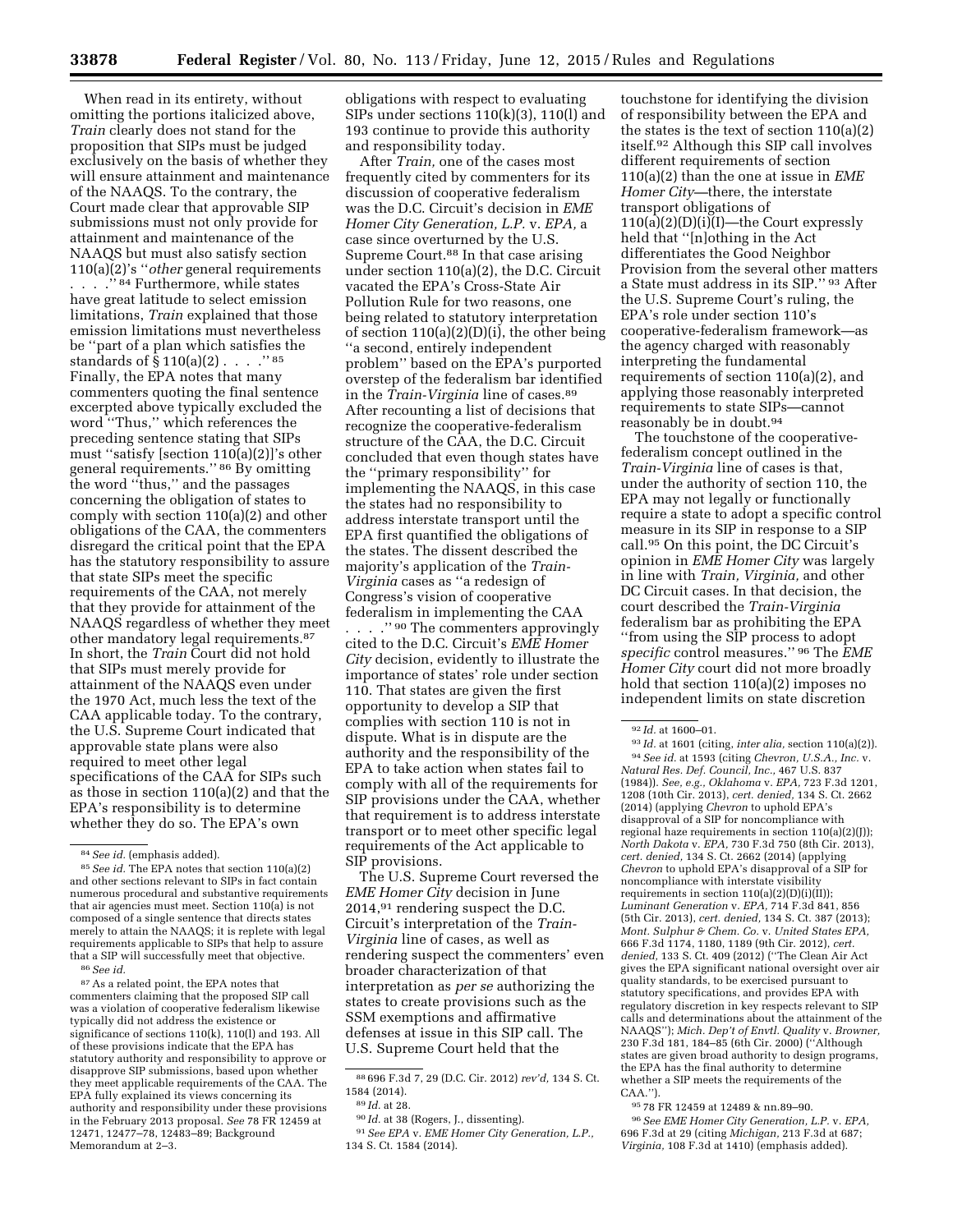by requiring the states to meet legal requirements for SIP provisions, or that the EPA is prohibited from either interpreting 110(a)(2)'s basic requirements or reviewing state SIPs for compliance with those requirements. Accordingly, the EPA believes that to the extent that the DC Circuit's *EME Homer City* decision is relevant to this action, the decision in fact supports the basic principle that the EPA has authority and responsibility to assure that states comply with legal requirements of the CAA applicable to SIP provisions.

This view of what cooperative federalism prohibits is consistent with *Train,* where the U.S. Supreme Court stated that the EPA ''is relegated by the [1970] Act to a secondary role in the process of determining and enforcing the *specific, source-by-source emission limitations* which are necessary if the national standards it has set are to be met.'' 97 It is also consistent with the *Virginia* decision, where the DC Circuit held that the EPA cannot under section 110 functionally require states to ''adopt[] particular control measures'' in a SIP but must rather ensure that states have a meaningful choice among alternatives.98 Moreover, it is consistent with the court's view in *Michigan* v. *EPA,*99 a case involving a SIP call, in which the DC Circuit interpreted and applied those precedents:

Given the *Train* and *Virginia* precedent, the validity of the NOx budget program underlying the SIP call depends in part on whether the program in effect constitutes an EPA-imposed control measure or emission limitation triggering the *Train-Virginia*  federalism bar: In other words, on whether the program constitutes an *impermissible source-specific means rather than a permissible end goal*. However, the program's validity also depends on whether EPA's budgets *allow the covered states real choice with regard to the control measure options available to them* to meet the budget requirements.100

Clearly, in this SIP call the EPA is leaving the states the freedom to correct the inappropriate provisions in any manner they wish as long as they comply with the constraints of section 110(a)(2).

Finally, this view is consistent with *Appalachian Power Co.* v. *EPA,* where the DC Circuit reiterated that *Virginia*  ''disapproved the EPA's plan to reject SIPs that did not incorporate *particular limits* upon emissions from new cars."<sup>101</sup> The specific controls discussed in these cases are quite different, both as a legal matter and functionally, from the statutory constraints on the states' exercise of discretion that the EPA is interpreting

and applying in this action.102 As explained in the February 2013 proposal, in this action the EPA is not requiring states to adopt any particular emission limitation or to impose a specific control measure in a SIP provision; the EPA is merely directing the states to address the fundamental statutory requirements that all SIP provisions must meet.103 This SIP call outlines the principles and framework for how states can revise the existing deficient SIP provisions to meet a permissible end goal 104—compliance with the Act. In so doing, the EPA is merely acting pursuant to its supervisory role under the CAA's cooperative-federalism framework, to ensure that SIPs satisfy those broad requirements that section 110(a)(2) mandates SIPs ''shall'' satisfy. With respect to section  $110(a)(2)(A)$ , this means that a SIP must at least contain legitimate, enforceable emission limitations to the extent they are necessary or appropriate ''to meet the applicable requirements'' of the Act. SIPs cannot contain unbounded director's discretion provisions that functionally subvert the requirements of the CAA for approval and revision of SIP provisions. Likewise, SIPs cannot have enforcement discretion provisions or affirmative defense provisions that contravene the fundamental requirements concerning the enforcement of SIP provisions. Accordingly, the EPA believes that this SIP call fully accords with the federalstate partnership outlined in section 110, by providing the states meaningful latitude when developing SIP submissions, while '''nonetheless subject[ing] the States to strict minimum compliances requirements' and giv[ing] EPA the authority to determine a state's compliance with those requirements.'' 105

105 *Michigan* v. *EPA,* 213 F.3d 663, 687 (D.C. Cir. 2000) (quoting *Union Elec. Co.* v. *EPA,* 427 U.S. 246, 256–57 (1976)); *see Mont. Sulphur & Chem. Co.* v. *United States EPA,* 666 F.3d 1174, 1181 (9th

The EPA emphasizes that this action also allows states ''real choice'' concerning their SIP provisions, so long as the provisions are consistent with applicable requirements. For example, this SIP call does not establish any specific, source-by-source limitations. To the contrary, as described in section VII.A of this document, emission limitations meeting the requirements of section 110(a)(2)(A) may take a variety of forms. Under section 110(a)(2)(A), states are free to include in their SIPs whatever emission limitations they wish, provided the states comply with applicable legal requirements. Among those requirements are that an emission limitation in a SIP must be an ''emission limitation'' as defined in section 302(k) and that all controls—emission limitations and otherwise—must be sufficiently ''enforceable'' to ensure compliance with applicable CAA requirements. The SSM provisions at issue in this SIP call subvert both of these legal requirements.

3. Comments that the EPA should expand the rulemaking to include additional SIP provisions that the commenters consider deficient with respect to SSM issues.

*Comment:* Some commenters requested that the EPA expand its February 2013 proposed action to include additional SIP provisions that the commenters consider deficient with respect to SSM issues. Specifically, commenters identified additional SIP provisions in Wisconsin (a state not identified by the Petitioner) and New Hampshire (a state for which the Petitioner did specifically identify other SIP provisions).

One commenter argued that ''[i]t would substantially ease the administrative burden on EPA as well on public commenters'' and ''ensure that companies in all states are treated equally'' if the EPA were to include ''all SIPs with faulty SSM provisions in [a] consolidated SIP call.'' Another commenter noted that ''the interests of regulatory efficiency will be served'' by adding additional SIP provisions to the SIP call because ''all changes required by the policy underlying this rulemaking'' to state SIPs would then be made at once.

*Response:* The EPA acknowledges the requests made by the commenters concerning additional SIP provisions that may be inconsistent with CAA

<sup>97</sup> 421 U.S. at 79 (emphasis added).

<sup>98</sup> *Virginia* v. *EPA,* 108 F.3d 1397, 1415 (D.C. Cir. 1997) (holding that functionally, in that case, ''EPA's alternative is no alternative at all''); *see also Appalachian Power Co.* v. *EPA,* 249 F.3d 1032, 1047 (D.C. Cir. 2001) (citing *Virginia,* 108 F.3d at 1406, 1410) (''We did not suggest [in *Virginia*] that under § 110 states may develop their plans free of extrinsic legal constraints. Indeed, SIP development . . . commonly involves decisionmaking subject to

various legal constraints.'').

<sup>99</sup> 213 F.3d 663 (D.C. Cir. 2000). 100 *Id.* at 687 (emphasis added).

<sup>101</sup> 249 F.3d 1032, 1047 (D.C. Cir. 2001) (citing *Virginia,* 108 F.3d at 1410) (emphasis added). 102*See id.* 

<sup>103</sup> 78 FR 12459 at 12489.

<sup>104</sup>*See, e.g., Michigan,* 213 F.3d at 687.

Cir. 2012), *cert. denied,* 133 S. Ct. 409 (2012) (''The Clean Air Act gives the EPA significant national oversight power over air quality standards, to be exercised pursuant to statutory specifications, and provides the EPA with regulatory discretion in key respects relevant to SIP calls and determinations about the attainment of NAAQS.'').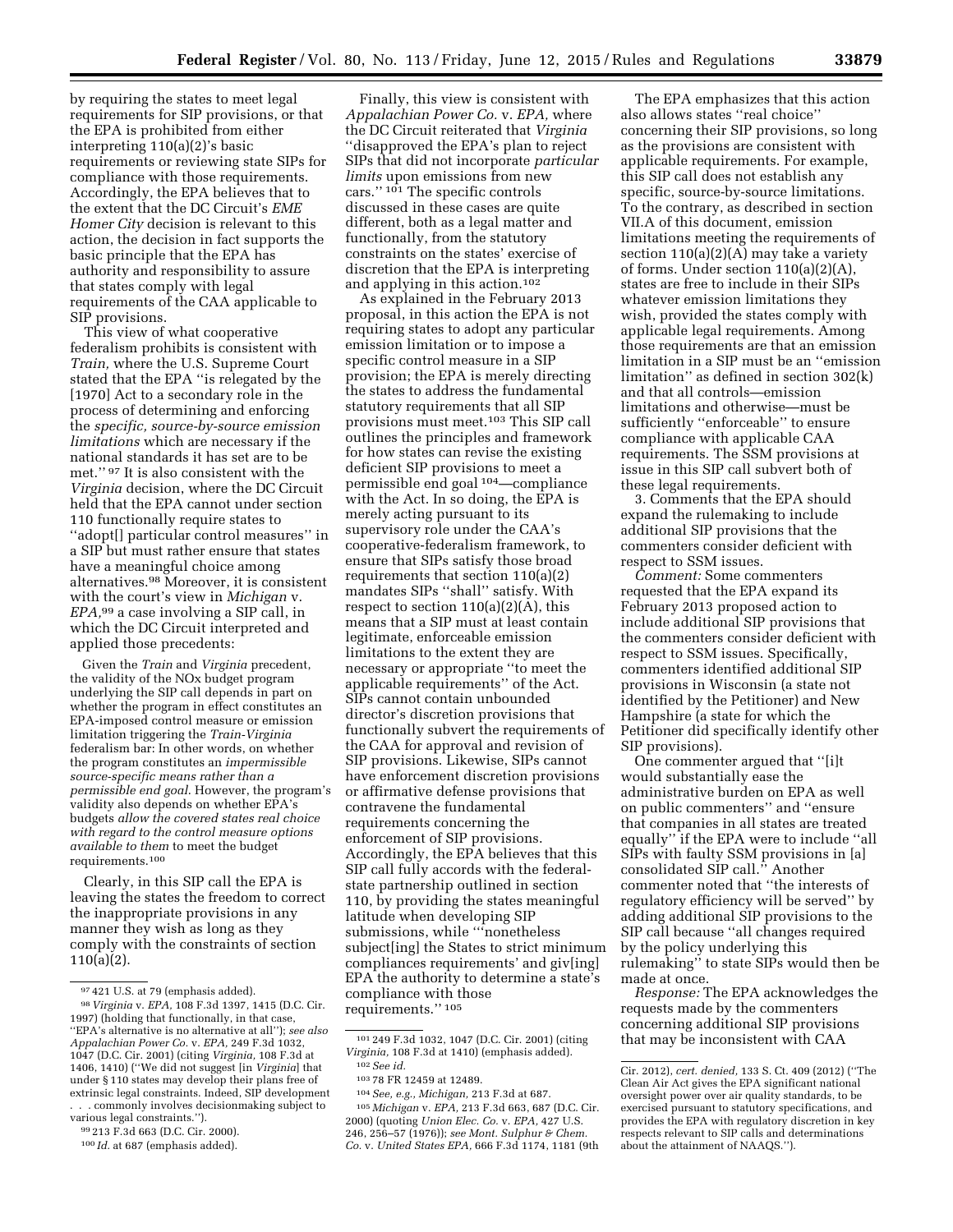requirements. The EPA also agrees with the points made by the commenters concerning the potential benefits of expanding the rulemaking to include evaluation of additional provisions. However, in the February 2013 proposal the EPA elected to review the specific SIP provisions identified by the Petitioner in the SIPs of only the 39 states (and jurisdictions) identified by the Petitioner to determine whether they were consistent with the CAA as interpreted in the EPA's SSM Policy as requested in the Petition.106 Although there may be additional SIP provisions that are deficient, the EPA determined that it would first focus its review on the SIP provisions for which possible deficiencies had already been identified by the Petitioner.107 Accordingly, the February 2013 proposal addressed only those states identified in the Petition, in order to use EPA and state resources most efficiently.

With respect to the specific additional SIP provisions identified by the commenters on the February 2013 proposal, the EPA also notes that it cannot take final action on any additional SSM-related SIP provisions without first providing an opportunity for public notice and comment with respect to those additional SIP provisions. The EPA agrees that an important objective of its action on the Petition is to provide complete, comprehensive and up-to-date guidance to all air agencies concerning SIP provisions that apply to emissions during SSM events. The EPA is endeavoring to do this by responding to the Petition fully and by updating its interpretation of the CAA in the SSM Policy to reflect the relevant statutory requirements and recent court decisions. All states should feel free to apply this revised guidance in reviewing their own SIP provisions and revising them as appropriate. The EPA may address other SSM-related provisions that may be inconsistent with EPA's SSM Policy and the CAA in a later separate notice-and-comment action(s). The EPA has authority to address those provisions separately.108

The EPA notes that with respect to the issue of affirmative defenses in SIP provisions, the Agency determined that it was necessary to amend its February 2013 proposal to take into consideration a subsequent court decision concerning the legal basis for such provisions. As explained in the SNPR and also in section IV of this document, the DC Circuit in the *NRDC* case decided that the CAA precludes any affirmative defense provisions that would operate to limit a court's jurisdiction or discretion to determine the appropriate remedy in an enforcement action. Thus, the EPA issued the SNPR to address this development in the law. Because of recent EPA actions and court decisions on this subject, the Agency determined that it was important to address not only the affirmative defense provisions identified in the Petition but also affirmative defense provisions that the EPA independently identified in six states' SIPs.<sup>109</sup> The SNPR was explicitly limited to the narrow concern of affirmative defense provisions, which was one of the types of issued specifically identified by the Petitioner. The EPA issued the SNPR with the same intention as that with which it issued the February 2013 proposal—so that the final action would provide guidance that reflects the EPA's updated interpretation of the CAA and would respond to the Petitioner's request that ''EPA find that all SIPs containing an SSM exemption or a provision that could be interpreted to affect EPA or citizen enforcement are substantially inadequate to comply with the requirements of the Clean Air Act and issue a call for each of the states with such a SIP to revise it in conformity with the requirements of the Act or otherwise remedy these defective SIPs.'' 110 The EPA included these six states' affirmative defense provisions in order to provide comprehensive guidance to all states concerning affirmative defense provisions in SIPs and to avoid confusion that may arise due to recent rulemakings and court decisions relevant to such provisions under the CAA.

particular SIP provisions identified in this document, and the scope of the SIP call for each state is limited to those provisions. However, if states of their own accord wish to revise SIP provisions, beyond those identified in this SIP call, that they believe are inconsistent with the SSM Policy and the CAA, the EPA will review and act on those SIP revisions in accordance with CAA sections 110(k), 110(l) and 193. 4. Comments that the EPA should

create regulatory text in 40 CFR part 51 to forbid SSM exemptions in SIP provisions if the CAA precludes them.

The SIP call promulgated by the EPA

in this action applies only to the

*Comment:* Commenters argued that the EPA, before issuing a SIP call requiring states to revise SIP provisions containing exemptions for emissions during SSM events, should first have promulgated specific regulations articulating that such exemptions are precluded by the CAA. According to commenters, taking this approach would have given states more certainty and clarity and provided states with more time to develop SIP revisions consistent with those regulatory requirements. Commenters also asserted that it is not appropriate for the EPA to proceed with a SIP call to states without prior rulemaking to create regulatory provisions explicitly prohibiting SSM exemptions in SIPs, given that the Agency has previously approved the SIP provisions at issue.

*Response:* The EPA disagrees with the commenters' argument that the Agency must first promulgate regulations to make clear that exemptions for emissions during SSM events are not permissible in SIPs, prior to issuing this SIP call. The EPA likewise disagrees with the implication that its authority to promulgate a SIP call is restricted only to those issues for which there is specifically applicable regulatory text, as opposed to requirements related to statutory provisions, court decisions or other legal or factual bases for a determination that an existing SIP provision is substantially inadequate to meet CAA requirements. The EPA disagrees with the commenters for several reasons.

First, the CAA does not impose a general obligation upon the Agency to promulgate regulations applicable to all SIP requirements. Although the EPA has elected to promulgate regulations to address a broad variety of issues relevant to SIPs,<sup>111</sup> the Agency is not obligated to promulgate regulations

<sup>&</sup>lt;sup>106</sup> February 2013 proposal, 78 FR 12459<br>(February 22, 2013).

<sup>(</sup>February 22, 2013).<br><sup>107</sup> The SIP provisions for which the EPA<br>proposed SIP calls in its February 2013 proposal were further limited to those for which the Petitioner specifically requested action, with three exceptions; the EPA proposed SIP calls for additional SIP provisions in Ohio, North Dakota and West Virginia (one each), for reasons explained

<sup>&</sup>lt;sup>108</sup> The EPA notes that it has received a separate petition for rulemaking requesting it to evaluate SIP provisions in the State of Wisconsin. The EPA is not taking action on that separate petition as part of this action but will take action on that petition in a future rulemaking.

<sup>109</sup>Of these six states in which the EPA independently identified affirmative defense provisions, two states (California and Texas) were not identified in the Petition. For another two of these states (New Mexico and Washington), the EPA had already reviewed other affirmative defense provisions specifically identified in the Petition and had already proposed SIP calls in the February 2013 proposal. For the other two states (South Carolina and West Virginia), the EPA had already reviewed and proposed SIP calls for provisions that were identified by the Petitioner but that did not include affirmative defenses. 110Petition at 14.

<sup>111</sup>*See, generally,* 40 CFR part 51 (including regulations applicable to many aspects of SIPs.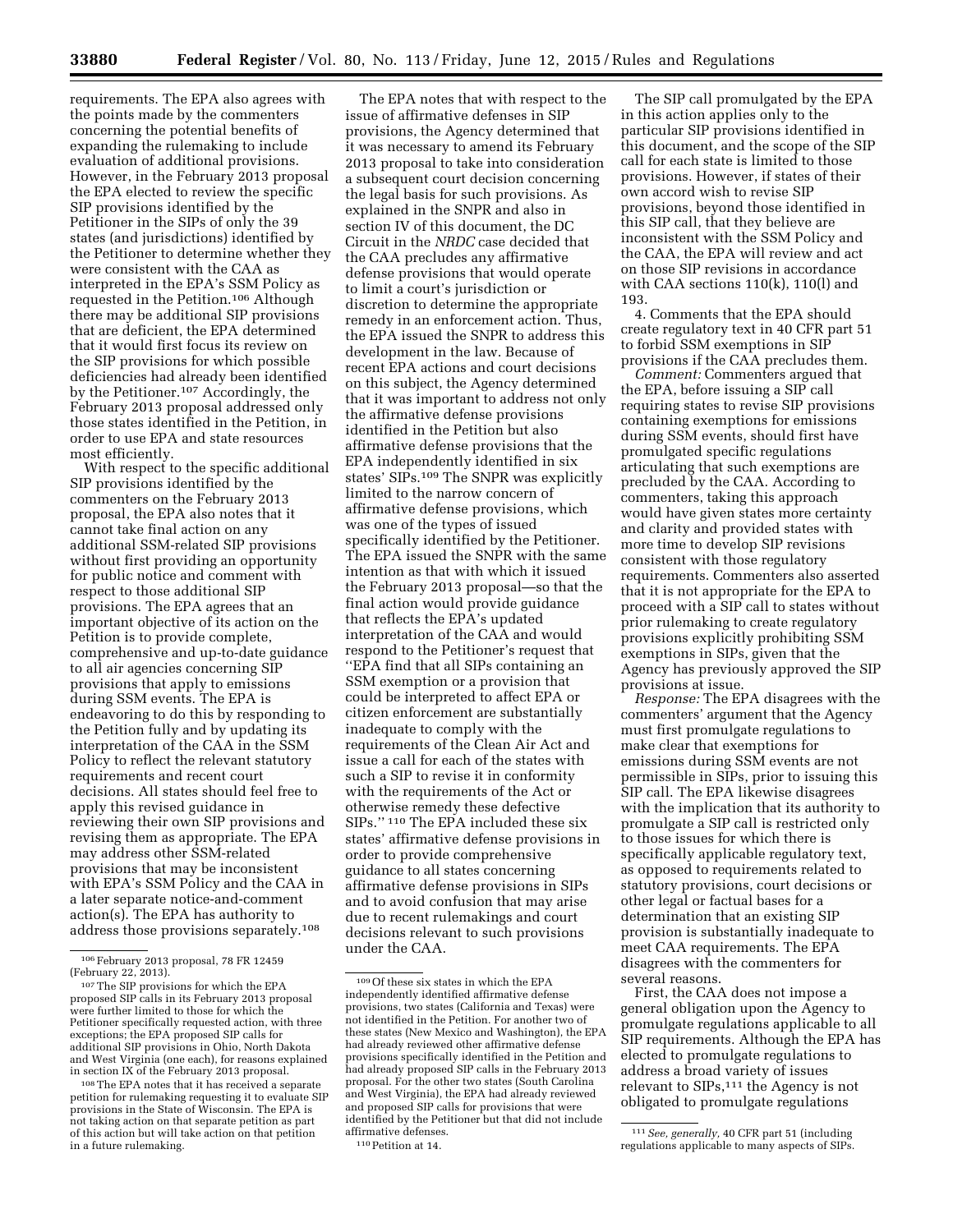unless there is a specific statutory mandate that it do so.<sup>112</sup> In addition, the EPA has authority under section 301 to promulgate such regulations as it deems necessary to implement the CAA (*e.g.,*  to fill statutory gaps left by Congress for the EPA to fill or to clarify ambiguous statutory language). With respect to SIP requirements, however, the EPA has elected to promulgate regulations or to issue guidance to states to address different requirements, as appropriate.113 In short, there is no specific statutory requirement that the EPA promulgate regulations with respect to the types of deficiencies in SIP provisions at issue in this action prior to issuing a SIP call.

Second, the EPA has historically elected to address the key issues relevant to this SIP call action in guidance. Through a series of guidance documents, issued in 1982, 1983, 1999 and 2001, the EPA has previously explained its interpretations of the CAA with respect to SIP provisions that contain automatic SSM exemptions, discretionary SSM exemptions, the exercise of enforcement discretion for SSM events and affirmative defenses for SSM events. Starting in the 1982 SSM Guidance, the EPA explicitly acknowledged that it had previously approved some SIP provisions related to emissions during SSM events that it should not have, because the provisions were inconsistent with requirements for SIPs. In addition, the EPA has in rulemakings applied its interpretation of the CAA with respect to issues such as exemptions for emissions during SSM events, and these actions have been approved by courts.114 Under these circumstances, the EPA does not agree that promulgation of generally applicable regulations was necessary to put states on notice of the Agency's interpretation of the CAA with respect

to these issues, prior to issuance of a SIP call.

Finally, the EPA's authority under section  $110(k)(5)$  is not limited, expressly or otherwise, solely to inadequacies related to regulatory requirements. To the contrary, section  $110(k)(5)$  refers broadly to attainment and maintenance of the NAAQS, adequate mitigation of interstate transport and compliance with ''any requirement of'' the CAA. In addition, section 110(k)(5) specifically contemplates situations such as this one, ''whenever'' the EPA finds previously approved SIP provisions to be deficient. Nothing in the CAA requires the EPA to conduct a separate rulemaking clarifying its interpretation of the CAA prior to issuance of this SIP call. For the types of deficiencies at issue in this action, the EPA believes that the statutory requirements of the CAA itself and recent court decisions concerning those statutory provisions provide sufficient basis for this SIP call.

For the foregoing reasons, the EPA disagrees that before requiring states to revise SIPs that contain provisions with SSM exemptions, the EPA first must promulgate regulations explicitly stating that such exemptions are impermissible under the CAA. In addition, the EPA notes that although it is not promulgating generally applicable regulations in this action, it is nonetheless revising its guidance in the SSM Policy through rulemaking and has thereby provided states and other parties the opportunity to comment on the Agency's interpretation of the CAA with respect to this issue.

5. Comments that the EPA did not provide a sufficiently long comment period on the proposal in general or as contemplated in Executive Order 13563.

*Comment:* A number of commenters argued that the comment period provided by the EPA for the February 2013 proposal was ''at odds with'' Executive Order 13563. The commenters alleged that the comment period was ''unconscionably short,'' even so short as to be ''arbitrary and capricious'' because, in order to provide comments, ''impacted States and industries must perform the data collection and analysis necessary to evaluate the need for the proposed rule and its impacts.'' Further, the commenters alleged, the ''EPA's failure and refusal to perform any technical analyses of the feasibility of source operations after the elimination of SSM provisions or the likely capital and operating costs of additional control equipment required to meet numeric standards during all operational periods has denied the States, the affected

parties, and the public a meaningful opportunity to evaluate and comment upon the proposed rule.'' Finally, one commenter asserted that Executive Order 13563 requires that ''[b]efore issuing a notice of proposed rulemaking, each agency, where feasible and appropriate, shall seek the views of those who are likely to be affected.'' 115 The commenter claimed that because the EPA allegedly ''failed to seek the views of those who are likely to be affected and those who are potentially subject to such rulemaking, EPA's actions ignore the requirements of the Executive Order.''

*Response:* The EPA disagrees that it has not provided sufficiently long comment periods to address the specific issues relevant to this action. As described in section IV.D.1 of this document, the EPA has followed all steps of a notice-and-comment rulemaking, as governed by applicable statutes, regulations and executive orders, including a robust process for public participation. When the EPA initially proposed to take action on the Petition, in February 2013, it simultaneously solicited public comment on all aspects of its proposed response to the issues in the Petition and in particular on its proposed action with respect to each of the specific existing SIP provisions identified by the Petitioner as inconsistent with the requirements of the CAA. In response to requests, the EPA extended the public comment period for this proposal to May 13, 2013, which is 80 days from the date the proposed rulemaking was published in the **Federal Register** and 89 days from the date the proposed rulemaking was posted on the EPA's Web site.116 The EPA deemed this extension appropriate because of the issues raised in the February 2013 proposal. The EPA also held a public hearing on March 12, 2013. In response to this proposed action, the EPA received approximately 69,000 public comments, including over 50 comment letters from state and local governments, over 150 comment letters from industry commenters, over 25 comment letters from public interest groups and many thousands of comments from individual commenters. Many of these comment

<sup>112</sup>*See, e.g.,* CAA section 169A(a)(4) (requiring the EPA to promulgate regulations governing the requirements relevant to SIP requirements for purposes of regional haze reduction).

<sup>113</sup>*See, e.g.,* ''State Implementation Plans; General Preamble for the Implementation of Title I of the Clean Air Act Amendments of 1990,'' 57 FR 13498 (April 16, 1992) (the ''General Preamble'' that continues to provide guidance recommendations to states for certain attainment plan requirements for various NAAQS); 40 CFR part 51, subpart Z (imposing regulatory requirements for certain attainment plan requirements for the 1997  $PM_{2.5}$ NAAQS).

<sup>114</sup>*See, e.g., Michigan* v. *EPA,* 213 F.3d 663 (D.C. Cir. 2000) (upholding the " $NO<sub>x</sub>$  SIP Call" to states requiring revisions to previously approved SIPs with respect to ozone transport and section  $110(a)(2)$ (D)(i)(I)); "Finding of Substantial Inadequacy of Implementation Plan; Call for Utah State Implementation Plan Revision,'' 74 FR 21639 (April 18, 2011) (the EPA issued a SIP call to rectify SIP provisions dating back to 1980).

<sup>115</sup>*See* E.O. 13563 section 2(c).

<sup>116</sup>*See* ''State Implementation Plans: Response to Petition for Rulemaking; Findings of Substantial Inadequacy; and SIP Calls To Amend Provisions Applying to Excess Emissions During Periods of Startup, Shutdown, and Malfunction; Notice of extension of public comment period,'' 78 FR 20855 (April 8, 2013), in the rulemaking docket at EPA– HQ–OAR–2012–0322–0126.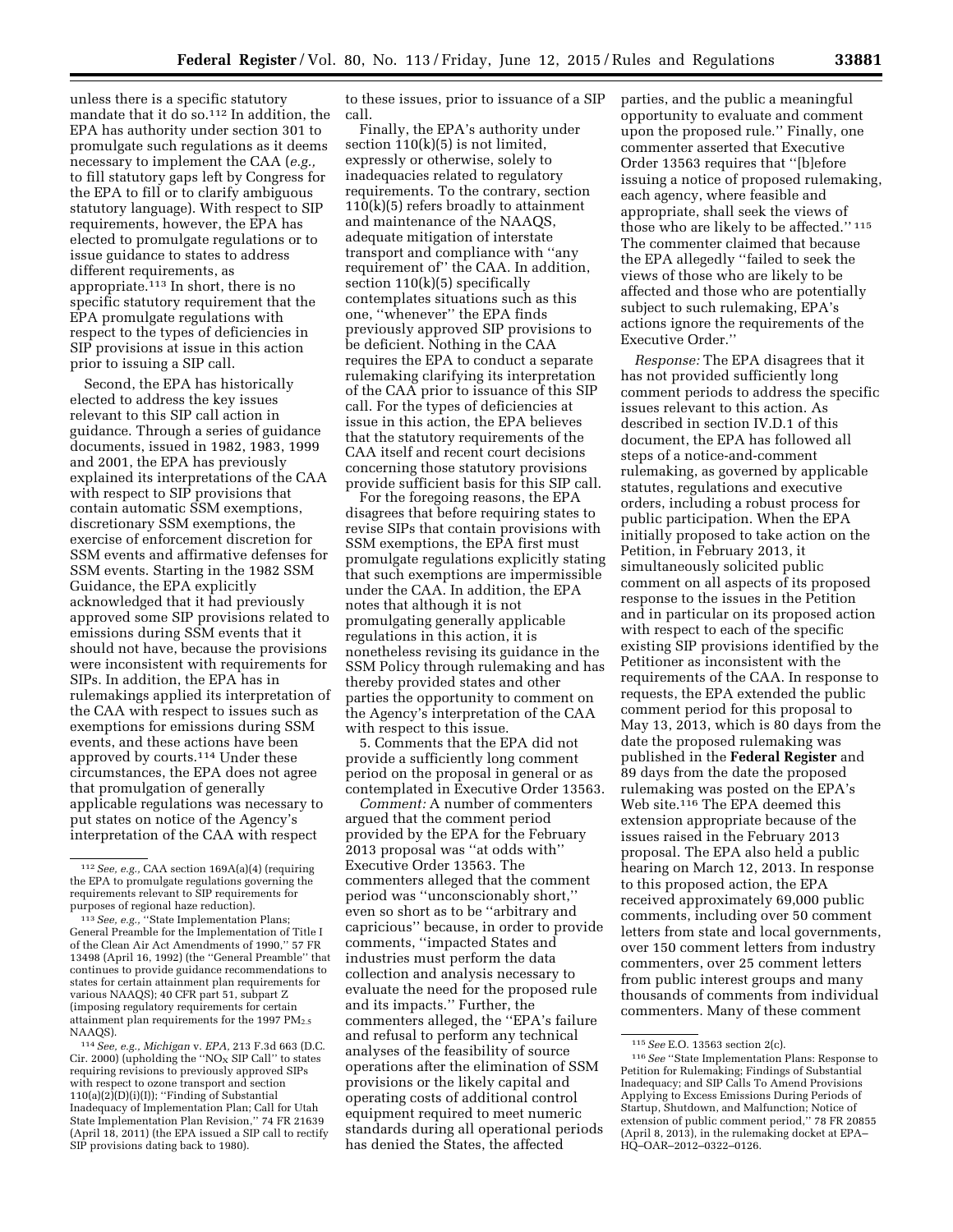letters were substantial and covered numerous issues.

Similarly, when the EPA ascertained that it was necessary to revise its proposed action on the Petition with respect to affirmative defenses in SIP provisions, the Agency issued the SNPR. In that supplemental proposal, in September 2014, the EPA fully explained the issues and took comment on the questions related to whether affirmative defense provisions are consistent with CAA requirements concerning the jurisdiction of courts in enforcement actions, and thus whether such provisions are consistent with fundamental CAA requirements for SIP provisions. The EPA provided a public comment period ending November 6, 2014, which is 50 days from the date the SNPR was published in the **Federal Register** and 62 days from the date the SNPR was posted on the EPA's Web site. The EPA believes that the comment period was sufficient given that the subject of the SNPR was limited to the narrow issue of whether affirmative defense provisions are consistent with CAA requirements. The EPA also held a public hearing on the SNPR on October 7, 2014 on the specific topic of the legitimacy of affirmative defense provisions in SIPs. In response to the SNPR, the EPA received over 20,000 public comments, including at least 9 comment letters from states and local governments, over 40 comment letters from industry commenters, at least 6 comment letters from public interest groups, and many thousands of comments from individual commenters.

Executive Order 13563 provides that each agency should ''afford the public a meaningful opportunity to comment through the Internet on any proposed regulation, with a comment period that should generally be *at least 60 days*.'' 117 The length of the Agency's comment period for the original proposed rulemaking well-exceeded this standard. The EPA also facilitated comment on the action by providing a full and detailed evaluation of the relevant issues in the February 2013 proposal, the background memorandum supporting the proposal and the SNPR.

When considering whether an agency has provided for adequate public input, reviewing courts are generally most concerned with the overall adequacy of the opportunity to comment. This, in turn, typically depends on steps the agency took to notify the public of information that is important to this action. Comment period length is only one factor that courts consider in this analysis, and courts have regularly

found that comment periods of significantly shorter length than the 80 days provided here on the February 2013 proposal were reasonable in various circumstances.118 Given the nature of the issues raised by the Petition, the EPA believes that the comment period was appropriate and sufficient to allow for full analysis of the issues and preparation of comments. The number of comments received on the February 2013 proposal, and the breadth of issues and level of detail provided by the commenters, both supportive and adverse, serve to support the EPA's view on this point.

The EPA also disagrees with respect to the claims of commenters that the comment period was insufficient because the EPA should provide time for commenters to evaluate and analyze fully the possible ultimate impacts of the SIP call upon particular sources, to determine what type of SIP revision by a state is appropriate in response to a SIP call, or to ascertain what specific new emission limitation or control measure requirement states should impose upon sources in such a future SIP revision. The EPA's action on the Petition concerning specific existing SIP provisions is focused upon whether those existing provisions meet fundamental legal requirements of the CAA for SIP provisions. The EPA is not required to provide a comment period for this action that allows states actually to determine which of the potential forms of SIP revision they may wish to undertake, or to complete those SIP revisions, as part of this rulemaking. The subsequent state and EPA rulemaking processes on the SIP revisions in response to this SIP call action will provide time for further evaluation of the issues raised by commenters.

As explained in the February 2013 proposal, the EPA does not interpret section 110(k)(5) to require it to ''prove causation'' concerning what precise impacts illegal SIP provisions are having on CAA requirements, such as attainment and maintenance of the NAAQS and enforcement of SIP

requirements.119 Nor is the EPA directing states to adopt a specific control measure in response to the SIP call; the decision as to how to revise the affected SIP provisions in response to the SIP call is left to the states. The state's response to the SIP call will be developed in future rulemaking actions at both the state and federal level which will similarly be subject to full noticeand-comment proceedings. In electing to proceed by SIP call under section 110(k)(5), rather than by error correction under section  $110(k)(6)$ , the EPA is providing affected states with the maximum time permitted by statute to determine how best to revise their SIP provisions, consistent with CAA requirements. During this process, the commenters and other stakeholders will have the opportunity to participate in the development of the SIP revision, including decisions such as how the state elects to revise the deficient SIP provisions (*e.g.,* merely to eliminate an exemption for SSM events or to impose an alternative emission limitation applicable to startup and shutdown).

The questions posed by the commenters about what specific emission limitations should apply during startup and shutdown events, what control measures will meet applicable CAA legal requirements, what control measures will be effective and cost-effective to meet applicable legal standards and other similar questions are exactly the sorts of issues that states will evaluate in the process of revising affected SIP provisions. Moreover, these are the same sorts of questions that the EPA will be evaluating when it reviews state SIP submissions made in response to the SIP call. The EPA is not required, by Executive Order 13563 or otherwise, to provide a comment period that would allow for all future actions in response to the SIP call to occur before issuing the SIP call. The EPA anticipates that the commenters will be able to participate actively in the actions that will happen in due course in response to this SIP call.

Finally, the EPA disagrees that it did not adequately seek the views of potentially affected entities prior to issuance of the February 2013 proposal. The EPA alerted the public to the existence of the Petition by soliciting comment on the settlement agreement that obligated the Agency to act upon it, in accordance with CAA section 113(g). Subsequently, EPA personnel communicated about the Petition and the issues it raised in various standing

<sup>117</sup>*See* E.O. 13563 section 2(b) (emphasis added).

<sup>118</sup>*See, e.g., Omnipoint Corp.* v. *Fed. Commc'ns Comm'n,* 78 F.3d 620, 629 (D.C. Cir. 1996) (approving a 7-day comment period); *Florida Power & Light Co.* v. *United States,* 846 F.2d 765, 772 (D.C. Cir. 1988) (holding a 15-day comment period to not be unreasonable under the governing circumstances); *Conn. Light & Power Co.* v. *NRC,*  673 F.2d 525, 534 (D.C. Cir. 1982) (holding 30 days not unreasonable in the particular situation); *Am. Farm Bureau Fedn* v. *United States EPA,* 984 F.Supp.2d 289, 333 (M.D. Pa. 2013) (holding that a 45-day comment period was adequate despite ''technical complexities of the regulations and issues raised'').

<sup>119</sup>This issue is addressed in more detail in section VIII.A.1 of this document.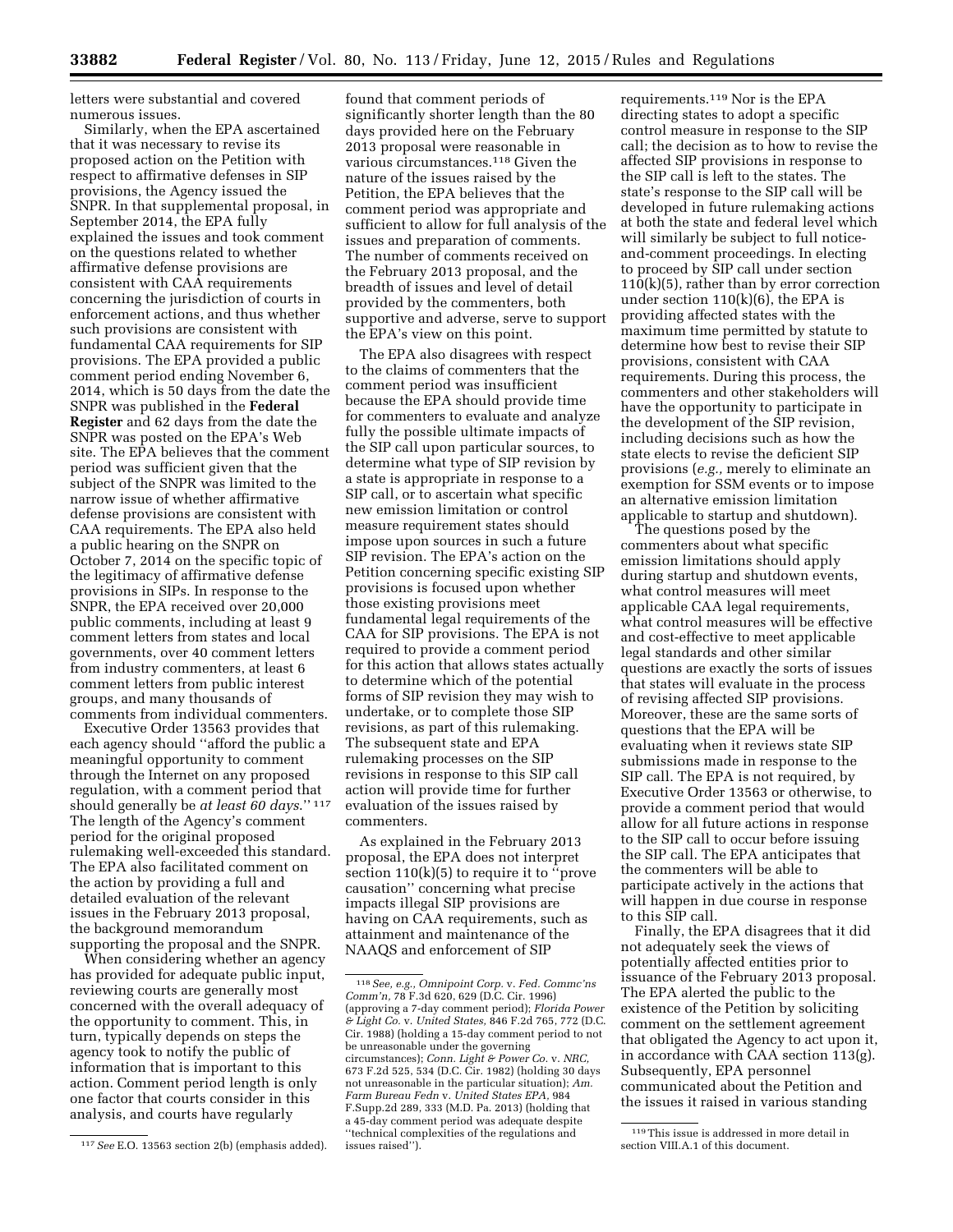meetings and conference calls with states and organizations that represent state and local air regulators.

6. Comments that this action is not ''nationally applicable'' for purposes of judicial review.

*Comment:* Commenters alleged that the SSM SIP call is not ''nationally applicable'' for purposes of judicial review. One state commenter cited *ATK Launch Systems* for the proposition that the specific language of the regulation being challenged indicates whether an action is nationally or locally/regionally applicable. Because a SIP provision subject to this SIP call is state-specific, the commenter argued, it is of concern only for that state and thus the SIP call is a locally applicable action.120

*Response:* The EPA disagrees with the commenter that the SIP call is not a nationally applicable action. In this action, the EPA is responding to a Petition that requires the Agency to reevaluate its interpretations of the CAA in the SSM Policy that apply to SIP provisions for all states across the nation. In so doing, the EPA is reiterating its interpretations with respect to some issues (*e.g.,* that SIP provisions cannot include exemptions for emissions during SSM events) and revising its interpretations with respect to others (*e.g.,* so that SIP provisions cannot include affirmative defenses for emissions during SSM events). In addition to reiterating and updating its interpretations with respect to SIP provisions in general, the EPA is also applying its interpretations to specific existing provisions in the SIPs of 41 states. Through this action the EPA is establishing a national policy that it is applying to states across the nation. As with many nationally applicable rulemakings, it is true that this action also has local or regional effects in the sense that EPA is requiring 36 individual states to submit revisions to their SIPs. However, through this action the EPA is applying the same legal and policy interpretation to each of these states. Thus, the underlying basis for the SIP call has ''nationwide scope and effect'' within the meaning of section 307(b)(1) as explained by the EPA in the February 2013 proposal. A key purpose of the CAA in channeling to the D.C. Circuit challenges to EPA rulemakings that have nationwide scope and effect is to minimize instances where the same legal and policy basis for decisions may be challenged in multiple courts of appeals, which instances would potentially lead to inconsistent judicial holdings and a patchwork application of

the CAA across the country. We note that in the *ATK Launch* case cited by commenters, the U.S. Court of Appeals for the Tenth Circuit (Tenth Circuit) in fact transferred to the D.C. Circuit challenges to the designation of two areas in Utah that were part of a national rulemaking designating areas across the U.S. for the PM<sub>2.5</sub> NAAQS. In transferring the challenges to the D.C. Circuit, the Tenth Circuit noted that the designations rulemaking ''reached areas coast to coast and beyond'' and that the EPA had applied a uniform process and standard.121 Significantly, in support of its decision to transfer the challenges to the D.C. Circuit, the Tenth Circuit stated: ''The challenge here is more akin to challenges to so-called 'SIP Calls,' which the Fourth and Fifth Circuits have transferred to the D.C. Circuit . . . Although each of the SIP Call petitions challenged the revision requirement as to a particular state, the SIP Call on its face applied the same standard to every state and mandated revisions based on that standard to states with nonconforming SIPs in multiple regions of the country.'' 122

7. Comments that the EPA was obligated to address and justify the potential costs of the action and failed to do so correctly.

*Comment:* Several commenters alleged that the EPA has failed to address the costs associated with this rulemaking action appropriately and consistent with legal requirements. In particular, commenters alleged that the EPA is required to address costs of various impacts of this SIP call, including the costs that may be involved in changes to emissions controls or operation at sources and the costs to states to revise permits and revise SIPs in response to the SIP call.

Commenters also alleged that the EPA has failed to comply with Executive Order 12291, Executive Order 12866, Executive Order 13211, the Regulatory Flexibility Act and the Unfunded Mandates Reform Act.

One commenter supported the EPA's approach with respect to cost.

*Response:* The EPA disagrees with commenters concerning its compliance with the Executive Orders and statutes applicable to agency rulemaking in general. The EPA maintains that it did properly consider the costs imposed by this SIP call action, as required by law. As explained in the February 2013 proposal, to the extent that the EPA is issuing a SIP call to a state under section 110(k)(5), the Agency is only requiring a state to revise its SIP to

comply with existing requirements of the CAA. The EPA's action, therefore, would leave to states the choice of how to revise the SIP provision in question to make it consistent with CAA requirements and of determining, among other things, which of several lawful approaches to the treatment of excess emissions during SSM events will be applied to particular sources. Therefore, the EPA considers the only direct costs of this rulemaking action to be those to states associated with preparation and submission of a SIP revision by those states for which the EPA issues a SIP call.<sup>123</sup> Examples of such costs could include development of a state rule, conducting notice and public hearing and other costs incurred in connection with a SIP submission. The EPA notes that it did not consider the costs of potential revisions to operating permits for sources to be a direct cost imposed by this action, because, as stated elsewhere in this document, the Agency anticipates that states will elect to delay any necessary revision of permits until the permits need to be reissued in the ordinary course after revision of the underlying SIP provisions.

The commenters also incorrectly claim that the EPA failed to comply with Executive Order 12291. That Executive Order was explicitly revoked by Executive Order 12866, which was signed by President Clinton on September 30, 1993.

The commenters are likewise incorrect that the EPA did not comply with Executive Order 12866. This action was not deemed ''significant'' on a basis of the cost it will impose as the commenters claimed. The EPA has already concluded that this action will not result in a rule that may have an annual effect on the economy of \$100 million or more or adversely affect in a material way the economy, a sector of the economy, productivity, competition, jobs, the environment, public health or safety, of state, local or tribal governments or communities. The EPA instead determined that, as noted in both the February 2013 proposal (section X.A) and the SNPR (section VIII.A), this action is a ''significant regulatory action'' as that term is defined in Executive Order 12866 because it raises novel legal or policy issues. Accordingly, it was on that basis that the EPA submitted the February 2013 proposal, the SNPR and the final action to the Office of Management and Budget (OMB) for review. Changes made

<sup>120</sup>*See ATK Launch Systems, Inc.* v. *EPA,* 651 F.3d 1194 (10th Cir. 2011).

<sup>121</sup> *Id.,* 651 F.3d at 1197.

<sup>122</sup> *Id.,* 651 F.3d at 1199.

<sup>123</sup>*See* Memorandum, ''Estimate of Potential Direct Costs of SSM SIP Calls to Air Agencies,'' April 28, 2015, in the rulemaking docket.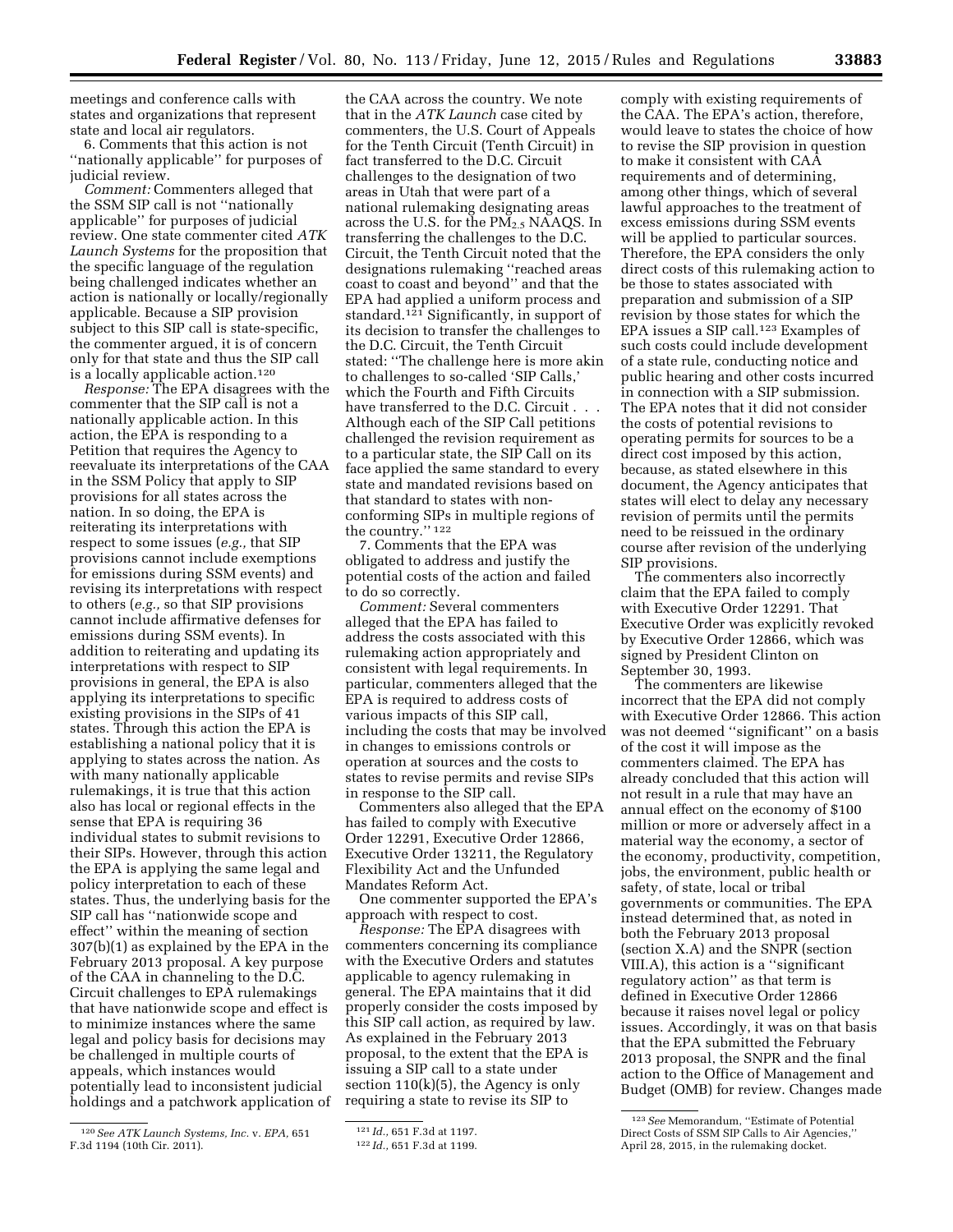in response to OMB review are documented in the docket for this action. The EPA believes it has fully complied with Executive Order 12866.

As stated in the February 2013 proposal, the EPA does not believe this is a ''significant energy action'' as defined in Executive Order 13211, because it is not likely to have a significant adverse effect on the supply, distribution or use of energy. As described earlier, this action merely requires that states revise their SIPs to comply with existing requirements of the CAA. States have the choice of how to revise the deficient SIP provisions that are the subject of this action; there are a variety of different ways that states may treat the issue of excess emissions during SSM events consistent with CAA requirements for SIPs. This action merely prescribes the EPA's action for states regarding their obligations for SIPs under the CAA, and therefore it is not a ''significant energy action'' under Executive Order 13211.

With respect to the Regulatory Flexibility Act (RFA), as the EPA explained in the February 2013 proposal, courts have interpreted the RFA to require a regulatory flexibility analysis only when small entities will be subject to the requirements of the rule.124 This action will not impose any requirements on small entities. Instead, it merely reiterates the EPA's interpretation of the statutory requirements of the CAA. To the extent that the EPA is issuing a SIP call to a state under section  $110(k)(5)$ , the EPA is only requiring the state to revise its SIP to comply with existing requirements of the CAA. In turn, the state will determine whether and how to regulate specific sources, including any small entities, through the process of deciding how to revise a deficient SIP provision. The EPA's action itself will not have a significant economic impact on a substantial number of small entities.

As the EPA explained in the February 2013 proposal, this action is not subject to the requirements of the Unfunded Mandates Reform Act (UMRA) because it does not contain a federal mandate that may result in expenditures of \$100 million or more for state, local and tribal governments, in the aggregate, or the private sector in any one year. With respect to the impacts on sources, the EPA's action in this rulemaking is not directly imposing costs on any sources. The EPA's action is merely directing states to revise their SIPs in order to bring them into compliance with the

legal requirements of the CAA for SIP provisions. In response to the SIP call, the states will determine how best to revise their deficient SIP provisions in order to meet CAA requirements. It is thus the states that will make the decisions concerning how best to revise their SIP provisions and will determine what impacts will ultimately apply to sources as a result of those revisions.

8. Comments that the EPA's action violates procedural requirements of the CAA or the APA, because the EPA is acting on the Petition, updating its SSM Policy and applying its interpretation of the CAA to specific SIP provisions in one action.

*Comment:* Commenters argued that the EPA's proposed action on the Petition, which includes simultaneous updating of its interpretations of the CAA in the SSM Policy and application of those revised interpretations to existing SIP provisions, is in violation of procedural requirements of the CAA and the APA. According to the commenters, the EPA's combination of actions is a ''subterfuge'' to avoid notice and comment on the proposed actions in the February 2013 proposal. The commenters claimed that the EPA could only take these actions through two or more separate rulemaking actions. By proposing to update its interpretation of the CAA in the SSM Policy through notice-and-comment rulemaking and proposing to apply its interpretation of the CAA through notice-and-comment rulemaking to existing SIP provisions, the commenters claimed, the EPA has prejudged the outcome of this action.

*Response:* The EPA does not agree that it was required to take this action in multiple separate rulemakings as claimed by the commenters. First, the EPA notes, the fact that the commenters' allegation—that the Agency failed to proceed by notice and comment—was raised in a comment letter submitted on the February 2013 proposal belies the commenters' overarching procedural argument that the EPA is failing to subject its interpretations of the CAA to notice-and-comment rulemaking. Second, although the EPA could elect to undertake two or more separate noticeand-comment rulemakings in order to answer the Petition, to revise its interpretations of the CAA in the SSM Policy and to evaluate existing provisions in state SIPs against the requirements of the CAA, there is no requirement for the Agency to do so. To the contrary, the EPA believes that it is preferable to take these interrelated actions in a combined rulemaking process. This combined approach allows the EPA to explain its actions comprehensively and in their larger

context. The combined approach allows commenters to participate more meaningfully by considering together the proposed action on the Petition, the proposed interpretations of the CAA in the SSM Policy and the proposed application of the EPA's interpretation to specific SIP provisions. By addressing the interrelated actions together and comprehensively, the EPA is striving to be efficient with the resources of both regulators and regulated parties. Most importantly, by combining these actions the EPA is being responsive to the need for prompt evaluation of the SIP provisions at issue and for correction of those found to be legally deficient in a timely fashion. Far from ''prejudging'' the issues, the EPA explicitly sought comment on all aspects of the February 2013 proposal and sought additional comment on issues related to affirmative defense provisions in the SNPR. Naturally, the EPA's proposal and supplemental proposal reflected its best judgments on the proper interpretations of the CAA and application of those interpretations to the issues raised by the Petition, as of the time of the February 2013 proposal and the SNPR.

# **VI. Final Action in Response To Request That the EPA Limit SIP Approval to the Text of State Regulations and Not Rely Upon Additional Interpretive Letters From the State**

# *A. What the Petitioner Requested*

The Petitioner's third request was that when the EPA evaluates SIP revisions submitted by a state, the EPA should require ''all terms, conditions, limitations and interpretations of the various SSM provisions to be reflected in the unambiguous language of the SIPs themselves.'' 125 The Petitioner expressed concern that the EPA has previously approved SIP submissions with provisions that ''by their plain terms'' do not appear to comply with the EPA's interpretation of CAA requirements embodied in the SSM Policy and has approved those SIP submissions in reliance on separate ''letters of interpretation'' from the state that construe the provisions of the SIP submission itself to be consistent with the SSM Policy.126 Because of this reliance on interpretive letters, the Petitioner argued that ''such constructions are not necessarily apparent from the text of the provisions and their enforceability may be difficult and unnecessarily complex and

<sup>124</sup>*See, e.g., Michigan* v. *EPA,* 213 F.3d 663 (D.C. Cir. 2000); *Mid-Tex Elec. Co-op, Inc.* v. *FERC,* 773 F.2d 327 (D.C. Cir. 1985).

<sup>125</sup> Petition at 16.

<sup>&</sup>lt;sup>126</sup> Petition at 14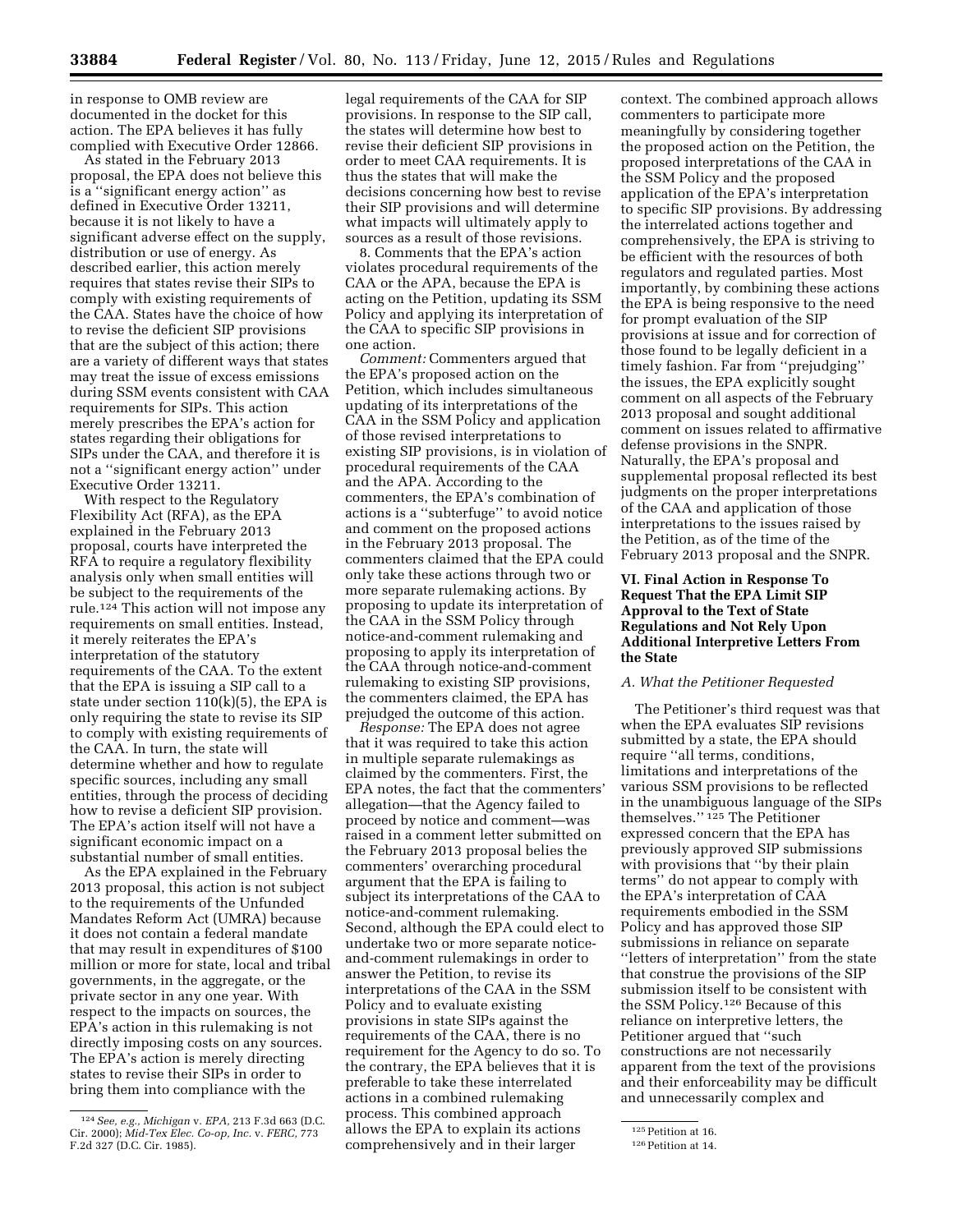inefficient.'' 127 The Petitioner cited various past rulemaking actions to illustrate how EPA approval of ambiguous SIP provisions can inject unintended confusion for regulated entities, regulators, and the public in the future, especially in the context of future enforcement actions. Accordingly, the Petitioner requested that the EPA discontinue reliance upon interpretive letters when approving state SIP submissions, regardless of the circumstances. A more detailed explanation of the Petitioner's arguments appears in the 2013 February proposal.128

# *B. What the EPA Proposed*

In the February 2013 proposal, the EPA proposed to deny the Petition with respect to this issue. The EPA explained the basis for this proposed disapproval in detail, including a discussion of the statutory provisions that the Agency interprets to permit this approach, an explanation of why this approach makes sense from both a practical and an efficiency perspective under some circumstances, and a careful explanation of the process by which EPA intends to rely on interpretive letters in order to assure that the concerns of the Petitioner with respect to potential future disputes about the meaning of SIP provisions should be alleviated.

# *C. What is being finalized in this action?*

The EPA is taking final action to deny the Petition on this request. The EPA believes that it has statutory authority to rely on interpretive letters to resolve ambiguity in a SIP submission under appropriate circumstances and so long as the state and the EPA follow an appropriate process to assure that the rulemaking record properly reflects this reliance. To avoid any misunderstanding about the reasons for this denial or any misunderstandings about the circumstances under which, or the proper process by which, the EPA intends to rely interpretive letters, the Agency is repeating its views in this final action in detail.

As stated in the February 2013 proposal, the EPA agrees with the core principle advocated by the Petitioner, *i.e.,* that the language of regulations in SIPs that pertain to SSM events should be clear and unambiguous. This is necessary as a legal matter but also as a matter of fairness to all parties, including the regulated entities, the regulators, and the public. In some

cases, the lack of clarity may be so significant that amending the state's regulation may be warranted to eliminate the potential for confusion or misunderstanding about applicable legal requirements that could interfere with compliance or enforcement. Indeed, as noted by the Petitioner, the EPA has requested that states clarify ambiguous SIP provisions when the EPA has subsequently determined that to be necessary.129

However, the EPA believes that the use of interpretive letters to clarify ambiguity or perceived ambiguity in the provisions in a SIP submission is a permissible, and sometimes necessary, approach under the CAA. Used correctly, and with adequate documentation in the **Federal Register**  and the docket for the underlying rulemaking action, reliance on interpretive letters can serve a useful purpose and still meet the enforceability concerns of the Petitioner. So long as the interpretive letters and the EPA's reliance on them is properly explained and documented, regulated entities, regulators, and the public can readily ascertain the existence of interpretive letters relied upon in the EPA's approval that would be useful to resolve any perceived ambiguity. By virtue of being part of the stated basis for the EPA's approval of that provision in a SIP submission, the interpretive letters necessarily establish the correct interpretation of any arguably ambiguous SIP provision. In other words, the rulemaking record should reflect the shared state and EPA understanding of the meaning of a provision at issue at the time of the approval, which can then be referenced should any question about the provision arise in a future enforcement action.

In addition, reliance on interpretive letters to address concerns about perceived ambiguity can often be the most efficient and timely way to resolve concerns about the correct meaning of regulatory provisions. Both air agencies and the EPA are required to follow timeand resource-intensive administrative processes in order to develop and evaluate SIP submissions. It is reasonable for the EPA to exercise its discretion to use interpretive letters to clarify concerns about the meaning of regulatory provisions, rather than to require air agencies to reinitiate a complete administrative process merely to resolve perceived ambiguity in a

provision in a SIP submission.130 In particular, the EPA considers this an appropriate approach where reliance on such an interpretive letter allows the air agency and the EPA to put into place SIP provisions that are necessary to meet important CAA objectives and for which unnecessary delay would be counterproductive. For example, where an air agency is adopting emission limitations for purposes of attaining the NAAQS in an area, a timely letter from the air agency clarifying that an enforcement discretion provision is applicable only to air agency enforcement personnel and has no bearing on enforcement by the EPA or the public could help to assure that the provision is approved into the SIP promptly and thus allow the area to reach attainment more expeditiously than requiring the air agency to undertake a time-consuming administrative process to make a minor clarifying change in the regulatory text.

There are multiple reasons why the EPA does not agree with the Petitioner with respect to the alleged inadequacy of using interpretive letters to clarify specific ambiguities in a SIP submission and the SIP provisions that may ultimately result from approval of such a submission, provided this process is done correctly. First, under section 107(a), the CAA gives air agencies both the authority and the primary responsibility to develop SIPs that meet applicable statutory and regulatory requirements. However, the CAA generally does not specify exactly how air agencies are to meet the requirements substantively, nor does the CAA specify that air agencies must use specific regulatory terminology, phraseology, or format, in provisions submitted in a SIP submission. Air agencies each have their own requirements and practices with respect to rulemaking, making flexibility respecting terminology on the EPA's part appropriate, so long as CAA requirements are met.

As a prime example relevant to the SSM issue, CAA section 110(a)(2)(A) requires that a state's SIP shall include ''enforceable emission limitations and other control measures, means, or techniques (including economic incentives such as fees, marketable permits, and auctions of emissions rights) as well as schedules and

<sup>127</sup>Petition at 15.

<sup>128</sup>*See* February 2013 proposal, 78 FR 12459 at 12474 (February 22, 2013).

<sup>129</sup>*See, e.g.,* ''Finding of Substantial Inadequacy of Implementation Plan; Call for Utah State Implementation Plan Revision,'' 76 FR 21639 at 21648 (April 18, 2011).

 $^{130}\mathrm{CAA}$  section 110(k) directs the EPA to act on SIP submissions and to approve those that meet statutory and regulatory requirements. Implicit in this authority is the discretion, through appropriate notice-and-comment rulemaking, to determine whether a given SIP provision meets such requirements, in reliance on the information that the EPA considers relevant for this purpose.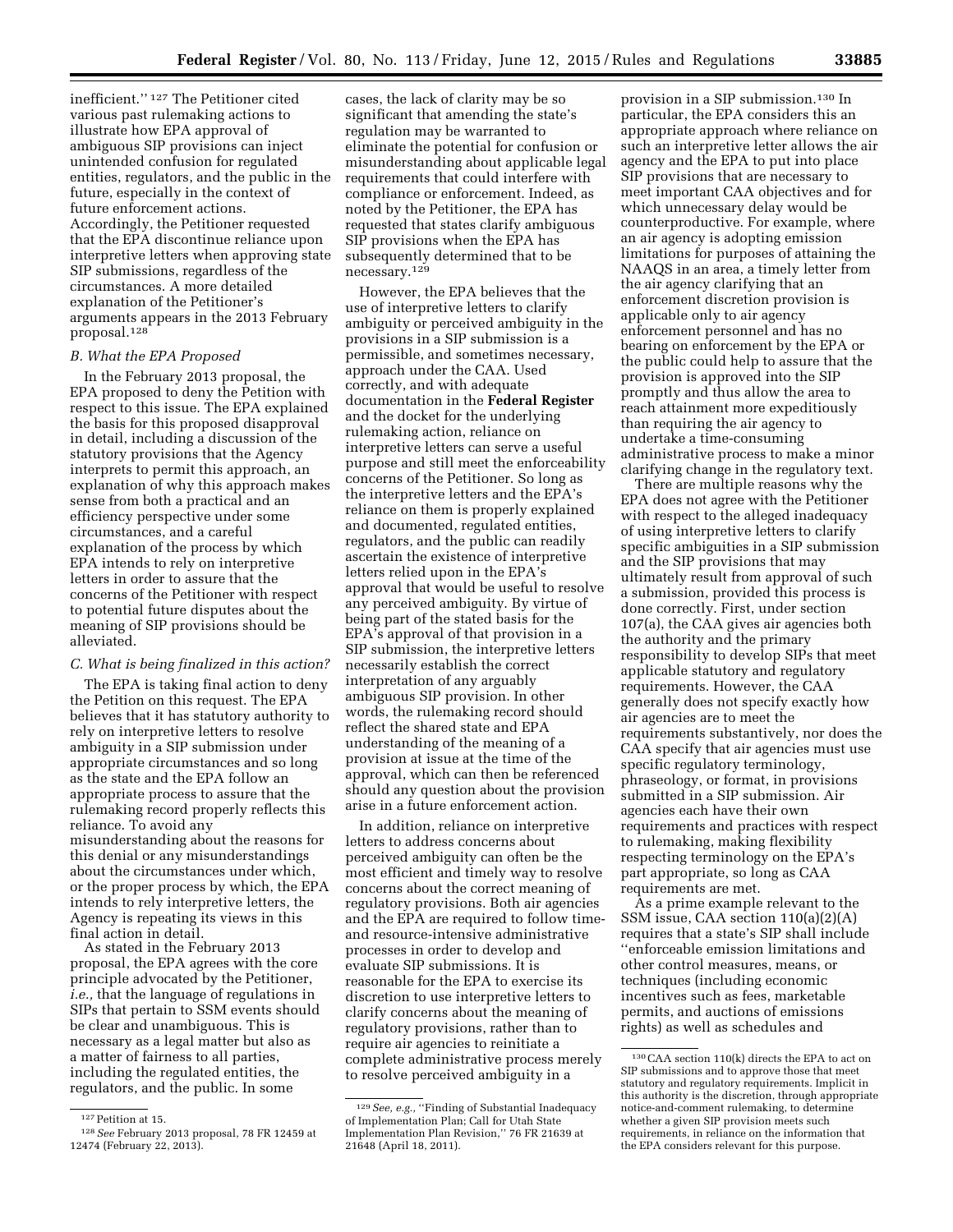timetables for compliance as may be necessary or appropriate to meet the applicable requirements of'' the CAA. Section 302(k) of the CAA further defines the term ''emission limitation'' in important respects but nevertheless leaves room for variations of approach, stating that it is ''a requirement established by the State or Administrator which limits the quantity, rate, or concentration of emissions of air pollutants on a continuous basis, including any requirement relating to the operation or maintenance of a source to assure continuous emission reduction, and any design, equipment, work practice or operational standard promulgated under [the CAA].''

Even this most basic requirement of SIPs, the inclusion of enforceable ''emission limitations,'' allows air agencies discretion in how to structure or word the emission limitations, so long as the provisions meet fundamental legal requirements of the CAA.131 Thus, by the explicit terms of the statute and by design, air agencies generally have considerable discretion in how they elect to structure or word their state regulations submitted to meet CAA requirements in a SIP.

Second, under CAA section 110(k), the EPA has both the authority and the responsibility to assess whether a SIP submission meets applicable CAA and regulatory requirements. Given that air agencies have authority and discretion to structure or word SIP provisions as they think most appropriate, so long as the SIP provisions meet CAA and regulatory requirements, the EPA's role is to evaluate whether those provisions in fact meet those legal requirements.132 Necessarily, this process entails the exercise of judgment concerning the specific text of regulations, with regard both to content and to clarity. Because actions on SIP submissions are subject to notice-and-comment rulemaking, there is also the opportunity for other parties to identify SIP provisions that they consider problematic and to bring to the EPA's attention any concerns

132*See, e.g., Luminant Generation* v. *EPA,* 714 F.3d 841 (5th Cir. 2013) (upholding the EPA's disapproval in part of affirmative defense provision with unclear regulatory text); *US Magnesium, LLC*  v. *EPA,* 690 F.3d 1157, 1170 (10th Cir. 2012) (upholding the EPA's issuance of a SIP call to clarify a provision that could be interpreted in a way inconsistent with CAA requirements).

about ambiguity in the meaning of the SIP provisions under evaluation.

Third, careful review of regulatory provisions in a SIP submission can reveal areas of potential ambiguity. It is essential, however, that regulations are sufficiently clear that regulated entities, regulators and the public can all understand the SIP requirements. Where the EPA perceives ambiguity in draft SIP submissions, it endeavors to resolve those ambiguities through interactions with the relevant air agency even in advance of the SIP submission. On occasion, however, there may still remain areas of regulatory ambiguity in a SIP submission's provisions that the EPA identifies, either independently or as a result of public comments on a proposed action, for which resolution is both appropriate and necessary as part of the rulemaking action.

In such circumstances, the ambiguity may be so significant as to require the air agency to revise the regulatory text in its SIP submission in order to resolve the concern. At other times, however, the EPA may determine that with adequate explanation from the state, the provision is sufficiently clear and complies with applicable CAA and associated regulatory requirements. In some instances, the air agency may supply the explanation necessary to resolve any potential ambiguity in a SIP submission by sending an official letter from the appropriate authority. When the EPA bases its approval of a SIP submission in reliance on the air agency's official interpretation of the provision, that reading is explicitly incorporated into the EPA's action and is memorialized as the proper intended reading of the provision. In other words, the state and the EPA will have a shared understanding of the proper interpretation of the provision, and that interpretation will provide the basis for the approval of that provision into the SIP. The interpretation will also be clearly identified and presented for the public and regulated entities in the **Federal Register** document approving the SIP submission.

For example, in the Knoxville redesignation action that the Petitioner noted in the Petition, the EPA took careful steps to ensure that the perceived ambiguity raised by commenters was substantively resolved and fully reflected in the rulemaking record, *i.e.,* through inclusion of the interpretive letters in the rulemaking docket, quoting relevant passages from the letters in the **Federal Register**, and carefully evaluating the areas of potential ambiguity in response to public comments on a provision-byprovision basis. By discussing the

resolution of the perceived ambiguity explicitly in the rulemaking record, the EPA assured that the correct meaning of that provision should be evident from the record, should any question concerning its meaning arise in a future dispute.

Finally, the EPA notes that while it is possible to reflect interpretive letters in the Code of Federal Regulations (CFR) or incorporate them into the regulatory text of the CFR in appropriate circumstances, there is no requirement to do so in all actions, and there are other ways for the public to have a clear understanding of the content of the SIP. First, for each SIP, the CFR contains a list or table of actions that reflects the various components of the approved SIP, including information concerning the submission of, and the EPA's action approving, each component. With this information, interested parties can readily locate the actual **Federal Register** document in which the EPA will have explained the basis for its approval in detail, including any interpretive letters that may have been relied upon to resolve any potential ambiguity in the SIP provisions. With this information, the interested party can also locate the docket for the underlying rulemaking and obtain a copy of the interpretive letter itself. Thus, if there is any debate about the correct reading of the SIP provision, either at the time of the EPA's approval or in the future, it will be possible to ascertain the mutual understanding of the air agency and the EPA of the correct reading of the provision in question at the time the EPA approved it into the SIP. Most importantly, regardless of whether the content of the interpretive letter is reflected in the CFR or simply described in the **Federal Register** preamble accompanying the EPA's approval of the SIP submission, this mutual understanding of the correct reading of that provision upon which the EPA relied will be the reading that governs, should that later become an issue.

The EPA notes that the existence of, or content of, an interpretive letter that is part of the basis for the EPA's approval of a SIP submission is in reality analogous to many other things related to that approval. Not everything that may be part of the basis for the SIP approval in the docket—including the proposal or final preambles, the technical support documents, responses to comments, technical analyses, modeling results, or docket memoranda—will be restated *verbatim,*  incorporated into, or referenced in the CFR. These background materials remain part of the basis for the SIP

<sup>131</sup>The EPA notes that notwithstanding discretion in wording in regulatory provisions, many words have specific recognized legal meaning whether by statute, regulation, case law, dictionary definition, or common usage. For example, the term ''continuous'' has a specific meaning that must be complied with substantively, however the state may elect to word its regulatory provisions.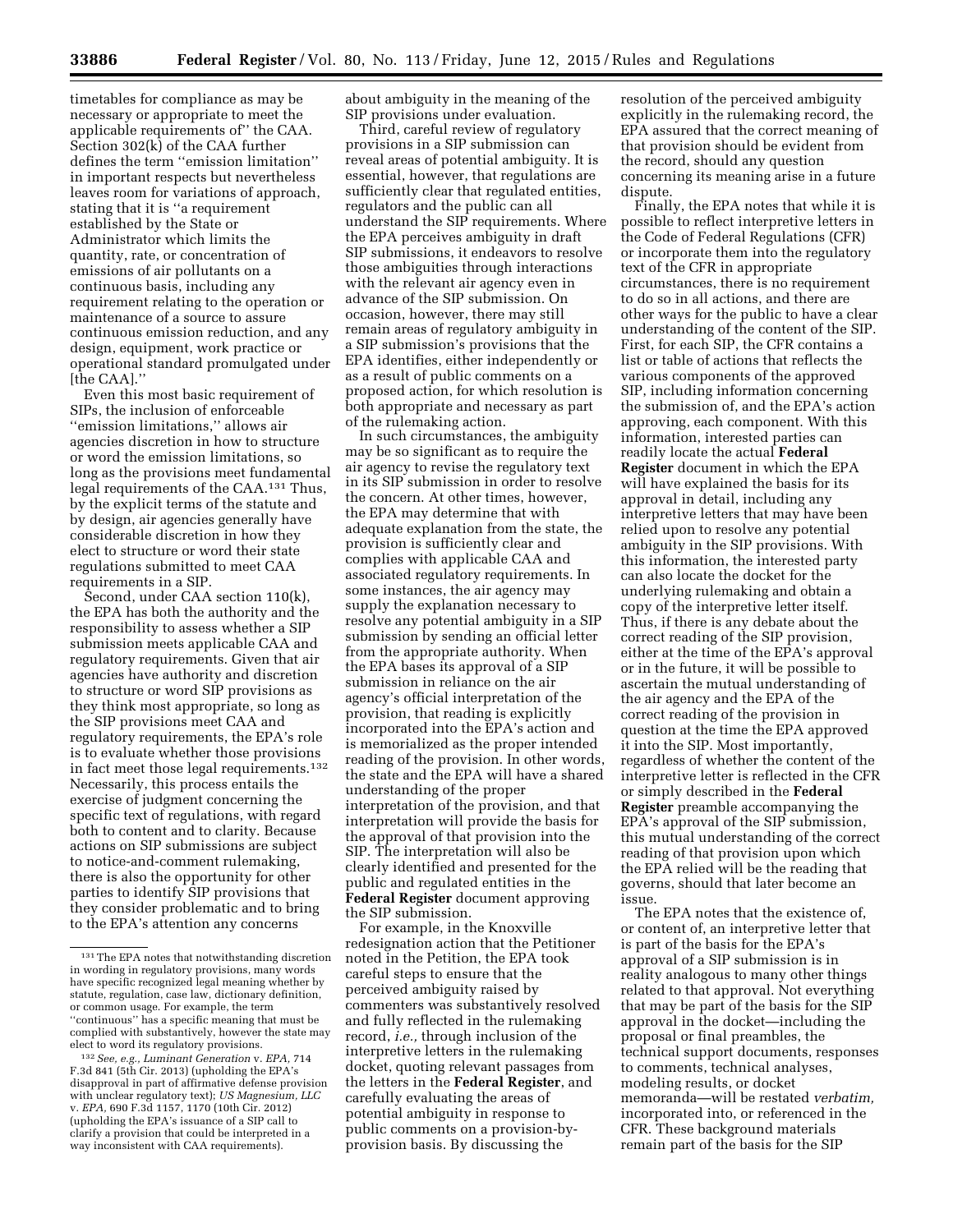approval and remain available should they be needed in the future for any purpose. To the extent that there is any question about the correct interpretation of an ambiguous provision in the future, an interested party will be able to access the docket to verify the correct meaning of SIP provisions.

With regard to the Petitioner's concern that either actual or alleged ambiguity in a SIP provision could impede an effective enforcement action, the EPA believes that its current process for evaluating SIP submissions and resolving potential ambiguities, including the reliance on interpretive letters in appropriate circumstances with correct documentation in the rulemaking action, minimizes the possibility for any such ambiguity in the first instance. To the extent that there remains any perceived ambiguity, the EPA concludes that regulated entities, regulators, the public, and ultimately the courts, have recourse to use the administrative record to shed light on and resolve any such ambiguity as explained earlier in this document.

The EPA emphasizes that it is already the Agency's practice to assure that any interpretive letters are correctly and adequately reflected in the **Federal Register** and are included in the rulemaking docket for a SIP approval. Should the Petitioner or any other party have concerns about any ambiguity in a provision in a SIP submission, the EPA strongly encourages that they bring this ambiguity to the Agency's attention during the rulemaking action on the SIP submission so that it can be addressed in the rulemaking process and properly reflected in the administrative record. Should an ambiguity come to light later, the EPA encourages the Petitioner or any other party to bring that ambiguity to the attention of the relevant EPA Regional Office. If the Agency agrees that there is ambiguity in a SIP provision that requires clarification subsequent to final action on the SIP submission, then the EPA can work with the relevant air agency to resolve that ambiguity by various means.

### *D. Response to Comments Concerning Reliance on Interpretive Letters in SIP Revisions*

The EPA received relatively few comments, both supportive and adverse, concerning the Agency's overarching decision to deny the Petition with respect to this issue. For clarity and ease of discussion, the EPA is responding to these comments, grouped by whether they were supportive or adverse, in this section of this document.

1. Comments that supported the EPA's interpretation of the CAA to allow reliance on interpretive letters to clarify ambiguities in state SIP submissions.

*Comment:* A number of state and industry commenters agreed with the EPA that the use of interpretive letters to clarify perceived ambiguity in the provisions in a SIP is a permissible, and sometimes necessary, approach to approving SIP submissions under the CAA when done correctly. Those commenters who supported the EPA's proposed action on the Petition did not elaborate upon their reasoning, but generally supported it as an efficient and reasonable approach to resolve ambiguities.

*Response:* The EPA agrees with the commenters who expressed support of the proposal based on practical considerations such as efficiency. These commenters did not, however, base their support for the proposed action on the EPA's interpretation of the CAA in the February 2013 proposal, nor did they acknowledge the parameters that the EPA itself articulated concerning the appropriate situations for such reliance and the process by which such reliance is appropriate. Thus, the EPA reiterates that reliance on interpretive letters to resolve ambiguities or perceived ambiguities in SIP submissions must be weighed by the Agency on a case-bycase basis, and such evaluation is dependent upon the specific facts and circumstances present in a specific SIP action and would follow the process described in the proposal.

2. Comments that opposed the EPA's interpretation of the CAA to allow reliance on interpretive letters to clarify ambiguities in state SIP submissions.

*Comment:* Other commenters disagreed with the EPA's proposed response to the Petition on this issue. One commenter opposed the Agency's reliance on interpretive letters under any circumstances and did not draw any factual or procedural distinctions between situations in which this approach might or might not be appropriate or correctly processed. This commenter argued that citizens should not be required ''to sift through a large and complex rulemaking docket in order to figure out the meaning and operation of state regulations.'' The commenter asserted that simply as a matter of ''good government,'' all state regulations approved as SIP provisions should be clear and unambiguous on their face. This commenter also expressed concern that courts could not or would not accord legal weight to interpretive letters created after state regulations were adopted and submitted to the EPA, or after the EPA's approval of the SIP submission occurred, and

would view such letters as *post hoc*  interpretations of no probative value. Another commenter added its view that reliance on interpretive letters is appropriate only when affected parties have the right to comment on the interpretive letters and the EPA's proposed use of them during the rulemaking in which the EPA relies on such letters to resolve ambiguities and before the Agency finally approves the SIP revision.

*Response:* As a general matter, the commenter opposing the EPA's reliance on interpretive letters in any circumstances because citizens would be required ''to sift through'' the docket did not provide specific arguments regarding the EPA's interpretation of the statute as stated in the February 2013 proposal. Consistent with the EPA's interpretation of the CAA, and as explained earlier in this document, the EPA agrees with the core principle that the language of regulations in SIPs that pertain to SSM events should be clear and unambiguous. A commenter argued that ''a fundamental principle of good government is making sure that all people know what the applicable law is. Having the applicable law manifest in a letter sitting in a filing cabinet in one office clearly does not qualify as good government.'' The EPA generally agrees on this point as well. As explained earlier in this document, the EPA allows the use of interpretive letters to clarify perceived ambiguity in the provisions of a SIP submission only when used correctly, with adequate documentation in both the **Federal Register** and the docket for the underlying rulemaking action. Section VI.B of this document explains how interested parties can use the list or table of actions that appears in the CFR and that reflects the various components of the approved SIP, to identify the **Federal Register** document wherein the EPA has explained the basis for its decision on any individual SIP provision. As such, the EPA does not envision a scenario whereby a citizen or a court would be unable to determine how the air agency and the EPA interpreted a specific SIP provision at the time of its approval into the SIP. Assuming there is any ambiguity in the provision, the mutual understanding of the state and the EPA as to the proper interpretation of that provision would be clear at the time of the approval of the SIP revision, as reflected in the **Federal Register** document for the final rule and the docket supporting that rule, which should answer any question about the correct interpretation of the term.

The same commenter also questioned whether "courts can or will give any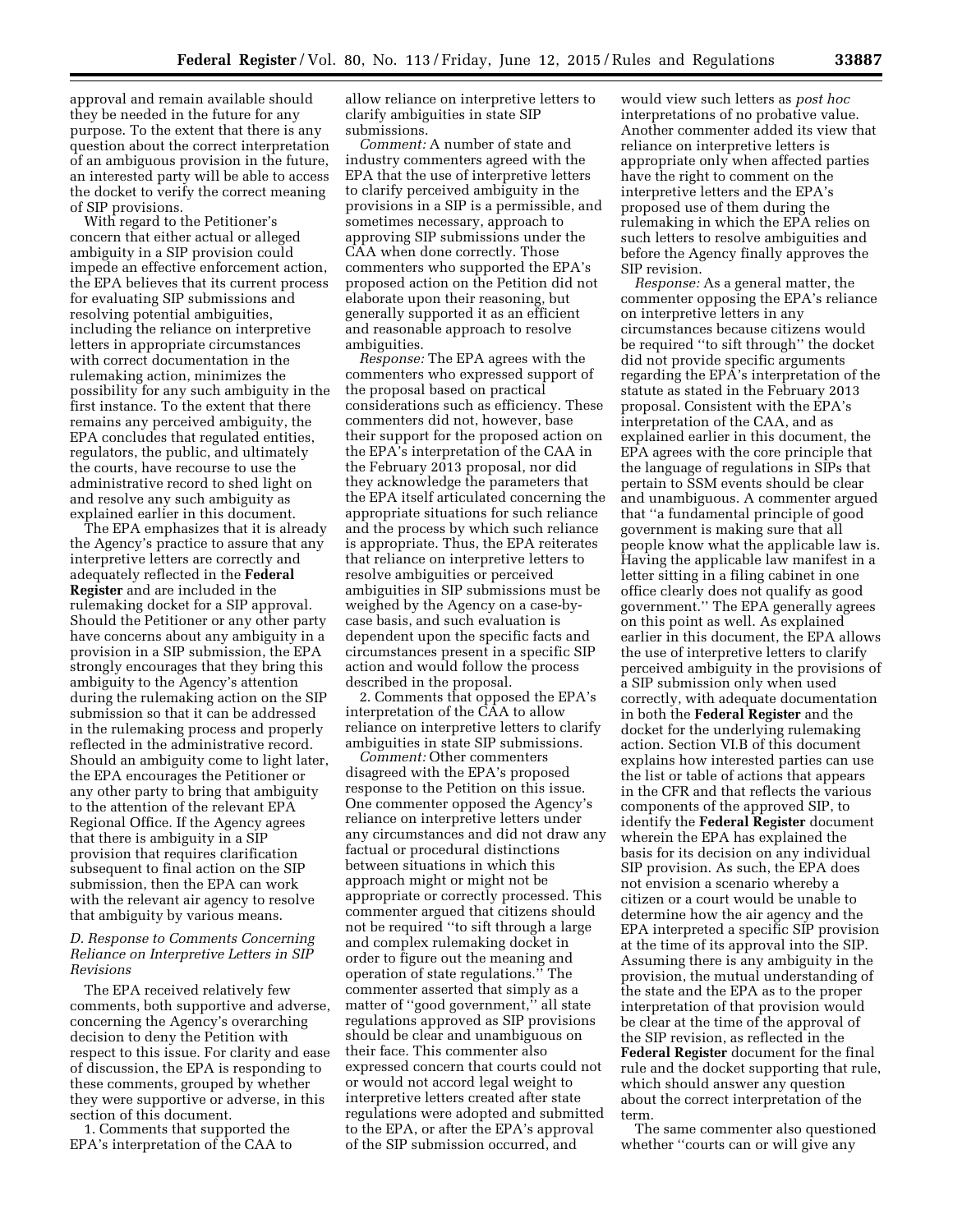legal weight to interpretative letters created after state regulations are adopted or SIP approvals occurred, in the face of industry defendant arguments that the SIP provisions do not accord with those *post hoc*  interpretive letters.'' This commenter asserted that by not requiring all interpretations of the SSM provisions in the ''unambiguous language of the SIPs,'' the EPA is accepting ''great legal uncertainty'' as to whether judges will consider interpretive letters in enforcement actions. As a preliminary matter, as explained earlier in this document, this action does not apply to ''*post hoc*'' interpretive letters, *i.e.,* to situations where a state would submit an interpretive letter after the EPA's approval of the SIP. Through this action the EPA is confirming its view that it may use interpretive letters to clarify ambiguous SIP provisions only when those letters were submitted to the EPA during the evaluation of the SIP submission and before final approval of the SIP revision and were included in the final rulemaking docket and explicitly discussed in the **Federal Register** document announcing such final action.

In addition, as explained earlier in this document, once the EPA approves a SIP revision, it becomes part of the state's SIP identified in the CFR and thus becomes a federally enforceable regulation. In cases where the substance of the interpretive letter is provided in the CFR itself, either by copying the interpretation *verbatim* into the regulatory text or by incorporating the letter by reference, courts need not look further for the state and the Agency's agreed upon interpretation. The EPA's interpretation will be clearly reflected in the CFR. The EPA recognizes that actual or perceived regulatory ambiguity may become an issue in instances where the interpretive letter is reflected in the preamble to the final rulemaking but is not copied or incorporated by reference in the CFR text itself. It is important to note, however, that once included in the preamble to the final rule, the air agency's interpretation of the SIP provision, as reflected in the interpretive letter, becomes the EPA's promulgated interpretation as well. While the EPA recognizes that an agency's preamble guidance generally does not have the binding force of an agency's regulations, courts do view it as informative in understanding an agency's interpretation of its own regulation,133 and courts accord an

agency's interpretation of its own regulations a '' 'high level of deference,' accepting it 'unless it is plainly wrong.' "134 When reviewing a purportedly ambiguous agency regulation, courts have found that the agency's interpretation of its own regulation is ''controlling unless 'plainly erroneous or inconsistent with the regulation.' '' 135 Based on these settled legal principles, the EPA would expect a court in an enforcement action to look not only to the text of the regulation at issue but also to the preamble to the final rule. The preamble would contain an explanation of any interpretive letter from the state upon which the EPA relied in order to interpret any ambiguous SIP provisions.136 As such, the EPA disagrees that it is ''accepting an unreasonable amount of legal uncertainty'' in future enforcement actions by allowing the use of interpretive letters to clarify SIP provisions where such letters are specifically discussed in the final rulemaking. The EPA reiterates that reliance on such interpretive letters is not appropriate in all circumstances, such as instances in which the state's SIP submission is so significantly ambiguous that it is necessary to request that the state revise the regulatory text before the EPA can approve it into the SIP.

Finally, a commenter stated its view that reliance on interpretive letters may be appropriate, but only when affected parties have the right to comment on the letter and the EPA's reliance on it during the rulemaking in which the letter is relied upon. The EPA has explained earlier in this document the proper circumstances under which such reliance may be appropriate and the proper process to be followed when reliance upon such letters is appropriate, but the EPA also notes that the process does not require that the letters always be made available for public comment. As explained earlier in this document, the EPA makes every attempt to identify ambiguities in state-

134*Howmet* at 549 (quoting *Gen Elec. Co.* v. *EPA,*  53 F.3d 1324, 1327 (D.C. Cir. 1990)).

135*Auer* v. *Robbins,* 519 U.S. 452, 461 (1997) (quoting *Robertson* v. *Methow Valley Citizens Council,* 490 U.S. 332, 359 (1989)).

136 Indeed, the APA requires agencies to ''incorporate in the rules adopted a concise general statement of their basis and purpose,'' 5 U.S.C. 553(c), often referred to as the regulatory preamble. It would not make sense for a court to attempt to interpret the text of a regulation independently from its statutorily mandated statement of basis and purpose.

submitted SIPs and requests states to submit interpretive letters to explain any ambiguities, before putting the proposed action on the SIP submission out for public notice and comment. On occasion, however, ambiguous provisions may inadvertently remain and are not identified until the noticeand-comment period has begun. As explained earlier in this document, sometimes these ambiguities are so significant that the EPA requires the state to resubmit its SIP submission altogether, which would entail another notice-and-comment period. When the EPA does not deem the ambiguity to be so significant as to warrant a revision to the state's regulatory text in the SIP submission, the Agency believes that resolution of the ambiguity through the submission of an interpretive letter, which then is incorporated into the EPA's action, reflected in the administrative record and memorialized as the proper intended reading of the provision, is appropriate.

This approach comports with wellestablished principles applicable to notice-and-comment rulemaking generally. One purpose of giving interested parties the opportunity to comment is to provide these parties the opportunity to bring areas of potential ambiguity in the proposal to an agency's attention so that the concerns may be addressed before the agency takes final action. If the APA did not allow the agency to consider comments and provide clarification when issuing its final action as necessary, this purpose would be defeated. Courts have held that so long as a final rule is a ''logical outgrowth'' of the proposed rule, adequate notice has been provided.137 It is the EPA's practice to neither require a state to resubmit a SIP submission nor repropose action on the submission, so long as the clarification provided in the interpretive letter is a logical outgrowth of the proposed SIP provision. If an interested party believes that the EPA is incorrect in not requiring the state to revise its SIP submission or that the EPA should repropose action on a submission, including the clarification provided by the interpretive letter in the plain language of the SIP submission itself, that party does have recourse. The APA gives that party the opportunity to petition the EPA for rulemaking to reconsider the decision under 5 U.S.C. 553(e). For these reasons, the EPA believes that its process for using interpretive letters to clarify SIP

<sup>133</sup>*See, e.g., Howmet Corp.* v. *EPA,* 614 F.3d 544, 552 (D.C. Cir. 2010) (using preamble guidance to interpret an ambiguous regulatory provision); *Wyo.* 

*Outdoor Council* v. *U.S. Forest Serv.*, 165 F.3d 43, 53 (D.C. Cir. 1999) (''Although the preamble does not 'control' the meaning of the regulation, it may serve as a source of evidence concerning contemporaneous agency intent.'').

<sup>137</sup>*See, e.g., Shell Oil Co.,* 950 F.2d 741; *NRDC*  v. *Thomas,* 838 F.2d 1224 (D.C. Cir. 1988); *South Terminal Corp.* v. *EPA,* 504 F.2d 646.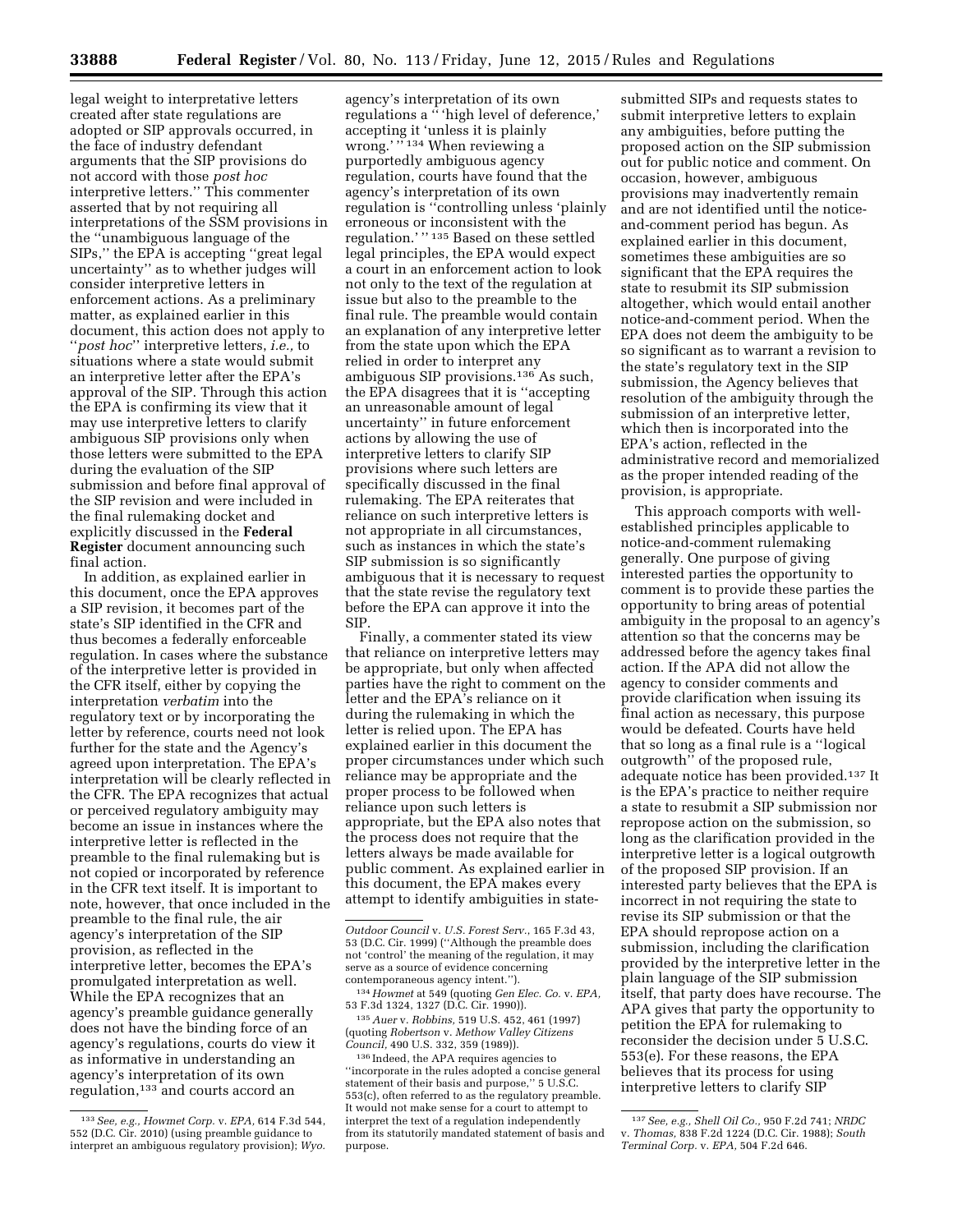provisions, as articulated in this rulemaking, is appropriate.

### **VII. Clarifications, Reiterations and Revisions to the EPA's SSM Policy**

*A. Applicability of Emission Limitations During Periods of SSM* 

#### 1. What the EPA Proposed

In the February 2013 proposal, the EPA reiterated its longstanding interpretation of the CAA that SIP provisions cannot include exemptions from emission limitations for excess emissions during SSM events. This has been the EPA's explicitly stated interpretation of the CAA with respect to SIP provisions since the 1982 SSM Guidance, and the Agency has reiterated this important point in the 1983 SSM Guidance, the 1999 SSM Guidance and the 2001 SSM Guidance. In accordance with CAA section 302(k), SIPs must contain emission limitations that ''limit the quantity, rate, or concentration of emissions of air pollutants on a continuous basis.'' Court decisions confirm that this requirement for continuous compliance prohibits exemptions for excess emissions during SSM events.138

2. What Is Being Finalized in This Action

For the reasons explained in the February 2013 proposal, in the background memorandum supporting that proposal and in the EPA's responses to comments in this document, the EPA interprets the CAA to prohibit exemptions for excess emissions during SSM events in SIP provisions. This interpretation has long been reflected in the SSM Policy. The EPA acknowledges, however, that both states and the Agency have failed to adhere to the CAA consistently with respect to this issue in some instances in the past, and thus the need for this SIP call action to correct the existing deficiencies in SIPs. In order to be clear about this important point on a goingforward basis, the EPA is reiterating that emission limitations in SIP provisions cannot contain exemptions for emissions during SSM events.

Many commenters wrongly asserted that the EPA declared in the February 2013 proposal that all emission

limitations in SIPs must be established as numerical limitations, or must be set at the same numerical level at all times. The EPA did not take this position. In the case of section  $110(a)(2)(A)$ , the statute does not include an explicit requirement that all SIP emission limitations must be expressed numerically. In practice, it may be that numerical emission limitations are the most appropriate from a regulatory perspective (*e.g.,* to be legally and practically enforceable) and thus the limitation would need to be established in this form to meet CAA requirements. The EPA did not, however, adopt the position ascribed to it by commenters, *i.e.,* that SIP emission limitations must always be expressed only numerically and must always be set at the same numerical level during all modes of source operation.

The EPA notes that some provisions of the CAA that govern standard-setting limit the EPA's own ability to set nonnumerical standards.139 Section  $110(a)(2)(A)$  does not contain comparable explicit limits on nonnumerical forms of emission limitation. Presumably, however, some commenters misunderstood the explicit statutory requirement for emission limitations to be ''continuous'' as a requirement that states must literally establish SIP emission limitations that would apply the same precise numerical level at all times. Evidently these commenters did not consider the explicit recommendations that the EPA made in the February 2013 proposal concerning creation of alternative emission limitations in SIP provisions that states may elect to apply to sources during startup, shutdown or other specifically defined modes of source operation.140 As many of the commenters acknowledged, the EPA itself has recently promulgated emission limitations in NSPS and NESHAP regulations that impose different numerical levels during different modes of source operation or impose emission limitations that are composed of a combination of a numerical limitation during some modes of operation and a specific technological control requirement or work practice requirement during other modes of operation. In light of the court's

decision in *Sierra Club* v. *Johnson,* the EPA has been taking steps to assure that its own regulations impose emission limitations that apply continuously, including during startup and shutdown, as required.141

Regardless of the reason for the commenters' apparent misunderstanding on this point, many of the commenters used this incorrect premise as a basis to argue that ''continuous'' SIP emission limitations may contain total exemptions for all emissions during SSM events. Therefore, in this final action the EPA wishes to be very clear on this important point, which is that SIP emission limitations: (i) Do not need to be numerical in format; (ii) do not have to apply the same limitation (*e.g.,*  numerical level) at all times; and (iii) may be composed of a combination of numerical limitations, specific technological control requirements and/ or work practice requirements, with each component of the emission limitation applicable during a defined mode of source operation. It is important to emphasize, however, that regardless of how the air agency structures or expresses a SIP emission limitation—whether solely as one numerical limitation, as a combination of different numerical limitations or as a combination of numerical limitations, specific technological control requirements and/or work practice requirements that apply during certain modes of operation such as startup and shutdown—the emission limitation as a whole must be continuous, must meet applicable CAA stringency requirements and must be legally and practically enforceable.142

Another apparent common misconception of commenters was that SIP provisions may contain exemptions for emissions during SSM events, so long as there is some other generic regulatory requirement of some kind somewhere else in the SIP that coincidentally applies during those exempt periods. The other generic regulatory requirements most frequently referred to by commenters are ''general duty'' type requirements, such as a general duty to minimize emissions at all times, a general duty to use good engineering judgment at all times, or a

<sup>138</sup>*See, e.g., Sierra Club* v. *Johnson,* 551 F.3d 1019, 1021 (D.C. Cir. 2008) (interpreting the definition of emission limitation in section 302(k) and section 112); *Mich. Dep't of Envtl. Quality* v. *Browner,* 230 F.3d 181 (6th Cir. 2000) (upholding disapproval of SIP provisions because they contained exemptions applicable to SSM events); *US Magnesium, LLC* v. *EPA,* 690 F.3d 1157, 1170 (10th Cir. 2012) (upholding the EPA's issuance of a SIP call to a state to correct SSM-related deficiencies).

<sup>139</sup>*See, e.g.,* CAA section 112(h)(1) (authorizing design, equipment, work practice, or other operational emission limitations under certain conditions); 40 CFR 51.308(e)(1)(iii) (regulations applicable to regional haze plans).

<sup>140</sup>*See* February 2013 proposal, 78 FR 12459 at 12478 (February 22, 2013) (the recommended criteria for consideration in creation of SIP provisions that apply during startup and shutdown).

<sup>141</sup> 551 F.3d 1019 (D.C. Cir. 2008). 142The EPA notes that CAA section 123 explicitly prohibits certain intermittent or supplemental controls on sources. In a situation where an emission limitation is continuous, by virtue of the fact that it has components applicable during all modes of source operation, the EPA would not interpret the components that applied only during certain modes of operation, *e.g.,* startup and shutdown, to be prohibited intermittent or supplemental controls.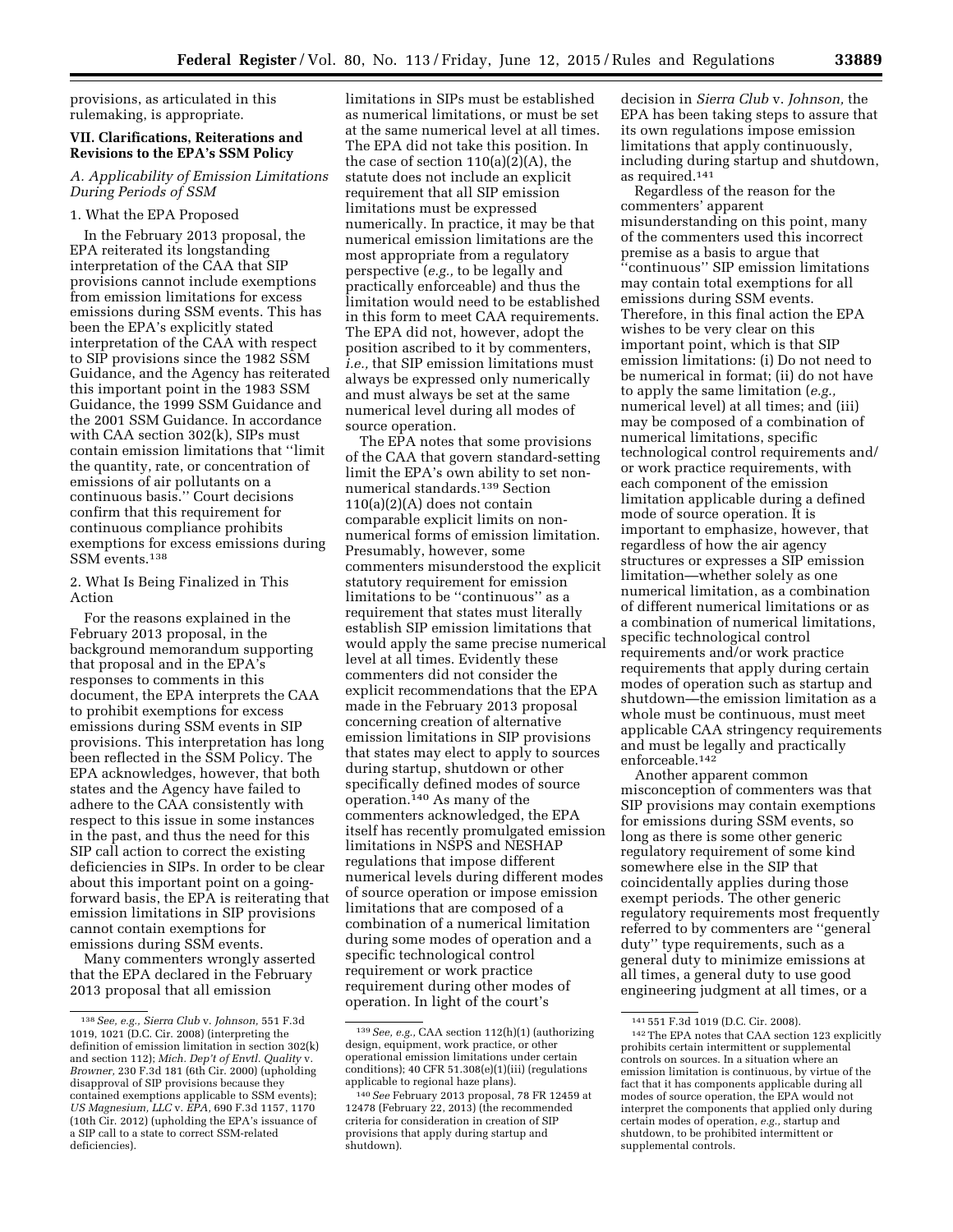general duty not to cause a violation of the NAAQS at any time. To the extent that such other general-duty requirement is properly established and legally and practically enforceable, the EPA would agree that it may be an appropriate separate requirement to impose upon sources in addition to the (continuous) emission limitation. The EPA itself imposes separate general duties of this type in appropriate circumstances.143 The existence of these generic provisions does not, however, legitimize exemptions for emissions during SSM events in a SIP provision that imposes an emission limitation.

In accordance with the definition of section 302(k), SIP emission limitations must be continuous and apply at all times. SIP provisions may be composed of a combination of numerical limitations, specific technological control requirements and/or work practice requirements, but those must be components of a continuously applicable SIP emission limitation. In addition, the SIP emission limitation must meet applicable stringency requirements during all modes of source operation (*e.g.,* be RACT for stationary sources located in a nonattainment area) and be legally and practically enforceable. General-duty requirements that are not clearly part of or explicitly cross-referenced in a SIP emission limitation cannot be viewed as a component of a continuous emission limitation. Even if clearly part of or explicitly cross-referenced in the SIP emission limitation, however, a given general-duty requirement may not be consistent with the applicable stringency requirements for that type of SIP provision during startup and shutdown. The EPA's recommendations for developing appropriate alternative emission limitations applicable during certain modes of source operation are discussed in section VII.B.2 of this document. In general, the EPA believes that a legally and practically enforceable alternative emission limitation applicable during startup and shutdown should be expressed as a numerical limitation, a specific technological control requirement or a specific work practice requirement applicable to affected sources during specifically defined periods or modes of operation.

#### 3. Response to Comments

The EPA received a substantial number of comments, both supportive

and adverse, concerning the issue of exemptions in SIP provisions for excess emissions during SSM events. Many of these comments raised the same core issues, albeit using slight variations on the arguments or variations on the combination and sequence of arguments. For clarity and ease of discussion, the EPA is responding to these comments, grouped by issue, in this section of this document.

a. Comments that the EPA's proposed action on the Petition is incorrect because some of the Agency's own regulations contain exemptions for emissions during SSM events.

*Comment:* Many commenters argued that the EPA is misinterpreting the CAA to preclude SIP provisions with exemptions for emissions during SSM events because some of the Agency's own existing NSPS and NESHAP rules contain such exemptions. Some commenters provided a list of existing NSPS or NESHAP standards that they claimed currently contain exemptions for emissions during SSM events. Commenters also noted that the NSPS general provisions at 40 CFR 60.11(d) excuse noncompliance with many NSPS during periods of startup and shutdown. Other commenters asserted that the EPA's interpretations in the February 2013 proposal are inconsistent with its longstanding interpretation of the Act because the EPA itself has a long history of adopting exceptions to numerical emission limitations for emissions during SSM events, citing to the NSPS general provisions at 40 CFR 60.8, the NSPS for Fossil-Fuel-Fired Steam Generators and for Electric Utility Steam Generating Units (40 CFR part 60, respectively subparts D and Da) and the NSPS for Industrial-Commercial-Institutional Steam Generating Units and for Small Industrial-Commercial-Institutional Steam Generating Units (40 CFR part 60, respectively subparts Db and Dc). Commenters claimed that recent revisions to 40 CFR part 60, subpart Da excluded periods of startup and shutdown from new PM standards. The commenters pointed to these facts or alleged facts as evidence that the EPA is interpreting the term ''emission limitation'' or other provisions of the statute inconsistently to preclude SSM exemptions in SIP provisions.

*Response:* Commenters are correct that many of the EPA's existing NSPS and NESHAP standards still contain exemptions from emission limitations during periods of SSM. The exemptions in these EPA regulations, however, predated the 2008 issuance of the D.C. Circuit decision in *Sierra Club* v. *Johnson,* in which the court held that emission limitations must be

continuous and thus cannot contain exemptions for emissions during SSM events. Likewise, the NSPS general provisions in 40 CFR 60.8 that commenters identified as inconsistent also predate that 2008 court decision. Although these other EPA regulations that include exemptions for emissions during SSM events were not before the court in the *Sierra Club* case, the EPA's view is that the legal reasoning of the *Sierra Club* decision applies equally to these exemptions and that the exemptions are thus inconsistent with the CAA.

Consequently, since the *Sierra Club*  decision, the EPA has eliminated exemptions in many existing federal emission limitations as these standards are revised or reviewed pursuant to CAA requirements, such as CAA sections 111(b)(1)(B), 112(d)(6) and  $112(f)(2).<sup>144</sup> Similarly, the EPA has$ established emission standards that apply at all times, including during SSM events, when promulgating new NSPS and NESHAP standards to be consistent with the *Sierra Club*  decision.145 The EPA recognizes that the NSPS general provisions regulations also include exemptions for emissions during SSM events, but in promulgating new NSPS since the *Sierra Club*  decision, the EPA has established emission limitations in the new NSPS that apply at all times thereby superseding those general provisions. Therefore, the EPA's action in this rulemaking is consistent with other actions that the EPA has taken since the *Sierra Club* decision concerning the issue of SSM exemptions.

The fact that the EPA has not completed the process of updating its own regulations to bring them into compliance with respect to CAA requirements concerning proper treatment of emissions during SSM events does not render this SIP call action arbitrary or capricious. The existence of a deficiency in an existing EPA regulation that has not yet been corrected does not alter the legal requirements imposed by the CAA upon states with respect to SIP provisions. Thus, for example, the EPA does not agree with commenters that the continued existence of SSM exemptions

<sup>&</sup>lt;sup>143</sup> See, e.g., "Oil and Natural Gas Sector: New Source Performance Standards and National Emission Standards for Hazardous Air Pollutants Reviews; Final rule,'' 77 FR 49489 at 49570, 49586 (August 16, 2012) (added general standards to apply at all times).

<sup>144</sup>*See, e.g.,* ''New Source Performance Standards Review for Nitric Acid Plants; Final rule,'' 77 FR 48433 (August 14, 2012) (example of NSPS emission limitation that no longer includes exemption for periods of startup or shutdown).

<sup>145</sup>*See, e.g.,* ''Oil and Natural Gas Sector: New Source Performance Standards and National Emission Standards for Hazardous Air Pollutants Reviews; Final rule,'' 77 FR 49489 (August 16, 2012) (consistent with *Sierra Club* v. *Johnson,* the EPA has established standards in both rules that apply at all times).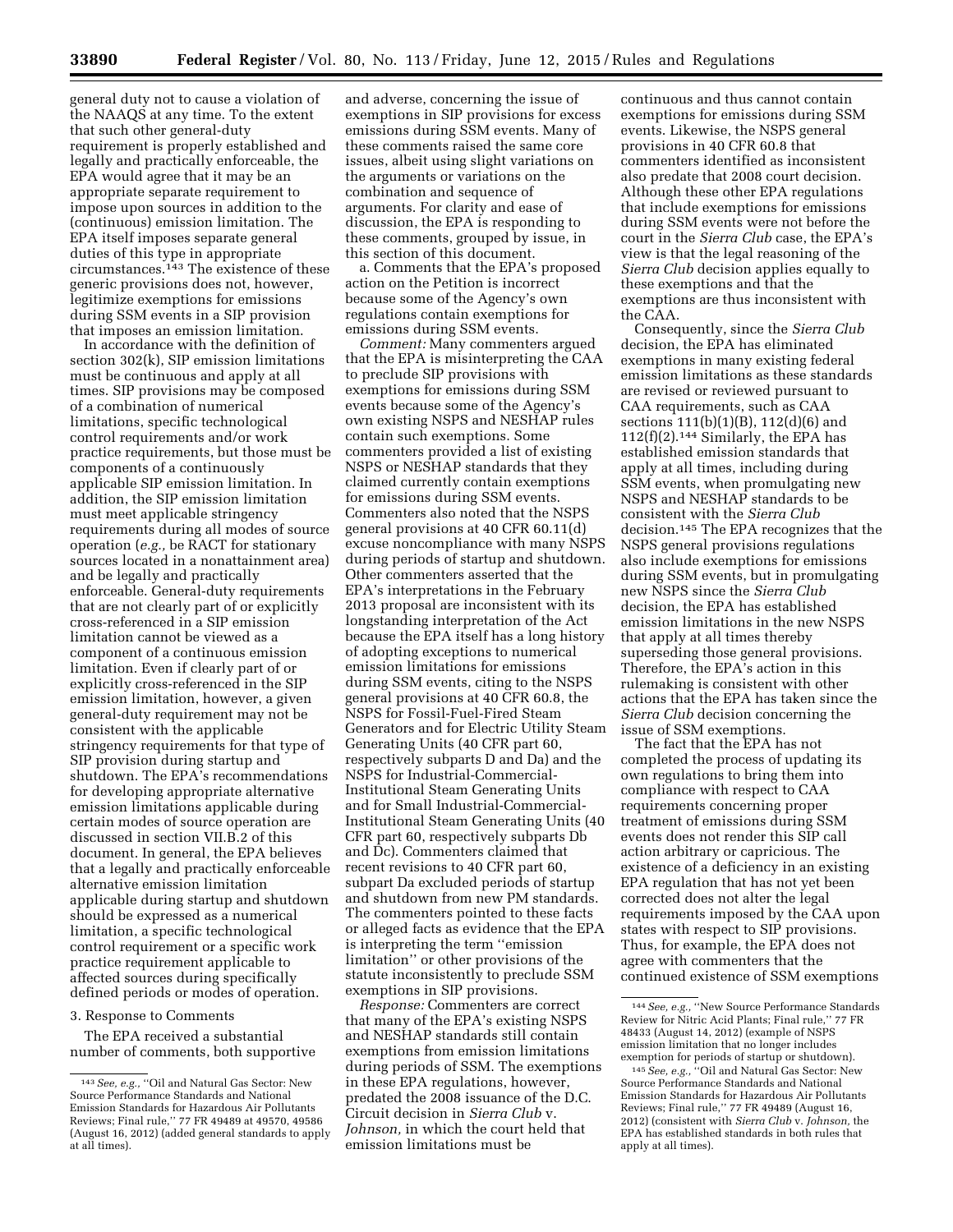in the general provisions applicable to the emission limitations in the Agency's own NSPS for Fossil-Fuel-Fired Steam Generators in 40 CFR part 60, subpart D, is evidence that exemptions for emissions during SSM events are permitted by the CAA.

The EPA acknowledges that correction of longstanding regulatory deficiencies by proper rulemaking procedures requires time and resources, not only for the EPA but also for states and affected sources. Hence, the EPA has elected to proceed via its authority under section  $110(k)(5)$  and to provide states with the full 18 months allowed by statute for compliance with this action. This SIP call is intended to help assure that state SIP provisions are brought into line with CAA requirements for emission limitations, just as the EPA is undertaking a process to update its own regulations.

The EPA also specifically disagrees with the commenters' implication that 40 CFR 60.11(d) completely excuses noncompliance during periods of startup and shutdown. Rather, that provision imposes a separate affirmative obligation to maintain and operate the affected facility, including associated air pollution control equipment, in a manner consistent with good air pollution control practices at all times. The existence of this separate duty to minimize emissions, however, does not justify or excuse the existence of an exemption for emissions during SSM events from the emission limitations of an EPA NSPS. It is a separate obligation that sources must also meet at all times.

The EPA also disagrees with the commenters who argued that the Agency has recently created new exemptions for PM emissions during startup and shutdown events in the NSPS for Electric Utility Steam Generating Units in 40 CFR part 60, subpart Da. The EPA has not created new exemptions for emissions during startup and shutdown. To the contrary, the EPA has taken steps to assure that these regulations are consistent with the statutory definition of emission limitation and with the logic of the *Sierra Club* decision on a going-forward basis. In accordance with that decision, the revised emission limitations in subpart Da NSPS apply continuously. In revising subpart Da to establish requirements for sources on which construction, modification or reconstruction commenced after May 3, 2011, the EPA determined that it was appropriate to provide that the exemptions for emissions during SSM events in the General Provisions do not

apply.146 Although the *Sierra Club* v. *Johnson* decision specifically addressed the validity of SSM exemptions in NESHAP regulations, the EPA concluded that the court's focus on the definition of ''emission limitation'' in section 302(k) applied equally to any such SSM exemptions in NSPS regulations. Thus, for affected sources on which construction, modification or reconstruction starts after May 3, 2011, the General Provisions do not provide an exemption to compliance with the applicable emission limitations during SSM events.

For such sources, the emission limitation for PM in 40 CFR 60.42Da(a) imposes a numerical level of 0.03 lb/ MMBtu that applies at all times except during startup and shutdown and specific work practices that apply during startup and shutdown.147 The related emission limitation for opacity from such sources in 40 CFR 60.42Da(b) is 20 percent opacity at all times, except for one 6-minute period per hour of not more than 27 percent, and it applies at all times except during periods of startup and shutdown when the work practices for PM limit opacity. Commenters alleged that the EPA created an ''exemption'' from the PM emission limitations in subpart Da applicable to post-May 3, 2011, affected sources. That is simply incorrect. The revised regulations in subpart Da impose a numerical emission limitation that applies at all times except during startup and shutdown and impose specific work practice requirements that apply during startup and shutdown as a component of the emission limitation. Specifically, 40 CFR 60.42Da(e)(2) explicitly requires post-May 3, 2011, affected sources to comply with specific work practice standards in part 63, subpart UUUUU. The numerical emission limitation and the work practice requirement together comprise a continuous emission limitation and there is no exemption for emissions during startup and shutdown. The fact that the EPA has established different requirements for different periods of operation does not constitute creation of an exemption. These emission

limitations have numerical limitations that apply during most periods and specific technological control requirements or work practice requirements that apply during startup and shutdown, but all periods of operation are subject to controls and no periods of operation are exempt from regulation. States are similarly able to alter their regulations, in response to this SIP call, to provide for emission limitations with different types of controls applicable during different modes of source operation, so long as those controls apply at all times and no periods are exempt from controls. As explained in section VII.A of this document, the EPA interprets section 110(a)(2)(A) to permit SIP provisions that are composed of a combination of numerical limitations, specific technological control requirements and/ or work practice requirements, so long as the resulting emission limitations are continuous, meet applicable stringency requirements (*e.g.,* are RACT for sources in nonattainment areas) and are legally and practically enforceable.

The EPA also notes that the provisions of 40 CFR 60.42Da(b)(1) do not provide an ''exemption'' from the opacity standard. That section merely provides that the affected sources do not need to meet the opacity standard of the NSPS (at any time), if they have installed a PM continuous emission monitoring system (PM CEMS) to measure PM emissions continuously instead of relying on periodic stack tests to assure compliance with the PM emission limitation. One reason for the imposition of opacity standards on sources is to provide an effective means of monitoring for purposes of assuring source compliance with PM emission limitations and proper operation of PM emission controls on a continuous basis. If a source is subject to a sufficiently stringent PM limitation and has opted to install, calibrate, maintain and operate a PM CEMS to measure PM emissions, then it is reasonable for the EPA to conclude that an opacity emission limitation is not needed for that particular source for those purposes.148 The direct measurement of PM, in conjunction with an appropriately stringent PM emission limitation that

<sup>146</sup>*See* 40 CFR 60.48Da(a). For affected facilities for which construction, modification, or reconstruction commenced after May 3, 2011, the applicable  $SO<sub>2</sub>$  emissions limit under § 60.43Da,  $NO<sub>x</sub>$  emissions limit under § 60.44Da, and  $NO<sub>x</sub>$ plus CO emissions limit under § 60.45Da apply at all times.

<sup>147</sup>The EPA notes that the emission standards for  $SO<sub>2</sub>$  in 40 CFR 60.43Da and for  $NO<sub>X</sub>$  in 40 CFR 60.44Da, applicable to sources on which construction, modification or reconstruction commenced after May 3, 2011, also apply continuously and contain no exemptions for emissions during SSM events.

<sup>148</sup>For example, for NSPS regulations under subparts D, Da, Db and Dc of 40 CFR part 60, the EPA has deemed 0.030 lb/MMBtu to be a sufficiently stringent PM limitation for certain sources operating PM CEMS to conclude that an opacity emission limitation is not needed, on the basis that the contribution of filterable PM to opacity at PM levels of 0.030 lb/MMBtu or less is generally negligible, and sources with mass limits at this level or less will operate with little or no visible emissions (*i.e.,* less than 5 percent opacity). *See* 74 FR 5072 at 5073 (January 28, 2009).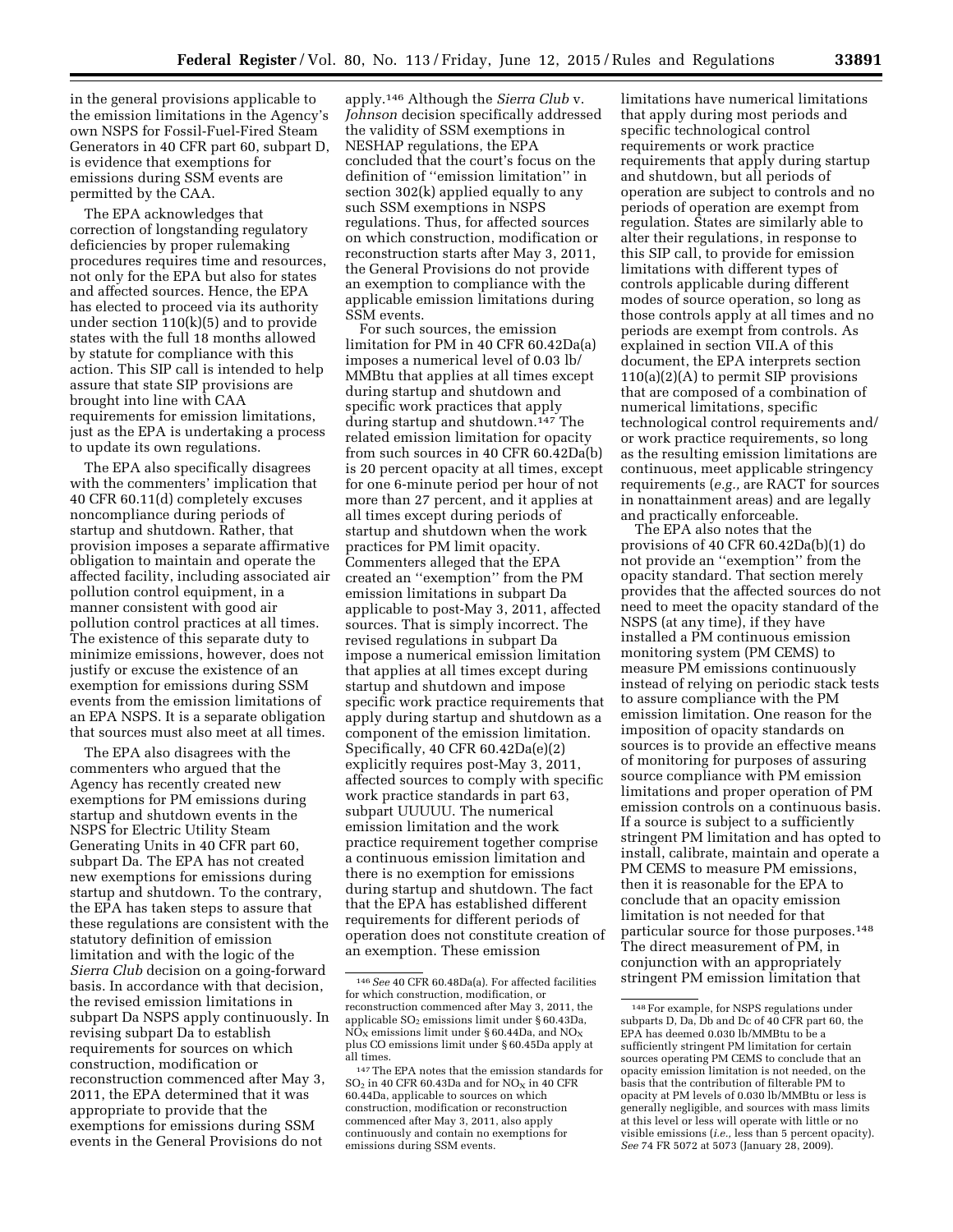applies continuously, is an appropriate means to assure adequate control of PM emissions on a continuous basis. States evaluating how best to replace impermissible SSM exemptions from opacity standards may wish to consider a similar approach, conditioned upon the use of PM CEMS and a sufficiently stringent PM emission limitation.

Finally, the EPA emphasizes that what is at issue in this action is the question of whether emission limitations in SIP provisions can include exemptions for emissions during SSM events. The EPA is reiterating its longstanding interpretation of the CAA with respect to this question, in the process of responding to the Petition, updating its SSM Policy and applying its current interpretations of the CAA to the specific SIP provisions at issue in this SIP call action. To the extent that commenters intend to point out that the EPA needs to address exemptions for emissions during SSM events in its own existing regulations, the Agency is already aware of that need due to recent judicial decisions and is proceeding to correct those regulations in due course.

b. Comments that the EPA's proposed action on the Petition is incorrect because the Agency has previously allowed the inclusion of exemptions for emissions during SSM events through approval of NSPS or NESHAP requirements into SIPs.

*Comment:* Commenters asserted that the EPA is being inconsistent because it has previously approved SIP submissions that rely on NSPS rules, including the SSM exemptions in those existing rules. The commenters argued that the EPA's current interpretation of the CAA to preclude SSM exemptions in SIP provisions is thus at odds with past guidance and practice.

*Response:* The EPA disagrees with the argument that past approval of SIP submissions that relied upon an NSPS or NESHAP with an SSM exemption is evidence that such exemptions should be permissible in SIP provisions in the future. In the 1999 SSM Guidance, the EPA addressed the related issue of whether states could create affirmative defenses in SIP provisions that would alter or add to the requirements of an existing EPA NSPS or NESHAP.149 At that time, the EPA clearly stated that it would be inappropriate for a state to seek to ''deviate'' from the specific requirements of an NSPS or NESHAP when adopting that standard as a SIP provision, stating that ''[b]ecause EPA set these standards taking into account technological limitations, additional

exemptions would be inappropriate.'' Thus, so long as a state did not alter the requirements of the existing NSPS or NESHAP by including additional affirmative defenses or exemptions, the EPA indicated that it would approve a SIP submission that included an NSPS or NESHAP.

The commenters' argument has brought to the EPA's attention that past guidance on this issue is in fact inconsistent with more recent legal developments. At the time of the 1999 SSM Guidance, the EPA was still of the belief that its own NSPS and NESHAP regulations could legitimately include exemptions for emissions during SSM events. In that light, recommending to states that they could rely on an EPA NSPS or NESHAP as an emission limitation in a SIP provision so long as they did not alter the NSPS or NESHAP in any fashion was logical. At that time, the reasoning was that NSPS and NESHAP standards were technologybased standards that, although neither designed nor intended to meet the separate legal requirements for SIP provisions, could be used to provide emission reductions creditable in SIPs. Since the 2008 D.C. Circuit decision in *Sierra Club* v. *Johnson,* however, it has been clear that NSPS and NESHAP standards themselves cannot contain such exemptions. The reasoning of the court was that exemptions for SSM events are impermissible because they contradict the requirement that emission limitations be ''continuous'' in accordance with the definition of that term in section 302(k). Although the court evaluated this issue in the context of EPA regulations under section 112, the EPA believes that this same logic extends to SIP provisions under section 110, which similarly must contain emission limitations as defined in the CAA. Section 110(a)(2)(A) requires states to have emission limitations in their SIPs to meet other CAA requirements, and any such emission limitations would similarly be subject to the definition of that term in section 302(k).

Accordingly, the EPA concludes that, prospectively, a state should not submit an NSPS or NESHAP for inclusion into its SIP as an emission limitation (whether through incorporation by reference or otherwise), unless that NSPS or NESHAP does not include an exemption for SSM events or unless the state otherwise takes action to exclude the SSM exemption from the standard as part of the SIP submission. Because SIP provisions must apply continuously, including during SSM events, the EPA can no longer approve SIP submissions that include any

emission limitations with such exemptions, even if those emission limitations are NSPS or NESHAP regulations that the EPA has not yet revised to make consistent with CAA requirements. Alternatively, states may elect to adopt an existing NSPS or NESHAP as a SIP provision, so long as the state provision excludes the SSM exemption.150 States may also wish to replace the SSM exemption with appropriately developed alternative emission limitations that apply during startup and shutdown in lieu of the SSM exemption. Otherwise, the EPA's approval of the deficient SSM exemption provisions into the SIP would contravene CAA requirements for SIP provisions and would potentially result in misinterpretation or misapplication of the standards by regulators, regulated entities, courts and members of the public. The EPA emphasizes that the inclusion of an NSPS or NESHAP as an emission limitation in a state's SIP (which approach, as noted in section VII.B.3 of this document, would be at the state's option) is different and distinct from reliance on such standards indirectly, such as sources of emission reductions that may be taken into account for SIP planning purposes in emissions inventories or attainment demonstrations. For these uses (*i.e.,*  other than as direct emission limitations), states may continue to rely on EPA NSPS and NESHAP regulations, even those that have not yet been revised to remove inappropriate exemptions, in accordance with the requirements applicable to those SIP planning functions.

c. Comments that the EPA is misinterpreting the *Sierra Club* case because it applies only to MACT regulations and not to SIP provisions.

*Comment:* Many commenters claimed that the EPA incorrectly applies the holding in the *Sierra Club* decision to preclude exemptions for emissions during SSM events in SIP provisions and that the *Sierra Club* decision does not apply in this context. The commenters argued that the *Sierra Club*  decision was directly dependent on the structure of CAA section 112 and cannot be extended to the different regulatory

<sup>149</sup>*See* 1999 SSM Guidance at Attachment p. 3.

<sup>150</sup>Under CAA section 116, states have the explicit general authority to regulate more stringently than the EPA. Indeed, under section 116 states can regulate sources subject to EPA regulations promulgated under section 111 or section 112 so long as they do not regulate them less stringently. Accordingly, the EPA believes that states may elect to adopt EPA regulations under section 111 or section 112 as SIP provisions and expressly eliminate the exemptions for emissions during SSM events.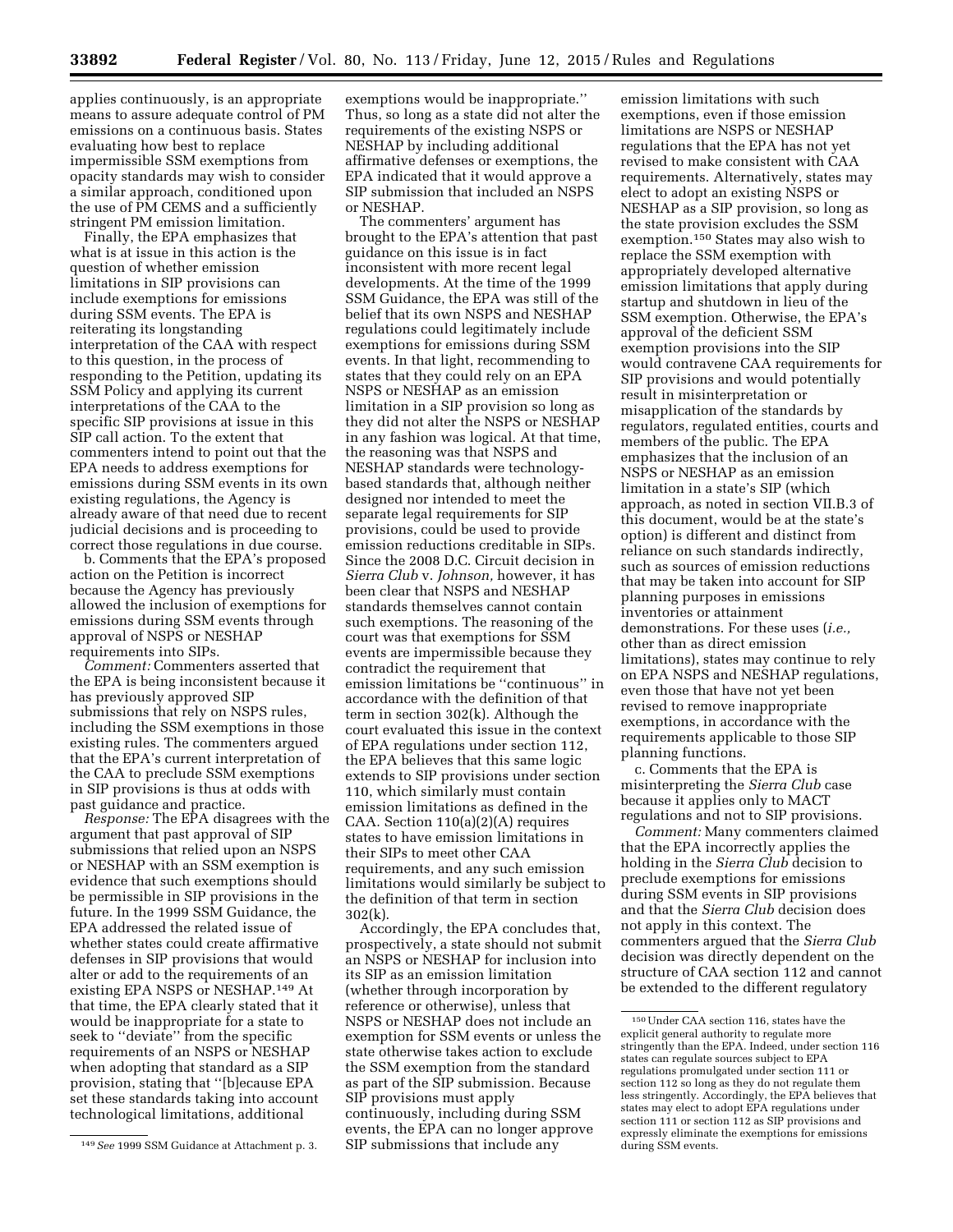structure that governs SIPs under CAA section 110.

The commenters further contended that in the SIP context, the underlying air quality pollution control requirement for SIPs is to attain NAAQS and no specific level of stringency is required, unlike section 112, and Congress gave states broad discretion in the design of their SIPs. Commenters asserted that the *Sierra Club* decision held only that the general-duty requirement in the section 112 regulations did not meet the stringency requirements of CAA section 112 and that this holding does not apply in the SIP context because in the SIP context no specific level of stringency is required.

Commenters also asserted that a general-duty requirement is an appropriate alternative standard for SSM events in the SIP context because CAA sections  $302(k)$  and  $110(a)(2)(A)$ give states broad authority to develop the mix of controls necessary and appropriate to implement the NAAQS. Other commenters contended that the *Sierra Club* decision does not preclude states from constructing a compliance regime that uses multiple methods to limit emissions as long as the overall compliance regime to minimize emissions is enforceable.

Commenters also suggested that the decision in *Kamp* v. *Hernandez* relied upon in the *Sierra Club* case affirmed EPA's approval of a state emission limitation in a SIP that specifically allowed and even expected a certain number of annual exceedances of the emission limit.151 Some commenters argued that the *Sierra Club* decision should not be read to impose a ''continuous emissions limitation'' requirement and that to the extent it does, it was incorrectly decided.

*Response:* The EPA disagrees that the court's decision in *Sierra Club* v. *Johnson* has no relevance to this action. Of course that decision specifically addressed the validity of exemptions for emissions during SSM events in the Agency's own regulations promulgated under section 112. Naturally, that decision turned, in part, on the specific provisions of section 112 and the specific arguments that each of the litigants raised in that case. However, the decision also turned in large part on the explicit statutory definition of the term ''emission limitation'' in section 302(k), which requires such limitations to be ''continuous.''

In that litigation, the EPA itself had argued that the exemptions from the otherwise applicable MACT standards

during SSM events were consistent with CAA requirements because the MACT standards and the separate ''general duty'' requirements ''together form an uninterrupted, *i.e.,* continuous'' emission limitation, because either the numerical limitation or the general duty applied at all times.152 The *Sierra Club*  court rejected this argument, in part because the general duty that EPA required sources to meet during SSM events was not itself consistent with section 112(d) and the EPA did not purport to act under section 112(h). Thus, the EPA agrees that the court in *Sierra Club* explicitly found that the SSM exemption in EPA's NESHAP general provision rules violated the CAA because the general duty to minimize emissions was not a section 112(d)-compliant standard and had not been justified by the EPA as a 112(h) compliant standard. The court reasoned that when sections 112 and 302(k) are read together, there must be a continuous section 112-compliant standard. It is important to note that if the otherwise applicable numerical MACT standards had themselves applied at all times consistent with section 302(k), then there would have been no question that they were in fact continuous.

The EPA has concluded that the reasoning of the *Sierra Club* decision is correct and further supports the Agency's interpretations of the CAA with respect to SIP provisions. As explained in the February 2013 proposal, the EPA's longstanding SSM guidance has interpreted the CAA to prohibit exemptions for emissions during SSM events since at least 1982. The EPA has long explained that exemptions for emissions during SSM events are not permissible in SIP provisions, because they interfere with attainment and maintenance of the NAAQS, protection of PSD increments and improvement of visibility, and because they are inconsistent with the enforcement structure of the CAA. The EPA also noted that the definition of emission limitation in section 302(k) was part of the basis for its interpretation concerning SIP provisions.153 In the February 2013 proposal, the EPA explained that the *Sierra Club* court's emphasis on the definition of the term emission limitation in section 302(k) further bolsters the Agency's basis for interpreting the CAA to preclude such exemptions in SIP provisions. In other

words, under the CAA and the court's decision, emission limitations in SIP provisions as well as in NSPS and NESHAP regulations must be continuous, although they can impose different levels or forms of control during different modes of source operation.

The EPA also disagrees with the argument that the *Sierra Club* decision does not apply because section 110, unlike section 112, does not impose any specific level of ''stringency'' for SIP provisions. In accordance with section 110(a)(1), states are required to have SIPs that provide for attainment, maintenance and enforcement of the NAAQS in general. Pursuant to section 110(a)(2), states are required to have SIP provisions that meet many specific procedural and substantive requirements, including but not limited to, the explicit requirements of section 110(a)(2)(A) for emission limitations necessary to meet other substantive CAA requirements. In addition, however, states must have SIP provisions that collectively meet a host of other statutory requirements that also impose more specific stringency requirements. Merely by way of example, section 110(a)(2)(I) requires states with nonattainment areas to have SIP provisions that collectively meet part D requirements.154 In turn, the different subparts of part D applicable to each NAAQS impose many requirements that require emission limitations in SIPs that meet various levels of stringency. Again, merely by way of example, states with nonattainment areas for PM under part D subpart 4 must have SIPs that include emission limitations that meet either the RACM and RACT level of stringency (if the nonattainment area is classified Moderate) or meet the BACM and BACT level of stringency (if the area is classified Serious).155 There are similar requirements for states to impose emission limitations that must meet various levels of stringency for each of the NAAQS. Likewise, states must impose SIP emission limitations that meet BART and reasonable progress levels of stringency for regional haze program purposes 156 and must ensure that emission limitations meet BACT or LAER levels of stringency for PSD or nonattainment NSR permitting program

<sup>151</sup> 752 F.2d 1444 (9th Cir. 1985).

<sup>152</sup>*See* 551 F.3d 1019, 1026 (D.C. Cir. 2008). 153*See* 1999 SSM Guidance at 2, footnote 1 (citing the section 302(k) definition of emission limitations and emission standards).

<sup>154</sup> Sections 171-193 of CAA title I comprise part D.

<sup>155</sup>*See* CAA section 172(c)(2) (generally applicable attainment plan requirements including RACM and RACT); CAA section 189(a)(1) (requirements for areas classified Moderate); section 189(b) (requirements for areas classified Serious). 156*See* CAA section 169A(b)(2)(A).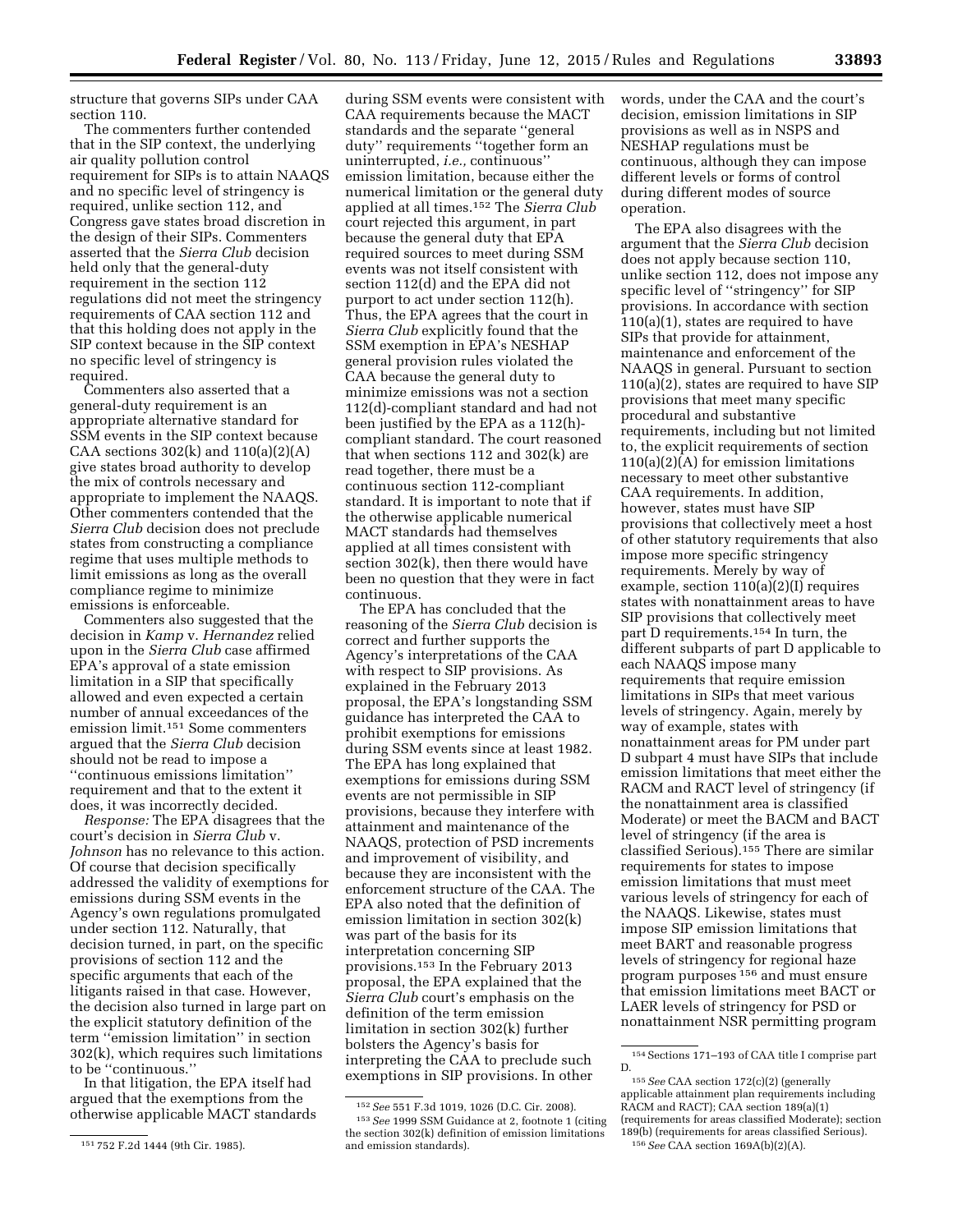purposes.157 The EPA agrees that states have broad discretion in how to devise SIP provisions under section 110, but states nevertheless are required to devise SIP provisions that meet applicable statutory stringency requirements. In short, the argument that the *Sierra Club* decision is not germane because there are no comparable ''stringency'' requirements applicable to SIP provisions is simply in error. While it is true that SIP provisions do not need to meet section 112 levels of stringency, they must still be continuous under section 302(k) and meet applicable NAAQS, PSD and visibility requirements and stringency levels. In short, they cannot contain exemptions for emissions during SSM events.

Finally, the EPA does not agree with the commenters' view of the significance of the reference to the *Kamp* v. *Hernandez* decision by the court in the *Sierra Club* decision. The *Kamp* decision upheld the EPA's approval of a SIP provision that imposed an  $SO<sub>2</sub>$  emission limitation on a specific stationary source.158 To the extent that the commenters believe that the *Kamp* decision stands for the principle that SIP emission limitations can be ''continuous'' even if they do not restrict emissions to the same numerical limitation at all times, this point is not in dispute. As explained in section VII.A of this document, the EPA agrees with this principle. If, however, the commenters believe that the *Kamp*  decision instead indicates that SIP emission limitations may contain exemptions, such that no emission standard applies during some mode of source operation, then that is simply incorrect. The EPA-approved SIP provision at issue in *Kamp* did not itself allow for a certain number of ''exceedances'' of the emission limitation each year. The state emission limitation rule in that case was developed to ensure attainment and maintenance of the then applicable  $SO<sub>2</sub>$ NAAQS and the approved emission limitation for the source fluctuated but was continuous. It was the specifications of the SO<sub>2</sub> NAAOS standard that allowed for a certain number of ''exceedances'' each year. The NAAQS themselves are not ''emission limitations'' governed by section 302(k) and commonly have a statistical ''form'' that authorizes a set number of ''exceedances'' of the numerical level of the NAAQS before

there is a ''violation'' of the NAAQS.159 Thus, the EPA believes that the court in the *Sierra Club* decision properly cited the *Kamp* case as support for the fundamental proposition that emission limitations must be ''continuous.'' Moreover, the EPA notes that commenters did not address other reported decisions in which courts have upheld the Agency's disapproval of SIP submissions containing SSM exemptions.160

d. Comments that the EPA's proposed action contradicts a 2009 guidance document concerning the effect of the *Sierra Club* decision on SSM exemptions in existing standards.

*Comment:* A number of commenters suggested that the EPA's February 2013 proposal is inconsistent with a memorandum (in fact a public letter) issued by the Agency following the *Sierra Club* decision in which the D.C. Circuit vacated two EPA provisions that exempt sources from section 112(d) emission standards during periods of SSM (Kushner letter).161 The commenters noted that the Kushner letter explained that many MACT standards have SSM exemptions that were not affected by the *Sierra Club*  decision. They argued that the Kushner letter should be read to mean that no emission limitations other than the ones explicitly discussed within that letter would be affected by the court's holding that emission limitations under the CAA must be continuous.

*Response:* The EPA disagrees with these comments for several reasons. First, the commenters misinterpret the Kushner letter. The purpose of the Kushner letter was to explain the direct and immediate impact of the *Sierra Club*  decision, which vacated the SSM exemption in EPA's NESHAP general provisions regulations. The Kushner letter explained that the vacatur would ''immediately and directly'' affect only the subset of NESHAP source category standards that incorporated the general provisions' exemption by reference, and that contain no other regulatory text exempting or excusing, in any way, compliance during SSM events, because

only the general provisions' exemption was challenged and before the court in the *Sierra Club* case. However, the Kushner letter clearly stated that the legality of all NESHAP SSM exemption provisions was in question and that EPA would examine such provisions in light of the court's decision. Therefore, the commenters' suggestion that the Kushner letter supports a limited reading of the legal reasoning of the *Sierra Club* case is incorrect.

Second, the Kushner letter did not explicitly or implicitly address the issue of whether the CAA allows exemptions for emissions during SSM events in SIP provisions. That fact is unsurprising, in that at the time of the Kushner letter the EPA already had guidance in the SSM Policy (issued and reiterated in 1982, 1983, 1999 and 2001) that clearly stated the Agency's view that such exemptions are not permissible in SIP provisions, consistent with CAA requirements. It would also have been unnecessary for the Kushner letter discussing the impact of the *Sierra Club* decision on NESHAP standards to have mentioned that the statutory definition of emission limitation also precludes exemptions for SSM provisions in SIPs. The EPA had already made this point explicitly in the 1999 SSM Guidance, when it explained the reasons why such provisions would be contrary to CAA requirements for SIPs.162 Thus, the EPA's guidance for SIP provisions concerning emissions during SSM events had already explicitly articulated that provisions with exemptions for SSM events could not be approved pursuant to CAA section 110(l), because that would interfere with a fundamental requirement of the CAA, *i.e.,* the definition of ''emission limitation'' in section 302(k).

Finally, the EPA disagrees that the Kushner letter could override the applicability of the logic of the *Sierra Club* decision to SIP provisions, even if the Agency had any such intentions. The D.C. Circuit's evaluation of the issue with respect to the EPA's own regulations was premised not solely upon the particular requirements of section 112 but also more broadly on the meaning and specific definition of the term ''emission limitation'' under the CAA. That definition applies to SIP provisions as well as to the EPA's own regulations. Because the SSM Policy in effect at the time of the *Sierra Club*  decision and the time of the Kushner letter already stated that EPA interpreted the CAA to prohibit SIP provisions that exempt emissions during SSM events, there would have

<sup>157</sup>*See* CAA section 165(a)(4) and CAA section 173(a)(2).

<sup>158</sup> 753 F.3d 1444, 1452–53 (9th Cir. 1985).

<sup>&</sup>lt;sup>159</sup> See, e.g., 40 CFR 50.18 (24-hour PM<sub>2.5</sub> NAAQS met when 98th-percentile monitored value is less

than or equal to 35 ug/m3). 160*See, e.g., Mich. Dep't of Envtl. Quality* v. *Browner,* 230 F.3d 181 (6th Cir. 2000) (upholding disapproval of SIP provisions because they contained exemptions applicable to SSM events); *US Magnesium, LLC* v. *EPA,* 690 F.3d 1157, 1170 (10th Cir. 2012) (upholding the EPA's issuance of a SIP call to a state to correct SSM-related deficiencies).

<sup>161</sup>*See* Letter from A. Kushner, Director, Office of Civil Enforcement, EPA/OECA, regarding ''*Vacatur of Startup, Shutdown, and Malfunction (SSM) Exemption (40 CFR 63.6(f)(1) and 63.6(h)(1)),*'' July

<sup>&</sup>lt;sup>162</sup> See 1999 SSM Guidance at 2, footnote 1.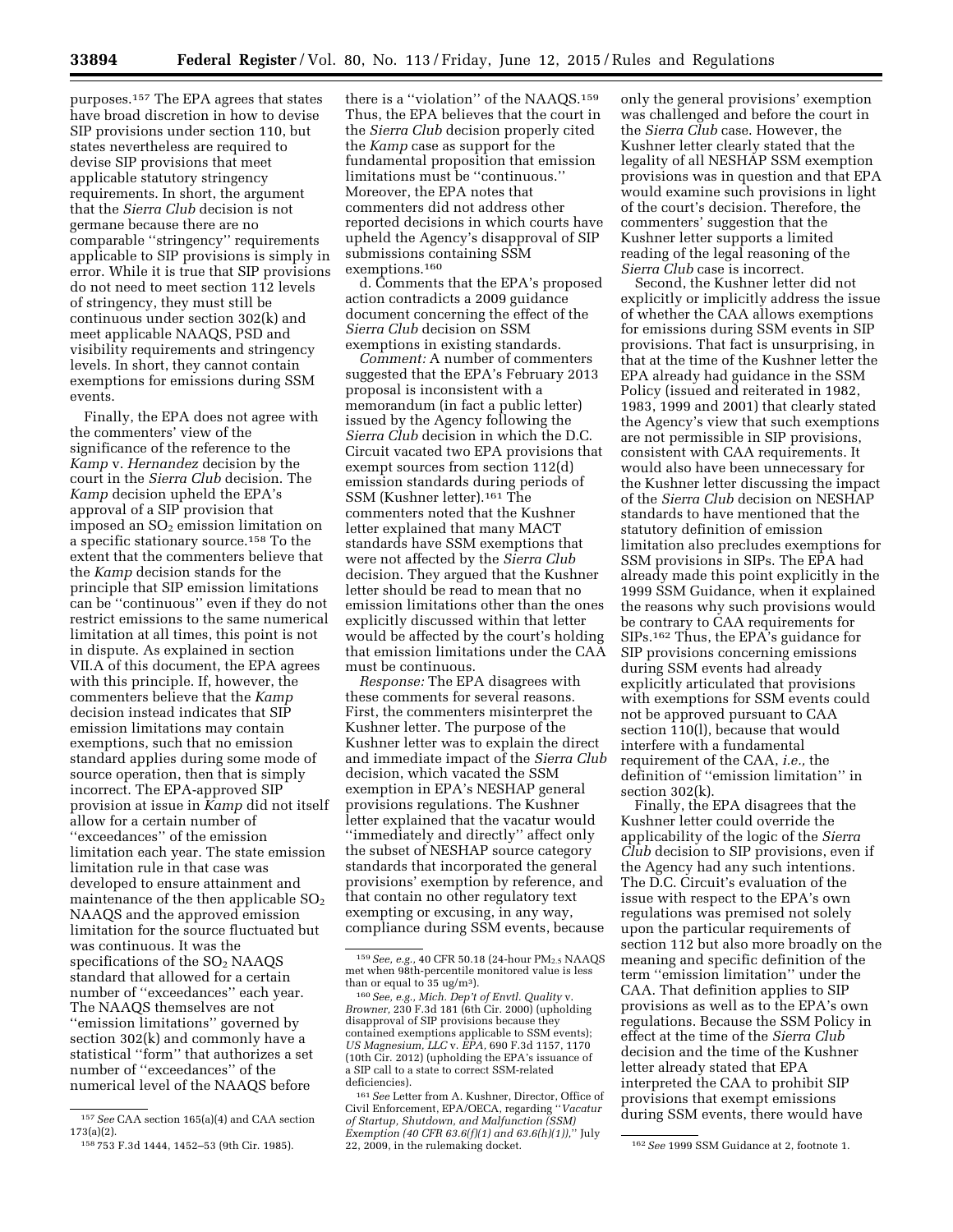been no need for the Kushner letter to speak to this issue.163

e. Comments that the EPA's proposed action on the Petition is incorrect because the Agency's recent MATS rule and Area Source Boiler rule regulations contain exemptions for emissions during SSM events.

*Comment:* Many commenters asserted that the EPA's February 2013 proposed action to find SIP provisions with exemptions for emissions during SSM events to be substantially inadequate is arbitrary and capricious because recent Agency NESHAP regulations under section 112 contain similar exemptions. Commenters pointed to recently promulgated rules such as the MATS rule 164 and the Area Source Boiler rule 165 as examples of NESHAP regulations that they claim contain similar exemptions. According to commenters, the emission limitations in EPA's own MATS rule ''allow excess emissions during SSM events,'' suggesting that the Agency created exemptions for such emissions.166 Other commenters similarly argued that the EPA created emission limitations in the Area Source Boiler rule that do not apply ''continuously'' because the numerical limitations do not apply during startup and shutdown.167 In short, these commenters argued that the EPA is being arbitrary and capricious because it is holding emission limitations in SIPs to a different and higher standard than emission limitations under its own NSPS and NESHAP regulations.

*Response:* The EPA disagrees with these commenters. The recent EPA rulemaking efforts that commenters claim are at odds with EPA's SIP call are completely consistent with the Agency's action today. First, as explained in the February 2013 proposal, the EPA has not taken the position that sources must be subject to SIP emission limitations that are set at the same numerical level at all times, or that are expressed as numerical limitations at all times. As the EPA stated, ''[i]f justified, the state can develop special emission

limitations or control measures that apply during startup or shutdown if the source cannot meet the otherwise applicable emission limitation in the SIP.'' 168 The EPA's 1999 SSM Guidance articulated that SIP provisions may include alternative emission limitations applicable during startup and shutdown as part of a continuously applicable emission limitation when properly developed and otherwise consistent with CAA requirements. Moreover, the EPA recommended specific criteria relevant to the creation of such alternative emission limitations. The EPA reiterated that guidance in the February 2013 proposal and is providing a clarified version of the guidance in this final action. This issue is addressed in more detail in section VII.B.2 of this document.

The EPA also disagrees with the assertion that it is holding state SIP provisions to a different standard than its own NSPS and NESHAP regulations. The EPA notes that SIP emission limitations and NSPS and NESHAP emission limitations are, of course, designed for different purposes (*e.g.,* to meet the NAAQS versus to reduce emissions of HAPs) and have to meet some different statutory requirements (*e.g.,* to be RACM versus be standards that are compliant with section 112). However, the EPA understands the commenters' claim to be more specifically that the Agency is applying a different interpretation of the term ''emission limitation'' and taking a different approach to the treatment of emissions during SSM events in its own regulations, even in recent regulations developed subsequent to the *Sierra Club*  decision. The EPA believes that this argument reflects a misunderstanding of both the February 2013 proposal and what the Agency's own new regulations contain.

The MATS rule and the Area Source Boiler rule in fact illustrate how the EPA is creating emission limitations that apply continuously, with numerical limitations or combinations of numerical limitations and other specific technological control requirements or work practice requirements applicable during startup and shutdown, depending upon what is appropriate for the source category and the pollutants at issue. For example, in the MATS rule the EPA has promulgated regulations that impose emission limitations on various subcategories of sources to address HAP emissions. To do so, the EPA developed emission limitations to address the relevant pollutants using a

combination of numerical emission limitations and work practices. The work practice requirements specifically apply to sources during startup and shutdown and are thus components of the continuously applicable emission limitations.<sup>169</sup>

Similarly, in the Area Source Boiler rule 170 the EPA has imposed emission limitations on affected sources for PM, mercury and CO. The specific emission limitations that apply vary depending upon the subcategory of boiler. The emission limitations include a combination of numerical emission limitations and work practice requirements that together apply during all modes of source operation. For some subcategories, the standards that apply during startup and shutdown differ from the standards that apply during other periods of operation. This illustrates what the EPA considers the correct approach to creating emission limitations: (i) The emission limitation contains no exemption for emissions during SSM events; (ii) the component of the emission limitation that applies during startup and shutdown is clearly stated and obviously is an emission limitation that applies to the source; (iii) the component of the emission limitation that applies during startup and shutdown meets the applicable stringency level for this type of emission limitation (in this case section 112); and (iv) the emission limitation contains requirements to make it legally and practically enforceable. In short, the Area Source Boiler rule established emission limitations that apply continuously, in accordance with the requirements of the CAA, and consistent with the court's decision in the *Sierra Club* decision. States with SIP provisions that are deficient because they contain automatic or discretionary exemptions for emissions during SSM events may wish to consider the Agency's own approach when they develop SIP revisions in response to this SIP call.

f. Comments that section 110(a)(2)(A) authorizes states to have SIP provisions with exemptions for emissions during SSM events because they are not ''emission limitations'' and are not

<sup>163</sup>*See, e.g.,* 1999 SSM Guidance, Attachment at 1 (''any provision that allows for an automatic

<sup>164</sup> The mercury and air toxics standards (MATS). rule for power plants regulates emissions from new and existing coal- and oil-fired electric utility steam generating units (EGUs) under 40 CFR part 63, subpart UUUUU.

<sup>&</sup>lt;sup>165</sup>The Area Source Boiler rule regulates industrial, commercial and institutional boilers at area sources under 40 CFR part 63, subpart JJJJJJ.

<sup>166</sup>*See* MATS rule, requirements during startup, shutdown and malfunction, 77 FR 9304 at 9370 (February 16, 2012).

<sup>167</sup>*See* Area Source Boiler rule, notice of final action on reconsideration, periods of startup and shutdown, 78 FR 7487 at 7496 (February 1, 2013).

<sup>168</sup>*See* February 2013 proposal, 78 FR 12459 at 12488 (February 22, 2013).

<sup>169</sup>The EPA took final action on a petition for reconsideration concerning the MATS rule and the Utility NSPS that made certain revisions related to the emission limitations and work practices applicable during startup and shutdown. Those revisions did not, however, alter the basic structure of the emission limitations as numerical limitations, or numerical limitations with work practice components during startup and shutdown, depending upon the source category and the pollutants at issue. *See* 79 FR 68777 (November 19, 2014).

<sup>170</sup> 78 FR 7487 (February 1, 2013).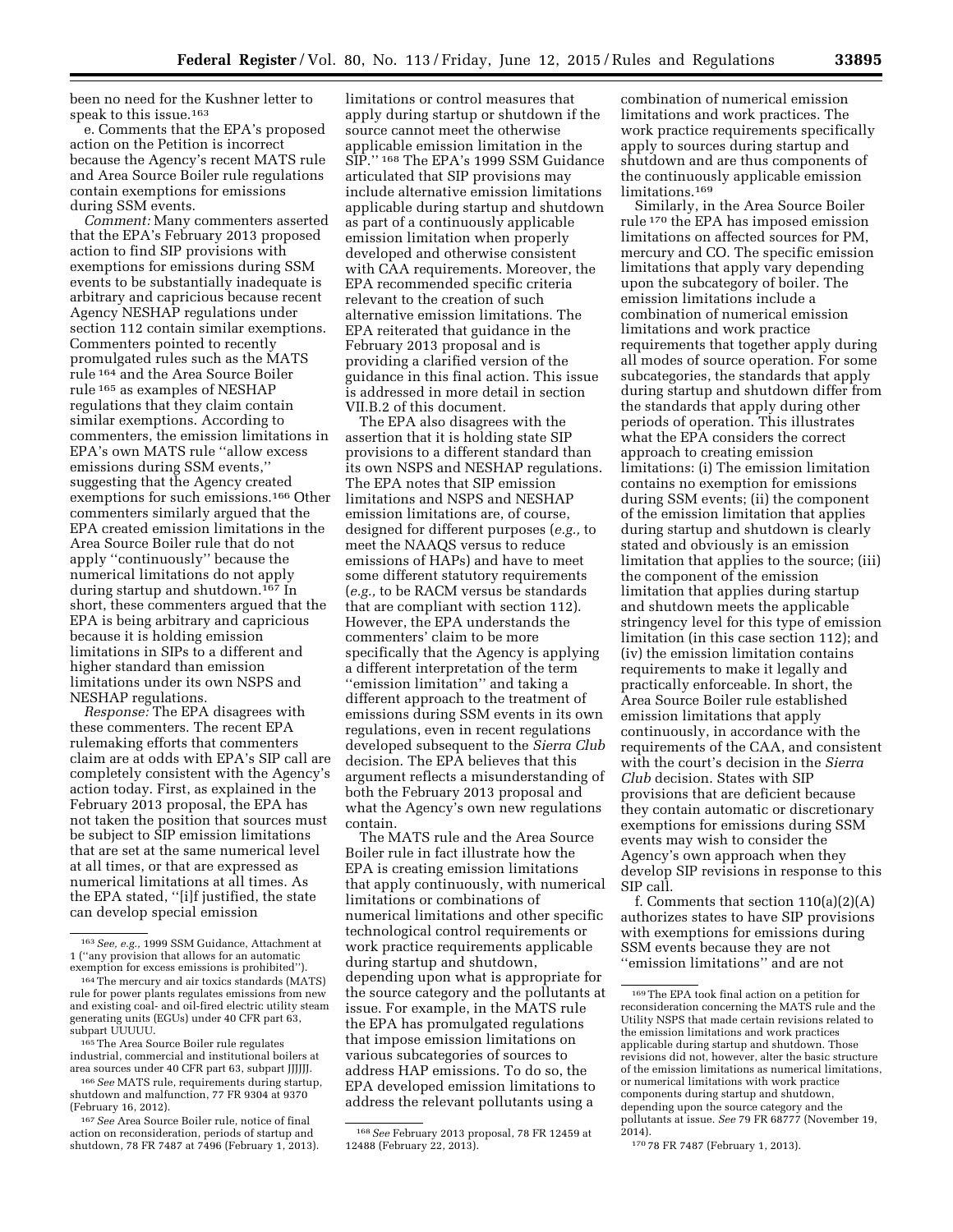subject to the requirement to be ''continuous.''

*Comment:* Section 110(a)(2)(A) requires states to have SIPs that include emission limitations for purposes of imposing restrictions on sources of emissions in order to attain and maintain the NAAQS and to meet other CAA requirements. Some commenters noted that, in addition to ''emission limitations,'' section 110(a)(2)(A) also explicitly refers to ''other control measures, means, or techniques.'' Unlike the term ''emission limitation,'' which is defined in section 302(k), commenters contended that these ''other control[s]'' need not be continuous. Accordingly, these commenters argued that emission controls in SIP provisions that either contain, or are subject to, SSM exemptions can be viewed merely as examples of these ''other control measures, means, or techniques'' that are validly included in SIPs and that do not have to limit emissions from sources on a continuous basis. Specifically, these commenters asserted that the plain text of section 110(a)(2)(A) does not require SIPs to include only emission limitations but rather requires that SIPs include ''emission limitations,'' ''other control measures, means, or techniques,'' or a mixture thereof. Furthermore, according to some of these commenters, an interpretation of section 110(a)(2)(A) that requires all SIP provisions to be ''emission limitations,'' and thus subject to the requirement that they be continuous, would render the ''other control'' language in the statute superfluous.

*Response:* The EPA agrees with the commenters that SIPs do not have to be composed solely of numerical emission limitations, that SIPs can contain other forms of controls in addition to emission limitations and that certain forms of controls other than emission limitations may not need to apply to sources continuously. However, the EPA disagrees with the commenters' conclusion that the mere act of labeling certain SIP provisions as ''control measures, means, or techniques'' rather than as ''emission limitations'' can be a means to circumvent the requirement that emission limitations must regulate sources continuously. To the extent that there is any ambiguity in the requirements of section 110(a)(2), it is not reasonable to interpret the statute to allow the explicit requirement that emission limitations must be continuous to be negated in this fashion.

As an initial matter, the SIP provisions that contain automatic or discretionary exemptions during SSM events at issue in this SIP call excuse compliance with requirements that

presumably were submitted to the EPA as emission limitations, were intended to limit emissions on a continuous basis or were otherwise included to ensure that the SIP contained continuous emission limitations. All of the SIP provisions at issue in this action provide automatic or discretionary exemptions from emission limitations that are formulated as restrictions on the ''quantity, rate, or concentration'' of emissions from affected sources, just as section 302(k) describes the purpose of an emission limitation. Longstanding EPA regulations applicable to SIPs require that states have a control strategy to provide for attainment and maintenance of the NAAQS.171 The required ''control strategy'' is defined to be the combination of measures including, but not limited to, ''emission limitations,'' ''emission control measures applicable to in use motor vehicles'' and ''transportation control measures'' listed in section 108(f).172 The regulatory definition of ''emission limitation'' applicable to SIP provisions tracks the statutory definition of section 302(k) and notably also does not define the term to allow exemptions for emissions during SSM events.173 To the EPA's knowledge, none of the specific SIP provisions that contain or that are subject to the automatic or discretionary exemptions at issue in this SIP call action were developed by the states with the intention or expectation that absent the exemption they would not apply at all times when the source is in operation; *i.e.,* they impose restrictions on emissions that were intended to apply continuously when the source is emitting pollutants. Logically, the states intended the emission limitations to impose limits that apply continuously at all times when the affected sources are emitting pollutants or else there would have been no impetus to include any exemptions for emissions during SSM events.

However, even if the EPA were to accept the commenters' premise *arguendo*—that inclusion of an SSM exemption in a given SIP provision turns ''emission limitations'' into ''other control measures, means, or techniques,'' this would not be a reasonable reading of the requirements of section 110(a)(2)(A) and section 302(k) for several reasons. To the extent that either section  $110(a)(2)(A)$  or section 302(k) is ambiguous with respect to this point, the EPA does not interpret the CAA to allow exemptions for emissions during SSM events in SIP

provisions in the way advocated by the commenters.

First, section 110(a)(2)(A) explicitly requires that SIPs must contain emission limitations as necessary to meet various CAA requirements. Section 302(k) requires that such emission limitations must limit ''the quantity, rate, or concentrations of emissions of air pollutants on a *continuous* basis.'' Moreover, section 302(k) reiterates that the term ''continuous emission limitation'' also specifically includes ''any requirement relating to the operation or maintenance of a source to assure *continuous*  emission reduction.'' Lest there be doubt, section 302(m) provides a definition for the related term ''means of emission limitation'' as ''a system of continuous emissions reduction (including the use of specific technology or fuels with specified pollution characteristics).'' In the *Sierra Club* v. *Johnson* decision, the D.C. Circuit concluded that the statutory definition of ''emission limitation'' in section 302(k) precludes exemptions for emissions during SSM events because such exemptions are inconsistent with the requirement for continuous controls.174 Given the emphasis that the statute places on the requirement that sources be subject to continuous emission controls, and given the emphasis that courts have placed on the requirement that sources be subject to continuous controls on their emissions, the EPA believes that it is illogical that the statutory requirement for continuous controls on sources could be subverted merely by the act of labeling a given SIP provision a ''control measure'' rather than an ''emission limitation.'' The commenters' argument that if a given SIP provision contains an SSM exemption, it is merely a ''control measure[ ], mean[ ], or technique[ ]'' reduces the explicit requirement for continuous controls on emissions to a semantic exercise.

Second, the EPA believes that the commenters' reading of the statute to permit SIP provisions to contain an SSM exemption by virtue of what it is labeled is incorrect if taken to its logical extreme. The commenters' interpretation of section 110(a)(2)(A) would theoretically allow a SIP to contain no emission limitations whatsoever, merely a collection of requirements labeled ''control measures'' so that sources can be excused from having to limit emissions on a continuous basis. This result is contrary to judicially approved EPA

<sup>171</sup>*See, e.g.,* 40 CFR 51.100.

<sup>172</sup>*See, e.g.,* 40 CFR 51.100(n).

<sup>173</sup>*See* 40 CFR 51.100(z).

<sup>174</sup>*See Sierra Club* v. *Johnson,* 551 F.3d 1019, 1027–28 (citing CAA sections 112(d)(2), 302(k)).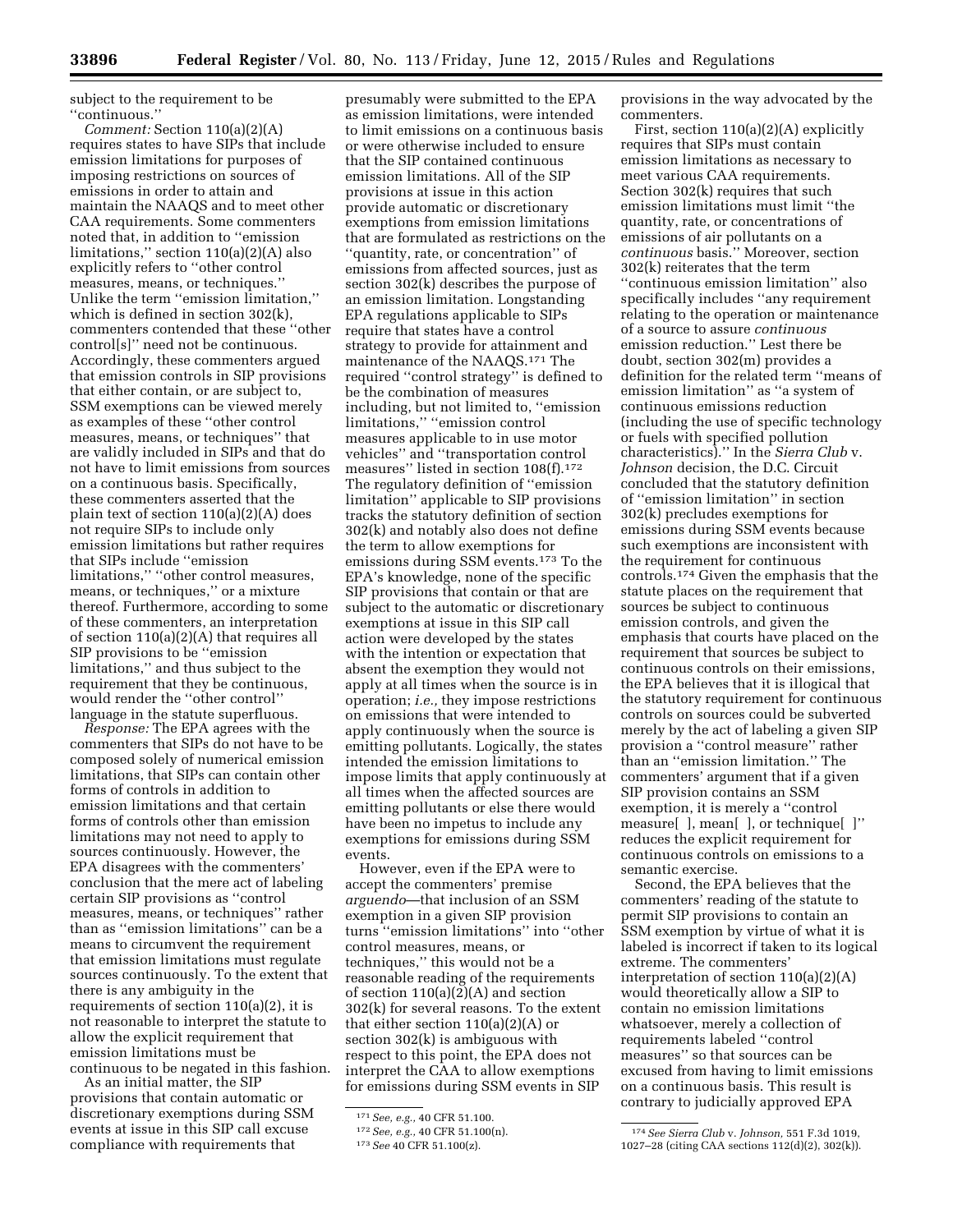interpretations of prior versions of the CAA as requiring all SIPs to include continuously applicable emission limitations and only requiring ''other'' additional controls ''as may be necessary'' to satisfy the NAAQS.175 Additionally, this result is contrary to legislative history of the 1990 Clean Air Act Amendments, which indicates that in slightly revising this portion of section 110(a)(2)(A), Congress intended to merely ''combine and streamline'' previously existing SIP requirements into a single provision, not to vitiate statutory requirements concerning emission limitations.176

Finally, the EPA's interpretation of the requirements of section 110(a)(2) does not render the ''other control'' language in the statute superfluous as claimed by the commenters. In addition to emission limitations, the EPA interprets that section to allow other ''control measures, means or techniques'' as contemplated by the statute. For example, the EPA's regulations implementing SIP requirements explicitly enumerate nine separate types of measures that states may include in SIPs.177 This list of nine different forms of potential SIP provisions to reduce emissions varies broadly, from measures that ''impose emission charges or taxes or other economic incentives or disincentives'' to ''changes in schedules or methods of operation of commercial or industrial facilities'' to ''any transportation control measure including those transportation measures listed in section 108(f).'' The EPA made clear that this list is not allinclusive. In addition, the EPA has, when appropriate, approved SIP provisions that impose various forms of emissions controls that are not, by definition, emission limitations.178

176*See, e.g.,* S. Rept. 101–228, at 20 (noting that the structure of section 110(a)(2)(A) as it appears today reflects congressional intent to ''combine and streamline'' previously existing SIP requirements into a single provision).

177*See* 40 CFR 51.100(n).

178*See, e.g.,* 71 FR 7683 (February 14, 2006) (approving as BACM the use of ''conservation management practices'' to control fugitive dust emissions from agricultural sources, including techniques that limit emissions only during certain activities or times); 68 FR 56181 (September 30, 2003) (approving as BACM an ''episodic wood burning curtailment'' program that restricts the use

Thus, the commenters are in error in their belief that the EPA's reading of the statute to require that SIPs contain emission limitations that apply continuously ignores the other forms of potential measures that section  $110(a)(2)(A)$  authorizes.

Section 110(a)(2) requires SIPs to include enforceable emission limitations and other controls ''as necessary or appropriate to meet the applicable requirements'' of the CAA. Regardless of whether commenters' semantic labeling arguments are valid in the abstract, they are not correct with respect to the fundamental CAA requirements for SIPs relating to continuous emission limitations. The automatic or discretionary exemptions for emissions during SSM events in the SIP provisions at issue in this SIP call authorize exemptions from statutorily required emission limitations. To the extent that such a SIP provision would functionally or legally exempt sources from regulation during SSM events, the SIP provision fails to be a continuously applicable enforceable emission limitation as required by the CAA. The fact that a SIP may also contain ''other control[s]'' as advocated by the commenters does not negate the statutory requirement that emission limitations must apply continuously.

g. Comments that the definition of ''emission limitation'' in section 302(k) does not require that all forms of emission limitations must apply continuously.

*Comment:* Section 110(a)(2)(A) requires that SIPs must contain emission limitations, and section 302(k) defines the term ''emission limitation'' to mean a limit on emissions from a source that applies continuously. A number of commenters disagreed that section 302(k) requires that *all*  ''emission limitations'' have to be ''continuous.'' The commenters argued that section 302(k) establishes two distinct categories of emission limitations: (1) Requirements that ''limit[ ] the quantity, rate, or concentration of emissions of air pollutants on a continuous basis, including any requirement relating to the operation or maintenance of a source to assure continuous emission reduction,'' and (2) requirements constituting a ''design, equipment, work practice or operational standard promulgated under this chapter.'' These commenters claimed that only the first purported category is emission limitations that must be continuous and that the second purported category is

of wood-burning stoves based on predicted particulate matter concentrations). 179 CAA section 302(k).

emission limitations that do not need to apply continuously. Accordingly, these commenters asserted that SIP provisions that are rendered noncontinuous by inclusion of exemptions for emissions during SSM events are still legally valid ''emission limitations'' because they fall within the second category. Other commenters separately contended that under section 302(k), SIP provisions imposing requirements ''relating to the operation or maintenance of sources'' do not need to be continuous, unlike those imposing requirements that limit ''the quantity, rate, or concentration of emissions or air pollutants.''

*Response:* The EPA disagrees with the commenters' view that section 302(k) establishes two discrete categories of emission limitations, only one of which must reduce continuous emissions on a continuous basis. The EPA acknowledges that the text of section 302(k) is ambiguous with respect to this point, but the Agency does not agree with the commenters' interpretation of the statute. The statutory text of section 302(k) begins with a catch-all definition of the term ''emission limitation'' as ''a requirement established by the State or the Administrator which limits the quantity, rate, or concentration of emissions of air pollutants on a continuous basis . . . .'' 179 The EPA believes that the rest of the first sentence in section 302(k), beginning with the word "including," is best read as a list of examples of types of measures that satisfy this general definition. In other words, the remainder of the sentence provide examples of types of SIP provisions that could be used to limit emissions on a continuous basis, including any design standard, equipment standard, work practice standard or operational standard promulgated under the CAA, as well as ''any requirement relating to the operation or maintenance of a source to assure continuous emission reduction.'' However, each of these forms of emission limitation would be required to apply at all times, or be required to apply in combination at all times, in order to meet the fundamental requirement that the emission limitation serves to limit emissions from the affected sources continuously. Thus, the EPA interprets the term ''emission limitation'' to permit emission limitations that are composed of a combination of numerical limitations, technological control requirements and/ or work practice requirements, so long as they are components of an emission limitation that applies continuously. This interpretation accords with

<sup>175</sup>*See, e.g., Kennecott Copper Corp.* v. *Train,* 526 F.2d 1149, 1153 (9th Cir. 1975). The current version of section 110(a)(2)(A) is admittedly worded differently than the 1970 version. However, for purposes of these commenters the critical distinction is not that Congress changed the location of the word ''necessary'' but rather that Congress changed the subject that ''necessary'' modifies—and thus the entire scope of 110(a)(2)(A)—from satisfying the NAAQS to meeting ''applicable requirements'' of the entire CAA.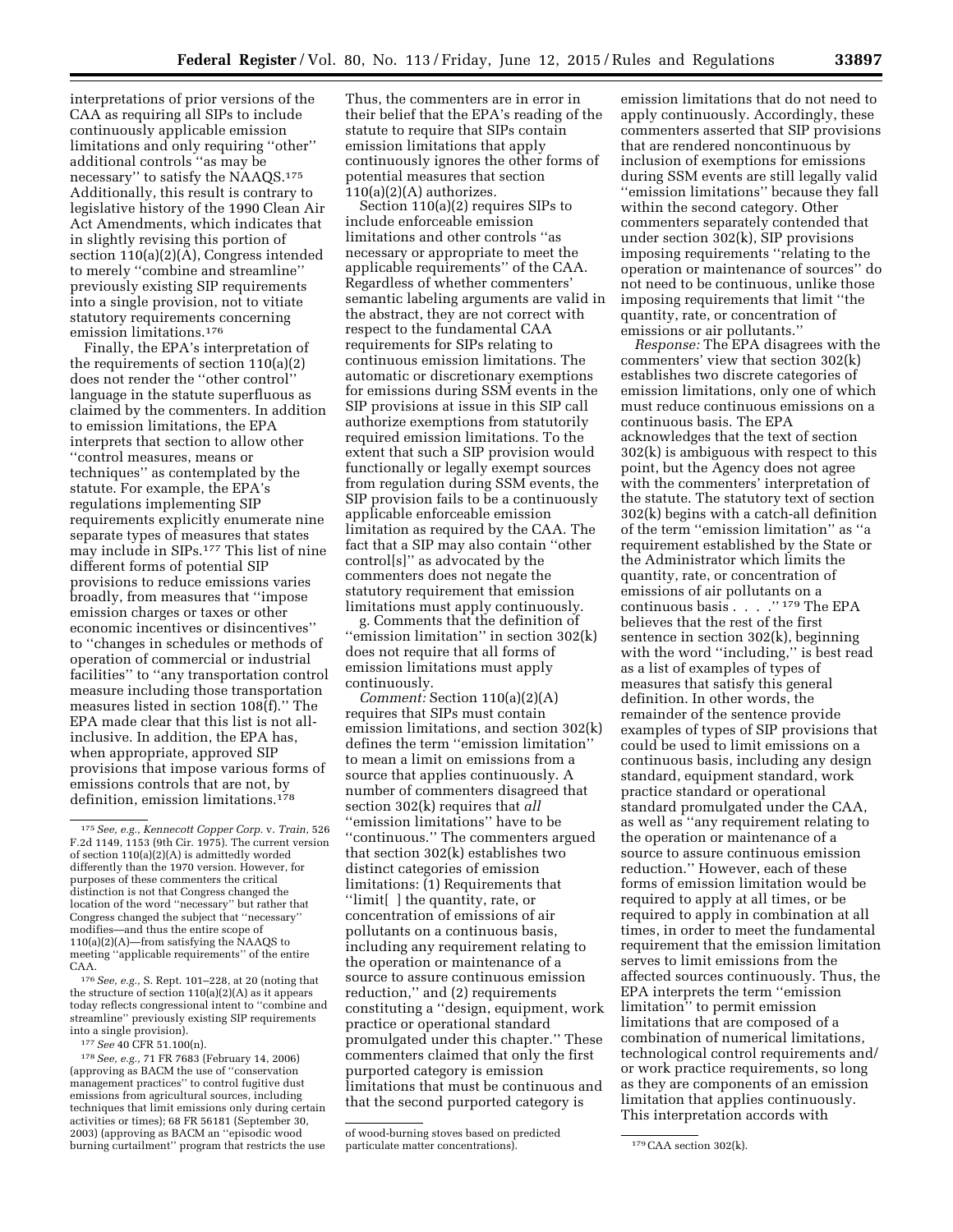statutory context,<sup>180</sup> the legislative history regarding the definition of ''emission limitation,'' 181 judicial interpretations of section 302(k) 182 and the EPA's definition of ''emission limitation" in its SIP regulations.<sup>183</sup> Accordingly, the EPA's interpretation of section 302(k) is reasonable.

The EPA also disagrees with the commenters who contended that the third clause of section 302(k) authorizes exemptions for emissions during SSM events in emission limitations. The commenters argued that requirements ''relating to the operation or maintenance of sources'' do not have to be continuous. The EPA believes that this reading of the statute is simply in error, because section 302(k) on its face provides that these requirements must ''assure continuous emission reduction.'' 184

h. Comments that exemptions or affirmative defenses are not only not prohibited, but are actually required by the CAA because they are necessary to make an emission limitation ''reasonable'' or ''achievable'' for sources that cannot comply during SSM events.

*Comment:* Commenters argued that some emission limitations currently in SIPs are only ''reasonable'' or technologically ''achievable'' because they include exemptions or affirmative defenses applicable to emissions during SSM events. According to these commenters, without exemptions or affirmative defenses to excuse sources from compliance with the limits during SSM events, these emission limitations would not be reasonable or achievable as required by law. To support these contentions, commenters cited case law from the early 1970s to argue that the CAA *requires* emission limitations in SIP provisions to include exemptions or affirmative defenses for SSM events.

*Response:* The EPA agrees that SIP provisions should impose emission

182*See, e.g., Sierra Club* v. *Johnson,* 551 F.3d 1019, 1027–28 (D.C. Cir. 2008).

183*See* 40 CFR 51.100(n) (defining ''emission limitation'' as a requirement that limits emissions on a continuous basis).

184*See* CAA section 302(k).

limitations that are reasonable and achievable by sources, so long as they are also consistent with the applicable legal requirements for that type of provision. The EPA acknowledges that in some cases, emission limitations may need to include alternative numerical limitations, technological controls or work practices during some modes of operation, such as startup and shutdown. As explained in detail in the February 2013 proposal and in this action, the EPA interprets the CAA to allow SIP provisions to include different numerical limitations or other control requirements as components of a continuously applicable emission limitation, so long as the SIP provision meets all other applicable requirements. However, the EPA disagrees with these commenters' conclusions that the need for ''reasonable'' and ''achievable'' emission limitations provides a legal justification for exemptions or affirmative defenses for excess emissions during SSM events.

First, many of the commenters erroneously presupposed that an emission limitation must continuously control emissions at the *same* rate, quantity, or concentration at all times. For sources or source categories that cannot comply with otherwise applicable emission limitations during certain modes of operation, such as startup and shutdown, the state may elect to develop alternative emission limitations applicable during those events as a component of the SIP provision. The EPA has provided recommended criteria for states to use in developing appropriate alternative emission limitations. Appropriate alternative emission limitations would ensure the existence of requirements that limit the quantity, rate or concentration of pollutants from the affected sources on a continuous basis, while also providing differing limitations tailored specifically to limit emissions during specified modes of source operation. As long as those differing limitations are components of a continuously applicable emission limitation that meets other applicable substantive requirements (*e.g.,* is RACT for stationary sources in nonattainment areas) and that is legally and practically enforceable, then such alternative emission limitations are valid. States are not required to create such alternative emission limitations, but to do so is an acceptable approach.

Second, these commenters pointed to no provision of the CAA requiring or allowing exemptions or affirmative defenses for SSM events. Instead, they contend that D.C. Circuit opinions in *Portland Cement Association* v.

*Ruckelshaus* 185 and *Essex Chemical Corp.* v. *Ruckelshaus* 186 require SIPs to include exemptions for emissions during SSM events. As an initial matter, these cases predate amendments to the CAA that expressly defined ''emission limitation'' as a requirement that continuously limits emissions. Furthermore, even accepting these commenters' interpretations of those cases (which as explained below, EPA does not), any purported holdings to that effect have been further eroded by more recent case law from the D.C. Circuit and other courts. Most importantly, the *Sierra Club* v. *Johnson*  decision has reiterated that emission limitations must apply continuously in order to comply with section 302(k), and the logic of *NRDC* v. *EPA* decision indicates that affirmative defense provisions are not appropriate because they purport to alter the jurisdiction of the courts.187

In addition to these more recent legal developments, however, the two earlier D.C. Circuit cases highlighted by commenters simply did not hold what commenters claim that they held. With respect to the *Portland Cement Association* decision, commenters selectively quoted from the case for the proposition that the D.C. Circuit had ''acknowledged'' that malfunctions are an inescapable aspect of industrial life and that EPA must make allowances for malfunctions when promulgating standards. The full sentence from the opinion, however, makes clear that the D.C. Circuit was merely summarizing the ''concern of manufacturers,'' not stating the court's own position.188 To the contrary, the EPA believes that *Portland Cement* stands for the broader proposition that a system incorporating flexibility is reasonable and consistent with the overall intent of the CAA, and the EPA merely ''may'' take such flexibility into account.189 As relevant to this action, the flexibility provided states to ensure continuous controls by developing alternative emission limitations is fully consistent with that view of the CAA. SIP provisions that include alternative emission limitations provide the sort of ''limited safety valve'' contemplated by the courts that can serve to make SIP emission limitations more achievable without authorizing complete exemptions for

<sup>180</sup>*See, e.g.,* CAA section 302(m) (defining ''means of emission limitation'' as a ''system of continuous emission reduction'').

<sup>181</sup>*See e.g.,* H.R. Rep. 95–294, at 92 (1977) (explaining that the definition of ''emission limitation,'' like the definition of ''standard of performance,'' was intended to ''ma[ke] clear that constant or continuous means of reducing emissions must be used to meet th[ose] requirements''); S. Rep. 95–127, at 94 (explaining that the definition of ''emission limitation'' was intended to ''clarify the committee's view that the only acceptable basic strategy is one based on continuous emission control,'' rather than ''unacceptable'' ''[i]ntermittent controls or dispersion techniques . . . .'').

<sup>185</sup> 486 F.2d 375 (D.C. Cir. 1973).

<sup>186</sup> 486 F.2d 427 (D.C. Cir. 1973).

<sup>187</sup>*See Sierra Club* v. *Johnson,* 551 F.3d 1019 (D.C. Cir. 2008); *NRDC* v. *EPA,* 749 F.3d 1055 (D.C. Cir. 2014).

<sup>188</sup>*Portland Cement Ass'n,* 486 F.2d at 398. 189 *Id.* at 399.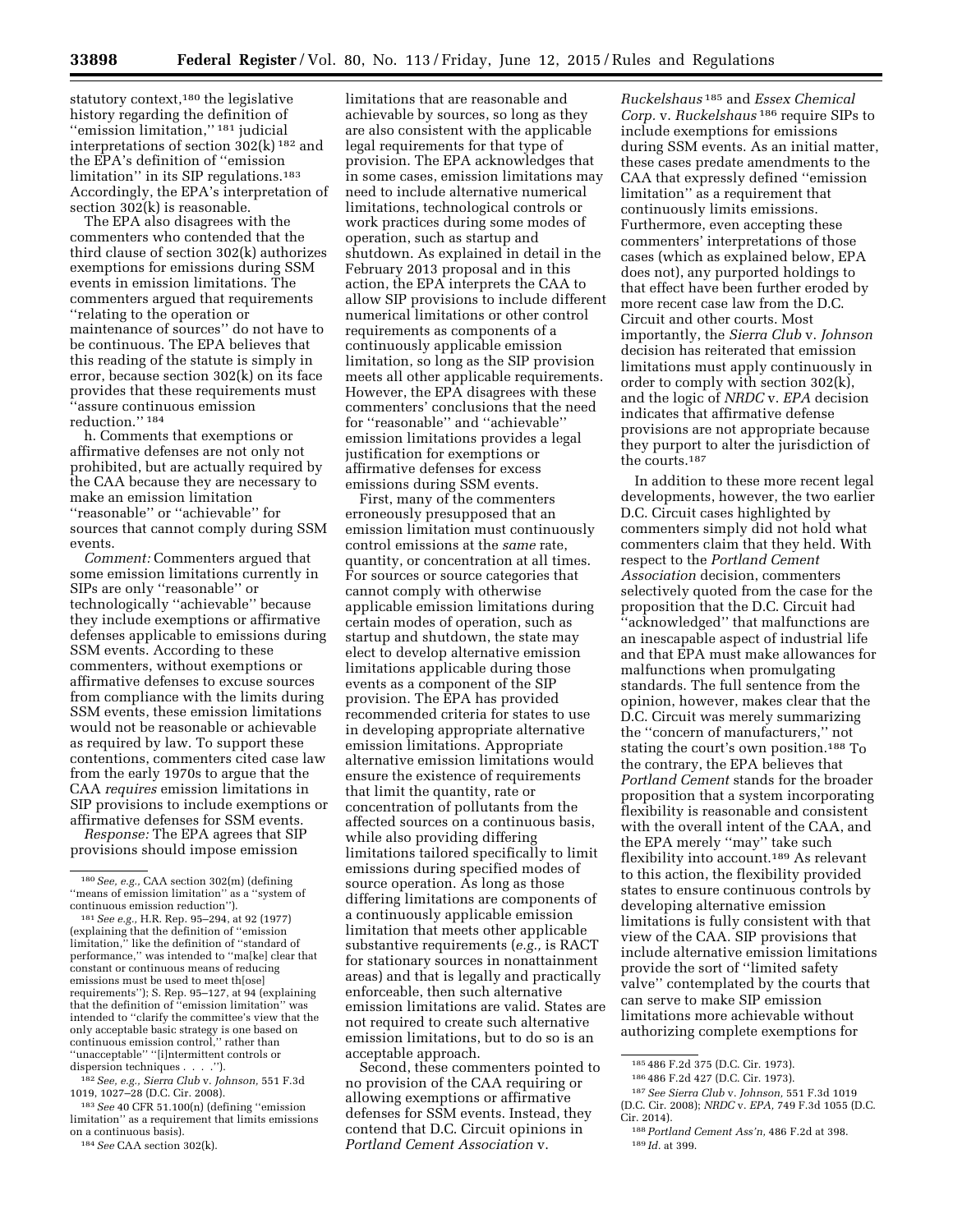emissions during SSM events in violation of statutory requirements.190

Commenters also cited *Essex Chemical Corp.* for the proposition that SSM exemptions are necessary to ensure that standards are reasonable. This court decision, however, also did not hold that emission limitations must provide exemptions or affirmative defenses for excess emissions during SSM events. To the contrary, the petitioners' complaint in *Essex Chemical Corp.* was that EPA had ''fail[ed] to provide that *lesser standards, or* no standards at all, should apply when the stationary source is experiencing startup, shutdown, or mechanical malfunctions through no fault of the manufacturer.'' 191 It was these variant provisions that, in the court's opinion, ''appear[ed] necessary'' to ensure that the standards before it were reasonable.192 Again, the EPA believes that emission limitations in SIP provisions may include alternative emission limitations that can provide those ''lesser standards'' that apply during startup and shutdown events consistent with the court's opinion but also ensure that emissions are continuously limited as required by the 1977 CAA Amendments defining ''emission limitation.''

As a legal matter, the court in *Essex Chemical* was reviewing a specific ''never to be exceeded'' standard for new and modified sources and addressed only whether the EPA's failure to provide some form of flexibility during SSM events was supported by the record; <sup>193</sup> the court was not interpreting whether the CAA inherently required such exemptions (rather than alternative limits) regardless of future developments in technology. Accordingly, the D.C. Circuit ultimately remanded the challenged standards to the EPA for reconsideration, not because SSM exemptions are mandatory but rather because of comments made by the EPA Acting Administrator and deficiencies identified in the administrative record with respect to ''never to be exceeded'' limits for those specific standards. In short, the *Essex Chemical* court did not hold that the CAA ''requires'' emission limitations to include exemptions for emissions during SSM events as suggested by commenters.

Furthermore, the EPA notes that the most salient legal holding of *Essex Chemical* with respect to achievability

is not what the court said about the circumstances peculiar to the EPA's development of those specific standards but rather is the court's holding that standards of performance can be ''achievable'' even if there is no facility ''currently in operation which can at all times and under all circumstances meet the standards . . . . " $^{\rm 194}$  Thus, the decision supports the EPA's conclusion that the CAA requires appropriately drawn emission limitations that apply on a continuous basis. As explained in section IV of this document, SIP provisions also cannot include the affirmative defenses advocated by commenters, because those are inconsistent with CAA provisions concerning the jurisdiction of the courts.

i. Comments that the EPA is requiring that all SIP emission limitations must be ''numerical'' at all times and set at the same numerical level at all times.

*Comment:* Many commenters on the February 2013 proposal evidently believed that the EPA was proposing an interpretation of the term ''emission limitation'' under section 302(k) that would requires all SIP provisions to impose numerical emission limits, and that such limits must be set at the same numerical level at all times. These commenters argued that numerical emission limitations are not required by the text of section 302(k). For example, commenters pointed to section 302(k)'s use of ''work practice or operational standard[s]'' as evidence that an emission limitation may be composed of more than merely numerical criteria. These commenters also reiterated their view that section 302(k) allows for or requires alternative limits during periods of SSM, including nonnumerical alternative limits such as work practice or operational standards.

*Response:* At the outset, the EPA notes that it did not intend to imply that all emission limitations in SIP provisions must be expressed numerically, or that they must be set at the same numerical level for all modes of source operation. To the contrary, the EPA intended to indicate that states may elect to create emission limitations that include alternative emission limitations that apply during certain modes of source operation, such as startup and shutdown. This was the reason for inclusion of the recommended criteria for states to develop appropriate alternative emission limitations applicable during startup and shutdown in section VII.A of the February 2013 proposal. The EPA has provided similar

recommended criteria in this final action (see section VII.B.2 of this document). The EPA agrees that neither section  $110(a)(2)(A)$  nor section  $302(k)$ inherently requires that SIP emission limitations must be expressed numerically. Furthermore, section 302(k) does not itself require imposition of numerical limitations or foreclose the use of higher numerical levels, specific technological controls or work practices during certain modes of operation.

Although some CAA programs may require or impose a presumption that emission limitations be expressed numerically, the text of section  $110(a)(2)(A)$  and section  $302(k)$  does not expressly state a preference for emission limitations that are in all cases numerical in form.195 Rather, as many commenters pointed out, the critical aspect of an emission limitation in general is that it be a ''requirement . . . which limits the quantity, rate, or concentration of emissions of air pollutants on a continuous basis

. . . .'' 196 Accordingly, although other regulatory requirements may also apply, a non-numerical design standard, equipment standard, work practice standard or operational standard could theoretically meet the definition of ''emission limitation'' for purposes of section 302(k) if it continuously limited the quantity, rate or concentration of air pollutants.197 By contrast, if a nonnumerical requirement does not itself (or in combination with other components of the emission limitation) limit the quantity, rate or concentration of air pollutants on a continuous basis, then the non-numerical standard (or overarching requirement) does not meet the statutory definition of an emission limitation under section 302(k).

Finally, the EPA does not believe that section  $110(a)(2)(A)$  or section  $302(k)$ mandates that an emission limitation be composed of a single, uniformly applicable numerical emission limitation. As the EPA stated in the February 2013 proposal, ''[i]f sources in fact cannot meet the otherwise applicable emission limitations during planned events such as startup and shutdown, then an air agency can develop specific alternative

<sup>190</sup> *Id.* (citing *International Harvester,* 478 F.2d 615, 641 (D.C. Cir. 1973)).

<sup>191</sup>*Essex Chem. Corp* v. *Ruckelshaus,* 486 F.2d at 433 (emphasis added).

<sup>192</sup>*See id.* 

<sup>&</sup>lt;sup>193</sup> Id. ("the record does not support the 'never to be exceeded' standard currently in force'').

<sup>194</sup>*Essex Chem. Corp* v. *Ruckelshaus,* 486 F.2d 427, 433 (D.C. Cir. 1973).

<sup>195</sup>Numerical requirements or preferences for some emission limitations flow from substantive requirements of specific CAA programs, which are incorporated into section  $110(a)(2)(A)$  by the requirement that SIPs ''include enforceable emission limitations . . . as may be necessary or appropriate to meet the applicable requirements of'' the CAA. CAA section  $110(a)(2)(A)$ . 196*See, e.g., id.,* section 112(h)(4).

<sup>197</sup>For example, emission limitations must meet the requirements of various substantive provisions of the CAA and must be legally and practically enforceable.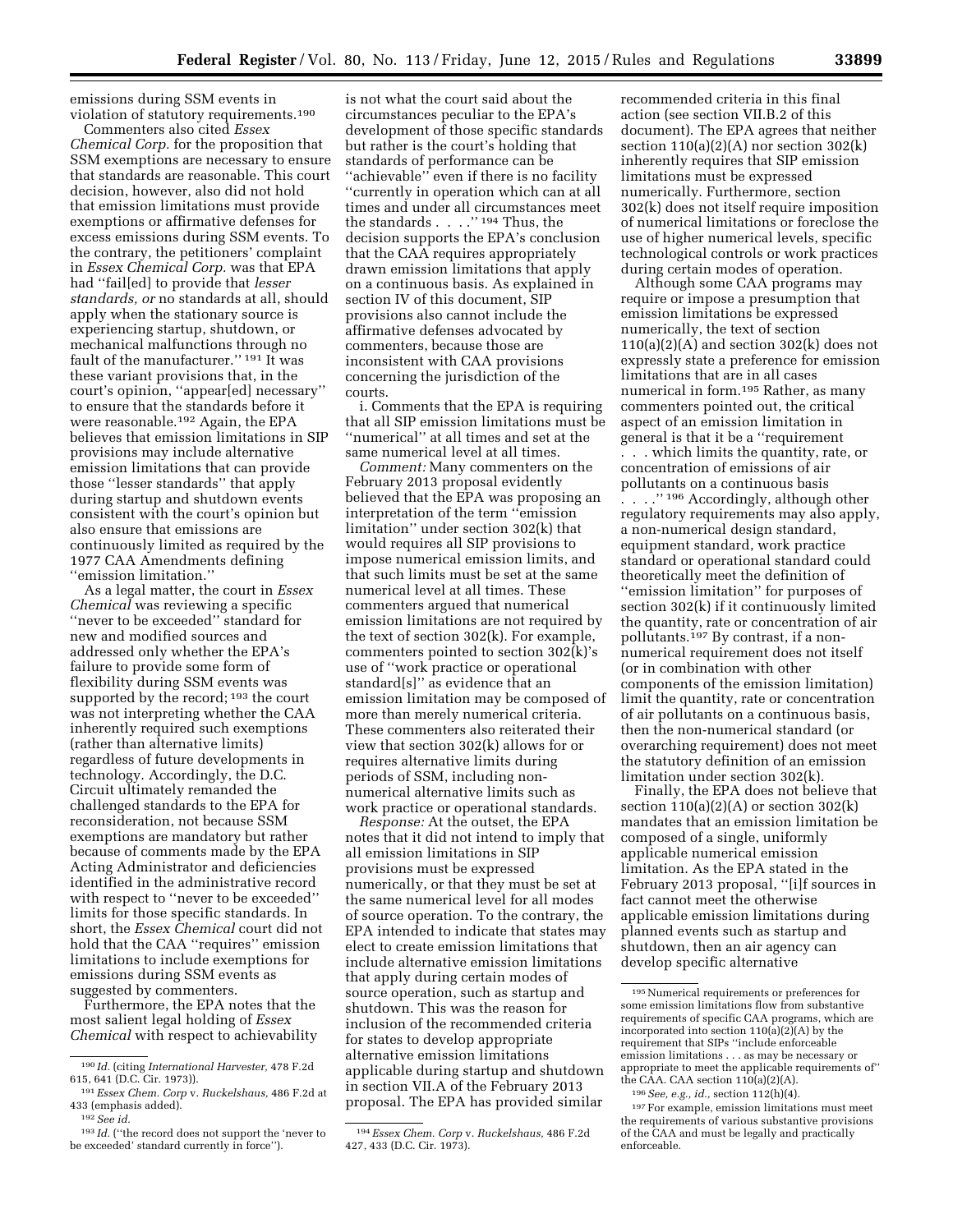requirements that apply during such periods, so long as they meet other applicable CAA requirements.'' 198 As explained in the EPA's response in section VII.A.3 of this document regarding the meaning of the statutory term ''continuous,'' the critical aspect for purposes of section 302(k) is not whether the emission limitation is expressed as a static versus variable numerical limitation but rather whether as a whole it constitutes a requirement that limits emissions on a continuous basis. Furthermore, any emission limitation must also meet all other applicable CAA requirements concerning stringency and enforceability.

j. Comments that an emission limitation can be ''continuous'' even if it has different numerical limitations applicable during some modes of source operation or has a combination of numerical emission limitations and specific control technologies or work practices applicable during other modes of operation.

*Comment:* Several commenters argued that an emission limitation can be ''continuous'' under section 302(k) even if it provides different substantive requirements applicable during SSM events. One commenter illustrated this position with a hypothetical:

[W]hile Section 302 requires ''emission limits'' to be ''continuous,'' it does not specify . . . that the same ''emission limit'' must apply at all times. That is, if a state chooses to require sources to comply with a 40% opacity limit during steady-state operations, the Act does not then require the state to apply that 40% limit at all times, including startup, shutdown and malfunction events.

Commenters pointed to a number of sources as justification for this position, including the text of section 302(k), relevant case law, legislative history of the 1977 CAA Amendments, prior EPA interpretations, and practical concerns.

*Response:* The EPA agrees with these commenters' conclusion that an ''emission limitation'' under section 302(k) does not need to be expressed as a static, inflexible limit on emissions. Rather, a SIP provision qualifying as an ''emission limitation'' consistent with section 302(k) must merely limit ''the quantity, rate, or concentration'' of emissions, and must do so ''on a continuous basis.'' The critical aspect for purposes of section 302(k) is that the SIP provision impose limits on emissions on a continuous basis, regardless of whether the emission limitation as a whole is expressed numerically or as a combination of

numerical limitations, specific control technology requirements and/or work practice requirements, and regardless of whether the emission limitation is static or variable. For example, so long as the SIP provision meets other applicable requirements, it may impose different numerical limitations for startup and shutdown.

The EPA also agrees that the text of section 302(k) does not require states to impose emission limitations that include a static, inflexible standard. Rather, the term ''emission limitation'' is merely defined as a ''requirement established by the State or the Administrator which limits the quantity, rate, or concentration of emissions of air pollutants on a continuous basis. . . .'' The continuous limits imposed by emission limitations are a fundamental distinction between emission limitations and the other control measures, means or techniques that may also limit emissions.199 The text of section 302(k), however, does not distinguish between a variable or static ''requirement'' that continuously limits emissions—all that is required is that the emissions are limited on a continuous basis.

This interpretation is consistent with prior EPA interpretations of section 302(k), as well as relevant case law. In *Kamp* v. *Hernandez,* the U.S. Court of Appeals for the Ninth Circuit (Ninth Circuit) upheld the EPA's interpretation of ''continuous'' in section 302(k), as requiring that ''some limitation on emissions, although not necessarily the same limitation, is always imposed'' on the source.200 More recently, the D.C. Circuit favorably cited *Kamp* when holding that section 302(k) requires emission standards to limit emissions on a continuous basis and precludes exemptions for emissions during SSM events.201

Legislative history confirms that Congress was primarily concerned that there be constant or continuous means of reducing emissions—not that the nature of those controls could not be different during different modes of operation.202 For example, legislative

history from the 1977 CAA Amendments states that Congress added section 302(k)'s definition of ''emission limitation'' to:

. . . ma[ke] clear that constant or continuous means of reducing emissions must be used to meet these requirements. By the same token, intermittent or supplemental controls or other temporary, periodic, or limited systems of control would not be permitted as a final means of compliance.203

Although this legislative history demonstrates congressional intent that any ''emission limitation'' would require limits on emissions at all times, this history does not necessarily indicate that the emission limitation must consist of a single static numerical limitation. Accordingly, this legislative history is consistent with the EPA's view that section 302(k) requires continuous limits on emissions and that variable (albeit still continuous) limits on emissions can qualify as an emission limitation for purposes of section 302(k).

Finally, although the EPA agrees with these commenters' conclusion, the EPA does not agree with these commenters' view that practical concerns *require*  states in all cases to establish alternative emission limitations for modes of operation such as startup and shutdown within any continuously applicable emission limitation. Principles of cooperative federalism incorporated into section 110 allow states great leeway in developing SIP emission limitations, provided those limitations comply with applicable legal requirements.204 States are thus not required to establish alternative emission limitations for any sources during startup and shutdown, but they may elect to do so. Neither the definition of ''emission limitation'' in section 302(k) nor the requirements of section 110(a)(2)(A) explicitly require states to develop emission limitations that include alternative emission limitations for periods of SSM, just as they do not explicitly preclude states from doing so.

<sup>198</sup> 78 FR 12459 at 12471.

<sup>199</sup>*See* CAA section 110(a)(2)(A).

<sup>200</sup>*Kamp* v. *Hernandez,* 752 F.2d 1444, 1452–53 (9th Cir. 1985) (citing *Chevron, U.S.A., Inc.* v. *Natural Res. Def. Council,* 467 U.S. 837 (1984)) (upholding EPA's ''broader definition of 'continuous' '' under section 302(k)).

<sup>201</sup>*Sierra Club* v. *Johnson,* 551 F.3d 1019, 1027–28 (D.C. Cir. 2008) (quoting *Kamp,* 752 F.2d at 1452).

<sup>202</sup>*See, e.g.,* H.R. Rep. 95–294, at 92 (1977) (explaining that the definition of ''emission limitation,'' like the definition of ''standard of performance,'' was intended to ''ma[ke] clear that constant or continuous means of reducing emissions must be used to meet th[ose]

requirements''); S. Rep. 95–127, at 94 (explaining that the definition of ''emission limitation'' was intended to ''clarify the committee's view that the only acceptable basic strategy is one based on continuous emission control,'' rather than ''unacceptable'' ''[i]ntermittent controls or dispersion techniques . . . .'').

<sup>203</sup>H.R. Rep. 95–294, at 92 (1977), *as reprinted in*  1977 U.S.C.C.A.N. 1077, 1170); *Sierra Club* v. *Johnson,* 551 F.3d at 1027 (quoting the same); *Kamp*  v. *Hernandez,* 752 F.2d at 1453–54 (quoting the same).

<sup>204</sup>As discussed above and elsewhere in this document, those requirements include satisfying the definition of ''emission limitation'' under CAA section 302(k), and being ''enforceable'' in accordance with section 110(a)(2)(A).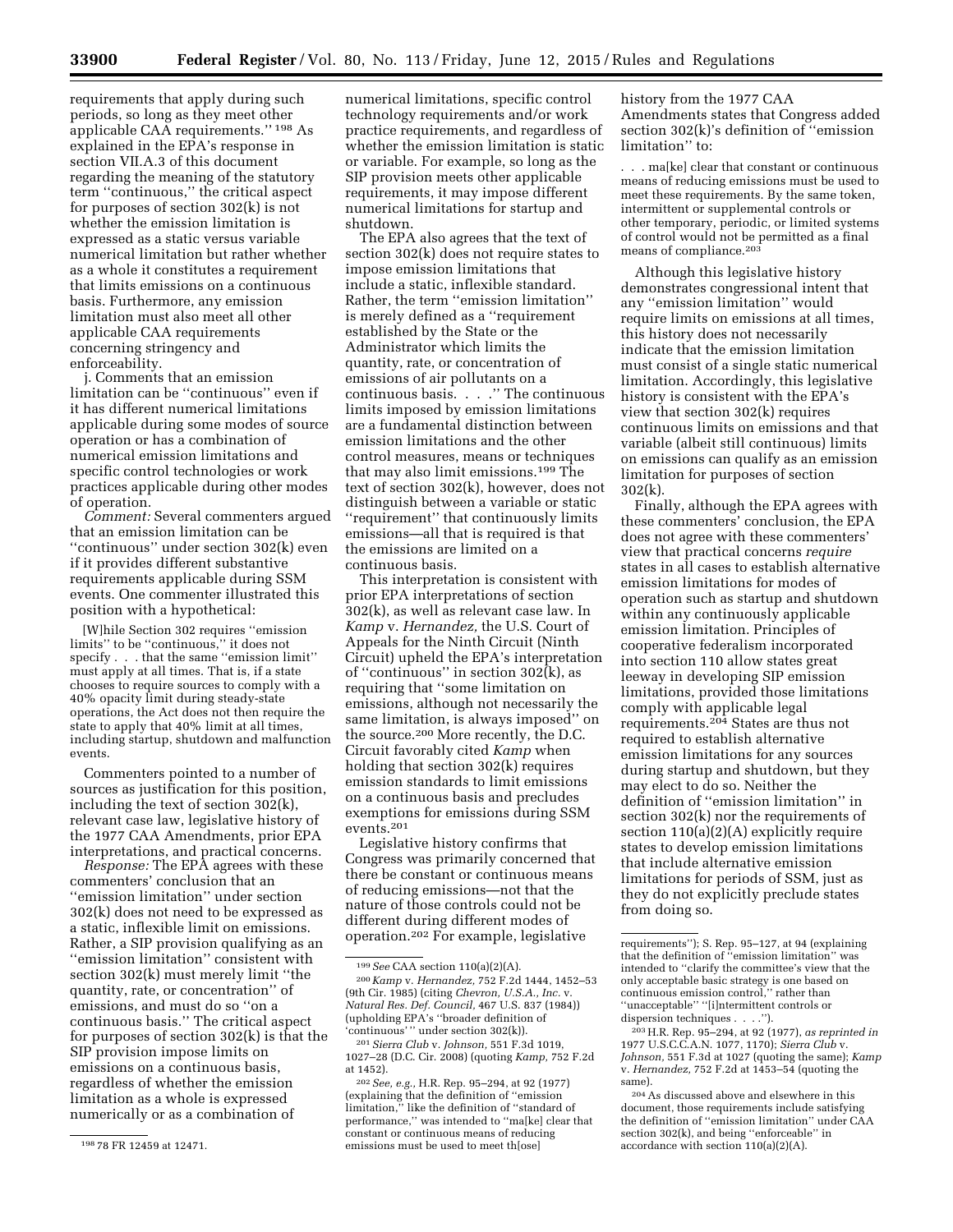k. Comments that an emission limitation can be ''continuous'' even if it includes periods of exemptions from the emission limitation.

*Comment:* Commenters asserted that a requirement limiting emissions can be ''continuous'' even if a SIP provision includes periods of exemption from that limit. For example, some commenters contended that SSM exemptions only excuse compliance with emission limitations for a ''short duration,'' or ''brief'' period of time, and that these purportedly ephemeral interruptions should not be viewed as rendering the requirement noncontinuous. Other commenters contended that the EPA misinterpreted portions of the D.C. Circuit's opinion in *Sierra Club* v. *Johnson,*205 interpreting section 302(k). Specifically, this group of commenters claimed that because the holding of that case was based on a combined reading of sections 112 and 302(k), the court's interpretation of the word ''continuous'' in section 302(k) does not extend outside the context of section 112. This included one commenter who suggested, in a one-sentence footnote, that ''[i]n the cooperative-federalism context''—presumably of section 110— ''the standard of flexibility that Congress gave the States with respect to selecting the elements of their SIPs is not necessarily the same standard Congress set to govern EPA's responsibility to establish the NAAQS or section 112 standards.'' Still other commenters further argued that the EPA mischaracterized legislative history discussing ''continuous'' in section 302(k). According to these commenters, the context of legislative history on section 302(k) indicates that Congress did not intend for the word ''continuous'' to be given its plain meaning but rather intended to use ''continuous'' in relation only to specific types of intermittent controls.

*Response:* The EPA disagrees with these commenters. First, commenters' interpretation would contravene the plain meaning of ''continuous.'' Section 302(k) defines ''emission limitation'' as a requirement that ''limits the quantity, rate, or concentration of emissions of air pollutants on a continuous basis.  $\therefore$  . . . . . . . . . 206 Although the word ''continuous'' is not separately defined in the Act, its plain and unambiguous meaning is "uninterrupted."<sup>207</sup> Accordingly, to the extent that a SIP provision provides for any period of

time when a source is *not* subject to any requirement that limits emissions, the requirements limiting the source's emissions by definition cannot do so ''on a continuous basis.'' Such a source would not be subject to an ''emission limitation,'' as that term is defined under section 302(k). The same principle applies even for ''brief'' exemptions from limits on emissions, because such exemptions nevertheless render the emission limitation noncontinuous.

Second, the EPA disagrees with commenters' interpretation of the D.C. Circuit's opinion in *Sierra Club.* While the court's ultimate decision was based on ''sections 112 and 302(k) . . . read together,'' 208 the court's analysis of what makes a standard ''continuous'' was based on section 302(k) alone.209 Although the precise components of an emission limitation or standard may expand depending on which other provisions of the CAA are applicable, the bedrock definition for what it means to be an ''emission limitation'' under section 302(k) does not. Congress appeared to share the EPA's view that section 302(k) provides a bedrock definition of ''emission limitation'' applicable ''to all emission limitations under the act, not just to limitations under sections 110, 111, or 112 of the act.'' 210 Accordingly, the D.C. Circuit's interpretation of section 302(k) applies equally in the context of SIP provisions developed by states as in the context of MACT standards developed by the EPA, even if additional requirements may be different.211

Finally, the EPA rejects commenters' contention that section 302(k)'s legislative history indicates that use of the word ''continuous'' in the definition of ''emission limitation'' was merely intended to prevent the use of

210*See* H.R. 95–294, at 92 (1977); *see also* section 302 (stating that the definitions appearing therein apply ''[w]hen used in this chapter'').

211The fact that CAA section 110 incorporates principles of cooperative federalism does not inevitably mean that the definition of ''emission limitation'' under section 302(k) changes depending on whether it is applied in the context of section 110 versus section 112. Accordingly, in the context of judicial interpretation of a statute, the U.S. Supreme Court has held that judges cannot ''give the same statutory text different meanings in different cases.'' *Clark* v. *Martinez,* 543 U.S. 371, 386 (2005). The EPA believes that the text and legislative history of section 302(k) evince congressional intent to consistently apply the definition of ''emission limitation'' under section 302(k) rather than to develop an inconsistent interpretation peculiar to section 110.

intermittent controls or, even more narrowly, only dispersion techniques. While legislative history of the 1977 Amendments discusses at length the concerns associated with these types of controls, section 302(k) was not intended to merely prevent the narrow problem of intermittent controls. To the contrary, the House Report states that under section 302(k)'s definition of emission limitation, ''intermittent or supplemental controls *or other temporary, periodic, or limited systems of control* would not be permitted as a final means of compliance.'' 212

In explaining congressional intent behind adopting a statutory definition of ''emission limitation,'' the House Report articulated a rationale broader than would apply if Congress had merely intended to prohibit the tall stacks and dispersion techniques that commenters claim were targeted: ''Each source's prescribed emission limitation is the fundamental tool for assuring that ambient standards are attained and maintained. Without an enforceable emission limitation which will be *complied with at all times,* there can be no assurance that ambient standards will be attained and maintained.'' 213 By contrast, Congress criticized limitations structured in ways that could not ''provide assurances that the emission limitation will be met at all times,'' or that would sometimes allow the ''emission limitation [to] be exceeded, perhaps by a wide margin . . . .'' 214 Such flaws ''would defeat the remedy provision provided by section 304 of the act which allows citizens to assure compliance with emission limitations and other requirements of the act.'' 215 Exemptions for emissions during SSM events have the same effects.216

In adopting section 302(k)'s definition of ''emission limitation,'' Congress did not merely intend to prohibit the use of intermittent controls as final compliance strategies—much less intermittent controls as narrowly defined by commenters to mean only dispersion techniques and certain ''tall stacks.'' Rather, Congress intended to eliminate the fundamental problems

<sup>205</sup> 551 F.3d 1019 (D.C. Cir. 2008).

<sup>206</sup>CAA section 302(k).

<sup>207</sup>*See Webster's Third New International Dictionary* 493–94 (Phillip Babcock Gove ed., Merriam-Webster 1993) (defining ''continuous'').

<sup>208</sup>*Sierra Club,* 551 F.3d at 1027.

<sup>209</sup>*See id.* (quoting H.R. Rep. 95–294, at 92 (1977), *as reprinted in* 1977 U.S.C.C.A.N. 1077, 1170); *see also Kamp* v. *Hernandez,* 752 F.2d at 1453–54 (quoting the same and coming to the same conclusion).

<sup>212</sup>H.R. 95–294, at 92 (emphasis added).

<sup>213</sup> *Id.* (emphasis added). The Senate Report expressed a similar sentiment. *See* S. Rep. No. 95– 127, at 94–95 (1977) (explaining that the definition of ''emission limitation'' was intended ''to clarify the committee's view that the only acceptable *basic strategy* [for emission limitations in SIPs] is one based on continuous emission control'').

<sup>214</sup>*See* H.R. 95–294, at 92.

<sup>215</sup>*See id.* 

<sup>216</sup>*See, e.g., NRDC* v. *EPA,* 749 F.3d 1055, 1064 (D.C. Cir. 2014) (holding that an affirmative defense for excess emissions during malfunctions contradicts the requirement that an emission limitation be ''continuous'').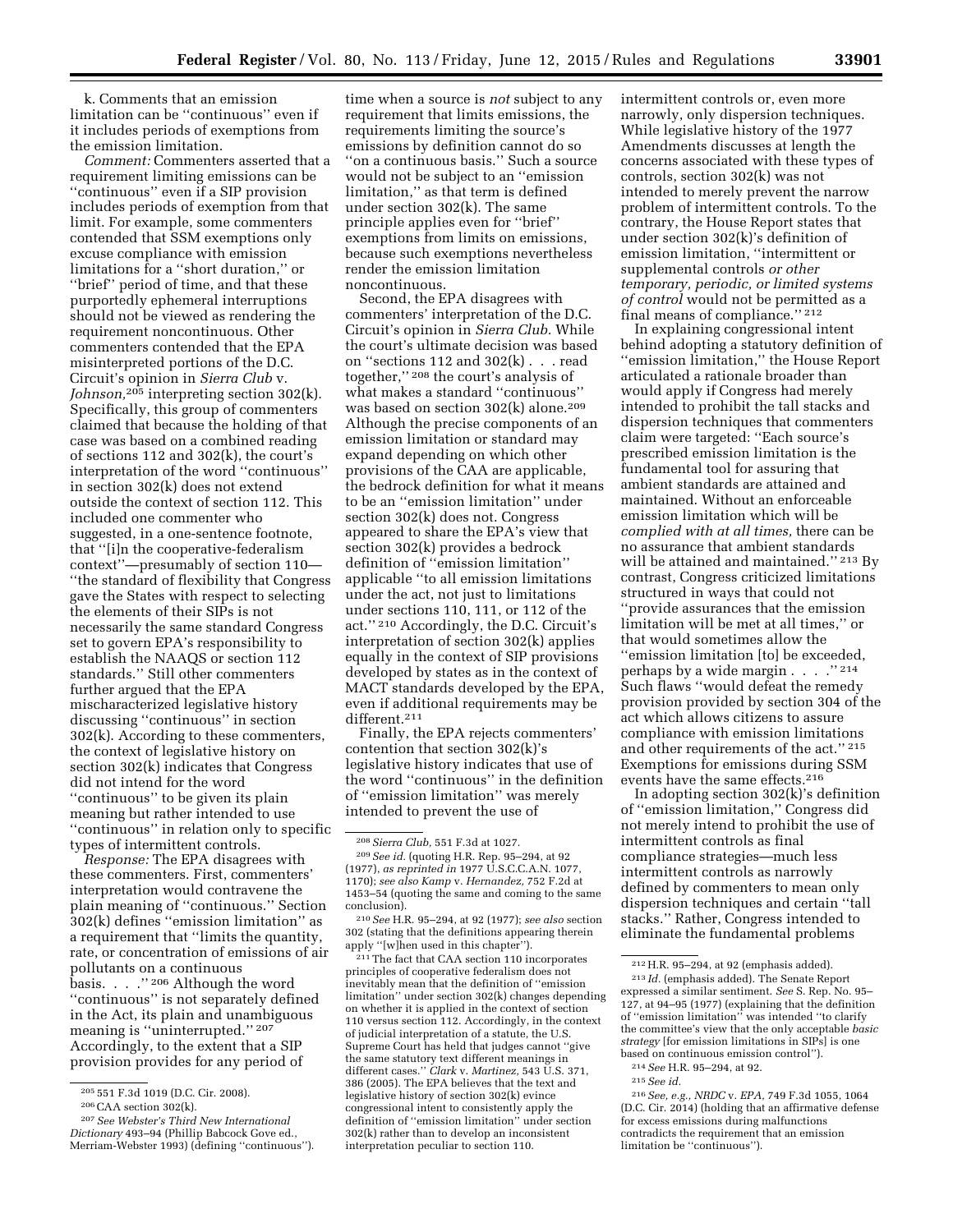that were illustrated by use of those controls.217 SSM exemptions and affirmative defenses raise many of the same problems, and addressing those problems through this action fully accords with section 302(k)'s legislative history.

l. Comments that the ''as may be necessary or appropriate'' language in section 110(a)(2)(A) *per se* authorizes states to create exemptions in SIP emission limitations.

*Comment:* Some commenters contended that section 110(a)(2)(A) merely requires states to include emission limitations and other control measures in their SIPs ''as may be necessary or appropriate.'' These commenters interpreted that language as a broad delegation of discretion to states to develop SIP provisions that are necessary or appropriate to satisfy the particular needs of a state, as judged solely by that state. Some of the commenters argued that the EPA's interpretation of ''as may be necessary or appropriate'' would, in all circumstances, improperly substitute the EPA's judgment for that of the state concerning what emission limitations are necessary or appropriate. One commenter highlighted the EPA's proposal to deny the Petition with respect to a specific SIP provision of the South Carolina SIP that entirely exempts a source category from regulation.218 According to this commenter, if the ''as may be necessary or appropriate'' language grants states the authority to exempt a source category from regulation entirely, then it must allow states to exempt sources selectively during SSM events.

Some commenters further argued that regardless of what the terms ''emission limitations'' or ''other control measures, means, or techniques'' mean, section 110(a)(2)(A) only requires states to include such emission controls in SIPs ''as may be necessary or appropriate'' to meet the NAAQS, or some requirement germane to attainment of the NAAQS, such as various technology-based standards or general principles of enforceability. Commenters also disagreed with the EPA's purported interpretation that the statutory phrase ''as may be necessary'' only qualifies what "other controlls]" are required, rather than also qualifying what

emission limitations are required. According to these commenters, that interpretation is a vestige of the 1970 CAA and was foreclosed by textual changes in the 1977 CAA Amendments or, alternatively, the 1990 CAA Amendments.

*Response:* The EPA disagrees with the commenters' interpretation of the ''as may be necessary or appropriate'' language of section  $110(a)(2)(A)$ . As an initial matter, those commenters contending that section 110(a)(2)(A) is only concerned with what is ''necessary or appropriate'' to attain and maintain the NAAQS (or some requirement germane to the NAAQS) ignore the plain language of section 110(a)(2)(A). While the predecessor provisions to section 110(a)(2)(A) prior to the 1990 CAA Amendments did indeed speak in terms of emissions controls ''necessary to insure attainment and maintenance of [the NAAQS],"<sup>219</sup> the statute in effect today requires controls ''necessary or appropriate *to meet the applicable requirements of this chapter,*'' 220—*i.e.,*  to meet the requirements of the CAA as a whole. Thus, at a minimum, the EPA interprets the phrase ''as may be necessary or appropriate'' to include what is necessary or appropriate to meet legal requirements of the CAA, including the requirement that emission limitations must apply on a continuous basis.

Regardless of whether all SIPs must always contain emission limitations, the text of the CAA is clear that the EPA is at a minimum tasked with determining whether SIPs include all emission limitations that are ''necessary'' (*i.e.,*  required) ''to meet the applicable requirements of'' that CAA. Broadly speaking, this requires that the EPA determine whether the SIP meets the basic legal requirements applicable to all SIPs (*e.g.,* the requirements of section 110(a)(2)(A) through (M)), whether the SIP contains emission limitations necessary to meet substantive requirements of the Act (*e.g.,* RACTlevel controls in nonattainment areas) and whether all emission limitations and other controls, as well as the schedules and timetables for compliance, are legally and functionally enforceable.

In every state subject to this SIP call, the EPA has previously concluded in approving the existing SIP provisions that the emission limitations are necessary to comply with legal requirements of the CAA. The states in

question would not have developed and submitted them, and the EPA would not have approved them, unless the state and the EPA considered those emission limitations fulfilled a CAA requirement in the first instance. However, the automatic and discretionary exemptions for emissions during SSM events in the SIP provisions at issue in this action render those necessary emission limitations noncontinuous, and thus not meeting the statutory definition of ''emission limitations'' as defined in section 302(k). Accordingly, regardless of whether all SIPs must always include emission limitations, these specific SIP provisions fail to meet a fundamental requirement of the CAA because they do not impose the continuous emission limitations required by the Act.

The EPA also disagrees with the argument raised by commenters that its denial of the Petition with respect to a South Carolina SIP provision supports the validity of SSM exemptions in SIP emission limitations.221 In that situation, the state determined that regulating the source category at issue was not a necessary or appropriate means of meeting the requirements of the CAA. The EPA's approval of that provision indicates that the Agency agreed with that determination. This factual scenario is not the same as one in which the state has determined that regulation of the source category *is*  necessary or appropriate to meet CAA requirements. Once the determination is made that the source category must or should be regulated, then the SIP provisions developed by the state to regulate the source must meet applicable requirements. These include that any limits on emissions must be consistent with CAA requirements, including the requirement that any emission limitation limit emissions on a continuous basis. The EPA agrees that a state can validly determine that regulation of a source category is not necessary, so long as this is consistent with CAA requirements. This is not the same as allowing impermissible exemptions for emissions from a source category that must be regulated.

Finally, the EPA does not agree with commenters' allegations that that the EPA's interpretation of section  $110(a)(2)(A)$  eliminates the states discretion to take local concerns into account when developing their SIP provisions. Rather, for reasons discussed in more detail in the EPA's response in section V.D.2 of this document regarding cooperative federalism, the EPA's interpretation is

<sup>217</sup>*See, e.g.,* H.R. 95–294, at 94 (noting that the provision was intended to overcome ''objections'' to such measures, not merely the measures themselves); *id.* at 92 (indicating that the problems arise from ''temporary, periodic, or limited systems of control'' generally, not merely dispersion techniques or tall stacks).

<sup>218</sup>*See* 78 FR 12459 at 12512 (citing S.C. Code Ann. Regs. 61–62.5 St 5.2(I)(b)(14)).

<sup>219</sup>*See, e.g.,* Clean Air Act of 1970, Public Law 91–604, section 4(a), 84 Stat. 1676, 1680 (December 31, 1970).

<sup>220</sup>Section 110(a)(2)(A).

<sup>221</sup>*See* 78 FR 12459 at 12512 (citing S.C. Code Ann. Regs. 61–62.5 St 5.2(I)(b)(14)).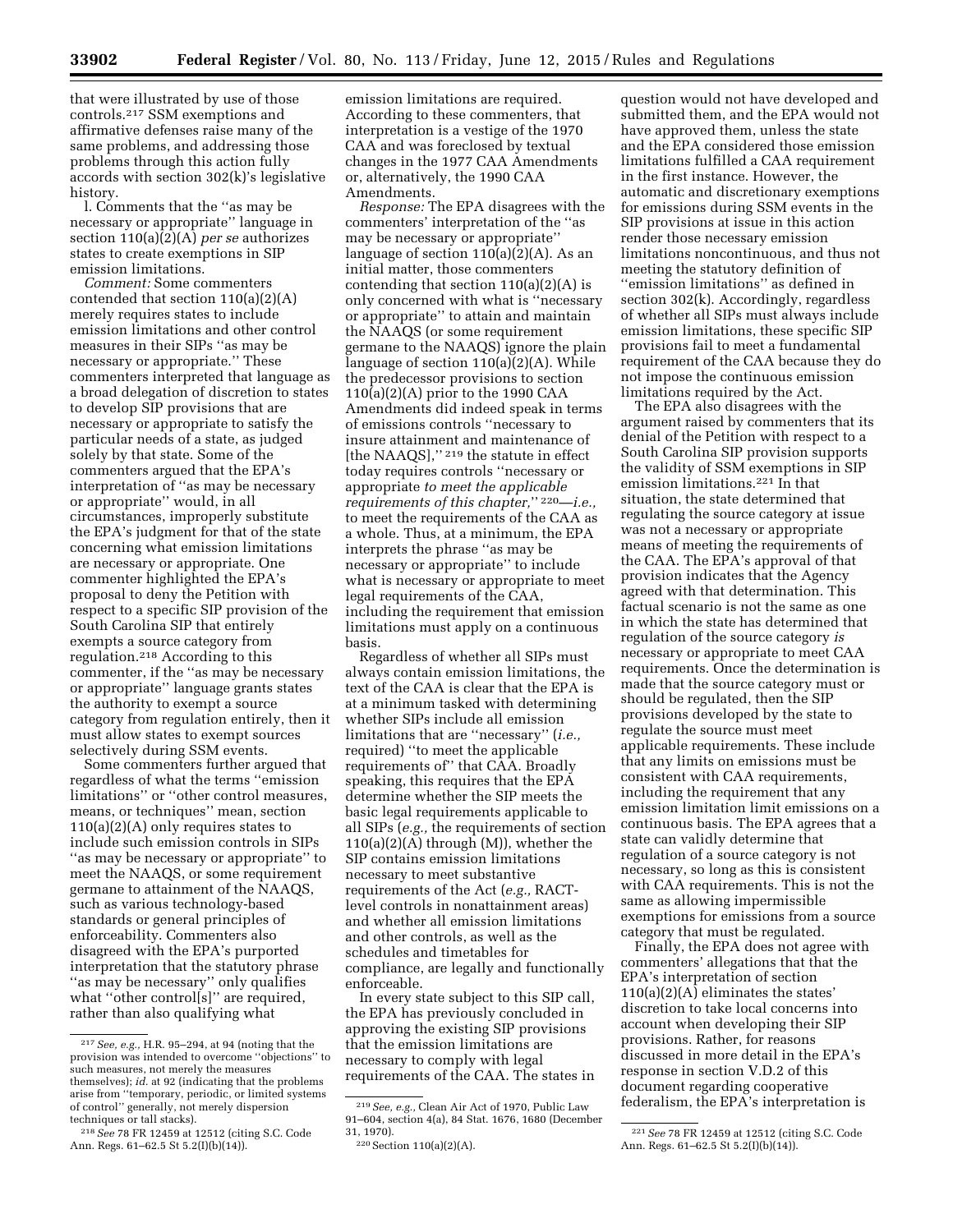fully consistent with the principles of cooperative federalism codified in the CAA. As courts have concluded, although Congress provided states with ''considerable latitude in fashioning SIPs, the CAA 'nonetheless subjects the States to strict minimum compliance requirements' and gives EPA the authority to determine a state's compliance with the requirements.'' 222 This interpretation is also consistent with congressional intent that the EPA exercise supervisory responsibility to ensure that, *inter alia,* SIPs satisfy the broad requirements that section 110(a)(2) mandates that SIPs ''shall'' satisfy.223 Where the EPA determines that a SIP provision does not satisfy legal requirements, the EPA is not substituting its judgment for that of the state but rather is determining whether the state's judgment falls within the wide boundaries of the CAA.

m. Comments that a ''general duty'' provision—or comparable generic provisions that require sources to ''exercise good engineering judgment,'' to ''minimize emissions'' or to ''not cause a violation of the NAAQS'' inoculate or make up for exemptions in specific emission limitations that apply to the source.

*Comment:* Numerous commenters argued that even if some of the SIP provisions with SSM exemptions identified in this SIP call are not themselves emission limitations, they are nevertheless *components* of valid emission limitations. According to these commenters, some SIPs contain separate ''general duty'' provisions that are not affected by SSM exemptions and thus have the effect of limiting emissions from sources during SSM events that are explicitly exempted from the emission limitations in the SIP. These generalduty provisions vary, but most of them: (1) Instruct sources to ''minimize emissions'' consistent with good air pollution control practices, (2) prohibit sources from emitting pollutants that cause a violation of the NAAQS, or (3) prohibit source operators from ''improperly operating or maintaining''

their facilities. Commenters contended that these general-duty provisions are

requirements that—either alone or in

combination with other requirements have the effect of limiting emissions on a continuous basis. In other words, the commenter asserted that these generalduty provisions impose limits on emissions during SSM events, when the otherwise applicable controls no longer apply. According to these commenters, SSM exemptions that excuse noncompliance with typical controls do not interrupt the continuous application of an ''emission limitation,'' because these general-duty provisions elsewhere in the SIP or in a separate permit are part of the emission limitation and apply even during SSM events.

Some commenters further argued that some SSM exemptions themselves demonstrate that sources remain subject to general-duty provisions during SSM events. These SSM exemptions require sources seeking to qualify for the exemption to demonstrate that, *inter alia,* they were at the time complying with certain general duties. Accordingly, these commenters contended that the SSM exemption itself demonstrates that sources remain subject to requirements that limit their emissions during SSM events, even when the source is excused from complying with other components of the overarching emission limitation.

Finally, as evidence that these general-duty clauses must be permissible under the CAA, some commenters pointed to similar federal requirements established by the EPA under the NSPS and NESHAP programs.224 These commenters argued that the D.C. Circuit's decision in *Sierra Club* v. *Johnson* 225 was limited to circumstances unique to section 112 and does not support a *per se*  prohibition on general-duty clauses operating as ''emission limitations.''

*Response:* The EPA disagrees with these comments. As described elsewhere in this response to comments, all ''emission limitations'' must limit emissions of air pollutants on a continuous basis.226 The specific requirements of a SIP emission limitation must be discernible on the face of the provision, must meet the applicable substantive and stringency requirements of the CAA and must be legally and practically enforceable. The general-duty clauses identified by these commenters are not part of the putative emission limitations contained in these SIP provisions. To the contrary, these general-duty clauses are often located in different parts of the SIP and are often not cross-referenced or otherwise

identified as part of the putative continuously applicable emission limitation.

Furthermore, the fact that a SIP provision includes prerequisites to qualifying for an SSM exemption does not mean those prerequisites are themselves an ''alternative emission limitation'' applicable during SSM events. The text and context of the SIP provisions at issue in this SIP call action make clear that the conditions under which sources qualify for an SSM exemption are not themselves components of an overarching emission limitation—*i.e.,* a requirement that limits emissions of air pollutants from the affected source on a continuous basis. Rather, these provisions merely identify the circumstances when sources are exempt from emission limitations.

Reviewing an example of the SIP provisions cited by commenters is illustrative of this point. For example, several commenters pointed to provisions in Alabama's SIP that excuse a source from complying with an otherwise applicable emission limitation only when the permittee ''took all reasonable steps to minimize emissions'' and the ''permitted facility was at the time being properly operated.'' According to commenters, the general duties in this provision—to take reasonable steps to minimize emissions, and to properly operate the facility—ensure that even during SSM events, the permittee remains subject to requirements limiting emissions.

However, a review of the provisions themselves in context—not selectively quoted—reveals that these general-duty provisions were included in the SIP not as components of an emission limitation but rather as components of an *exception* to that emission limitation. In order to qualify, the SIP requires the permittee to have taken ''all reasonable steps to minimize levels of emissions *that exceeded the emission standard*'' 227—an acknowledgement that the emissions to be ''minimize[d]'' are those that ''exceed[]'' (*i.e.,* go beyond) the required limits of ''the emission standard.'' In case there were any doubt that the general-duty provisions identified are elements of an exemption from an emission limitation, rather than components of the emission limitation itself, the provisions apply during what the Alabama SIP calls ''[e]xceedances of *emission limitations*'' 228 and are found within a

<sup>222</sup> *Michigan* v. *EPA,* 213 F.3d 663, 687 (D.C. Cir. 2000) (quoting *Union Elec. Co.* v. *EPA,* 427 U.S. 246, 256–57 (1976)).

<sup>223</sup>With respect to section 110(a)(2)(A), this means that a SIP must at least contain legitimate, enforceable emission limitations to the extent they are necessary or appropriate ''to meet the applicable requirements'' of the Act. Likewise, SIPs cannot have enforcement discretion provisions or affirmative defense provisions that contravene the fundamental requirements concerning the enforcement of SIP provisions.

<sup>224</sup>*See, e.g.,* 40 CFR 63.6(e)(3).

<sup>225</sup> 551 F.3d 1019, 1027–28 (D.C. Cir. 2008). 226CAA section 302(k).

<sup>227</sup>Ala. Admin. Code Rule 335–3–14–

<sup>.03(</sup>h)(2)(ii)(III) (emphasis added).

<sup>228</sup> *Id.* at 335–3–14–.03(h)(2)(ii) (emphasis added).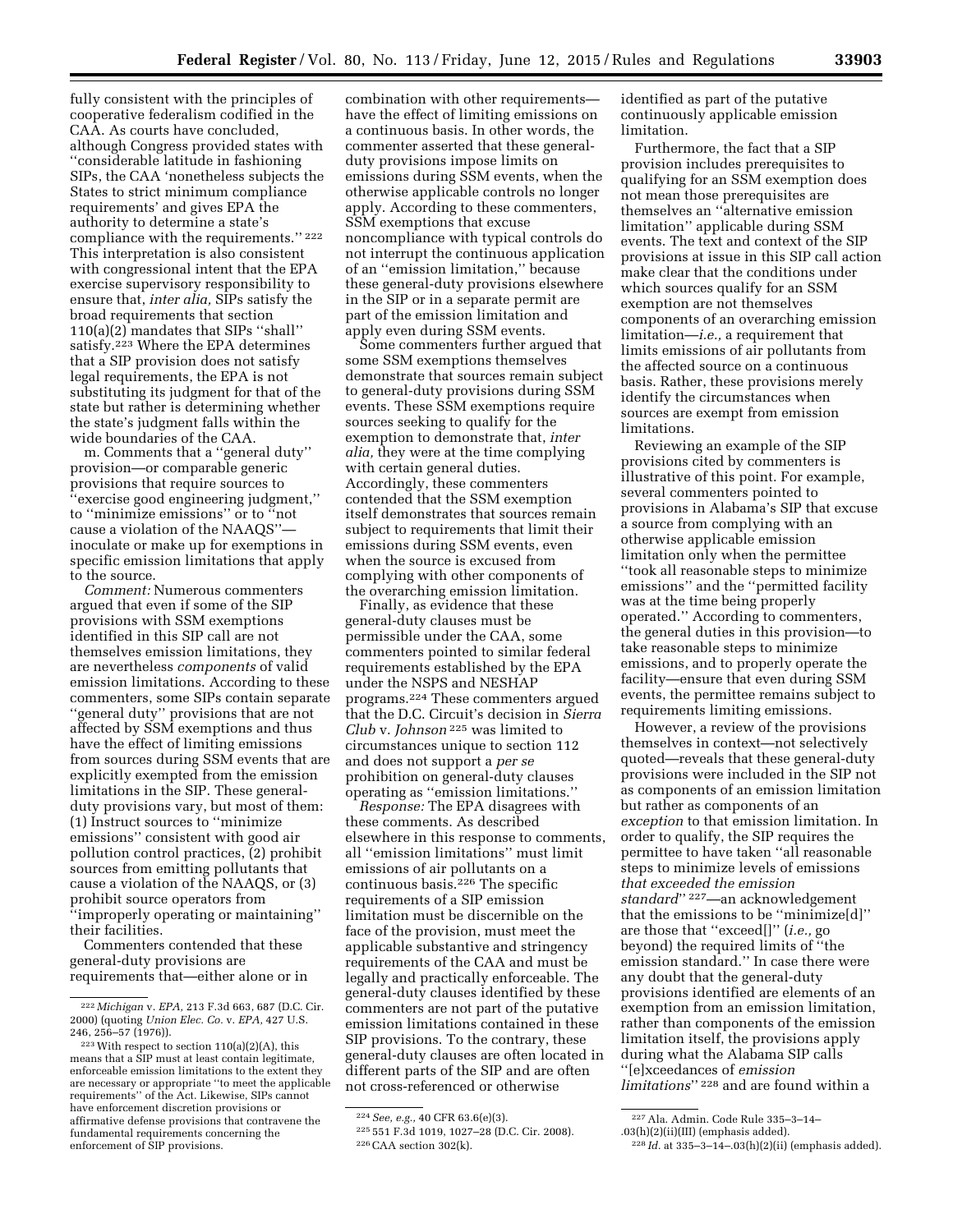broader section addressing ''Exceptions to *violations of emission limitations*.'' 229 By exempting sources from compliance with ''the emission standard,'' these exemptions render the SIP emission limitation noncontinuous, contrary to section  $302(k)$ .<sup>230</sup>

The consequences for failing to satisfy the preconditions for an exemption further bolster the conclusion that these preconditions are not themselves part of an emission limitation. Failure to meet the ''general duty'' preconditions for an SSM exemption means that the source remains subject to the otherwise applicable emission limitation during the SSM event and is thus liable for violating the emission limitation. If those general duties were independent parts of an emission limitation (rather than merely preconditions for an exemption), then one would expect that periods of time could exist when the source was liable for violating those general duties rather than the default emission limitation.

The general-duty provisions that apply as part of the SSM exemption are not alternative emission limitations; they merely define an unlawful exemption to an emission limitation. States have discretion to fix this issue in a number of ways, including by removing the exceptions entirely, by replacing these exceptions with alternative emission limitations including specific control technologies or work practices that do ensure continuous limits on emissions or by reformulating the entire emission limitation.

In addition to the EPA's fundamental disagreement with commenters that these general-duty provisions are actually components of emission limitations, the EPA has additional concerns about whether many of these provisions could operate as stand-alone emission limitations even if they were properly identified as portions of the overall emissions limitations in the SIP.231 Furthermore, some of these general-duty provisions do not meet the level of stringency required to be an ''emission limitation'' compliant with specific substantive provisions of the CAA applicable to SIP provisions.232 Accordingly, while states are free to include general-duty provisions in their SIPs as separate additional requirements, for example, to ensure that owners and operators act consistent with reasonable standards of care, the EPA does not recommend using these background standards to bridge unlawful interruptions in an emission limitation.233

The NSPS and NESHAP emission standards and limitations that the EPA has issued since *Sierra Club*  demonstrate the distinct roles played by emission limitations and general-duty provisions. The emission limitations themselves are clear and legally and functionally enforceable, and they are composed of obviously integrated requirements that limit emissions on a continuous basis during all modes of source operation. Crucially, the generalduty provisions in these post-*Sierra Club* regulations merely supplement the integrated emission limitation; they do not supplant the emission limitation, which independently requires continuous limits on emissions. As discussed elsewhere in this document, the fact that the EPA is in the process of updating its own regulations to comply with CAA requirements does not alter the legal requirements applicable to SIPs.

n. Comments that EPA's action on the petition is a ''change of policy.''

*Comment:* A number of commenters claimed that the EPA's action on the Petition is illegitimate because it is based upon a ''change of policy.'' Some commenters claimed that the EPA's reliance on the definition of ''emission limitation'' in section 302(k) and the requirements for SIP provisions in section 110(a)(2) as barring automatic exemptions are ''new.'' These commenters claimed that the EPA has historically relied on the fact that NAAQS are ambient-standard-based and that the EPA has relied also on the fact that SSM exemptions had potential adverse air quality impacts as the basis for interpreting the CAA to preclude exemptions. The commenters argued that this basis for the SSM Policy is evidenced by the fact that EPA itself historically included SSM exemptions in NSPS and NESHAP rules, which establish emission limitations that should be governed by section 302(k) as well.

Other commenters claimed that the EPA is changing its SSM Policy by seeking to revoke ''enforcement discretion'' exercised on the part of states, which the EPA specifically recognized as an acceptable approach in the 1983 SSM Guidance. A commenter asserted that ''fairness principles'' mean that the EPA cannot require a state to modify its SIP without substantial justification. The commenter further contended that the EPA's claim that it has a longstanding interpretation of the CAA that automatic exemptions are not allowed in SIP provisions is false; otherwise, the commenter argued, the EPA would not have approved some of the provisions at issue in the SIP call long after 1982. As evidence for this argument, the commenter pointed to the West Virginia regulations that provide an automatic exemption.

Finally, other commenters argued that the EPA's changed interpretation of the CAA requires an acknowledgement that the SSM Policy is being changed and a rational explanation for such change. These commenters noted that the EPA previously argued in a brief for the type of exemption provisions that it is now claiming are deficient, citing *Sierra Club*  v. *Johnson,* No. 02–1135 (D.C. Cir. March 14, 2008). The commenters claimed that the EPA has provided no rational basis for its change in interpretation of the CAA concerning exemptions for emissions during SSM events.

*Response:* The EPA's longstanding position, at least since issuance of the 1982 SSM Guidance, is that SIP provisions providing an exemption from emission limitations for emissions during SSM events are prohibited by the CAA. The EPA's guidance documents issued in 1982 and 1983 expressly recognized that in place of exemptions, states should exercise enforcement discretion in determining whether to pursue a violation of an emission limitation. In the 1983 SSM Guidance, the EPA made recommendations for states that elected to adopt specific SIP provisions affecting their own exercise of enforcement discretion, so long as those provisions do not apply to enforcement discretion of the EPA or other parties under the citizen suit provision of the CAA. More than 15 years ago, in the 1999 SSM Guidance, the EPA reiterated its longstanding position that it is inappropriate for SIPs to exempt SSM emissions from compliance with emission limitations and repeated that instead of incorporating exemptions, enforcement discretion could be an appropriate tool. In addition, EPA clarified at that time that a narrowly tailored affirmative

<sup>229</sup> *Id.* at 335–3–14–.03(h) (emphasis added). 230*See* CAA section 302(k) (defining ''emission limitation'' and ''emission standard'').

<sup>231</sup>*See Sierra Club,* 551 F.3d at 1026 (discussing the EPA's prior determinations that ''compliance with the general duty on its own was insufficient to prevent the SSM exemption from becoming a 'blanket' exemption'').

<sup>232</sup>*See, e.g., Sierra Club* v. *Johnson,* 551 F.3d at 1027–28 (so holding with respect to section 112).

<sup>233</sup>For example, the EPA has concerns the some of these general-duty provisions, if at any point relied upon as the sole requirement purportedly limiting emissions, could undermine the ability to ensure compliance with SIP emission limitations relied on to achieve the NAAQS and other relevant CAA requirements at all times. *See* section 110(a)(2)(A), (C); *US Magnesium, LLC* v. *EPA,* 690 F.3d 1157, 1161–62 (10th Cir. 2012).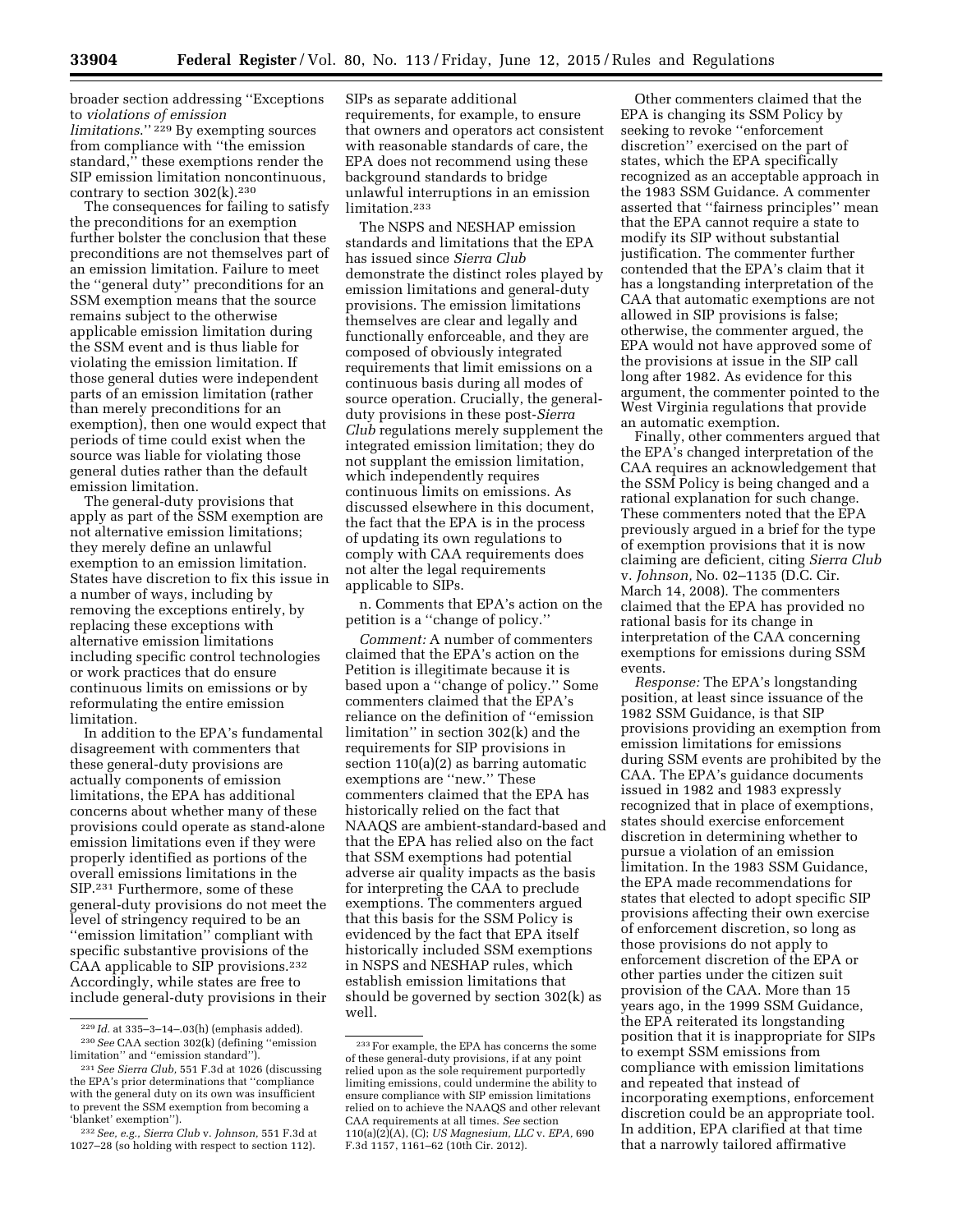defense might also be an appropriate tool for addressing excess emissions in a SIP provision. However, in response to recent court decisions, and as discussed in detail in section IV of this document, the EPA no longer interprets the CAA to permit affirmative defense provisions in SIPs.

Although the EPA did not expressly rely on the definition of ''emission limitation'' in section 302(k) as the basis for its SSM Policy in each of these guidance documents, it did rely on the purpose of the NAAQS program and the underlying statutory provisions (including section 110) governing that program. In the 1999 SSM Guidance, however, the EPA indicated that the definition of emission limitation in section 302(k) was part of the basis for its position concerning SIP provisions.234 After the EPA issued the 1999 SSM Guidance, the D.C. Circuit issued a decision holding that the definition of emission limitation in section 302(k) does not allow for periods when sources are not subject to emissions standards.235 While the court's decision concerned the section 112 program addressing hazardous air pollutants, the EPA believes that the court's ruling concerning section 302(k) applies equally in the context of SIP provisions because the definition of emission limitation also applies to SIP requirements. That court's decision is consistent with and provides support for the EPA's longstanding position in the SSM Policy that exemptions from compliance with SIP emission limitations are not appropriate under the CAA.

Commenters claimed that by interpreting the CAA to prohibit exemptions for emissions during SSM events the EPA is revoking ''enforcement discretion'' exercised by the state. This is not true. As part of state programs governing enforcement, states can include regulatory provisions or may adopt policies setting forth criteria for how they plan to exercise their own enforcement authority. Under section 110(a)(2), states must have adequate authority to enforce provisions adopted into the SIP, but states can establish criteria for how they plan to exercise that authority. Such enforcement discretion provisions cannot, however, impinge upon the enforcement authority of the EPA or of others pursuant to the citizen suit provision of the CAA. The EPA notes

that the requirement for adequate enforcement authority to enforce CAA requirements is likewise a bar to automatic exemptions from compliance during SSM events.

Commenters confused the EPA's evolution in describing the basis for its longstanding SSM Policy as a change in the SSM Policy itself. The EPA's interpretation of the CAA in the SSM Policy has not changed with respect to exemptions for emissions during SSM events. The EPA's discussion of the basis for its longstanding interpretation has evolved and become more robust over time as the EPA has responded to comments in rulemakings and in response to court decisions. In support of its interpretation of the CAA that exemptions for periods of SSM are not acceptable in SIPs, the EPA has long relied on its view that NAAQS are health-based standards and that exemptions undermine the ability of SIPs to attain and maintain the NAAQS, to protect PSD increments, to improve visibility and to meet other CAA requirements. By contrast, the EPA historically took the position that SSM exemptions were acceptable for certain technology-based standards, such as NSPS and NESHAP standards, and argued that position in the *Sierra Club*  case cited by commenters. However, in that case, the court explicitly ruled against the EPA's interpretation, holding that exemptions for emissions during SSM events are precluded by the definition of ''emission limitation'' in CAA section 302(k). The *Sierra Club*  court's rationale thus provided additional support for the EPA's longstanding position with respect to SSM exemptions in SIP provisions, and in more recent actions the EPA has relied on the reasoning from the court's decision as further support for its current SSM Policy. Thus, even if the EPA were proceeding under a ''change of policy'' here as the commenters claimed, the EPA has adequately explained the basis for its current SSM Policy, including the basis for any actual ''change'' in that guidance (*e.g.,*  the actual change in the SSM Policy with respect to affirmative defense provisions in SIPs). Courts have upheld an agency's authority to revise its interpretation of a statute, so long as that change of interpretation is explained.236

o. Comments that the EPA's proposed action on the petition is based on a ''changed interpretation'' of the definition of ''emission limitation.''

*Comment:* Commenters claimed that the EPA's action on the Petition is based on a changed interpretation of the term ''emission limitation'' and that the Agency cannot apply that changed interpretation ''retroactively.'' One commenter cited several cases for the proposition that retroactivity is disfavored and that the EPA is applying this new interpretation retroactively to existing SIP provisions. The commenter claimed that the EPA approved the existing SIP provisions with full knowledge of what those provisions were and ''consistent with the provisions EPA itself adopted and courts required.'' The commenter characterized the SIP provisions for which the EPA is issuing a SIP call as ''enforcement discretion'' provisions and ''affirmative defense'' provisions for startup and shutdown. The commenter contended that the EPA does not have authority to issue a SIP call on the premise that the CAA is less flexible than the Agency previously thought. The commenter concluded that ''[t]he factors of repose, reasonable reliance, and settled expectations favor not imposing EPA's new interpretations.''

*Response:* The EPA disagrees that this SIP call action has ''retroactive'' effect. As recognized by the commenter, this SIP call action does not automatically change the terms of the existing SIP or of any existing SIP provision, nor does it mean that affected sources could be held liable in an enforcement case for past emissions that occurred when the deficient SIP provisions still applied. Rather, the EPA is exercising its clear statutory authority to call for the affected states to revise specific deficient SIP provisions so that the SIP provisions will comply with the requirements of the CAA prospectively and so that affected sources will be required to comply with the revised SIP provisions prospectively.

To the extent that a SIP provision complied with previous EPA interpretations of the CAA that the Agency has since determined are flawed, or to the extent that the EPA erroneously approved a SIP provision that was inconsistent with the terms of the CAA, the EPA disagrees that it is precluded from requiring the state to modify its SIP now so that it is consistent with the Act. In fact, that is precisely the type of situation that the SIP call provision of the CAA is designed to address. Specifically, section 110(k)(5) begins, ''[w]henever'' the EPA determines that an applicable implementation plan is inadequate to attain or maintain the NAAQS, to mitigate adequately interstate pollutant transport, or ''to otherwise comply with

<sup>234</sup>*See* 1999 SSM Guidance at 2, footnote 1. The EPA included section 302(k) among the statutory provisions that formed the basis for its interpretations of the CAA in that document.

<sup>235</sup>*Sierra Club,* 551 F.3d 1019 (D.C. Cir. 2008).

<sup>236</sup>The EPA emphasized this important point in the SNPR. *See* 79 FR 55919 at 55931.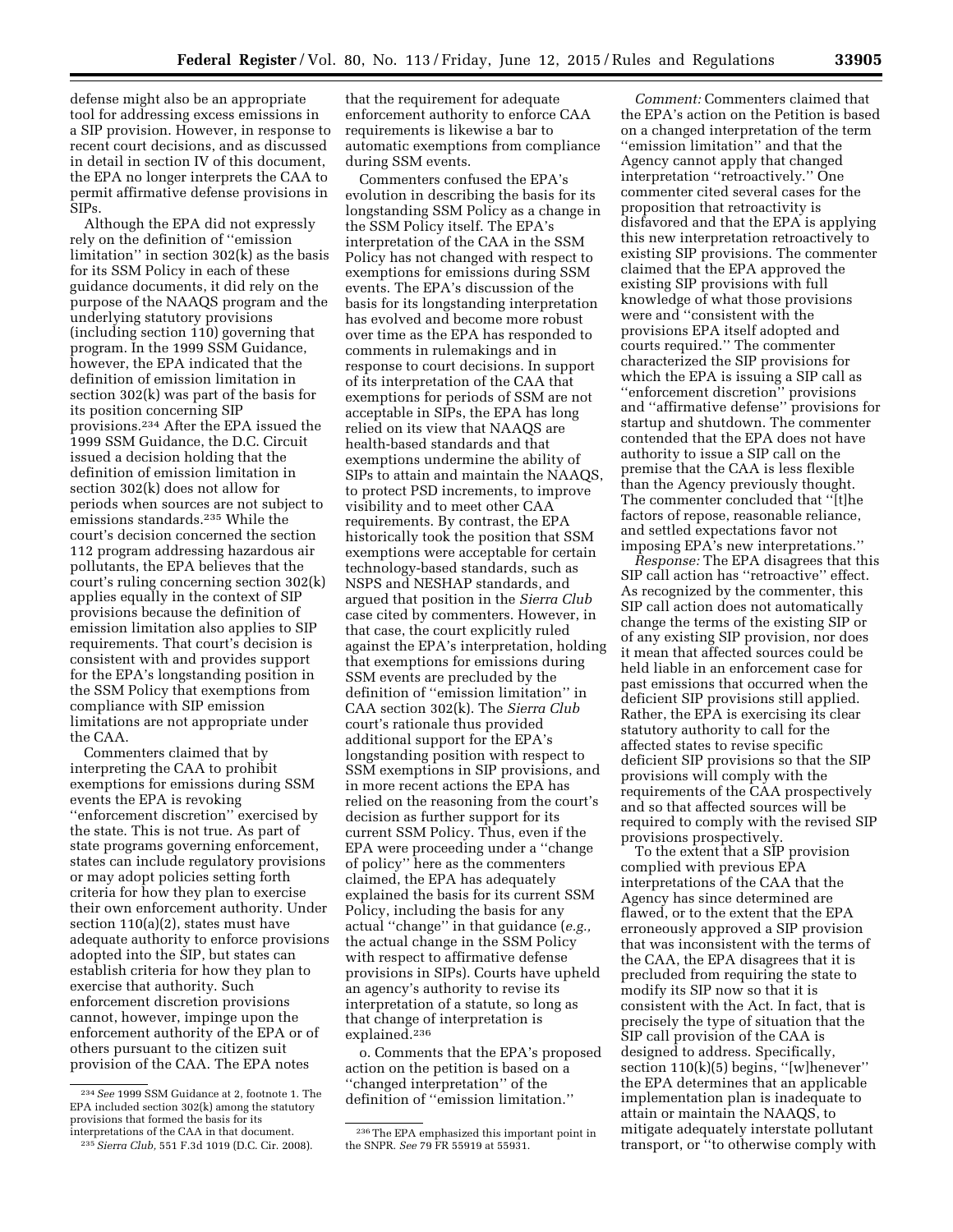any requirement'' of the Act, the EPA must call for the SIP to be revised. The commenter does not question that sections 110(a)(2) and 302(k) are requirements of the Act. Thus, the EPA has authority under section 110(k)(5) to call on states to revise their SIP provisions to be consistent with those requirements.

The EPA disagrees that the doctrines of ''repose,'' ''reasonable reliance'' and ''settled expectations'' preclude such an action. The CAA is clear that ''whenever'' the EPA determines that a SIP provision is inconsistent with the statute, ''the Administrator shall'' notify the state of the inadequacies and establish a schedule for correction. This language does not provide the Agency with discretion to consider the factors cited by the commenter in deciding whether to call for a SIP revision once it is determined to be flawed. Here, the EPA has determined that the SIP provisions at issue are flawed and thus the Agency was required to notify the states to correct the inadequacies.

p. Comments that the EPA should not encourage states to rely on enforcement discretion because this will inevitably lead to states' creating emission limitations that some sources cannot meet.

*Comment:* Commenters claimed that it is not appropriate for the EPA to encourage states to exercise enforcement discretion rather than to encourage them either to define periods when numerical emission limitations do not apply or to develop alternative emission limitations or other control measures. The commenters contended that inclusion of an enforcement discretion provision in a SIP is superfluous. The commenter cited to *Portland Cement,* where the D.C. Circuit court stated that ''an excessively broad theory of enforcement discretion might endanger securing compliance with promulgated standards.'' 237 The commenter also cited the *Marathon Oil* case in the Ninth Circuit in which the court rejected an approach that relied heavily on enforcement discretion. The commenter then asserted that sources are liable for violations and that ''[s]ources should not be required to litigate remedy for violations they cannot avoid."<sup>238</sup> The commenter concluded that it is ''unreasonable for EPA to subject itself to claims that it must exercise its federal enforcement authority in the event a state refuses to enforce unachievable standards, or for states to put source owners and operators in jeopardy of

criminal prosecution for starting up a source with knowledge that a numerical emission limitation might be exceeded. In summary, the commenter appeared to argue that the EPA should require states to establish alternative numerical emission limitations or other control requirements during SSM events, rather than merely eliminating SSM exemptions and relying on enforcement discretion to address SSM emissions.

*Response:* The EPA disagrees with the commenter's suggestion that the EPA should discourage states from relying on enforcement discretion. Enforcement discretion is a valid state prerogative, long recognized by courts. However, the EPA agrees with the commenter that states should not adopt overly broad enforcement discretion provisions for inclusion in their SIPs. Section 110(a)(2) requires states to have adequate enforcement authority, and overly broad enforcement discretion provisions would run afoul of this requirement if they have the effect of precluding adequate state authority to enforce SIP requirements. The EPA also agrees that states may elect to include alternative emission limitations, whether expressed numerically or otherwise, for certain periods of normal operations, including startup and shutdown.

It is unclear precisely what the commenters are advocating when they suggest that sources should not be subject to litigating a remedy for violations they cannot avoid. The likely interpretation is that the commenters believe that excess emissions during unavoidable events should be automatically exempted (*i.e.,* not considered a violation). This approach was rejected by the court in *Sierra Club*  v. *Johnson,* because it was not consistent with the definition of emission limitation in section 302(k).<sup>239</sup> As previously explained in the February 2013 proposal and in this document, the EPA believes that definition, and thus the court's holding in *Sierra Club,* is equally relevant for the SIP program.

With respect to a commenter's concerns about criminal enforcement, the EPA disagrees that sources will be unable to start operations because they will automatically be subject to criminal prosecution if an emission limitation is exceeded during a malfunction. Under CAA section 113(c), criminal enforcement for violation of a SIP can occur when a person knowingly violates a requirement or prohibition of an implementation plan ''during any period of federally assumed enforcement or more than 30 days after having been notified'' under the

provisions governing notification that the person is violating that specific requirement of the SIP. The EPA is unaware of any jurisdictions where federally assumed enforcement is in force, and the EPA does not anticipate that this situation would arise often. Thus, in almost every case, criminal enforcement would not occur in the absence of a pending notification of a civil enforcement case and could then apply only for repeated violation of the activity at issue in that civil action. Moreover, the concern raised by the commenter is one that would exist if there is any requirement that applies during a period of malfunction beyond the owner's control. The commenter's preferred way to address this concern would be to exempt these periods from compliance with any requirements, an approach rejected by the *Sierra Club*  court as inconsistent with the definition of ''emission limitation'' and an approach that the EPA's longstanding SSM Policy has explained is inconsistent with the purpose of the NAAQS program, which is to ensure public health is protected through attainment and maintenance of the NAAQS, protection of PSD increments, improvement of visibility and compliance with other requirements of the CAA.

Finally, to the extent that the commenter was advocating that the EPA should require states to develop SIP provisions that impose alternative emission limitations during certain modes of source operation such as startup and shutdown to replace SSM exemptions, the EPA notes that to require states to do so would not be consistent with the principles of cooperative federalism and could be misconstrued as the Agency's imposing a specific control requirement in contravention of the *Virginia*  decision.240 As the commenter elsewhere itself argued, states have broad discretion in how to develop SIP provisions to meet the objectives of the CAA, so long as those provisions also meet the legal requirements of the CAA. To the extent that a state would prefer to have emission limitations that apply continuously, without higher numerical levels or specific technological controls or work practice standards applicable during modes of operation such as startup and shutdown, that is the prerogative of the state, so long as the revised SIP provision otherwise meets

<sup>237</sup> 486 F.2d at 399 n.91.

<sup>238</sup> *Marathon Oil Co.* v. *Environmental Protection Agency,* 564 F.2d 1253 (9th Cir. 1977). 239 551 F.3d 1019 (D.C. Cir. 2008).

<sup>240</sup>*See Virginia* v. *EPA,* 108 F.3d 1397 (D.C. Cir. 1997) (SIP call remanded and vacated because, *inter alia,* the EPA had issued a SIP call that required states to adopt a particular control measure for mobile sources).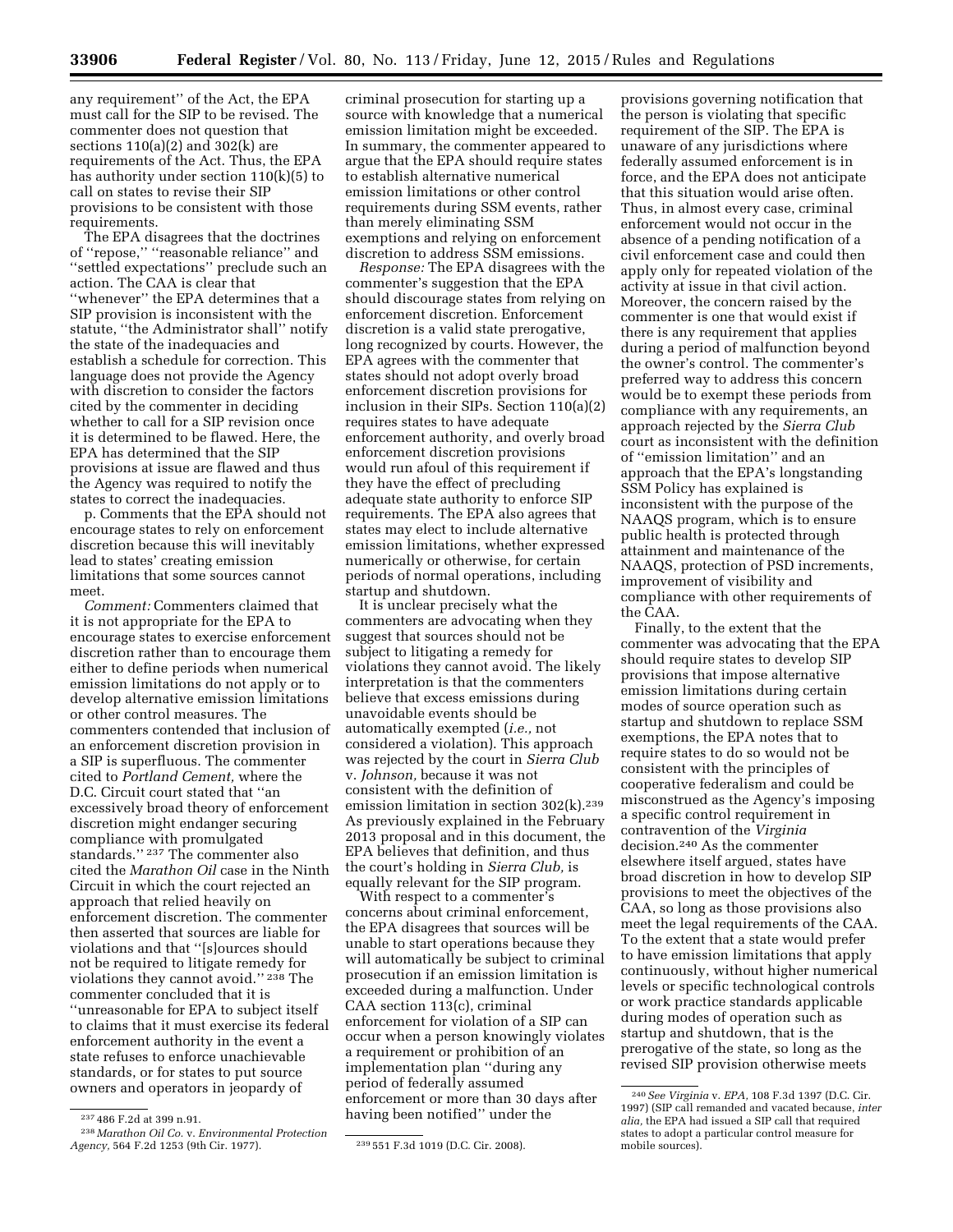CAA requirements. If a state determines that it is reasonable to require a source to meet a specific emission limitation on a continuous basis and also decides to rely on its own enforcement discretion to determine whether a violation of that emission limit should be subject to enforcement, then the EPA believes that to do so is within the discretion of the state.

q. Comments that the EPA's action on the Petition is inconsistent with the Credible Evidence Rule.

*Comment:* A number of commenters raised concerns based upon how the EPA's statements in the February 2013 proposal relate to the Credible Evidence Rule issued in 1997.241 For example, one commenter argued that throughout the February 2013 proposal, when the EPA stated that excess emissions during SSM events should be treated as ''violations'' of the applicable SIP emission limitations, the Agency was contradicting the Credible Evidence Rule and other provisions of law. The commenter emphasized that the determination of whether excess emissions during an SSM event are in fact a ''violation'' of the applicable SIP provisions must be made using the appropriate reference test method. In addition, the commenter asserted that whether any other form of information may be used as ''credible evidence'' of a violation must be evaluated by the trier of fact in a specific enforcement action. Another commenter raised a different argument based on the Credible Evidence Rule, claiming that the EPA's statements in the preamble to that rulemaking contradict the EPA's statements in the February 2013 proposal and support the need for exemptions for emissions during SSM events. The implication of the commenter is that any such EPA statements in connection with the Credible Evidence Rule would negate the Agency's interpretation of the statutory requirements for SIP provisions as interpreted in the SSM Policy since at least 1982, the decision of the court in the *Sierra Club* case or any other actions such as the recent issuance of EPA regulations with no such SSM exemptions.

*Response:* The EPA agrees, in part, with the commenters who expressed concern that the Agency's statements in the February 2013 proposal could be misconstrued as a definitive determination that the excess emissions during any and all SSM events are automatically a violation of the applicable emission limitation, without

factual proof of that violation, and without the existence and scope of that violation being decided by the appropriate trier of fact. The EPA agrees that the alleged violation of the applicable SIP emission limitation, if not conceded by the source, must be established by the party bearing the burden of proof in a legal proceeding. The degree to which evidence of an alleged violation may derive from a specific reference method or any other credible evidence must be determined based upon the facts and circumstances of the exceedance of the emission limitations at issue.242 This is a basic principle of enforcement actions under the CAA, but the EPA wishes to make this point clearly in this final action to avoid any unintended confusion between the legal standard creating the enforceable obligation and the evidentiary standard for proving a violation of that obligation.

The EPA's general statements in the February 2013 proposal, the SNPR and this final action about treatment of SSM emissions as a violation pertain to another basic principle, *i.e.,* that SIP provisions cannot treat emissions during SSM events as exempt, because this is inconsistent with CAA requirements. Thus, when the EPA explains that these emissions must be treated as ''violations'' in SIP provisions, this is meant in the sense that states with SSM exemptions need to remove them, replace them with alternative emission limitations that apply during startup and shutdown or eliminate them by revising the emission limitation as a whole. Once impermissible SSM exemptions are removed from the SIP, then any excess emissions during such events may be the subject of an enforcement action, in which the parties may use any appropriate evidence to prove or disprove the existence and scope of the alleged violation and the appropriate remedy for an established violation. To be clear, the fact that these emissions are currently exempt through inappropriate SIP provisions is a deficiency that the EPA is addressing in this action. Thus, the EPA disagrees with the commenters' suggestion that these emissions are never to be treated as violations simply because a deficient SIP provision currently includes an

SSM exemption. Once the SIP provisions are corrected, the excess emissions may be addressed through the legal structure for establishing an enforceable violation, which then may be proven using appropriate evidence, including test method evidence or other credible evidence. This means that excess emissions that occur during an SSM event will be treated for enforcement purposes in exactly the same manner as excess emissions that occur outside of SSM events. The EPA acknowledges that the limitation that applies during a startup or shutdown event might ultimately be different (whether higher or lower) than the limitation that applies at other times, if the state elects to replace the SSM exemption with an appropriate alternative emission limitation in response to this SIP call action.

The EPA also disagrees with commenters who claimed that statements by the Agency in the Credible Evidence Rule final rule preamble support the inclusion of exemptions for SSM events in SIP provisions. The commenter is correct that at that time, the EPA held the view that emission limitations in its own NSPS could be considered ''continuous,'' notwithstanding the fact that they contained ''specifically excused periods of noncompliance'' (*i.e.,* exemptions from emission limitations during SSM events).243 Similarly, at that time the EPA relied on a number of reported court decisions discussed in the preamble for the Credible Evidence Rule for determining at that time that NSPS could contain such exemptions in order to make the emission limitations ''reasonable.'' However, after the court's decision in the *Sierra Club* case interpreting the definition of emission limitation in section 302(k), these EPA statements in the preamble for the Credible Evidence Rule are no longer correct and thus do not apply to the EPA's action in this document.

First, the EPA notes that these prior statements related to the Credible Evidence Rule specifically addressed not SIP provisions but rather the provisions of the Agency's own technologically based NSPS. The statements in the document make no reference to SIP provisions, which is unsurprising given that EPA's SSM Policy at the time indicated that no such SSM exemptions are appropriate in SIP provisions. Second, the EPA's justification for exemptions from emission limitations during SSM events in NSPS was made prior to the 2008

<sup>241</sup>*See* ''Credible Evidence Revisions; Final rule,'' 62 FR 8314 (February 24, 1997).

<sup>242</sup>For example, the degree to which data from continuous opacity monitoring systems (COMS) is evidence of violations of SIP opacity or PM mass emission limitations is a factual question that must be resolved on the facts and circumstances in the context of an enforcement action. *See, e.g., Sierra Club* v. *Pub. Ser* v. *Co. of Colorado, Inc.,* 894 F.Supp. 1455 (D. Colo. 1995) (allowing use of COMS data to prove opacity limit violations). 243 *Id.,* 62 FR 8314, 8323–24.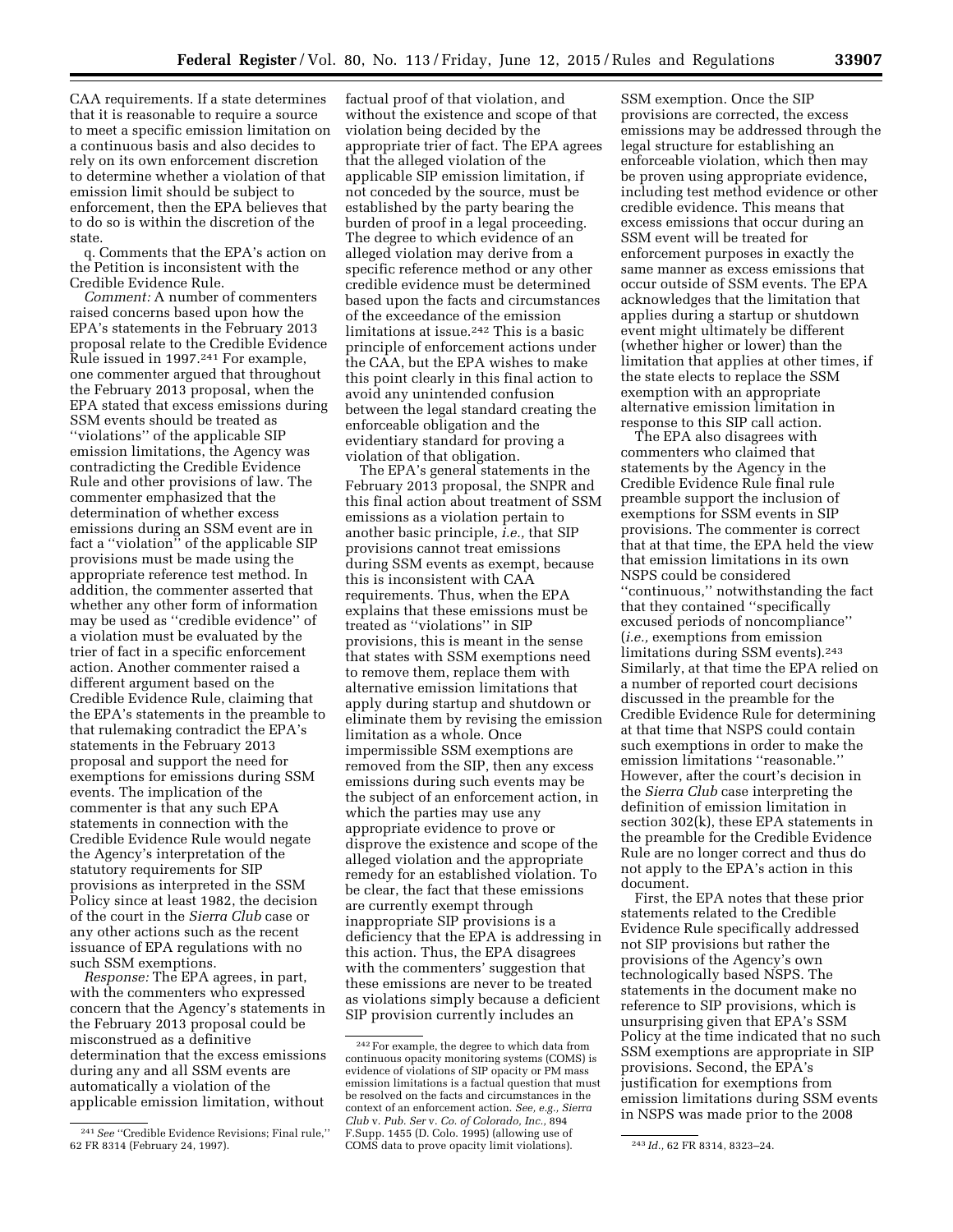decision of the court in the *Sierra Club*  case. The EPA's interpretation of the statute and the case law to justify exemptions for emissions during SSM events in that 1997 document is no longer correct. Finally, the EPA in its own new NESHAP and NSPS regulations is now providing no exemptions for emissions during SSM events and is imposing specific numerical limitations or other control requirements on sources that apply to affected sources at all times, including during SSM events.244 Thus, the statements in the 1997 Credible Evidence Rule preamble relied upon by commenters do not render the EPA's interpretation of the CAA with respect to SSM exemptions in SIP provisions in this action incorrect.

For clarity, the EPA emphasizes that it is in no way reopening, revising or otherwise amending the Credible Evidence Rule in this action. The EPA is merely responding to commenters who characterized the relationship between Agency statements in that rulemaking action and this SIP call action. The EPA also emphasizes that no changes to the Credible Evidence Rule should be necessary as a result of this rulemaking.

r. Comments that exemptions in opacity standards should be permissible because opacity is not a NAAQS pollutant.

*Comment:* Many state and industry commenters argued that the EPA should interpret the CAA to allow SIP provisions that impose opacity emission limitations to contain exemptions for SSM events or for other modes of source operation. The reasons given by commenters ranged broadly, but they included assertions that opacity is not a criteria pollutant, that opacity limitations serve no purpose other than as a tool to monitor PM control device performance, that there is no reliable correlation between opacity and PM mass, that there are circumstances during which sources may not be capable of meeting the otherwise applicable SIP opacity standards and that opacity is not an ''air pollutant.'' Commenters also argued that because SIP opacity standards were originally established when the NAAQS applied to ''total suspended particles'' (TSP), rather than the current  $PM_{10}$  and  $PM_{2.5}$ this alone should be a reason to allow SSM exemptions now that the NAAQS have been revised and the indicator

species changed. Some of the commenters acknowledged that their underlying concern is that requirements for COMS on certain sources have rendered it much easier to monitor exceedances of SIP opacity limits and to bring enforcement actions for alleged violations.

*Response:* The EPA agrees with many of the points made by commenters but not with the conclusion that the commenters drew from these points, *i.e.,* that exemptions for SSM events are appropriate in SIP provisions that impose opacity emission limitations.

First, although the EPA agrees that opacity itself is not a criteria pollutant and that there is thus no NAAQS for opacity, this does not mean that SIP opacity limitations are not ''emission limitations'' subject to the requirements of section 110(a)(2)(A) and do not need to be continuous. As the commenters often conceded, opacity is a surrogate for PM emissions for which there are NAAQS, and opacity has served this purpose since the beginning of the SIP program in the 1970s. SIP provisions that impose opacity emission limitations often date back to the earliest phases of the SIP program. From the outset, such opacity limitations have provided an important regulatory tool for implementing the PM NAAQS and for limiting PM emissions from sources. To this day, states continue to use opacity limitations in SIP provisions and the EPA continues to use opacity limitations in its own NSPS and NESHAP regulations, as necessary, for specific source categories.<sup>245</sup> EPA regulations applicable to SIPs explicitly define the term ''emission limitation'' to include opacity limits.246 It is also important to note that these SIP provisions impose opacity emission limitations that sources must meet independently; *i.e.,* opacity limitations are independent ''emission limitations'' under section 110(a)(2)(A) that must, consistent with section 302(k), ''limit[ ] the quantity, rate, or concentration of emissions of air pollutants on a continuous basis.'' These opacity emission limitations in SIP provisions are not stated conditionally as opacity limits that sources do not need to meet if they are otherwise in compliance with PM mass emission limitations or with any other CAA requirements. Thus, the fact that opacity is not itself a criteria pollutant is irrelevant.

Second, although the EPA agrees that SIP opacity limitations also provide an important means of monitoring control device performance and thus indirectly provide a means to monitor compliance with PM emission limitations as well, this does not mean that opacity limits do not need to meet the statutory requirements for SIP emission limitations. Historically, opacity limits have been an important tool for implementation of the PM NAAQS, and in particular for the implementation and enforcement of PM mass limitations on sources to help attain and maintain the PM NAAQS. The EPA agrees that opacity is a useful tool to indicate overall operation and maintenance of a source and its emission control devices, such as electrostatic precipitators or baghouses. SIP opacity limitations provided this tool even before modern instruments that measure PM emissions on a direct, continuous basis existed. At a minimum, elevated opacity indicates potential problems with source design, operation or maintenance, or potential problems with incorrect operation of pollution control devices, especially at the elevated levels of many existing opacity standards. Well-run sources should be in compliance with typical SIP opacity limits. Opacity exceeding the applicable limitations can be indicative of problems that justify further investigation by sources and regulators, such as conducting a stack test to determine compliance with PM mass emission limitations. Not all sources have or will have PM CEMS, or have PM CEMS at all emission points, to monitor PM emissions directly, nor do PM CEMS necessarily obviate the need for opacity standards to regulate condensables, and thus there is a continued need for opacity emission limitations in SIPs. The continued need for SIP opacity limitations for this and other purposes contradicts the commenters' arguments concerning the validity of SSM exemptions.

Third, the EPA agrees that the precise correlation between opacity and PM mass emissions is not always known for a specific source under all operating conditions, unless there is parallel testing and measurement of the opacity and the PM emissions to determine the correlation at that particular source. Similarly, parametric monitoring can be used to establish such a correlation. Nevertheless, there is commonly a positive correlation between PM and opacity and thus elevated opacity is often indicative of additional PM

<sup>244</sup>*See, e.g.,* 40 CFR 60.42Da, where paragraph (e)(1) applies a numerical PM emission limitation at all times except during periods of startup and shutdown, and paragraph (e)(2) applies work practice standards during periods of startup and shutdown.

<sup>245</sup>*See, e.g.,* 40 CFR 60.42Da(b). The EPA's revised NSPS for this category imposes an opacity limit of 20 percent at all times, except for one 6 minute period per hour when the opacity may rise to 27 percent. Notably, as an option, sources may elect to install PM CEMS and be subject only to the revised particulate matter emission limitation.

<sup>246</sup>*See* 40 CFR 51.100(z) (defining the term ''emission limitation'' as limits on ''the quantity, rate, or concentration of emissions of air pollutants on a continuous basis, including any requirements which limit the level of opacity'').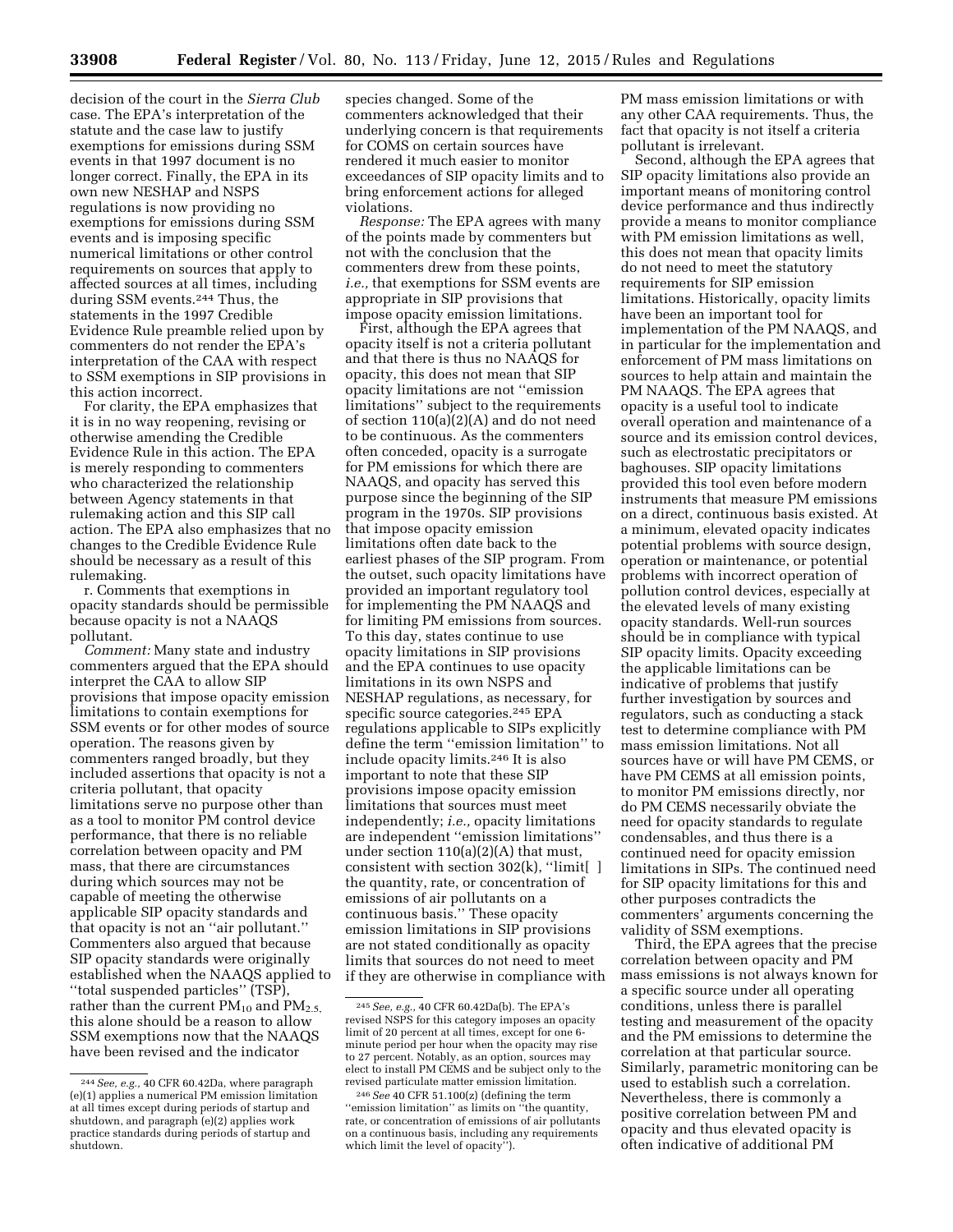emissions from a source. Even in those instances where a precise correlation is not available, however, the use of opacity as a means to assure the reduction of PM emissions and to monitor source compliance remains a valid approach to regulation of PM from sources. In any event, the absence of a precise correlation between opacity and PM does not justify the complete exemptions from SIP opacity limitations during SSM events that the commenters advocate and instead suggests that it may be appropriate to replace such exemptions with valid and enforceable alternative numerical limitations or other control requirements as a component of the SIP opacity emission limitation that applies during startup and shutdown. Opacity emission limitations in SIPs must meet the statutory requirements for emission limitations.

Fourth, the EPA agrees with commenters that for some sources some PM controls cannot operate, or operate at full effectiveness and ideal efficiency, during startup and shutdown. Accordingly, as the commenters implicitly recognized, the resulting increases in PM emissions can result in elevated opacity and thus exceedances of the applicable SIP opacity emission limitations. In those situations where it is true that no additional emissions controls are available or would function more effectively to reduce PM emissions, and hence to reduce opacity, it may be appropriate for states to consider imposing an alternative opacity emission limitation applicable during startup and shutdown. As discussed in section VII.B.2 of this document, the EPA provides recommendations to states concerning how to develop such alternative emission limitations. To the extent that sources believe that a SIP provision with a higher opacity level for startup and shutdown may be justified, they may seek these alternative limitations from the state and they can presumably advocate for opacity standards that are tailored to reflect the correlation between PM mass and opacity at a specific source. Significantly, however, even if it is appropriate to impose a somewhat higher opacity limitation for some sources during specifically defined modes of operation such as startup and shutdown, that does not justify the total exemptions from SIP opacity emission limitations during SSM events that the commenters advocated. To provide total exemptions from SIP opacity emission limitations during SSM events does not provide any incentive for sources to be better

designed, operated, maintained and controlled to reduce emissions, nor does it comply with the most basic requirement that SIP emission limitations be continuous in accordance with section 302(k). As explained in section X.B of this document, the SIP revisions in response to this SIP call action will need to be consistent with the requirements of sections 110(k)(3), 110(l) and 193 as well as any other applicable requirements.

Fifth, the EPA notes that few commenters seriously argued that SIP provisions for opacity do not fit within the plain language of section 110(a)(2)(A) or the definition of ''emission limitation'' in section 302(k) or in EPA regulations applicable to SIP provisions. Section  $110(a)(2)(A)$  requires SIPs to contain such enforceable emission limitations ''as may be necessary and appropriate to meet the applicable requirements of'' the CAA. Opacity limitations in SIP provisions are necessary and appropriate for a variety of reasons already described, including as a means to reduce PM emissions, as a means to monitor source compliance and to provide for more effective enforcement. Opacity limitations in SIP provisions also easily fit within the concept of a limit on the ''quantity, rate or concentration of air pollutants'' that relates to the ''operation or maintenance of a source to assure continuous emission reduction and any design, equipment, work practice or operational standard'' under the CAA, as provided in section 302(k). The term "air pollutant" is defined broadly in section 302(g) to mean ''any air pollution agent or combination of such agents, including any physical, chemical, biological, radioactive . . . substance or matter which is emitted into or otherwise enters the ambient air.'' Even if opacity is not itself an air pollutant, it is clearly a means of monitoring and limiting emissions of PM from sources and is thus encompassed within the definition of ''emission limitation'' in section 302(k).247 Significantly, existing EPA regulations applicable to SIP provisions already explicitly define the term ''emission limitation'' to include opacity limitations.248

Finally, the EPA does not agree with commenters who argued that because SIP opacity limitations were often originally imposed when the PM NAAQS was for TSP, it is legally acceptable to have exemptions for emissions during SSM events now that

the PM NAAQS use  $PM_{10}$  and  $PM_{2.5}$  as the indicator species. On a factual level, it is obvious that SIP provisions for opacity limitations are expressed in terms of percentage ''opacity'' unrelated to the size of the particles. Opacity represents the degree to which emissions reduce the transmission of light and obscures the view of an object in the background. In general, the more particles which scatter or absorb light that passes through an emissions point, the more light will be blocked, thus increasing the opacity percentage of the emissions plume. The EPA agrees that variables such as the size, number and composition of the particles in the emissions can result in variations in the percentage of opacity. Notwithstanding the changes in the NAAQS, however, both states and the EPA have continued to rely on opacity limitations because they serve the same purposes for the current  $PM_{10}$  and  $PM_{2.5}$  NAAQS (and other purposes such as the regulation of HAPs under section 112) that they previously did for the TSP NAAQS. Indeed, as the PM NAAQS have been revised to provide better protection of public health, the need for such opacity limitations continues unless there is a better means to monitor source compliance, such as PM CEMS. As with other SIP emission limitations, the EPA interprets the CAA to preclude SSM exemptions in opacity standards.

s. Comments that exemptions from SIP opacity limitations for excess emissions during SSM events should be allowed because such emissions are difficult to monitor or to control.

*Comment:* Several commenters argued that the EPA's proposal of a SIP call for SIP opacity emission limitations that include an SSM exemption is arbitrary and capricious because it is difficult or impossible to monitor or measure opacity during SSM events. According to commenters, there is no compliance methodology to determine whether opacity limitations are met during SSM events and this is the reason that the EPA's own general provisions for NSPS and NESHAP exclude emissions during SSM events as ''not representative'' of source operation. In the absence of a specific methodology to demonstrate compliance, the commenters argued that expecting sources to comply with any opacity emission limitations during SSM events is arbitrary and capricious. The commenters asserted that in light of this, the EPA must interpret the CAA to allow exemptions for SSM events in SIP opacity provisions.

A number of commenters also argued that because emission controls for PM do not function, or do not function as effectively or efficiently, during certain

<sup>247</sup>*See Sierra Club* v. *TVA,* 430 F.3d 1337, 1340 (11th Cir. 2005).

<sup>248</sup>*See* 40 CFR 51.100(z).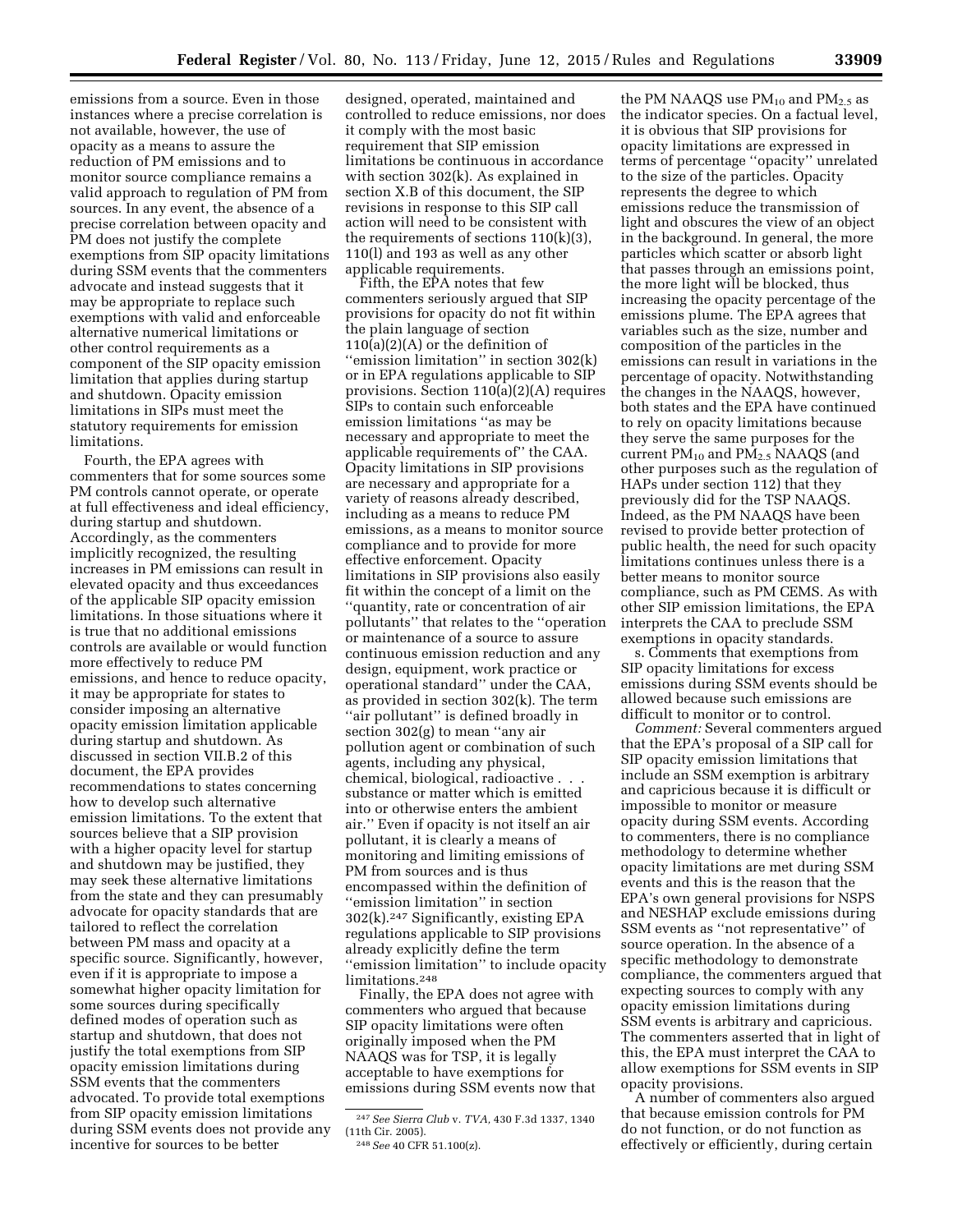modes of source operation, the EPA should interpret the CAA to permit exemptions for SSM events in opacity emission limitations. Many commenters explained that certain types of emission controls at certain types of sources only operate at specific temperatures or under specific conditions. For example, many commenters stated that existing pollution control devices on certain categories of stationary sources do not operate, or do not operate as effectively or efficiently, during startup and shutdown. Based upon this assertion, the commenters argued that the EPA should interpret the CAA to allow total exemptions from SIP opacity emission limitations during such periods.

Commenters also characterized the EPA's February 2013 proposal as ''particularly unreasonable'' with respect to SSM exemptions in SIP opacity limitations, because those limitations should be allowed to exclude elevated opacity during periods when PM emissions controls devices are ''not expected to operate correctly.'' According to commenters, treating the higher opacity during SSM events ''as a violation simply because it is indicating something that is expected is ridiculous.'' As an example, the commenters specifically mentioned occurrences such as when a source's electrostatic precipitator (ESP) is not functioning or is not functioning properly as periods during which there should be an exemption from SIP opacity emission limitations.

*Response:* The EPA agrees with some of the points made by commenters but does not agree with the conclusions that the commenters drew from these points, *i.e.,* that alleged difficulties in monitoring, measuring or controlling opacity during some modes of source operation in general justify complete exemptions from opacity emission limitations during SSM events.

First, the EPA does not agree with the argument that there is no ''compliance methodology'' available for purposes of verifying compliance with SIP opacity limitations. Since the earliest phases of the SIP program, Reference Method 9 has been available as a means of verifying a source's compliance with applicable SIP opacity emission limitations. Whatever concerns the commenters may have with this test method, it is a valid method and it continues to be used as a means of verifying source compliance with opacity limitations and a source of evidence for determining whether there are violations of such emission

limitations.249 Sources routinely monitor and certify to their compliance with SIP opacity limitations based upon Method 9. In addition, COMS have been available, and in some cases are required, as another means of monitoring emissions and verifying compliance with opacity emission limitations. With respect to COMS, commenters expressed concerns that they are not always accurate, are not always properly calibrated or are not always the reference test method for SIP opacity emission limitations, and other similar arguments. In this rulemaking, the EPA is not addressing these allegations concerning COMS but merely noting that COMS are an available means of monitoring opacity from sources and in appropriate circumstances can provide data meeting the EPA's criteria as credible evidence to be used to determine compliance with emission limitations.

Second, the EPA does not agree that the fact that its regulations concerning performance tests in 40 CFR 63.7(e) for NESHAP and in 40 CFR 60.8(c) for NSPS exclude SSM emissions for purposes of evaluation of emissions under normal operating conditions provides a justification for SSM exemptions from opacity emission limitations in SIP provisions. The D.C. Circuit decision in *Sierra Club* has already indicated that such exemptions are not permissible in emission limitations and vacated the general provisions applicable to NESHAP. In the case of the exemption language in 40 CFR 60.8(c) relevant to NSPS, the EPA acknowledges that it has not yet taken action to revise the language to eliminate that exemption. However, in promulgating new NSPS regulations subsequent to the *Sierra Club* decision, the EPA is including emission limitations for newly constructed, reconstructed and modified sources that apply continuously and including provisions expressly stating that the SSM exemptions in the General Provisions do not apply. The EPA notes that the commenter is also in error because the performance tests are intended to be a means of evaluating

emissions from sources during periods that are representative of source operation.

Third, the EPA does not agree with the premise that because certain forms or types of emission controls do not work, or do not work as effectively or efficiently, during certain modes of operation at some sources, it necessarily follows that sources should be totally exempt from emission limitations during such periods. The EPA interprets the CAA to require that SIP emission limitations be continuous. As explained in section VII.A of this document, emission limitations do not necessarily need to be expressed numerically, can have higher numerical levels during certain modes of operation, and may be composed of a combination of numerical limitations, specific technological control requirements and/ or work practice requirements during certain modes of operation, so long as these emission limitations meet applicable CAA stringency requirements and are legally and practically enforceable. If it is factually accurate that a given source category requires a higher opacity limit during periods such as startup and shutdown, then the state may elect to develop one consistent with other CAA requirements. The EPA has provided guidance to states with criteria to consider in revising their SIP provisions to replace exemptions with an appropriate alternative emission limitation for such purposes. The EPA emphasizes that even if it is the case that existing control measures cannot operate, or cannot operate as effectively or efficiently, during startup and shutdown at a particular source, this does not legally justify a complete exemption from SIP emission limitations and may merely indicate that additional emission controls or work practices are necessary when the existing control measures are insufficient to meet the applicable SIP emission limitation. The EPA is taking this approach with its own recent NSPS and NESHAP regulations, when appropriate, in order to ensure that its own emission limitations are consistent with CAA requirements.

Finally, the EPA also disagrees with the logic of commenters that argued in favor of exemptions from SIP opacity limitations during periods when a source is most likely to violate them, *e.g.,* when the source's control devices are not functioning. Even if exemptions from SIP opacity emission limitations were legally permissible under the CAA, which they are not, it would be illogical to excuse compliance with the standards during the precise periods when opacity standards are most

<sup>249</sup>The EPA notes that one commenter characterized SIP opacity limits as ''archaic'' and suggested that the  $\rm \AA{gen}$  cy should issue a SIP call requiring their removal from SIPs entirely. Unless and until regulators and sources have a better means of monitoring compliance with PM emission limitations on a continuous basis, such as through installation of PM CEMS, the EPA believes that opacity limits will continue to be a necessary part of emission limitations. There will continue to be sources of emissions for which it will not be costeffective or technologically viable to require the installation of PM CEMS or for which opacity standards will be needed as a means of regulating condensables.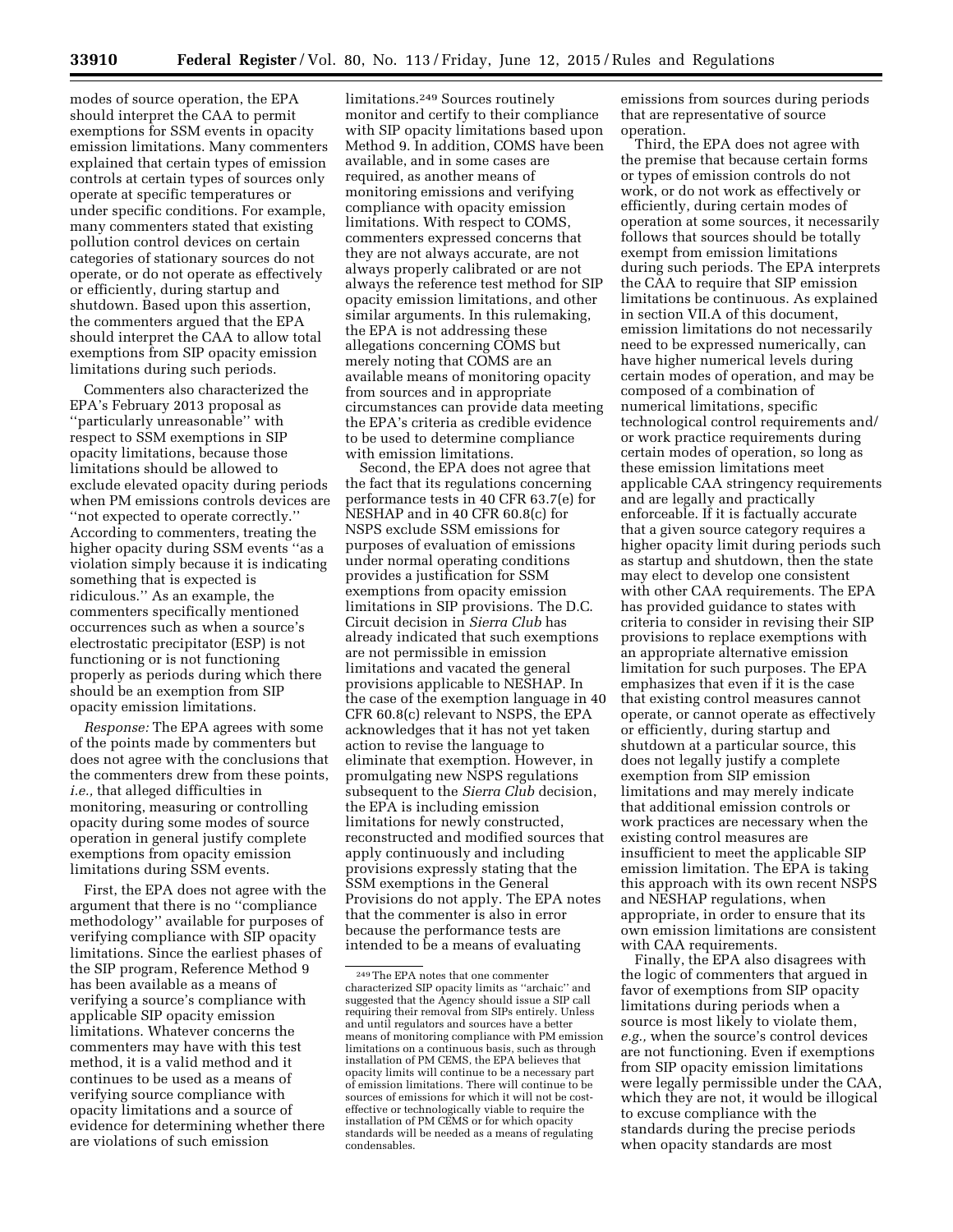needed to monitor source compliance with SIP emission limitations and provide incentives to avoid and promptly correct malfunctions; *i.e.,* it would be illogical to require no legal restriction on emissions when the sources are most likely to be emitting the most air pollutants. Inclusion of exemptions for exceedances of SIP opacity limitations during such periods would remove incentives to design, maintain and operate the source correctly, and to promptly correct malfunctions, in order to assure that it meets the applicable SIP emission limitations. By exempting excess emissions during such events, the provision would undermine the enforcement structure of the CAA in section 113 and section 304, through which the air agency, the EPA and citizens are authorized to assure that sources meet their obligations. The EPA emphasizes that while exemptions from SIP limitations are not permissible in SIP provisions, states may elect to impose appropriate alternative emission limitations. They may include alternative numerical limitations, control technologies or work practices that apply during modes of operation such as startup and shutdown, so long as all components of the SIP emission limitation meet all applicable CAA requirements.

t. Comments that exemptions in SIP opacity limitations should be permissible for ''maintenance,'' ''sootblowing'' or other normal modes of source operation.

*Comment:* A number of industry commenters argued that the EPA should interpret the CAA to allow exemptions from SIP opacity limitations for ''maintenance.'' The commenters stated that during maintenance, sources must shut down operations and control devices while the source is cleaned or repaired. During such periods, the commenters explained, a ventilation system operated to protect workers at the source could result in monitored exceedances of a SIP opacity limitation. Commenters specifically argued that although COMS data may suggest violations of opacity standards during such periods, the fact that the source is not combusting fuel during maintenance should mean that the opacity emission limitation does not apply at such times. According to commenters, opacity limitations are only intended to reflect the performance of pollution control equipment while the source is operating and thus have no relevance during periods of maintenance. Other commenters made comparable arguments with respect to soot-blowing, asserting that the high opacity levels

during this activity are ''indicative of normal ESP operation, not poor performance.'' In other words, the commenters argued that opacity limitations should contain complete exemptions for opacity emitted during soot-blowing on the theory that the elevated emissions during this mode of operation show that the control measure on a source is functioning properly. The commenters further argued that considering emissions during sootblowing for purposes of PM limitations is appropriate, but not for purposes of opacity limitations, because of the way in which regulators developed the respective emission limitations.

*Response:* The EPA does not agree that exemptions from SIP opacity limitations are appropriate for any mode of source operation, whether during SSM events or during other normal, predictable modes of source operation. To the extent that there are legitimate technological reasons why sources are able to meet only a higher opacity limitation during certain modes of operation, it does not follow that this constraint justifies complete exemption from any standard or any alternative technological control or work practice in order to reduce opacity during such periods. Providing a complete exemption for opacity during these modes of source operation, and no specific alternative emission limitation during such periods, removes incentives for sources to be properly designed, maintained and operated to reduce emissions during such periods.

With respect to maintenance, the EPA does not agree with commenters that total exemptions from opacity emission limitations during such activities are consistent with CAA requirements for SIP provisions. As the EPA has stated repeatedly in its interpretation of the CAA in the SSM Policy, maintenance activities are predictable and planned activities during which sources should be expected to comply with applicable emission limitations.250 The premise of the commenters advocating for such exemptions for all emissions during maintenance is evidently that nothing can be done to limit PM emissions and thus limit opacity during maintenance activities, and the EPA disagrees with that general premise. To the extent appropriate, however, states may elect

to create alternative emission limitations applicable to opacity during maintenance periods, so long as they are consistent with CAA requirements. The EPA provides recommendations for alternative emission limitations in section VII.B.2 of this document.

With respect to soot-blowing, the EPA likewise does not agree that total exemptions from opacity limitations during such periods are consistent with CAA requirements. As with maintenance in general, soot-blowing is an intentional, predictable event within the control of the source. The commenters' implication is that nothing whatsoever could be done to limit opacity during such activities, and the EPA believes that this is both inaccurate and not a justification for sources' being subject to no standards whatsoever during soot-blowing. In addition, the EPA disagrees with the commenters' claim that exemptions from opacity emission limitations during sootblowing are legally permissible because this allegedly shows that the control devices for opacity and PM are in fact performing correctly. This argument incorrectly presupposes that the sole reason for SIP opacity emission limitations is as a means of better evaluating control measure performance. This is but one reason for SIP opacity limitations. Moreover, the EPA notes, excusing opacity during soot-blowing has the diametrically opposite effect of the actual purpose of the control devices and can result in much higher emissions as opposed to encouraging limiting these emission with other forms of controls.

Finally, the EPA notes, the commenters' argument that whether opacity limitations should apply during soot-blowing depends upon whether the emissions were or were not accounted for in the applicable PM emissions is also based upon an incorrect premise. Even if the PM emission limitation applicable to a source was developed to include the emissions during sootblowing specifically, it does not follow that sources should be completely exempted from opacity limitations during such periods. As the commenters themselves frequently acknowledged, when compared to other enforcement tools, SIP opacity provisions often provide a much more effective and continuous means of determining source compliance with SIP PM limitations and control measure performance. A typical SIP opacity provision imposes an emission limitation such as 20 percent opacity at all times, except for 6 minutes per hour when those emissions may rise to 40 percent opacity. Well-maintained and

<sup>250</sup>*See* 1982 SSM Guidance at Attachment p. 2; 1983 SSM Guidance at Attachment p. 3. The EPA notes that it also did not interpret the CAA to permit affirmative defense provisions for planned events under its prior 1999 SSM Guidance on the grounds that sources should be expected to operate in accordance with applicable SIP emission limitations during maintenance. This interpretation was upheld in *Luminant Generation* v. *EPA,* 714 F.3d 841 (5th Cir. 2013).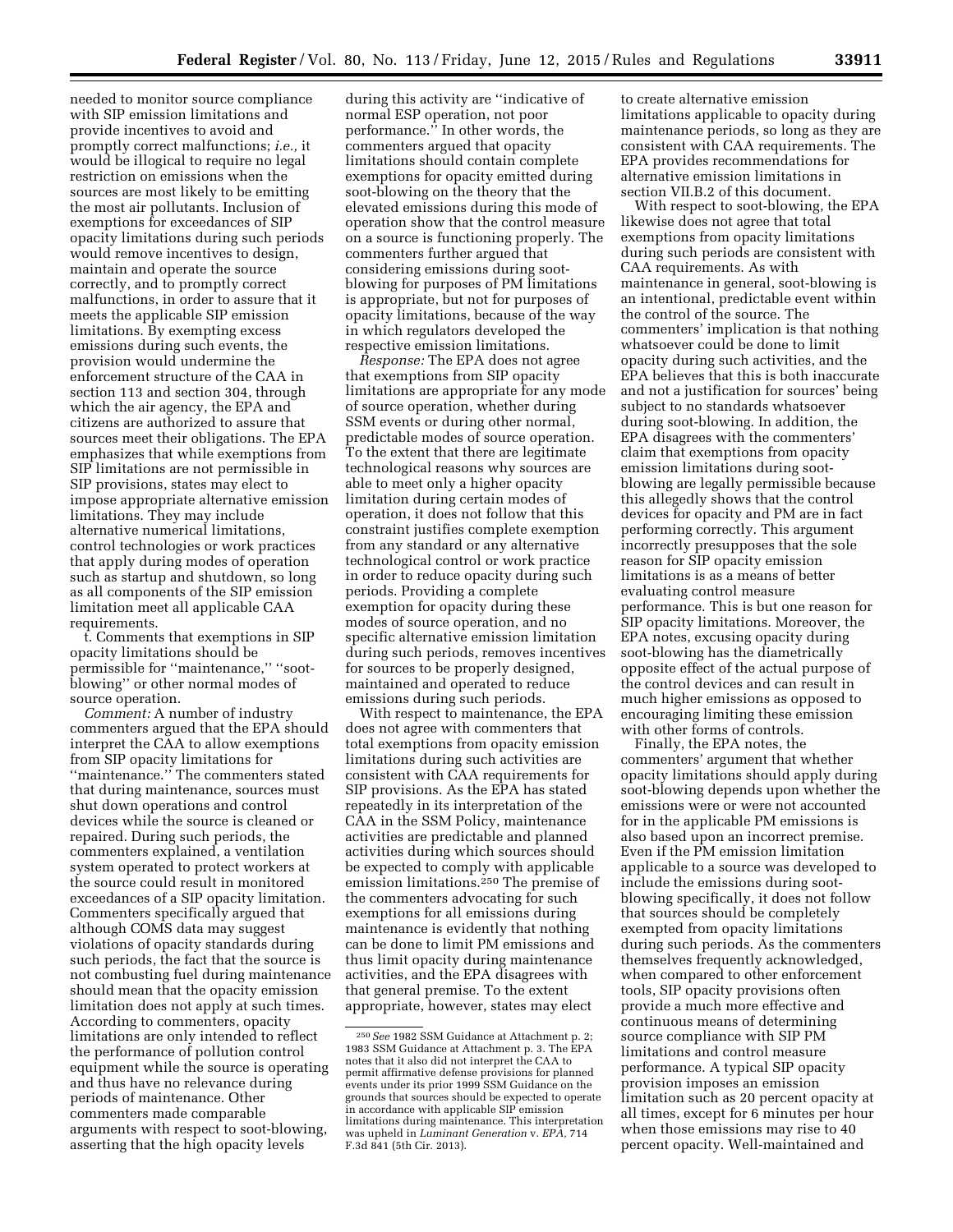well-operated sources should be able to meet such SIP opacity limitations. Given that properly designed, maintained and operated sources should typically have opacity substantially below these levels, elevated opacity at a source is a good indication that the source may not be in compliance with its applicable PM limitations.

u. Comments that elimination of exemptions from SIP opacity emission limitations during SSM events will compel states to alter the averaging period of opacity limitations so as to allow sources to have elevated emissions during SSM events.

*Comment:* Commenters argued that if exemptions for excess emissions during SSM events are not legally permissible in SIP opacity emission limitations, then states will have no option but to alter the existing opacity limitations. The commenters argued that if the SSM exemptions are removed, then the averaging time should be ''greatly extended'' and the numerical limits ''should be significantly increased.''

*Response:* The EPA agrees that SIP provisions for opacity that contain exemptions for SSM events at issue in this action must be revised to eliminate the exemptions. States may elect to do this by merely removing the exemptions, by replacing the exemptions with appropriate alternative emission limitations that apply in place of the exemptions or, as the commenters evidently advocate, by a total overhaul of the emission limitation. The EPA disagrees, however, with the commenters' contentions that removal of the SSM exemptions would necessarily result in extensions of the averaging time or increases of the numerical levels in the existing SIP opacity emission limitations. In some cases, extension of the averaging period and elevation of the numerical limitations may in fact be appropriate. In other cases, however, it may instead be appropriate to reduce the existing numerical opacity limitations, given improvements in control technology since the original imposition of the limits and the need for additional PM emission reductions from the affected sources due to more recent revisions to the PM NAAQS. Thus, the EPA notes, a total revision of some of the SIP opacity limitations at issue in this action may indeed be the proper course for states to consider. The implications of the commenters' argument, however, are that existing opacity limitations will automatically need to be revised in order to allow sources to continue to emit as usual and that states and sources may ignore improvements that have been made in source design, operation,

maintenance or controls to reduce emissions. The EPA emphasizes that the removal of impermissible SSM exemptions should not be perceived as an opportunity to provide new *de facto*  exemptions for these emissions by manipulation of the averaging time and the numerical level of existing opacity emission limitations.

In any event, the EPA is not in this final action deciding how states must revise SIP opacity emission limitations but is merely issuing a SIP call directing the affected states to eliminate existing automatic and discretionary exemptions for excess emissions during SSM events. The affected states will elect how best to respond to this SIP call, whether by simply removing the exemptions, by replacing the exemptions with appropriate alternative emission limitations applicable to startup and shutdown or other normal modes of operation or by a complete overhaul of the SIP provision in question. In particular, where the affected sources are located in designated nonattainment areas, there may be a need to evaluate additional controls that are needed for attainment planning purposes that were not necessary when the emission limitation was first adopted. Whichever approach a state determines to be most appropriate, the resulting SIP submission to revise the existing deficient provisions will be subject to review by the EPA pursuant to sections 110(k)(3), 110(l) and 193. Considerations relevant to this issue are discussed in section X.B of this document.

## *B. Alternative Emission Limitations During Periods of Startup and Shutdown*

#### 1. What the EPA Proposed

In the February 2013 proposal, the EPA reiterated its longstanding interpretation of the CAA that SIP provisions cannot include exemptions from emission limitations for emissions during SSM events but may include different requirements that apply to affected sources during startup and shutdown. Since the 1982 SSM Guidance, the EPA has clearly stated that startup and shutdown are part of the normal operation of a source and should be accounted for in the design and operation of the source. Thus, the EPA has long concluded that sources should be required to meet the applicable SIP emission limitations during normal modes of operation including startup and shutdown.251 In

the 1983 SSM Guidance, the EPA explained that it may be appropriate to exercise enforcement discretion for violations that occur during startup and shutdown under proper circumstances. In the 1999 SSM Guidance, the EPA further explained that it interprets the CAA to permit SIP emission limitations that include alternative emission limitations specifically applicable during startup and shutdown. In the context of making recommendations to states for how to address emissions during startup and shutdown, the EPA provided seven criteria for states to evaluate in establishing appropriate alternative emission limitations. The specific purpose for these recommendations was to take into account technological limitations that might prevent compliance with the otherwise applicable emission limitations. As explained in detail in the February 2013 proposal, the EPA did not intend these criteria to be the basis for the creation of exemptions from SIP emission limitations during startup and shutdown, because the Agency interprets the CAA to prohibit such exemptions.

In the February 2013 proposal, the EPA also repeated its guidance concerning establishment of alternative emission limitations that apply to sources during startup and shutdown, in those situations where the sources cannot meet the otherwise applicable SIP emission limitations. As explained in section VII.A of the February 2013 proposal, the EPA interprets the CAA to require that SIP emission limitations must be continuous and thus to prohibit exemptions for emissions during startup and shutdown. This does not, however, mean that every SIP emission limitation must be expressed as a numerical limitation or that it must impose the same limitations during all modes of source operation. The EPA's interpretation of the CAA with respect to SIP provisions is that SIP emission limitations: (i) Do not need to be numerical in format; (ii) do not have to apply the same limitation (*e.g.,*  numerical level) at all times; and (iii) may be composed of a combination of numerical limitations, specific technological control requirements and/

<sup>251</sup>Some commenters on the February 2013 proposal focused great attention on whether startup and shutdown are modes of ''normal'' source

operation. The EPA assumes that every source is designed, maintained and operated with the expectation that the source will at least occasionally start up and shut down, and thus these modes of operation are ''normal'' in the sense that they are to be expected. The EPA used this term in the ordinary sense of the word to distinguish between such predictable modes of source operation and genuine ''malfunctions,'' which are by definition supposed to be unpredictable and unforeseen events that could not have been precluded by proper source design, maintenance and operation.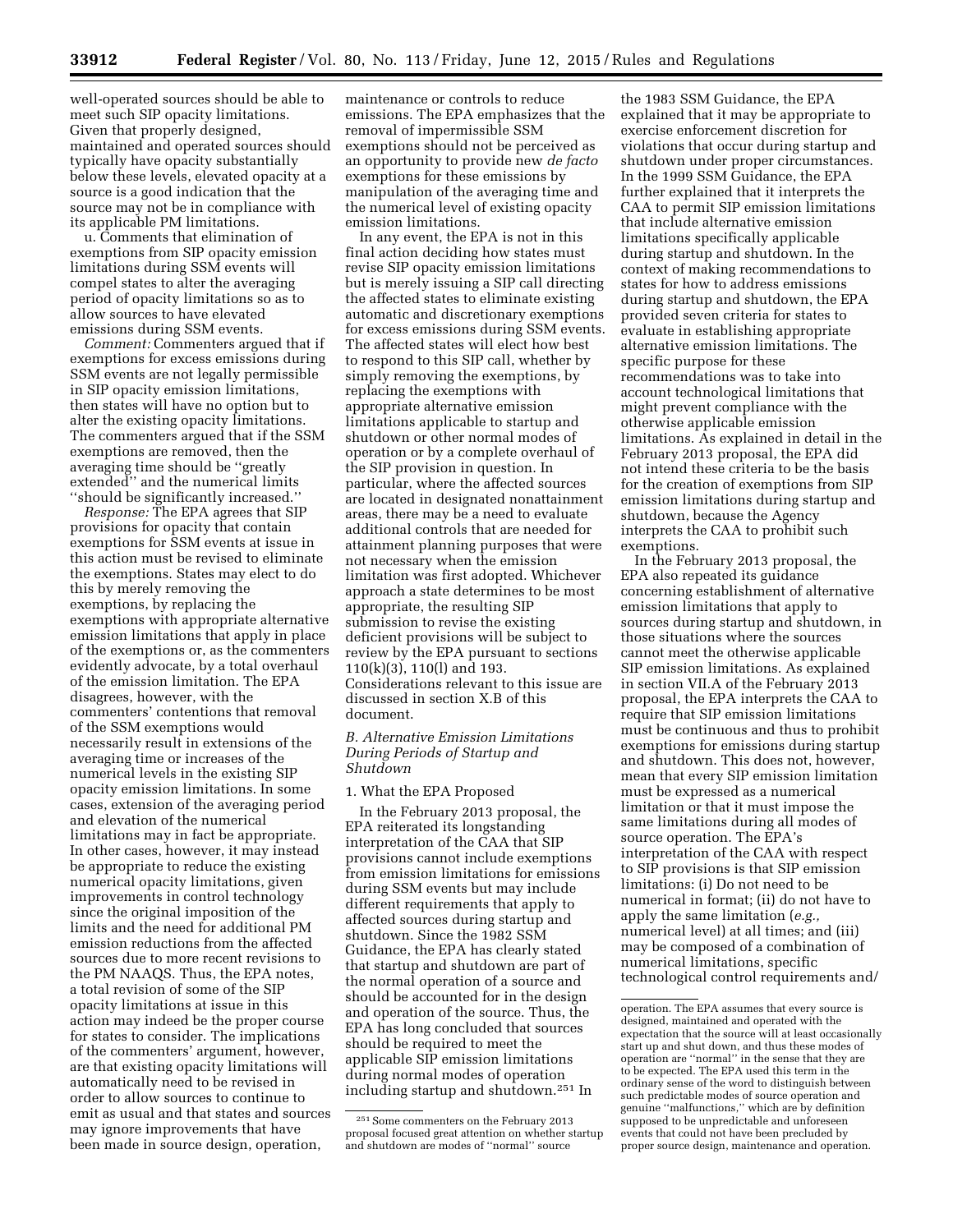or work practice requirements, with each component of the emission limitation applicable during a defined mode of source operation. Regardless of how an air agency elects to express the emission limitation, however, the emission limitation must limit emissions from the affected sources on a continuous basis. Thus, if there are different numerical limitations or other control requirements that apply during startup and shutdown, those must be clearly stated components of the emission limitation, must meet the applicable level of control required for the type of SIP provision (*e.g.,* be RACT for sources located in nonattainment areas) and must be legally and practicably enforceable.

2. What Is Being Finalized in This Action

The EPA is reiterating its interpretation of the CAA to allow SIP emission limitations to include components that apply during specific modes of source operation, such as startup and shutdown, so long as those components together create a continuously applicable emission limitation that meets the relevant substantive requirements and requisite level of stringency for the type of SIP provision at issue and is legally and practically enforceable. In addition, the EPA is updating the specific recommendations to states for developing such alternative emission limitations described in the February 2013 proposal, by providing in this document some additional explanation and revisions to the text of its recommended criteria regarding alternative emission limitations.

The EPA's longstanding position is that the CAA does not allow SIP provisions that include exemptions from emission limitations for excess emissions that occur during startup and shutdown. The EPA reiterates that exemptions from SIP emission limitations are also not permissible for excess emissions that occur during other periods of normal source operation. A number of SIP provisions identified in the Petition create automatic or discretionary exemptions from otherwise applicable emission limitations during periods such as ''maintenance,'' ''load change,'' ''sootblowing,'' ''on-line operating changes'' or other similar normal modes of operation. Like startup and shutdown, the EPA considers all of these to be modes of normal operation at a source, for which the source can be designed, operated and maintained in order to meet the applicable emission limitations and during which the source should be

expected to control and minimize emissions. Accordingly, exemptions for emissions during these periods of normal source operation are not consistent with CAA requirements. Excess emissions that occur during planned and predicted periods should be treated as violations of any applicable emission limitations.

However, the EPA interprets the CAA to allow SIPs to include alternative emission limitations for modes of operation during which an otherwise applicable emission limitation cannot be met, such as may be the case during startup or shutdown. The alternative emission limitation, whether a numerical limitation, technological control requirement or work practice requirement, would apply during a specific mode of operation as a component of the continuously applicable emission limitation. For example, an air agency might elect to create an emission limitation with different levels of control applicable during specifically defined periods of startup and shutdown than during other normal modes of operation. All components of the resulting emission limitation must meet the substantive requirements applicable to the type of SIP provision at issue, must meet the applicable level of stringency for that type of emission limitation and must be legally and practically enforceable. The EPA will evaluate a SIP submission that establishes a SIP emission limitation that includes alternative emission limitations applicable to sources during startup and shutdown consistent with its authority and responsibility pursuant to sections 110(k)(3), 110(l) and 193 and any other CAA provision substantively germane to the SIP revision. Absent a properly established alternative emission limitation for these modes of operation, a source should be required to comply with the otherwise applicable emission limitation.

In addition, the EPA is providing in this document some additional explanation and clarifications to its recommended criteria for developing alternative emission limitations applicable during startup and shutdown. The EPA continues to recommend that, in order to be approvable (*i.e.,* meet CAA requirements), alternative requirements applicable to the source during startup and shutdown should be narrowly tailored and take into account considerations such as the technological limitations of the specific source category and the control technology that is feasible during startup and shutdown. Accordingly, the EPA continues to recommend the seven specific criteria

enumerated in section III.A of the Attachment to the 1999 SSM Guidance as appropriate considerations for SIP provisions that establish alternative emission limitations that apply to startup and shutdown. The EPA repeated those criteria in the February 2013 proposal as guidance to states for developing components of emission limitations that apply to sources during startup, shutdown or other specific modes of source operation to meet CAA requirements for SIP provisions.

Comments received on the February 2013 proposal suggested that the purpose of the recommended criteria may have been misunderstood by some commenters. The criteria were phrased in such a way that commenters may have misinterpreted them to be criteria to be applied by a state retrospectively (*i.e.,* after the fact) to an individual instance of emissions from a source during an SSM period, in order to establish whether the source had exceeded the applicable emission limitation. This was not the intended purpose of the recommended criteria at the time of the 1999 SSM Guidance, nor is it the intended purpose now.

The EPA seeks to make clear in this document that the recommended criteria are intended as guidance to states developing SIP provisions that include emission limitations with alternative emission limitations applicable to specifically defined modes of source operation such as startup and shutdown. A state may choose to consider these criteria in developing such a SIP provision. The EPA will use these criteria when evaluating whether a particular alternative emission limitation component of an emission limitation meets CAA requirements for SIP provisions. Any SIP revision establishing an alternative emission limitation that applies during startup and shutdown would be subject to the same procedural and substantive review requirements as any other SIP submission.

Based on comment on the February 2013 proposal, the EPA is updating the criteria to make clear that they are recommendations relevant for development of appropriate alternative emission limitations in SIP provisions. Thus, in this document, the EPA is providing a restatement of its recommended criteria that reflects clarifying but not substantive changes to the text of those criteria. One clarifying change is removal of the word ''must'' from the criteria, to better convey that these are recommendations to states concerning how to develop an approvable SIP provision with alternative requirements applicable to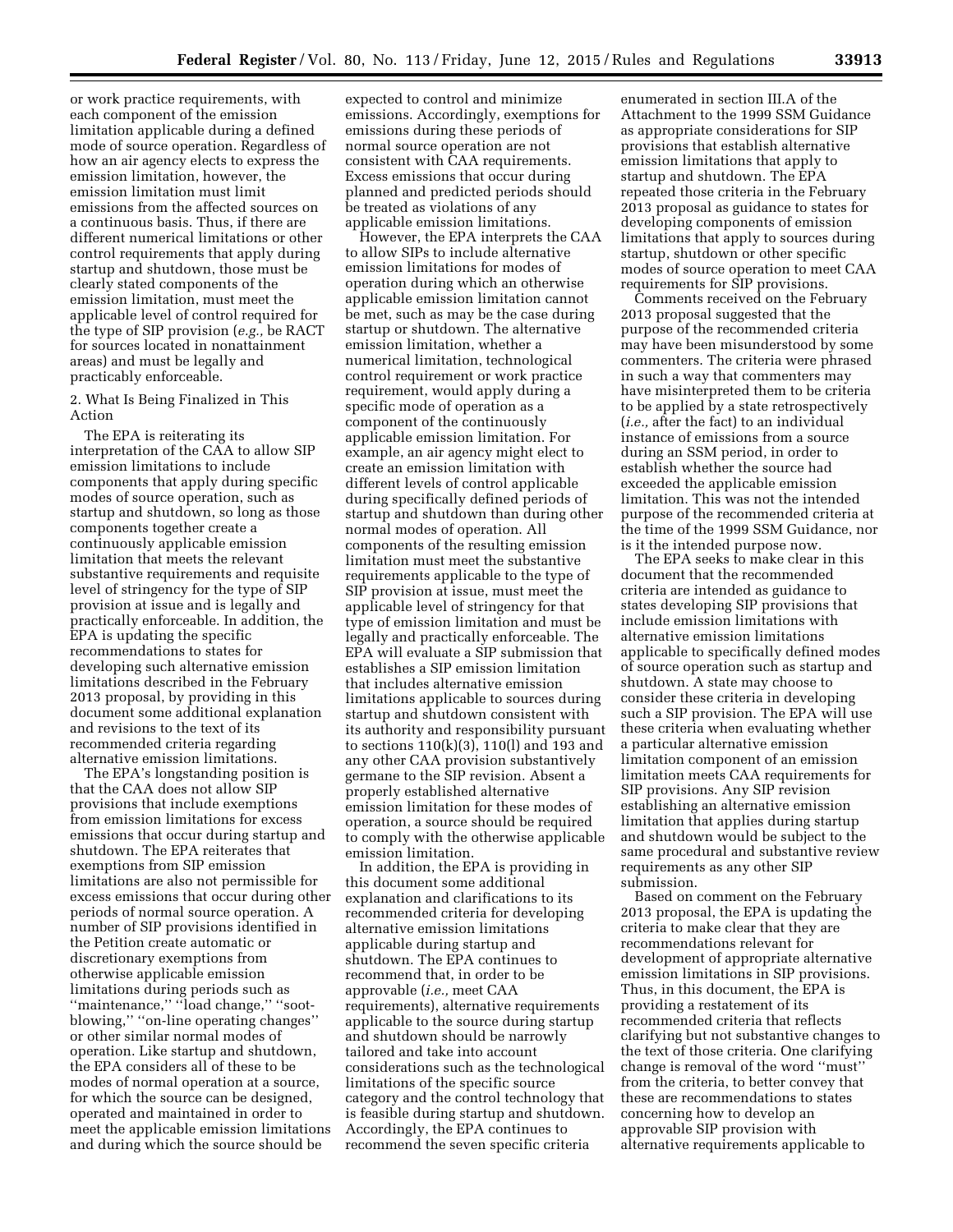startup and shutdown and to make clear that other approaches might also be consistent with the CAA in particular circumstances.

The clarified criteria for developing and evaluating alternative emission limitations applicable during startup and shutdown are as follows:

(1) The revision is limited to specific, narrowly defined source categories using specific control strategies (*e.g.,*  cogeneration facilities burning natural gas and using selective catalytic reduction);

(2) Use of the control strategy for this source category is technically infeasible during startup or shutdown periods;

(3) The alternative emission limitation requires that the frequency and duration of operation in startup or shutdown mode are minimized to the greatest extent practicable;

(4) As part of its justification of the SIP revision, the state analyzes the potential worst-case emissions that could occur during startup and shutdown based on the applicable alternative emission limitation;

(5) The alternative emission limitation requires that all possible steps are taken to minimize the impact of emissions during startup and shutdown on ambient air quality;

(6) The alternative emission limitation requires that, at all times, the facility is operated in a manner consistent with good practice for minimizing emissions and the source uses best efforts regarding planning, design, and operating procedures; and

(7) The alternative emission limitation requires that the owner or operator's actions during startup and shutdown periods are documented by properly signed, contemporaneous operating logs or other relevant evidence.

It may be appropriate for an air agency to establish alternative emission limitations that apply during modes of source operation other than during startup and shutdown, but any such alternative emission limitations should be developed using the same criteria that the EPA recommends for those applicable during startup and shutdown.

### 3. Response to Comments

The EPA received a number of comments, both supportive and adverse, concerning the issue of how air agencies may replace existing exemptions for emissions during SSM events with alternative emission limitations that apply during startup, shutdown or other normal modes of source operation. The majority of these comments were critical of the EPA's position but did not base this criticism on an interpretation of

specific CAA provisions. For clarity and ease of discussion, the EPA is responding to these comments, grouped by issue, in this section of this document.

a. Comments that as a technical matter sources cannot meet emission limitations (or cannot be accurately monitored) during startup and shutdown.

*Comment:* Several commenters claimed that as a technical matter, SIP emission limitations cannot be met or that monitoring to ensure compliance with emission limitations cannot occur during startup and shutdown. Commenters raised ''practical concerns'' with the EPA's proposal as it applies to emissions during SSM at electric generating units (EGUs). The commenters claimed that it is incorrect to treat periods of startup and shutdown as part of ''normal source operation'' and claimed that it is fundamentally incorrect to characterize all periods of startup and shutdown as planned events. The commenters claimed that many air pollution control devices (APCDs) are subject to technical, operational or safety constraints that prevent use or optimization during startup and shutdown periods. The commenters requested the EPA to continue the practice of allowing states to provide ''protection'' from enforcement for excess emissions during startup and shutdown. The commenters claimed that the EPA's premise for this action is that startup and shutdown events are planned and sources should be able to meet limits applicable during these normal operations. The commenters asserted that the proposal does not recognize technical and operational limits and that it conflicts with the EPA's own acknowledgement in the proposal that there are sometimes technical, operational and safety limits that may prevent compliance with emission limitations during startup and shutdown. The commenters also noted that the type of equipment that a control device is attached to may affect the time it takes for a control device to reach optimization. Further, the commenters identified control technologies that cannot achieve reductions until specific temperatures are reached and other technologies that cannot be used during startup and/or shutdown because of technical limitations or safety concerns. Finally, the commenters noted that the geographical location and/or weather can have an effect on the operation of a source and control devices during startup and shutdown.

Commenters raised specific concerns regarding pollution controls for EGUs. The commenters claimed that startup

and shutdown events are unavoidable at EGUs even though they may be planned. The commenters also attached appendices providing an explanation of why emissions are higher for startup and shutdown for certain types of EGUs. The commenters claimed that the ''EPA's proposal to eliminate the States' SSM provisions, and prohibit them from adopting any provisions for startups and shutdowns, could force sources to comply with emission limitations during periods when they were never meant to apply, thus rendering those emissions limitations unachievable.'' The commenters also noted that the permits for their sources all require that the sources minimize the magnitude and duration of emissions during SSM. The implication of this latter comment is that a general duty to minimize emissions is sufficient to justify the exemption of all emissions during SSM events in the underlying SIP provisions.

*Response:* Although intended as criticism of the EPA's proposed action, these comments in fact support the Agency's position that states should consider startup and shutdown events as they promulgate standards for specific industries or even for specific sources. The commenters seem to suggest that because some equipment or sources cannot during startup and shutdown meet the emission limits that apply during ''regular'' operation, no limit or standards should apply during startup and shutdown. The EPA disagrees. As the court in *Sierra Club*  held, emission limitations must apply at ''all times.'' That is not to say that the emission limitation must impose the same numerical limitation or impose the same other control requirement at all times. As explained at length in section VII.A of this document, the EPA interprets the CAA to allow SIP emission limitations that may be a combination of numerical limitations, technological control measures and/or work practice requirements, so long as the resulting emission limitations are properly developed to meet CAA requirements and are legally and practically enforceable. As the commenters noted, the EPA does recognize that some control equipment cannot be operated at all or in the same manner during every mode of normal operations.

In its 1999 SSM Guidance, the EPA expressly recognized that an appropriate way for a state to address such technological limitations is to set alternative emission limitations that apply during periods of startup and shutdown as part of the SIP emission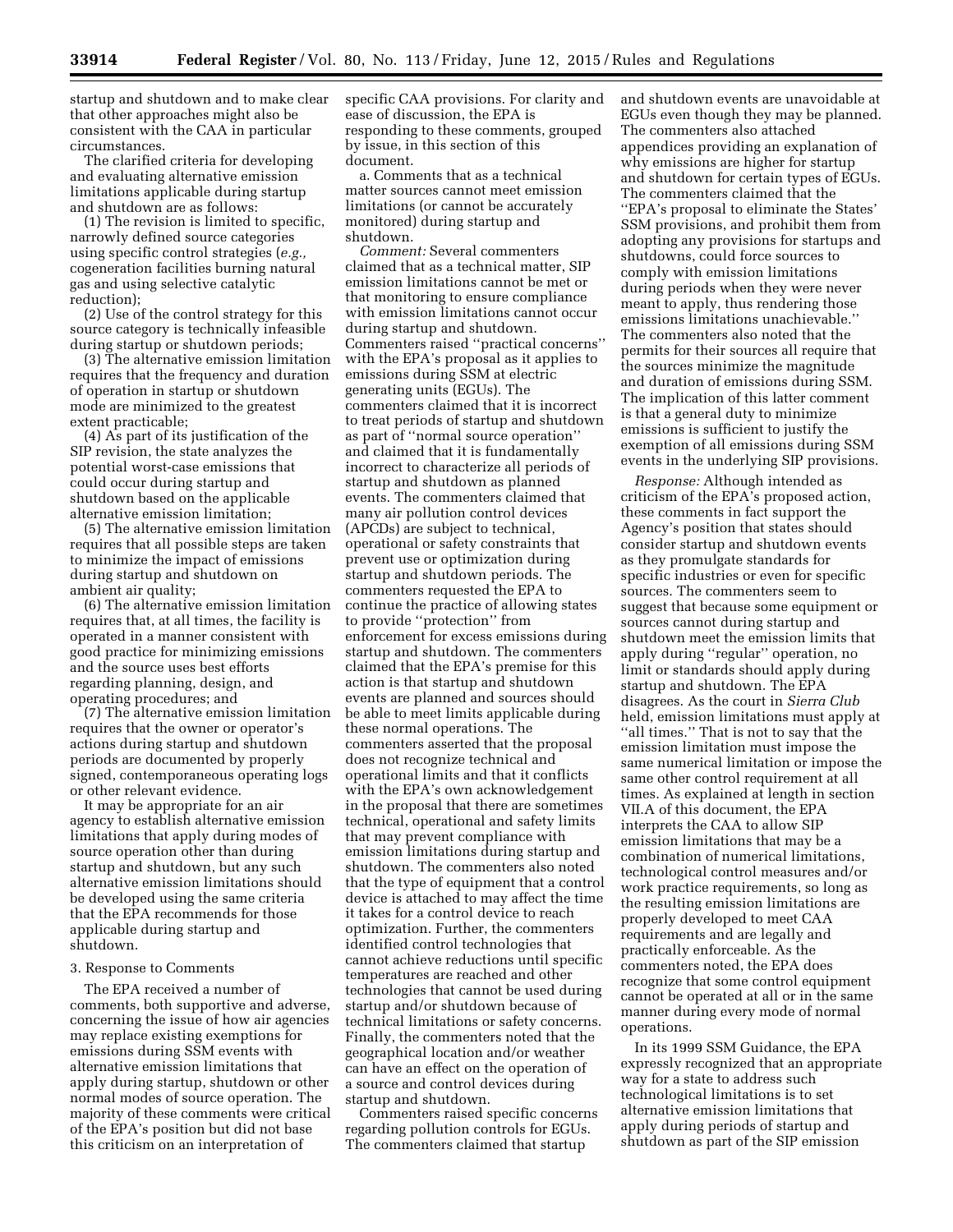limitation.252 In these cases the state should consider how the control equipment works in determining what standards should apply during startup and shutdown. In addition, as noted by commenters, such standards may vary based on location (*e.g.,* standards in a hot and humid area may differ from those adopted for a cool and dry area). Some equipment during startup and shutdown may be unable to meet the same emission limitation that applies during steady-state operations and so alternative limitations for startup and shutdown may be appropriate.<sup>253</sup> However, for many sources, it should be feasible to meet the same emission limitation that applies during steadystate operations also during startup and shutdown.254 These are issues for the state to consider in developing specific regulations as they revise the deficient SIP provisions identified in this action. The EPA emphasizes that the state has discretion to determine the best means by which to revise a deficient provision to eliminate an automatic or discretionary SSM exemption, so long as that revision is consistent with CAA requirements. The EPA will work with the states as they consider possible revisions to deficient provisions.

The EPA recognizes that a malfunction may cause a source to shut down in a manner different than in a planned shutdown, and in that case, such a shutdown would typically be considered part of the malfunction event. However, as part of the normal operation of a facility, sources typically will also have periodic or otherwise scheduled startup and shutdown of equipment, and steps to limit emissions during this type of event are or can be planned for. The EPA disagrees with the suggestion of commenters that because some startup or shutdown events may be unplanned, all startup and shutdown events should be exempt from compliance with any requirements. For those events that are planned, the state

254The EPA notes that it has taken this approach in its own recent actions establishing emission limitations for sources. *See, e.g.,* ''National Emission Standards for Hazardous Air Pollutants Residual Risk and Technology Review for Flexible Polyurethane Foam Production; Final rule,'' 79 FR 48073 (August 15, 2014) (example of NESHAP emission limitation that is continuous and does not include a different component for periods of startup or shutdown).

should be able to establish requirements to regulate emissions, such as a numerical limitation, technological control measure or work practice standard that will apply as a part of the revised emission limitation. When unplanned startup or shutdown events are part of a malfunction, they should be treated the same as a malfunction; however, as with malfunctions, startup and shutdown events cannot be exempted from compliance with SIP requirements. Questions of liability and remedy for violations that result from malfunctions are to be resolved in the context of an enforcement action, if such an action occurs.

b. Comments that it is impossible, unreasonable or impractical for states to develop emission limitations that apply during startup and shutdown to replace existing exemptions.

*Comment:* A number of commenters suggested that it will be difficult for states to develop emission limits that apply during startup and shutdown. One state commenter reasoned that alternative emission limits are applied to facilities in that state through individual permits on a case-by-case basis and claimed that there are 500 permitted facilities in the state. The commenter contended that ''non-steadystate'' limits would need to be set for startup and shutdown for all 500 permitted facilities and that such an effort would be ''time, resource, and data intensive.'' The state commenter further contended that it would be unreasonable to require the state to include such limits ''for every source'' in the SIP because ''permit modifications would need to occur every time there is a new emission source, a source ceases to operate, or an emission-related regulation is changed.''

A local government commenter stated that to establish limits for startup and shutdown that also demonstrate compliance with the NSR regulations (including protection of the NAAQS and PSD increments and maintenance of BACT or LAER) would be a difficult, time-consuming task that was mostly impractical.

An industry commenter claimed that the EPA is encouraging states to adopt numerical alternative emission limitations in their SIP provisions that would apply during startup and shutdown. The commenter claimed that adequate and accurate emissions data are necessary to do so and that such information is not generally available for existing equipment or, in many cases, for new equipment. Furthermore, the commenter asserted, even if an emission limit could be established for startup and shutdown, there are no

current approved test measures to verify compliance during such modes of operation. Even where data are available, the commenter alleged, the data may not be representative of actual conditions because of limitations related to low-load conditions. If a state lacks information to conclude that a limit can be met, the commenter argued, the state should not be required to establish numerical limits but should instead be allowed ''to specify that numerical standards do not apply to those conditions or that those conditions are exempt, or should be allowed to establish work practice standards.''

*Response:* The comments of the state commenter seem to be based on the premise that all sources will be unable to meet otherwise applicable SIP emission limitations during periods of startup and shutdown. The EPA anticipates that many types of sources should be able during startup and shutdown to meet the same emission limitation that applies during full operation. Additionally, even where a specific type of operation may not during startup and/or shutdown be able to meet an emission limitation that applies during full operation, the state should be able to develop appropriate limitations that would apply to those types of operations at all similar types of facilities. The EPA believes that there will be limited, if any, cases where it may be necessary to develop sourcespecific emission requirements for startup and/or shutdown. In any event, this is a question that is best addressed by each state in the context of the revisions to the SIP provisions at issue in this action. To the extent that there are appropriate reasons to establish an emission limitation with alternative numerical, technological control and/or work practice requirements during startup or shutdown for certain categories of sources, this SIP call action provides the state with the opportunity to do so.

As to the commenter's concern that such alternative emission limitations should not be included in a state's SIP, the EPA disagrees. The SIP needs to reflect the control obligations of sources, and any revision or modification of those obligations should not be occurring through a separate process, such as a permit process, which would not ensure that ''alternative'' compliance options do not weaken the SIP. The SIP is a combination of state statutes, regulations and other requirements that the EPA approves for demonstrating attainment and maintenance of the NAAQS, protection of PSD increments, improvement of visibility and compliance with other

<sup>252</sup>*See* 1999 SSM Guidance, Attachment at 4–5. 253The EPA notes that it has taken this approach in its own recent actions establishing emission limitations for sources. *See, e.g.,* ''National Emission Standards for Hazardous Air Pollutants for Major Sources: Industrial, Commercial, and Institutional Boilers and Process Heaters; Final rule; notice of final action on reconsideration,'' 78 FR 7137 (January 31, 2013) (example of work practice requirement for startup as a component of a continuous emission limitation).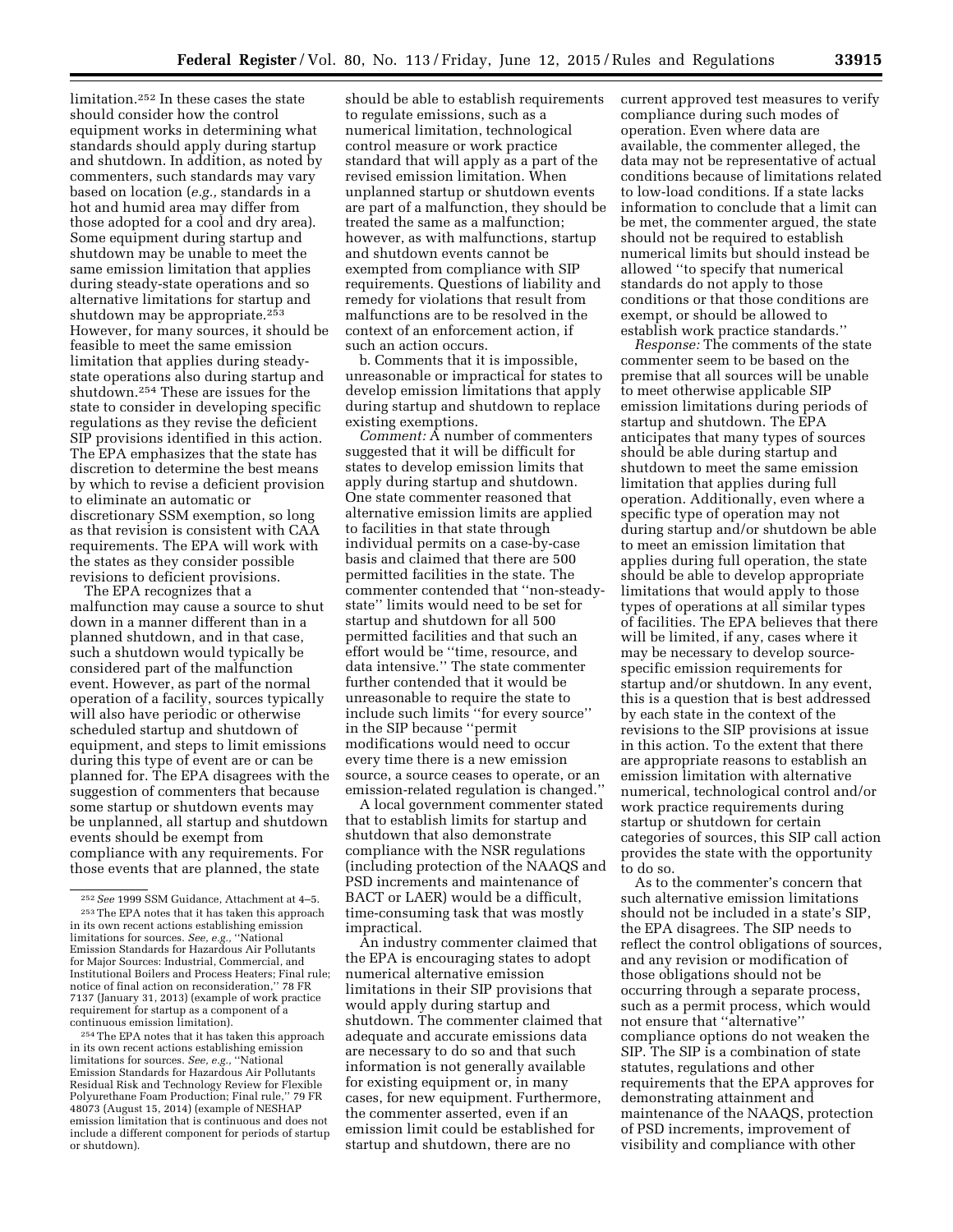CAA requirements. As discussed in section X.B of this document, any revisions to obligations in the SIP need to occur through the SIP revision process and must comply with sections 110(k)(3), 110(l) and 193 and any other applicable substantive requirements of the CAA.

As to concerns that a SIP revision will be necessary every time a new source comes into existence, an existing source is permanently retired or a new regulation is promulgated, the EPA does not see these as significant concerns. Unless the startup or shutdown process for an individual source is truly unique to that source, then existing SIP provisions for sources within the same industrial category should be able to apply to any new source. Moreover, assuming any new source is subject to permitting obligations, then any applicable startup and shutdown issues should already be resolved in developing the permit for such source. The state could choose to incorporate that permit by reference into the SIP at the time it next modifies its SIP. Further, assuming that there is a sourcespecific regulation for a source in the SIP (a circumstance that the EPA believes would occur only rarely), the state is not obligated to remove such provision when the source is retired. Rather, the state could leave the provision in its rules or remove such a provision the next time it submits another SIP revision or when it chooses to do a ''cleanup'' of the SIP, an activity that numerous states have taken from time to time. Finally, whenever a new regulation is promulgated is precisely the time that a state should be considering the appropriate provisions that would apply during startup and shutdown, as that is the time when the state is considering what is necessary to comply with the CAA and what is necessary to meet attainment, maintenance or other requirements of the CAA.

The local government commenter contended that establishing limits for startup and shutdown that also demonstrate compliance with the NSR regulations (including protection of the NAAQS and PSD increments and imposition of BACT- or LAER-level controls) would be a difficult, timeconsuming task that was impractical. The commenter did not provide an explanation of how this would be difficult. The implication of the comment is that a SIP provision that provides an exemption or an affirmative defense for emissions during startup and shutdown would be compliant with the statutory requirements and NSR regulations (including attainment of the

NAAQS and protecting PSD increments). That is incorrect because the EPA does not interpret the CAA to allow such exemptions or affirmative defenses for purposes of NSR regulations. The suggestion that a SIP provision that does not regulate emissions during startup and shutdown would be more likely to address NAAQS attainment and to protect PSD increments than would a SIP provision that does regulate such emissions is illogical. The EPA further notes that the Agency's interpretation of the CAA, explicitly set forth in a 1993 guidance document, has been that periods of startup and shutdown must be addressed in any new source permit.255 Moreover, the EPA explained in the February 2013 proposal, in the SNPR and in the background memorandum accompanying the February 2013 proposal concerning the legal basis for this action why exemptions and affirmative defenses applicable to emissions during SSM events are not consistent with CAA requirements for SIP provisions.

c. Comments that the EPA should ''authorize'' states to replace SSM exemptions with ''work practice'' standards developed by the EPA in its own recent NESHAP and NSPS rules.

*Comment:* Commenters suggested that the EPA should allow states to use work practice standards to address emissions during startup and shutdown. The NESHAP rules cited by commenters included the Industrial Boiler MACT rule 256 and the MATS rule, and the NSPS rules cited by the commenters included the NSPS for Electric Utility Steam Generating Units (40 CFR part 60, subpart Da) and the gas turbine NSPS as examples of where the EPA itself has established work practice standards rather than numerical emission limitations for periods of startup and shutdown. The commenters suggested that where these work practice standards are already in place, states should be able to rely on the work practice standards rather than having to create new SIP provisions.

*Response:* The EPA agrees that states may adopt work practice standards to address periods of startup and shutdown as a component of a SIP emission limitation that applies continuously. Adoption of work practice standards from a NESHAP or NSPS as a component of an emission

limitation to satisfy SIP requirements is addressed in this document not as a requirement or even as a recommendation but rather as an approach that a state may use at its option. The EPA cannot foretell the extent to which this optional approach of adopting other existing standards to satisfy SIP requirements may benefit an individual state. For a state choosing to use this approach, such work practice standards must meet the otherwise applicable CAA requirements (*e.g.,* be a RACT-level control for the source as part of an attainment plan requirement) and the necessary parameters to make it legally and practically enforceable (*e.g.,*  have adequate recordkeeping, reporting and/or monitoring requirements to assure compliance). However, it cannot automatically be assumed that emission limitation requirements in recent NESHAP and NSPS are appropriate for all sources regulated by SIPs. The universe of sources regulated under the federal NSPS and NESHAP programs is not identical to the universe of sources regulated by states for purposes of the NAAQS. Moreover, the pollutants regulated under the NESHAP (*i.e.,*  HAPs) are in many cases different than those that would be regulated for purposes of attaining and maintaining the NAAQS, protecting PSD increments, improving visibility and meeting other CAA requirements.257 Thus, the EPA cannot say as a matter of law that those federal regulations establish emission limitation requirements appropriate for all of the sources that states are regulating in their SIPs or for the purpose for which they are being regulated. The EPA believes, however, that those federal regulations and the technical materials in the public record for those rules may provide assistance for states as they develop and consider regulations for sources in their states and may be appropriate for adoption by the state in certain circumstances. In particular, the NSPS regulations should provide very relevant information for sources of the same type, size and control equipment type, even if the sources were not constructed or modified within a date range that would make them subject to the NSPS. The EPA therefore encourages states to explore these approaches, as well as any other relevant information available, in

<sup>255</sup>*See* Memorandum from John B. Rasnic, EPA/ OAQPS, January 28, 1993, in the rulemaking docket at EPA–HQ–OAR–2012–0322–0022.

<sup>256</sup>The Industrial Boiler MACT rule regulates industrial, commercial and institutional boilers and process heaters at major sources under 40 CFR part 63, subpart DDDDD.

<sup>257</sup>While some HAPs are also VOCs or particulate matter, many HAPs are not. Moreover, there are many VOCs and types of particulate matter that are not HAPs and thus are not regulated under the MACT standards. The MACT standards also do not address other criteria pollutants or pollutant precursors from sources that may be relevant for SIP purposes.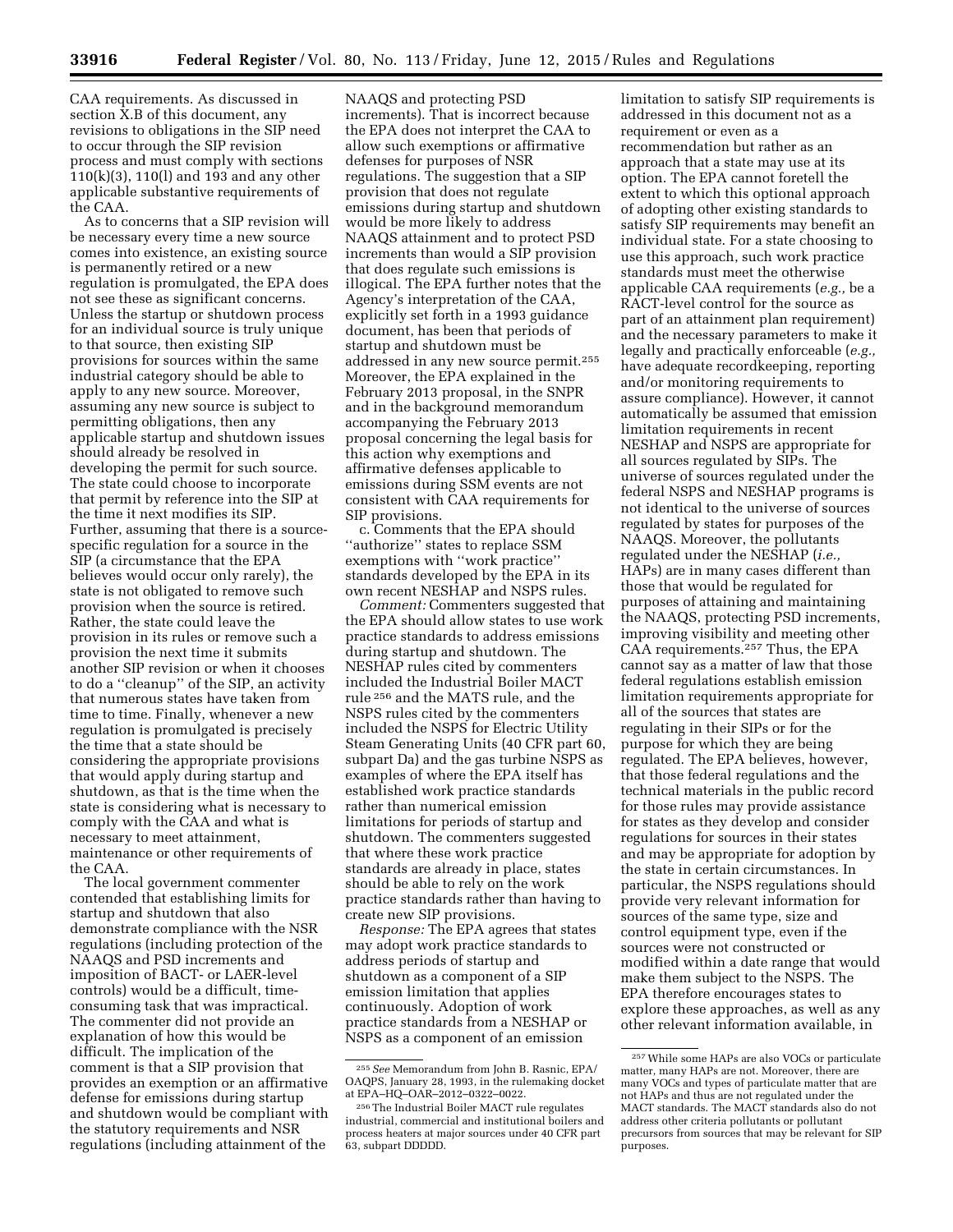determining what is appropriate for revised SIP provisions.

d. Comments that if states remove existing SSM exemptions and replace them with alternative emission limitations that apply during startup and shutdown events, this would automatically be consistent with the requirements of CAA section 193.

*Comment:* Commenters stated that section 193 was included in the CAA to prohibit states from modifying regulations in place prior to November 15, 1990, unless the modification ensures equivalent or greater reductions of the pollutant. The commenters asserted that to the extent a state replaces ''general excess emissions exclusions and/or affirmative defense provisions'' such amendments would *per se* be more stringent than the provisions they replace. The commenters also contended that any replacement SIP provision that spells out more clearly how a source will operate ensures equivalent or greater emission reductions. The commenters urged the EPA to clarify that any revisions pursuant to a final SIP call would not be considered ''backsliding.''

*Response:* The EPA agrees with the commenters that any SIP submission made by a state in response to this SIP call action will need to comply with the requirements of section 193 of the CAA, if that section applies to the SIP provision at issue. In addition, such SIP provision will also need to comply with section 110(l), which requires that SIP revisions do not interfere with attainment, reasonable progress or any other applicable requirement of the CAA. However, it is premature to draw the conclusion that any SIP revision made by a state in response to this SIP call will automatically meet the requirements of section 110(l) and section 193. Such a conclusion could only be made in the context of reviewing the actual SIP revision. The EPA will address this issue, for each SIP revision in response to this SIP call action, at the time that it proposes and finalizes action on the SIP revision, and any comments on this issue can be raised during those individual rulemaking actions. The EPA provides additional guidance to states on the analysis needed to comply with section 110(l) and section 193 in section X.B of this document.

# *C. Director's Discretion Provisions Pertaining to SSM Events*

### 1. What the EPA Proposed

In the February 2013 proposal, the EPA stated and explained in detail the reasons for its belief that the CAA

prohibits unbounded director's discretion provisions in SIPs, including those provisions that purport to authorize unilateral revisions to, or exemptions from, SIP emission limitations for emissions during SSM events.258

2. What Is Being Finalized in This Action

The EPA is reiterating its interpretation of the CAA with respect to unbounded director's discretion provisions applicable to emissions during SSM events, which is that SIP provisions cannot contain director's discretion to alter SIP requirements, including those that allow for variances or outright exemptions for emissions during SSM events. This interpretation has been clear with respect to emissions during SSM events in the SSM Policy since at least 1999. In the 1999 SSM Guidance, the EPA stated that it would not approve SIP revisions ''that would enable a State director's decision to bar EPA's or citizens' ability to enforce applicable requirements.'' 259 Director's discretion provisions operate to allow air agency personnel to make just such unilateral decisions on an *ad hoc* basis, up to and including the granting of complete exemptions for emissions during SSM events, thereby negating any possibility of enforcement for what would be violations of the otherwise applicable emission limitation. Given that the EPA interprets the CAA to bar exemptions from SIP emission limitations for emissions during SSM events in the first instance, the fact that director's discretion provisions operate to authorize these exemptions on an *ad hoc* basis compounds the problem. The EPA acknowledges, however, that both states and the Agency have, in some instances, failed to adhere to the requirements of the CAA with respect to this issue consistently in the past, and thus the need for this SIP call to correct existing deficiencies in SIPs.260 In order to be clear about its interpretation of the CAA with respect to this point on a going-forward basis, the EPA is reiterating in this action that SIP provisions cannot contain unbounded director's discretion provisions, including those that operate to allow for variances or outright exemptions from

SIP emission limitations for excess emissions during SSM events.

Many commenters on the February 2013 proposal opposed the EPA's interpretation of the CAA with respect to director's discretion provisions simply on the grounds that states are *per se* entitled to have unfettered discretion with respect to the content of their SIP provisions. Other commenters argued that any director's discretion provision is merely a manifestation of an air agency's general ''enforcement discretion.'' Some commenters simply asserted that recent court decisions by the Fifth Circuit definitively establish that the CAA does not prohibit SIP provisions that include director's discretion, regardless of whether those provisions contain any limitations whatsoever on the exercise of that discretion.261 The commenters did not, however, address the specific statutory interpretations that the EPA set forth in the February 2013 proposal to explain why SIP provisions that authorize unlimited director's discretion are prohibited by CAA provisions applicable to SIP revisions.

As explained in detail in the February 2013 proposal and in section VII.C of this document, the EPA interprets the CAA to prohibit SIP provisions that include unlimited director's discretion to alter the SIP emission limitations applicable to sources, including those that operate to allow exemptions for emissions from sources during SSM events. The EPA believes that such provisions that operate to authorize total exemptions from emission limitations on an *ad hoc* basis are especially problematic. Given that the EPA interprets section 110(a)(2)(A) and section 302(k) to preclude exemptions for emissions during SSM events in emission limitations in the first instance, it is also impermissible for states to have SIP provisions that authorize such exemptions on an *ad hoc*  basis. These provisions functionally allow the air agency to impose its own enforcement discretion decisions on the EPA and other parties by granting exemptions for emissions that should be treated as violations of the applicable SIP emission limitations. Provisions that functionally allow such exemptions are also inconsistent with requirements of the CAA related to enforcement

<sup>258</sup>*See* February 2013 proposal, 78 FR 12459 at 12485–86.

<sup>259</sup>*See* 1999 SSM Guidance at 3.

<sup>260</sup> In this action, the EPA is addressing the specific SIP provisions with director's discretion provisions that the Petitioner listed in the Petition. In the event that there are other such impermissible director's discretion provisions in existing SIPs, the EPA will address those provisions in a later action.

<sup>261</sup>For example, commenters on the February 2013 proposal cited two decisions of the Fifth Circuit within which the court cited a prior EPA approval of a SIP revision in Georgia that contained director's discretion provisions supposedly comparable to those at issue in the Fifth Circuit cases. These provisions were not included in the Petition and the EPA is not reexamining those provisions as part of this action.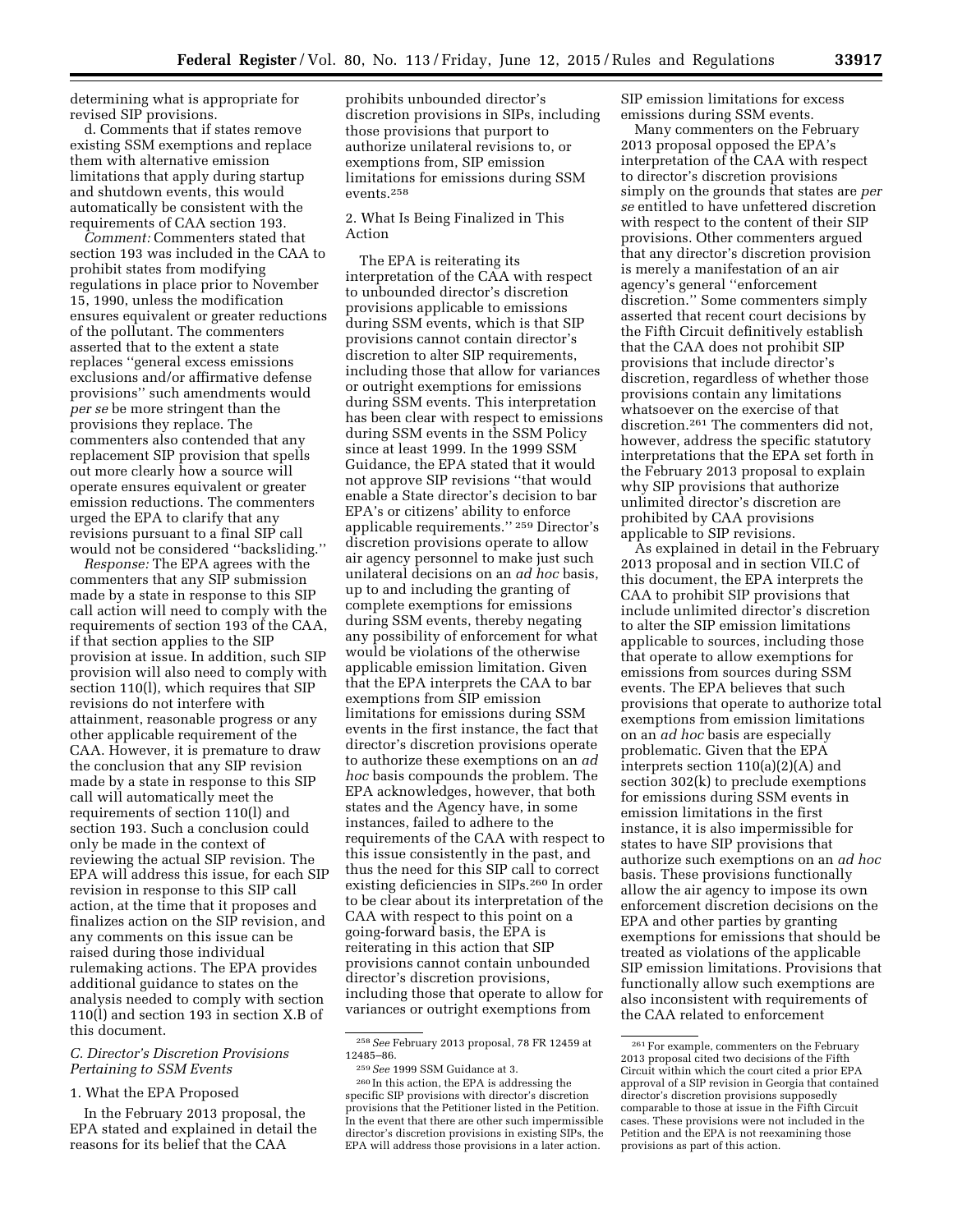including: (i) The general requirements of section 110(a)(1) that SIPs provide for enforcement; (ii) the section 110(a)(2)(A) requirement that the specific emission limitations and other contents of SIPs be enforceable; and (iii) the section 110(a)(2)(C) requirement that SIPs contain a program to provide for enforcement. Moreover, these provisions operate to interfere with the enforcement structure of the CAA provided in section 113 and section 304, through which the EPA and other parties have authority to seek enforcement for violations of CAA requirements, including SIP emission limitations.

There are two ways in which such a provision can be consistent with CAA requirements: (1) When the exercise of director's discretion by the state agency to alter or eliminate the SIP emission limitation can have no effect for purposes of federal law unless and until the EPA ratifies that state action with a SIP revision; or (2) when the director's discretion authority is adequately bounded such that the EPA can ascertain in advance, at the time of approving the SIP provision, how the exercise of that discretion to alter the SIP emission limitations for a source could affect compliance with other CAA requirements. If the provision includes director's discretion that could result in violation of any other CAA requirement for SIPs, then the EPA cannot approve the provision consistent with the requirements of section 110(k)(3) and section 110(l). For example, a director's discretion provision that authorizes state personnel to excuse source compliance with SIP emission limitations during SSM events could not be approved because the provision would run afoul of the requirement that sources be subject to emission limitations that apply continuously, consistent with section 302(k).

### 3. Response to Comments

The EPA received a number of comments, both supportive and adverse, concerning the issue of director's discretion provisions in SIPs. The majority of these comments were critical of the EPA's position but did not base this criticism on an interpretation of specific CAA provisions. For clarity and ease of discussion, the EPA is responding to these comments, grouped by issue, in this section of this document.

a. Comments that broad state discretion in how to develop SIP provisions includes the authority to create provisions that include director's discretion variances or exemptions for excess emission during SSM events.

*Comment:* A number of state and industry commenters argued that because states have great discretion when developing SIP provisions in general, this necessarily includes the ability to create director's discretion provisions in SIPs that authorize state personnel to grant unilateral variances or exemptions for emissions during SSM events. According to commenters, the overarching principle of ''cooperative federalism'' and court decisions concerning the division of regulatory responsibilities between the states and the EPA support their view that states can create SIP provisions that provide authority to alter the SIP emission limitations or other requirements via director's discretion provisions without restriction.

*Response:* The EPA disagrees with the commenters' view that director's discretion provisions in SIPs are *per se*  permissible because of the principles of cooperative federalism. As explained in more detail in section V.D.2 of this document, states and the EPA each have authorities and responsibilities under the CAA. With respect to SIPs, under section 107(a) the states have primary responsibility for assuring attainment of the NAAQS within their borders. Under section 110(a) the states have a statutory duty to develop and submit a SIP that provides for the attainment, maintenance and enforcement of the NAAQS, as well as meeting many other CAA requirements and objectives. The specific procedural and substantive requirements that states must meet for SIPs are set forth in section 110(a)(1) and section 110(a)(2) and in other more specific requirements throughout the CAA (*e.g.,* the attainment plan requirements for each of the NAAQS as specified in part D). By contrast, the EPA has its own statutory authorities and responsibilities, including the obligation to review new SIP submissions for compliance with CAA procedural and substantive requirements pursuant to sections 110(k)(3), 110(l) and 193. In addition, the EPA has authority to assure that previously approved SIP provisions continue to meet CAA requirements, whether through the SIP call authority of section 110(k)(5) or the error correction authority of section 110(k)(6).

As the EPA explained in detail in the February 2013 proposal, SIP provisions that include unbounded director's discretion to alter the otherwise applicable emission limitations are inconsistent with CAA requirements. Such provisions purport to authorize air agency personnel unilaterally to change or to eliminate the applicable SIP emission limitations for a source

without meeting the requirements for a SIP revision. Pursuant to the EPA's own responsibilities under sections 110(k)(3), 110(l) and 193 and any other CAA provision substantively germane to the specific SIP provision at issue, it would be inappropriate for the Agency to approve a SIP provision that automatically preauthorized the state unilaterally to revise the SIP emission limitation without meeting the applicable procedural and substantive statutory requirements for a SIP revision. Section 110(i) prohibits modification of SIP requirements for stationary sources by either the state or the EPA, except through specified processes. The EPA's implementing regulations applicable to SIP provisions likewise impose requirements for a specific process for the approval of SIP revisions.262 In addition, section 116 explicitly prohibits a state from adopting or enforcing regulations for sources that are less stringent than what is required by the emission limitations in its SIP, *i.e.,* the emission limitation previously approved by the EPA as meeting the requirements of the CAA applicable to that specific SIP provision. It is a fundamental tenet of the CAA that states cannot unilaterally change SIP provisions, including the emission limitations within SIP provisions, without the EPA's approval of the change through the appropriate process. This core principle has been recognized by multiple courts.263

b. Comments that director's discretion provisions are an exercise of ''enforcement discretion.''

*Comment:* Several state and industry commenters asserted that the EPA was wrong to interpret the CAA to preclude director's discretion provisions, because such provisions are merely an exercise of a state's traditional ''enforcement discretion.''

*Response:* The EPA disagrees that a director's discretion provision in a SIP is a valid exercise of enforcement discretion. Normally, the concept of enforcement discretion is understood to mean that a regulator has discretion to determine whether a specific violation

<sup>262</sup>*See, e.g.,* 40 CFR 51.104(d) and 40 CFR 51.105. 263*See, e.g., Sierra Club* v. *TVA,* 430 F.3d 1337, 1346 (11th Cir. 2005) (''If a state wants to add, delete, or otherwise modify a SIP provision, it must submit the proposed change to EPA for approval''); *Duquesne Light Co.* v. *EPA,* 698 F.2d 456, 468 n.12 (D.C. Cir. 1983) (''with certain enumerated exceptions, states do not have the power to take any action modifying any requirement of their SIPs, without approval from EPA''); *Train* v. *NRDC,* 421 U.S. 60, 92 (1975) (''[A] polluter is subject to existing requirements until such time as he obtains a variance, and variances are not available under the revision authority until they have been approved by both the State and the Agency'').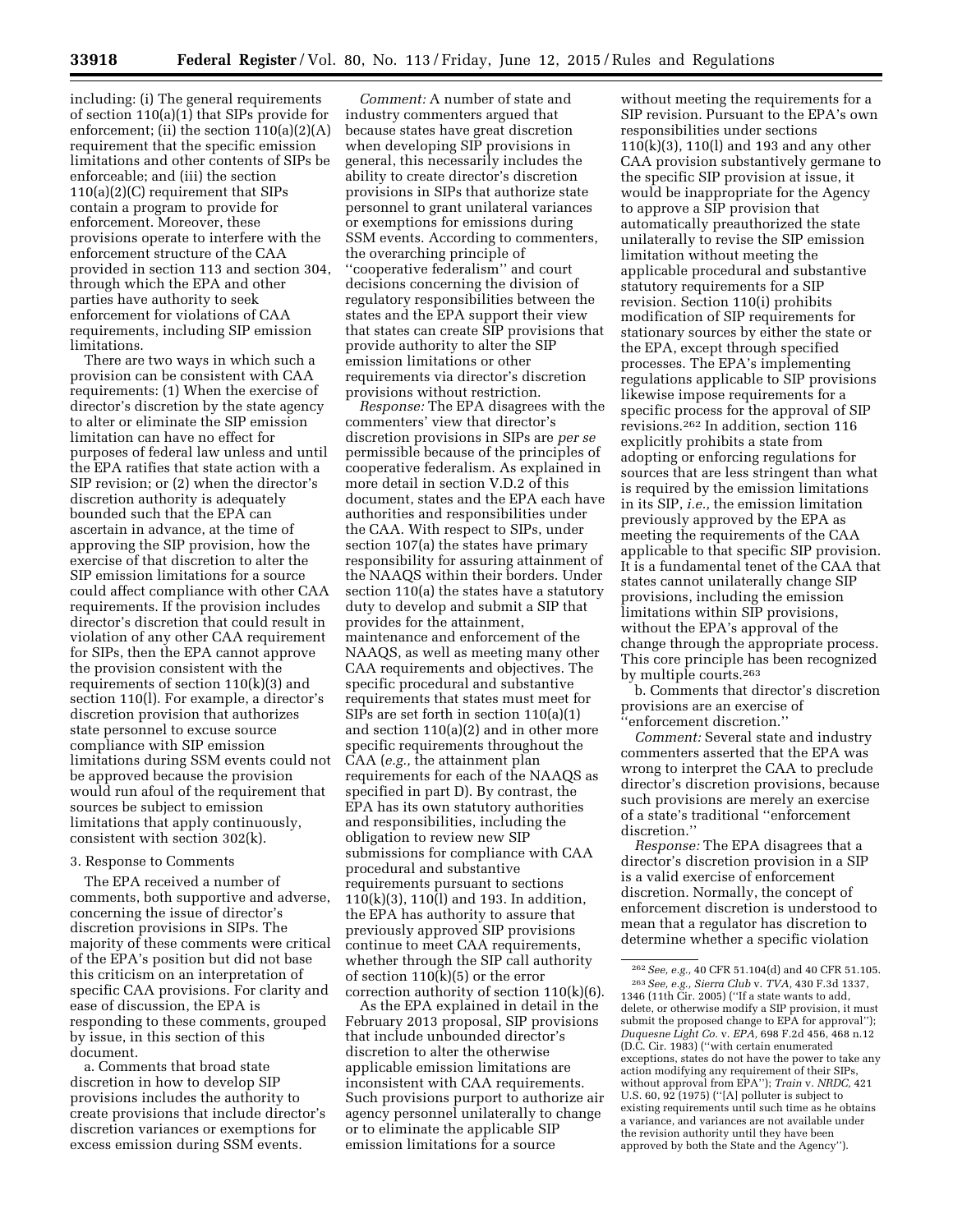of the law by a source warrants enforcement and to determine the nature of the remedy to seek for any such violation. The EPA of course agrees that states have enforcement discretion of this type and that the states may exercise such enforcement discretion as they see fit, as does the Agency itself. However, the EPA does not agree that air agencies may create SIP provisions that operate to eliminate the ability of the EPA or citizens to enforce the emission limitations of the SIP. The EPA stated clearly in the 1999 SSM Guidance that it would not approve SIP provisions that ''would enable a State director's decision to bar EPA's or citizens' ability to enforce applicable requirements.'' 264 The Agency explained at that time that such an approach is inconsistent with the requirements of the CAA applicable to the enforcement of SIPs.

The commenters' argument was that states may create SIP provisions through which they may unilaterally decide that the emissions from a source during an SSM event should be exempted, such that the emissions cannot be treated as a violation by anyone. A common formulation of such a provision provides only that the source needs to notify the state regulatory agency that an exceedance of the emission limitations occurred and to report that the emissions were the result of an SSM event. If those minimal steps occur, then such provisions commonly authorize state personnel to make an administrative decision that the emissions in question were not a ''violation'' of the applicable emission limitation. It may be entirely appropriate for the state agency to elect not to bring an enforcement action based on the facts and circumstances of a given SSM event, as a legitimate exercise of its own enforcement discretion. However, by creating a SIP provision that in effect authorizes the state agency to alter or suspend the otherwise applicable SIP emission limitations unilaterally through the granting of exemptions, the state agency would functionally be revising the SIP with respect to the emission limitations on the source. This revision of the applicable emission limitation would have occurred without satisfying the requirements of the CAA for a SIP revision. As a result of this *ad hoc*  revision of the SIP emission limitation, the EPA and other parties would be denied the ability to exercise their own enforcement discretion. This is contrary to the fundamental enforcement structure of the CAA, as provided in

section 113 and section 304, through which the EPA and other parties are authorized to bring enforcement actions for violations of SIP emission limitations. The state's decision not to exercise its own enforcement discretion cannot be a basis on which to eliminate the legal rights of the EPA and other parties to seek to enforce.

The commenters also suggested that the director's discretion provisions authorizing exemptions for SSM events are nonsegregable parts of the emission limitations, *i.e.,* that states have established the numerical limitations at overly stringent levels specifically in reliance on the existence of exemptions for any emissions during SSM events. Although commenters did not provide facts to support the claims that states set more stringent emission limitations in reliance on SSM exemptions, in general or with respect to any specific emission limitation, the EPA acknowledges that this could possibly have been the case in some instances. Even if a state had taken this approach, however, it does not follow that SIP provisions containing exemptions for SSM events are legally permissible. Emission limitations in SIPs must be continuous. When a state takes action in response to this SIP call to eliminate the director's discretion provisions or otherwise to revise them, the state may elect to overhaul the emission limitation entirely in order to address this concern. So long as the resulting revised SIP emission limitation is continuous and meets the requirements of sections 110(k)(3), 110(l) and 193 and any other sections that are germane to the type of SIP provision at issue, the state has discretion to revise the provision as it determines best.

c. Comments that the EPA's having previously approved a SIP provision that authorizes the granting of variances or exemptions for SSM events through the exercise of director's discretion renders the provision consistent with CAA requirements.

*Comment:* Several state and industry commenters argued that the EPA's past approval of a SIP provision with a director's discretion feature automatically means that the exercise of that authority (whether to revise the applicable SIP emission limitations unilaterally or to grant *ad hoc*  exemptions from SIP emission limitations) is valid under the CAA. One commenter asserted that because the EPA has previously approved such a provision, ''that discretion is itself part of the SIP, and the exercise of discretion in no way modifies SIP requirements.'' Another commenter argued that director's discretion provisions in SIPs

are *per se* valid because ''[a]ll of the SIP provisions went through a public procedure at the time of their initial SIP approval.''

*Response:* First, the EPA disagrees with the theory that a SIP provision that includes director's discretion authority for state personnel to modify or grant exemptions from SIP emission limitations unilaterally is valid merely by virtue of the fact that the Agency previously approved it. By definition, when the EPA makes a finding of substantial inadequacy and issues a SIP call, that signifies that the Agency previously approved a SIP provision that does not meet CAA requirements, whether that deficiency existed at the time of the original approval or arose later. The EPA has explicit authority under section  $110(k)(5)$  to require that a state eliminate or revise a SIP provision that the Agency previously approved, whenever the EPA finds an existing SIP provision to be substantially inadequate to meet CAA requirements. The fact that the EPA previously approved it does not mean that a deficient provision may remain in the SIP forever once the Agency determines that it is deficient.

Second, the EPA disagrees that the fact that a SIP provision underwent public process at the time of its original creation by the state, or at the time of its approval by EPA as part of the SIP, means *per se* that the provision is consistent with CAA requirements. If an existing SIP provision is deficient because it in effect allows a state to revise existing SIP emission limitations without meeting the many explicit statutory requirements for a SIP revision, the fact that the revision that created the impermissible provision itself met the proper procedural requirements for a SIP revision is irrelevant. Even perfect compliance with the procedural requirements for a SIP revision at the time of its development by the state or its approval by the EPA does not override a substantive deficiency in the provision, nor does it preclude the later issuance of a SIP call to correct a substantive deficiency.

Third, the EPA disagrees with the circular logic that because a deficient provision with director's discretion currently exists in a SIP, it means that exercise of the director's discretion to grant variances or outright exemptions to sources for emissions during SSM events is therefore consistent with CAA requirements for SIPs. An unbounded director's discretion provision that authorizes an air agency to alter or eliminate the otherwise applicable SIP emission limitation functionally allows the state to revise the SIP emission

<sup>264</sup> 1999 SSM Guidance at 3.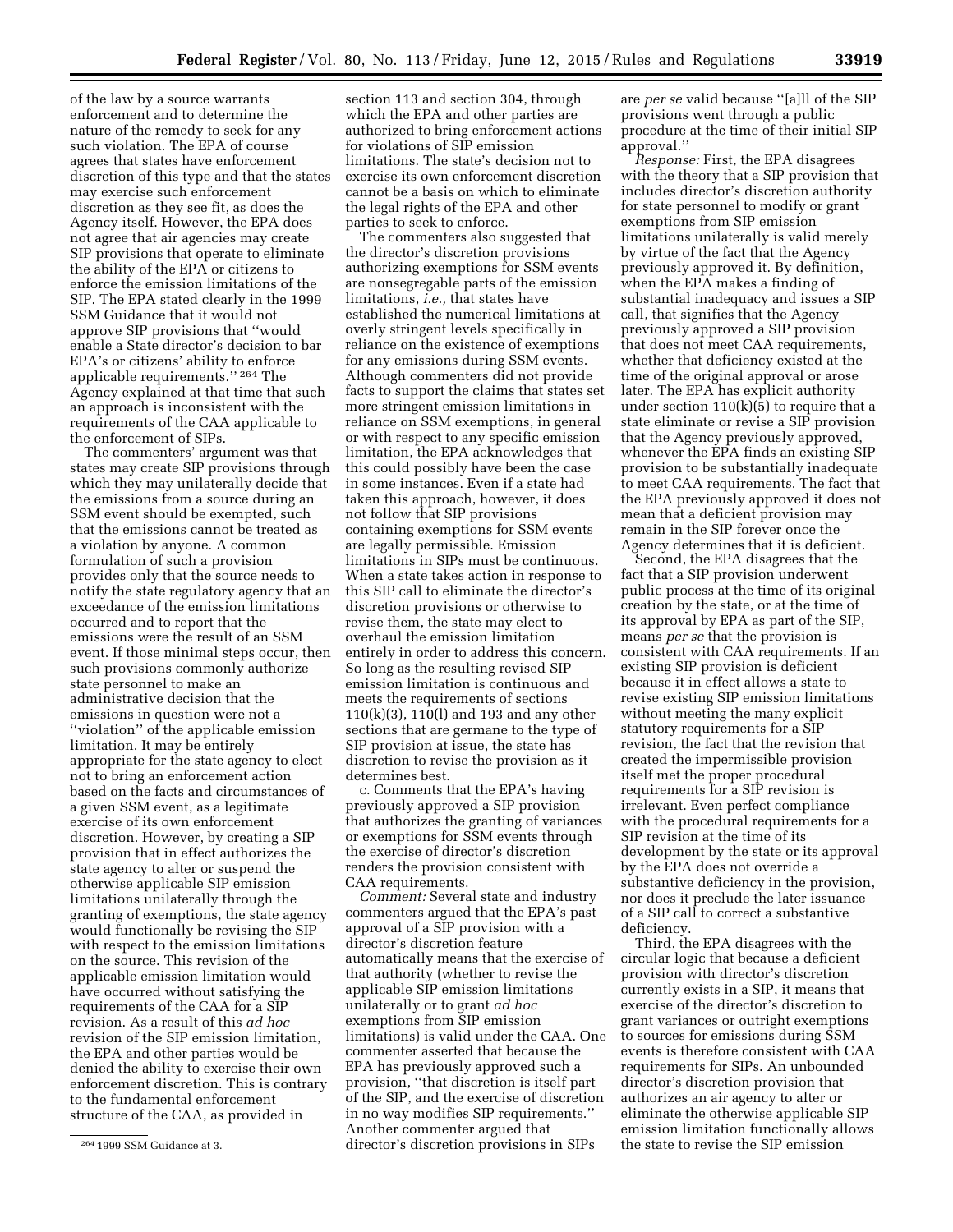limitation without meeting the requirements for a SIP revision. In particular, when such provisions authorize state personnel to grant outright exemptions from the SIP emission limitations, this is tantamount to a revision of the SIP emission limitation without complying with the procedural and substantive requirements of the CAA applicable to SIP revisions, including section 110(l), section 193 and any other substantive requirements applicable to the particular SIP emission limitation in question.

d. Comments that director's discretion provisions in SIPs are not prohibited by the CAA, based on recent judicial decisions.

*Comment:* A number of state and industry commenters argued that nothing in the CAA explicitly prohibits states from having SIP provisions that include director's discretion authorization for state personnel to modify or eliminate existing SIP provisions unilaterally, with or without any process or within any limiting parameters. In support of this proposition, the commenters cited recent decisions of the Fifth Circuit in two cases concerning the EPA's disapproval of SIP submissions from the state of Texas. Commenters argued that the EPA's interpretation of the CAA to prohibit director's discretion provisions in SIPs is incorrect in light of the decision of the court in *Texas* v. *EPA.*265 According to commenters, the court's decision establishes that no provision of the CAA bars such provisions. To support this contention, one commenter quoted the court's decision extensively, highlighting the statement, ". . . the EPA has invoked the term 'director discretion' as if that term were an independent and authoritative standard, and has not linked the term to the language of the CAA.'' Similarly, the commenters cited another decision of that court in the *Luminant* director's discretion case.266 From that decision, commenters quoted the court's statement that the ''EPA had no legal basis to demand 'replicable' limitations on the Director's discretion'' and the succeeding sentence, ''[n]ot once in its proposed or final disapproval, or in its argument before this court, has the EPA pointed to any applicable provision of the Act or its regulations that includes a 'replicability' standard.'' These

commenters did not, however, address the specific statutory provisions identified by the EPA in the February 2013 proposal and the explanation that the Agency provided with respect to this issue.

*Response:* The EPA disagrees that either decision cited by commenters stands for the definitive proposition they assert, *i.e.,* that director's discretion provisions in SIPs are not precluded by the CAA. In *Luminant Generation Co.* v. *EPA* (the *Luminant* director's discretion case), the court evaluated the EPA's disapproval of a SIP submission from the state of Texas that created SIP provisions to implement minor source permitting requirements. The EPA disapproved the SIP submission for several reasons, one of which was based on the director's discretion provision prohibiting use of the standard permit for a pollution control project that the director determines raises health concerns or threatens the NAAQS. The EPA was concerned that this provision gave the director of the state agency discretion to make case-by-case decisions about what the specific permit terms would be for each source, without sufficient parameters or limitations on the exercise of that authority. Thus, the EPA reasoned that without any boundaries on the exercise of this authority for director's discretion, it would be impossible for the Agency to know in advance (*i.e.,* at the time of acting on the SIP submission) whether the state agency would only use that discretion in a way that would result in permits with terms consistent with meeting CAA requirements.267 As the EPA explained in the rulemaking at issue in the *Luminant* director's discretion case, ''[t]here are no replicable conditions in the PCP Standard Permit that specify how the [TCEQ] Director's discretion is to be implemented'' for the individual caseby-case determinations.268 In other

268*See* ''Approval and Promulgation of Implementation Plans; Texas; Revisions to the New Source Review (NSR) State Implementation Plan (SIP); Prevention of Significant Deterioration (PSD),

words, the EPA was being asked to approve a SIP provision without knowing how the SIP provision would actually be implemented and thus without knowing whether the results would be consistent with applicable CAA requirements.

As the commenters stated, the court in the *Luminant* director's discretion case vacated the EPA's disapproval of the SIP submission for several reasons, including the rejection of the Agency's argument that it could not approve the SIP submission due to the director's discretion feature of the SIP provisions and the resulting lack of "replicability."<sup>269</sup> The court found that the EPA ''failed to identify a single provision of the Act that Texas's program violated, let alone explain its reasons for reaching its conclusion.'' 270 With respect to the director's discretion issue, phrased in terms of ''replicability,'' the court found that ''[n]ot once in its proposed or final disapproval, or in its argument before

this court, has the EPA pointed to any applicable provision of the Act or its regulations that include a 'replicability' standard.''

The EPA believes that the court's decision in the *Luminant* director's discretion case is distinguishable on several important grounds. Most importantly, the court rejected the EPA's disapproval of the SIP submission because the Agency had not provided an adequate explanation of why the director's discretion provision at issue was inconsistent with the requirements of the CAA for SIP provisions. The court emphasized the absence of any explanation in the administrative record for the proposed or final actions that

269The term ''replicable'' was taken from EPA guidance concerning SIP provisions for attainment plans. As a ''fundamental principle'' for SIP provisions and permits, the EPA explained that the requirements imposed upon sources should be ''replicable''; *i.e.,* if they contain ''procedures for changing the rule, interpreting the rule, or determining compliance with the rule, the procedures are sufficiently specific and nonsubjective so that two independent entities applying the same procedures would obtain the same result." See General Preamble, 57 FR 13498 at 13568 (April 16, 1992). The EPA's intent in using this term, although not clearly expressed in the rulemaking record, has been to indicate that a properly constructed SIP provision with an appropriate degree of discretion and flexibility would contain sufficient specifications and limits on the exercise of that discretion such that the Agency could adequately evaluate the provision at the time of its submission. Absent sufficient limits on the discretion, the EPA could not properly evaluate how exercise of the discretion could affect compliance with CAA requirements.

270 675 F.3d 917, 924 (5th Cir. 2012).

<sup>265</sup> 690 F.3d 670 (5th Cir. 2012).

<sup>266</sup> *Luminant Generation Co.* v. *EPA,* 675 F.3d 917 (5th Cir. 2012). Throughout this document, the EPA refers to this as the *Luminant* director's discretion case, to distinguish it from another *Luminant case cited in this document, Luminant Generation* v. *EPA,* 714 F.3d 841 (5th Cir. 2013).

<sup>267</sup>The EPA notes that the court in the *Luminant*  director's discretion case focused on the fact that the director's discretion provision included the discretion to require more of sources, if there ''are health effects concerns or the potential to exceed the [NAAQS],'' and the court expressed that it did not understand why that requirement was not alone adequate to allay the Agency's concerns. *Luminant Generation Co.* v. *EPA,* 675 F.3d 917, 929 n.11. The EPA's primary concern, although not clearly articulated in the rulemaking record, was that at the time of acting on the SIP submission, there was no way for the Agency to know in advance what the state would require of any source in the first instance, let alone what additional things the state might require in situations where it unilaterally decided that more might be necessary in any given permit.

Nonattainment NSR (NNSR) for the 1997 8-Hour Ozone Standard, NSR Reform, and a Standard Permit; Proposed rule,'' 74 FR 48467 at 48476 (September 23, 2009).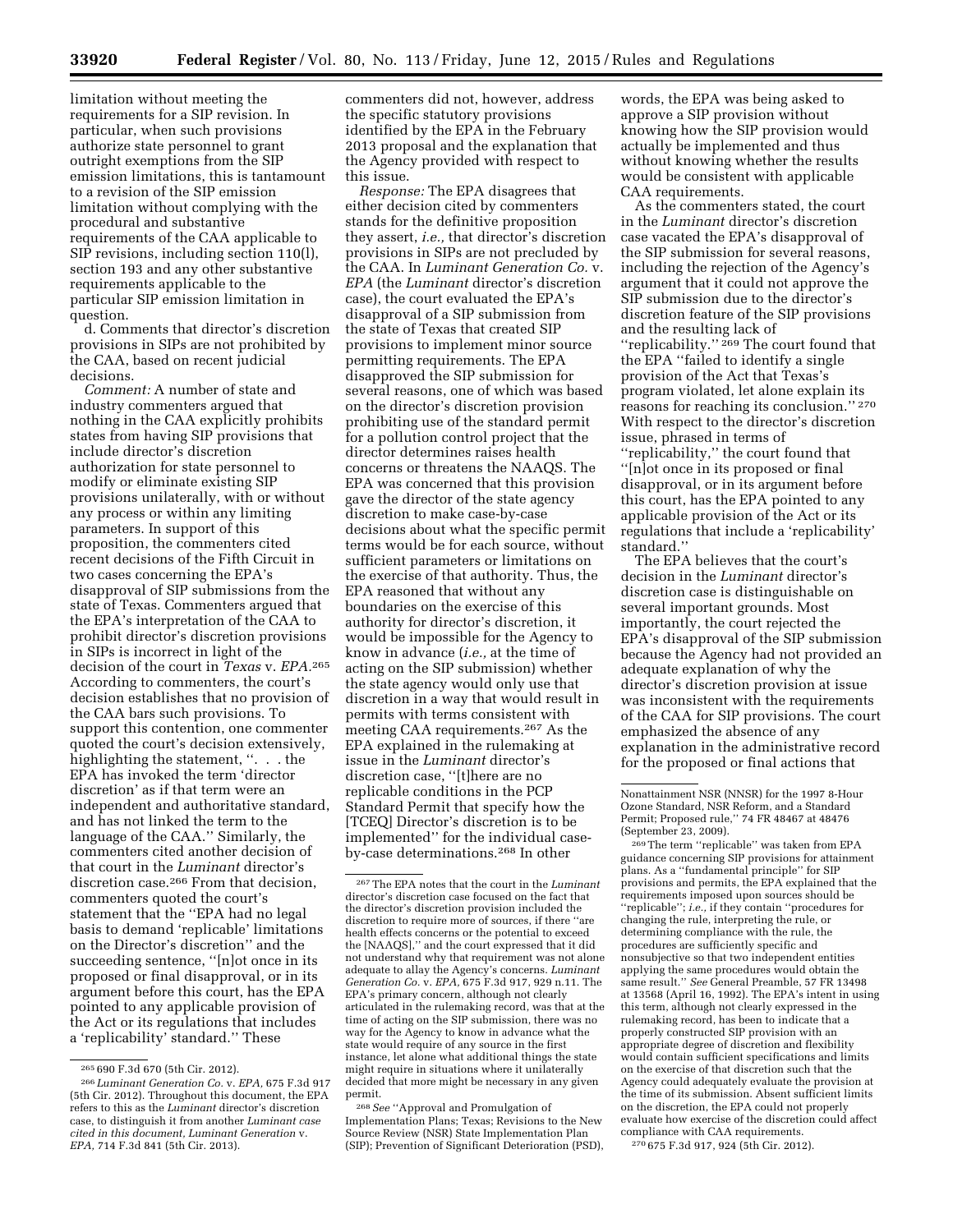explained which specific provisions of the CAA preclude such a provision and why. In the February 2013 proposal and in this document, the EPA has identified and explained the specific CAA provisions that operate to preclude unbounded director's discretion provisions in SIPs.

Second, the court in the *Luminant*  director's discretion case based its decision in part on the view that the specific director's discretion provision at issue in that case would always result in more stringent regulation of affected sources and always entail exercise of the discretion in a way that would protect the NAAQS.271 Although its view was not articulated clearly in the record, the EPA did not agree with that assessment because it was not possible to evaluate in advance how the director's discretion authority would in fact be exercised. By contrast, the SIP provisions at issue in this action are not structured in such a way as to allow the exercise of discretion only to make the emission limitations *more stringent.* To the contrary, the director's discretion provisions at issue in this action authorize the state agencies to excuse sources from compliance with the otherwise applicable SIP emission limitation during SSM events. Were the sources seeking these discretionary exemptions meeting the applicable SIP emission limitations, they would not need an exemption. It logically follows that sources are seeking these exemptions because their emissions during such events are higher than the otherwise applicable emission limitation allows. Unlike the specific director's discretion provision at issue in the *Luminant* director's discretion case, which the court said ''can only serve to protect the NAAQS,'' the exercise of the director's discretion authority in the SIP provisions at issue in this action can operate to make the emission limitations less stringent and can thereby undermine attainment and maintenance of the NAAQS, protection of PSD increments, improvement of visibility and achievement of other CAA objectives.

In the *Texas* decision, the court evaluated the EPA's disapproval of another SIP submission from the state of Texas that pertained to requirements for the permitting program for minor sources. The EPA had disapproved the submission for several different reasons, including that the Agency believed the specific provisions at issue provided the state agency with too much director's discretion authority to decide what, if any, monitoring, recordkeeping and reporting requirements should be imposed on any individual affected source in its permit. The EPA concluded that if at the time it was evaluating the SIP provision for approval it could not reasonably anticipate how the state agency would exercise the discretion authorized in the provision, this made the submission unapprovable ''for being too vague and not replicable.'' 272 The *Texas* court disagreed. The court concluded that the ''degree of discretion conferred on the TCEQ director cannot sustain the EPA's rejection of the MRR requirements'' and that the EPA insisted on ''some undefined limit on a director's discretion . . . based on a standard that the CAA does not empower the EPA to enforce.'' 273

The EPA believes that the decision of the court in *Texas* v. *EPA* is also distinguishable with respect to the issue of whether director's discretion provisions are consistent with CAA requirements. First, the *Texas* court based its decision primarily on the conclusion that the EPA had failed to identify and explain the provisions of the CAA that (i) preclude approval of SIP provisions that include unbounded director's discretion or (ii) impose a requirement for ''replicability'' in the exercise of director's discretion. The *Texas* court emphasized that although the EPA disapproved the SIP submission for failure to meet CAA requirements, the court found that the  $\rm{EPA}$  "is yet to explain why."  $^{274}$  The court further reasoned that ''the EPA has invoked the term 'director discretion' as if that term were an independent and authoritative standard, and has not linked the term to language of the CAA.'' 275 Later in the opinion the court explicitly emphasized that because it was reviewing the EPA's decisionmaking process in the disapproval action, the court could not consider any basis for the disapproval that was not articulated by the EPA in the rulemaking record.276 The EPA is explaining its interpretation of the relevant CAA provisions in this action.

Second, the *Texas* court also asserted its own conclusion that there is nothing in the CAA that pertains to director's discretion in SIP provisions or to any

limitations on the exercise of such discretion. As the court stated it:

There is, in fact, no independent and authoritative standard in the CAA or its implementing regulations requiring that a state director's discretion be cabined in the way that the EPA suggests. Therefore, the EPA's insistence on some undefined limit on a director's discretion is . . . based on a standard that the CAA does not empower the EPA to enforce.

However, the court reached this conclusion based upon the administrative record before it and reiterated that it could not consider any basis for the disapproval not articulated by the EPA in the rulemaking record: ''We are reviewing an agency's decisionmaking process, so the agency's action must be upheld, if at all, on the basis articulated by the agency itself.'' 277 Given the court's conclusion that the EPA had failed to provide any explanation as to why the CAA precludes director's discretion provisions in the challenged rulemaking, the EPA believes that the court did not have the opportunity to consider the Agency's rationale that is provided in this action. In the February 2013 proposal and in this document, the EPA is heeding the court's admonishment to explain in the rulemaking record the statutory basis for the Agency's interpretation of the CAA to prohibit director's discretion provisions that are inadequately bounded. As explained in this action, SIP provisions that functionally authorize a state agency to amend existing SIP emission limitations applicable to a source unilaterally without a SIP revision are contrary to multiple specific provisions of the CAA that pertain to SIP revisions.

Third, the *Texas* court emphasized that, notwithstanding the apparent flexibility that the director's discretion provision provided to the state agency with respect to deciding on the level of monitoring, recordkeeping and reporting to be imposed on each source by permit, the state's regulations explicitly prohibited relaxations of the level of control. The court gave weight to the explicit wording of the specific provision at issue in the case which provided that ''[t]he existing level of control may not be lessened for any facility."<sup>278</sup> The EPA does not agree that the specific requirements for monitoring, recordkeeping and reporting for a given source are unrelated to the level of control. In any event, the director's discretion provisions of the type at issue in this

<sup>271</sup> *Luminant Generation Co.* v. *EPA,* 675 F.3d 917, 929 n.11 (''The provision at issues states: ''This standard permit must not be used [if] the executive director determines there are health effects concerns or the potential to exceed a [NAAQS] . . . until those concerns are addressed to the satisfaction of the executive director.'').

<sup>272</sup> *Id.,* 690 F.3d 670, 680.

<sup>273</sup> *Id.,* 690 F.3d 670, 682.

<sup>274</sup> *Id.,* 690 F.3d 670, 681.

<sup>275</sup> *Id.* 

<sup>276</sup> *Id.,* 690 F.3d 670, 682.

<sup>277</sup> *Id.,* 690 F.3d 670, 682.

<sup>278</sup> *Id.,* 690 F.3d 670, 681.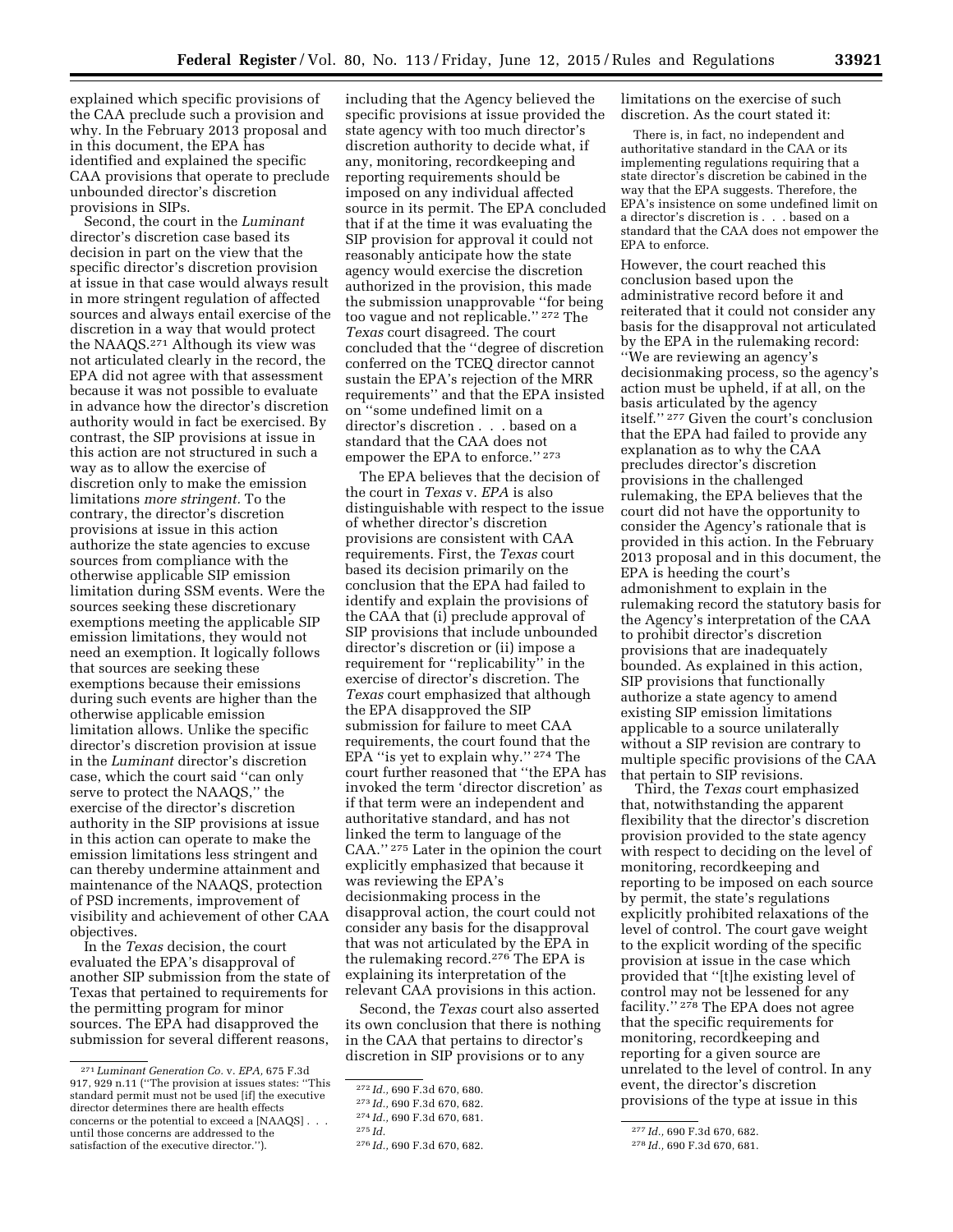action are not limited to those that would not ''lessen'' the level of control. To the contrary, the provisions at issue in this SIP call action authorize state agency personnel to grant outright exemptions from otherwise applicable SIP emission limitations during SSM events. Thus, the EPA concludes that this portion of the reasoning of the *Texas* decision would not apply to the current action.

Finally, the *Texas* court viewed the fact that the EPA had previously approved similar director's discretion provisions in Texas and in Georgia as evidence that such provisions must be consistent with CAA requirements. The EPA acknowledges that it has, from time to time, approved SIP submissions that it should not have, whether through failure to recognize an issue, through a misunderstanding of the facts, through a mistaken interpretation of the law or as a result of other such circumstances. Congress itself clearly recognized that the EPA may occasionally take incorrect action on SIP submissions, whether incorrect at the time of the action or as a result of later events. Section 110(k)(5) and section 110(k)(6) both provide the EPA with explicit authority to address past approvals of SIP submissions that turn out to have been mistakes, whether at the time of the original approval or as a result of later developments. The fact that the EPA has explicit authority to issue a SIP call establishes that Congress anticipated that the Agency may at some point approve a SIP provision that it should not have approved because the provision is substantially inadequate to meet CAA requirements. The EPA does not agree, however, that its approval of a comparable SIP provision at some time in the past negates the Agency's authority to disapprove a current SIP submission that fails to meet applicable procedural or substantive requirements. A challenger of the disapproval can always argue that the inconsistency between the prior approval and the later disapproval is evidence that the EPA is being arbitrary and capricious in its interpretation of the statute—but at bottom the correct question is whether the Agency is correctly interpreting the CAA in the disapproval action currently being challenged. The fact that the EPA may have approved another SIP submission with a comparable defect in the past does not override the requirements of the CAA.

Significantly, the commenters apparently make the same mistake as the EPA did in the rulemakings at issue in the cited court decisions, by not adequately addressing the relevant statutory provisions that apply to SIP provisions in general and apply to

revisions of existing EPA-approved SIP provisions in particular. The commenters failed to consider the core problem with unbounded director's discretion provisions (*i.e.,* that such provisions allow for unilateral revision, relaxation or exemption from SIP emission limitations, without adequate evaluation by the EPA and the public). As a result, the commenters do not address the proper application of CAA provisions that govern SIP revisions and the rationale for requiring that such SIP revisions be reviewed by the EPA in accordance with the explicit requirements of sections 110(k)(3), 110(l) and 193 and the other requirements germane to the SIP provision at issue (*e.g.,* RACT-level controls for sources located in nonattainment areas). Indeed, the commenters did not acknowledge the inherent problem with director's discretion provisions, which is that such provisions have the potential to undermine SIP emission limitations dramatically through *ad hoc* exemptions for excess emissions during SSM events. By allowing for exemptions for emissions during SSM events, these provisions also remove the incentives for sources to be properly designed, maintained and operated so that they will comply continuously with SIP emission limitations during all modes of source operation.

The EPA notes that the commenters did not acknowledge or address the specific explanation that the Agency provided in the February 2013 proposal, including the EPA's identification of the specific statutory provisions applicable to the revision of SIP provisions. Because these commenters did not address the EPA's explanation of the CAA provisions that it interprets to preclude director's discretion provisions in SIPs, the commenters have not provided substantive comment concerning the EPA's interpretation of the CAA on this issue. The commenters did not dispute the EPA's interpretation of the CAA on this particular point on statutory grounds. Rather, the commenters argued based on their own policy preferences for an approach to director's discretion provisions that would allow sources to receive *ad hoc*  exemptions for excess emissions during SSM events without the need for imposition of an appropriate alternative SIP emission limitation, for adequate public process for development of such an alternative SIP emission limitation or for oversight by the EPA of any revision to the applicable SIP emission limitations as required by the CAA.

e. Comments opposed to the EPA's approach on the premise that there is no ''director's discretion'' concern if the SIP provision creates a permit program through which state officials grant sources variances or exemptions from otherwise applicable SIP provisions.

*Comment:* State commenters argued that they have imposed sufficient boundaries on the exercise of director's discretion provisions in their SIPs, by virtue of the fact that they grant sources variances or exemptions from SIP emission limitations through a permitting program. Commenters stated that their permitting program provides a more structured process and an opportunity for public input into the decisions concerning variances or exemptions. Moreover, they argued that state law does provide preconditions to the granting of variances or exemptions and thus these are not granted automatically. Based upon these procedural requirements, the commenters contended that their exercise of director's discretion is not ''unbounded'' as the EPA suggested in the February 2013 proposal.

*Response:* The EPA acknowledges that a permitting program can provide a more structured and consistent process than may be provided in a SIP for granting variances and exemptions from SIP emission limitations and related requirements and may provide more opportunity for public participation in those decisions. However, to the extent that the end result of this permitting process is that a given source is given a less stringent emission limitation than the otherwise applicable SIP emission limitation or is given an outright exemption from the SIP emission limitation, this result still functionally constitutes a revision of the SIP emission limitation without meeting the statutory requirements for a SIP revision. The EPA is not authorized to approve a program that in essence allows a SIP revision without compliance with the applicable statutory requirements in sections 110(k)(3), 110(l) and 193 and any other provision that is germane to the particular SIP emission limitation at issue.

The EPA emphasizes that air agencies always retain the ability to regulate sources more stringently than required by the provisions in its SIP. Section 116 explicitly provides, with certain limited exceptions, that states retain the authority to regulate emissions from sources. Unless preempted from controlling a particular source, nothing precludes states from regulating sources more stringently than otherwise required to meet CAA requirements, so long as they meet CAA requirements. However, if there is an applicable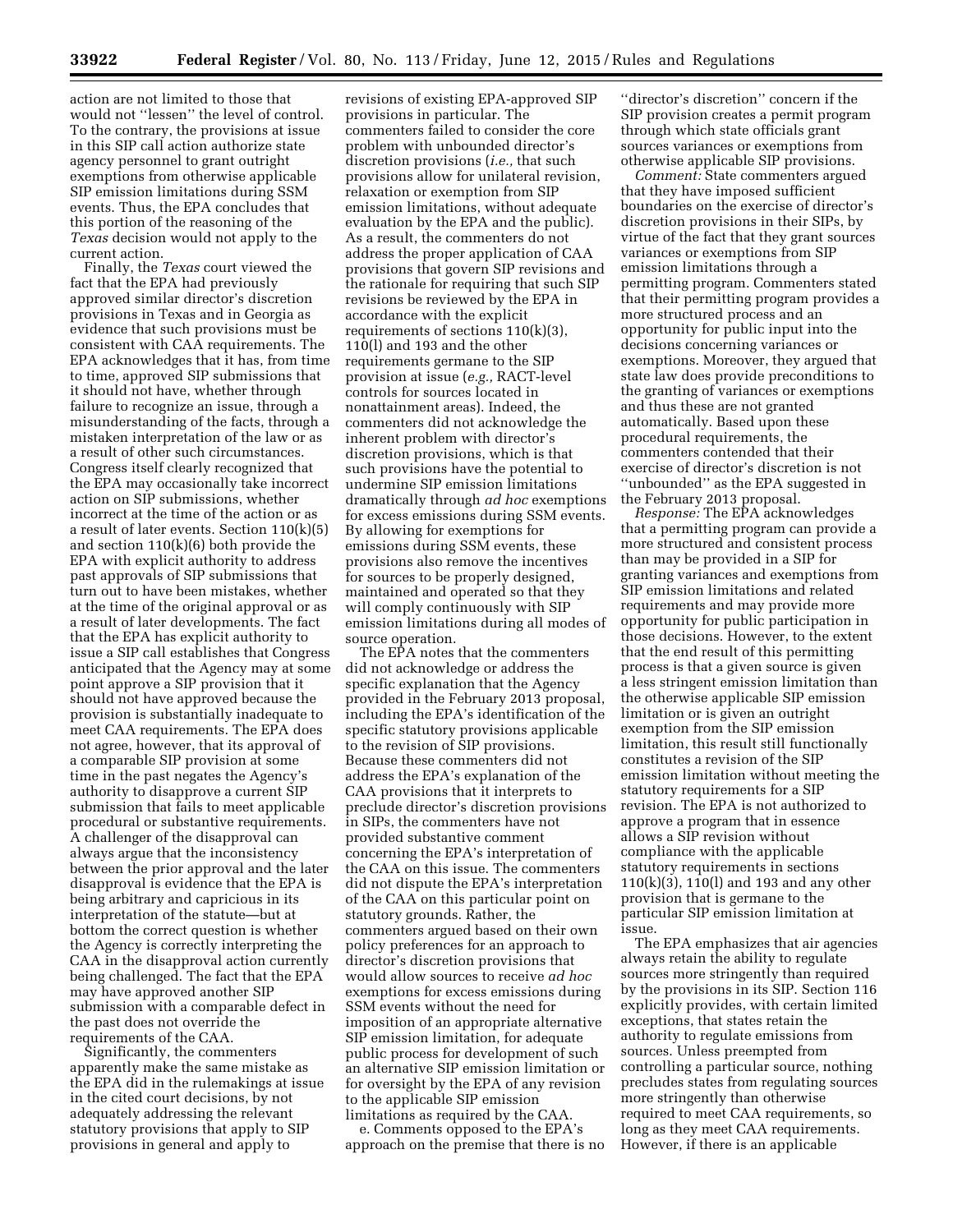emission limitation in a SIP provision (or an EPA regulation promulgated pursuant to sections 111 or 112), section 116 explicitly stipulates, ''such State or political subdivision may not adopt or enforce any emission standard or emission limitation which is less stringent than the standard or limitation under such plan or limitation.'' Thus, a state could elect to regulate a source more stringently than required by a specific SIP emission limitation (*e.g.,* by imposing a more stringent numerical emission limitation on a particular source or by imposing additional recordkeeping, reporting and monitoring requirements in addition to those of the SIP provision), but the state cannot weaken or eliminate the SIP emission limitation (*e.g.,* by granting exemptions from applicable SIP emission limitations for emissions during SSM events). If a state elects to alter an emission limitation in a SIP provision, the state must do so in accordance with the statutory provisions applicable to SIP revisions.

Finally, the EPA notes, if a state elects to use a permitting process as a sourceby-source means of imposing more stringent emission limitations or additional requirements on sources, doing so can be an acceptable approach. So long as the underlying SIP provisions are adequate to provide the requisite level of control or requirements to assure enforceability, a state is free to use a permitting program to impose additional requirements above and beyond those provided in the SIP.

# *D. Enforcement Discretion Provisions Pertaining to SSM Events*

## 1. What the EPA Proposed

In the February 2013 proposal, the EPA explained in detail that it believes that the CAA allows states to adopt SIP provisions that impose reasonable limits upon the exercise of enforcement discretion by air agency personnel, so long as those provisions do not apply to the EPA or other parties. The EPA believes that its interpretation of the CAA with respect to enforcement discretion provisions applicable to emissions during SSM events has been clear in the SSM Policy. In the 1982 SSM Guidance and the 1983 SSM Guidance, the EPA indicated that states could elect to adopt SIP provisions that include criteria that apply to the exercise of enforcement discretion by state personnel. In the 1999 SSM Guidance, the EPA emphasized that it would not approve such provisions if they would operate to impose the state's enforcement discretion decisions upon the EPA or other parties because this

would be inconsistent with requirements of title I of the CAA.279 The EPA acknowledged, however, that both the states and the Agency have failed to adhere to the CAA with respect to this issue in the past, and thus the need for this SIP call action to correct the existing deficiencies in SIPs.

2. What Is Being Finalized in This Action

In order to be clear about this important point on a going-forward basis, the EPA is reiterating that SIP provisions cannot contain enforcement discretion provisions that would bar enforcement by the EPA or citizens for any violation of SIP requirements if the state elects not to enforce.

The EPA has previously issued a SIP call to a state specifically for purposes of clarifying an existing SIP provision to assure that regulated entities, regulators and courts will not misunderstand the correct interpretation of the provision.280 As the EPA stated in that action:

. . . SIP provisions that give exclusive authority to a state to determine whether an enforcement action can be pursued for an exceedance of an emission limit are inconsistent with the CAA's regulatory scheme. EPA and citizens, and any court in which they seek to file an enforcement claim, must retain the authority to independently evaluate whether a source's exceedance of an emission limit warrants enforcement action.281

The EPA has explained in previous iterations of its SSM Policy that a fundamental principle of the CAA with respect to SIP provisions is that the provisions must be enforceable not only by the state but also by the EPA and others pursuant to the citizen suit authority of section 304. Accordingly, the EPA has long stated that SIP provisions cannot be structured such that a decision by the state not to enforce may bar enforcement by the EPA or other parties.

#### 3. Response to Comments

The EPA received a small number of comments concerning the issue of ambiguous enforcement discretion provisions in SIPs. For clarity and ease of discussion, the EPA is responding to these comments, grouped by issue, in this section of this document.

a. Comments that supported the clarification of ambiguous enforcement discretion provisions in general but opposed the EPA's views with respect to specific SIP provisions.

*Comment:* Environmental group commenters disagreed with the EPA's proposed denial of the Petition with respect to specific enforcement discretion provisions in the SIPs of several states. The commenters contended that the SIP provisions are too ambiguous for courts to recognize that the exercise of enforcement discretion by state personnel did not preclude enforcement by the EPA or others.

*Response:* The EPA disagrees with these comments. In the February 2013 proposal, the EPA explained how it reads the specific enforcement discretion provisions in the SIPs of each of these states. The EPA explained its evaluation of these provisions in detail. In comments submitted on the February 2013 proposal, the states in question agreed with the EPA's reading of the provisions. Each state agreed that these provisions only applied to air agency personnel and not to the EPA or any other party. Thus, the EPA believes that there should be no dispute about the proper interpretation of these SIP provisions in any potential future enforcement action.

b. Comments that opposed the EPA's issuing SIP calls to obtain state agency clarification of ambiguous enforcement discretion provisions in SIPs.

*Comment:* One commenter asserted that requiring states to correct an ambiguous ''enforcement discretion'' provision in its SIP in order to eliminate ''perceived ambiguity'' is a ''waste of resources.'' Although agreeing that a state's exercise of enforcement discretion cannot affect enforcement by the EPA or other parties under the citizen suit provision, the commenter believed that the existence of ambiguous provisions that could be misconstrued by a court to bar enforcement by the EPA or others if the state elects not to enforce is not a significant concern.

*Response:* The EPA agrees with the commenter that a state's legitimate exercise of enforcement discretion not to enforce in the event of violations of SIP provisions should have no bearing whatsoever on whether the EPA or others may seek to enforce for the same violations. However, the Agency disagrees with the commenter concerning whether some SIP provisions need to be clarified in order to assure that this principle is adhered to in practice in enforcement actions. For example, if on the face of an approved SIP provision the state

<sup>279</sup>*See* 1999 SSM Guidance at 3. 280*See* ''Finding of Substantial Inadequacy of Implementation Plan; Call for Utah State Implementation Plan Revision,'' 75 FR 70888 at 70892–93 (November 19, 2010) (proposed SIP call, *inter alia,* to rectify an enforcement discretion provision that in fact appeared to bar enforcement by the EPA or citizens if the state decided not to enforce). 281*See id.*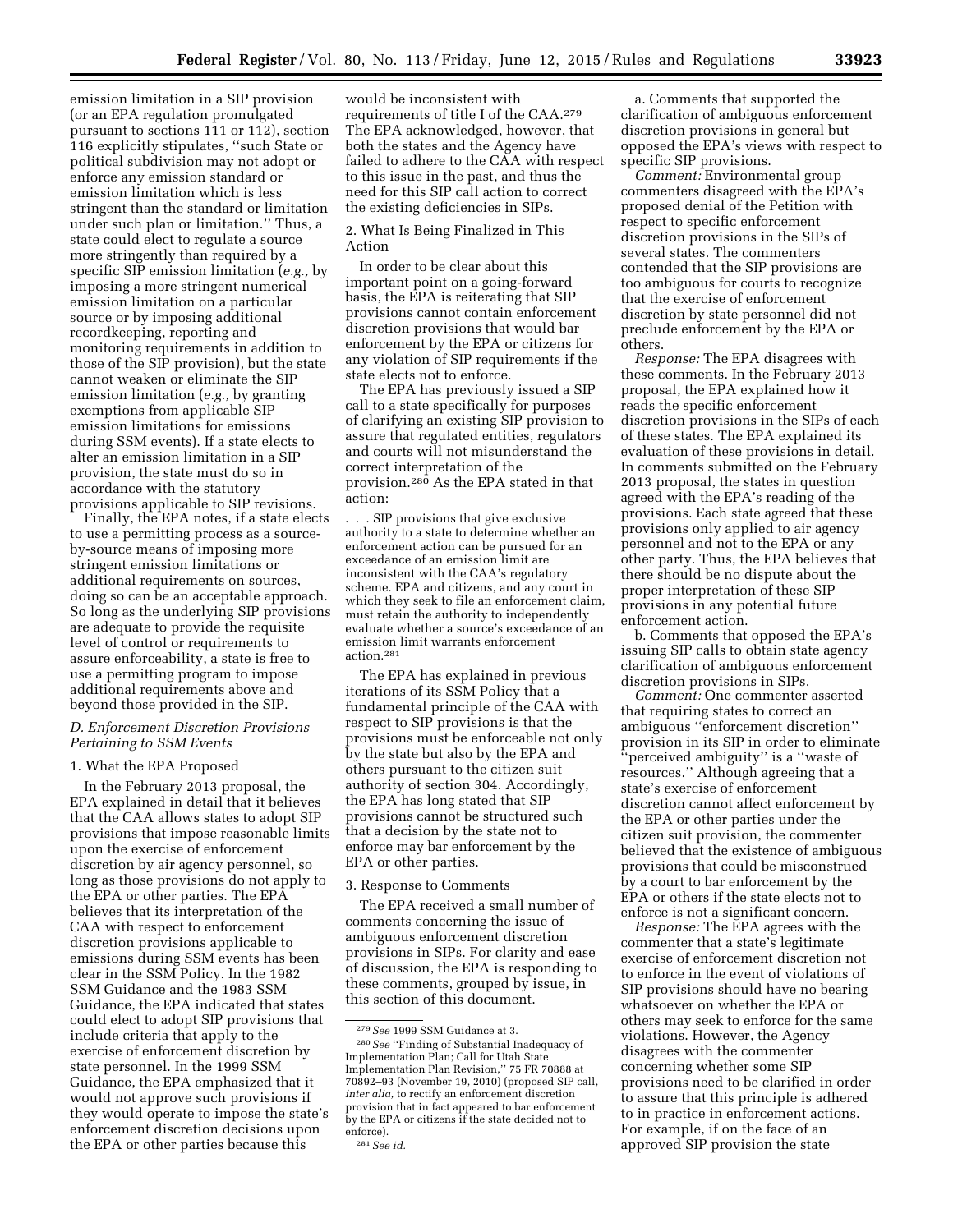appears to have the unilateral authority to decide that a specific event is not a ''violation'' or if it otherwise appears that if the state elects not to pursue enforcement for such violation then no other party may do so, then that SIP provision fails to meet fundamental legal requirements for enforcement under the CAA. If the SIP provision appears to provide that the decision of the state not to enforce for an exceedance of the SIP emission limit bars the EPA or others from bringing an enforcement action, then that is an impermissible imposition of the state's enforcement discretion decisions on other parties. The EPA has previously issued a SIP call to resolve just such an ambiguity, and its authority to do so has been upheld.282 Given that the commenter agrees with the underlying principle that a state's exercise of enforcement discretion should have no bearing on the exercise of enforcement authority of the EPA or citizens, the Agency presumes that the commenter would not in fact oppose a SIP revision to clarify that point. Moreover, the commenter would not be harmed by such a SIP revision and would have no basis upon which to challenge it. As the clarification of the ambiguous SIP provision should be in the interest of all involved, including the regulated entities, the regulators and the public, the EPA does not believe that resources used to eliminate such ambiguities would be wasted.

## *E. Affirmative Defense Provisions in SIPs During Any Period of Operation*

As explained in detail in the SNPR, the EPA believes that the CAA prohibits affirmative defense provisions in SIPs. The EPA acknowledges that since the 1999 SSM Guidance, the Agency had interpreted the CAA to allow narrowly tailored affirmative defense provisions. However, the EPA's interpretation of the statute was based on arguments that have since been rejected by the DC Circuit in the *NRDC* v. *EPA* decision. The EPA received a substantial number of comments, both supportive and adverse, concerning the issue of affirmative defense provisions in SIPs. These comments and the EPA's responses to them are discussed in section IV.D of this document.

# *F. Relationship Between SIP Provisions and Title V Regulations*

As the EPA explained in the February 2013 proposal, the SIP provisions

identified in the Petition highlighted an area of potential ambiguity or conflict between the SSM Policy applicable to SIP provisions and the EPA's regulations applicable to CAA title V operating permit provisions. The EPA has promulgated regulations in 40 CFR part 70 applicable to state operating permit programs and in 40 CFR part 71 applicable to federal operating permit programs.283 Under each set of regulations, the EPA has provided that permits may contain, at the permitting authority's discretion, an ''emergency provision.'' 284

The regulatory parameters applicable to such emergency provisions in operating permits are the same for state operating permit program regulations and the federal operating permit program regulations. The definition of emergency is identical in the regulations for each program.285

Thus, if there is an emergency event meeting the regulatory definition, then the EPA's regulations for operating permit programs provide for an ''affirmative defense'' to enforcement for noncompliance with technology-based standards during the emergency event, provided the source can demonstrate through specified forms of evidence that the event and the permittee's actions during and after the event met a number of specific requirements.286

The Petitioner did not directly request that the EPA evaluate the existing regulatory provisions applicable to operating permits in 40 CFR part 70 and 40 CFR part 71, and the EPA is not revising those provisions in this action. In its February 2013 proposal, the EPA explained that while it was proposing to allow narrowly drawn affirmative defense provisions for malfunctions in SIPs, SIP provisions that were modeled after the regulations in 40 CFR part 70 and 40 CFR part 71 were still in conflict with the EPA's interpretation of the CAA for SIP provisions and thus could not be allowed.287 However, as explained in the SNPR, the reasoning in the subsequent *NRDC* v. *EPA* court decision is that even narrowly defined affirmative defense provisions in SIPs are no longer consistent with the

286 40 CFR 70.6(g)(3); 40 CFR 71.6(g)(3).

CAA.288 Accordingly, regardless of whether affirmative defense provisions in SIPs were defined more narrowly than were the provisions applicable to operating permits under 40 CFR part 70 and 40 CFR part 71, they cannot be included in SIPs. For these reasons, the EPA has evaluated the specific SIP provisions identified in the Petition and is taking final action to find substantial inadequacy and to issue a SIP call for those SIP provisions that include features that are inappropriate for SIPs, regardless of whether those provisions contain terms found in other regulations.

Additionally, we are not taking action in this rulemaking to alter the emergency provisions found in 40 CFR part 70 and 40 CFR part 71. Those regulations, which are applicable to title V operating permits, may only be changed through appropriate rulemaking to revise parts 70 and 71. Further, any existing permits that contain such emergency provisions may only be changed through established permitting procedures. The EPA is considering whether to make changes to 40 CFR part 70 and 40 CFR part 71, and if so, how best to make those changes. In any such action, EPA would also intend to address the timing of any changes to existing title V operating permits. Until that time, as part of normal permitting process, the EPA encourages permitting authorities to consider the discretionary nature of the emergency provisions when determining whether to continue to include permit terms modeled on those provisions in operating permits that the permitting authorities are issuing in the first instance or renewing.

## *G. Intended Effect of the EPA's Action on the Petition*

As in the 2001 SSM Guidance, the EPA is endeavoring to be particularly clear about the intended effect of its final action on the Petition, of its clarifications and revisions to the SSM Policy and of its application of the updated SSM Policy to the specific existing SIP provisions discussed in section IX of this document.

First, the EPA only intends its actions on the larger policy or legal issues raised by the Petitioner to inform the public of the EPA's current views on the requirements of the CAA with respect to SIP provisions related to SSM events. Thus, for example, the EPA's proposed grant of the Petitioner's request that the EPA interpret the CAA to disallow all affirmative defense provisions is intended to convey that the EPA has

<sup>282</sup>*See* ''Finding of Substantial Inadequacy of Implementation Plan; Call for Utah State Implementation Plan Revision; Proposed rule,'' 76 FR 21639 (April 18, 2011).

<sup>283</sup>*See* 40 CFR 70.1–70.12; 40 CFR 71.1–71.27. 284*See* 40 CFR 70.6(g); 40 CFR 71.6(g). The EPA also notes that states are not required to adopt the ''emergency provision'' contained in 40 CFR 70.6(g) into their state operating permit programs, and many states have chosen not to do so. *See, e.g.,*  ''Clean Air Act Full Approval of Partial Operating Permit Program; Allegheny County; Pennsylvania; Direct final rule,'' 66 FR 55112 at 55113 (November 1, 2001).

<sup>285</sup>*See* 40 CFR 70.6(g)(1); 40 CFR 71.6(g)(1).

<sup>287</sup>*See* February 2013 proposal, 78 FR 12459 at

<sup>12481–82. 288</sup>*See* SNPR, 79 FR 55919 at 55929–30.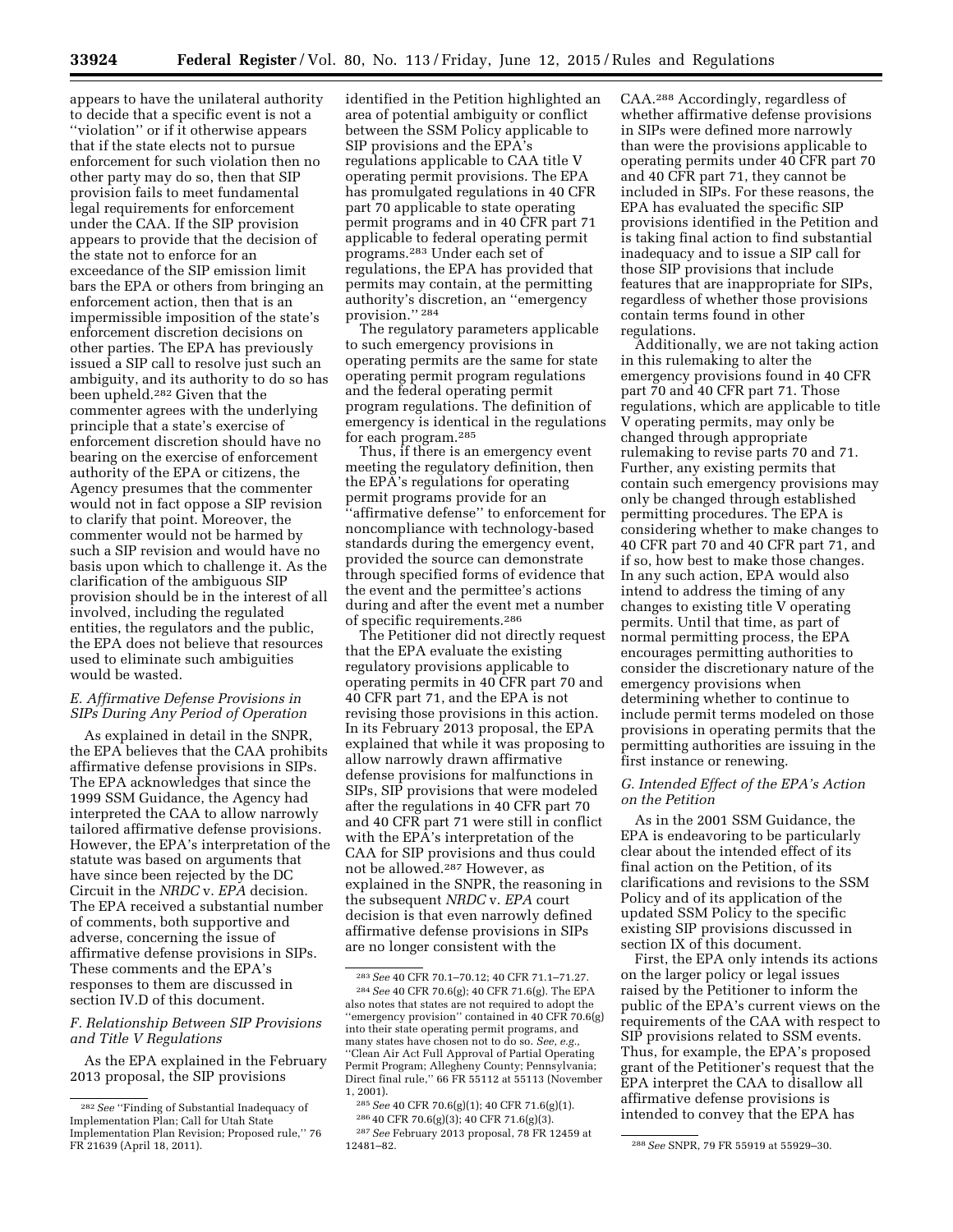changed its views about such provisions and that its prior views expressed in the 1999 SSM Guidance and related rulemakings on SIP submissions were incorrect. In this fashion, the EPA's action on the Petition provides updated guidance relevant to future SIP actions.

Second, the EPA only intends its actions on the specific existing SIP provisions identified in the Petition to be applicable to those provisions. The EPA does not intend its action on those specific provisions to alter the current status of any other existing SIP provisions relating to SSM events. The EPA must take later rulemaking actions, if necessary, in order to evaluate any comparable deficiencies in other existing SIP provisions that may be inconsistent with the requirements of the CAA. Again, however, the EPA's actions on the Petition provide updated guidance on the types of SIP provisions that it believes would be consistent with CAA requirements in future rulemaking actions.

Third, the EPA does not intend its action on the Petition to affect immediately any existing permit terms or conditions regarding excess emissions during SSM events that reflect previously approved SIP provisions. The EPA's finding of substantial inadequacy and a SIP call for a given state provides the state time to revise its SIP in response to the SIP call through the necessary state and federal administrative process. Thereafter, any needed revisions to existing permits will be accomplished in the ordinary course as the state issues new permits or reviews and revises existing permits. The EPA does not intend the issuance of a SIP call to have automatic impacts on the terms of any existing permit.

Fourth, the EPA does not intend its action on the Petition to alter the emergency defense provisions at 40 CFR 70.6(g) and 40 CFR 71.6(g), *i.e.,* the title V regulations pertaining to ''emergency provisions'' permissible in title V operating permits. The EPA's regulations applicable to title V operating permits may only be changed through appropriate rulemaking procedures and existing permit terms may only be changed through established permitting processes.

Fifth, the EPA does not intend its interpretations of the requirements of the CAA in this action on the Petition to be legally dispositive with respect to any particular current enforcement proceedings in which a violation of SIP emission limitations is alleged to have occurred. The EPA handles enforcement matters by assessing each situation, on a case-by-case basis, to determine the appropriate response and resolution.

For purposes of alleged violations of SIP provisions, however, the terms of the applicable SIP provision will continue to govern until that provision is revised following the appropriate process for SIP revisions, as required by the CAA.

Finally, the EPA does intend this final action, developed through notice and comment, to be the statement of its most current SSM Policy, reflecting the EPA's interpretation of CAA requirements applicable to SIP provisions related to excess emissions during SSM events. In this regard, the EPA is adding to and clarifying its prior statements in the 1999 SSM Guidance and making the specific changes to that guidance as discussed in this action. Thus, this final notice for this action will constitute the EPA's SSM Policy on a going-forward basis.

## **VIII. Legal Authority, Process and Timing for SIP Calls**

*A. SIP Call Authority Under Section 110(k)(5)* 

1. General Statutory Authority

The CAA provides a mechanism for the correction of flawed SIPs, under  $CAA$  section  $110(k)(5)$ , which provides that ''[w]henever the Administrator finds that the applicable implementation plan for any area is substantially inadequate to attain or maintain the relevant national ambient air quality standards, to mitigate adequately the interstate pollutant transport described in section [176A] of this title or section [184] of this title, or to otherwise comply with any requirement of [the Act], the Administrator shall require the State to revise the plan as necessary to correct such inadequacies. The Administrator shall notify the State of the inadequacies and may establish reasonable deadlines (not to exceed 18 months after the date of such notice) for the submission of such plan revisions.''

By its explicit terms, this provision authorizes the EPA to find that a state's existing SIP is ''substantially inadequate'' to meet CAA requirements and, based on that finding, to ''require the State to revise the [SIP] as necessary to correct such inadequacies.'' This type of action is commonly referred to as a "SIP call."<sup>289</sup>

Significantly, CAA section 110(k)(5) explicitly authorizes the EPA to issue a SIP call ''whenever'' the EPA makes a finding that the existing SIP is substantially inadequate, thus providing authority for the EPA to take action to correct existing inadequate SIP provisions even long after their initial approval, or even if the provisions only become inadequate due to subsequent events.290 The statutory provision is worded in the present tense, giving the EPA authority to rectify any deficiency in a SIP that currently exists, regardless of the fact that the EPA previously approved that particular provision in the SIP and regardless of when that approval occurred.

It is also important to emphasize that CAA section 110(k)(5) expressly directs the EPA to take action if the SIP provision is substantially inadequate, not just for purposes of attainment or maintenance of the NAAQS but also for purposes of ''any requirement'' of the CAA. The EPA interprets this reference to ''any requirement'' of the CAA on its face to authorize reevaluation of an existing SIP provision for compliance with those statutory and regulatory requirements that are germane to the SIP provision at issue. Thus, for example, a SIP provision that is intended to be an ''emission limitation'' for purposes of a nonattainment plan for purposes of the 1997 PM2.5 NAAQS must meet various applicable statutory and regulatory requirements, including requirements of CAA section  $110(a)(2)(A)$  such as enforceability, the definition of the term ''emission limitation'' in CAA section 302(k), the level of emissions control

290*See, e.g., Michigan* v. *EPA,* 213 F.3d 663 (D.C. Cir. 2000) (upholding the ''NO $_{\rm X}$  SIP Call'' to states requiring revisions to previously approved SIPs with respect to ozone transport and section 110(a)(2)(D)(i)(I)); ''Action to Ensure Authority To Issue Permits Under the Prevention of Significant Deterioration Program to Sources of Greenhouse Gas Emissions: Finding of Substantial Inadequacy and SIP Call; Final rule,'' 75 FR 77698 (December 13, 2010) (the EPA issued a SIP call to 13 states because the endangerment finding for GHGs meant that these previously approved SIPs were substantially inadequate because they did not provide for the regulation of GHGs in the PSD permitting programs of these states as required by CAA section  $110(a)(2)(C)$  and section  $110(a)(2)(J)$ ; ''Finding of Substantial Inadequacy of Implementation Plan; Call for Utah State Implementation Plan Revision,'' 74 FR 21639 (April 18, 2011) (the EPA issued a SIP call to rectify SIP provisions dating back to 1980).

<sup>289</sup>The EPA also has other discretionary authority to address incorrect SIP provisions, such as the authority in CAA section 110(k)(6) for the EPA to correct errors in prior SIP approvals. The authority in CAA section  $110(k)(5)$  and CAA section  $110(k)(6)$ can sometimes overlap and offer alternative mechanisms to address problematic SIP provisions. In this instance, the EPA believes that the mechanism provided by CAA section 110(k)(5) is the better approach, because using the mechanism of the CAA section 110(k)(6) error correction would

eliminate the affected emission limitations from the SIP potentially leaving no emission limitation in place, whereas the mechanism of the CAA section 110(k)(5) SIP call will keep the provisions in place during the pendency of the state's revision of the SIP and the EPA's action on that revision. In the case of provisions that include impermissible automatic exemptions or discretionary exemptions, the EPA believes that retention of the existing SIP provision is preferable to the absence of the provision in the interim.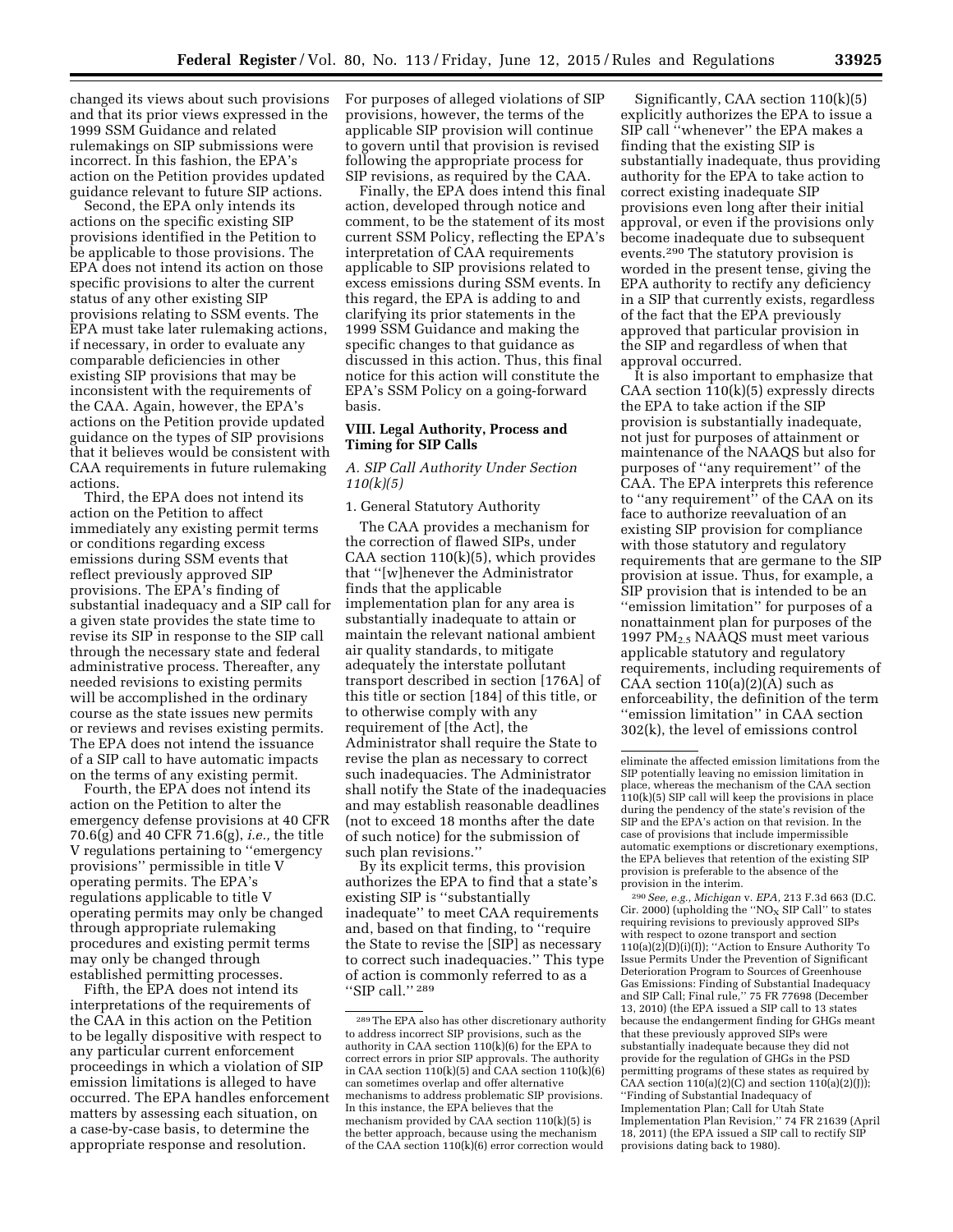required to constitute a ''reasonably available control measure'' in CAA section 172(c)(1) and the other applicable statutory requirements for the implementation of the 1997  $PM_{2.5}$ NAAQS. Failure to meet any of those applicable requirements could constitute a substantial inadequacy suitable for a SIP call, depending upon the facts and circumstances. By contrast, that same SIP provision should not be expected to meet specifications of the CAA that are completely irrelevant for its intended purpose, such as the unrelated requirement of CAA section 110(a)(2)(G) that the state have general legal authority comparable to CAA section 303 for emergencies.

Use of the term ''any requirement'' in CAA section  $110(k)(5)$  also reflects the fact that SIP provisions could be substantially inadequate for widely differing reasons. One provision might be substantially inadequate because it fails to prohibit emissions that contribute to violations of the NAAQS in downwind areas many states away. Another provision, or even the same provision, could be substantially inadequate because it also infringes on the legal right of members of the public who live adjacent to the source to enforce the SIP. Thus, the EPA has previously interpreted CAA section  $110(k)(5)$  to authorize a SIP call to rectify SIP inadequacies of various kinds, both broad and narrow in terms of the scope of the SIP revisions required.<sup>291</sup> On its face, CAA section  $110(k)(5)$  authorizes the EPA to take action with respect to SIP provisions that are substantially inadequate to meet any CAA requirements, including requirements relevant to the proper treatment of excess emissions during SSM events.

An important baseline question is whether a given deficiency renders the SIP provision ''substantially inadequate.'' The EPA notes that the term ''substantially inadequate'' is not defined in the CAA. Moreover, CAA section  $110(k)(5)$  does not specify a particular form of analysis or methodology that the EPA must use to evaluate SIP provisions for substantial inadequacy. Thus, under *Chevron* step

2, the EPA is authorized to interpret this provision reasonably, consistent with the provisions of the CAA. In addition, the EPA is authorized to exercise its discretion in applying this provision to determine whether a given SIP provision is substantially inadequate. To the extent that the term ''substantially inadequate'' is ambiguous, the EPA believes that it is reasonable to interpret the term in light of the specific purposes for which the SIP provision at issue is required, and thus whether the provision meets the fundamental CAA requirements applicable to such a provision.

The EPA does not interpret CAA section  $110(k)(5)$  to require a showing that the effect of a SIP provision that is facially inconsistent with CAA requirements is causally connected to a particular adverse impact. For example, the plain language of CAA section  $110(k)(5)$  does not require direct causal evidence that excess emissions have occurred during a specific malfunction at a specific source and have literally caused a violation of the NAAQS in order to conclude that the SIP provision is substantially inadequate.292 A SIP provision that purports to exempt a source from compliance with applicable emission limitations during SSM events, contrary to the requirements of the CAA for continuous emission limitations, does not become legally permissible merely because there is not definitive evidence that any excess emissions have resulted from the exemption and have literally caused a specific NAAQS violation.293

Similarly, the EPA does not interpret CAA section  $110(k)(5)$  to require direct causal evidence that a SIP provision that improperly undermines enforceability of the SIP has resulted in a specific failed enforcement attempt by any party. A SIP provision that has the practical effect of barring enforcement by the EPA or through a citizen suit, either because it would bar enforcement if an air agency elects to grant a discretionary exemption or to exercise its own enforcement discretion, is inconsistent

with fundamental requirements of the CAA.294 Such a provision also does not become legally permissible merely because there is not definitive evidence that the state's action literally undermined a specific attempted enforcement action by other parties. Indeed, the EPA notes that these impediments to effective enforcement likely have a chilling effect on potential enforcement in general. The possibility for effective enforcement of emission limitations in SIPs is itself an important principle of the CAA, as embodied in CAA sections 113 and 304.

The EPA's interpretation of CAA section 110(k)(5) is that the fundamental integrity of the CAA's SIP process and structure are undermined if emission limitations relied upon to meet CAA requirements related to protection of public health and the environment can be violated without potential recourse. For example, the EPA does not believe that it is authorized to issue a SIP call to rectify an impermissible automatic exemption provision only after a violation of the NAAQS has occurred, or only if that NAAQS violation can be directly linked to the excess emissions that resulted from the impermissible automatic exemption by a particular source on a particular day. If the SIP contains a provision that is inconsistent with fundamental requirements of the CAA, that renders the SIP provision substantially inadequate.

The EPA notes that CAA section 110(k)(5) can also be an appropriate tool to address ambiguous SIP provisions that could be read by a court in a way that would violate the requirements of the CAA. For example, if an existing SIP provision concerning the state's exercise of enforcement discretion is sufficiently ambiguous that it could be construed to preclude enforcement by the EPA or through a citizen suit if the state elects to deem a given SSM event not a violation, then that could render the provision substantially inadequate by interfering with the enforcement structure of the CAA.295 If a court could

<sup>291</sup>*See, e.g.,* ''Finding of Significant Contribution and Rulemaking for Certain States in the Ozone Transport Assessment Group Region for Purposes of Reducing Regional Transport of Ozone,'' 63 FR 57356 (October 27, 1998) (the EPA issued a SIP call to 23 states requiring them to rectify the failure to address interstate transport of pollutants as required by section 110(a)(2)(D); ''Finding of Substantial Inadequacy of Implementation Plan; Call for Utah State Implementation Plan Revision,'' 74 FR 21639 (April 18, 2011) (the EPA issued a SIP call to one state requiring it to rectify several very specific SIP provisions).

<sup>292</sup>*See US Magnesium, LLC* v. *EPA,* 690 F.3d 1157 (10th Cir. 2012) (upholding the EPA's interpretation of section  $110(k)(5)$  to authorize a SIP call when the SIP provisions are inconsistent with CAA requirements).

<sup>293</sup>The EPA notes that the GHG SIP call did not require ''proof'' that the failure of a state to address GHGs in a given PSD permit ''caused'' particularized environmental impacts; it was sufficient that the state's SIP failed to meet the current fundamental legal requirements for regulation of GHGs in accordance with the CAA. *See* ''Action to Ensure Authority To Issue Permits Under the Prevention of Significant Deterioration Program to Sources of Greenhouse Gas Emissions: Finding of Substantial Inadequacy and SIP Call; Final rule,'' 75 FR 77698 (December 13, 2010).

<sup>294</sup>*See* ''Finding of Substantial Inadequacy of Implementation Plan; Call for Utah State Implementation Plan Revision,'' 74 FR 21639 at 21641 (April 18, 2011); *see also US Magnesium, LLC* v. *EPA,* 690 F.3d 1157, 1168 (10th Cir. 2012) (upholding the EPA's interpretation of section  $110(k)(5)$  to authorize a SIP call when the state's SIP provision worded so that state decisions whether a given excess emissions event constituted a violation interfered with enforcement by the EPA or citizens for such event).

<sup>295</sup>Courts have on occasion interpreted SIP provisions to limit the EPA's enforcement authority as a result of ambiguous SIP provisions. *See, e.g., U.S.* v. *Ford Motor Co.,* 736 F.Supp. 1539 (W.D. Mo. 1990) and *U.S.* v. *General Motors Corp.,* 702 F.Supp. 133 (N.D. Texas 1988) (the EPA could not pursue enforcement of SIP emission limitations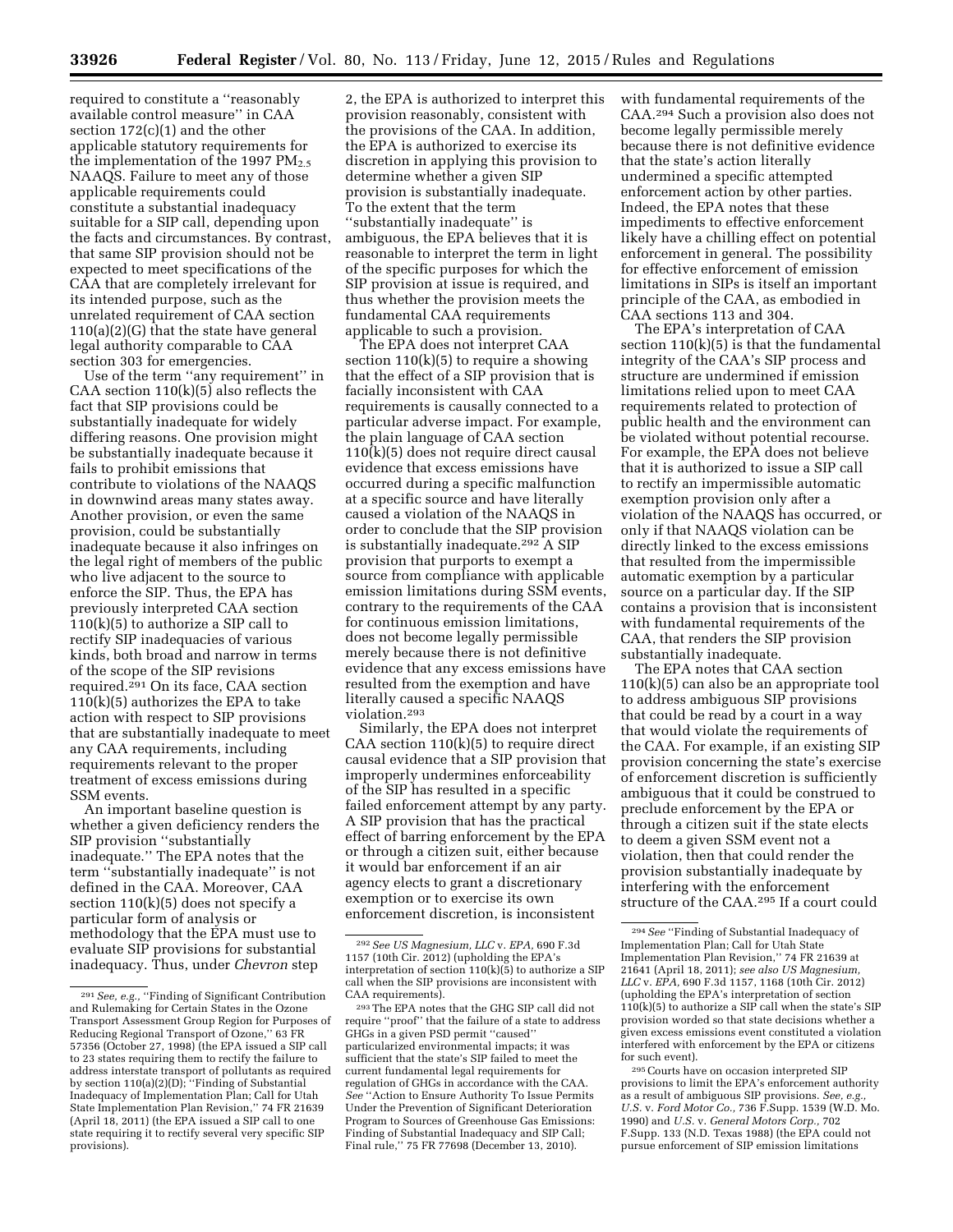construe the ambiguous SIP provision to bar enforcement, then the EPA believes that it may be appropriate to take action to eliminate that uncertainty by requiring the state to revise the ambiguous SIP provision. Under such circumstances, it may be appropriate for the EPA to issue a SIP call to assure that the SIP provisions are sufficiently clear and consistent with CAA requirements on their face.296

In this instance, the Petition raised questions concerning the adequacy of existing SIP provisions that pertain to the treatment of excess emissions during SSM events. The SIP provisions identified by the Petitioner generally fall into four major categories: (i) Automatic exemptions; (ii) exemptions as a result of director's discretion; (iii) provisions that appear to bar enforcement by the EPA or through a citizen suit if the state decides not to enforce through exercise of enforcement discretion; and (iv) affirmative defense provisions that purport to limit or eliminate a court's jurisdiction to assess liability and impose remedies for exceedances of SIP emission limitations. The EPA believes that each of these types of SIP deficiency potentially justifies a SIP call pursuant to CAA section 110(k)(5), if the Agency determines that a SIP call is the proper means to rectify an existing deficiency in a SIP.

2. Substantial Inadequacy of Automatic Exemptions

The EPA believes that SIP provisions that provide an automatic exemption from otherwise applicable emission limitations are substantially inadequate to meet CAA requirements. A typical SIP provision that includes an impermissible automatic exemption would provide that a source has to meet a specific emission limitation, except during startup, shutdown and malfunction, and by definition any excess emissions during such events would not be violations and thus there could be no enforcement based on those excess emissions. The EPA's interpretation of CAA requirements for

296*See US Magnesium, LLC* v. *EPA,* 690 F.3d 1157, 1170 (10th Cir. 2012) (upholding the EPA's use of SIP call authority in order to clarify language in the SIP that could be read to violate the CAA, even if a court has not yet interpreted the language in that way).

SIP provisions has been reiterated multiple times through the SSM Policy and actions on SIP submissions that pertain to this issue. The EPA's longstanding view is that SIP provisions that include automatic exemptions for excess emissions during SSM events, such that the excess emissions during those events are not considered violations of the applicable emission limitations, do not meet CAA requirements. Such exemptions undermine the attainment and maintenance of the NAAQS, protection of PSD increments and improvement of visibility, and SIP provisions that include such exemptions fail to meet these and other fundamental requirements of the CAA.

The EPA interprets CAA sections  $110(a)(2)(A)$  and  $110(a)(2)(C)$  to require that SIPs contain ''emission limitations'' to meet CAA requirements. Pursuant to CAA section  $30\overline{2}$ (k), those emission limitations must be ''continuous.'' Automatic exemptions from otherwise applicable emission limitations thus render those limits less than continuous as required by CAA sections 302(k), 110(a)(2)(A) and 110(a)(2)(C), thereby inconsistent with a fundamental requirement of the CAA and thus substantially inadequate as contemplated in CAA section 110(k)(5).

This inadequacy has far-reaching impacts. For example, air agencies rely on emission limitations in SIPs in order to provide for attainment and maintenance of the NAAQS. These emission limitations are often used by air agencies to meet various requirements including: (i) In the estimates of emissions for emissions inventories; (ii) in the determination of what level of emissions meets various statutory requirements such as ''reasonably available control measures'' in nonattainment SIPs or ''best available retrofit technology'' in regional haze SIPs; and (iii) in critical modeling exercises such as attainment demonstration modeling for nonattainment areas or increment use for PSD permitting purposes.

Because the NAAQS are not directly enforceable against individual sources, air agencies rely on the adoption and enforcement of these generic and specific emission limitations in SIPs in order to provide for attainment and maintenance of the NAAQS, protection of PSD increments and improvement of visibility, and to meet other CAA requirements. Automatic exemption provisions for excess emissions eliminate the possibility of enforcement for what would otherwise be clear violations of the relied-upon emission limitations and thus eliminate any

opportunity to obtain injunctive relief that may be needed to protect the NAAQS or meet other CAA requirements. Likewise, the elimination of any possibility for penalties for what would otherwise be clear violations of the emission limitations, regardless of the conduct of the source, eliminates any opportunity for penalties to encourage appropriate design, operation and maintenance of sources and to encourage efforts by source operators to prevent and to minimize excess emissions in order to protect the NAAQS or to meet other CAA requirements. Removal of this monetary incentive to comply with the SIP reduces a source's incentive to design, operate, and maintain its facility to meet emission limitations at all times.

3. Substantial Inadequacy of Director's Discretion Exemptions

The EPA believes that SIP provisions that allow discretionary exemptions from otherwise applicable emission limitations are substantially inadequate to meet CAA requirements for the same reasons as automatic exemptions, but for additional reasons as well. A typical SIP provision that includes an impermissible ''director's discretion'' component would purport to authorize air agency personnel to modify existing SIP requirements under certain conditions, *e.g.,* to grant a variance from an otherwise applicable emission limitation if the source could not meet the requirement in certain circumstances.297 If such provisions are sufficiently specific, provide for sufficient public process and are sufficiently bounded, so that it is possible to anticipate at the time of the EPA's approval of the SIP provision how that provision will actually be applied and the potential adverse impacts thereof, then such a provision might meet basic CAA requirements. In essence, if it is possible to anticipate and evaluate in advance how the exercise of enforcement discretion could impact compliance with other CAA requirements, then it may be possible to determine in advance that the preauthorized exercise of director's discretion will not interfere with other CAA requirements, such as providing for attainment and maintenance of the

where states had approved alternative emission limitations under procedures the EPA had approved in the SIP); *Florida Power & Light Co.* v. *Costle,* 650 F.2d 579, 588 (5th Cir. 1981) (the EPA to be accorded no discretion in interpreting state law). The EPA does not agree with the holdings of these cases, but they illustrate why it is reasonable to eliminate any uncertainty about enforcement authority by requiring a state to remove or revise a SIP provision that could be read in a way inconsistent with the requirements of the CAA.

<sup>297</sup>The EPA notes that problematic ''director's discretion'' provisions are not limited only to those that purport to authorize alternative emission limitations from those required in a SIP. Other problematic director's discretion provisions could include those that purport to provide for discretionary changes to other substantive requirements of the SIP, such as applicability, operating requirements, recordkeeping requirements, monitoring requirements, test methods, and alternative compliance methods.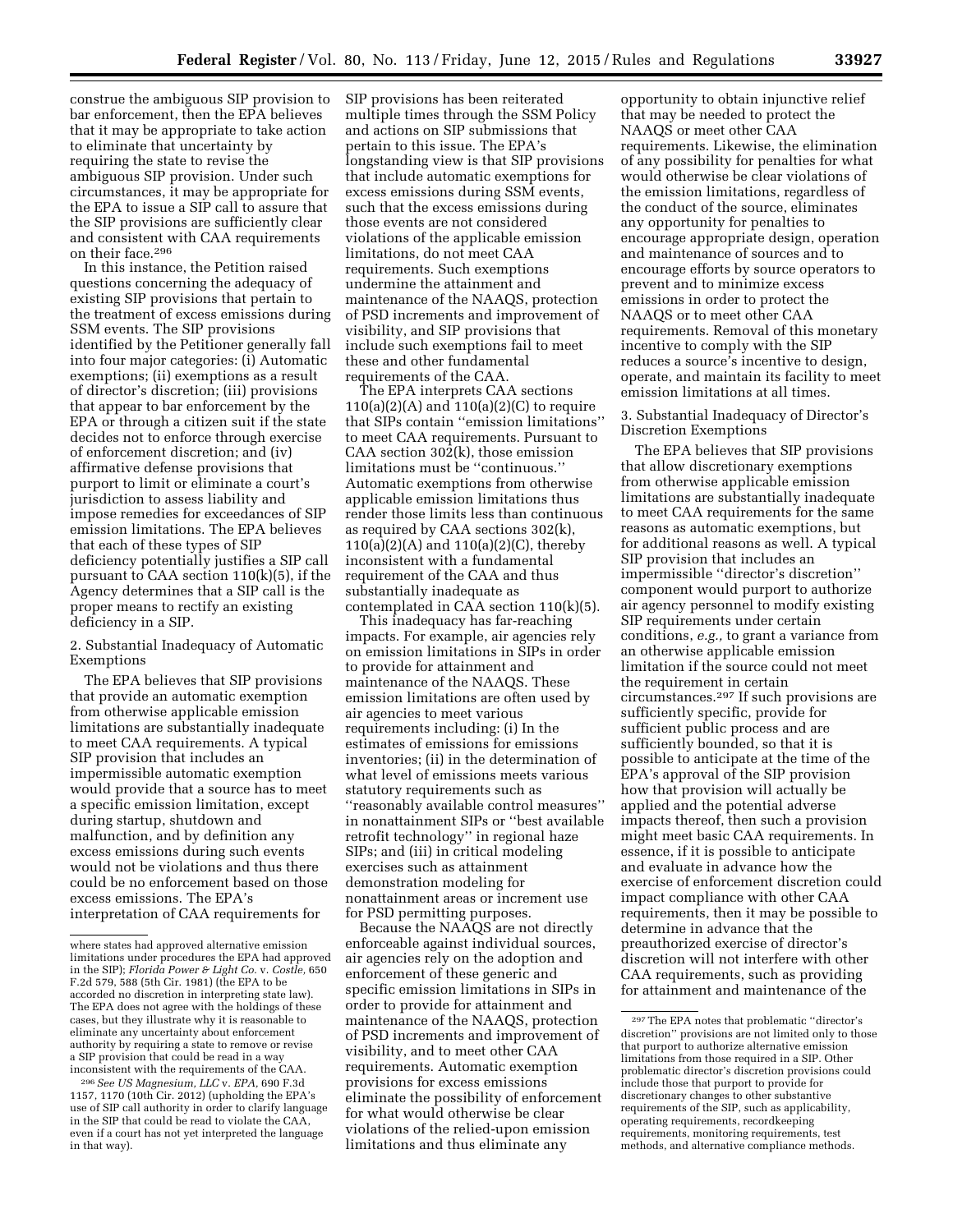NAAQS. Most director's discretion-type provisions cannot meet this basic test.

Unless it is possible at the time of the approval of the SIP provision to anticipate and analyze the impacts of the potential exercise of the director's discretion, such provisions functionally could allow *de facto* revisions of the approved emission limitations required by the SIP without complying with the process for SIP revisions required by the CAA. Sections  $110(a)(1)$  and  $(2)$  of the CAA impose procedural requirements on states that seek to amend SIP provisions. The elements of CAA section 110(a)(2) and other sections of the CAA, depending upon the subject of the SIP provision at issue, impose substantive requirements that states must meet in a SIP revision. Section 110(i) of the CAA prohibits modification of SIP requirements for stationary sources by either the state or the EPA, except through specified processes.298 Section 110(k) of the CAA imposes procedural and substantive requirements on the EPA for action upon any SIP revision. Sections 110(l) and 193 of the CAA both impose additional procedural and substantive requirements on the state and the EPA in the event of a SIP revision. Chief among these many requirements for a SIP revision would be the necessary demonstration that the SIP revision in question would not interfere with any requirement concerning attainment and reasonable further progress or ''any other applicable requirement of'' the CAA to meet the requirements of CAA section 110(l).

Congress presumably imposed these many explicit requirements in order to assure that there is adequate public process at both the air agency and federal level for any SIP revision and to assure that any SIP revision meets the applicable substantive requirements of the CAA. Although no provision of the CAA explicitly addresses whether a ''director's discretion'' provision by that term is acceptable, the EPA interprets the statute to prohibit such provisions unless they would be consistent with the statutory and regulatory requirements that apply to SIP revisions.299 A SIP provision that purports to give broad and unbounded director's discretion to alter the existing legal requirements of the SIP with respect to meeting emission limitations would be tantamount to allowing a revision of the SIP without meeting the applicable procedural and substantive requirements for such a SIP revision. The EPA's approval of a SIP provision that purported to allow unilateral revisions of the emission limitations in the SIP by the state, without complying with the statutory requirements for a SIP revision, would itself be contrary to fundamental procedural and substantive requirements of the CAA.

For this reason, the EPA has long discouraged the creation of new SIP provisions containing an impermissible director's discretion feature and has also taken actions to remove existing SIP provisions that it had previously approved in error.300 In recent years, the EPA has also recommended that if an air agency elects to have SIP provisions that contain a director's discretion feature, then to be consistent with CAA

300*See, e.g.,* ''Approval and Disapproval and Promulgation of Air Quality Implementation Plans; Colorado; Revisions to Regulation 1,'' 76 FR 4540 (January 26, 2011) (partial disapproval of SIP submission based on inclusion of impermissible director's discretion provisions); ''Correction of Implementation Plans; American Samoa, Arizona, California, Hawaii, and Nevada State Implementation Plans; Notice of proposed rulemaking,'' 61 FR 38664 (July 25, 1996) (proposed SIP correction to remove, pursuant to CAA section 110(k)(6), several variance provisions from American Samoa, Arizona, California, Hawaii, and Nevada SIPs), finalized at 62 FR 34641 (June 27, 1997); ''Approval and Promulgation of Implementation Plans; Corrections to the Arizona and Nevada State Implementation Plans; Direct final rule,'' 74 FR 57051 (November 3, 2009) (rulemaking to remove, pursuant to CAA section 110(k)(6), variance provisions from Arizona and Nevada SIPs).

requirements the provisions must be structured so that any resulting variances or other deviations from the emission limitation or other SIP requirements have no federal law validity, unless and until the EPA specifically approves that exercise of the director's discretion as a SIP revision. Barring such a later ratification by the EPA through a SIP revision, the exercise of director's discretion is only valid for state (or tribal) law purposes and would have no bearing in the event of an action to enforce the provision of the SIP as it was originally approved by the EPA.

The EPA's evaluation of the specific SIP provisions of this type identified in the Petition indicates that none of them provides sufficient process or sufficient bounds on the exercise of director's discretion to be permissible. Most on their face would allow potentially limitless exemptions from SIP requirements with potentially dramatic adverse impacts inconsistent with the objectives of the CAA. More importantly, however, each of the identified SIP provisions goes far beyond the limits of what might theoretically be a permissible director's discretion provision, by authorizing state personnel to create case-by-case exemptions from the applicable emission limitations or other requirements of the SIP for excess emissions during SSM events. Given that the EPA interprets the CAA not to allow exemptions from SIP emission limitations for excess emissions during SSM events in the first instance, it follows that providing such exemptions through the *ad hoc* mechanism of a director's discretion provision is also not permissible and compounds the problem.

As with automatic exemptions for excess emissions during SSM events, a provision that allows discretionary exemptions would not meet the statutory requirements of CAA sections 110(a)(2)(A) and 110(a)(2)(C) that require SIPs to contain ''emission limitations'' to meet CAA requirements. Pursuant to CAA section 302(k), those emission limitations must be ''continuous.'' Discretionary exemptions from otherwise applicable emission limitations render those limits less than continuous, as is required by CAA sections 110(a)(2)(A) and 110(a)(2)(C), and thereby inconsistent with a fundamental requirement of the CAA and thus substantially inadequate as contemplated in section CAA 110(k)(5). Such exemptions undermine the objectives of the CAA such as protection of the NAAQS and PSD increments, and they fail to meet other fundamental requirements of the CAA.

<sup>298</sup>Section 110(i) of the Act states that ''no order, suspension, plan revision or other action modifying any requirement of an applicable implementation plan may be taken with respect to any stationary source by the State or by the Administrator" except in compliance with the CAA's requirements for promulgation or revision of a plan, with limited exceptions. *See, e.g., ''*Approval and Disapproval and Promulgation of Air Quality Implementation Plans; Colorado; Revisions to Regulation 1; Notice of proposed rulemaking,'' 75 FR 42342 at 42344 (July 21, 2010) (proposing to disapprove ''director discretion'' provisions as inconsistent with CAA requirements and noting that ''[s]ection 110(i) specifically prohibits States, except in certain limited circumstances, from taking any action to modify any requirement of a SIP with respect to any stationary source, except through a SIP revision''), finalized as proposed at 76 FR 4540 (January 26, 2011); ''Corrections to the California State Implementation Plan,'' 69 FR 67062 at 67063 (November 16, 2004) (noting that ''a state-issued variance, though binding as a matter of State law, does not prevent EPA from enforcing the underlying SIP provisions unless and until EPA approves that variance as a SIP revision''); *Industrial Environmental Association* v. *Browner,*  No. 97–71117 at n.2 (9th Cir. May 26, 2000) (noting that the EPA has consistently treated individual variances granted under state variance provisions as 'modifications of the SIP requiring independent EPA approval'').

<sup>299</sup>*See, e.g.,* EPA's implementing regulations at 40 CFR 51.104(d) (''In order for a variance to be considered for approval as a revision to the [SIP], the State must submit it in accordance with the requirements of this section'') and 51.105 (''Revisions of a plan, or any portion thereof, will not be considered part of an applicable plan until such revisions have been approved by the Administrator in accordance with this part.'').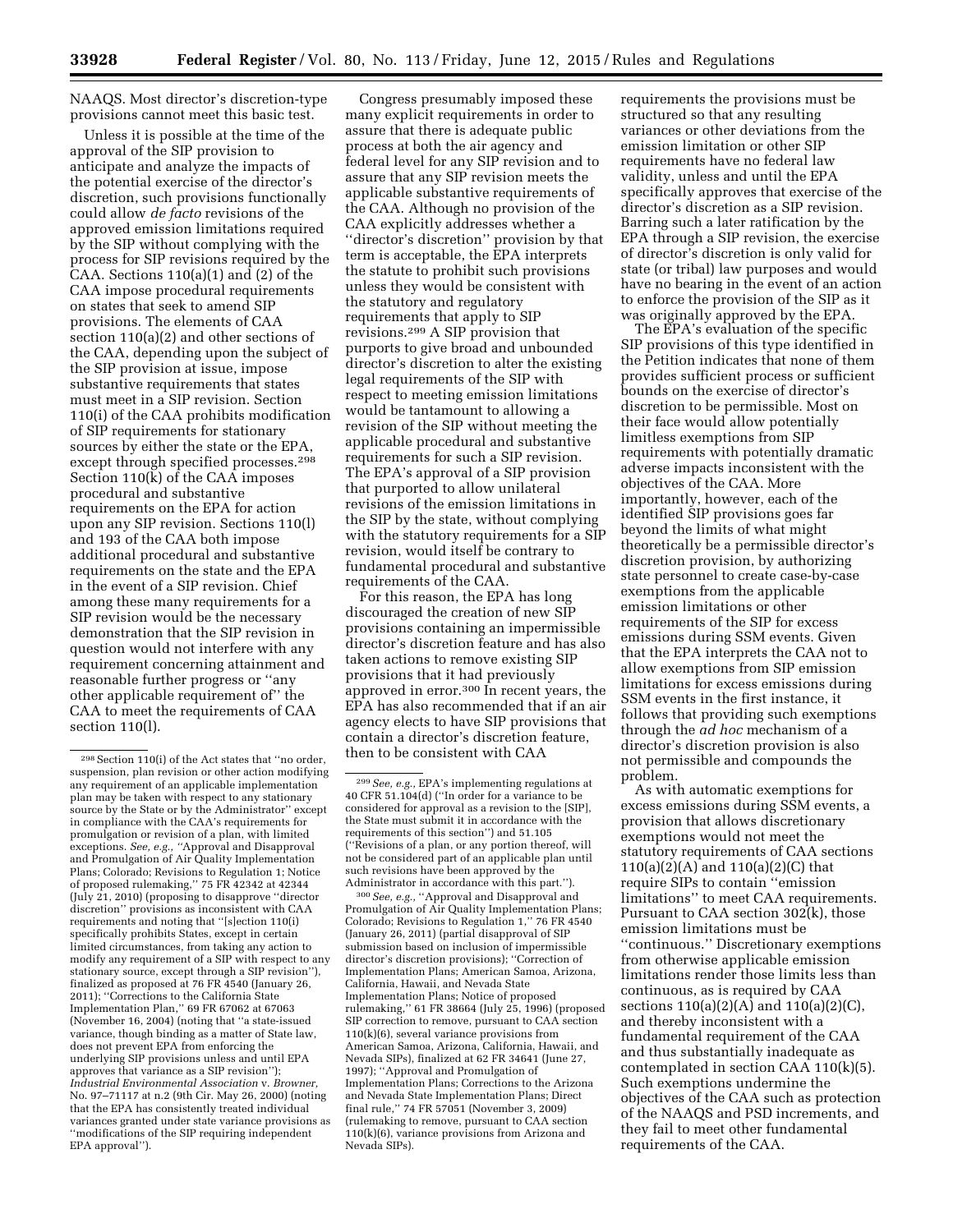In addition, discretionary exemptions undermine effective enforcement of the SIP by the EPA or through a citizen suit, because often there may have been little or no public process concerning the exercise of director's discretion to grant the exemptions, or easily accessible documentation of those exemptions, and thus even ascertaining the possible existence of such *ad hoc* exemptions will further burden parties who seek to evaluate whether a given source is in compliance or to pursue enforcement if it appears that the source is not. Where there is little or no public process concerning such *ad hoc* exemptions, or there is inadequate access to relevant documentation of those exemptions, enforcement by the EPA or through a citizen suit may be severely compromised. As explained in the 1999 SSM Guidance, the EPA does not interpret the CAA to allow SIP provisions that would allow the exercise of director's discretion concerning violations to bar enforcement by the EPA or through a citizen suit. The exercise of director's discretion to exempt conduct that would otherwise constitute a violation of the SIP would interfere with effective enforcement of the SIP. Such provisions are inconsistent with and undermine the enforcement structure of the CAA provided in CAA sections 113 and 304, which provide independent authority to the EPA and citizens to enforce SIP provisions, including emission limitations. Thus, SIP provisions that allow discretionary exemptions from applicable SIP emission limitations through the exercise of director's discretion are substantially inadequate to comply with CAA requirements as contemplated in CAA section 110(k)(5).

4. Substantial Inadequacy of Improper Enforcement Discretion Provisions

The EPA believes that SIP provisions that pertain to enforcement discretion but could be construed to bar enforcement by the EPA or through a citizen suit if the air agency declines to enforce are substantially inadequate to meet CAA requirements. A typical SIP provision that includes an impermissible enforcement discretion provision specifies certain parameters for when air agency personnel should pursue enforcement action, but is worded in such a way that the air director's decision defines what constitutes a ''violation'' of the emission limitation for purposes of the SIP, *i.e.,*  by defining what constitutes a violation, the air agency's own enforcement

discretion decisions are imposed on the EPA or citizens.301

The EPA's longstanding view is that SIP provisions cannot enable an air agency's decision concerning whether or not to pursue enforcement to bar the ability of the EPA or the public to enforce applicable requirements.302 Such enforcement discretion provisions in a SIP would be inconsistent with the enforcement structure provided in the CAA. Specifically, the statute provides explicit independent enforcement authority to the EPA under CAA section 113 and to citizens under CAA section 304. Thus, the CAA contemplates that the EPA and citizens have authority to pursue enforcement for a violation even if the air agency elects not to do so. The EPA and citizens, and any court in which they seek to pursue an enforcement claim for violation of SIP requirements, must retain the authority to evaluate independently whether a source's violation of an emission limitation warrants enforcement action. Potential for enforcement by the EPA or through a citizen suit provides an important safeguard in the event that the air agency lacks resources or ability to enforce violations and provides additional deterrence. Accordingly, a SIP provision that operates at the air agency's election to eliminate the authority of the EPA or the public to pursue enforcement actions would undermine the enforcement structure of the CAA and would thus be substantially inadequate to meet fundamental requirements in CAA sections 113 and 304.

5. Substantial Inadequacy of Affirmative Defense Provisions

The EPA believes that SIP provisions that provide an affirmative defense for excess emissions during SSM events are substantially inadequate to meet CAA requirements. A typical SIP provision that includes an impermissible affirmative defense operates to limit or eliminate the jurisdiction of federal courts to assess liability or to impose remedies in an enforcement proceeding for exceedances of SIP emission limitations. Some affirmative defense provisions apply broadly, whereas others are components of specific

emission limitations. Some provisions use the explicit term ''affirmative defense,'' whereas others are structured as such provisions but do not use this specific terminology. All of these provisions, however, share the same legal deficiency in that they purport to alter the statutory jurisdiction of federal courts under section 113 and section 304 to determine liability and to impose remedies for violations of CAA requirements, including SIP emission limitations. Accordingly, an affirmative defense provision that operates to limit or to eliminate the jurisdiction of the federal courts would undermine the enforcement structure of the CAA and would thus be substantially inadequate to meet fundamental requirements in CAA sections 113 and 304. By undermining enforcement, such provisions also are inconsistent with fundamental CAA requirements such as attainment and maintenance of the NAAQS, protection of PSD increments and improvement of visibility.

## *B. SIP Call Process Under Section 110(k)(5)*

Section 110(k)(5) of the CAA provides the EPA with authority to determine whether a SIP is substantially inadequate to attain or maintain the NAAQS or otherwise comply with any requirement of the CAA. Where the EPA makes such a determination, the EPA then has a duty to issue a SIP call.

In addition to providing general authority for a SIP call, CAA section 110(k)(5) sets forth the process and timing for such an action. First, the statute requires the EPA to notify the state of the final finding of substantial inadequacy. The EPA typically provides notice to states by a letter from the Assistant Administrator for the Office of Air and Radiation to the appropriate state officials in addition to publication of the final action in the **Federal Register**.

Second, the statute requires the EPA to establish ''reasonable deadlines (not to exceed 18 months after the date of such notice)'' for states to submit corrective SIP submissions to eliminate the inadequacy in response to the SIP call. The EPA proposes and takes comment on the schedule for the submission of corrective SIP revisions in order to ascertain the appropriate timeframe, depending on the nature of the SIP inadequacy.

Third, the statute requires that any finding of substantial inadequacy and notice to the state be made public. By undertaking a notice-and-comment rulemaking, the EPA assures that the air agencies, affected sources and members of the public all are adequately

<sup>301</sup>*See, e.g.,* ''Finding of Substantial Inadequacy of Implementation Plan; Call for Utah State Implementation Plan Revision,'' 75 FR 70888 at 70892 (November 19, 2010). The SIP provision at issue provided that information concerning a malfunction ''shall be used by the executive secretary in determining whether a violation has occurred and/or the need of further enforcement action.'' This SIP language appeared to give the state official exclusive authority to determine whether excess emissions constitute a violation. 302*See* 1999 SSM Guidance at 3.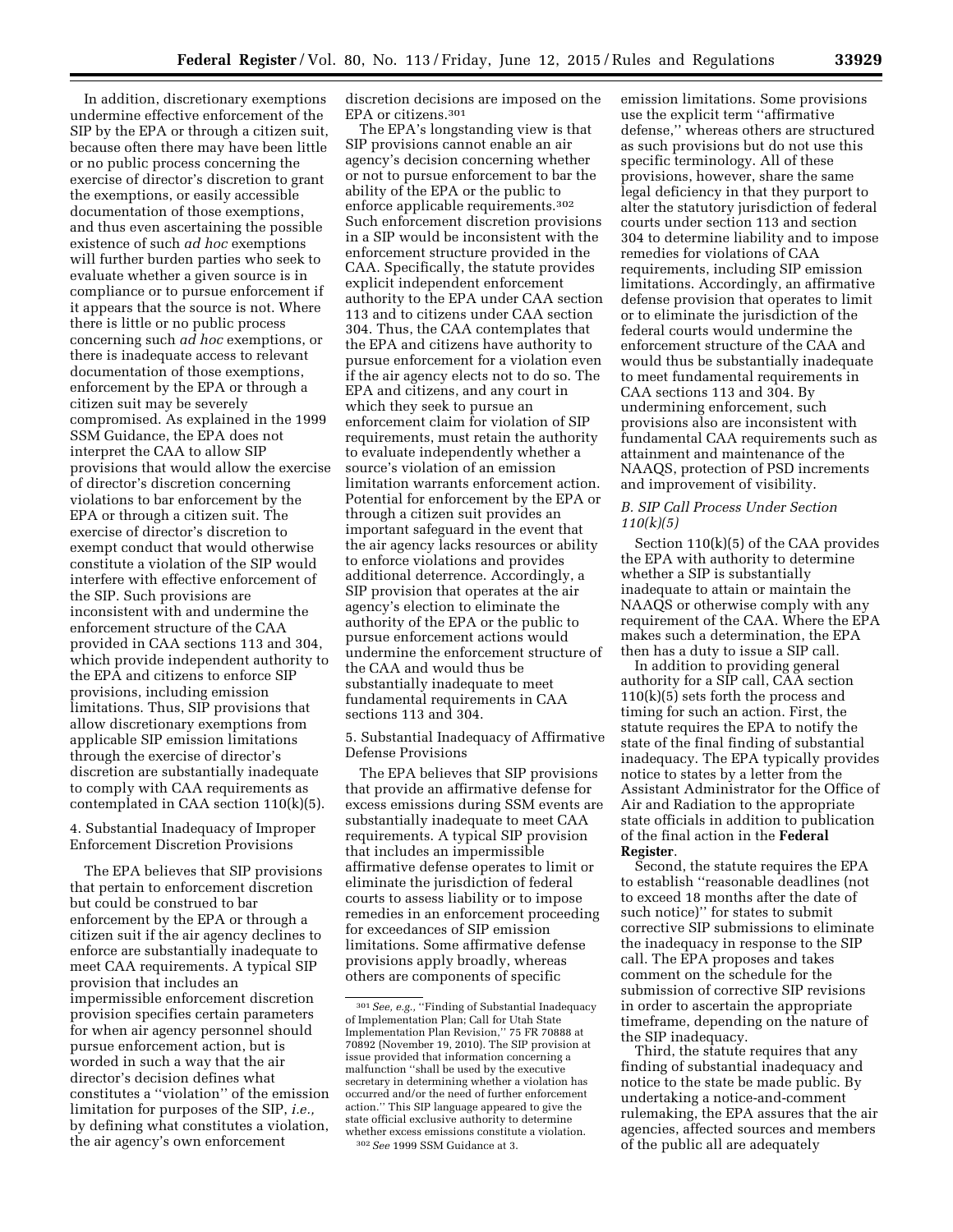informed and afforded the opportunity to participate in the process. Through the February 2013 proposal, the SNPR and this final notice, the EPA is providing a full evaluation of the issues raised by the Petition and has used this process as a means of giving clear and up-to-date guidance concerning SIP provisions relevant to the treatment of excess emissions during SSM events that is consistent with CAA requirements.

If the state fails to submit the corrective SIP revision by the deadline established in this final notice, CAA section 110(c) authorizes the EPA to ''find[ ] that [the] State has failed to make a required submission.'' 303 Once the EPA makes such a finding of failure to submit, CAA section 110(c)(1) requires the EPA to ''promulgate a Federal implementation plan at any time within 2 years after the [finding] . . . unless the State corrects the deficiency, and [the EPA] approves the plan or plan revision, before [the EPA] promulgates such [FIP].'' Thus, if the EPA finds that the air agency failed to submit a complete SIP revision that responds to this SIP call, or if the EPA disapproves such SIP revision, then the EPA will have an obligation under CAA section 110(c)(1) to promulgate a FIP no later than 2 years from the date of the finding or the disapproval, if the deficiency has not been corrected before that time.304

The finding of failure to submit a revision in response to a SIP call or the EPA's disapproval of that corrective SIP revision can also trigger sanctions under CAA section 179. If a state fails to submit a complete SIP revision that responds to a SIP call, CAA section 179(a) provides for the EPA to issue a finding of state failure. Such a finding starts mandatory 18-month and 24 month sanctions clocks. The two sanctions that apply under CAA section 179(b) are the 2-to-1 emission offset requirement for all new and modified major sources subject to the nonattainment NSR program and restrictions on highway funding. However, section 179 leaves it to the EPA to decide the order in which these sanctions apply. The EPA issued an order of sanctions rule in 1994 but did not specify the order of sanctions where a state fails to submit or submits a deficient SIP revision in response to a SIP call.305 In the February 2013

proposal, as the EPA has done in other SIP calls, the EPA proposed that the 2 to-1 emission offset requirement will apply for all new sources subject to the nonattainment NSR program beginning 18 months following such finding or disapproval unless the state corrects the deficiency before that date. The EPA proposed that the highway funding restrictions sanction will also apply beginning 24 months following such finding or disapproval unless the state corrects the deficiency before that date. Finally, the EPA proposed that the provisions in 40 CFR 52.31 regarding staying the sanctions clock and deferring the imposition of sanctions would also apply. In this action, the EPA is finalizing the order of sanctions as proposed in the February 2013 proposal and finalizing its decision concerning the application of 40 CFR 52.31.

Mandatory sanctions under CAA section 179 generally apply only in nonattainment areas. By its definition, the emission offset sanction applies only in areas required to have a part D NSR program, *i.e.,* areas designated nonattainment. Section 179(b)(1) expressly limits the highway funding restriction to nonattainment areas. Additionally, the EPA interprets the section 179 sanctions to apply only in the area or areas of the state that are subject to or required to have in place the deficient SIP and for the pollutant or pollutants that the specific SIP element addresses. For example, if the deficient provision applies statewide and applies for all NAAQS pollutants, then the mandatory sanctions would apply in all areas designated nonattainment for any NAAQS within the state. In this case, the EPA will evaluate the geographic scope of potential sanctions at the time it makes a determination that the air agency has failed to make a complete SIP submission in response to this SIP call, or at the time it disapproves such a SIP submission. The appropriate geographic scope for sanctions may vary depending upon the SIP provisions at issue.

# *C. SIP Call Timing Under Section 110(k)(5)*

When the EPA finalizes a finding of substantial inadequacy and a SIP call for any state, CAA section 110(k)(5) requires the EPA to establish a SIP submission deadline by which the state must make a SIP submission to rectify the identified deficiency. Pursuant to CAA section  $110(k)(5)$ , the EPA has authority to set a SIP submission

deadline that is up to 18 months from the date of the final finding of inadequacy.

The EPA proposed to establish a date 18 months from the date of promulgation of the final finding for the state to respond to the SIP call. After further evaluation of this issue and consideration of comments on the proposed SIP call, the EPA has decided to finalize the proposed schedule. Thus, the SIP submission deadline for each of the states subject to this SIP call will be November 22, 2016. Thereafter, the EPA will review the adequacy of that new SIP submission in accordance with the CAA requirements of sections 110(a), 110(k), 110(l) and 193, including the EPA's interpretation of the CAA reflected in the SSM Policy as clarified and updated through this rulemaking.

The EPA is providing the maximum time permissible under the CAA for a state to respond to a SIP call. The EPA believes that it is appropriate to provide states with the full 18 months authorized under CAA section 110(k)(5) in order to allow states sufficient time to make SIP revisions following their own SIP development process. During this time, the EPA recognizes, an affected state will need to revise its state regulations, provide for public input, process the SIP revision through the state's own procedures and submit the SIP revision to the EPA. Such a schedule will allow for the necessary SIP development process to correct the deficiencies, yet still achieve the necessary SIP improvements as expeditiously as practicable. There may be exceptions, particularly in states that have adopted especially timeconsuming procedures for adoption and submission of SIP revisions. The EPA acknowledges that the longstanding existence of many of the provisions at issue, such as automatic exemptions for SSM events, may have resulted in undue reliance on them as a compliance mechanism by some sources. As a result, development of appropriate SIP revisions may entail reexamination of the applicable emission limitations themselves, and this process may require the maximum time allowed by the CAA. For example, if circumstances do not allow the state to develop alternative emission limitations within that time, the state may find it necessary to remove the automatic exemptions in an initial responsive SIP revision and establish alternative emission limitations in a later SIP revision. Nevertheless, the EPA encourages the affected states to make the necessary revisions in as timely a fashion as possible and encourages the states to work with the respective EPA Regional

<sup>303</sup>CAA section 110(c)(1)(A).

<sup>304</sup>The 2-year deadline does not necessarily apply to FIPs following disapproval of a tribal implementation plan.

<sup>305</sup>*See* ''Selection of Sequence of Mandatory Sanctions for Findings Made Pursuant to Section

<sup>179</sup> of the Clean Air Act,'' 59 FR 39832 (August 4, 1994), codified at 40 CFR 52.31.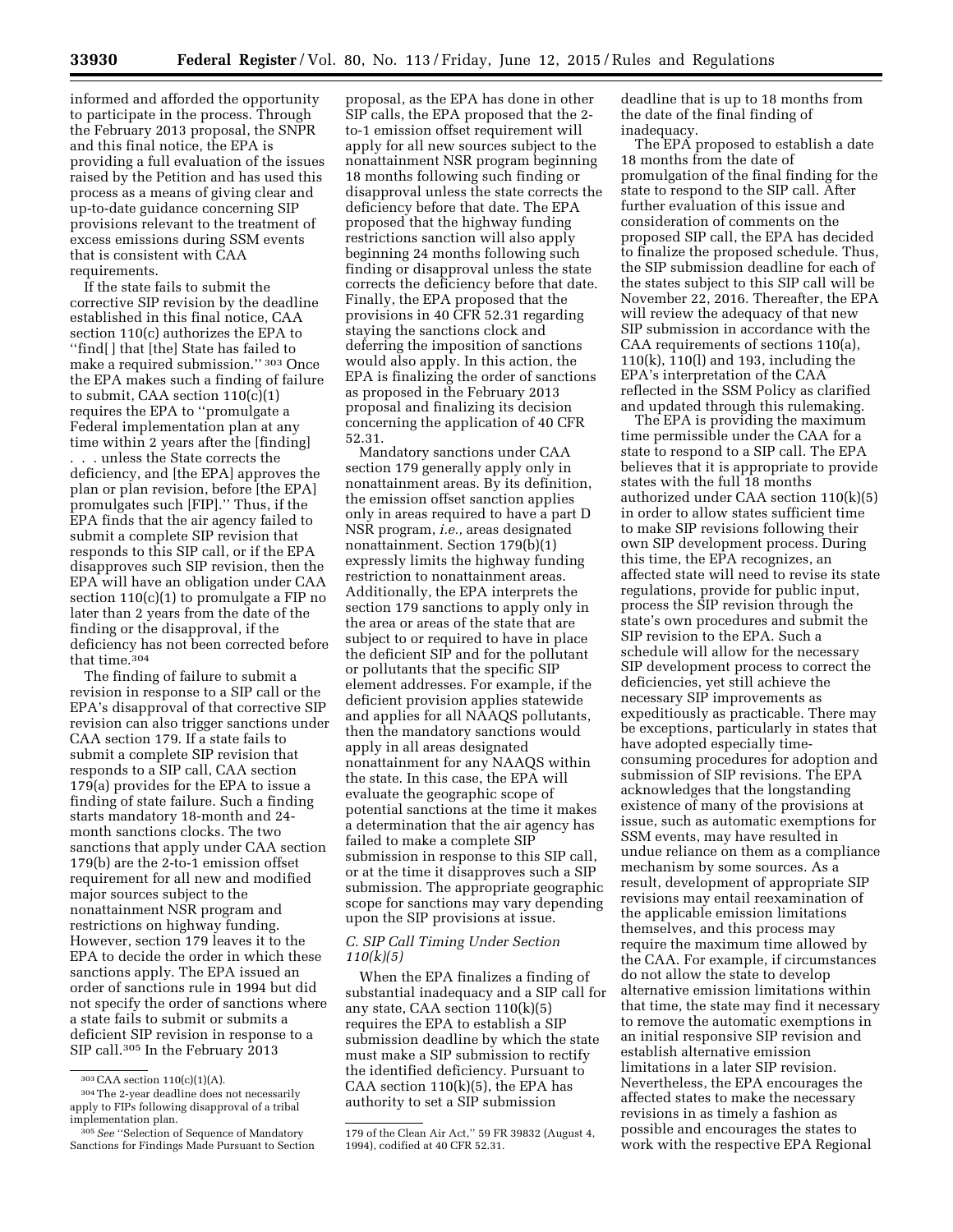Office as they develop the SIP revisions. The EPA intends to review and act upon the SIP submissions as promptly as resources will allow, in order to correct these deficiencies in as timely a manner as possible. Recent experience with several states that elected to correct the deficiencies identified in the February 2013 proposal in advance of this final action suggests that these SIP revisions can be addressed efficiently through cooperation between the air agencies and the EPA.

The EPA notes that the SIP call for affected states finalized in this action is narrow and applies only to the specific SIP provisions determined to be inconsistent with the requirements of the CAA. To the extent that a state is concerned that elimination of a particular aspect of an existing emission limitation, such as an impermissible exemption, will render that emission limitation more stringent than the state originally intended and more stringent than needed to meet the CAA requirements it was intended to address, the EPA anticipates that the state will revise the emission limitation accordingly, but without the impermissible exemption or other feature that necessitated the SIP call. With adequate justification, this SIP revision might, *e.g.,* replace a numerical emission limitation with an alternative control method (design, equipment, work practice or operational standard) as a component of the emission limitation applicable during startup and/or shutdown periods.

The EPA emphasizes that its authority under CAA section 110(k)(5) does not extend to requiring a state to adopt a particular control measure in its SIP revision in response to the SIP call. Under principles of cooperative federalism, the CAA vests air agencies with substantial discretion in how to develop SIP provisions, so long as the provisions meet the legal requirements and objectives of the CAA.306 Thus, the inclusion of a SIP call to a state in this action should not be misconstrued as a directive to the state to adopt a particular control measure. The EPA is merely requiring that affected states make SIP revisions to remove or revise existing SIP provisions that fail to comply with fundamental requirements of the CAA. The states retain discretion to remove or revise those provisions as they determine best, so long as they bring their SIPs into compliance with

the requirements of the CAA.307 Through this rulemaking action, the EPA is reiterating, clarifying and updating its interpretations of the CAA with respect to SIP provisions that apply to emissions from sources during SSM events in order to provide states with comprehensive guidance concerning such provisions.

Finally, the EPA notes that under section 553 of the Administrative Procedure Act, 5 U.S.C. 553(d), an agency rule should not be ''effective'' less than 30 days after its publication, unless certain exceptions apply including an exception for ''good cause.'' In this action, the EPA is simultaneously taking final action on the Petition, issuing its revised SSM Policy guidance to states for SIP provisions applicable to emissions during SSM events and issuing a SIP call to 36 states for specific existing SIP provisions that it has determined to be substantially inadequate to meet CAA requirements. Section 110(k)(5) provides that the EPA must notify states affected by a SIP call and must establish a deadline for SIP submissions by affected states in response to a SIP call not to exceed 18 months after the date of such notification. The EPA is notifying affected states of this final SIP call action on May 22, 2015. Thus, regardless of the effective date of this action, the deadline for submission of SIP revisions to address the specific SIP provisions that the EPA has identified as substantially inadequate will be November 22, 2016. In addition, the EPA concludes that there is good cause for this final action to be effective on May 22, 2015, the day upon which the EPA provided notice to the states, because any delayed effective date would be unnecessary given that CAA section 110(k)(5) explicitly provides that the deadline for submission of the required SIP revisions runs from the date of notification to the affected states, not from some other date, and shall not exceed 18 months.

# *D. Response to Comments Concerning SIP Call Authority, Process and Timing*

The EPA received a wide range of comments on the February 2013 proposal and the SNPR questioning the scope of the Agency's authority to issue this SIP call action under section

 $110(k)(5)$ , the process followed by EPA for this SIP call action, or the timing that the EPA provided for response to this SIP call action. Although there were numerous comments on these general topics, the majority of the comments raised the same questions and made similar arguments (*e.g.,* that the EPA has an obligation under section 110(k)(5) to ''prove'' not only that an exemption for SSM events in a SIP emission limitation is contrary to the explicit legal requirements of the CAA but also that this illegal exemption ''caused'' a specific violation of the NAAQS at a particular monitor on a particular day). For clarity and ease of discussion, the EPA is responding to these overarching comments, grouped by topic, in this section of this document.

1. Comments that section 110(k)(5) requires the EPA to ''prove causation'' to have authority to issue a SIP call.

*Comment:* Numerous state and industry commenters argued that the EPA has no authority to issue a SIP call with respect to a given SIP provision unless and until the Agency first proves definitively that the provision has caused a specific harm, such as a specific violation of the NAAQS in a specific area. These commenters generally focused upon the ''attainment and maintenance'' clause of section 110(k)(5) and did not address the ''comply with any requirement of'' the CAA clause.

For example, many industry commenters opposed the EPA's interpretation of section 110(k)(5) on the grounds that the Agency had failed to provide a specific technical analysis ''proving'' how the SIP provisions failed to provide for attainment or maintenance of the NAAQS. For areas attaining the NAAQS, commenters asserted that there should be a presumption that existing SIP provisions are adequate if they have resulted in attainment of the NAAQS. For areas violating the NAAQS, commenters claimed that the EPA is required to conduct a technical analysis to determine if there is a ''nexus between the provisions that are the subject of its SSM SIP Call Proposal and the specific pollutants for which attainment has not been achieved.'' Other industry commenters argued that in order to have authority to issue a SIP call, the EPA must prove through a technical analysis that a given SIP provision ''is'' substantially inadequate, not that it ''may be.'' These commenters claimed that the EPA has not shown how any of the SIP provisions at issue in this action ''threatens the NAAQS, fails to sufficiently mitigate interstate transport, or comply with any other

<sup>306</sup>*See Virginia* v. *EPA,* 108 F.3d 1397 (D.C. Cir. 1997) (SIP call remanded and vacated because, *inter alia,* the EPA had issued a SIP call that required states to adopt a particular control measure for mobile sources).

<sup>307</sup>Notwithstanding the latitude states have in developing SIP provisions, the EPA is required to assure that states meet the basic legal criteria for SIPs. *See Michigan* v. *EPA,* 213 F.3d 663, 686 (D.C. Cir. 2000) (upholding NOx SIP call because, *inter alia,* the EPA was requiring states to meet basic legal requirement that SIPs comply with section  $110(a)(2)$ (D), not dictating the adoption of a particular control measure).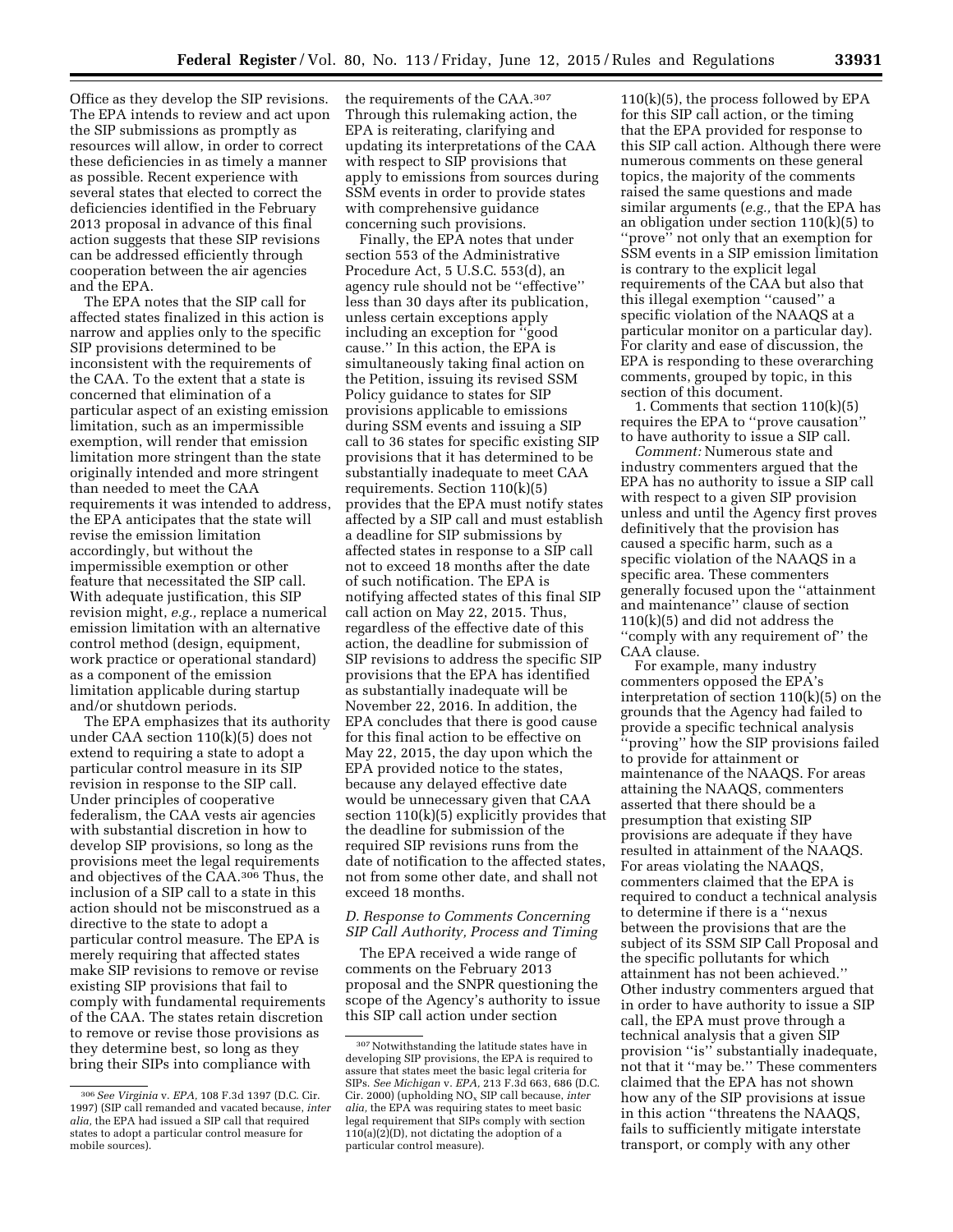CAA requirement.'' Many industry commenters questioned whether exempt emissions during SSM events pose any attainment-related concerns, making assertions such as: ''[i]nfrequent malfunction, startup and shutdown events at a limited number of stationary sources are likely to have no effect on attainment.''

Many state commenters made similar arguments, based on the specific attainment or nonattainment status of areas in their respective states. For example, one state commenter claimed that the EPA failed to make required technical findings that the specific provisions the Agency identified as legally deficient ''are so substantially inadequate that the State cannot attain or maintain the NAAQS or otherwise comply with the CAA.'' The commenter claimed that the EPA should have evaluated all of the state's emission limitations, emission inventories and attainment and maintenance demonstrations for the NAAQS, rather than focusing on these individual SIP provisions. In order to demonstrate substantial inadequacy under section  $110(k)(5)$ , the state claimed, the EPA ''must point to facts'' that show ''the State cannot attain or maintain the NAAQS or comply with the CAA'' if the provisions remain in the SIP. Other states made comparable arguments with respect to the SIP provisions at issue in their SIPs and claimed that the EPA is required to establish how the provisions caused or contributed to a specific violation of a NAAQS in those states.

By contrast, many environmental group commenters and individual commenters took the opposite position concerning what is necessary to support a finding of substantial inadequacy under section 110(k)(5). These commenters argued that that the EPA may issue a SIP call not only where it determines that a SIP is substantially inadequate to attain or maintain a NAAQS with a technical analysis but also where the Agency determines that the SIP is substantially inadequate ''to comply with any requirement of the Act.'' The commenters noted that the EPA identified specific statutory provisions of the CAA with which the SIP provisions at issue in this action do not comply. For example, these commenters agreed with the EPA's view that SIP provisions with automatic or discretionary exemptions for emissions during SSM events do not meet the fundamental requirements that SIP emission limitations must apply to limit emissions from sources on a continuous basis, in accordance with sections 110(a)(2)(A), 110(a)(2)(C) and 302(k). In addition to arguing that failure to meet

legal requirements of the CAA is a sufficient basis for a SIP call, some commenters provided additional support to illustrate how SIP provisions with deficiencies such as automatic or discretionary exemptions for emissions during SSM events result in large amounts of excess emissions that would otherwise be violations of the applicable emission limitations.

*Response:* The EPA disagrees with the argument that it has no authority to issue a SIP call under section 110(k)(5) unless the Agency provides a factual or technical analysis to demonstrate that the SIP provision at issue caused a specific environmental harm or undermined a specific enforcement case. As explained in the February 2013 proposal, in the SNPR and in this final action, the EPA interprets its authority under section  $110(k)(5)$  to authorize a SIP call for not only provisions that are substantially inadequate for purposes of attainment or maintenance of the NAAQS but also those provisions that are substantially inadequate for purposes of ''any requirement'' of the CAA.308 To be clear, the EPA can also issue a SIP call whenever it determines that a SIP as a whole, or a specific SIP provision, is deficient because the SIP did not prevent specific violations of a NAAQS, at a specific monitor, on a specific date. However, that is not the extent of the EPA's authority under section 110(k)(5).

On its face, section 110(k)(5) does not impose any explicit requirements with respect to what specific form of factual or analytical basis is necessary for issuance of a SIP call. Because the statute does not prescribe the basis on which the EPA is to make a finding of substantial inadequacy, the Agency interprets section 110(k)(5) to provide discretion concerning what is necessary to support such a finding. The Agency believes that the nature of the factual or analytical basis necessary to make a finding is dependent upon the specific nature of the substantial inadequacy in a given SIP provision.

For example, when the EPA issued the  $NO<sub>x</sub>$  SIP Call to multiple states because their SIPs failed to address interstate transport adequately in accordance with section  $110(a)(2)(D)(i)(I)$ , the Agency did base that SIP call on a detailed factual analysis including ambient air impacts.309 In that situation, the specific requirement of the CAA at issue was the statutory obligation of each state to have a SIP that contains adequate provisions to prohibit emissions from sources ''in amounts'' that ''contribute significantly to nonattainment in, or interfere with maintenance by, any other State'' with respect to the NAAQS. Because of the phrase ''in amounts,'' the EPA considered it appropriate to evaluate whether each state's SIP was substantially inadequate to comply with section  $110(a)(2)(D)(i)(I)$  through a detailed analysis of the emissions from the state and their impacts on other states. Moreover, given the use of ambiguous terms in section  $110(a)(2)(D)(i)(I)$  such as "contribute" significantly,'' the EPA concluded that it was appropriate to conduct a detailed analysis to quantify the amount of emissions that each of the affected states needed to eliminate in order to comply with section  $110(a)(2)(D)(i)(I)$  for the specific NAAQS in question. However, the EPA's decision to determine these facts and to conduct these analyses as a basis for that particular SIP call action was due to the nature of the SIP deficiency at issue and the wording of section  $110(a)(2)(D)(i)(I)$ . The EPA has similarly issued other SIP calls for which the Agency determined that a specific factual or technical analysis was appropriate to support the finding of substantial inadequacy.310

Not all situations, however, require the same type of detailed factual analysis to support the finding of substantial inadequacy. For example, when the EPA issued the PSD GHG SIP call to 13 states for failure to have a PSD permitting program that properly addresses GHG emissions, the Agency did not need to base that SIP call action on a detailed factual analysis of ambient air impacts.311 In that situation, the statutory requirement of the CAA in question was the obligation of each state SIP under section 110(a)(2)(C) to

310*See, e.g.,* ''Finding of Substantial Inadequacy of Implementation Plan; Call for Iowa State Implementation Plan Revision,'' 76 FR 41424 (July 14, 2011) (SIP call to Iowa due to  $PM_{2.5}$  NAAQS violations in Muscatine area); ''Approval and Promulgation of State Implementation Plans; Call for Sulfur Dioxide SIP Revisions for Billings/Laurel, MT [Montana],'' 58 FR 41430 (August 4, 1993) (SIP call to Montana due to modeled violations of the SO2 NAAQS).

311*See* ''Action to Ensure Authority to Issue Permits Under the Prevention of Significant Deterioration Program to Sources of Greenhouse Gas Emissions; Finding of Substantial Inadequacy and SIP Call,'' 75 FR 77698 (December 13, 2010). The EPA notes that a number of petitioners challenged this SIP call on various grounds, but the court ultimately determined that they did not have standing. *Texas* v. *EPA,* 726 F.3d 180 (D.C. Cir. 2013).

<sup>308</sup>*See* February 2013 proposal, 78 FR 12459 at 12483–89 (February 22, 2013); SNPR, 79 FR 55919 at 55935.

<sup>309</sup>*See* ''Finding of Significant Contribution and Rulemaking for Certain States in the Ozone Transport Assessment Group Region for Purposes of

Reducing Regional Transport of Ozone,'' 63 FR 57356 (October 27, 1998).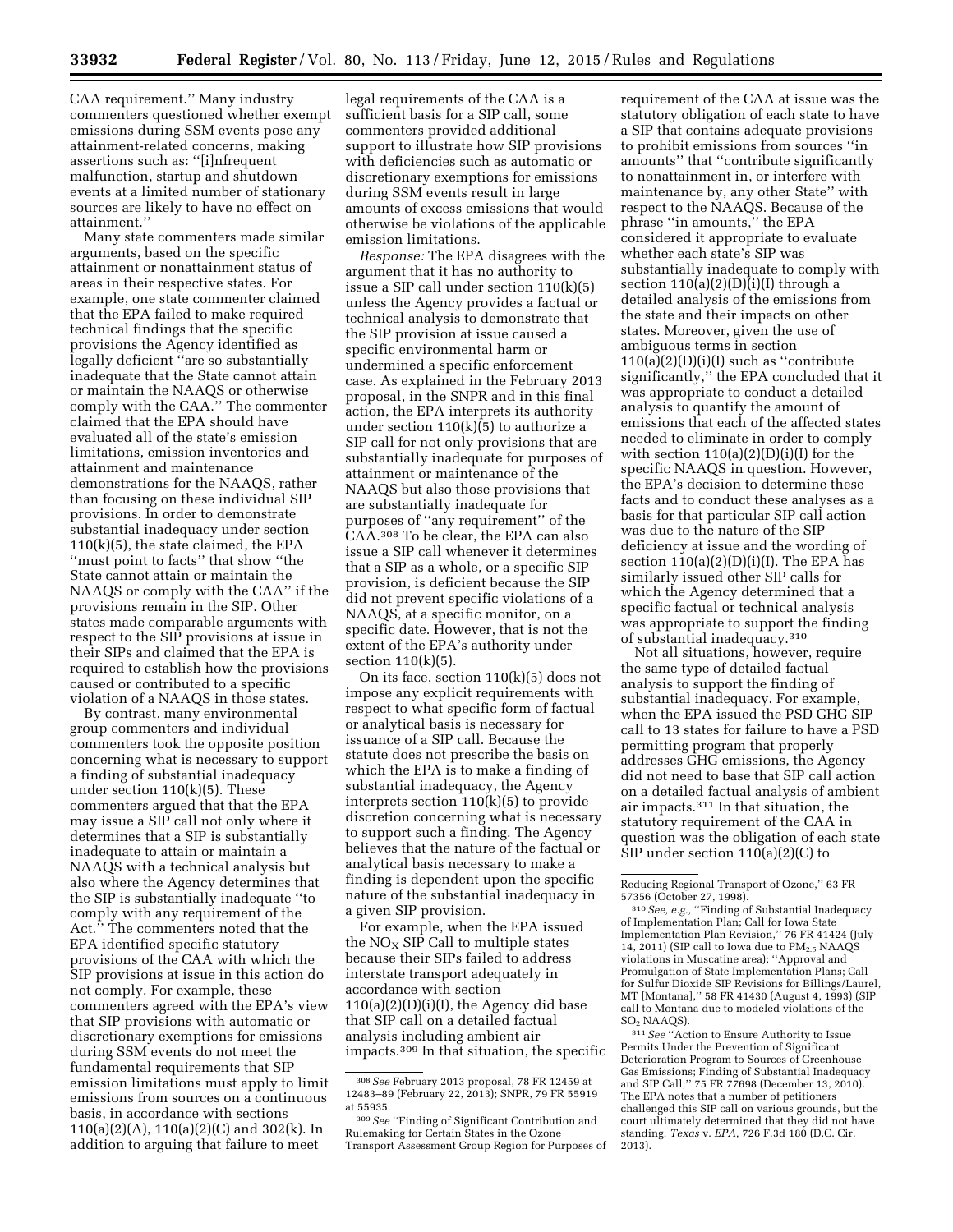include a PSD permitting program that addresses all federally regulated air pollutants, including GHGs. In that action, the EPA made a finding that the SIPs of 13 states were substantially inadequate to ''comply with any requirement'' of the CAA because the PSD permitting programs in their EPAapproved SIPs did not apply to GHG emissions from new and modified sources. Accordingly, the EPA issued a SIP call to the 13 states because their SIPs failed to comply with specific legal requirements of the CAA. This failure to meet an explicit CAA legal requirement to address GHG emissions in permits for sources as required by statute did not require the EPA to provide a technical analysis of the specific environmental impacts that this substantial inadequacy would cause. For this type of SIP deficiency, it was sufficient for the EPA to make a factual finding that the affected states had SIPs that failed to meet this fundamental legal requirement.312 The EPA has issued other SIP calls for which the Agency made a finding that a state's failure to meet specific legal requirement of the CAA for SIPs was a substantial inadequacy without the need to provide a technical air quality analysis relating to NAAQS violations.313

The EPA believes that the most relevant precedent for what is necessary to support a finding of substantial inadequacy in this action is the SIP call that the Agency previously issued to the state of Utah for deficient SIP provisions related to the treatment of excess emissions during SSM events.314 In that SIP call action, the EPA made a finding that two specific provisions in the state's SIP were substantially inadequate because they were inconsistent with legal requirements of the CAA. For one of the provisions that included an exemption for emissions during ''upsets'' (*i.e.,* malfunctions), the EPA explained:

Contrary to CAA section 302(k)'s definition of emission limitation, the exemption [in the provision] renders emission limitations in

the Utah SIP less than continuous and, contrary to the requirements of CAA sections  $110(a)(2)(A)$  and (C), undermines the ability to ensure compliance with SIP emissions limitations relied on to achieve the NAAQS and other relevant CAA requirements at all times. Therefore, the [provision] renders the Utah SIP substantially inadequate to attain or maintain the NAAQS or to comply with other CAA requirements such as CAA sections  $110(a)(2)(A)$  and (C) and  $302(k)$ , CAA provisions related to prevention of significant deterioration (PSD) and nonattainment NSR permits (sections 165 and 173), and provisions related to protection of visibility (section 169A).315

For a second provision, the EPA made a finding of substantial inadequacy because the provision interfered with the enforcement structure of the CAA. The EPA explained:

This provision appears to give the executive secretary exclusive authority to determine whether excess emissions constitute a violation and thus to preclude independent enforcement action by EPA and citizens when the executive secretary makes a nonviolation determination. This is inconsistent with the enforcement structure under the CAA, which provides enforcement authority not only to the States, but also to EPA and citizens. . . . Because it undermines the envisioned enforcement structure, it also undermines the ability of the State to attain and maintain the NAAQS and to comply with other CAA requirements related to PSD, visibility, NSPS, and NESHAPS.316

In the Utah SIP call rulemaking, the EPA received similar adverse comments arguing that the Agency has no authority under section 110(k)(5) to issue a SIP call without a factual analysis that proves that the deficient SIP provisions caused a specific environmental harm, such as a NAAQS violation. Commenters in that rulemaking likewise argued that the EPA was required to prove a causal connection between the excess emissions that occurred during a specific exempt malfunction and a specific violation of the NAAQS. In response to those comments, the EPA explained:

[W]e need not show a direct causal link between any specific unavoidable breakdown excess emissions and violations of the NAAQS to conclude that the SIP is substantially inadequate. It is our interpretation that the fundamental integrity of the CAA's SIP process and structure is undermined if emission limits relied on to

meet CAA requirements can be exceeded without potential recourse by any entity granted enforcement authority by the CAA. We are not restricted to issuing SIP calls only after a violation of the NAAQS has occurred or only where a specific violation can be linked to a specific excess emissions event.317

The EPA's interpretation of section 110(k)(5) in the Utah action was directly challenged in *US Magnesium, LLC* v. *EPA*.318 Among other claims, the petitioners argued that the EPA did not have authority for the SIP call because the Agency had not ''set out facts showing that the [SIP provision] has prevented Utah from attaining or maintaining the NAAQS or otherwise complying with the CAA.'' Thus, the same arguments raised by commenters in this action have previously been advanced and rejected by the EPA and the courts. The court expressly upheld the EPA's interpretation of section  $110(k)(5)$ , concluding:

Certainly, a SIP could be deemed substantially inadequate because air-quality records showed that actions permitted under the SIP resulted in NAAQS violations, but the statute can likewise apply to a situation like this, where the EPA determines that a SIP is no longer consistent with the EPA's understanding of the CAA. In such a case, the CAA permits the EPA to find that a SIP is substantially inadequate to comply with the CAA, which would allow the EPA to issue a SIP call under CAA section 110(k)(5).319

Finally, the EPA disagrees with the commenters on this specific point because it is not a logical construction of section  $110(k)(5)$ . The implication of the commenters' argument is that if a given area is in attainment, then the question of whether the SIP provisions meet applicable legal requirements is irrelevant. If a given area is not in attainment, then the implication of the commenter's argument is that the EPA must prove that the legally deficient SIP provision factually caused the violation of the NAAQS or else the legal deficiency is irrelevant. In the latter case, the logical extension of the commenter's argument is that no matter how deficient a SIP provision is to meet applicable legal requirements, the EPA is foreclosed from directing the state to correct that deficiency unless and until there is proof of a specific environmental harm caused, or specific enforcement case thwarted, by that deficiency. Such a reading is inconsistent with both the letter and the intent of section 110(k)(5).

2. Comments that the EPA must make specific factual findings to meet the

<sup>312</sup> *Id.,* 75 FR 77698 at 77705–07.

<sup>313</sup>*See, e.g.,* ''Finding of Substantial Inadequacy of Implementation Plan; Call for California State Implementation Plan Revision,'' 68 FR 37746 (June 25, 2003) (SIP call to California for failure to meet legal requirements of section 110(a)(2)(C), section  $110(a)(2)$ (I), and section  $110(a)(2)$ (E) because of exemptions for agricultural sources from NNSR and PSD permitting requirements); "Credible Evidence Revisions,'' 62 FR 8314 at 8327 (February 24, 1997) (discussing SIP calls requiring states to revise their SIPs to meet CAA requirements with respect to the use of any credible evidence in enforcement actions for SIP violations).

<sup>314</sup>*See* ''Finding of Substantial Inadequacy of Implementation Plan; Call for Utah State Implementation Plan Revision; Proposed rule,'' 76 FR 21639 (April 18, 2011).

<sup>315</sup> *Id.,* 76 FR 21639 at 21641. The EPA also found the first provision substantially inadequate because it operated to create an additional exemption for emissions during malfunctions that modified the existing emission limitations in some federal NSPS and NESHAP that the state had incorporated by reference into its SIP. The EPA's 1999 SSM Guidance had indicated that state SIP provisions could not validly alter NSPS or NESHAP. 316 *Id.* 

<sup>317</sup> *Id.,* 76 FR 21639 at 21643.

<sup>318</sup> 690 F.3d 1157 (10th Cir. 2012).

<sup>319</sup> *Id.* 690 F.3d at 1168.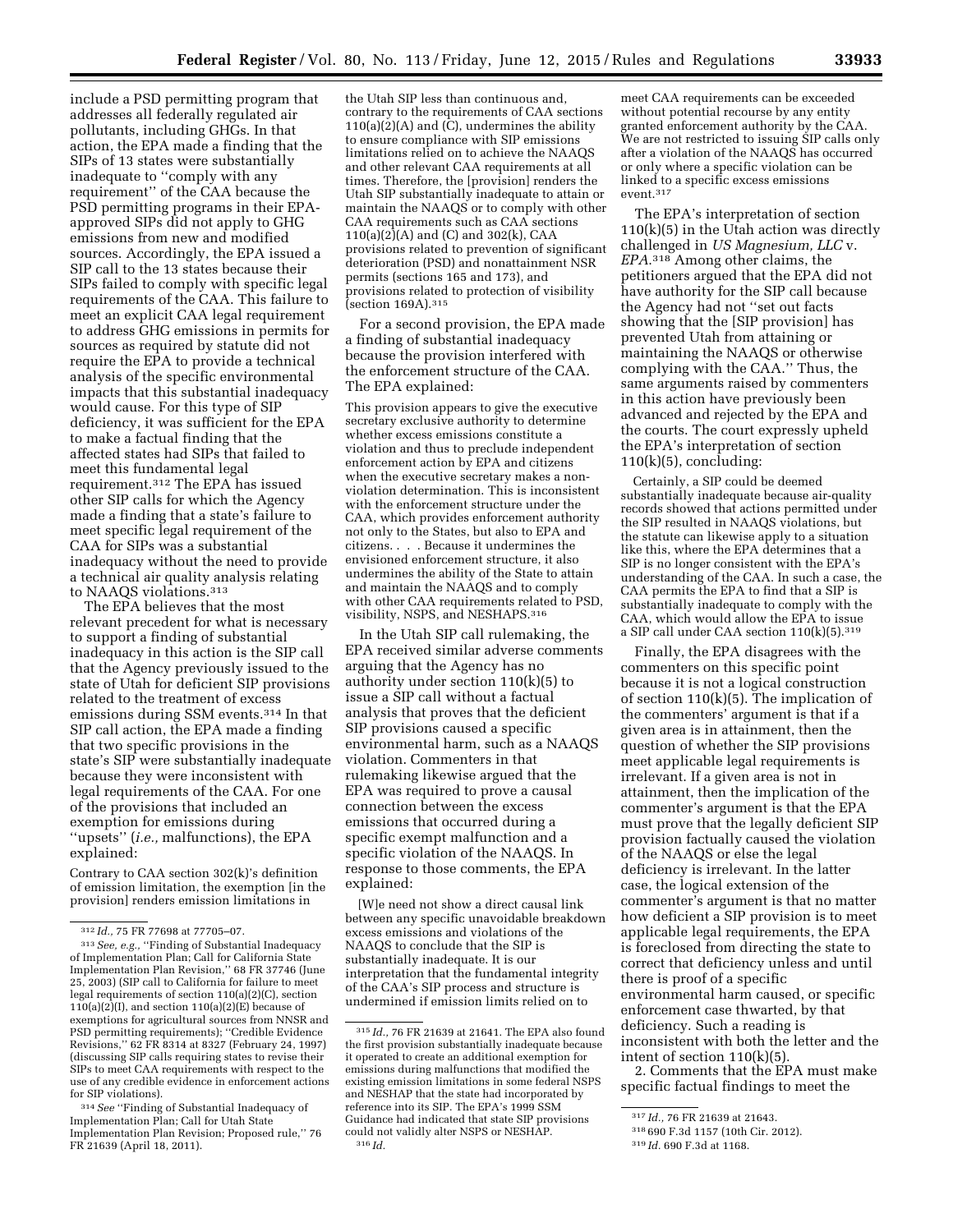requirements of section 110(a)(2)(H)(ii) to have authority to issue a SIP call.

*Comment:* A number of commenters argued that even if section 110(k)(5) does not require the EPA to provide a technical analysis to support a finding of substantial inadequacy, section  $110(a)(2)(H)(ii)$  does impose this obligation. The commenters noted that section  $110(a)(2)(H)(ii)$  requires states to revise their SIPs ''whenever the Administrator finds on the basis of information available to the Administrator that the plan is substantially inadequate.'' The commenters claimed that this statutory language imposes a requirement for the EPA to ''find'' the SIP inadequate and ''clearly indicates that a SIP Call must be justified by factual findings supported by record evidence.''

One commenter argued that the use of the word ''finds'' should be read in light of the dictionary definition of ''find''— ''to discover by study or experiment.'' The commenter noted that courts commonly hold that agencies must draw a link between the facts and a challenged agency decision. To support this basic principle of administrative law, the commenter cited a litany of cases including: *Motor Vehicle Mfrs Ass'n* v. *State Farm Mut. Auto Ins. Co.,*  463 U.S. 29, 43 (1983); *Appalachian Power Co.* v. *EPA,* 251 F.3d 1026, 1034 (D.C. Cir. 2001); *Tex Tin Corp.* v. *EPA,*  992 F.2d 353, 356 (D.C. Cir. 1993); *Nat'l Gypsum* v. *EPA,* 968 F.2d 40, 43–44 (D.C. Cir. 1992); *Michigan* v. *EPA,* 213 F.3d 663, 681 (D.C. Cir. 2000). Thus, the commenter suggested that the statutory language of section 110(a)(2)(H)(ii) requires a specific factual or technical demonstration concerning the ambient air impacts of an inadequate SIP provision, even if the language of section 110(k)(5) does not.

Another commenter argued that the phrase ''on the basis of information available to the Administrator'' in section 110(a)(2)(H)(ii) means that the EPA must not only consider the specific terms of the SIP provisions relative to the legal requirements of the statute but must also consider other information that is ''available,'' including how the provisions have been affecting air quality or enforcement since approval. In support of this proposition, the commenter cited 1970 legislative history for section  $110(a)(2)(H)$ :

Whenever the Secretary or his representative finds from new information developed after the plan is approved that the plan is not or will not be adequate to achieve promulgated ambient air quality standards he must notify the appropriate States and give

them an opportunity to respond to the new information.320

Thus, the commenter concluded that the EPA must not only find that the SIP is facially inconsistent with the legal requirements of the CAA but also find it ''substantially inadequate'' to achieve the goals of the requirements as a factual matter before issuing a SIP call. The implication of the commenter's argument is that section 110(a)(2)(H)(ii) imposes additional limitations upon the EPA's authority to issue a SIP call.

*Response:* The EPA disagrees that it has not made the findings necessary to support the present SIP call action. The thrust of the commenters' argument is that the facts that the EPA ''finds'' or the ''information'' upon which the EPA bases such a finding can *only* be technical or scientific facts proving that a given SIP provision resulted in emissions that caused a specific violation of the NAAQS. As with section 110(k)(5), however, nothing in section 110(a)(2)(H)(ii) compels such a narrow reading. The plain language of section 110(a)(2)(H)(ii) does not support the commenters' arguments. To the extent that section  $110(a)(2)(H)(ii)$  is ambiguous, however, the EPA does not interpret it to require the types of technical findings claimed by the commenters in the case of SIP provisions that do not meet legal requirements of the CAA. To the contrary, the EPA interprets the statutory language to leave to the Agency's discretion what facts or information are necessary to find that a given SIP provision is substantially inadequate. In short, the EPA's ''finding'' may be a finding that a SIP provision does not meet applicable legal requirements without definitive proof that this legal deficiency caused a specific outcome, such as a specific impact on the NAAQS or a specific enforcement action.

First, section 110(a)(2)(H)(ii) does not on its face directly address the scope of the EPA's authority, unlike section 110(k)(5). Section 110(a)(2)(H)(ii) appears in section 110(a)(2), which contains a listing of specific structural or program requirements that each state's SIP must include. In the case of section  $110(a)(2)(H)(ii)$ , the CAA requires each state to have provisions in its SIP that ''provide for revision of such plan'' in the event that the EPA issues a SIP call. Given that section 110(k)(5) is the provision that directly addresses the EPA's authority to issue a SIP call, section  $110(a)(2)(H)(ii)$  should not be interpreted in a way that contradicts or curtails the broad authority provided in

section 110(k)(5). The EPA does not interpret section 110(k)(5) to require proof that a given SIP provision caused a specific environmental harm or undermined a specific enforcement action in order to find the provision substantially inadequate. If the provision fails to meet fundamental legal requirements of the CAA for SIP provisions, that alone is sufficient.

Second, even if read in isolation, section 110(a)(2)(H)(ii) does not specify what type of finding the EPA is required to make or specify the way in which the Agency should make such a finding. The EPA agrees that this section of the CAA describes findings that the EPA makes ''on the basis of information available to the Administrator that the plan is substantially inadequate to attain'' the NAAQS. This section does not, however, expressly state that the ''information'' in question must be a particular form of information, nor does it expressly require any specified form of technical analysis such as modeling that demonstrates that a particular SIP deficiency caused a violation of the NAAQS. Because the term ''information'' is not limited in this way, the EPA interprets it to mean whatever form of information is relevant to the finding in question. For certain types of deficiencies, the EPA may determine that such a technical analysis is appropriate, but that does not mean that it is required as a basis for all findings of substantial inadequacy.321

Third, section  $110(a)(2)(H)(ii)$ , like section  $110(k)(5)$ , is not limited to findings related exclusively to attainment of the NAAQS. Section 110(a)(2)(H)(ii) also expressly refers to findings by the EPA that a SIP is substantially inadequate ''to otherwise comply with any additional requirements established under'' the CAA. The EPA interprets this explicit reference to ''any additional requirements'' to include any legal requirements applicable to SIP provisions, such as the requirement that emission limitations must apply continuously. The commenters misconstrue section 110(a)(2)(H)(ii) to

<sup>320</sup>*See* S. Rep No. 91–1196 at 55–56 (1970).

<sup>321</sup>*See, e.g.,* ''Finding of Significant Contribution and Rulemaking for Certain States in the Ozone Transport Assessment Group Region for Purposes of Reducing Regional Transport of Ozone; Final rule,'' 63 FR 57355 (October 27, 1998) (EPA found that the SIPs of multiple states did not adequately control emissions that resulted in significant contribution to nonattainment in other states); ''Action To Ensure Authority To Issue Permits Under the Prevention of Significant Deterioration Program to Sources of Greenhouse Gas Emissions: Finding of Substantial Inadequacy and SIP Call; Final rule,'' 75 FR 77697 (December 13, 2010) (EPA found that the SIPs of multiple states did not meet the legal requirements for PSD permitting for GHG emissions).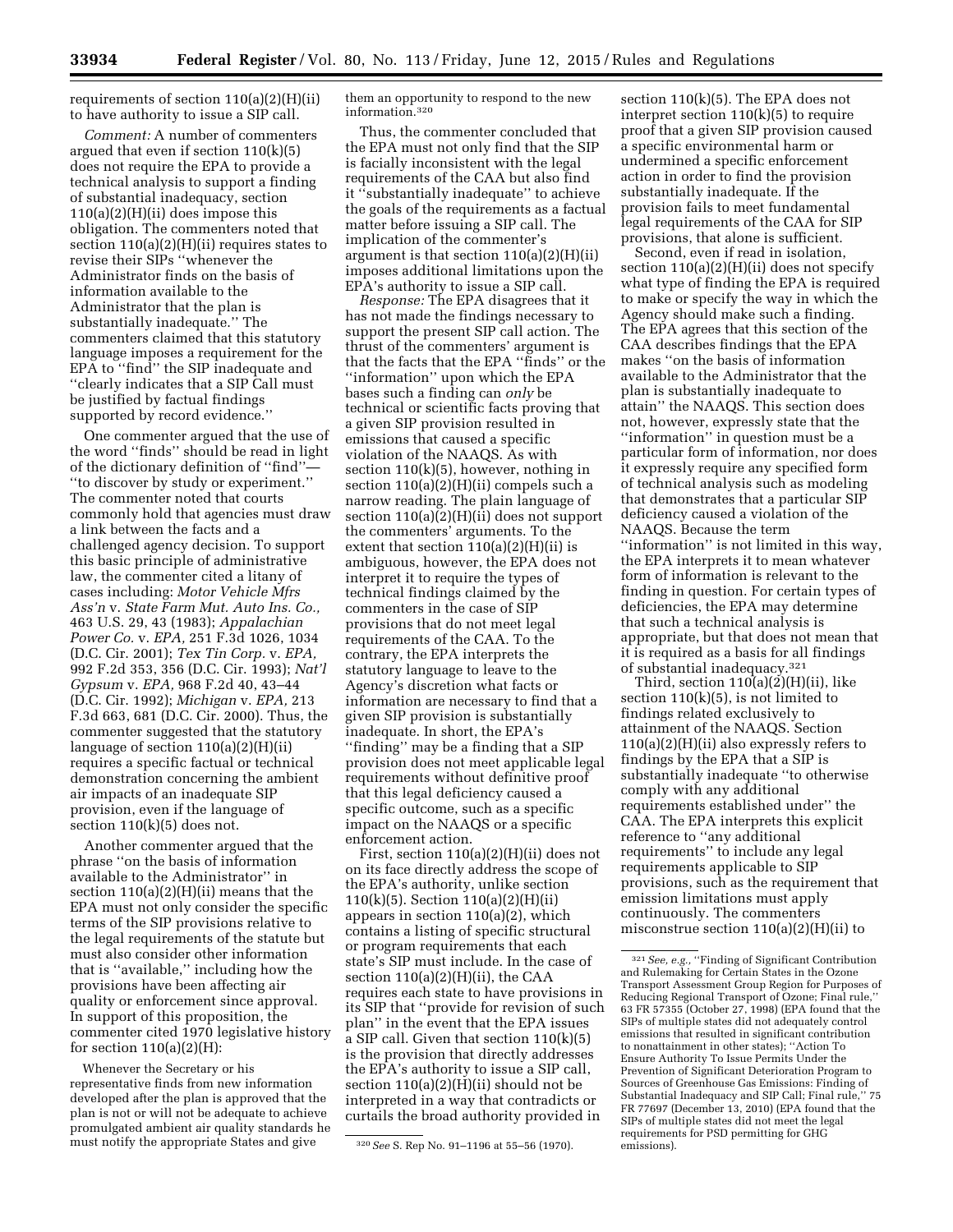refer exclusively to provisions that are literally found to cause a specific violation of the NAAQS. The EPA acknowledges that the legislative history quoted by the commenters discusses findings related to a failure of a SIP to attain the NAAQS, but the passage quoted does not explain the meaning of ''new information'' any more specifically than the statute, nor does the passage explain why the actual statutory text of section 110(a)(2)(H)(ii) now refers to findings related to failures to meet ''any additional requirements'' of the CAA.322 Moreover, the commenters did not address the changes to the CAA in 1977 that added to the statutory language to refer to other requirements, nor did they address the changes to the CAA in 1990 that added section 110(k)(5), which refers to all other requirements of the CAA. The EPA believes that the more recent changes to the statute in fact support its view that section  $110(a)(2)(H)(ii)$  entails compliance with the legal requirements of the CAA, not the narrow reading advocated by the commenters.

Fourth, the EPA disagrees with the commenters' arguments that it did not make factual ''findings'' to support this SIP call. To the contrary, the EPA has made numerous factual determinations with regard to the specific SIP provisions at issue. For example, for those SIP provisions that include automatic exemptions for emissions during SSM events, the EPA has found that the provisions are inconsistent with the definition of ''emission limitation'' in section 302(k) and that SIP provisions that allow sources to exceed otherwise applicable emission limitations during SSM events may interfere with attainment and maintenance of the NAAQS. The EPA has also made the factual determination that other SIP provisions that authorize director's discretion exemptions during SSM events are inconsistent with the statutory provisions applicable to the approval and revision of SIP provisions. The EPA has found that overbroad enforcement discretion provisions are inconsistent with the enforcement structure of the CAA in that they could be interpreted to allow the state to make the final decision whether such emissions are violations, thus impeding the ability of the EPA and citizens to enforce the emission limitations of the

SIP. Similarly, the EPA has found, consistent with the court's decision in *NRDC* v. *EPA,* that affirmative defenses in SIP provisions are inconsistent with CAA requirements because they operate to alter or eliminate the jurisdiction of the courts to determine liability and impose penalties. In short, the EPA has made the factual findings that specific provisions are substantially inadequate to meet requirements of the CAA, as contemplated in both section  $110(a)(2)(H)(ii)$  and section  $110(k)(5)$ .

Finally, the EPA notes that the cases cited by the commenters to support their contentions concerning the factual basis for agency decisions are not relevant to the specific question at hand. The correct question is whether section  $110(a)(2)(H)(ii)$  requires the type of factual or technical analysis that they claim. None of the cases they cited address this specific issue. By contrast, the decision of the Tenth Circuit in *US Magnesium, LLC* v. *EPA* is much more relevant. In that decision, the court concluded that the EPA's authority under section 110(k)(5) is not restricted to situations where a deficient SIP provision caused a specific violation of the NAAQS and the exercise of that authority does not require specific factual findings that the provision caused such impacts.323

3. Comments that the EPA lacks authority to issue a SIP call because it is interpreting the term ''substantial inadequacy'' incorrectly.

*Comment:* Some commenters claimed that although the term ''substantially inadequate'' is not defined in the statute, the EPA made no effort to interpret the term. Citing *Qwest Corp.* v. *FCC,* 258 F.3d 1191, 1201–02 (10th Cir. 2001), the commenters argued that the EPA is not entitled to any deference to its interpretation of the term ''substantial inadequacy.''

Other commenters acknowledged that the EPA took the position that the term ''substantially inadequate'' is not defined in the CAA and that the Agency can establish an interpretation of that provision under *Chevron* step 2. However, these commenters disagreed that the EPA's interpretation of the term in the February 2013 proposal was reasonable. In particular, the commenters disagreed with the EPA's view that once a SIP provision is found to be ''facially inconsistent'' with a specific legal requirement of the CAA, nothing more is required to find the provision ''substantially inadequate'' to ''comply with'' that requirement. Commenters claimed that the EPA's interpretation conflicts with the statute

because it ignores the statutory requirement that a SIP call be based on inadequacies that are ''substantial'' and that the interpretation does not meet the ''high bar'' Congress established before states could be required to undertake the difficult task of revising a SIP.

State commenters claimed that the requirement that the EPA must determine that the SIP is ''substantially'' inadequate establishes a heavy burden for the EPA. The commenters relied on a dictionary definition of ''substantially'' as meaning ''considerable in importance, value, degree, amount, or extent.'' The commenters argued that when modifying the word ''inadequate,'' the use of the modifier ''substantially'' in section 110(k)(5) enhances the degree of proof required. Thus, the commenters argued that the EPA cannot just assume that the provisions may prevent attainment of the NAAQS.

Other industry commenters disagreed that the term ''substantially inadequate'' is ambiguous but claimed that even if it were, the EPA's own interpretation is vague and ambiguous. The commenters asserted that the EPA's statement that it must evaluate the adequacy of specific SIP provision ''in light of the specific purposes for which the SIP provision at issue is required'' and with respect to whether the provision meets ''fundamental legal requirements applicable to such a provision'' is not a reasonable interpretation of the statutory language. Furthermore, the commenters argued, the EPA's interpretation of section 110(k)(5) to authorize a SIP call in the absence of any causal evidence that the SIP provision at issue causes a particular environmental impact reads out of the statute ''the explicit requirement that a SIP call related to NAAQS be made only where the state plan is substantially inadequate to attain or maintain the relevant standard.''

*Response:* The EPA disagrees with commenters who claimed that the Agency did not explain its interpretation of section 110(k)(5) in general, or the term ''substantially inadequate'' in particular, in the February 2013 proposal. To the contrary, the EPA provided an explanation of why it considers section 110(k)(5) to be ambiguous and provided a detailed explanation of how the Agency is interpreting and applying that statutory language to the specific SIP provisions at issue in this action.324 Moreover, the EPA explained why it believes that the four major types of

<sup>322</sup>The EPA notes that the significance of this 1970 legislative history was raised in *US Magnesium, LLC* v. *EPA,* 690 F.3d 1157, 1166 (10th Cir. 2012). That court found the legislative history ''inapposite'' simply because it did not pertain to section 110(k)(5) which Congress added to the CAA in 1990. This legislative history passage is of limited significance in this action as well. 323 *Id.,* 690 F.3d 1157, 1166.

<sup>324</sup>*See* February 2013 proposal, 78 FR 12459 at 12483–88.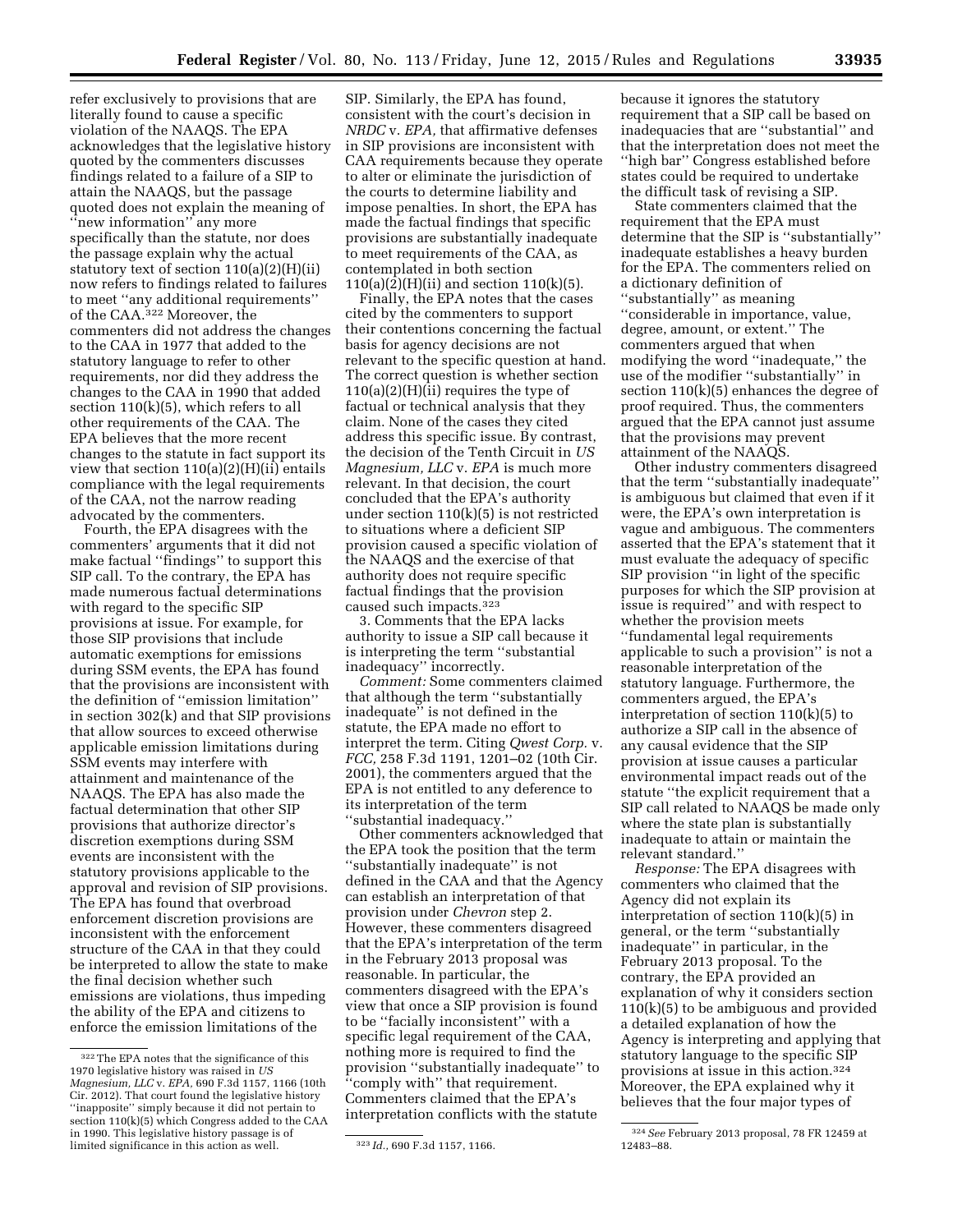provisions at issue are inconsistent with applicable legal requirements of the CAA and thus substantially inadequate. In the SNPR, the EPA reiterated its interpretation of section 110(k)(5) with respect to affirmative defense provisions in SIPs but updated that interpretation in response to the logic of the more recent court decision in *NRDC* v. *EPA.*  Thus, the commenters' reliance on the *Qwest* decision is not appropriate, because the EPA did explain its interpretation of the statute and it is not one that is contrary to the statute. A more appropriate precedent is the decision in *US Magnesium, LLC* v. *EPA,*  in which the same court upheld the EPA's interpretation of its authority under section  $110(k)(5)$ . In short, the EPA believes that section  $110(k)(5)$ provides the EPA with discretion to determine what constitutes a substantial inadequacy and to determine the appropriate basis for such a finding in light of the relevant CAA requirements at issue. Thus, the commenters are in error that the EPA did not articulate its interpretation of section 110(k)(5).

The EPA also disagrees with those commenters who argued that the Agency has ignored or misinterpreted the term ''substantial'' in this action. As many commenters acknowledged, this term is not defined in the statute. Their reliance on a dictionary definition, however, is based on the incorrect premise that a failure to comply with the legal requirements of the CAA for SIP provisions is not ''considerable in importance, value, degree, amount, or extent.''

First, the commenters' argument ignores the full statutory language of section  $110(k)(5)$  in which the EPA is authorized to issue a SIP call whenever it determines that a given SIP provision is inadequate, not only because of impacts on attainment of the NAAQS but also upon a failure to meet ''any other requirement'' of the CAA. As explained in the February 2013 proposal and in the SNPR, the EPA interprets its authority under section 110(k)(5) to encompass any type of deficiency, including failure to meet specific legal requirements of the CAA for SIP provisions. Failure to comply with these legal requirements can have the effect of interfering with attainment and maintenance of the NAAQS (*e.g.,* by allowing unlimited emissions from sources during SSM events), but the failure to comply with the legal requirements is in and of itself a basis for a SIP call.

Second, the commenters' argument implies that failure of a SIP provision to meet a legal requirement of the CAA is not a ''substantial'' inadequacy. The

EPA strongly disagrees with the view that complying with applicable legal requirements is not an important consideration in general, and not important with respect to the specific legal defects at issue here. For example, the EPA considers a SIP provision that does not apply continuously because it contains SSM exemptions to be substantially inadequate because it fails to meet legal requirements of sections 110(a)(2)(A), 110(a)(2)(C) and 302(k). In particular, failure to meet the legal requirements for an emission limitation as contemplated in section 302(k) is a ''substantial'' inadequacy. The EPA is not alone in this view; the D.C. Circuit in the *Sierra Club* v. *Johnson* case held that emission limitations must be continuous and cannot contain SSM exemptions. If inclusion of SSM exemptions in emission limitations were not a ''substantial'' deficiency from the court's perspective, presumably the court would have ruled differently. As another example, the EPA considers the inclusion of affirmative defenses in SIP provisions that operate to alter the jurisdiction of the courts to be a substantial inadequacy. Again, the EPA's view that SIP provisions cannot interfere with the enforcement structure of the CAA set forth in section 113 and section 304 is not unreasonable. The court's decision in *NRDC* v. *EPA* held that EPA regulations cannot alter or eliminate the jurisdiction of courts to determine liability and impose remedies in judicial enforcement cases and this same logic extends to the states in SIP provisions. Contrary to the arguments of the commenters, the EPA reasonably interprets the term ''substantial'' in section 110(k)(5) to include compliance with the legal requirements of the CAA applicable to SIP provisions.

Third, the EPA notes that its reading of section 110(k)(5) does not ''read out of the statute'' the statutory language that SIP provisions can be substantially inadequate ''to attain or maintain the relevant NAAQS'' as claimed by the commenters. The EPA agrees that SIP provisions can be found substantially inadequate for this specific reason, but it is the commenters who read words out of section 110(k)(5) by disregarding the portion of the statute that also authorizes a SIP call whenever a SIP provision does not ''comply with any requirement of'' the CAA. Indeed, the EPA believes that SIP provisions that fail to meet the specific legal requirements of the CAA are very likely to have these impacts as well; *e.g.,* the unlimited emissions authorized by SSM exemptions can interfere with attainment and maintenance of the

NAAQS. The EPA believes that Congress consciously included these fundamental legal requirements in order to assure that SIP provisions will achieve the objectives of the CAA, such as attainment and maintenance of the NAAQS. For example, legislative history for section 302(k) indicates that Congress intentionally required that emission limitations apply continuously in order to assure that they would achieve these goals as well as be consistent with the enforcement structure of the CAA.325

4. Comments that the EPA lacks authority to issue a SIP call because it is required to ''quantify'' the magnitude of any alleged SIP deficiency in order to establish that it is substantial.

*Comment:* A number of commenters argued that, in addition to failing to provide a required technical analysis to support a SIP call, the EPA was also failing to quantify in advance the degree of inadequacy that is necessary for a given SIP provision to be substantially inadequate. The commenters asserted that the EPA has a burden to define in advance what amount of inadequacy is ''substantial,'' before the Agency can require states to comply with a SIP call. Some commenters made this argument based upon their experience with prior SIP call rulemakings, such as the  $NO<sub>x</sub>$ SIP call in which the Agency performed such an analysis. Other commenters, however, evidently based this argument upon their reading of the D.C. Circuit's decision in *EME Homer City Generation, L.P.* v. *EPA.*326 Some commenters also argued that ''all'' past EPA SIP calls have been based upon a specific technical analysis concerning the sufficiency of a SIP to provide for attainment and maintenance of a NAAQS and that this establishes that such an analysis is always required.

*Response:* The EPA disagrees that section  $110(k)(5)$  requires the Agency to ''quantify'' the degree of inadequacy in a given SIP provision before issuing a SIP call. As explained in detail in the February 2013 proposal and this document, the EPA interprets section  $110(k)(5)$  to authorize the Agency to determine the nature of the analysis necessary to make a finding that a SIP provision is substantially inadequate. The EPA agrees that for certain SIP call actions, such as the  $NO<sub>x</sub>$  SIP call, the

<sup>325</sup>*See, e.g.,* H.R. 95–294, at 92 (1977) (referring to emission limitations as a fundamental tool for assuring attainment and maintenance of the NAAQS and stating that unless they are ''complied with at all times, there can be no assurance that ambient standards will be attainment and maintained.''

<sup>326</sup> 696 F.3d 7, 29 (D.C. Cir. 2012) *rev'd,* 134 S. Ct. 1584 (2014).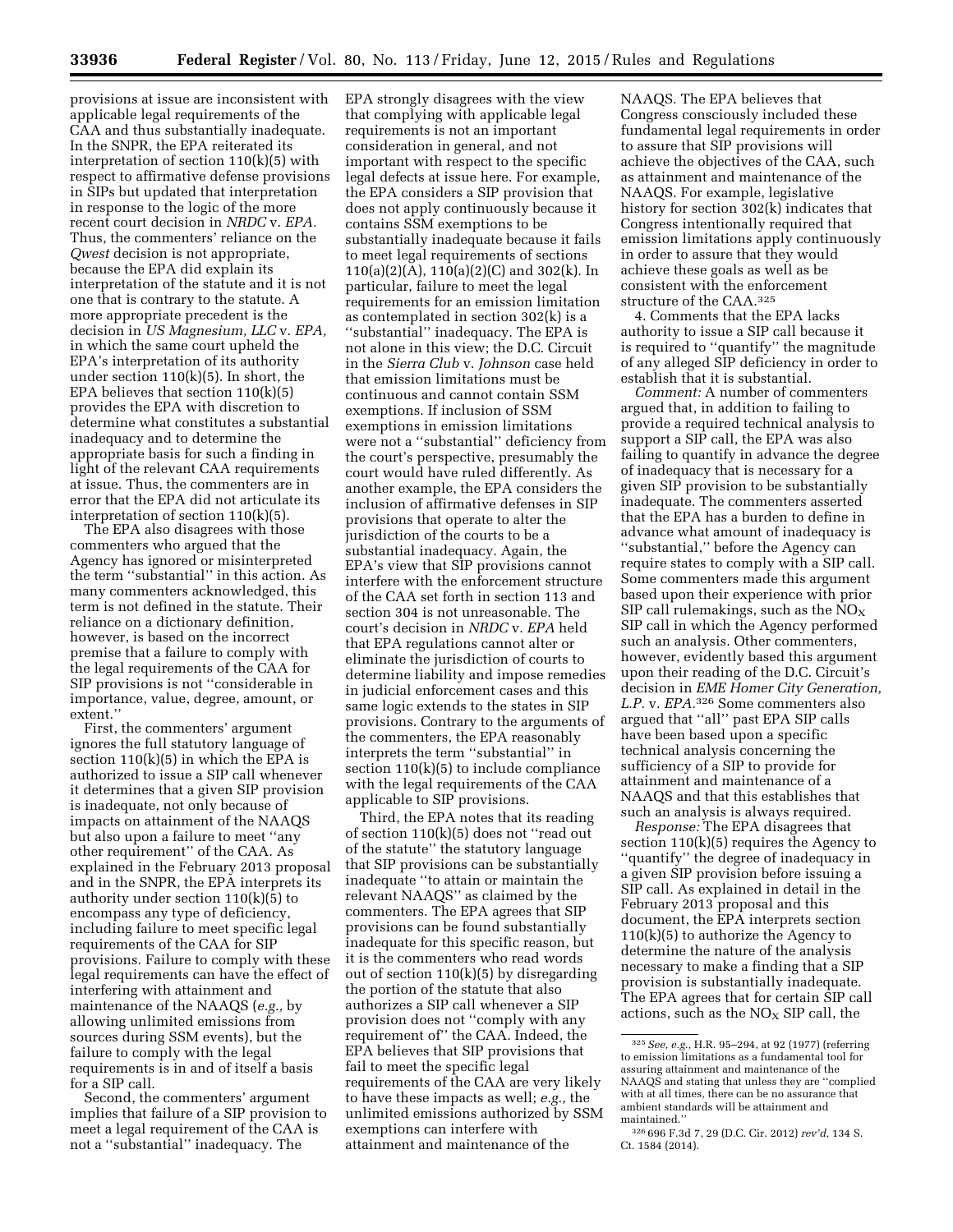specific nature of the SIP call in question for section 110(a)(2)(D)(i) did warrant a technical evaluation of whether the emissions from sources in particular states were significantly contributing to violations of a NAAQS in other states. Thus, the EPA elected to perform a specific form of analysis to determine whether emissions from sources in certain states significantly contributed to violations of the NAAQS in other states, and if so, what degree of reductions were necessary to remedy that interstate transport.

The nature of the SIP deficiencies at issue in this action does not require that type of technical analysis and does not require a ''quantification'' of the extent of the deficiency. In this action, the EPA is promulgating a SIP call action that directs the affected states to revise existing SIP provisions with specific legal deficiencies that make the provisions inconsistent with fundamental legal requirements of the CAA for SIPs, *e.g.,* automatic exemptions for emissions during SSM events or affirmative defense provisions that limit or eliminate the jurisdiction of courts to determine liability and impose remedies for violations. Accordingly, the EPA has determined that it is not necessary to establish that these deficiencies literally caused a specific violation of the NAAQS on a particular day or undermined a specific enforcement case. It is sufficient that the provisions fail to meet a legal requirement of the CAA and thus are substantially inadequate as provided in section 110(k)(5).

5. Comments that the EPA's interpretation of substantial inadequacy would override state discretion in development of SIP provisions.

*Comment:* Some state and industry commenters argued that the EPA's interpretation of its authority under section 110(k)(5) is wrong because it is inconsistent with the principle of cooperative federalism. These commenters asserted that the EPA's interpretation of the term ''substantially inadequate,'' as explained in the February 2013 proposal, would allow the Agency to dictate that states revise their SIPs without any consideration of whether the states' preferred control measures affect attainment of the NAAQS, thereby expanding the EPA's role in CAA implementation. Consequently, these commenters concluded, the EPA's interpretation of section 110(k)(5) is neither "reasonable" nor ''a permissible construction of the

statute'' under the principles of *Chevron*  deference.327

*Response:* The EPA disagrees with the commenters' view of the cooperativefederalism relationship established in the CAA, as explained in detail in section V.D.2 of this document. Because the commenters are misconstruing the respective responsibility and authorities of the states and the EPA under cooperative federalism, the Agency does not agree that its interpretation of section  $110(k)(5)$  is "unreasonable" for this reason under the principles of *Chevron.* As explained in detail in the February 2013 proposal, the EPA interprets its authority under section  $110(k)(5)$  to include the ability to require states to revise their SIP provisions to correct the types of deficiencies at issue in this action.

Section 110(k)(5) explicitly authorizes the EPA to issue a SIP call for a broad range of reasons, including to address any SIP provisions that relate to attainment and maintenance of the NAAQS, to interstate transport, or to any other requirement of the CAA.328 The EPA's authority and responsibility to review SIP submissions in the first instance is to assure that they meet all applicable procedural and substantive requirements of the CAA, in accordance with the requirements of sections 110(k)(3), 110(l) and 193. The EPA's authority and responsibility under the CAA includes assuring that SIP provisions comply with specific statutory requirements, such as the requirement that emission limitations apply to sources continuously. The CAA imposes these statutory requirements in order to assure that the larger objectives of SIPs are achieved, such as the attainment and maintenance of the NAAQS, protection of PSD increments, improvement of visibility and providing for effective enforcement. The CAA imposes this authority and responsibility upon the EPA when it first evaluates a SIP submission for approval. Likewise, after the initial approval, section 110(k)(5) authorizes the EPA to require states to revise their SIPs whenever the Agency later determines that to be necessary to meet CAA requirements. This does not in any way allow the EPA to interfere in the

states' selection of the control measures they elect to impose to satisfy CAA requirements relating to NAAQS attainment and maintenance, provided that those selected measures comply with all CAA requirements such as the need for continuous emissions limitations. Accordingly, the EPA believes that its interpretation of section 110(k)(5) is fully consistent with the letter and the purpose of the principles of cooperative federalism.

6. Comments that the EPA cannot issue a SIP call for an existing SIP provision unless the provision was deficient at the time the state originally developed and submitted the provision for EPA approval.

*Comment:* Commenters argued that the EPA is using the SIP call to require states to change SIP provisions that were acceptable at the time they were originally approved and argued that section 110(k)(5) cannot be used for that purpose. Specifically, one commenter asserted that section 110(k)(5) provides that findings of substantial inadequacy shall ''subject the State to the requirements of this chapter to which the State was subject *when it developed and submitted the plan for which such finding was mad*e.'' (Emphasis added by commenter.) The implication of the commenters' argument is that a SIP provision only needs to meet the requirements of the CAA that were applicable at the time the state originally developed and submitted the provision for EPA approval. Because the EPA has no authority to issue a SIP call under their preferred reading of section 110(k)(5), the commenters claimed, the EPA would have to use its authority under section 110(k)(6) and would have to establish that the original approval of each of the provisions at issue in this action was in error.

*Response:* The EPA disagrees with this reading of section 110(k)(5). As an initial matter, the commenter takes the quoted excerpt of the statute out of context. The quoted language follows ''to the extent the Administrator deems appropriate.'' Thus, it is clear when the statutory provision is read in full that the EPA has discretion in specifying the requirements to which the state is subject and is not limited to specifying only those requirements that applied at the time the SIP was originally ''developed and submitted.'' Moreover, this cramped reading of section  $110(k)(5)$  is not a reasonable interpretation of the statute because by this logic, the EPA could never require states to update grossly out-of-date SIP provisions so long as the provisions originally met CAA requirements. Given that the CAA creates a process by which

<sup>327</sup>*Chevron, U.S.A., Inc.* v. *Natural Res. Def. Council, Inc.,* 467 U.S. 837, 843–44 (1984).

<sup>328</sup>*See, e.g., US Magnesium, LLC* v. *EPA,* 690 F.3d 1157, 1168 (10th Cir. 2012) (citing 42 U.S.C. 7410(k)(5)) (holding that the EPA may issue a SIP call not only based on NAAQS violations, but also whenever ''EPA determines that a SIP is no longer consistent with the EPA's understanding of the CAA''); *id.* at 1170 (upholding the EPA's authority ''to call a SIP in order to clarify language in the SIP that could be read to violate the CAA,'' even absent a pertinent judicial finding).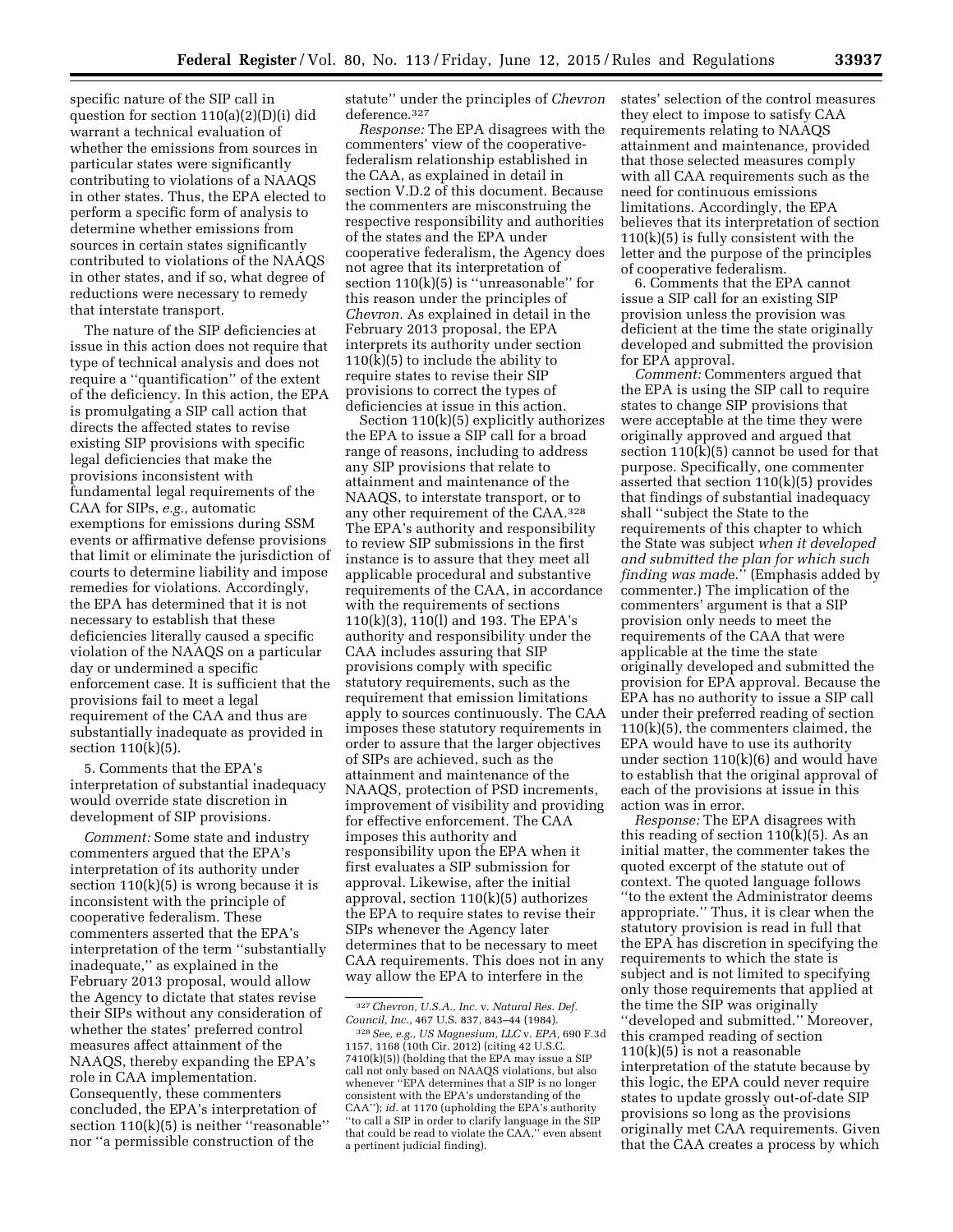the EPA is required to establish and to update the NAAQS on a continuing basis, and states are required to update and revise their SIPs on a continuing basis, the Agency believes that Congress would not have intended that SIP provisions remain static for all time simply because they were adequate when first developed and approved. Such an interpretation would mean that subsequent legally significant events such as amendments of the CAA, court decisions interpreting the CAA and new or revised EPA regulations are not relevant to the continuing adequacy of existing SIP provisions. Similarly, such an interpretation would mean that facts arising later could never provide a basis for a SIP call, *e.g.,* to address interstate transport that was not evident at the time of the original development and approval of the SIP provisions or that needs to be addressed further because of a revised NAAQS.

The commenters also argued that if a state's SIP provision was flawed at the time the EPA approved it, then the Agency's only alternative for addressing the deficient provision is through the error correction authority of section 110(k)(6). The EPA disagrees. The CAA provides a number of tools to address flawed SIPs and the EPA does not interpret these provisions to be mutually exclusive. While the EPA could potentially have relied on section 110(k)(6) to remove the deficient provisions at issue in this action, the Agency believes that section 110(k)(5) authority also provides a means to address flawed SIP provisions. As explained in the February 2013 proposal, the EPA specifically considered the relative merits of reliance on section 110(k)(5) and section 110(k)(6) and determined that the former was a better approach for this action.329 In the present circumstances, the EPA is not addressing a single targeted flaw, *i.e.,* a specific SIP revision that was flawed. Moreover, the EPA is not only dealing with a multitude of states in this action, but also in many cases with numerous SIP provisions developed over the years by a specific state. The provisions at issue often are included in several different places in a complex SIP and can affect multiple emission limitations in the SIP that apply to sources for purposes of multiple NAAQS.

Comparing the SIP call and error correction approaches, the EPA concluded that the SIP call authority under section 110(k)(5) provides the better approach for this action, in that

it allows the states to evaluate the overall structure of their existing SIPs and determine how best to modify the affected SIP provisions in order to address the identified deficiencies. By contrast, use of the error correction authority under section 110(k)(6) would result in immediate disapproval and removal of existing SIP provisions from the SIP, which could cause confusion in terms of what requirements apply to sources. Moreover, the EPA's disapproval of a SIP submission through an error correction that reverses a prior SIP approval of a required SIP provision starts a ''sanctions clock,'' and sanctions would apply if the state has not submitted a revised SIP within 18 months. Similarly, the EPA would be required to promulgate a FIP if the Agency has not approved a revised SIP submission from the state within 24 months. In comparison, the sanctions and federal plan ''clocks'' would not start under the SIP call approach unless and until the state fails to submit a SIP revision in response to this SIP call, or unless and until the EPA disapproves that SIP submission. As explained in the February 2013 proposal, the EPA determined that the SIP call process was a better procedure through which to address the deficient SIP provisions at issue in this action.

7. Comments that the EPA failed to consider how excess emissions resulting from SSM exemptions would affect compliance with specific NAAQS, including NAAQS with different averaging periods or different statistical forms.

*Comment:* In addition to general claims that the EPA failed to provide required technical analysis to support the proposed SIP call to states for automatic and discretionary SSM exemptions, commenters specifically argued that the EPA is required to establish that these exemptions have caused violations in light of the considerations such as the averaging time or statistical form of specific NAAQS. The implication of the commenters' argument is that in order to demonstrate that a given SIP provision with an SSM exemption is substantially inadequate under section 110(k)(5), the EPA has to establish definitively that the emissions during SSM events would cause a violation of a particular NAAQS. This would potentially include an evaluation of the impacts of the exempted emissions on NAAQS with different averaging periods, *e.g.,* impacts on an annual NAAQS, a 24-hour NAAQS, or a 1-hour NAAQS, and impacts on NAAQS with different statistical forms, *e.g.,* a NAAQS that measures attainment by an annual

arithmetical mean versus one that is measured by a 98th-percentile value. Moreover, commenters alluded to the difficulty of ascertaining definitively how emissions of specific precursor pollutants during a given exempted SSM event would affect attainment of one or more NAAQS.

To support the argument that the validity of SSM exemptions must be evaluated with respect to specific NAAQS, the commenters relied upon recent modeling guidance for the 1-hour NO2 NAAQS in which, the commenters claimed, the EPA directed states to disregard emissions during SSM events for purposes of demonstrating compliance with that NAAQS. The commenters claimed that the cited EPA guidance supports their argument that emissions from a source during any specific SSM event are unlikely to cause a violation of the 1-hour NO2 NAAQS. Accordingly, the commenters argued that the EPA has no authority to interpret the CAA to preclude exemptions for emissions during SSM events without first demonstrating that the exempt emissions cause NAAQS violations.

*Response:* As explained in the February 2013 proposal, and in response to other comments in this action, the EPA does not interpret section  $110(k)(5)$  to require a specific technical analysis to support a SIP call related to legal deficiencies in SIP provisions. In section 110(k)(5), Congress left it to the Agency's discretion to determine what type and level of analysis is necessary to establish that a SIP provision is substantially inadequate. As explained in the February 2013 proposal, the EPA does not need to define the precise contours of its authority under section 110(k)(5) for all potential types of SIP deficiencies in this action. For purposes of this action, it is sufficient that the SIP provisions at issue are inconsistent with applicable requirements. While an ambient air quality impact analysis may be appropriate to support a SIP call with respect to certain requirements of the CAA, *e.g.,* a SIP call for failure to have SIP provisions to prevent significant contribution to nonattainment in another state in accordance with section  $110(a)(2)(D)(i)(I)$ , the EPA does not interpret the CAA to require such an analysis in all instances. In particular, where the substantial inadequacy is related to a failure to meet a fundamental legal requirement for SIP provisions, such as the requirement in section 302(k) that emission limitations apply continuously, the EPA does not believe that such a technical analysis is required.

<sup>329</sup>*See* February 2013 proposal, 78 FR 12459 at 12483, n.72.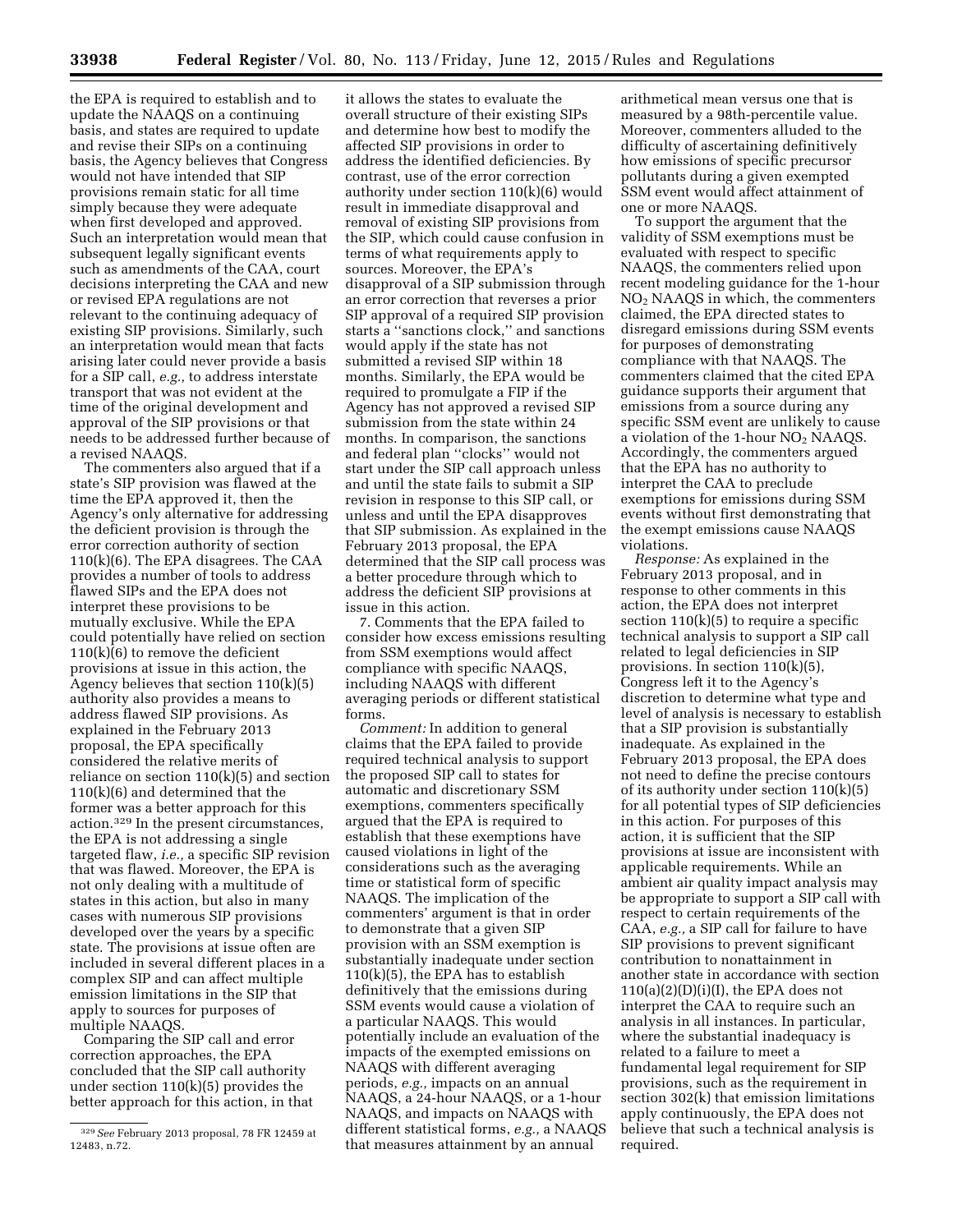For example, section 302(k) does not differentiate between the legal requirements applicable to SIP emission limitations for an annual NAAQS versus for a 1-hour NAAQS, nor between any NAAQS based upon the statistical form of the respective standards. In addition to being supported by the text of section 302(k), the EPA's interpretation of the requirement for sources to be subject to continuous emission limitations is also the most logical given the consequences of the commenters' theory. The commenters' argument provides additional practical reasons to support the EPA's interpretation of the CAA to preclude exemptions for emissions during SSM events from SIP emission limitations as a basic legal requirement for all emission limitations.

The EPA agrees that to ascertain the specific ambient impacts of emissions during a given SSM event can sometimes be difficult. This difficulty can be exacerbated by factors such as exemptions in SIP provisions that not only excuse compliance with emission limitations but also affect reporting or recordkeeping related to emissions during SSM events. Determining specific impacts of emissions during SSM events can be further complicated by the fact that the limited monitoring network for the NAAQS in many states may make it more difficult to establish that a given SSM event at a given source caused a specific violation of the NAAQS. Even if a NAAQS violation is monitored, it may be the result of emissions from multiple sources, including multiple sources having an SSM event simultaneously. The different averaging periods and statistical forms of the NAAQS may make it yet more difficult to determine the impacts of specific SSM events at specific sources, perhaps until years after the event occurred. By the commenters' own logic, there could be situations in which it is functionally impossible to demonstrate definitively that emissions during a given SSM event at a single source caused a specific violation of a specific NAAQS.

The commenters' argument, taken to its logical extension, could result in situations where a SIP emission limitation is only required to be continuous for purposes of one NAAQS but not for another, based on considerations such as averaging time or statistical form of the NAAQS. Such situations could include illogical outcomes such as the same emission limitation applicable to the same source simultaneously being allowed to contain exemptions for emissions during SSM events for one NAAQS but not for another. For example, purely

hypothetically under the commenters' premise, a given source could simultaneously be required to comply with a rate-based  $NO<sub>x</sub>$  emission limitation continuously for purposes of a 1-hour NO2 NAAQS but not be required to do so for purposes of an annual  $NO<sub>2</sub> NAAQS$ , or the source could be required to comply continuously with the same NOx limitation for purposes of the 8-hour ozone NAAQS and the 24-hour  $PM_{2.5}$ NAAQS but not be required to do so for purposes of the annual  $PM<sub>2.5</sub> NAAQS$ . Add to this the further complication that the source may be located in an area that is designated nonattainment for some NAAQS and attainment for other NAAQS, and thus subject to emission limitations for attainment and maintenance requirements simultaneously.

Under the commenters' premise, the same SIP emission limitation, subject to the same statutory definition in section 302(k), could validly include SSM exemptions for purposes of some NAAQS but not others. Such a system of regulation would make it unnecessarily hard for regulated entities, regulators and other parties to determine whether a source is in compliance. The EPA does not believe that this is a reasonable interpretation of the requirements of the CAA, nor of its authority under section 110(k)(5). This unnecessary confusion is easily resolved simply by interpreting the CAA to require that a source subject to a SIP emission limitation for  $NO<sub>x</sub>$  must meet the emission limitation continuously, in accordance with the express requirement of section 302(k), thus making SSM exemptions impermissible. The EPA does not agree that the term ''emission limitation'' can reasonably be interpreted to allow noncontinuous emission limitations for some NAAQS and not others. The D.C. Circuit has already made clear that the term ''emission limitation'' means limits that apply to sources continuously, without exemptions for SSM events.

Finally, the EPA disagrees with the specific arguments raised by commenters concerning the modeling guidance for the  $1$ -hour NO<sub>2</sub> NAAQS.<sup>330</sup> As relevant here, that guidance provides recommendations about specific issues that arise in modeling that is used in the PSD program for purposes of demonstrating that proposed construction will not cause or contribute to a violation of the 1-hour

NO2 NAAQS. Thus, as an initial matter, the EPA notes that the context of that guidance relates to determining the extent of emission reductions that a source needs to achieve in order to obtain a permit under the PSD program, which is distinct from the question of whether an emission limitation in a permit must assure continuous emission reductions.

The commenters argued that this EPA guidance ''allows sources to completely exclude all emissions during startup and shutdown scenarios.'' This characterization is inaccurate for a number of reasons. First, the guidance in question is only intended to address certain modeling issues related to predictive modeling to demonstrate that proposed construction will not cause or contribute to violation of the 1-hour NO2 NAAQS, for purposes of determining whether a PSD permit may be issued and whether the emission limitations in the permit will require sufficient emission reductions to avoid a violation of this standard.

Second, to the extent that the guidance indicates that air quality considerations might in certain circumstances and for certain purposes be relevant to determining what emission limitations should apply to a source, that does not mean a source may legally have an exemption from compliance with existing emissions limitations during SSM events. In the guidance cited by the commenter, the EPA did recommend that under certain circumstances, it may be appropriate to model the projected impact of the source on the NAAQS without taking into account ''intermittent'' emissions from sources such as emergency generators or emissions from particular kinds of ''startup/shutdown'' operations.331 However, the EPA did not intend this to suggest that emissions from sources during SSM events may validly be treated as exempt in SIP emission limitations. Within the same guidance document, the EPA stated unequivocally that the guidance ''has no effect on or relevance to existing policies and guidance regarding excess emissions that may occur during startup and shutdown.'' The EPA explained further that ''all emissions from a new or modified source are subject to the applicable permitted emission limits and may be subject to enforcement concerning such excess emissions, regardless of whether a portion of those emissions are not included in the modeling demonstration based on the

<sup>330</sup>*See* Memorandum, ''Additional Clarification Regarding Application of Appendix W Modeling Guidance for the 1-hour NO2 National Ambient Air Quality Standard,'' from T. Fox, EPA/OAQPS, to Regional Air Division Directors, March 1, 2011. <sup>331</sup> *Id.* at 2.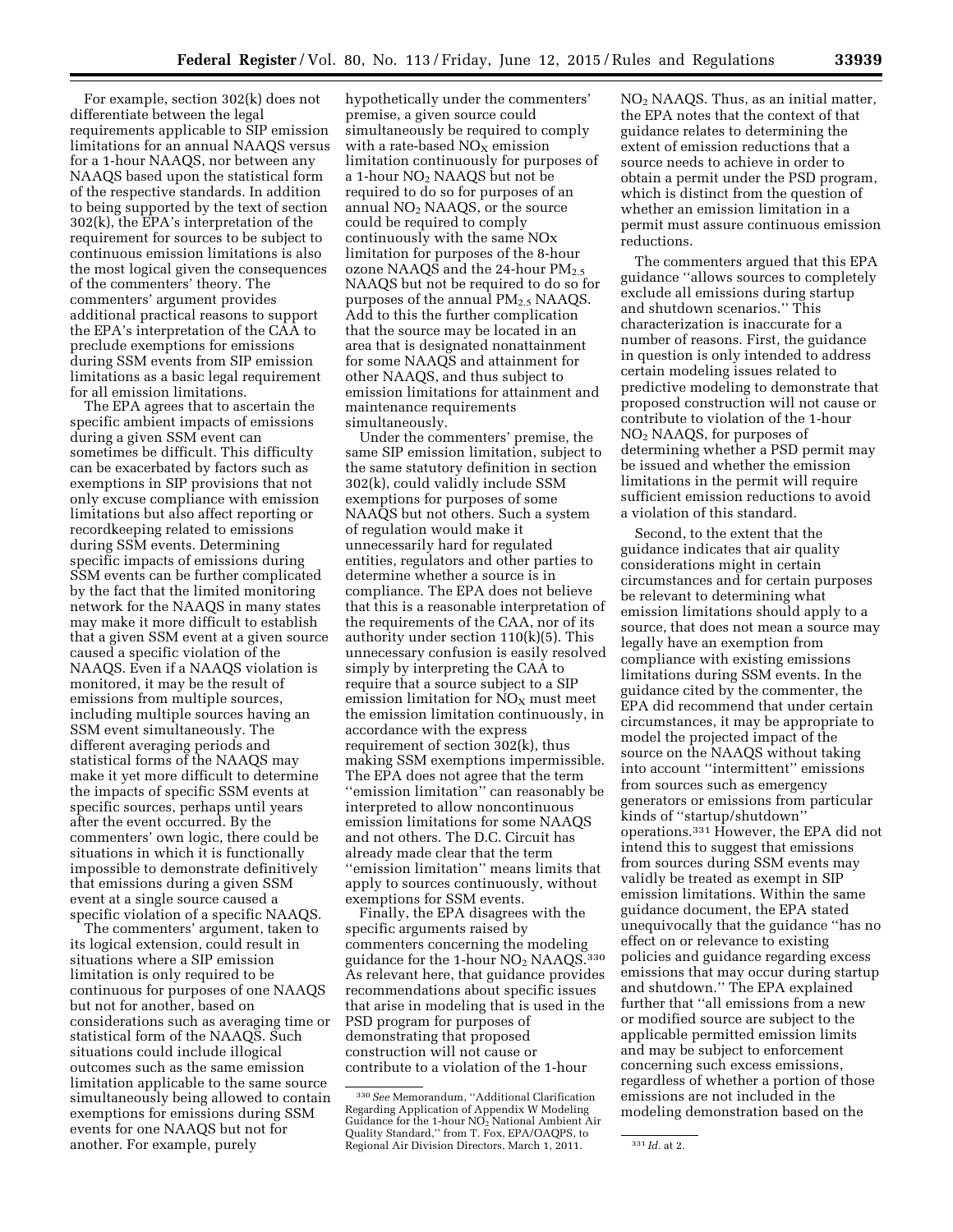guidance provided here.'' 332 In other words, even if a state elects not to include intermittent emissions from some types of startup and shutdown events in certain modeling exercises, this does not mean that sources can be excused from compliance with the emission limitation during startup and shutdown, via an exemption for such emissions.

Third, the guidance does not say that all SSM emissions may be considered intermittent and excluded from the modeling demonstration. The guidance explicitly recommends that the modeling be based on ''emission scenarios that can logically be assumed to be relatively continuous or which occur frequently enough to contribute significantly to the annual distribution of daily maximum 1-hour concentrations'' and gives the example that it may be appropriate to include startup and shutdown emissions from a peaking unit at a power plant in the modeling demonstration because those units go through frequent startup/ shutdown cycles.<sup>333</sup> Thus, the guidance does not support commenters' premise that the EPA must evaluate the air quality impacts from SSM events in SIP actions to determine that SSM exemptions in SIP provisions are substantially inadequate to meet fundamental requirements of the CAA.

8. Comments that this SIP call action is inconsistent with 1976 EPA guidance for such actions.

*Comment:* One commenter argued that the EPA misinterpreted the term ''substantially inadequate'' in the February 2013 proposal because the Agency is reading this term differently than in the past. In support of this contention, the commenter pointed to a 1976 guidance document from the EPA concerning the question of when a SIP may be substantially inadequate. The commenter argued that the EPA is wrong to interpret that term to mean anything other than a demonstrated failure to provide for factual attainment of the NAAQS. According to the commenter, the content of the 1976 guidance indicates that the EPA is obligated to conduct a specific analysis to determine the air quality impact of an alleged inadequacy in a SIP provision and to establish and document the specific air quality impacts of the inadequacy.

*Response:* The EPA disagrees with the commenter for multiple reasons. First, the 1976 document referred to by the commenter was the EPA's guidance on the requirements of the CAA as it was

embodied in 1970, not as Congress substantially amended it in 1990. The 1976 guidance pertained not to the current SIP call provision at section 110(k)(5) but rather to the requirements of section  $110(a)(2)(H)$ . This is particularly significant because the 1990 CAA Amendments added section  $110(k)(5)$  to the statute. Although section 110(a)(2)(H) remains in the statute, it is primarily a requirement applicable to state ''infrastructure'' SIP obligations through which states are required to have state law authority to meet the structural SIP elements required in section  $110(a)(2).$ <sup>334</sup> In reviewing SIPs for compliance with section 110(a)(2)(H), the EPA verifies that state SIPs include the legal authority to respond to any SIP call. By contrast, the EPA's authority to issue a SIP call under section 110(k)(5) is worded broadly, explicitly including the authority to make a finding of substantial inadequacy not only for failure to attain or maintain the NAAQS but also for failures related to interstate transport or ''otherwise to comply with any requirement of'' the CAA.

Second, even setting aside that the guidance is not relevant to the EPA's authority under section 110(k)(5), the 1976 guidance on its face did not purport to define the full contours of the term ''substantially inadequate'' in section  $110(a)(2)(H)$ . The 1976 guidance stated explicitly that ''it is difficult to develop comprehensive guidelines for all cases'' and only listed ''[s]ome factors that could be considered'' in evaluating whether a state's SIP is substantially inadequate.335 While the EPA acknowledges that these factors were primarily focused upon ambient air considerations as suggested by the commenter, they were not limited to that topic. Moreover, the EPA stated that factors ''other than air quality and emission data must be considered'' and provided several examples, including potential amendments to the CAA under consideration at that point in time that might change state SIP obligations and thus create the need for a SIP call. More significantly, nothing in the 1976 guidance indicated that the EPA should or would ignore legal deficiencies in existing SIP provisions or that legal deficiencies are not relevant to the

335 *Id.* at 10–11.

question of whether a SIP would provide for attainment of the NAAQS.

Third, the EPA notes that the commenter did not advocate that the Agency follow the 1976 guidance with respect to other issues, *e.g.,* that the EPA would initiate the obligations of states to revise their SIPs simply by making an announcement of substantial inadequacy ''without proposal''; that states would be required to make the necessary SIP revision within 12 months; or that states should make those revisions by no later than July 1, 1977.

The EPA has fully articulated its interpretation of the term ''substantial inadequacy'' in section 110(k)(5) in the February 2013 proposal. As explained in the proposal, the EPA interprets its current authority to include the issuance of a SIP call for the types of legal deficiencies identified in this action. In order to establish that these legal deficiencies are substantial inadequacies, the EPA does not interpret section 110(k)(5) to require the Agency to document precisely how each deficiency factually undermines the objectives of the CAA, such as attainment and maintenance of the NAAQS in a particular location on a particular date. It is sufficient that these provisions are inconsistent with the legal requirements for SIP provisions set forth in the CAA that are intended to assure that SIPs in fact do achieve the intended objectives.

10. Comments that because the EPA has misinterpreted the statutory terms ''emission limitation'' and ''continuous,'' the EPA has not established a substantial inadequacy.

*Comment:* Many state and industry commenters disagreed with the EPA's interpretation of the CAA to prohibit SSM exemptions in SIP provisions. These arguments took many tacks, based on the interpretation of various statutory provisions, the applicability of the court decision in *Sierra Club* v. *Johnson,*  alleged inconsistencies related to this requirement in the EPA's own NSPS and NESHAP regulations and a variety of other arguments. In particular, many commenters argued that the EPA was misinterpreting the statutory terms ''emission limitation'' and ''continuous'' in section 302(k) to preclude automatic or discretionary exemptions for emissions during SSM events in SIP provisions. As an extension of these arguments, commenters also argued that the EPA lacks authority under section  $110(k)(5)$  to issue a SIP call when it has incorrectly interpreted a relevant statutory term as the basis for finding a SIP provision to be substantially inadequate.

<sup>332</sup> *Id.* at 11.

<sup>333</sup> *Id.* at 9.

<sup>334</sup>*See* Memorandum, ''Guidance on Infrastructure State Implementation Plan (SIP) Elements under Clean Air Act Section 110(a)(1) and 110(a)(2),'' from Stephen D. Page, Director, OAQPS, to Regional Air Directors, Regions 1–10, September 13, 2013, at page 51 (explaining that a state meets section  $110(a)(2)(H)$  by having authority to revise its SIP in response to a SIP call).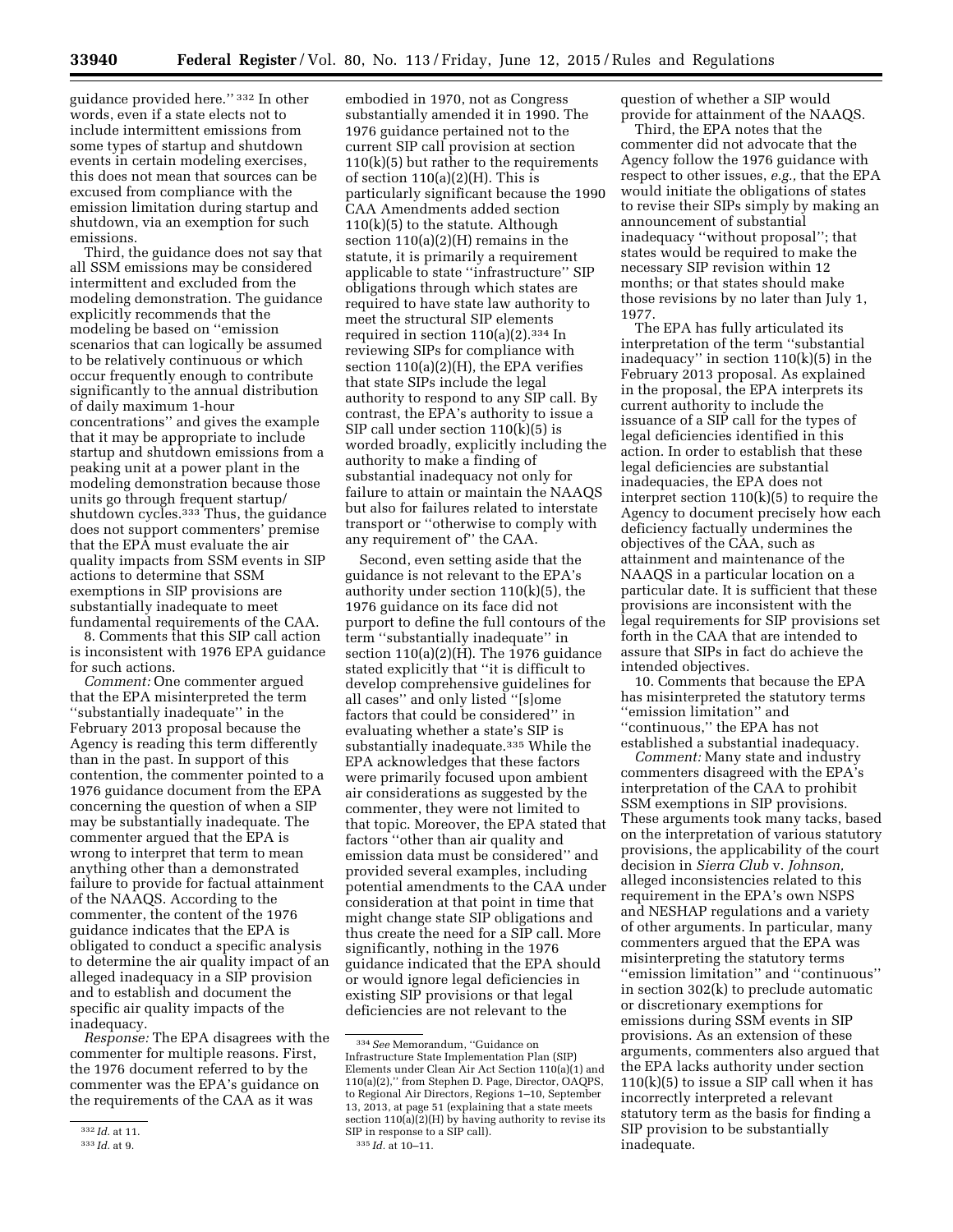*Response:* The EPA disagrees that it lacks authority to issue this SIP call on the grounds claimed by the commenters. As explained in detail in the February 2013 proposal and in this final action, the EPA has long interpreted the CAA to preclude SSM exemptions in SIP provisions. This interpretation has been stated by the EPA since at least 1982, reiterated in subsequent SSM Policy guidance documents, applied in a number of notice and comment rulemakings and upheld by courts.

With respect to the arguments that the EPA has incorrectly interpreted the terms ''emission limitation'' and ''continuous'' in this action, the EPA has responded in detail in section VII.A.3 of this document and need not repeat those responses here. In short, the EPA is interpreting those terms consistent with the relevant statutory language and consistent with the decision of the court in *Sierra Club* v. *Johnson.* Because the specific SIP provisions identified in this action with automatic or discretionary exemptions for emissions during SSM events do not limit emissions from the affected sources continuously, the EPA has found these provisions substantially inadequate to meet CAA requirements in accordance with section 110(k)(5).

11. Comments that section 110(k)(5) imposes a ''higher burden of proof'' upon the EPA than section 110(l) and that section 110(l) requires the EPA to conduct a specific technical analysis of the impacts of a SIP revision.

*Comment:* Commenters argued that the EPA is misinterpreting section 110(k)(5) to authorize a SIP call using a lower ''standard'' than the section 110(l) ''standard'' that requires disapproval of a new SIP provision in the first instance. The commenters stated that section  $110(k)(5)$  requires a determination by the EPA that a SIP provision is ''substantially inadequate'' to meet CAA requirements in order to authorize a SIP call, whereas section 110(l) provides that the EPA must disapprove a SIP revision provision only if it ''would interfere with'' CAA requirements. Thus, the commenters asserted that ''the SIP call standard is higher than the SIP revision standard.'' The commenters further argued that it would be ''illogical and contrary to the CAA to interpret section 110 to establish a lower standard for calling a previously approved SIP and demanding revisions to it than for disapproving that SIP in the first place.'' For purposes of section 110(l), the commenters claimed, the EPA ''is required'' to rely on specific ''data and evidence'' that a given SIP revision would interfere with CAA requirements and this requirement is thus imposed by

section 110(k)(5) as well. In support of this reasoning, the commenters relied on prior court decisions pertaining to the requirements of section 110(l).

*Response:* The EPA disagrees with the commenters' interpretations of the relative ''standards'' of section 110(k)(5) and section 110(l) and with the commenters' views on the court decisions pertaining to section 110(l). In addition, the EPA notes that the commenters did not fully address the related requirements of section 110(k)(3) concerning approval and disapproval of SIP provisions, of section 302(k) concerning requirements for emission limitations or of any other sections of the CAA that are substantively germane to specific SIP provisions and to enforcement of SIP provisions in general.336

The commenters argued that, by the ''plain language'' of the CAA and because of ''common sense,'' Congress intended the section 110(k)(5) SIP call standard to be ''higher'' than the section 110(l) SIP revision. The EPA disagrees that this is a question resolved by the ''plain language.'' To the contrary, the three most relevant statutory provisions, section  $110(k)(3)$ , section  $110(l)$ , and section  $110(k)(5)$ , are each to some degree ambiguous and are likewise ambiguous with respect to how they operate together to apply to newly submitted SIP provisions versus existing SIP provisions. Section 110(k)(3) requires the EPA to approve a newly submitted SIP provision ''if it meets all of the applicable requirements of [the CAA].'' Implicitly, the EPA is required to disapprove a SIP provision if it does not meet all applicable CAA requirements. Section 110(l) provides that the EPA may not approve any SIP revision that "would interfere with. any other applicable requirement of [the CAA].'' Section 110(k)(5) provides that the EPA shall issue a SIP call ''whenever'' the Agency finds an existing SIP provision ''substantially inadequate . . . to otherwise comply with [the CAA]." None of the core terms in each of the three provisions is

of [the CAA].'' Section 110(k)(3) states that the EPA ''shall approve such submittal . . . if it meets all

the requirements of [the CAA].''

defined in the CAA. Thus, whether the ''would interfere with'' standard of section 110(l) is *per se* a ''lower'' standard than the ''substantially inadequate'' standard of section  $110(k)(5)$  as advocated by the commenters is not clear on the face of the statute, and thus the EPA considers these terms ambiguous.

As explained in detail in the February 2013 proposal, the EPA interprets its authority under section 110(k)(5) broadly to include authority to require a state to revise an existing SIP provision that fails to meet fundamental legal requirements of the CAA.337 The commenters raise a valid point that section 110(l) and section  $110(k)(5)$ , as well as section  $110(k)(3)$ , facially appear to impose somewhat different standards. However, the EPA does not agree that the proper comparison is necessarily between section 110(k)(5) and section 110(l) but instead would compare section  $110(k)(5)$  and section  $110(k)(3)$ . Section 110(l) is primarily an ''antibacksliding'' provision, meant to assure that if a state seeks to revise its SIP to change *existing* SIP provisions that the EPA has previously determined *did meet* CAA requirements, then there must be a showing that the revision of the existing SIP provisions (*e.g.,* a relaxation of an emission limitation) would not interfere with attainment of the NAAQS, reasonable further progress or any other requirement of the CAA. By contrast, section  $110(k)(3)$  is a more appropriate point of comparison because it directs the EPA to approve a SIP provision ''that meets all applicable requirements'' of the CAA and section 110(k)(5) authorizes the EPA to issue a SIP call for previously approved SIP provisions that it later determines do not ''comply with any requirement'' of the CAA.

Notwithstanding that each of these three statutory provisions applies to different stages of the SIP process, all three of them explicitly make compliance with the legal requirements of the CAA a part of the analysis. At a minimum, the EPA believes that Congress intended these three sections, working together, to ensure that SIP provisions must meet all applicable legal CAA requirements when they are initially approved and to ensure that SIP provisions continue to meet CAA requirements over time, allowing for potential amendments to the CAA, changes in interpretation of the CAA by the EPA or courts or simply changed facts. With respect to compliance with the applicable legal requirements of the

 $^{336}\rm{CAA}$  section 110(k)(5) states that ''[w]henever the [EPA] finds that the applicable implementation plan for any area is substantially inadequate to attain or maintain the relevant [NAAQS], to mitigate adequately [ ] interstate pollutant transport ., or to otherwise comply with any requirement of [the CAA], the [EPA] shall require the State to revise the plan as necessary to correct such inadequacies.'' Section 110(l) states that, in the event a state submits a SIP revision, the EPA ''shall not approve a revision of a plan if the revision would interfere with any applicable requirement concerning attainment and reasonable further progress . . . or any other applicable requirement

<sup>337</sup>*See* February 2013 proposal, 78 FR 12459 at 12483–88.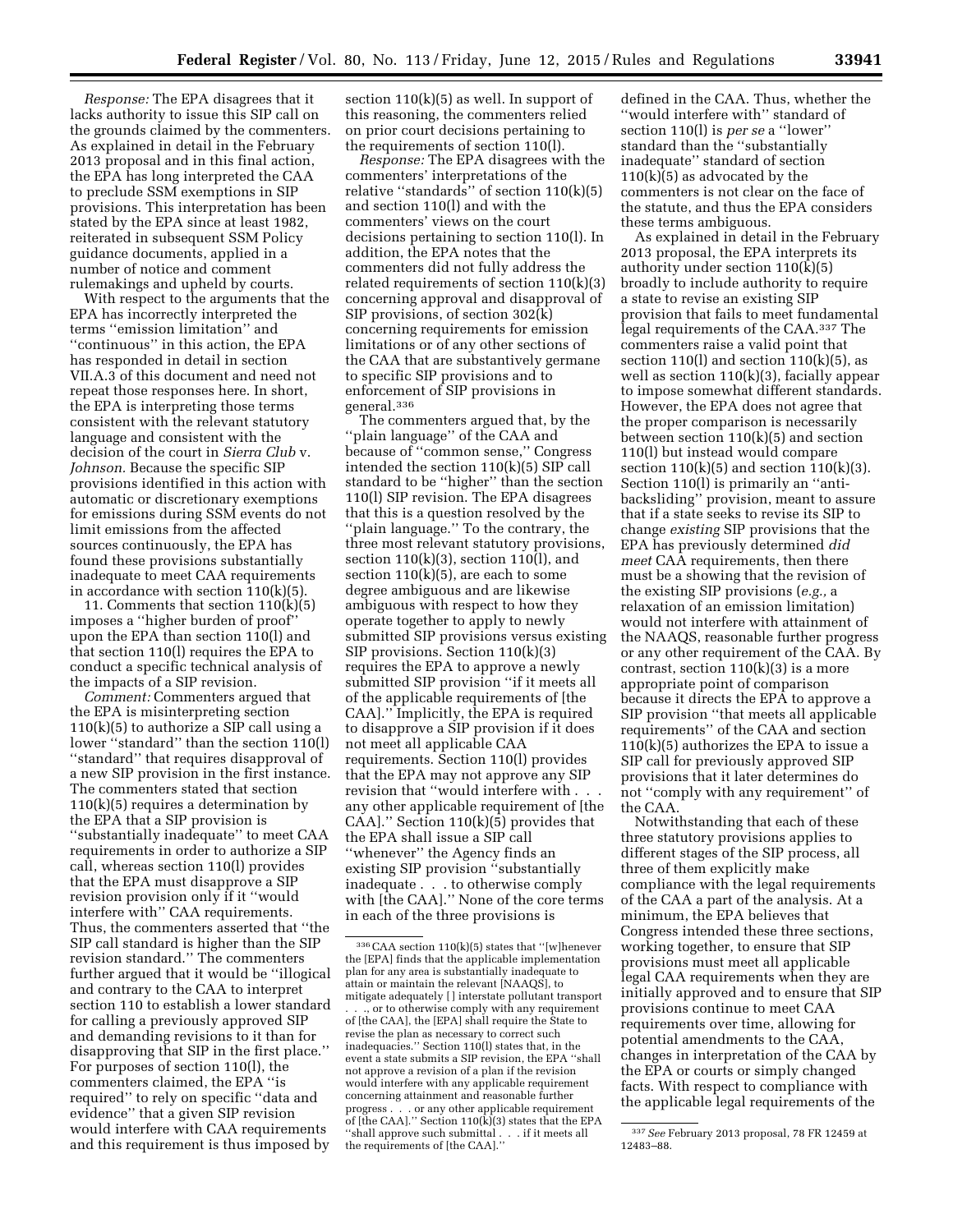CAA, the EPA does not interpret section 110(k)(5) as setting a *per se* ''higher'' standard. Under section 110(l), the EPA is likewise directed not to approve a SIP revision that is not consistent with legal requirements imposed by the CAA, including those relevant to SIP provisions such as section 302(k). Pursuant to section 110(l), the EPA would not be authorized to approve a SIP revision that contradicts requirements of the CAA; pursuant to section 110(k)(5) the EPA is authorized to direct states to correct a SIP provision that it later determines does not meet the requirements of the CAA.

The EPA also disagrees with the commenters' characterization of the requirements of section 110(l) and their arguments based on court decisions concerning section 110(l). Commenters rely on the decision in *Ky. Res Council*  v. *EPA* to support their argument that section 110(l) requires the EPA to disapprove a SIP revision only if it ''would interfere'' with a requirement of the CAA, not if it ''could interfere'' with such requirements.<sup>338</sup> From this decision, the commenters argue that the EPA is required to conduct a specific technical analysis under section 110(l) to determine the specific impacts of the revision on attainment and maintenance of the NAAQS and argue that by inference this must therefore also be required by section 110(k)(5). To the extent that court decisions concerning section 110(l) are relevant, these court decisions do not support the commenters' position.

First, the EPA notes that the commenters mischaracterize section 110(l) as requiring a particular form or method of analysis to support approval or disapproval of a SIP revision. Section 110(l) does not contain any such explicit requirement or specifications. The EPA interprets section 110(l) only to require an analysis that is appropriate for the particular SIP revision at issue, and that analysis can take different forms or different levels of complexity depending on the facts and circumstances relevant to the SIP revision. Like section 110(l), the EPA believes that section 110(k)(5) does not specify a particular form of analysis necessary to find a SIP provision substantially inadequate.

Second, the commenters mischaracterize the primary decision that they rely upon. The court in *Ky. Res Council* v. *EPA* expressly discussed the fact that section 110(l) does not specify precisely how any such analysis should be conducted and deferred to the EPA's reasonable interpretation of what form

of analysis is appropriate for a given SIP revision.339 Indeed, the decision stands for the proposition that the EPA does *not* necessarily have to develop an attainment demonstration in order to evaluate the impacts of a SIP revision, *i.e.* "prove" whether the revision will interfere with attainment, maintenance, reasonable further progress or any other requirements of the CAA. Thus, the commenters' argument that section 110(k)(5) has to require a specific technical analysis of impacts on attainment and maintenance because section 110(l) does so is simply in error.

Third, the section 110(1) cases cited by the commenters did not involve SIP revisions in which states sought to change existing SIP provisions so that they would fail to meet the specific CAA requirements at issue in this action. For example, none of the cases involved the EPA's approval of a new automatic exemption for emissions during SSM events. Had the state submitted a SIP revision that failed to meet applicable requirements of the CAA for SIP provisions, such as changing existing SIP emission limitations so that they would thereafter include SSM exemptions, then the EPA would have had to disapprove them.340 The challenged rulemaking actions at issue in the cases relied upon by the commenters involved SIP revision changes unrelated to the specific legal requirements at issue in this action. Accordingly, the EPA's evaluation of those SIP revisions focused upon other issues, such as whether the revision would factually result in emissions that would interfere with attainment and maintenance of the NAAQS, that were relevant to the particular provisions at issue in those cases.

12. Comments that the EPA is misinterpreting *US Magnesium* and that the decision provides no precedent for this action.

*Comment:* A number of industry commenters argued that the EPA's reliance on the decision of the Tenth Circuit in *US Magnesium, LLP* v. *EPA* is misplaced.341 According to the commenters, the EPA did not correctly interpret the decision and is misapplying it in acting upon the Petition. The commenters asserted that

the decision provides no precedent for this action because it was decided upon issues different from those at issue here. Commenters also argued that the court did not reach an important issue because the petitioner had failed to comment on it, *i.e.,* the argument that the EPA had not defined the term ''substantially inadequate'' in the rulemaking.342

*Response:* The EPA disagrees with the commenters on this point. The EPA of course acknowledges that the court in *US Magnesium* did not address the full range of issues related to the correct treatment of emissions during SSM events in SIP provisions that were raised in the Petition, *e.g.,* the court did not need to address the legal basis for affirmative defense provisions in SIPs because of the nature of the SIP provisions at issue in that case. However, the *US Magnesium* court evaluated many of the same key questions raised in this rulemaking and reached decisions that are very relevant to this action.

First, the *US Magnesium* court specifically upheld the EPA's SIP call action requiring the state to remove or revise a SIP provision that included an automatic exemption for emissions from sources during ''upsets,'' *i.e.,*  malfunctions. In doing so, the court was fully aware of the reasons why the EPA interprets the CAA to prohibit such exemptions, because they violate statutory requirements including section 302(k), section 110(a)(2)(A) and (C), and other requirements related to attainment and maintenance of the NAAQS. The court explained at length the EPA's reasoning about why the SIP provisions were inconsistent with CAA requirements for SIP provisions.343

Second, the court specifically upheld the EPA's SIP call action requiring the state to revise its SIP to remove or revise another SIP provision that could be interpreted to give state personnel the authority to determine unilaterally whether excess emissions from sources are a violation of the applicable emission limitation and thereby preclude any enforcement action by the EPA or citizens.

Third, the court also upheld the EPA's authority to issue a SIP call requiring a state ''to clarify language in the SIP that could be read to violate the CAA, when a court has not yet interpreted the language in that way.'' Indeed, the court opined that ''in light of the potential conflicts'' between competing interpretations of the SIP provision,

<sup>338</sup>*See* 467 F.3d 986 (6th Cir. 2006).

<sup>339</sup>*See* 467 F.3d at 995 (rejecting claim that section 110(l) required a modeled attainment demonstration to prove that the SIP revision would meet applicable CAA requirements).

<sup>340</sup>The EPA notes that the one exception to this, of course, is the Agency's recent approval of new SIP provisions in Texas that created an affirmative defense for malfunctions. As discussed elsewhere in this document, however, the EPA has determined that such provisions do not meet CAA requirements and is thus issuing a SIP call for those provisions. 341*See* 690 F.3d 1157 (10th Cir. 2012).

<sup>342</sup> *Id.,* 690 F.3d 1167, n.3.

<sup>343</sup> *Id.,* 690 F.3d at 1159–63.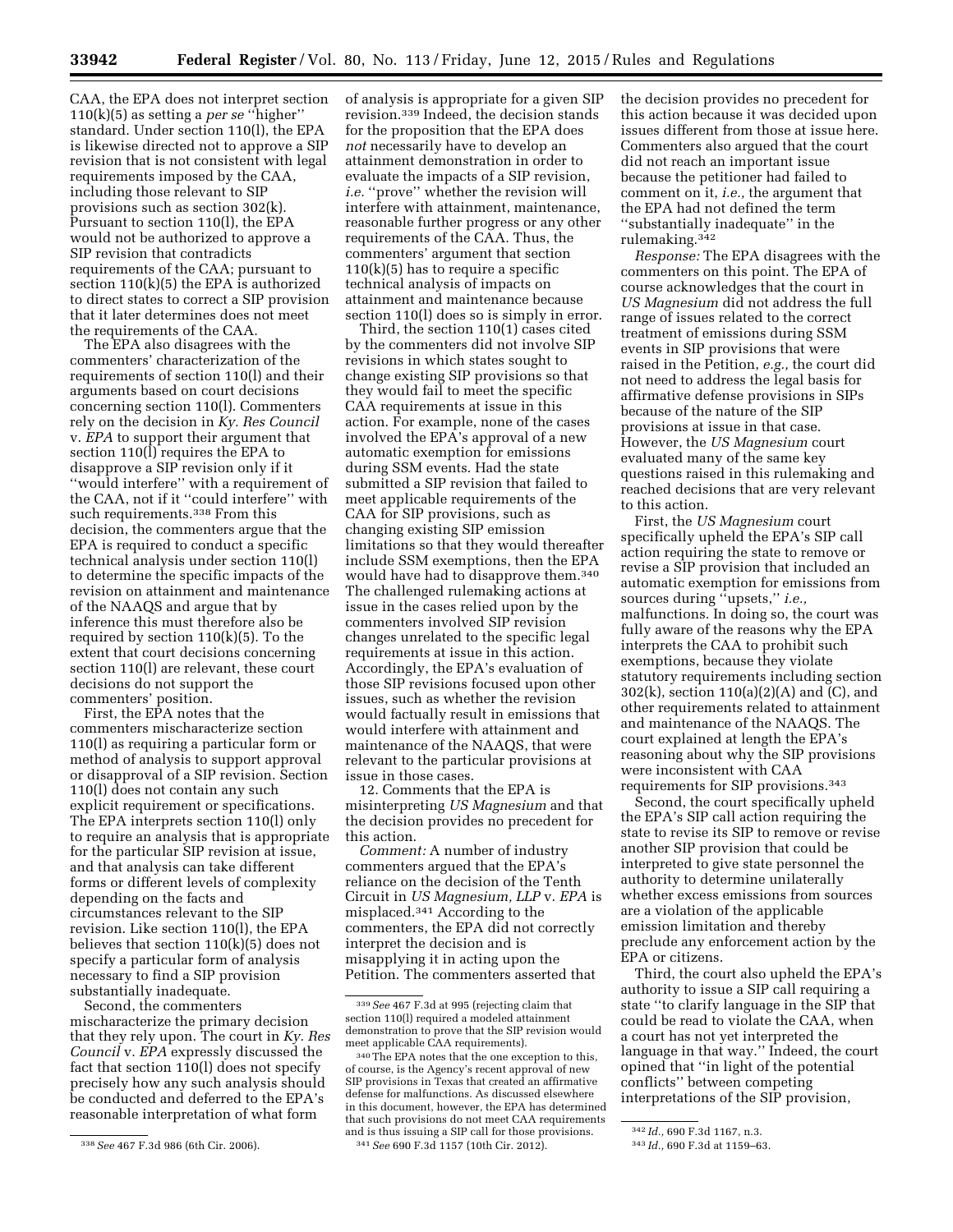''seeking revision of the SIP was prudent, not arbitrary or capricious.'' 344

Fourth, the court explicitly upheld the EPA's reasonable interpretation of section 110(k)(5) to authorize a SIP call when a state's SIP provision is substantially inadequate to meet applicable legal requirements, without making ''specific factual findings'' that the deficient provision resulted in a NAAQS violation. The EPA interpreted the CAA to allow a SIP call if the Agency ''determined that aspects of the SIP undermine the fundamental integrity of the CAA's SIP process and structure, regardless of whether or not the EPA could point to specific instances where the SIP allowed violations of the NAAQS.'' The *US Magnesium* court explicitly agreed that section 110(k)(5) authorizes issuance of a SIP call ''where the EPA determines that a SIP is no longer consistent with the EPA's understanding of the CAA.'' 345

Fifth, the court rejected claims that the EPA was requiring states to comply with the SSM Policy guidance rather than the CAA requirements, and the court noted that the Agency had undertaken notice-and-comment rulemaking to evaluate whether the SIP provisions at issue were consistent with CAA requirements.346

Sixth, the court rejected the claim that the EPA was interpreting the requirements of the CAA incorrectly because the EPA is in the process of bringing its own NSPS and NESHAP regulations into line with CAA requirements for emission limitations, in accordance with the *Sierra Club* v. *Johnson* decision.347 The court noted that the EPA is now correcting SSM exemptions in its own regulations, and thus its prior interpretation of the CAA, rejected by the court in *Sierra Club* v. *Johnson,* did not make the SIP call to Utah arbitrary and capricious.348

On these and many other issues, the EPA believes that the court's decision in *US Magnesium* provides an important and correct precedent for the Agency's interpretation of the CAA in this action. The commenters' apparent disagreement with the court does not mean that the decision is not relevant to this action. The commenters specifically argued that the *US Magnesium* court did not reach the issue of whether the EPA had ''defined'' the term ''substantial inadequacy'' in the challenged rulemaking because the petitioner had

- 345 *Id.,* 690 F.3d at 1168.
- 346 *Id.,* 690 F.3d at 1168.

not raised this point in comments. The EPA does not necessarily agree that ''defining'' the full contours of the term is a necessary step for a SIP call, but regardless of that fact the Agency did explain its interpretation of the term ''substantial inadequacy'' with respect to the SIP provisions at issue in the February 2013 proposal, the SNPR and this final action.

13. Comments that EPA has to evaluate a SIP ''as a whole'' to have the authority to issue a SIP call.

*Comment:* Many state and industry commenters argued that the EPA cannot evaluate individual SIP provisions in isolation and that the Agency is required to evaluate the entire SIP and any related permit requirements in order to determine if a specific SIP provision is substantially inadequate. In particular, some commenters argued that the EPA was wrong to focus upon the exemptions in SIP emission limitations for emissions during SSM events without considering whether some other requirement of the SIP or of a permit might operate to override or otherwise modify the exemptions. Many of the commenters asserted that other ''general duty'' clause requirements, elsewhere in other SIP provisions or in permits for individual sources, make the SSM exemptions in SIP emission limitations valid under the CAA.349 These other requirements were often general duty-type standards that require sources to minimize emissions, to exercise good engineering judgment or not to cause a violation of the NAAQS. The implication of the commenters' arguments is that such general-duty requirements legitimize an SSM exemption in a SIP emission limitation—even if they are not explicitly a component of the SIP provision, if they are not incorporated by reference in the SIP provision and if they are not adequate to meet the applicable substantive requirements for that type of SIP provision.

*Response:* The EPA disagrees with the basic premise of the commenters that the EPA cannot issue a SIP call directing a state to correct a facially deficient SIP provision without first determining

whether an unrelated and not crossreferenced provision of the SIP or of a permit might potentially apply in such a way as to correct the deficiency. As explained in section VII.A.3 of this document, the EPA believes that all SIP provisions must meet applicable requirements of the CAA, including the requirement that they apply continuously to affected sources. In reviewing the specific SIP provisions identified in the Petition, the EPA determined that many of the provisions include explicit automatic or discretionary exemptions for emissions during SSM events, whether as a component of an emission limitation or as a provision that operates to override the otherwise applicable emission limitation. Based on the EPA's review of these provisions, neither did they apply ''continuously'' as required by section 302(k) nor did they include crossreferences to any other limitations that applied during such exempt periods to potentially provide continuous limitations. To the extent that the SIP of a state contained any other requirements that applied during such periods, that fact was not plain on the face of the SIP provision. If the EPA was unable to ascertain what, if anything, applied during these explicitly exempt periods, then the Agency concludes that regulated entities, members of and the public, and the courts will have the same problem. The EPA has authority under section  $110(k)(5)$  to issue a SIP call requiring a state to clarify a SIP provision that is ambiguous or unclear such that the provision can lead to misunderstanding and thereby interfere with effective enforcement.350

To the extent that an affected state believes that the EPA has overlooked another valid provision of the SIP that would cure the substantial inadequacy that the Agency has identified in this action, the state may seek to correct the deficient SIP provision by properly revising it to remove the impermissible exemption or affirmative defense and replacing it with the requirements of the other SIP provision or by including a clear cross-reference that clarifies the applicability of such provision as a component of the specific emission limitation at issue. The state should make this revision in such a way that the SIP emission limitation is clear on its face as to what the affected sources are required to do during all modes of operation. The emission limitation should apply continuously, and what is required by the emission limitation under any mode of operation should be

<sup>344</sup> *Id.,* 690 F.3d at 1170.

<sup>347</sup> *Id.,* 690 F.3d at 1169.

<sup>348</sup> *Id.,* 690 F.3d at 1170.

<sup>349</sup>The EPA notes that other commenters on the February 2013 proposal made similar arguments with respect to affirmative defense provisions in their SIPs, asserting that other SIP provisions or terms in permits provided additional criteria that would have made the affirmative defense provisions at issue consistent with the EPA's interpretation of the CAA in the 1999 SSM Guidance. *See, e.g.,* Comment from Virginia Department of Environmental Quality at 1–2, in the rulemaking docket at EPA–HQ–OAR–2012–0322– 0613. Because the EPA no longer interprets the CAA to allow any affirmative defense provisions, these comments are not germane.

<sup>350</sup>*See US Magnesium, LLC* v. *EPA,* 690 F.3d 1157, 1169 (10th Cir. 2012).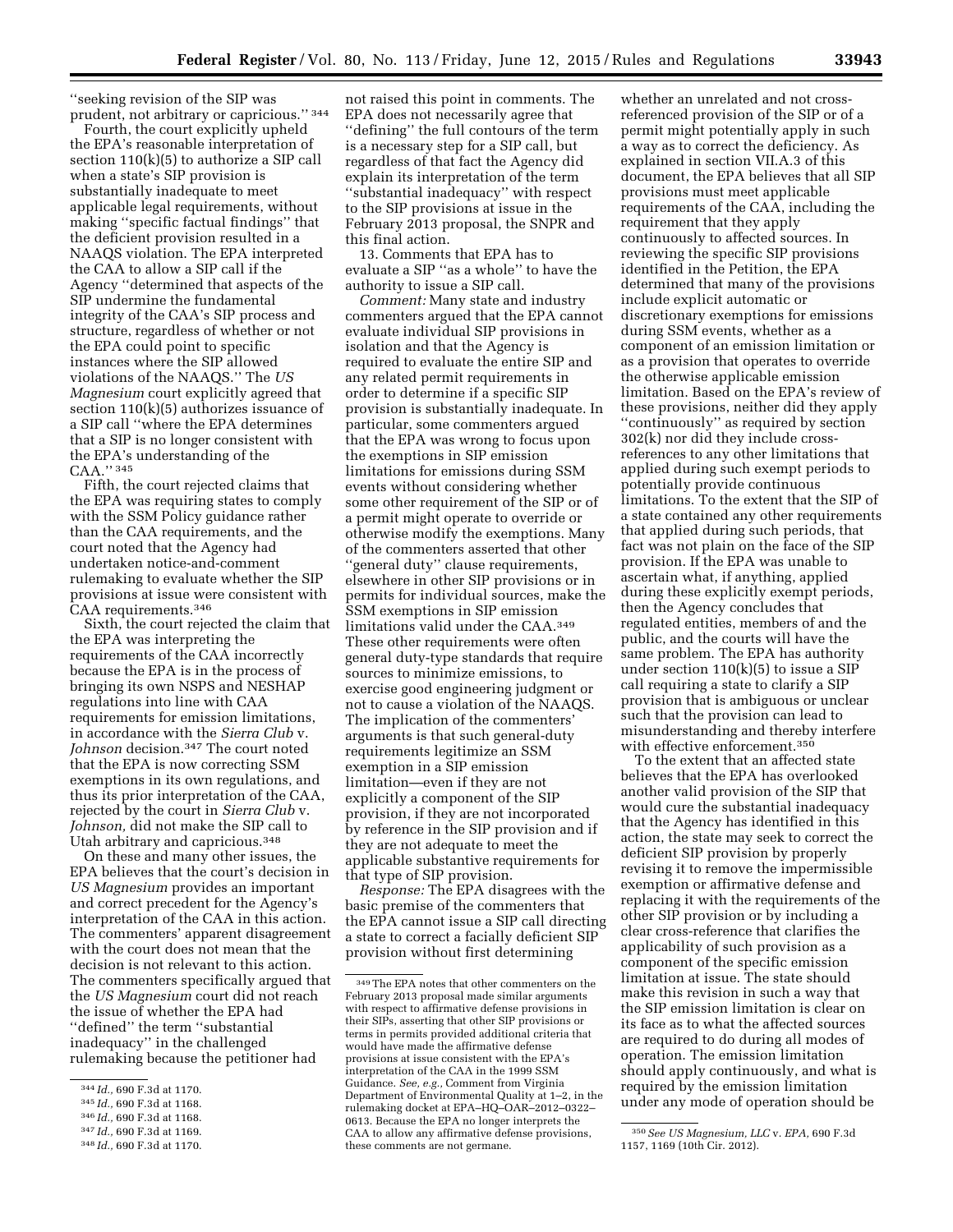readily ascertainable by the regulated entities, the regulators and the public. The EPA emphasizes, however, that each revised SIP emission limitation must meet the substantive requirements applicable to that type of provision (*e.g.,*  impose RACM/RACT-level controls on sources located in nonattainment areas) and must be legally and practically enforceable (*e.g.,* have sufficient recordkeeping, reporting and monitoring requirements). The revised SIP emission limitation must be consistent with all applicable CAA requirements.

14. Comments that the EPA inappropriately is ''using guidance'' as a basis for the SIP call action.

*Comment:* State and industry commenters asserted that the EPA is relying on guidance as the basis for issuing this SIP call action and argued that the EPA cannot issue a SIP call based on guidance. The commenters argued that the EPA guidance provided in the SSM Policy is not binding and that states thus have the flexibility to develop SIP provisions that are not in conformance with EPA guidance. Some commenters claimed that if the EPA wishes to make the interpretations of the CAA in its SSM Policy binding upon states, then it must do so through a notice-and-comment rulemaking and must codify those requirements in binding regulations in the CFR. The commenters argued that states should not be subject to a SIP call for existing provisions in their SIPs on the basis that they do not conform to guidance in the SSM Policy. Some commenters acknowledged that the EPA is providing notice and comment on its SSM Policy through this action, but still they contended that the EPA's interpretation of the CAA is not binding upon states unless the Agency codifies its updated SSM Policy in regulations in the CFR.

*Response:* The EPA disagrees with arguments that the Agency has acted inappropriately by relying on its interpretations of the CAA set forth in the SSM Policy in issuing this SIP call. As explained in the February 2013 proposal, the SSM Policy is merely guidance. It is correct that guidance documents are nonbinding. However, the guidance provides the EPA's recommendations concerning how best to interpret the statutory requirements of the CAA that are binding. Moreover, the EPA's interpretation of the CAA in the SSM Policy can become binding once the Agency adopts and applies that interpretation through notice-andcomment rulemaking. The EPA is issuing this SIP call action through notice-and-comment rulemaking and has specifically taken comment on its

interpretations of the CAA as they apply to the specific SIP provisions at issue in this action. Thus, the EPA is requiring the affected states to comply with the requirements of the CAA, not with the SSM Policy guidance itself.351

The EPA also disagrees with commenters that in order to rely on its interpretation of the CAA in the SSM Policy, the EPA must first issue regulatory provisions applicable to SIP provisions. There is no such general obligation for the EPA to codify its interpretations of the CAA in regulatory text. Unless Congress has specifically directed the EPA to promulgate regulations for a particular purpose, the EPA has authority and discretion to promulgate such regulations as it deems necessary or helpful in accordance with its authority under section 301. With respect to issues concerning proper treatment of excess emissions during SSM events in SIP provisions, the EPA has historically proceeded by issuance of guidance documents. In this action, the EPA is undergoing notice-andcomment rulemaking to update and revise its guidance and to apply that guidance to specific existing SIP provisions. Thus, the EPA is not required to promulgate specific implementing regulations as a precondition to making a finding of substantial inadequacy to address existing deficient SIP provisions.

15. Comments that the EPA's redesignation and approval of a maintenance plan for an area in a state with a SIP that has provisions at issue in the SIP call establishes that all provisions in the SIP meet CAA requirements.

*Comment:* Commenters argued that the ''EPA's allegations that SSM provisions could threaten the NAAQS is contradicted by'' the fact that the ''EPA has consistently approved redesignation requests and attainment and maintenance plans, notwithstanding SSM provisions.'' According to these commenters, ''[t]he fact that EPA has already approved numerous redesignation requests . . . indicates that EPA has already (and in many cases, very recently) admitted that the [State SIPs are] fully approved, sufficient to achieve the NAAQS, and fully enforceable.'' The commenters argued that the appropriate time for the EPA to

have addressed any issues concerning deficient SIP provisions applicable to emissions during SSM events was ''in the context of its review and approval of [maintenance] plans.'' Because the EPA has been approving maintenance plans for areas in states subject to this SIP call action, the commenters believed, this ''is evidence that the Agency has not viewed SSM-related emissions as a threat to attainment or maintenance of the NAAQS.'' In essence, these commenters argued that the EPA's redesignation of any area in any of the states at issue in this rulemaking indicates that the SIPs of these states fully meet all CAA requirements and that there are no deficiencies whatsoever in the SIPs of these states.

*Response:* The EPA disagrees with the commenters' premise that the Agency's approval of redesignation requests and maintenance plans for certain nonattainment areas, notwithstanding the presence of impermissible provisions related to emissions during SSM events that may have been present in the SIP for those areas, is evidence that the EPA does not view SSM-related emissions as a threat to attainment or maintenance of the NAAQS. Contrary to the theory of the commenters, the EPA's redesignation of an area to attainment does not mean that the SIP for the state in question fully meets each and every requirement of the CAA.

The CAA sets forth the general criteria for redesignation of an area from nonattainment to attainment in section 107(d)(3)(E). These criteria include a determination by the EPA that the area has attained the relevant standard (section  $107(d)(3)(E(i))$  and that the EPA has fully approved the applicable implementation plan for the area for purposes of redesignation (section  $107(d)(3)(E)(ii)$  and (v)). The EPA must also determine that the improvement in air quality in the area is due to reductions that are permanent and enforceable (section 107(d)(3)(E)(iii)) and that the EPA has fully approved a maintenance plan for the area under section  $175A$  (section  $107(d)(3)(E)(iv)$ ).

For purposes of redesignation, the EPA has long held that SIP requirements that are not linked with a particular nonattainment area's designation and classification, including certain section 110 requirements, are not ''applicable'' for purposes of evaluating compliance with the specific redesignation criteria in CAA sections 107(d)(3)(E)(ii) and (v).352 The EPA maintains this

<sup>351</sup>The EPA's reliance on interpretations of the CAA in the SSM Policy through notice-andcomment rulemakings has previously been upheld by several courts. *See, e.g., US Magnesium, LLC* v. *EPA,* 690 F.3d 1157, 1168 (10th Cir. 2012) (upholding the EPA's SIP call to Utah for existing SIP provisions); *Mich. Dep't of Envtl. Quality* v. *Browner,* 230 F.3d 181 (6th Cir. 2000) (upholding the EPA's disapproval of a SIP submission).

<sup>352</sup>*See, e.g.,* ''Approval and Promulgation of Implementation Plans and Designation of Areas for Air Quality Planning Purposes; State of Arizona;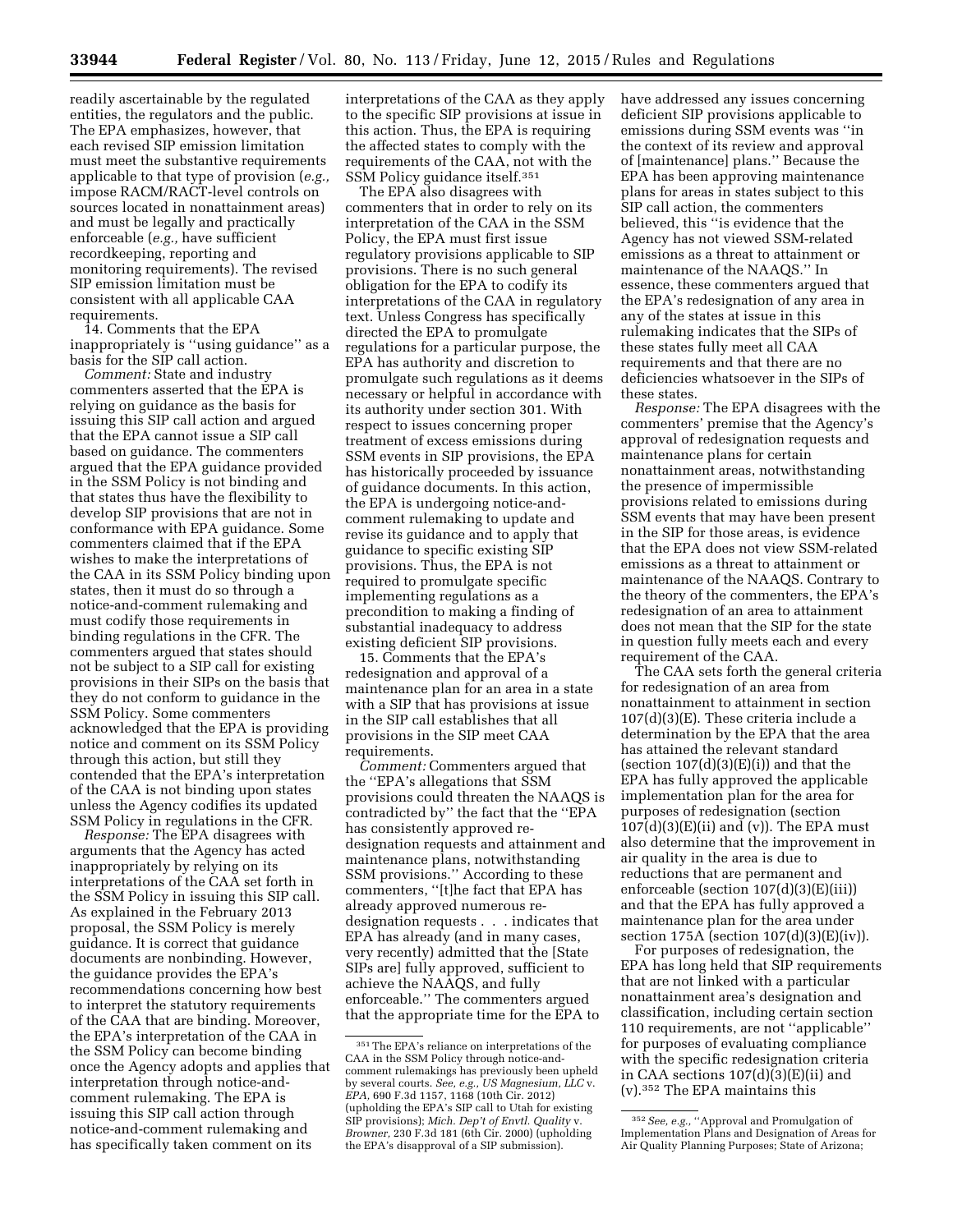interpretation because these requirements remain applicable after an area is redesignated to attainment. For at least the past 15 years, the EPA has applied this interpretation with respect to requirements to which a state will continue to be subject after the area is redesignated.353 Courts reviewing the EPA's interpretation of the term ''applicable'' in section 107(d)(3) in the context of requirements applicable for redesignation have generally agreed with the Agency.354

The EPA therefore approves redesignation requests in many instances without passing judgment on every part of a state's existing SIP, if it finds those parts of the SIP are not ''applicable'' for purposes of section 107(d)(3). For example, the EPA recently approved Arizona's request to redesignate the Phoenix-Mesa 1997 8 hour ozone nonattainment area and its accompanying maintenance plan, while recognizing that Arizona's SIP may contain affirmative defense provisions that are not consistent with CAA requirements.355 In that case, the EPA explicitly noted that approval of the redesignation of the Phoenix-Mesa nonattainment area did not relieve Arizona or Maricopa County of its obligation to remove the affirmative defense provisions from the SIP, if the EPA was to take later action to require correction of the Arizona SIP with respect to those provisions.356

The EPA also disagrees with commenters to the extent they suggest that the Agency must use the redesignation process to evaluate whether any existing SIP provisions are legally deficient. The EPA has other statutory mechanisms through which to

354*See Sierra Club* v. *EPA,* 375 F.3d 537 (7th Cir. 2004); *Wall* v. *EPA,* 265 F.3d 426, 438 (6th Cir. 2001). *But see Sierra Club* v. *EPA,* Nos. 12–3169, 12–3182, 12–3420 (6th Cir. Mar. 18, 2015), *petition for reh'g en banc filed.* 

355 79 FR 55645 (September 17, 2014).

356 *Id.* at 55648. The EPA notes that it has included the deficient SIP provisions that include the affirmative defenses in this action, thereby illustrating that it can take action to address a SIP deficiency separately from the redesignation action, where appropriate.

address existing deficiencies in a state's SIP, and courts have agreed that the EPA retains the authority to issue a SIP call to a state pursuant to CAA section 110(k)(5) even after redesignation of a nonattainment area in that state.357 The EPA recently addressed this issue in the context of redesignating the Ohio portion of the Huntington-Ashland (OH–WV–KY) nonattainment area to attainment for the PM2.5 NAAQS.358 In response to comments challenging the proposed redesignation due to the presence of certain SSM provisions in the Ohio SIP, the EPA concluded that the provisions at issue did not provide a basis for disapproving the redesignation request.359 In so concluding, the EPA noted that the SSM provisions and related SIP limitations at issue in that state were already approved into the SIP and thus ''permanent and enforceable'' for the purposes of meeting section  $107(d)(3)(E)(iii)$  and that the Agency has other statutory mechanisms for addressing any problems associated with the SSM provisions.360 The EPA emphasizes that the redesignation of areas to attainment does not relieve states of the responsibility to remove legally deficient SIP provisions either independently or pursuant to a SIP call. To the contrary, the EPA maintains that it may determine that deficient provisions such as exemptions or affirmative defense provisions applicable to SSM events are contrary to CAA requirements and take action to require correction of those provisions even after an area is redesignated to attainment for a specific NAAQS. This interpretation is consistent with prior redesignation actions.

In some cases, the EPA has stated that the presence of illegal SSM provisions does constitute grounds for denying a redesignation request. For example, the EPA issued a proposed disapproval of Utah's redesignation requests for Salt Lake County, Utah County and Ogden City  $PM_{10}$  nonattainment areas.<sup>361</sup> However, the specific basis for the proposed disapproval in that action, which was one of many SIP deficiencies

358*See* 77 FR 76883 (December 31, 2012).

360The EPA notes that the provisions at issue in the redesignation action are included in this SIP call, thus illustrating that the Agency can address these deficient provisions in a context other than a redesignation request.

361 74 FR 62717 (December 1, 2009).

identified by EPA, was the state's inclusion in the submission of new provisions not previously in the SIP that would have provided blanket exemptions from compliance with emission standards during SSM events. Those SSM exemptions were not in the previously approved SIP, and the EPA declined to approve them in connection with the redesignation request because such provisions are inconsistent with CAA requirements. In most redesignation actions, states have not sought to create new SIP provisions that are inconsistent with CAA requirements as part of their redesignation requests or maintenance plans.

Finally, the EPA disagrees with commenters that approval of a maintenance plan for any area has the result of precluding the Agency from later finding that certain SIP provisions are substantially inadequate under the CAA on the basis that those provisions may interfere with attainment or maintenance of the NAAQS or fail to meet any other legal requirement of the CAA. The approval of a state's redesignation request and maintenance plan for a particular NAAQS is not the conclusion of the state's and the EPA's responsibilities under the CAA but rather is one step in the process Congress established for identifying and addressing the nation's air quality problems on a continuing basis. The redesignation process allows states with nonattainment areas that have attained the relevant NAAQS to provide the EPA with a demonstration of the control measures that will keep the area in attainment for 10 years, with the caveat that the suite of measures may be revisited if necessary and must be revisited with a second maintenance plan for the 10 years following the initial 10-year maintenance period.

Moreover, it is clear from the structure of section 175A maintenance plans that Congress understood that the EPA's approval of a maintenance plan is not a guarantee of future attainment air quality in a nonattainment area. Rather, Congress foresaw that violations of the NAAQS could occur following a redesignation of an area to attainment and therefore required section 175A maintenance plans to include contingency measures that a state could implement quickly in response to a violation of a standard. The notion that the EPA's approval of a maintenance plan must be the last word with regard to the contents of a state's SIP simply does not comport with the framework Congress established in the CAA for redesignations. The EPA has continuing authority and responsibility to assure that a state's SIP meets CAA

Redesignation of the Phoenix-Mesa Nonattainment Area to Attainment for the 1997 8-Hour Ozone Standard; Proposed rule,'' 79 FR 16734 at 16739 n.22 (March 26, 2014).

<sup>353</sup>*See, e.g.,* 73 FR 22307 at 22312–13 (April 25, 2008) (proposed redesignation of San Joaquin Valley; the EPA concluded that section 110(a)(2)(D) transport requirements are not applicable under section 110(d)(3)(E)(v) because they ''continue to apply to a state regardless of the designation of any one particular area in the state''); 62 FR 24826 at 24829–30 (May 7, 1997) (redesignation of Reading, Pennsylvania, Area; the EPA concluded that the additional controls required by section 184 were not ''applicable'' for purposes of section 107(d)(3)(E) because ''they remain in force regardless of the area's redesignation status'').

<sup>357</sup>*See Southwestern Pennsylvania Growth Alliance* v. *EPA,* 114 F.3d 984 (6th Cir. 1998) (Redesignation of Cleveland-Akron-Lorain area determined valid even though the Agency subsequently proposed a SIP call to require Ohio and other states to revise their SIPs to mitigate ozone transport to other states).

<sup>359</sup> *Id.* at 76891–92.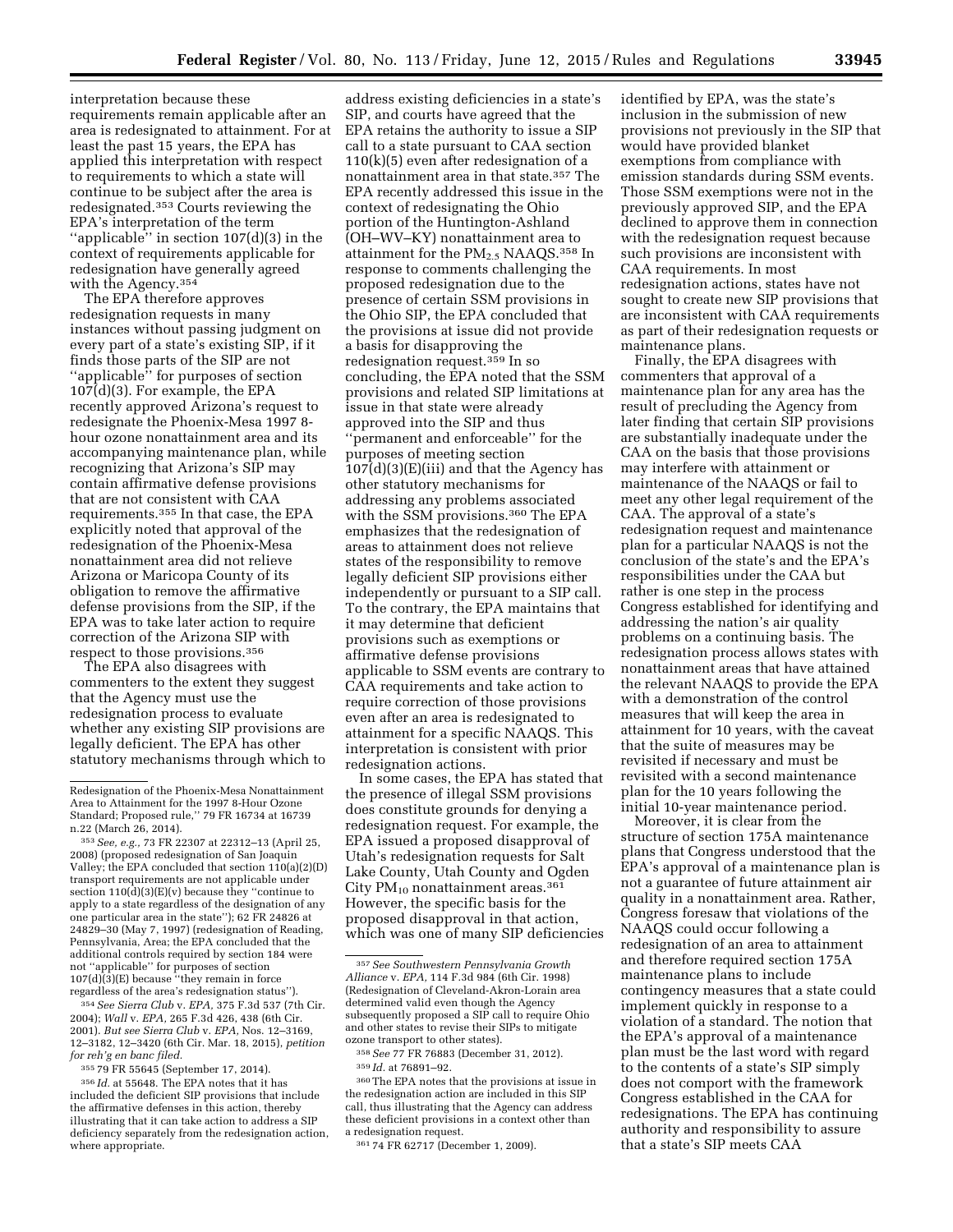requirements, even after approving a redesignation request for a particular NAAQS.

In conclusion, the EPA is not required to reevaluate the validity of all previously approved SIP provisions as part of a redesignation. The existence of provisions such as impermissible exemptions and affirmative defenses applicable during SSM events in an approved SIP does not preclude the EPA's determination that emission reductions that have provided for attainment and that will provide for maintenance of a NAAQS in a nonattainment area are ''permanent and enforceable,'' as those terms are meant in section 107(d)(3), or that the state has met all applicable requirements under section 110 and part  $\bar{D}$  relevant for the purposes of redesignation. Finally, if the EPA separately determines that the state's SIP is deficient after the redesignation of the area to attainment, the Agency can issue a SIP call requiring a corrective SIP revision. Redesignation of areas to attainment in no way relieves states of their continuing responsibilities to remove deficient SIP provisions from their SIPs in the event of a SIP call.

16. Comments that in issuing a SIP call the EPA is ''dictating'' to states how to regulate their sources and taking away their discretion to adopt appropriate control measures of their own choosing in developing a SIP.

*Comment:* Several commenters claimed that the EPA's SIP call action removes discretion that states would otherwise have under the CAA. Commenters claimed that the action has the effect of unlawfully directing states to impose a particular control measure by requiring the state to regulate all periods of operation for any source it chooses to regulate. Because the alternative emission limitations and work practice standards that the EPA asserts are necessary under the statutory definition of ''emissions limitation'' are not real options in some cases, the commenters claimed, the EPA's proposal is the type of mandate that the court in the *Virginia* decision found to have violated the CAA.362 Other commenters also cited to the *Virginia*  decision, as well as citing to the U.S. Supreme Court's decision in *Train* v. *NRDC,* in which the Court held that ''so long as the ultimate effect of a State's choice of emissions limitations is compliance with the national standards, the State is at liberty to adopt whatever mix of emissions limitations it deems best suited to its particular situation.<sup>363</sup>

The commenters concluded that the EPA cannot prescribe the specific terms of SIP provisions applicable to SSM events absent evidence that the provisions undermine the NAAQS or are otherwise inconsistent with the Act.

Commenters claimed that states are provided substantial discretion under the Act in how to develop SIPs and that the EPA's SIP call action is inconsistent with this long-recognized discretion because it limits the states to one option: ''Eliminate any consideration of unavoidable emissions during planned startups and shutdowns and adopt only an extremely limited affirmative defense for unavoidable emissions during a malfunction.'' The commenters claimed that other options available to states include ''justifying existing provisions, adopting alternative numeric emission limitations, work practice standards, additional operational limitations, or revising existing numeric emission limitations and/or their associated averaging times to create a sufficient compliance margin for unavoidable SSM emissions.''

The commenters further asserted that the EPA's February 2013 proposal contained inconsistent statements about how the Agency expects states to respond to the SIP call. For example, according to one commenter, the EPA states in one place that startup and shutdown emissions above otherwise applicable limits must be considered a violation yet elsewhere discusses the fact that states can adopt alternative emission limitations for startup and shutdown. The commenter also asserted that the EPA recommended that states could elect to adopt the an approach to emissions during startup and shutdown like that of the EPA's recent MATS rule but that the EPA then failed to explain that the MATS rule contains ''exemptions'' for emissions during startup and shutdown that apply so long as the source meets the general work practice standards in the rule. This commenter claimed that the EPA's own approach is inconsistent with statements in the February 2013 proposal that states should treat all startups and shutdowns as ''normal operations.''

*Response:* The EPA disagrees with the commenter's claims that the SIP call violates the structure of ''cooperative federalism'' that Congress enacted for the SIP program in the CAA. Under this structure, the EPA establishes NAAQS and reviews state plans to ensure that they meet the requirements of the CAA. States take primary responsibility for developing plans to attain and maintain the NAAQS, but the EPA is required to step in if states fail to adopt plans that

meet the statutory requirements. As the court in *Virginia* recognized, Congress gave states discretion in choosing the 'mix of controls'' necessary to attain and maintain the NAAQS. *See also Train* v. *NRDC,* 421 U.S. 60, 79, 95 (1975). The U.S. Supreme Court first recognized this program of cooperative federalism in *Train,* and the Court stated:

The Act gives the Agency no authority to question the wisdom of a State's choices of emissions limitations if they are part of a plan which satisfies the standards of  $\S 110(a)(2)$ ... [S]o long as the ultimate effect of a State's choice of emissions limitations is compliance with the national standards, the State is at liberty to adopt whatever mix of emissions limitations it deems best suited to its particular situation.

The issue in that case concerned whether changes to requirements that would occur before the area was required to attain the NAAQS were variances that should be addressed pursuant to the provision governing SIP revisions or were ''postponements'' that must be addressed under section 110(f) of the CAA of 1970, which contained prescriptive criteria. The court concluded that the EPA reasonably interpreted section 110(f) not to restrict a state's choice of the mix of control measures needed to attain the NAAQS and that revisions to SIPs that would not impact attainment of the NAAQS by the attainment date were not subject to the limits of section 110(f). While the court recognized that states had discretion in determining the appropriate emissions limitations, it also recognized that the SIP must meet the standards of section 110(a)(2). In *Virginia,* the issue was whether at the request of the Ozone Transport Commission the EPA could mandate that states adopt specific motor vehicle emission standards more stringent than those mandated by CAA sections 177 and 202 for regulating emissions from motor vehicles.

As the EPA has consistently explained in its SSM Policy, the Agency does not believe that exemptions from compliance with any applicable SIP emission limitation requirements during periods of SSM are consistent with the obligation of states in SIPs, including the requirements to demonstrate that plans will attain and maintain the NAAQS, protect PSD increments and improve visibility. If a source is free from any obligation during periods of SSM, there is nothing restraining those emissions and such emissions could cause or contribute to an exceedance or violation of the NAAQS. Moreover, neither the state nor citizens would have authority to take enforcement

<sup>362</sup> 108 F.3d at 1410.

<sup>363</sup> 421 U.S. 60, 79 (1975).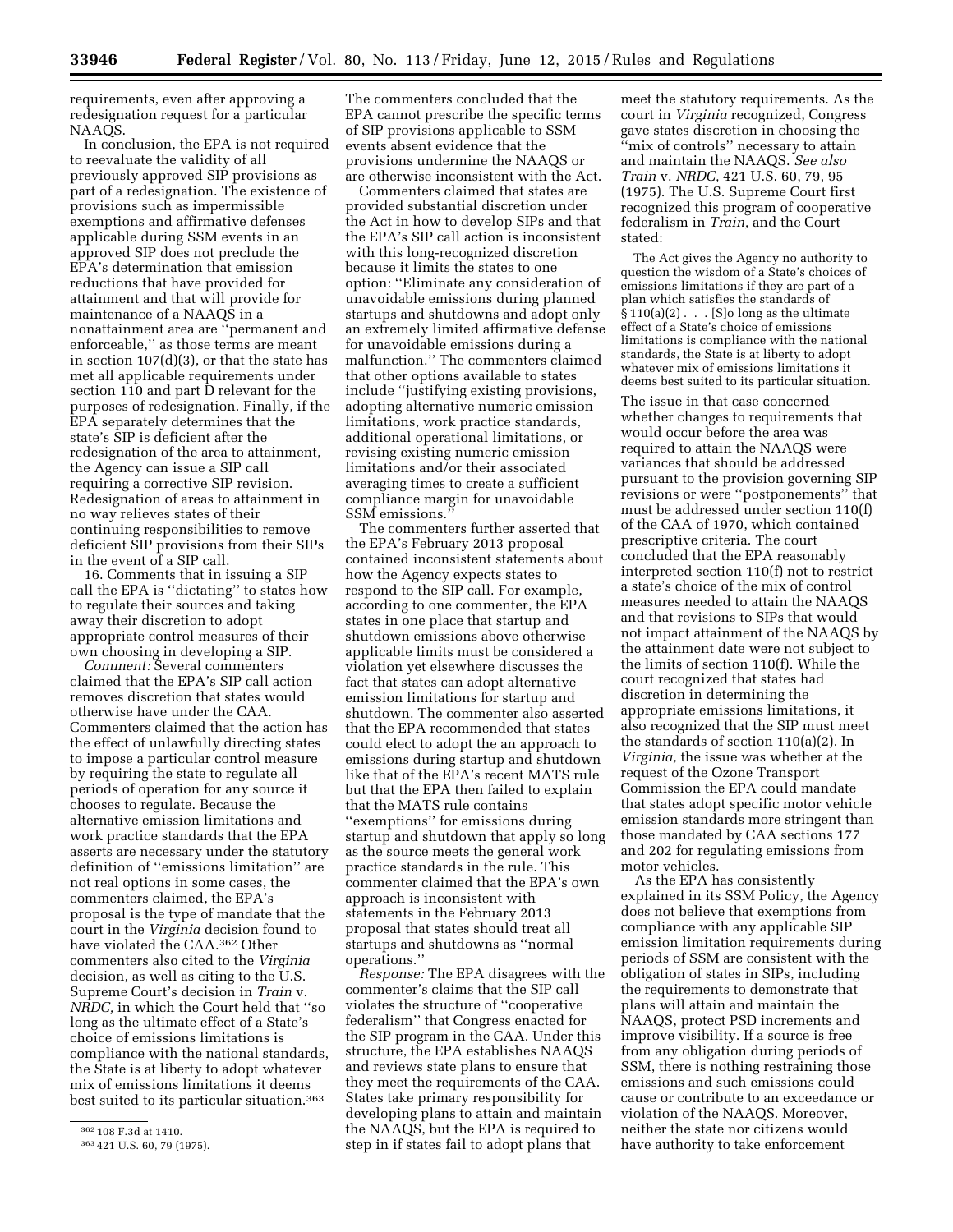action regarding such emissions. Also, even if historically such excess emissions have not caused or contributed to an exceedance or violation, this would not mean that they could not do so at some time in the future. Finally, given that there are many locations where air quality is not monitored such that a NAAQS exceedance or violation could be observed, the inability to demonstrate that such excess emissions have not caused or contributed to an exceedance or violation would not be proof that they have not. Thus, the EPA has long held that exemptions from emission limitations for emissions during SSM events are not consistent with CAA requirements, including the obligation to attain and maintain the NAAQS and the requirement to ensure adequate enforcement authority.

Despite claims by the commenter to the contrary, the EPA has not mandated the specific means by which states should regulate emissions from sources during startup and shutdown events. Requiring states to ensure that periods of startup and shutdown are regulated consistent with CAA requirements is not tantamount to prescribing the specific means of control that the state must adopt. By the SIP call, the EPA has simply explained the statutory boundaries to the states for SIP provisions, and the next step is for the states to revise their SIPs consistent with those boundaries. States remain free to choose the ''mix of controls,'' so long as the resulting SIP revisions meet CAA requirements. The EPA agrees with the commenter who notes several options available to the states in responding to the SIP call. The commenter stated that there are various options available to states, such as ''adopting alternative numeric emission limitations, work practice standards, additional operational limitations, or revising existing numeric emission limitations and/or their associated averaging times to create a sufficient compliance margin for unavoidable SSM emissions.'' However, the state must demonstrate how that mix of controls for all periods of operation will ensure attainment and maintenance of the NAAQS or meet other required goals of the CAA relevant to the SIP provision, such as visibility protection. For example, if a state chooses to modify averaging times in an emission limitation to account for higher emissions during startup and shutdown, the state would need to consider and demonstrate to the EPA how the variability of emissions over that averaging period might affect attainment

and maintenance of a NAAQS with a short averaging period (*e.g.,* how a 30 day averaging period for emissions can ensure attainment of an 8-hour NAAQS). One option noted by the commenter, ''justifying existing provisions,'' does not seem promising, based on the evaluation that the EPA has performed as a basis for this SIP call action. If by justification, the commenter simply means that the state may seek to justify continuing to have an exemption for emissions during SSM events, the EPA has already determined that this is impermissible under CAA requirements.

The EPA regrets any confusion that may have resulted from its discussion in the preamble to the February 2013 proposal. The EPA's statement that startup and shutdown emissions above otherwise applicable limitations must be considered a violation is simply another way of stating that states cannot exempt sources from complying with emissions standards during periods of startup and shutdown. This is not inconsistent with the EPA's statement that states can develop alternative requirements for periods of startup and shutdown where emission limitations that apply during steady-state operations could not be feasibly met. In such a case, startup and shutdown emissions would not be exempt from compliance but rather would be subject to a different, but enforceable, standard. Then, only emissions that exceed such alternative emission limitations would constitute violations.

17. Comments that because areas are in attainment of the NAAQS, SIP provisions such as automatic exemptions for excess emissions during SSM events are rendered valid under the CAA.

*Comment:* Commenters argued that SSM exemptions should be permissible in SIP provisions applicable to areas designated attainment because, they asserted, there is evidence that the exemptions do not result in emissions that cause violations of the NAAQS. To support this contention, the commenters observed that a number of states with SSM exemptions in SIP provisions at issue in this SIP call are currently designated attainment in all areas for one or all NAAQS and also that some of these states had areas that previously were designated nonattainment for a NAAQS but subsequently have come into attainment. Thus, the commenters asserted, the SIP provisions that the EPA identified as deficient due to SSM exemptions must instead be consistent with CAA requirements because these states are in attainment. The commenters claimed that because these areas have shown they are able to attain

and maintain the NAAQS or to achieve emission reductions, despite SSM exemptions in their SIP provisions, the EPA's concerns with respect to SSM exemptions are unsupported and unwarranted. Based on the premise that SSM exemptions are not inconsistent with CAA requirements applicable to areas that are attaining the NAAQS, the commenters claimed that such provisions cannot be substantially inadequate to meet CAA requirements.

*Response:* The EPA disagrees with the commenters' view that, so long as the provisions apply in areas designated attainment, the CAA allows SIP provisions with exemptions for emissions during SSM events. The commenters based their argument on the incorrect premise that SIP provisions applicable to sources located in attainment areas do not also have to meet fundamental CAA requirements such as sections  $110(a)(2)(\overline{A})$ ,  $110(a)(2)(C)$  and  $302(k)$ . Evidently, the commenters were only thinking narrowly of the statutory requirements applicable to SIP provisions in SIPs for purposes of part D attainment plans, which are by design intended to address emissions from sources located in nonattainment areas and to achieve attainment of the NAAQS in such areas. The EPA does not interpret the fundamental statutory requirements applicable to SIP provisions (*e.g.,* that they impose continuous emission limitations) to apply exclusively in nonattainment areas; these requirements are relevant to SIP provisions in general.

The statutory requirements applicable to SIPs are not limited to areas designated nonattainment. To the contrary, section 107(a) imposes the responsibility on each state to attain and maintain the NAAQS ''within the entire geographic areas comprising such State.'' The requirement to maintain the NAAQS in section 107(a) clearly applies to areas that are designated attainment, including those that may previously have been designated nonattainment. Similarly, section 110(a)(1) explicitly requires states to have SIPs with provisions that provide for the implementation, maintenance and enforcement of the NAAQS. By inclusion of ''maintenance,'' section 110(a)(1) clearly encompasses areas designated attainment as well as nonattainment. The SIPs that states develop must also meet a number of more specific requirements set forth in section 110(a)(2) and other sections of the CAA relevant to particular air quality issues (*e.g.,* the requirements for attainment plans for the different NAAQS set out in more detail in part D). Among those basic requirements that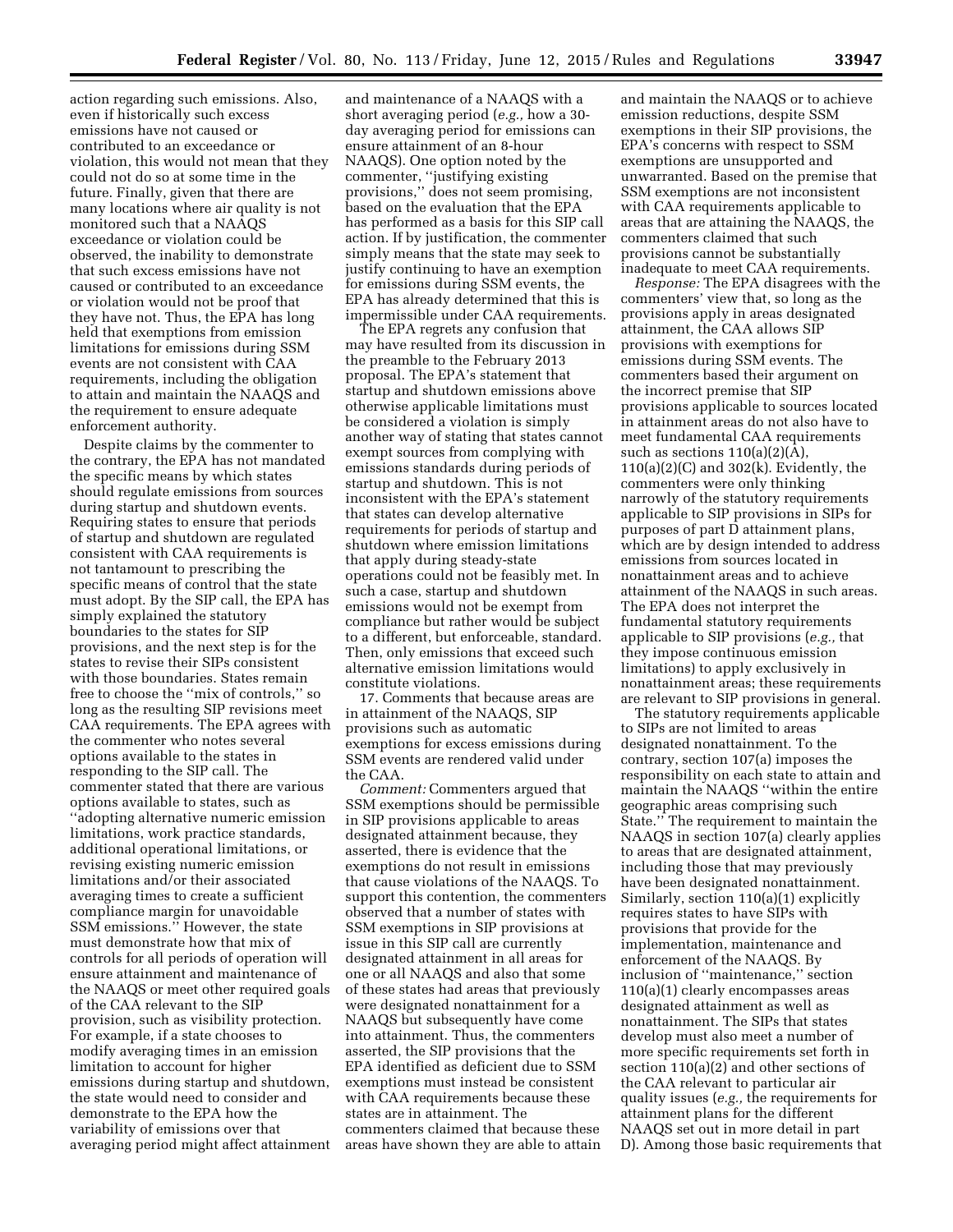states must meet in SIPS are section  $110(a)(2)(C)$ , requiring a permitting program applicable to sources in areas designated attainment, and section  $110(a)(2)(D)(i)(II)$ , requiring SIP provisions to prevent interference with protection of air quality in areas designated attainment in other states. Part C, in turn, imposes additional requirements on states with respect to prevention of significant deterioration of air quality in areas designated attainment. Although the EPA agrees that the CAA distinguishes between, and imposes different requirements upon, areas designated attainment versus nonattainment, there is no indication that the statute distinguishes between the basic requirements for emission limitations in these areas, including that they be continuous.

Section  $110(a)(2)(A)$  requires states to include ''emission limitations'' in their SIPs ''as may be necessary or appropriate to meet applicable requirements of'' the CAA. The EPA notes that the commenters have raised other arguments concerning the precise meeting of ''necessary or appropriate'' (*see* section VII.A.3 of this document), but in this context the Agency believes that because states are required to have SIPs that provide for ''maintenance'' of the NAAQS it is clear that the general requirements for emission limitations in SIPs are not limited to areas designated nonattainment. Section 110(a)(2)(A) contains no language distinguishing between emission limitations applicable in attainment areas and emission limitations applicable in nonattainment areas. Significantly, the definition of the term ''emission limitation'' in section 302(k) likewise makes no distinction between requirements applicable to sources in attainment areas versus nonattainment areas. The EPA sees no basis for interpreting the term ''emission limitation'' differently for attainment areas and nonattainment areas, with respect to whether such emission limitations must impose continuous controls on the affected sources. Most importantly, section 110(a)(2)(A) does explicitly require that any such emission limitations must ''meet the applicable requirements'' of the CAA, and the EPA interprets this to include the requirement that emission limitations apply continuously, *i.e.,*  contain no exemptions for emissions during SSM events. This requirement applies equally in all areas, including attainment and nonattainment areas.

The EPA's interpretation of the CAA in the SSM Policy has long extended to SIP provisions applicable to attainment areas as well as to nonattainment areas. Since at least 1982, the SSM Policy has

stated that SIP provisions with SSM exemptions are inconsistent with requirements of the CAA to provide both for attainment and maintenance of the NAAQS, *i.e.,* inconsistent with requirements applicable to both nonattainment and attainment areas.364 Since at least 1999, the EPA's SSM Policy has clearly stated that SIP provisions with SSM exemptions are inconsistent with protection of PSD increments in attainment areas.365 The EPA provided its full statutory analysis with respect to SSM exemptions and CAA requirements applicable to areas designated attainment in the background memorandum accompanying the February 2013 proposal.366

Finally, the EPA disagrees with the commenters' theory that, absent proof that the SIP deficiency has caused or will cause a specific violation of the NAAQS, the Agency lacks authority to issue a SIP call for SIP provisions that apply only in areas attaining the NAAQS. This argument is inconsistent with the plain language of section  $110(k)(5)$ . Section  $110(k)(5)$  authorizes the EPA to issue a SIP call whenever the SIP is substantially inadequate to attain or maintain the NAAQS, to mitigate interstate transport or to comply with any other CAA requirement. The explicit reference to a SIP's being inadequate to maintain the NAAQS clearly indicates that the EPA has authority to make a finding of substantial inadequacy for a SIP provision applicable to attainment areas, not only for a SIP provision applicable to nonattainment areas. In addition, section 110(k)(5) explicitly authorizes the EPA to issue a SIP call not only in instances related to a specific violation of the NAAQS but rather whenever the Agency determines that a SIP provision is inadequate to meet requirements related to attainment and maintenance of the NAAQS or any other applicable requirement of the Act, including when the provision is inadequate to meet the fundamental legal requirements applicable to SIP provisions. Were the EPA's authority limited to issuing a SIP call only in the event an area was violating the NAAQS, section 110(k)(5) would not explicitly include requirements related to ''maintenance'' and would not explicitly include the statement ''otherwise

comply with any requirement of [the CAA].''

18. Comments that the EPA's initial approval of these deficient provisions, or subsequent indirect approval of them through action on other SIP submissions, establishes that these provisions meet CAA requirements.

*Comment:* A number of commenters argued that because the EPA initially approved the SIP provisions at issue in this rulemaking, this establishes that these provisions meet CAA requirements. Other commenters argued that subsequent actions on other SIP submissions in effect override the fact that the SIP provisions at issue are legally deficient. For example, an industry commenter asserted that there have been ''dozens of instances where EPA has reviewed Alabama SIP revision submittals'' and the EPA has never indicated ''that it believed these rules to be inconsistent with the CAA.'' Other state commenters made similar arguments suggesting that the EPA's original approval of these provisions, and the fact that the EPA has not previously taken action to require states to revise them, indicates that they are not deficient.

*Response:* The EPA disagrees with these commenters. The fact that the EPA once approved a SIP provision does not mean that the SIP provision is *per se*  consistent with the CAA, or consistent with the CAA notwithstanding any later legal or factual developments. This is demonstrated by the very existence of the SIP call provision in section 110(k)(5), whereby the EPA may find that an ''applicable implementation plan for any area is substantially inadequate to attain or maintain the relevant [NAAQS] . . . or to otherwise comply with any requirement of'' the CAA. This SIP call authority expressly authorizes the EPA to direct a state to revise its SIP to remedy any substantial inadequacy, including failures to comply with legal requirements of the CAA. By definition, when the EPA promulgates a SIP call, this means that the Agency has previously approved the provision into the SIP, rightly or wrongly. The SIP call provision would be meaningless if a SIP provision were considered perpetually consistent with CAA requirements after it was originally approved, and merely because of that prior approval as commenters suggest. In the February 2013 proposal, the EPA acknowledged its own responsibility in approving provisions that were inconsistent with CAA requirements.

The EPA also disagrees with the argument that the Agency's action on other intervening SIP submissions from a state over the years since the approval

<sup>364</sup>*See* 1982 SSM Guidance, Attachment at 1. 365*See* 1999 SSM Guidance at 2.

<sup>366</sup>*See* Memorandum, ''Statutory, Regulatory, and Policy Context for this Rulemaking,'' February 4, 2013, in the rulemaking docket at EPA–HQ–OAR– 2012–0322–0029.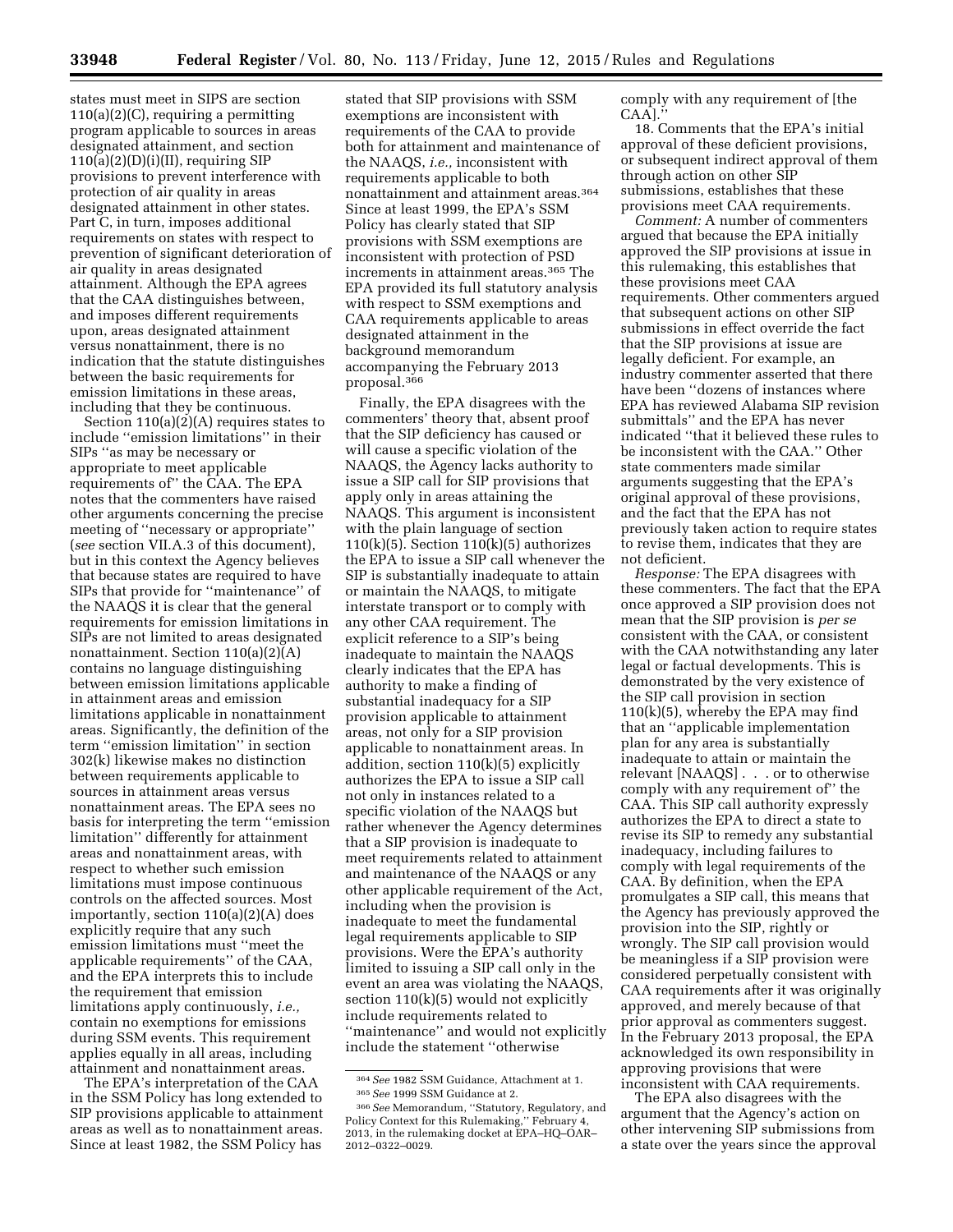of the original deficient SIP provision in some way negates the original deficiency. The industry commenter pointed to ''dozens of instances where EPA reviewed Alabama SIP revision submittals'' as times when the EPA should have addressed any SSM-related deficient SIP provisions. However, the EPA's approval of other SIP revisions does not necessarily entail reexamination and reapproval of every provision in the SIP. The EPA often only examines the specific provision the state seeks to revise in the SIP submission without reexamining all other provisions in the SIP. The EPA sometimes broadens its review if commenters bring other concerns to the Agency's attention during the rulemaking process that are relevant to the SIP submission under evaluation.

19. Comments that exemptions for excess emissions during exempt SSM events would not distort emissions inventories, SIP control measure development or modeling, because the EPA's regulations and guidance concerning ''rule effectiveness'' adequately account for these emissions, and therefore the proposed SIP calls are not needed or justified.

*Comment:* One commenter argued that provisions allowing exemptions or affirmative defenses for excess emissions during startup and shutdown are consistent with a state's authority under CAA section 110 and that this is evidenced by the fact that the EPA has issued guidance on ''rule effectiveness'' that plainly takes into account a "discount" factor in a state's demonstration of attainment when it chooses to adopt startup/shutdown provisions. This commenter cited the EPA's definition of ''rule effectiveness'' at 40 CFR 51.50 and EPA guidance on demonstrating attainment of  $PM_{2.5}$  and regional haze air quality goals.367

*Response:* The EPA disagrees with the characterization in this comment of past EPA guidance and with the conclusion that the fact of the existence of EPA guidance on ''rule effectiveness'' would support the claim that the CAA provides authority for exemptions or affirmative defenses for excess emissions during startup and shutdown. The EPA's definition of ''rule effectiveness'' at 40 CFR 51.50 does not refer to startup and

shutdown; it refers only to ''downtime, upsets, decreases in control efficiencies, and other deficiencies in emission estimates,'' and once defined the term ''rule effectiveness'' is not subsequently used within 40 CFR part 51 in any way that would indicate that it is meant to capture the effect of exemptions during startup and shutdown. The EPA guidance on demonstrating attainment of PM2.5 and regional haze goals cited by the commenter also does not address rule effectiveness or excess emissions during startup and shutdown. The terms ''startup'' and ''shutdown'' do not appear in the attainment demonstration guidance. The EPA did issue a different guidance document in 1992 on rule effectiveness,368 but that document focused only on the preparation of emissions inventories for 1990, not on demonstrating attainment of NAAQS or regional haze goals. Moreover, the 1992 guidance document addressed ways of estimating actual 1990 emissions in light of the likelihood of a degree of source noncompliance with applicable emission limitations, not on the emissions that would be permissible in light of the absence of a continuous emission limitation applicable during startup and shutdown. The terms ''startup'' and ''shutdown'' do not appear in the 1992 guidance. In 2005, the EPA replaced the 1992 guidance document on rule effectiveness as part of providing guidance for the implementation of the 1997 ozone and PM2.5 NAAQS.369 Like the 1992 guidance, the 2005 guidance associated ''rule effectiveness'' with the issue of noncompliance and did not provide any specific advice on quantifying emissions that could be legally emitted because of SSM exemptions in SIPs. To avoid misunderstanding, the 2005 guidance included a question and answer on startup and shutdown emissions to the effect that emissions during startup and shutdown should be included in ''actual emissions.'' This question and answer included the statement, ''[L]ess preferably, [emissions during startup, shutdown, upsets and malfunctions] can be accounted for using the rule effectiveness adjustment procedures outlined in this guidance.'' However, other than in this question and answer, the 2005 guidance does not mention emissions during startup and shutdown

events; it focuses on issues of noncompliance with applicable emission limitations. The fact that the 1992 guidance document did not intend for ''rule effectiveness'' to encompass SIP-exempted emissions during startup and shutdown, and that the 2005 guidance also did not, is confirmed by a statement in a more recent draft EPA guidance document:

In addition to estimating the actual emissions during startup/shutdown periods, another approach to estimate startup/ shutdown emissions is to adjust control parameters via the emissions calculation parameters of rule effectiveness or primary capture efficiency. *Using these parameters for startup/shutdown adjustments is not their original purpose,* but can be a simple way to increase the emissions and still have a record of the routine versus startup/shutdown portions of the emissions. (Emphasis added.) 370

Furthermore, as explained in the proposals for this action and in this document, the EPA believes that it is a fundamental requirement of the CAA that SIP emission limitations be continuous, which therefore precludes exemptions for excess emissions during startup and shutdown. At bottom, although it is true that these guidance documents indicated that one less preferable way to account for startup and shutdown emissions could be through the rule effectiveness analysis, this does not in any way indicate that exemptions from emissions limitations would be appropriate for such periods.

*Comment:* A commenter argued that the EPA has not shown any substantial inadequacy with respect to CAA requirements but that the closest the EPA comes to identifying a substantial inadequacy is in the EPA's discussion of its concern regarding the impacts of SSM exemptions on the development of accurate emissions inventories for air quality modeling and other SIP planning. This commenter and another commenter in particular noted a passage in the February 2013 proposal that stated that emission limitations in SIPs are used to meet various requirements for attainment and maintenance of the NAAQS and that all of these uses typically assume continuous source compliance with emission limitations.371 These commenters disagreed with the EPA's statement that all of these uses typically assume continuous source compliance with

<sup>367</sup>The commenter appears to have been meaning to cite to the draft EPA guidance document ''Draft Guidance for Demonstrating Attainment of Air Quality Goals for PM<sub>2.5</sub> and Regional Haze, January 2, 2001. This draft guidance on  $PM_{2.5}$  and Regional Haze was combined with similar guidance on ozone in the final guidance document ''Guidance on the Use of Models and Other Analyses for Demonstrating Attainment of Air Quality Goals for Ozone, PM2.5, and Regional Haze,'' April 2007, EPA–454/B–07–002.

<sup>368</sup> ''Guidelines for Estimating and Applying Rule Effectiveness for Ozone/CO State Implementation Plan Base Year Inventories,'' November 1992, EPA– 4S2JR–92.010.

<sup>369</sup> ''Emissions Inventory Guidance for Implementation of Ozone and Particulate Matter National Ambient Air Quality Standards (NAAQS) and Regional Haze Regulations,'' Appendix B, August 2005, EPA–454/R–05–001.

<sup>370</sup> ''Draft Emissions Inventory Guidance for Implementation of Ozone [and Particulate Matter]\* National Ambient Air Quality Standards (NAAQS) and Regional Haze Regulations,'' April 11, 2014, page 62.

<sup>371</sup>February 2013 proposal, 78 FR 12459 at 12485.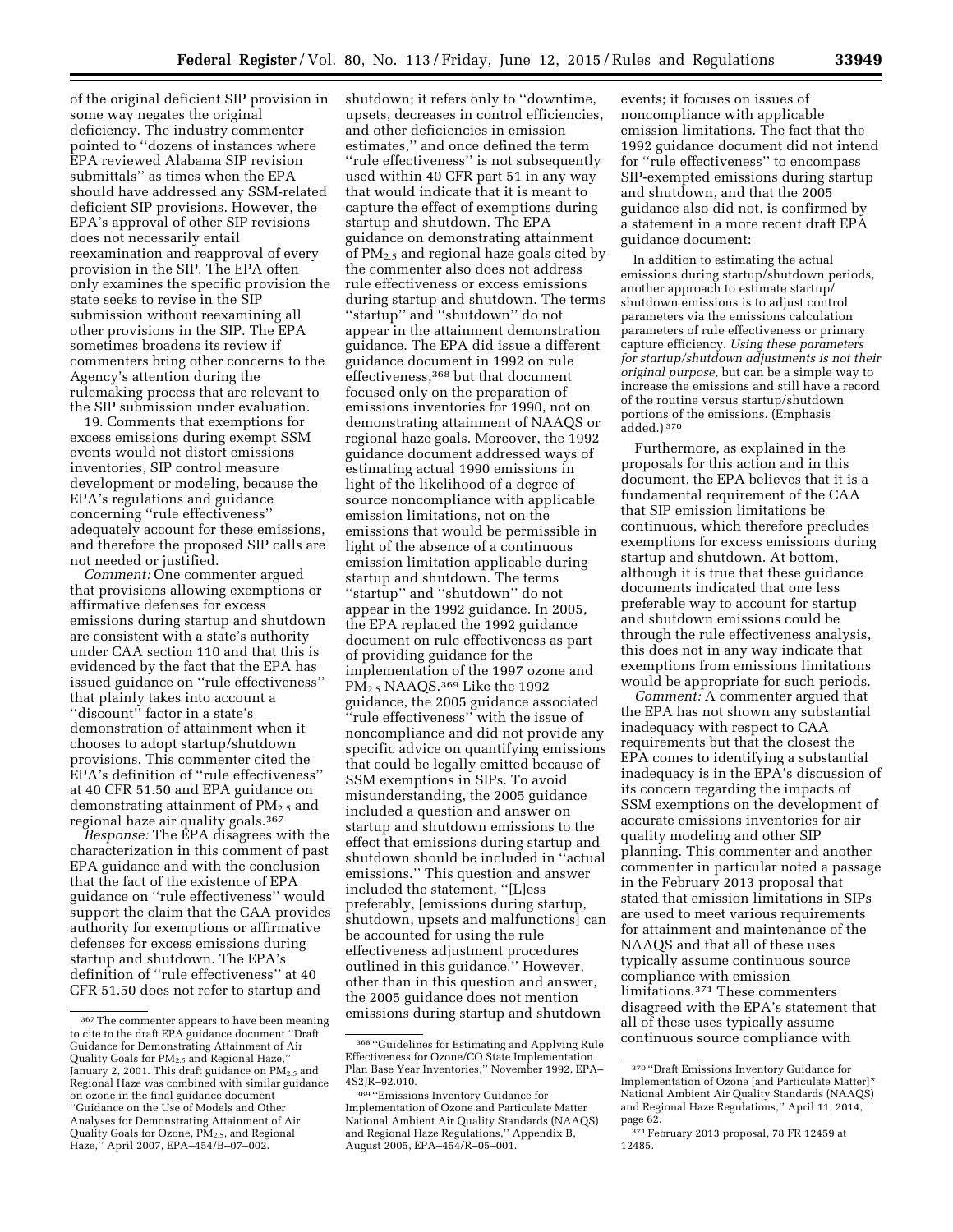applicable emission limitations, and the commenters cited several EPA guidance documents and statements that, they believe, address SSM and ensure that states do not simply assume continuous compliance. These commenters in addition cited to footnote 4 of the EPA's 1999 SSM Guidance.372 The commenters argued that as long as states are complying with the EPA's inventory and modeling rules and guidance, SSM exemptions and similar applicability provisions have no negative impact on SIP planning.

*Response:* The EPA acknowledges that the cited statement in the February 2013 proposal, that various types of required analysis used to develop SIPs or permits ''typically assume continuous source compliance with emission limitations,'' was an oversimplification of a complex situation. However, the EPA disagrees with the commenters' assertion that the EPA's inventory rules and other guidance are sufficient to ensure that SSM exemptions, where they still exist in SIPs, have no negative impact on SIP planning. Also, if the EPA were to allow them, such exemptions could become more prevalent and have a larger negative effect. More importantly, regardless of how SSM exemptions may or may not negatively impact things like emissions inventories, as explained elsewhere in this document, the EPA believes that it is a fundamental requirement of the CAA that SIP emission limitations be continuous, which therefore precludes exemptions for excess emissions during SSM events.

Generally, the EPA's guidance and rules do not say that it is correct for estimates of source emissions used in SIP development to be based on an assumption of continuous compliance with the SIP emission limitations even if the SIP contains exemptions for SSM periods. Rather, the EPA has generally emphasized that SIPs and permits should be based on the best available information on actual emissions, including in most cases the effects of known or reasonably anticipatable noncompliance with emission limitations that do apply.373 Because the

EPA's longstanding SSM Policy has interpreted the Act to prohibit exemptions during SSM events, it has not been a focus of EPA guidance to explain to states how to take account of such exemptions. As the commenters have pointed out, some aspects of some EPA guidance documents have some relationship to the issue of accounting for SSM exemptions. Nevertheless, taken together, the EPA's guidance does not and cannot ensure that emission estimates used in developing SIPs and permits correctly reflect actual emissions in all cases in which SSM exemptions still exist in SIPs, particularly for sources that, unlike all or most of the sources represented by these two commenters, are not subject to continuous emissions monitoring. For a source not subject to continuous emissions monitoring, when excess emissions during SSM events are exempted by a SIP—whether automatically, on a special showing or through director's discretion—it is much more likely that those emissions would not be quantified and reported to the air agency such that they could be accounted for in SIP and permit development. For example, when the SIP includes exemptions for excess emissions during SSM events, there may be no motive for a source to perform a special stack test during a SSM period in which there is no applicable emission limitation and possibly no legal basis for an air agency to require such a stack test. It would also be unusual to find well-documented emission factors for such transient operation that could be used in place of source-specific testing.

As explained in a response provided earlier in this document, the EPA guidance documents also cited by these commenters in fact do not address how the effect of exemptions in SIPs for excess emissions during startup and shutdown can be accounted for in an attainment or maintenance demonstration. The cited 1992 ''rule effectiveness'' guidance in regard to issues such as noncompliance in the form of non-operation of control equipment, malfunctions, poor maintenance and deterioration of control equipment was meant to address how the issues affected emissions in 1990, not in a future year when the NAAQS must be attained. The 2005 guidance also did not provide any particular advice on how ''rule effectiveness'' concepts could be used to estimate emissions during exempt SSM

periods. Given that the EPA's longstanding SSM Policy has been that exemptions for excess emissions during SSM events are not permissible, the EPA had no reason to provide guidance on how attainment demonstrations should account for such exemptions.

The commenters are right to infer that the EPA does believe that where exemptions for excess emissions during anticipatable events still remain in current SIPs, attainment demonstrations ideally should account for them. Indeed, the EPA's guidance has recommended that all emissions during startup and shutdown events be included in both historical and projected emissions inventories.374 However, as long as exemptions for excess emissions during SSM events have the effect of making such excess emissions not be violations and thus not reportable as violations, it will be difficult for air agencies to have confidence that they have sufficient knowledge of the magnitude, location and timing of such emissions as would be needed to accurately account for those emissions in attainment demonstrations, especially for NAAQS with averaging periods of one day or less. The EPA has promulgated emissions inventory reporting rules, but these rules apply requirements to air agencies rather than to the sources that would have actual knowledge of startup and shutdown events and emissions. To make a complying inventory data submission to the EPA, an air agency does not have to obtain from sources information on the magnitude and timing of emissions during SSM events for which an exemption applies, and to the EPA's knowledge most air agencies do not obtain this information. The EPA's emissions inventory rules require the reporting of historical annual-total emissions only (and in some areas ''typical'' seasonal and/or daily emissions for certain pollutants), not day-to-day emissions. Actual emissions during SSM events should be included in these annual emissions. While data formats are available from the EPA to allow a state to segregate the total annual emissions during SSM events

<sup>372</sup>The EPA interprets the citation ''*See supra* pp. 21–24'' as being intended to refer to those pages of ''Guidelines for Estimating and Applying Rule Effectiveness for Ozone/CO State Implementation Plan Base Year Inventories,'' November 1992, EPA– 4S2JR–92.010, which this commenter did not refer to by title.

<sup>373</sup>New source permitting under the PSD program is an exception to the principle that the effects of noncompliance should be included in estimates of source emissions. The air quality impact analysis for a proposed PSD permit is based on an assumption that the source will operate without malfunctions. However, it may be necessary in this

type of analysis to consider excess emissions that are the result of poor maintenance, careless operation or other preventable conditions. *See* 40 CFR part 51, appendix W, section 8.1.2, footnote a.

<sup>374</sup>For example, *see* ''Emissions Inventory Guidance for Implementation of Ozone and Particulate Matter National Ambient Air Quality Standards (NAAQS) and Regional Haze Regulations,'' Appendix B, August 2005, EPA–454/ R–05–001. A recent draft EPA guidance on the preparation of emissions inventories for attainment demonstrations recognizes that, in contrast to startup and shutdown emissions, emissions during malfunctions are not predictable and do not need to be included in projected inventories for the future year of attainment. *See* ''Draft Emissions Inventory Guidance for Implementation of Ozone [and Particulate Matter]\* National Ambient Air Quality Standards (NAAQS) and Regional Haze Regulations,'' April 11, 2014, page 62.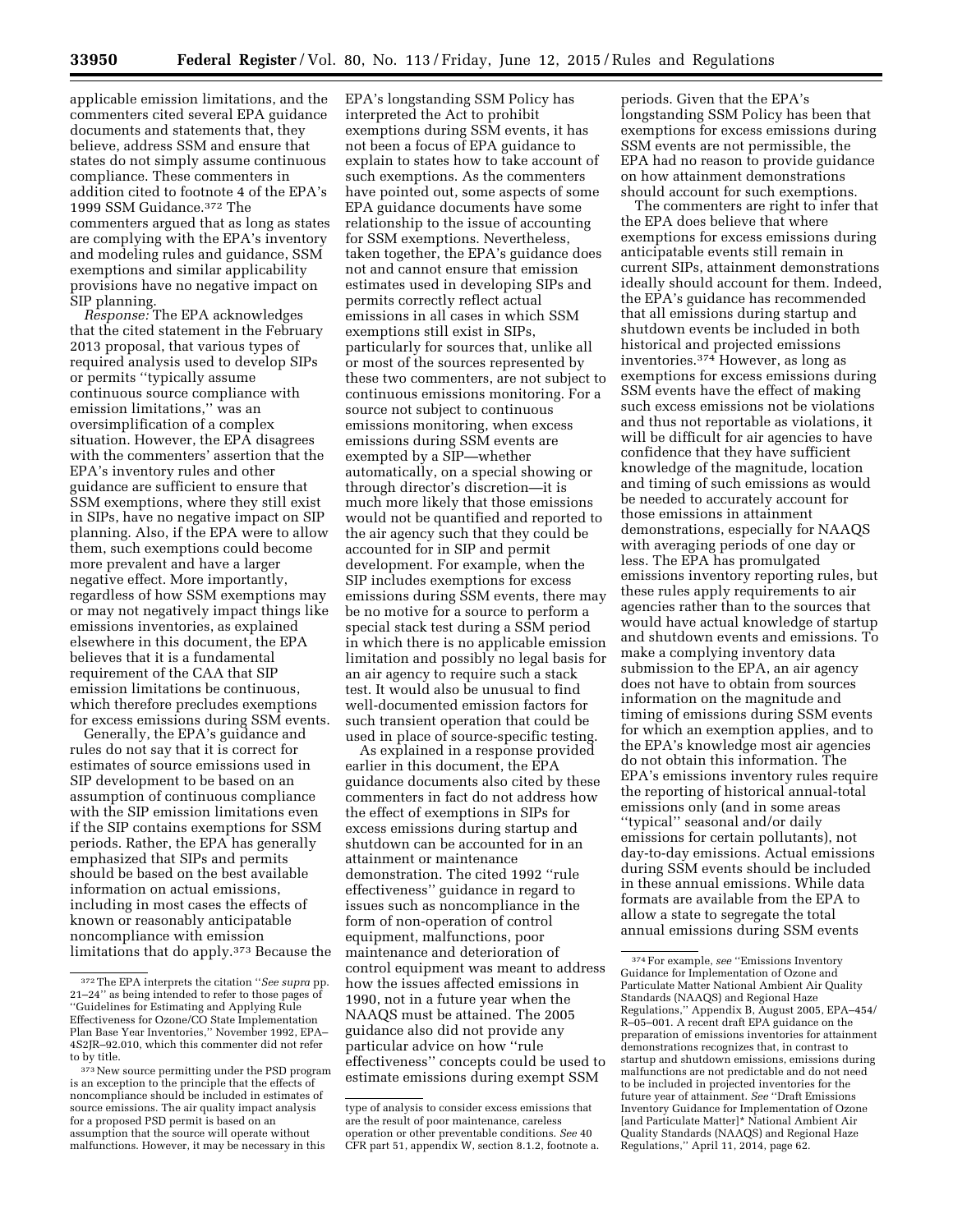from annual emissions during other type of operation, to segregate the emissions is not a requirement and few states do so. Moreover, the EPA's emissions inventory rules require reporting on most sources only on an ''every third year'' basis, which means that unless an air agency has authority to and does require more information from sources than is needed to meet the air agency's reporting obligation to the EPA, the air agency will not be in a position to know whether and how, between the triennial inventory reports, excess emissions during startup and shutdown may be changing due to variations in source operation and possibly affecting attainment or maintenance. Thus, the EPA's emissions inventory rules provide air agencies only limited leverage in terms of ability to obtain detailed information from sources regarding the extent to which actual emissions during SSM events may be unreported in emissions inventories, due to SIP exemptions. The EPA believes that when exemptions for excess emissions during SSM events are removed from SIPs, thereby making high emissions during SSM events specifically reportable deviations from emission limitations for more sources than now report them as such, it will be easier for air agencies to understand the timing and magnitude of event-related emissions that can affect attainment and maintenance. However, this belief is not the basis for this SIP call action, only an expected useful outcome of it.

Footnote 4 of the EPA's 1999 SSM Guidance suggested that ''[s]tates may account for [potential worst-case emissions that could occur during startup and shutdown] by including them in their routine rule effectiveness estimates.'' This statement in the 1999 document's footnote may seem at odds with the statement in this response that the ''rule effectiveness'' concept was not meant to embrace excess emissions during startup and shutdown that were allowed because of SIP exemptions. However, the footnote is attached to text that addresses ''worst-case'' emissions that are higher than allowed by the applicable SIP, because that text speaks about the required demonstration to support a SIP revision containing an affirmative defense for violations of applicable SIP emission limitations. Thus, estimates of such worst-case emissions would reflect the effects of noncompliance, which is within the intended scope of the EPA's ''rule effectiveness'' guidance. Footnote 4 was not referring to the issue of how to

account for the effect of SSM exemptions.375

*Comment:* A number of commenters stated their understanding that the EPA has proposed SIP calls as a way of improving air agencies' implementation of EPA-specified requirements in emissions inventory or modeling, and they stated that if this is the EPA's concern then the EPA should address the issue in that context.

*Response:* To clarify its position, the EPA explains here that while it believes that approvable SIP revisions in response to the proposed SIP calls will have the benefit of providing information on actual emissions during SSM events that can improve emissions inventories and modeling, the availability of this additional information is not the basis for the SIP calls that are being finalized. The EPA believes that it is a fundamental requirement of the CAA that SIP emission limitations be continuous, which therefore precludes exemptions for excess emissions during startup and shutdown.

*Comment:* An air agency commenter stated that facilities in its state are required to submit data on all annual emissions, including emissions from startup and shutdown operation (and malfunctions), as part of its annual emissions inventory, and that it takes these emissions into consideration as part of SIP development.

*Response:* The EPA appreciates the efforts of this commenter to develop SIPs that account for all emissions. However, these efforts and whatever degree of success the commenter enjoys do not change the fundamental requirement of the CAA that SIP emission limitations be continuous, which therefore precludes exemptions for excess emissions during startup and shutdown.

*Comment:* A commenter argued that even to the extent SSM emissions present some level of uncertainty in model-based air quality projections, that uncertainty is small compared to other sources of uncertainty in modeling analyses, and so SSM emissions will not have any significant impact on attainment demonstrations or any underlying air quality modeling analysis.

*Response:* In support of this very general statement, the commenter provided only its own assessment of its own experience and the similar opinion of unnamed permitting agencies. In any

case, this SIP call action is not based on any EPA determination about how modeling uncertainties due to SSM exemptions in SIPs compare to other modeling uncertainties.

20. Comments that exemptions for excess emissions during SSM events are not a concern with respect to PSD and protection of PSD increments.

*Comment:* Commenters asserted that the EPA has not adequately explained the basis for its concerns about the impact of emissions during SSM events on PSD increments.

*Response:* The EPA disagrees. As explained in detail in the background memorandum included in the docket for this rulemaking,376 CAA section  $110(a)(2)(C)$  requires that a state's SIP must include a PSD program to meet CAA requirements for attainment areas.377 In addition, section 161 explains that ''[e]ach [SIP] shall contain emission limitations and such other measures as may be necessary . . . to prevent significant deterioration of air quality for such region . . . designated

. . . as attainment or unclassifiable.'' Specifically, each SIP is required to contain measures assuring that certain pollutants do not exceed designated maximum allowable increases over baseline concentrations.378 These maximum allowable increases are known as PSD increments. Applicable EPA regulations require states to include in their SIPs emission limitations and such other measures as may be necessary in attainment areas to assure protection of PSD increments.379 Authorizing sources in attainment areas to exceed SIP emission limitations during SSM events compromises the protection of these increments.

The commenters' concerns seem to be focused on PSD permitting for individual sources rather than on emission limitations in SIPs. The commenters asserted that the EPA already adequately accounts for all emissions during SSM events when calculating the baseline and increment consumption and expressed concern about the potential for ''double counting'' of emissions by counting them both toward the baseline and against increment. The EPA agrees that

<sup>375</sup> In light of the *NRDC* v. *EPA* decision, affirmative defense provisions are not allowed in SIPs any longer, so this aspect of the 1999 SSM Guidance is no longer relevant.

<sup>376</sup>*See* Memorandum, ''Statutory, Regulatory, and Policy Context for this Rulemaking,'' February 4, in the rulemaking docket at EPA–HQ–OAR–2012– 0322–0029.

<sup>377</sup> ''Each implementation plan . . . shall . .ensp;. include a program to provide for . . . regulation of the modification and construction of any stationary source within the areas covered by the plan as necessary to assure that [NAAQS] are achieved, including a permit program as required in . . . part C.'' CAA section 110(a)(2)(C).

<sup>378</sup>CAA section 163.

<sup>379</sup>*See* 40 CFR 51.166(c).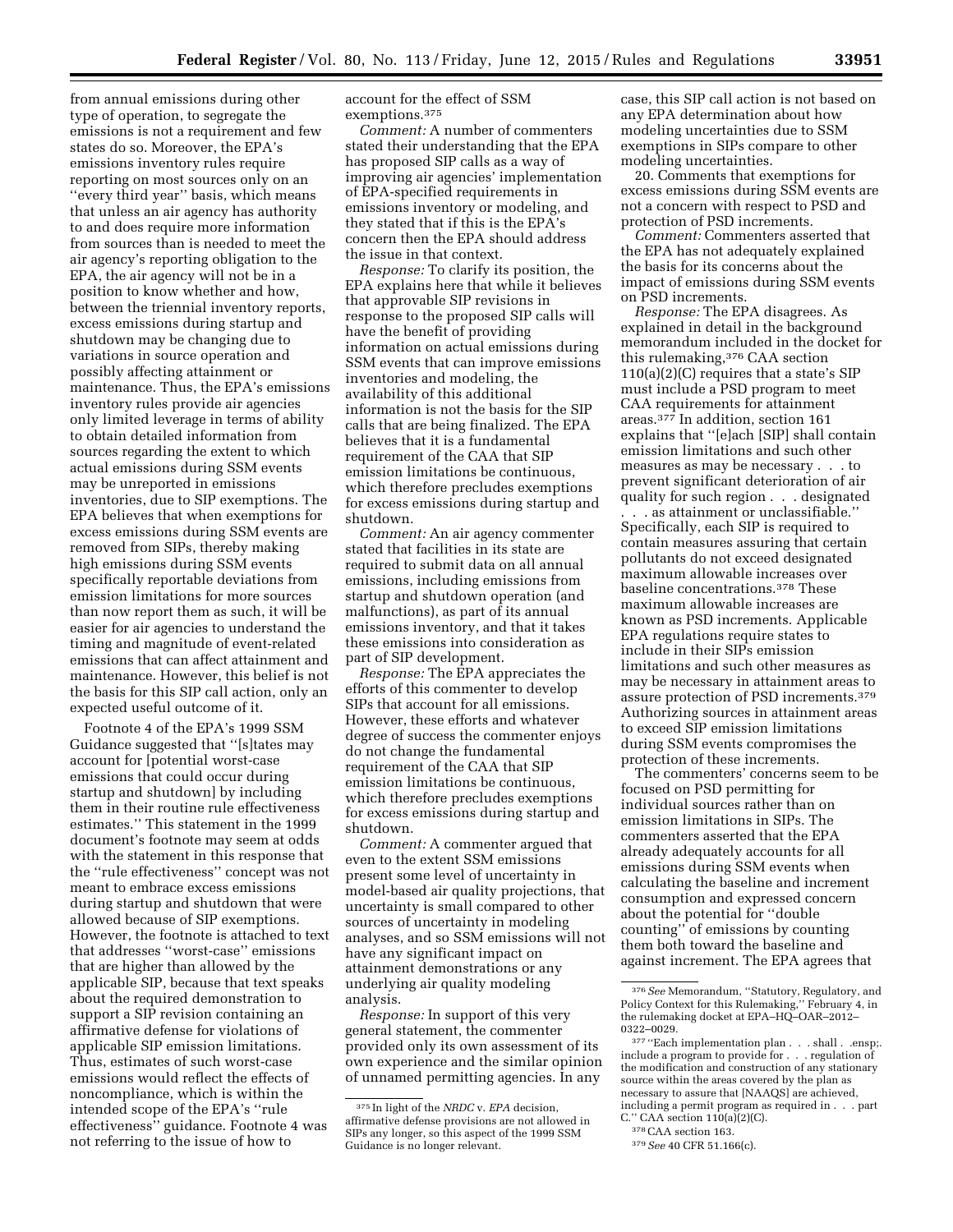emissions should not be double-counted and has regulatory requirements in place to ensure that emissions are either attributed to the baseline or counted against increment but not both.380 Nevertheless, permitting agencies base their calculations of both the baseline and increment consumption on air quality data representing actual emissions from sources.<sup>381</sup> As explained more fully in the background memorandum accompanying the February 2013 proposal, the EPA is concerned that as a result of SSM exemptions in SIPs, inventories of actual emissions often do not include an accurate accounting of excess emissions that occur during SSM events. Moreover, the models used to calculate increment consumption typically assume continuous source compliance with applicable emission limitations.382 Authorizing exceedances of emission limitations during SSM events would compromise the accuracy of the projections made by these models. Accurate calculations of the baseline and increment consumption rely on the correct accounting of all emissions, including those occurring during SSM events. Without accurate data, the EPA cannot be certain that state agencies are calculating baseline or increment consumption correctly or that increments in attainment areas are not being exceeded. For the foregoing reasons, the EPA is concerned that SSM exemptions in SIPs compromise the ability of the PSD program to protect air quality increments.

21. Comments that because ambient air quality has improved over the duration of the CAA through various regulatory programs such as the Acid Rain Program, this disproves that SIP provisions including exemptions for excess emissions during SSM events pose any concerns with respect to

382*See* 45 FR 52717 (''increment consumption and expansion should be based primarily on actual emissions increases and decreases, which can be presumed to be allowable emissions for sources subject to source-specific emissions limitations.'').

protection of public health and the environment.

*Comment:* Industry commenters claimed that because ambient air quality data show that air quality has been consistently improving over a period of years, this proves that exemptions for emissions during SSM events do not impede the ability of areas to attain and maintain the NAAQS. The commenters provided a chart showing percentage reduction in emissions of the various NAAQS pollutants ranging from 52 percent reduction in  $NO<sub>x</sub>$  between 1980 and 2010 to 83 percent reduction in direct  $PM_{10}$  emissions for that same time period. The commenters further claimed that a significant portion of the recent emissions reductions have been achieved by electric utilities. The commenters also provided charts and graphs showing reductions in pollutants under the CAA Acid Rain Program. The commenters further claimed that the states in which they operate—Alabama, Florida, Georgia, Mississippi and North Carolina—are meeting the NAAQS, with isolated exceptions. The commenters further stated that, although the EPA recently has promulgated several new NAAQS, the attainment plans for those standards are not yet due, and thus the new standards cannot justify the SIP call. The commenters concluded by noting that the states' success in achieving the various NAAQS, even as the NAAQS have been strengthened, demonstrates that the existing SSM exemptions in SIP provisions identified by the EPA do not ''place the NAAQS at risk.'' Regarding visibility, the commenters noted that plans to show progress in meeting the regional haze goal were due in 2013 and that evidence shows that visibility is also improving notwithstanding the existing SSM exemptions.

*Response:* The EPA agrees that many areas in the U.S. have made great strides in improving ambient air quality under the CAA. However, excess emissions from sources during SSM events have the potential to undermine that progress and are also inconsistent with the requirements of the CAA, as discussed elsewhere in the February 2013 proposal and in this final action. The EPA notes that the fact that an area has attained the NAAQS does not demonstrate that emissions during SSM events do not have the potential to undermine attainment or maintenance of the NAAQS, interfere with protection of PSD increments or interfere with visibility. For certain pollutants, such as lead or  $SO<sub>2</sub>$  a single source could have a single SSM event that could cause an exceedance of the NAAQS that would otherwise not have occurred. It is

through its SIP that a state demonstrates that it has in place an air quality management program that will attain and maintain the NAAQS on an ongoing basis, and so it is critical that the state, through its SIP provisions, can ensure that emissions during normal source operation including startup and shutdown events do not exceed levels relied on for purposes of developing attainment and maintenance plans. Similarly, SIP provisions designed to protect visibility must also meet requirements of the CAA, and exemptions for emissions during SSM events would likewise have the potential to undermine visibility objectives of the CAA. Thus, it is not appropriate to exempt emissions during these SSM events from compliance with emission limitations in SIPs. As explained in this final action, the state has flexibility in choosing how to regulate source during these periods of operation, and sources do not necessarily have to be subject to the same numerical emissions limitations or the same other control requirements during startup and shutdown that apply during other modes of operation. However, SIP emission limitations must be continuous, and thus sources must be subject to requirements that apply at all times including during startup and shutdown.

22. Comments that the EPA's position that SIP provisions such as automatic exemptions for excess emissions during SSM events hinder effective enforcement for violations is incorrect, because there have been a number of citizen suits brought under the CAA.

*Comment:* According to industry commenters, the EPA's argument that deficient SIP provisions concerning emissions during SSM events limit enforcement of violations of emissions limitations under sections 113 and 304 is inaccurate, because ''the facts show that SSM provisions do not preclude or hinder enforcement of any CAA requirements.'' The commenters provided a list of ''recent'' enforcement actions and asserted that ''[t]he sheer number of cases demonstrates that the existing regulations provide ample opportunity for enforcement.'' The commenters cited to litigation brought by citizen groups that the commenters asserted has resulted in settlements including ''injunctive relief and supplemental environmental projects (''SEPs'') worth tens of millions, if not hundreds of millions, of dollars.'' The commenters also cited to one example to suggest that ''whereas EPA and/or States may use enforcement discretion'' in certain types of cases, ''citizen groups do not.''

<sup>380</sup>*See* 40 CFR 51.166 and 52.21.

<sup>381</sup>*See* CAA section 169(4) (defining baseline concentration); 40 CFR 51.166(b)(13)(i) (setting forth what is included in baseline concentration; 40 CFR 52.21(b)(13)(i) (same). The **Federal Register**  document promulgating the revised PSD regulations also explained this point. In that document, the EPA explained, ''[B]aseline concentrations reflect actual air quality in an area. Increment consumption or expansion is directly related to baseline concentration. Any emissions not included in the baseline are counted against the increment. The complementary relationship between the concepts supports using the same approach for calculating emissions contributions to each.'' 45 FR 52676, 52718 (August 7, 1980). ''Actual emissions'' is defined in 40 CFR 51.166(b)(21)(i) and 52.21(b)(21)(i).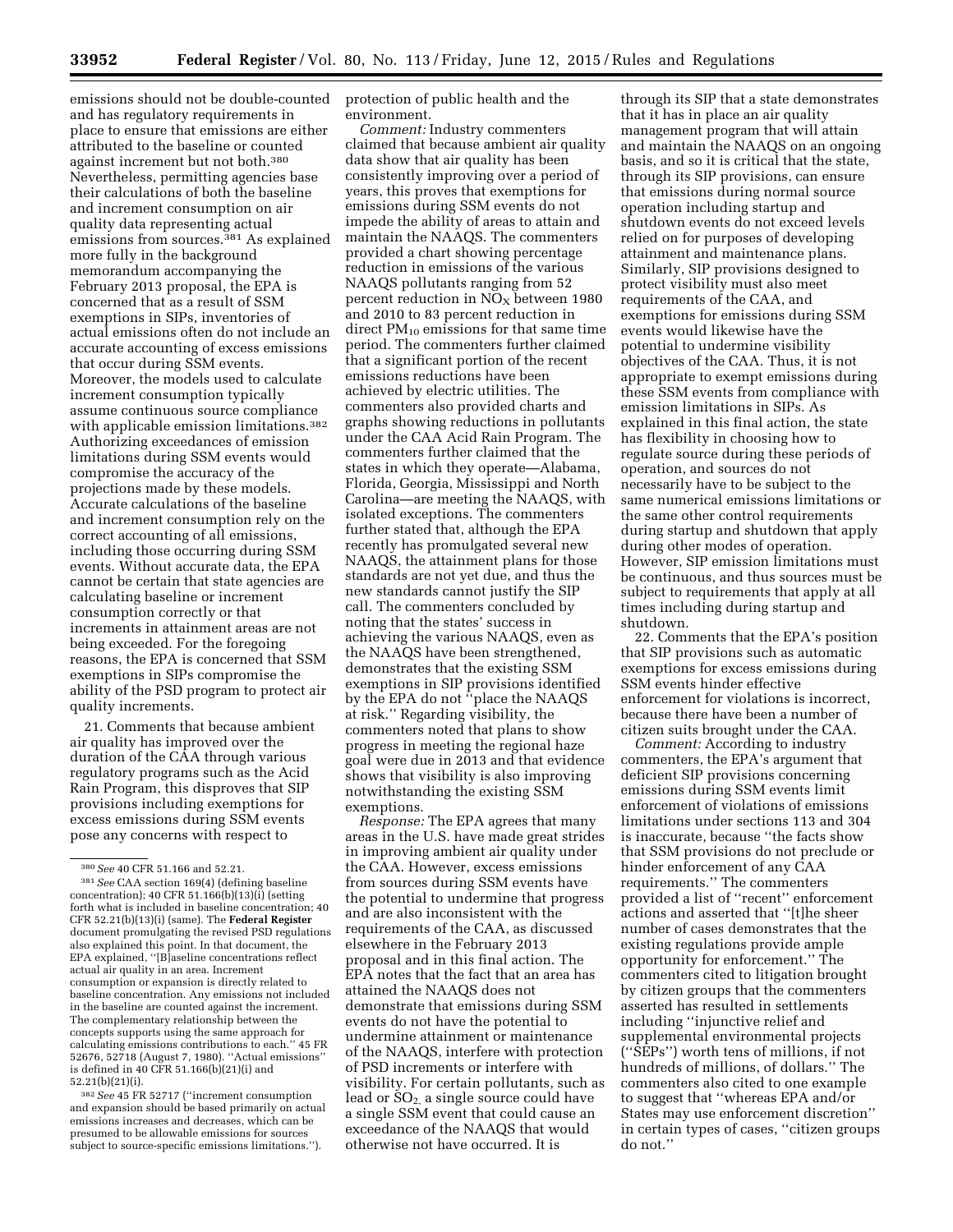*Response:* The EPA disagrees with the commenters' logic that the mere existence of enforcement actions negates the concern that deficient SIP provisions interfere with effective enforcement of SIP emission limitations. The EPA believes that deficient SIP provisions can interfere with effective enforcement by air agencies, the EPA and the public to assure that sources comply with CAA requirements, contrary to the fundamental enforcement structure provided in CAA sections 113 and 304. For example, automatic or discretionary exemption provisions for excess emissions during SSM events by definition completely eliminate the possibility of enforcement for what may otherwise be clear violations of emissions limitations during those times. Affirmative defense provisions purport to alter or eliminate the statutory jurisdiction of courts to determine liability or to impose remedies for violations. These types of provisions eliminate the opportunity to obtain injunctive relief or penalties that may be needed to ensure appropriate efforts to design, operate and maintain sources so as to prevent and to minimize excess emissions, protect the NAAQS and PSD increments and meet other CAA requirements. Similarly, the exemption of sources from liability for excess emissions during SSM events eliminates incentives to minimize emissions during those times. These exemptions thus reduce deterrence of future violations from the same sources or other sources during these periods.

In the February 2013 proposal, the EPA discussed in detail an enforcement case that illustrates and supports the Agency's position.383 In that case, citizen suit plaintiffs sought to bring an enforcement action against a source for thousands of self-reported exceedances of emission limitations in the source's operating permit. The source asserted that those exceedances were not ''violations,'' through application of a permit provision that mirrored an underlying Georgia SIP provision. The U.S. Court of Appeals for the Eleventh Circuit (Eleventh Circuit) ultimately determined that the provision created an ''affirmative defense'' for SSM emissions that shielded the source from liability for numerous violations. The court noted that even if the approved provision in Georgia's SIP was inconsistent with the EPA's guidance on the proper treatment of excess emissions during SSM events, the defendant could rely on the provision because the EPA had not taken action through

rulemaking to rectify any discrepancy.384 In this final action on the Petition, the EPA has determined that the specific SIP provision at issue in that case is deficient for several reasons. Had that deficient SIP provision not been in the SIP at the time of the enforcement action, then the provision would not have had any effect on the outcome of the case. Instead, the courts would have evaluated the alleged violations and imposed any appropriate remedies consistent with the applicable CAA provisions, rather than in accordance with the SIP provision that imposed the state's enforcement discretion preferences on other parties contrary to their rights under the CAA.

As the outcome of this case demonstrates, the mere fact that a number of enforcement actions have been filed does not mean that the deficient SIP provisions identified by the EPA in this SIP call action do not hinder effective enforcement under sections 113 and 304. To the contrary, that case illustrates exactly how conduct that might otherwise be a clear violation of the applicable SIP emission limitations by a source was rendered immune from enforcement through the application of a provision that operated to excuse liability for violations and potentially allowed unlimited excess emissions during SSM events.

The commenters cited 15 other enforcement cases brought by government and citizen groups over a span of 17 years, but the commenters do not indicate whether any SIP provisions relevant to emissions during SSM events were involved, nor do the commenters indicate whether any provisions at issue in this SIP call action were involved in any of the enforcement cases it cited.385 Even if an enforcement action has been initiated, the EPA's fundamental point remains: SIP provisions that exempt what would otherwise be a violation of SIP

emissions limitations can undermine effective enforcement during times when the CAA requires continuous compliance with such emissions limitations. By interfering with enforcement, such provisions undermine the integrity of the SIP process and the rights of parties to seek enforcement for violation of SIP emission limitations.

A number of commenters on the February 2013 proposal indicated that, from their perspective, a primary benefit of automatic or discretionary exemptions in SIP provisions applicable to emissions during SSM events is to shield sources from liability. Similarly, commenters on the SNPR indicated that, from their perspective, a key benefit of affirmative defense provisions is to prevent what is in their opinion inappropriate enforcement action for violations of SIP emission limitations during SSM events. The EPA does not agree that the purpose of SIP provisions should be to preclude or impede effective enforcement of SIP emission limitations. To the contrary, the potential for enforcement for violations of CAA requirements is a key component of the enforcement structure of the CAA. To the extent that commenters are concerned about inappropriate enforcement actions for conduct that is not in violation of CAA requirements, the EPA believes that the sources already have the ability to defend against any such invalid claims in court.

23. Comments that the EPA's alleged inclusion of ''exemptions'' or ''affirmative defenses'' in enforcement consent decrees negates the Agency's interpretation of the CAA to prohibit them in SIP provisions.

*Comment:* One industry commenter claimed that the EPA has itself recently promulgated an exemption for emissions during SSM events. The commenter cited an April 1, 2013, settlement agreement in a CAA enforcement case against Dominion Energy as an example. According to the commenter, this settlement agreement ''provides allowances for excess emissions during startup and shutdown'' and ''allows an EGU to operate without the ESP when it is not practicable.'' The commenter characterized this as the creation of an exemption from the applicable emission limitations during startup and shutdown. The commenter further alleged that the settlement agreement ''provides for an affirmative defense to stipulated penalties for excess emissions occurring during start up and shutdown.'' The commenter intended the fact that the EPA agrees to this type

<sup>383</sup>*See* February 2013 proposal, 78 FR 12459 at 12504–05.

<sup>384</sup>*See Sierra Club* v. *Georgia Power Co.,* 443 F.3d 1346 (11th Cir. 2006).

<sup>385</sup>Even if these cases did all involve SIP provisions relevant to SSM events, the sampling of cases cited by the commenter still do not prove the commenter's point. The commenter indicated that 11 of the 15 cited cases resulted in settlement. The EPA presumes that neither party admitted any fault in these settlements and it remains unknown whether the court would have found the existence of a violation. In addition, because these cases were settled, it is unknown whether exemption or affirmative defense provisions would have prevented the court from finding liability for violation of a CAA emissions limitation that would otherwise have applied. In one additional case cited by the commenter, the court determined that the defendant successfully asserted an affirmative defense to alleged violations of a 6-minute 40 percent opacity limit. The outcome of this case evidently supports the EPA's concerns about the impacts of such provisions.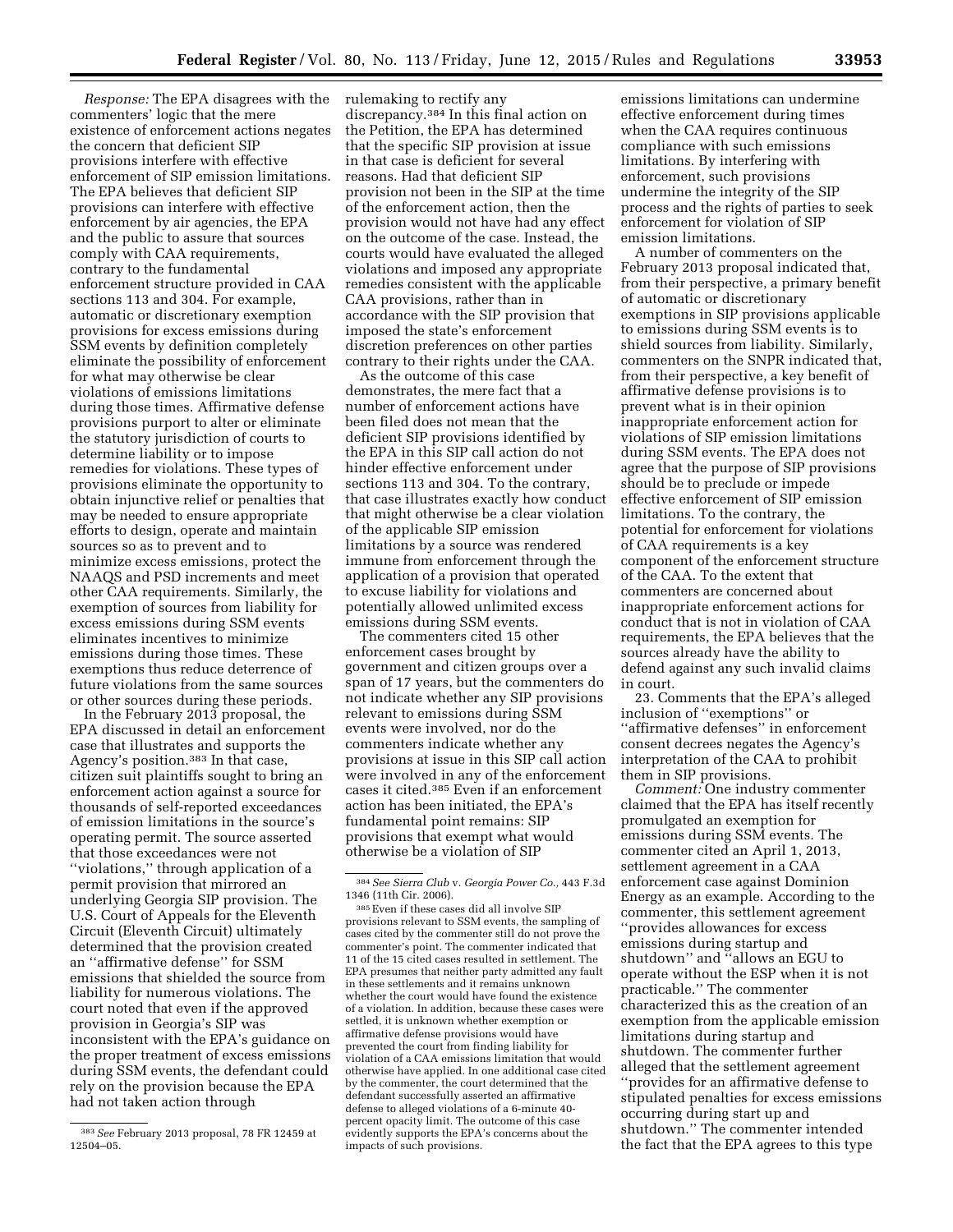of provision in an enforcement settlement agreement to establish that affirmative defense provisions must also be valid in SIP provisions so that sources can assert them in the event of any violation of SIP emission limitations.

*Response:* The EPA disagrees with the commenter concerning the EPA's purported creation of exemptions for SSM events in enforcement consent decrees or settlement agreements. Consent decrees or settlement agreements negotiated by the EPA to resolve enforcement actions do not raise the same concerns as automatic exemptions for excess emissions during SSM periods or any other provisions that the EPA has found substantially inadequate in this SIP call action.

The EPA has the authority to enter consent decrees and settlement agreements in its enforcement cases and uses this discretion to resolve these cases. Settlements aim to achieve the best possible result for a given case, taking into account its specific circumstances and risks, but are still compromises between the parties to the litigation.

The EPA also disagrees with comments that attempt to equate affirmative defense provisions in SIPs with affirmative defense clauses that the EPA and defendants agree to contractually in a consent decree or settlement agreement to resolve an enforcement case. Some consent decrees and settlement agreements that the EPA enters into contain provisions referred to as ''affirmative defenses'' that apply only with respect to whether a source must pay stipulated penalties specified in the consent decree or settlement agreement. However, the EPA does not believe these agreements are counter to CAA requirements. The provisions in these contractual agreements are distinguishable from affirmative defense provisions in SIPs for excess emissions during SSM events. Affirmative defenses to stipulated penalties apply only in the limited context of violations of the contract terms of the consent decree or settlement agreement.

Significantly, these affirmative defense provisions apply only to the stipulated penalties of the consent decree or settlement agreement and do not carry over for incorporation into the source's permit. Most importantly, these affirmative defense provisions do not affect the penalty for violations of CAA requirements in general or of SIP emission limitation violations in particular. Further, a consent decree is itself a court order, and where these provisions have been used in a consent decree they are sanctioned by the court

and cannot be seen as a compromise of the court's own jurisdiction or authority. Indeed, the specific consent decree cited by the commenter contains exactly these types of ''affirmative defense'' provisions that are applicable only to the stipulated penalties imposed contractually by the consent decree and that do not operate to create any other form of affirmative defense applicable more broadly.

The EPA's use of these provisions in enforcement consent decrees or settlement agreements is not inconsistent with the EPA's interpretation of the CAA to preclude such provisions in SIPs. The EPA interprets the CAA to preclude such affirmative defenses in SIP provisions because they purport to alter or eliminate the jurisdiction of courts to find liability or to impose remedies for CAA violations in the event of judicial enforcement. No such concern is presented by the types of provisions in consent decrees or settlement agreements raised by the commenters, because the terms of such agreements must be approved and sanctioned by a court.

24. Comments that the EPA should provide more than 18 months for the SIP call because state law administrative process can take longer than that.

*Comment:* Several state and industry commenters claimed that states will need longer than 18 months to submit SIPs in response to a SIP call. One state commenter argued generally that more time is needed for the state to ''change rules and submit a proposed SIP revision'' but did not provide any detail on how much more time is needed. The commenter concluded that a ''total of five years'' is needed for both the state to complete its actions and for facilities ''to change operating procedures or add hardware.'' Another state commenter claimed states would need at least 3 years to submit revised plans and cited to 40 CFR 51.166(a)(6) as providing a 3 year window for submission of SIP revisions.

An industry commenter asserted that it has taken EPA numerous years to address the startup and shutdown provisions in its own MACT standards and that states will need a similar amount of time to ''unspin'' the SSM provisions from SIP emission limitations and replace them with new requirements. The commenter pointed to the difficulty of modifying multiple permits and source-specific or sourcecategory specific regulations. The commenter urged the EPA to provide much more time that the 18 months allowed by statute for a SIP call through

''a transition period of a reasonable length far exceeding 48 months.''

Another industry commenter stated that more time is necessary but recognized that the maximum statutory period is 18 months. The commenter supported the EPA's providing states with the full 18 months to submit SIP revisions, because that time is needed in order for the states to undertake the necessary technical analyses to support the SIP revisions and in order to allow for the state rulemaking processes.

*Response:* The EPA recognizes that rule development and the associated administrative processes can be complex and time-consuming for states and for the Agency. Thus, the EPA is providing the maximum period allowed under CAA section 110(k)(5)—18 months—for states to submit SIP revisions in response to the SIP call. The EPA does not have authority under the statute to provide states with a longer period of time to submit these SIP submissions. To assist states in responding to this SIP call, the EPA is providing updated and comprehensive guidance concerning CAA requirements applicable to SIP provisions with respect to emissions during SSM events. Ideally, this guidance will allow states and the EPA to address the existing deficiencies as efficiently as possible, given the statutory schedules applicable to both states and the Agency.

The commenter who cited to 40 CFR 51.166(a)(6) is incorrect that it provides authority for the EPA to grant states 3 years to correct SIPs in response to a SIP call. The regulatory provision cited by the commenter is part of the EPA's regulations for the PSD program and simply provides that if the EPA amends that section of the PSD regulations, then a state will have 3 years to make a SIP submission to revise its SIP to meet the new PSD requirements in response to such amendments. This final action does not amend the PSD regulations and 40 CFR 51.166(a)(6) is not implicated. Under CAA section 110(k)(5), the EPA is only authorized to provide a maximum period of 18 months for states to submit SIP revisions to rectify the SIP deficiencies.

25. Comments that EPA should issue an interim enforcement policy, with respect to enforcement between the time that states revise SIP requirements and source permits are revised to reflect those changes.

*Comment:* One commenter argued that if the EPA finalizes the proposed SIP call for provisions applicable to emissions during SSM events, it will take state regulators a significant period of time to ''disaggregate'' the effect of those deficient provisions on various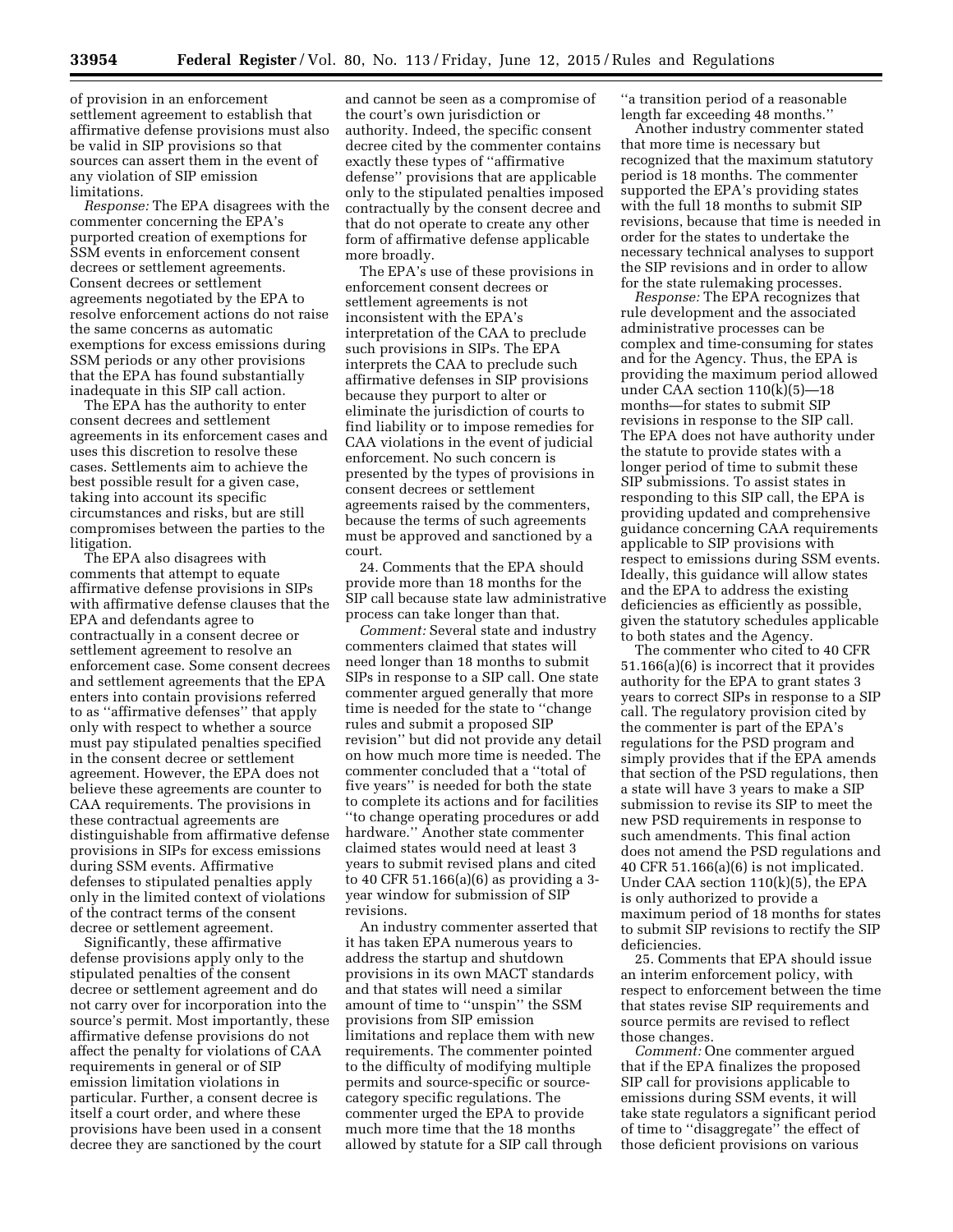other SIP provisions and the requirements of source operating permits. Because these corrections to SIP provisions and permit requirements will take time to occur, the commenter asserted that ''a transition period of reasonable length far exceeding 48 months will be needed to shield industry from enforcement.'' The commenter thus requested that the EPA impose such a transition period. In addition, the commenter suggested that the EPA should create ''an interim enforcement policy'' to shield sources and allow reliance on affirmative defense provisions ''even after SIPs are corrected until permits reflect those changes.'' The commenter posed this request based upon concern that there will be industry confusion concerning what requirements apply to individual sources until permits are revised to reflect the correction of the deficient SIP provisions.

*Response:* The EPA agrees with the commenter that it will take time for states to make the necessary SIP revisions in response to this SIP call, for the EPA to evaluate and act upon those SIP submissions and subsequently for states or the Agency to revise operating permits in the ordinary course to reflect the corrected state SIPs. As explained in the February 2013 proposal, the EPA consciously elected to proceed via its SIP call authority under section  $110(k)(5)$  and to provide the statutory maximum of 18 months for the submission of corrective SIP revisions. The EPA chose this path specifically in order to provide states with time to revise their deficient SIP provisions correctly and in the manner that they think most appropriate, consistent with CAA requirements. The EPA also explicitly acknowledged that during the pendency of the SIP revision process, and during the time that it will take for permit terms to be revised in the ordinary course, sources will remain legally authorized to emit in accordance with current permit terms.<sup>386</sup>

The EPA is in this final action reiterating that the issuance of the SIP call action does not automatically alter any provisions in existing operating permits. By design, sources for which emission limitations are incorporated in permits will thus have a *de facto*  transition period during which they can take steps to assure that they will ultimately meet the revised SIP provisions (*e.g.,* by changing their equipment or mode of operation to meet an appropriate emission limitation that applies during startup and shutdown

instead of relying on exemptions). Sources subject to permit requirements will thus have yet more time (beyond the 18 months allowed for the SIP revision in response to this SIP call action) over the permit review cycle to take steps to meet revised permit terms reflecting the revised SIP provisions. However, the EPA does not agree with the commenter that there is a need for a ''transition period'' to ''shield'' sources from enforcement. The EPA's objective in this action is to eliminate impermissible SIP provisions that exempt emissions during SSM events or otherwise interfere with effective enforcement for violations that occur during such events. Further delaying the time by which sources will be expected to comply with SIP provisions that are consistent with CAA requirements is inappropriate. Moreover, the primary purpose of SIP provisions is not to shield sources from liability for violations of CAA requirements but rather to assure that sources are required to meet CAA requirements.

The EPA shares the commenter's concern that there is the potential for confusion on the part of sources or other parties in the interim period between the correction of deficient SIP provisions and the revision of source operating permits in the ordinary course. However, the EPA presumes that most sources required to have a permit, especially a title V operating permit, are sufficiently sophisticated and aware of their legal rights and responsibilities that the possibility for confusion on the part of sources should be very limited. Likewise, by making clear in this final action that sources will continue to be authorized to operate in accordance with existing permit terms until such time as the permits are revised after the necessary SIP revision, the EPA anticipates that other parties should be on notice of this fact as well. Regardless of the potential for confusion by any party, the EPA believes that the legal principle of the ''permit shield'' is well known by regulated entities, regulators, courts and other interested parties. Accordingly, the EPA is not issuing any ''enforcement policy'' in connection with this SIP call action.

26. Comments that a SIP call directing states to eliminate exemptions for excess emissions during SSM events is a ''paper exercise'' or ''exalts form over substance.''

*Comment:* A number of commenters argued that by requiring states to correct deficient SIP provisions, such as by requiring removal of exemptions for emissions during SSM events, this SIP call action will not result in any environmental benefits. For example,

state commenters claimed that they will not be able simply to revise regulations to eliminate startup and shutdown exemptions. Instead, the commenters claimed, the states will need to revise the emissions limitations completely in order to take into account the EPA's interpretation of the CAA that such exemptions are impermissible. The commenters asserted that rewriting the state regulations will produce no reduction in emissions or improvement in air quality and will merely impose burdens upon states to change existing regulations. The implication of the commenters' argument is that states will merely revise SIP emission limitations to allow the same amount of emissions during SSM events by some other means, rather than by establishing emission limitations that would encourage sources to be designed, operated and maintained in a fashion that would better control those emissions.

*Response:* The EPA does not agree with the commenters' assertion that revisions to the affected SIP provisions in response to this SIP call action will produce no emissions reductions or improvements in air quality. The EPA recognizes that some states may elect to develop revised emission limitations that provide for alternative numerical limitations, control technologies or work practices applicable during startup and shutdown that differ from requirements applicable during other modes of source operation. Other states may elect to develop completely revised emission limitations and elevate the level of the numerical emission limitation that applies at all times to account for greater emissions during startup and shutdown. However, any such revised emission limitations must comply with applicable substantive CAA requirements relevant to the type of SIP provision at issue, *e.g.* be RACM and RACT for sources located in nonattainment areas, and must meet other requirements for SIP revisions such as in sections  $110(k)(3)$ ,  $110(l)$  and 193.

The EPA believes that revision of the existing deficient SIP provisions has the potential to decrease emissions significantly in comparison to existing provisions, such as those that authorize unlimited emissions during startup and shutdown. Elimination of automatic and director's discretion exemptions for emissions during SSM events should encourage sources to reduce emissions during startup and shutdown and to take steps to avoid malfunctions. Elimination of inappropriate enforcement discretion provisions and affirmative defense provisions should

<sup>386</sup>*See* February 2013 proposal, 78 FR 12459 at 12482.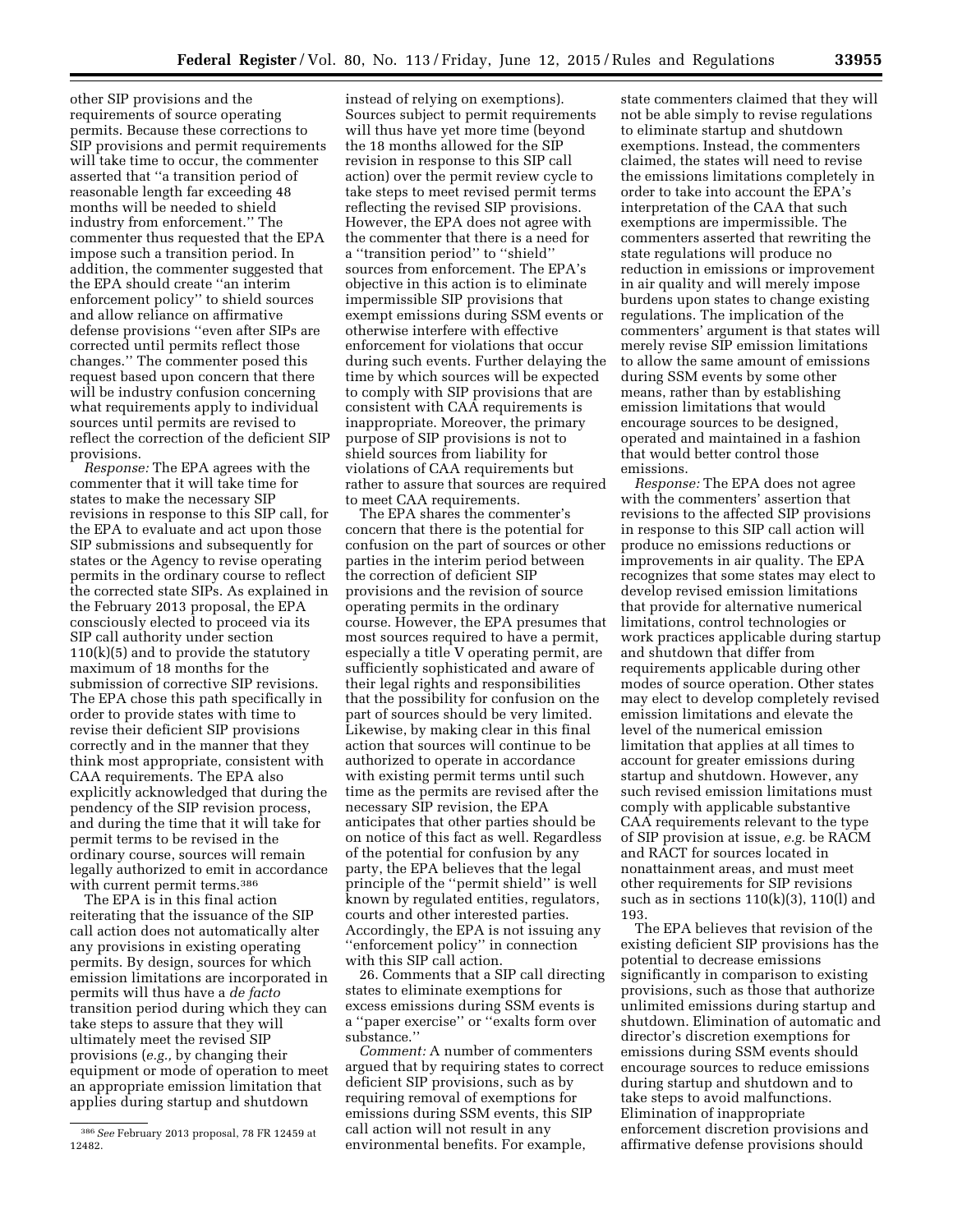provide increased incentive for sources to be properly designed, operated and maintained in order to reduce emissions at all times. The EPA also anticipates that revision of older SIP emission limitations in light of more recent technological advances in control technology, and in light of more recent NAAQS, has the potential to result in significant emission control and air quality improvements. In any event, by bringing these provisions into compliance with CAA requirements, the EPA believes that the resulting SIP provisions will support the fundamental integrity of the SIP process and structure, both substantively and with respect to enforceability.

27. Comments that the EPA should make its interpretation of the CAA with respect to SSM exemptions applicable only ''prospectively'' and not require states to correct existing deficient provisions.

*Comment:* Commenters argued that the EPA should not issue a SIP call to states for existing SIP provisions and should only require states to comply with its interpretations of the CAA ''prospectively.'' One commenter argued that the SIP provisions at issue in this SIP call action were approved by the EPA in the past and have largely been ''upheld through several EPA refinements and guidance on SSM since then.'' The commenter estimated that the proposed SIP call would require states to reestablish emission limits for thousands of existing sources or could require existing sources to comply with emission limitations that did not originally take into account emissions during SSM events. The commenter characterized the EPA's action on the Petition as a change of policy with which the EPA should only require states to meet prospectively, putting states ''on notice'' that the EPA will evaluate future SIP submissions under a different test applicable only to new sources going forward.

Other commenters argued that the EPA cannot require states to revise their SIP provisions if this would have the effect of making existing sources have to comply with the revised SIP. According to the commenters, existing sources should be ''grandfathered'' and should not have to change their control strategies or modes of operation to meet the revised SIP requirements. The commenters asserted that issuance of a SIP call without grandfathering existing sources would ''retroactively'' require sources to comply with the new SIP provisions and ''suddenly'' render sources noncompliant, even though they were in compliance with the SIP when they were originally designed, financed

and built. The commenter claimed that the SIP call would ''change the legal structure for commercial transactions that have already taken place.'' The thrust of the commenters' argument is that sources, once built, should never be subjected to any additional pollution control requirements once they are in existence.

*Response:* The EPA disagrees with the commenters' suggestions for multiple reasons. At the outset, the EPA notes that the only significant actual ''change'' in the Agency's SSM Policy in this action is the determination that affirmative defense provisions are not permissible in SIP provisions. Since the 1999 SSM Guidance, the EPA had interpreted the CAA to allow such affirmative defense provisions, so long as they were limited only to civil penalties and very narrowly drawn consistent with criteria recommended by the Agency. As fully explained in section IV of this document, however, the EPA has determined in light of the court's decision in *NRDC* v. *EPA* that the CAA does not permit SIP provisions that operate to alter or eliminate the jurisdiction of the courts to determine liability and impose remedies in judicial enforcement actions.387 In other respects, this action primarily consists of the EPA's taking action to assure that SIP provisions are consistent with the CAA as the Agency has interpreted it in the SSM Policy for many years.

In addition, it is not appropriate for the EPA to allow states to retain deficient SIP provisions that would continue to excuse existing sources from complying with the revised SIP provisions in perpetuity or that would only require that future sources comply with such revised SIP provisions. The commenters advocate for ''grandfathering'' that would authorize current sources to continue to operate under existing deficient SIP provisions (*e.g.,* with exemptions for SSM emissions or with affirmative defense provisions) while requiring only new sources to comply with revised SIP provisions that meet CAA requirements. The EPA understands the practical reasons why the commenters make this suggestion, but such an approach would be grossly unfair both to new sources and to the communities affected by emissions from the old sources, as well as flatly inconsistent with the

requirements of the CAA for SIP provisions. Existing sources will not be required to comply with the revised SIP emission limitations until the SIPs are updated, and if they are subject to permit requirements the sources may continue to operate consistent with those permits until the operating permits are revised to reflect the revised SIP requirements, but after that time current sources will be required to comply. Thus, sources will not immediately be in noncompliance with any requirements. The EPA has authority to issue a SIP call at any time that it determines a SIP provision is substantially inadequate, even if it mistakenly thought that the SIP provision was adequate at some time in the past. Sources will be on notice of the SIP call and the state's administrative process to respond to it long before they will be required to comply with a revised SIP provision, and those sources will have ample opportunity to participate in the rulemakings establishing new requirements at both the state and federal level.

Finally, the EPA notes, the need for states to establish new emission limitations and change permit terms for many sources should not be viewed as an unusual occurrence. The need to reexamine existing SIP provisions and permit terms applicable to sources in response to this SIP call action is comparable to the process that states would undertake to update their SIPs as necessary to meet new and evolving CAA requirements, including future revised NAAQS. For example, under section  $110(a)(1)$  and section  $110(a)(2)$ states are already required to reexamine and potentially to revise their SIP provisions whenever the EPA promulgates a new or revised NAAQS. States already need to reexamine emission limitations required by section 110(a)(2)(A) and other relevant sections of the CAA in their SIPs on a regular basis as the NAAQS are revised (*e.g.,* the potential need to revisit what is RACT for a specific source category with respect to a new NAAQS), as new legal requirements are created (*e.g.* the potential need to address interstate transport including compliance with any applicable FIP addressing a SIP deficiency with respect to this issue), or as new emissions control technologies are developed (*e.g.,* what is RACT for a pollutant may evolve with technological developments). Thus, as a general matter, states already engage in periodic review of their SIP provisions on a regular basis, and the potential need to update the emissions limitations applicable to sources and thereafter the

<sup>387</sup>The EPA notes, however, that many of the affirmative defense type provisions at issue in this action were also not consistent with the Agency's interpretation of the CAA in the 1999 SSM Guidance. Thus, even in the absence of the *NRDC*  v. *EPA* decision, these provisions were not consistent with the EPA's prior interpretation of the CAA for such provisions.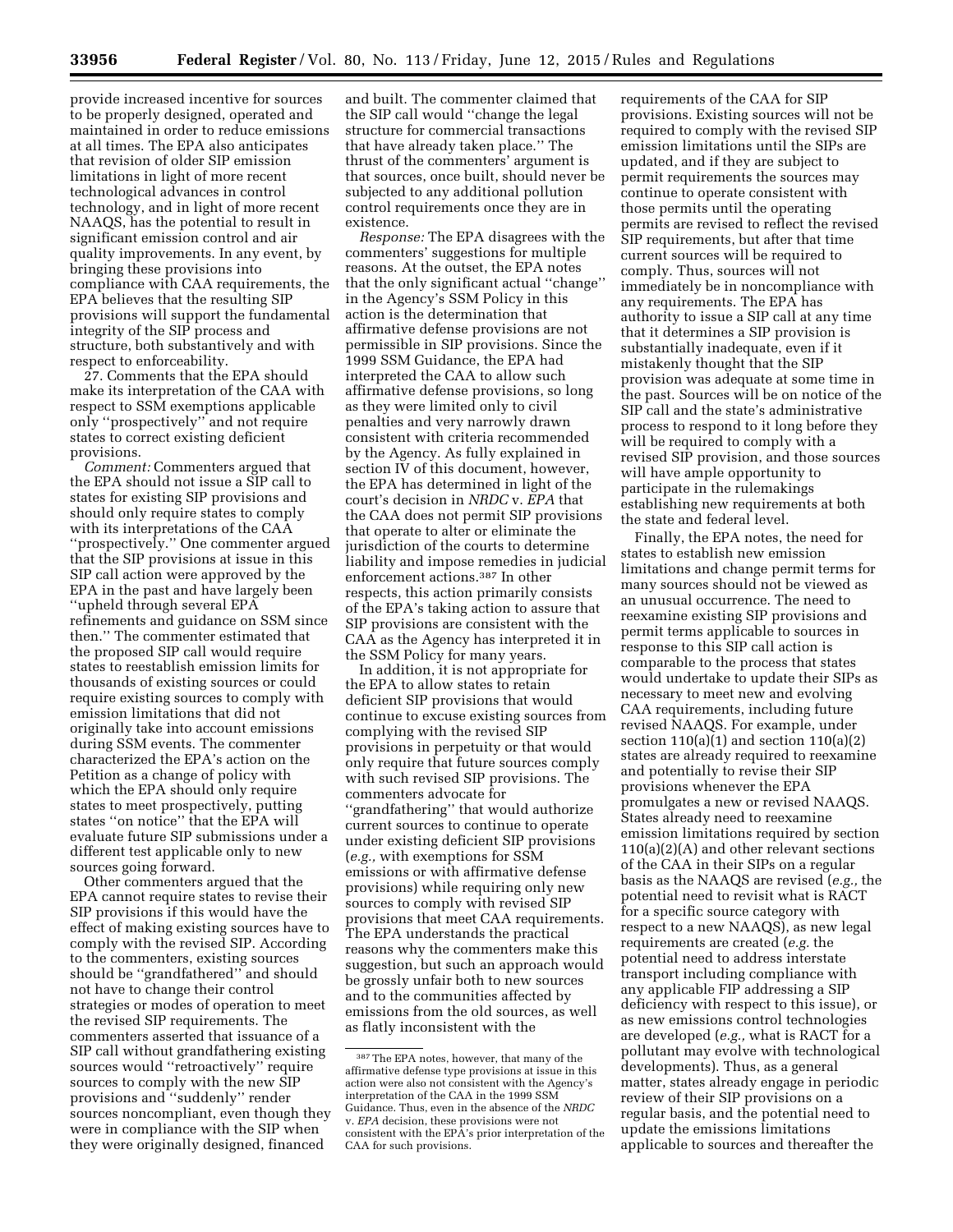need to update the permits applicable to those sources is part of that process. This SIP call action simply directs the affected states to address specific deficiencies in their SIP provisions as part of this normal evolutionary process.

28. Comments that directing states to correct their existing SIP provisions will require many sources to change terms of their operating permits.

*Comment:* A number of commenters opposed the February 2013 proposal because of the administrative burden the action would impose on air agencies and sources. Commenters asserted that requiring states to remove affirmative defense provisions for startup and shutdown from SIPs and to develop alternative emission limitations for such periods of operation instead is unreasonable. Other commenters argued that requiring removal of the deficient SIP provisions would impose enormous and time-consuming burdens on permitting authorities and the regulated community associated with the development of new or revised emissions limitations for startup and shutdown, the revision of SIPs and the revision of permits to incorporate such revised emision limitations. Another commenter asserted that sources only accepted numerical limits in permits with the understanding that they also had the benefit of affirmative defenses in the event of exceedances of those numerical emission limits during periods of SSM. The commenter thus argued that sources would seek to revise the permit limits in order to account for the absence of such affirmative defenses.

*Response:* The EPA acknowledges the concerns raised by commenters concerning the need for air agencies to revise the deficient SIP provisions at issue in this action, as well as the need for the EPA to review the resulting SIP revisions. The EPA does not agree, however, with the commenters' argument that the need for these administrative actions is a justification for leaving the deficient provisions unaddressed.

The EPA also acknowledges that the SIP revisions initiated by this SIP call action will result in the removal of deficient provisions such as automatic and discretionary SSM exemptions, overly broad enforcement discretion provisions and affirmative defense provisions. These SIP revisions will ultimately need to be reflected in revised operating permit terms for sources. This SIP call action will not, however, have an automatic impact on any permit terms and conditions, and the resource burden to revise permits will be spread over many years. After a state makes the necessary revisions to its SIP provisions, any needed revisions to operating permits to reflect the revised SIP provisions will occur in the ordinary course as the state issues new permits or reviews and revises existing permits. For example, in the case of title V operating permits, permits with more than 3 years remaining will be reopened to add new applicable requirements within 18 months of the promulgation of the requirements. If a permit has less than 3 years remaining, the new applicable requirement will be added at renewal.388

# **IX. What is the EPA's final action for each of the specific SIP provisions identified in the Petition or by the EPA?**

# *A. Overview of the EPA's Evaluation of Specific SIP Provisions*

In reviewing the Petitioner's concerns with respect to the specific SIP provisions identified in the Petition, the EPA notes that most of the provisions relate to a small number of common issues. Many of these provisions are as old as the original SIPs that the EPA approved in the early 1970s, when the states and the EPA had limited experience in evaluating the provisions' adequacy, enforceability and consistency with CAA requirements.

In some instances the EPA does not agree with the Petitioner's reading of the provision in question, or with the Petitioner's conclusion that the provision is inconsistent with the requirements of the CAA. However, given the common issues that arise for multiple states in the Petition as well as in the EPA's independent evaluation, there are some overarching conceptual points that merit discussion in general terms. Thus, this section IX.A of the document provides a general discussion of each of the overarching points, including a summary of what the EPA proposed to determine with respect to the relevant SIP provisions collectively. The EPA received comments on the proposed determinations from affected states, the Petitioner and other commenters. A detailed discussion of the comments received with the EPA's responses is provided in the Response to Comment document available in the docket for this rulemaking.

Sections IX.B through IX.K of this document name the specific SIP provisions identified in the Petition or by the EPA, including a summary of what the EPA proposed and followed by the EPA's stated final action with respect to each SIP provision.

#### 1. Automatic Exemption Provisions

A significant number of provisions identified by the Petitioner pertain to existing SIP provisions that create automatic exemptions for excess emissions during periods of SSM. Some of these provisions also pertain to exemptions for excess emissions that occur during maintenance, load change or other types of normal source operation. These provisions typically provide that a source subject to a specific SIP emission limitation is exempted from compliance during SSM, so that the excess emissions are defined as not violations. Most of these provisions are artifacts of the early phases of the SIP program, approved before state and EPA regulators recognized the implications of such exemptions. Whatever the genesis of these existing SIP provisions, however, these automatic exemptions from emission limitations are not consistent with the CAA, as the EPA has stated in its SSM Policy since at least 1982.

After evaluating the Petition, the EPA proposed to determine that a number of states have existing SIP provisions that create impermissible automatic exemptions for excess emissions during malfunctions or during startup, shutdown or other types of normal source operation. In those instances where the EPA agreed that a SIP provision identified by the Petitioner contained such an exemption contrary to the requirements of the CAA, the EPA proposed to grant the Petition and accordingly to issue a SIP call to the appropriate state.

### 2. Director's Discretion Exemption Provisions

Another category of problematic SIP provision identified by the Petitioner is exemptions for excess emissions that, while not automatic, are exemptions for such emissions granted at the discretion of state regulatory personnel. In some cases, the SIP provision in question may provide some minimal degree of process and some parameters for the granting of such discretionary exemptions, but the typical provision at issue allows state personnel to decide unilaterally and without meaningful limitations that what would otherwise be a violation of the applicable emission limitation is instead exempt. Because the state personnel have the authority to decide that the excess emissions at issue are not a violation of the applicable emission limitation, such a decision would transform the violation into a nonviolation, thereby barring enforcement by the EPA or others.

<sup>388</sup>*See* 40 CFR 70.7(f)(1)(i).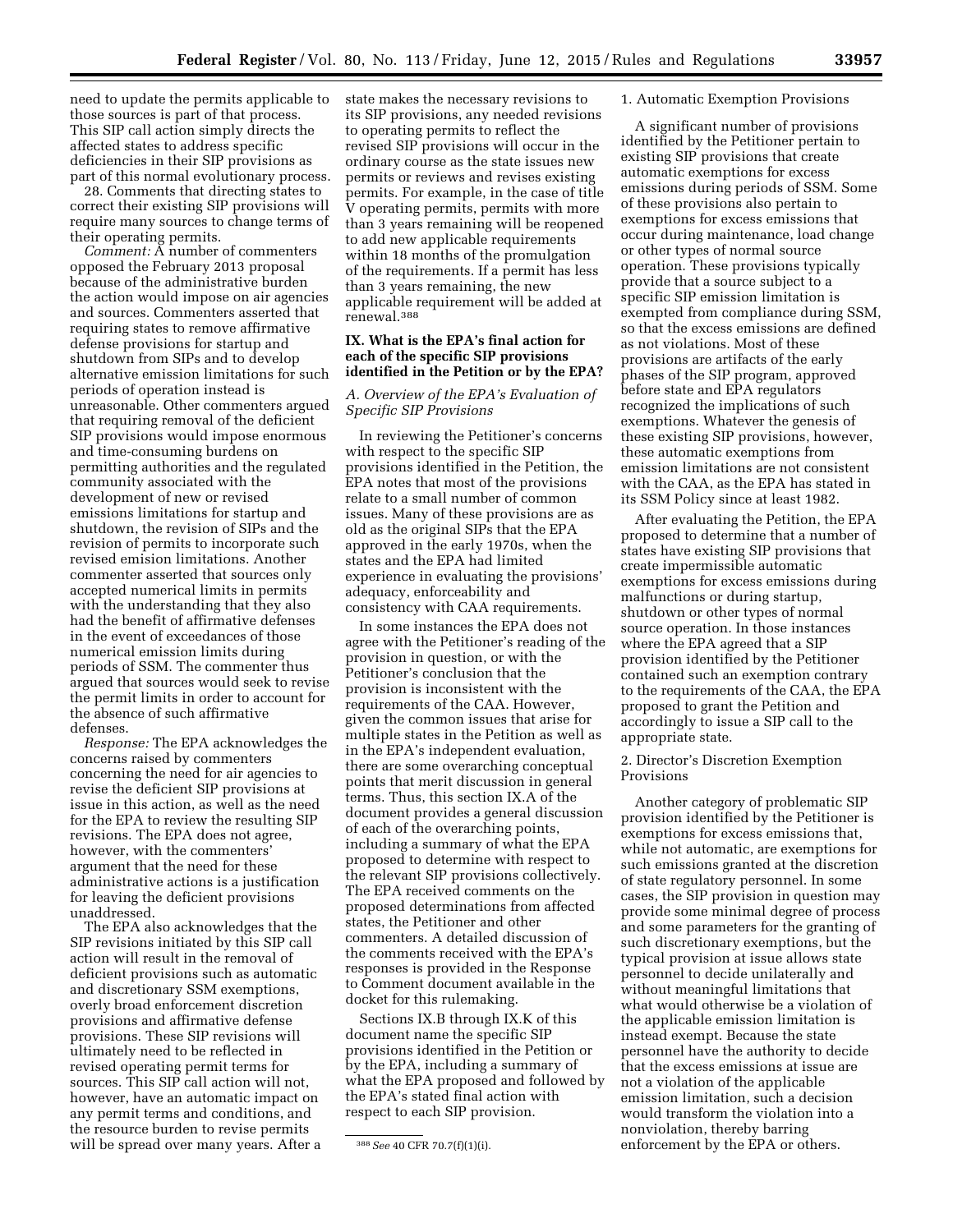The EPA refers to this type of provision as a ''director's discretion'' provision, and the EPA interprets the CAA generally to forbid such provisions in SIPs because they have the potential to undermine fundamental statutory objectives such as the attainment and maintenance of the NAAQS and to undermine effective enforcement of the SIP. As described in sections VII.C and VIII.A.3 of this document, unbounded director's discretion provisions purport to allow unilateral revisions of approved SIP provisions without meeting the applicable statutory substantive and procedural requirements for SIP revisions. The specific SIP provisions at issue in the Petition are especially inappropriate because they purport to allow discretionary creation of case-bycase exemptions from the applicable emission limitations, when the CAA does not permit any such exemptions in the first instance. The practical impact of such provisions is that in effect they transform an enforcement discretion decision by the state (*e.g.,* that the excess emission from a given SSM event should be excused for some reason) into an exemption from compliance that also prevents enforcement by the EPA or through a citizen suit. The EPA's longstanding SSM Policy has interpreted the CAA to preclude SIP provisions in which a state's exercise of its own enforcement discretion bars enforcement by the EPA or through a citizen suit. Where the EPA agreed that a SIP provision identified by the Petitioner contained such a discretionary exemption contrary to the requirements of the CAA, the EPA proposed to grant the Petition and to call for the state to rectify the problem.

3. State-Only Enforcement Discretion Provisions

The Petitioner identified existing SIP provisions in many states that ostensibly pertain to parameters for the exercise of enforcement discretion by state personnel for violations due to excess emissions during SSM events. The EPA's SSM Policy has consistently encouraged states to utilize traditional enforcement discretion within appropriate bounds for such violations and, in the 1982 SSM Guidance, explicitly recommended criteria that states might consider in the event that they elected to formalize their enforcement discretion with provisions in the SIP. The intent has been that such enforcement discretion provisions in a SIP would be ''state-only,'' meaning that the provisions apply only to the state's own enforcement personnel and not to the EPA or to others.

The EPA determined that a number of states have SIP provisions that, when evaluated carefully, could reasonably be construed to allow the state to make enforcement discretion decisions that would purport to foreclose enforcement by the EPA under CAA section 113 or by citizens under section 304. In those instances where the EPA agreed that a specific provision could have the effect of impeding adequate enforcement of the requirements of the SIP by parties other than the state, the EPA proposed to grant the Petition and to take action to rectify the problem. By contrast, where the EPA's evaluation indicated that the existing provision on its face or as reasonably construed could not be read to preclude enforcement by parties other than the state, the EPA proposed to deny the Petition, and the EPA invited comment on this issue in particular to assure that the state and the EPA have a common understanding that the provision does not have any impact on potential enforcement by the EPA or through a citizen suit. This process was intended to ensure that there is no misunderstanding in the future that the correct reading of the SIP provision would not bar enforcement by the EPA or through a citizen suit when the state elected to exercise its own enforcement discretion.

In the February 2013 proposal, the EPA noted that another method by which to eliminate any potential ambiguity about the meaning of these enforcement discretion provisions would be for the state to revise its SIP to remove the provisions. Because these provisions are only applicable to the state, the EPA's view was, and still is, that the provisions need not be included within the SIP. Thus, the EPA supports states that elect to revise their SIPs to remove these provisions to avoid any unnecessary confusion.

### 4. Affirmative Defense Provisions

The Petitioner asked the EPA to rescind its SSM Policy element that interpreted the CAA to allow SIPs to include affirmative defenses for violations due to excess emissions during any type of SSM events. Related to this request, the Petitioner asked the EPA to find that states with SIPs containing an affirmative defense to monetary penalties for excess emissions during SSM events are substantially inadequate because they do not comply with the CAA. If the EPA were to deny the Petitioner's request that the EPA revise its interpretation of the CAA, the Petitioner asked that the EPA in the alternative require states with SIPs that contain such affirmative defense provisions to revise them so that they

are consistent with the EPA's 1999 SSM Guidance for excess emissions during SSM events and to issue a SIP call to states with provisions inconsistent with the EPA's interpretation of the CAA.

The Petitioner drew no distinction between affirmative defense provisions for malfunctions versus affirmative defense provisions for startup and shutdown or other normal modes of operation. As explained in section IV.B of the February 2013 proposal, the EPA did make such distinction in its proposed response to the Petition, at that time proposing to revise its SSM Policy to reflect an interpretation of the CAA that affirmative defense provisions applicable during startup and shutdown were not appropriate but reasoning that affirmative defense provisions remained appropriate for violations when due to malfunction events. Thus, in the February 2013 proposal, the EPA proposed to issue a SIP call to a state to rectify a problem with an affirmative defense provision only if the provision included an affirmative defense that was applicable to excess emissions during startup and shutdown or included an affirmative defense that was applicable to excess emissions during malfunctions but was inconsistent with the criteria recommended in the EPA's SSM Policy.

Subsequent to that February 2013 proposal, a federal court ruled that the CAA precludes authority of the EPA to create affirmative defense provisions applicable to private civil suits. The *NRDC* v. *EPA* decision pertained to a challenge to the EPA's NESHAP regulations issued pursuant to CAA section 112 to regulate hazardous air pollutants from sources that manufacture Portland cement.389 As explained in detail in section V of the SNPR, the court's decision in *NRDC* v. *EPA* compelled the Agency to revise its interpretation of the CAA concerning the legal basis for affirmative defense provisions. As a result, the EPA proposed in the SNPR to further revise its SSM Policy with respect to affirmative defense provisions applicable to excess emissions during SSM events (as described in section V of the SNPR) and to apply its revised interpretation of the CAA to specific provisions in the SIPs of particular states (as described in section VII of the SNPR).

For some of the affirmative defense provisions identified by the Petitioner, the EPA in the SNPR reproposed granting of the Petition but proposed a revised basis for its proposed findings of inadequacy and SIP calls. For other affirmative defense provisions identified

<sup>389</sup>*NRDC* v. *EPA,* 749 F.3d 1055 (D.C. Cir. 2014).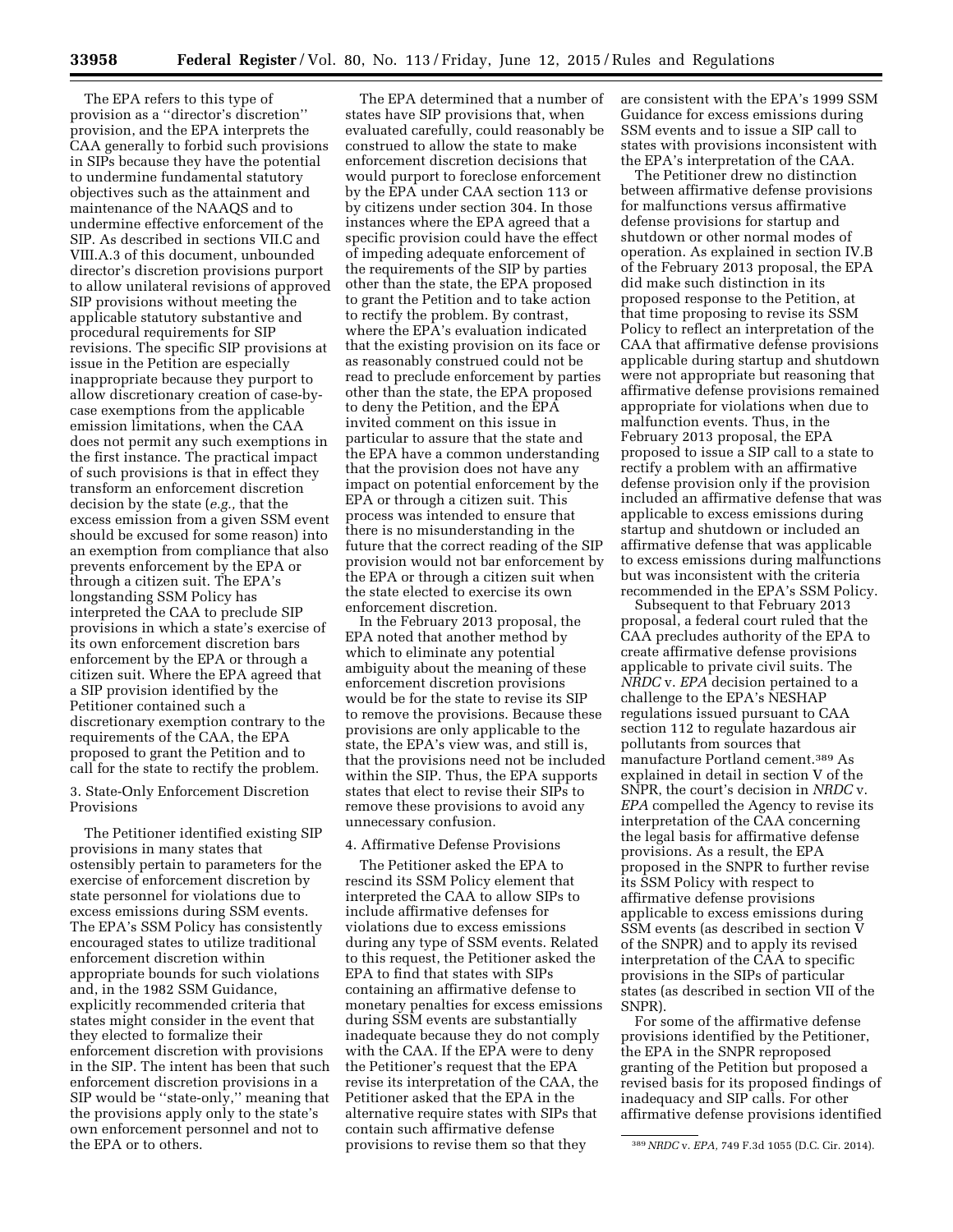by the Petitioner, the EPA in the SNPR reversed its prior proposed denial of the Petition, and it newly proposed findings of inadequacy and SIP calls. Further, for some affirmative defense provisions that were not explicitly identified by the Petitioner, the EPA in the SNPR proposed findings of inadequacy and SIP calls for additional affirmative defense provisions that were not explicitly identified by the Petitioner.

### *B. Affected States in EPA Region I*

### 1. Maine

As described in section IX.B.1 of the February 2013 proposal, the Petitioner first objected to a specific provision in the Maine SIP that provides an exemption for certain boilers from otherwise applicable SIP visible emission limits during startup and shutdown (06–096–101 Me. Code R. § 3). Second, the Petitioner objected to a provision that empowers the state to ''exempt emissions occurring during periods of unavoidable malfunction or unplanned shutdown from civil penalty under section 349, subsection 2'' (06– 096–101 Me. Code R. § 4).

For reasons explained fully in the February 2013 proposal, the EPA proposed to grant the Petition with respect to 06–096–101 Me. Code R. § 3 and 06–096–101 Me. Code R. § 4.

Consequently, the EPA proposed to find that 06–096–101 Me. Code R. § 3 and 06–096–101 Me. Code R. § 4 are substantially inadequate to meet CAA requirements and thus proposed to issue a SIP call with respect to these provisions.

In this final action, the EPA is granting the Petition with respect to 06– 096–101 Me. Code R. § 3 and 06–096– 101 Me. Code R. § 4. Accordingly, the EPA is finding that these provisions are substantially inadequate to meet CAA requirements and the EPA is thus issuing a SIP call to Maine to correct its SIP with respect to these provisions. This action is fully consistent with what the EPA proposed in February 2013. Please refer to the Response to Comment document available in the docket for this rulemaking concerning any comments specific to the Maine SIP that the EPA received and considered during the development of this rulemaking.

### 2. New Hampshire

As described in section IX.B.2 of the February 2013 proposal, the Petitioner objected to two generally applicable provisions in the New Hampshire SIP that allow emissions in excess of otherwise applicable SIP emission limitations during ''malfunction or breakdown of any component part of the

air pollution control equipment.'' The Petitioner argued that the challenged provisions provide an automatic exemption for excess emissions during the first 48 hours when any component part of air pollution control equipment malfunctions (N.H. Code R. Env-A 902.03) and further provide that ''[t]he director may . . . grant an extension of time or a temporary variance'' for excess emissions outside of the initial 48-hour time period (N.H. Code R. Env-A 902.04). Second, the Petitioner objected to two specific provisions in the New Hampshire SIP that provide sourcespecific exemptions for periods of startup for ''any process, manufacturing and service industry'' (N.H. Code R. Env-A 1203.05) and for pre-June 1974 asphalt plants during startup, provided they are at 60-percent opacity for no more than 3 minutes (N.H. Code R. Env-A 1207.02).

For reasons explained fully in the February 2013 proposal, the EPA proposed to grant the Petition with respect to N.H. Code R. Env-A 902.03, N.H. Code R. Env-A 1203.05 and N.H. Code R. Env-A 902.04. Also for reasons explained fully in the February 2013 proposal, the EPA proposed to deny the Petition with respect to N.H. Code R. Env-A 1207.02.

Consequently, the EPA proposed to find that N.H. Code R. Env-A 902.03, N.H. Code R. Env-A 1203.05 and N.H. Code R. Env-A 902.04 were substantially inadequate to meet CAA requirements and thus proposed to issue a SIP call with respect to these provisions. Through comments submitted on the February 2013 proposal, however, the EPA has ascertained that the versions of N.H. Code R. Env-A 902.03 and N.H. Code R. Env-A 902.04 identified in the Petition and evaluated in the February 2013 proposal are no longer in the state's SIP. In November 2012, the EPA approved a SIP revision that replaced N.H. Code R. Env-A 902.03 and N.H. Code R. Env-A 902.04 with a new version of Env-A 900 that does not contain the deficient provisions identified in the February 2013 proposal.390 These provisions no longer exist for purposes of state or federal law. In addition, the EPA has determined that the version of N.H. Code R. Env-A 1203.05 identified in the Petition and the February 2013 proposal is no longer in the state's SIP as a result of another SIP revision.391 Because

these three provisions are no longer components of the EPA-approved SIP for the state of New Hampshire, the Petition is moot with respect to these provisions and there is no need for a SIP call with respect to these no longer extant provisions.

In this final action, the EPA is denying the Petition with respect to N.H. Code R. Env-A 902.03, N.H. Code R. Env-A 902.04, N.H. Code R. Env-A 1203.05 and N.H. Code R. Env-A 1207.02. Please refer to the Response to Comment document available in the docket for this rulemaking concerning any comments specific to the New Hampshire SIP that the EPA received and considered during the development of this rulemaking.

# 3. Rhode Island

As described in section IX.B.3 of the February 2013 proposal, the Petitioner objected to a generally applicable provision in the Rhode Island SIP that allows for a case-by-case petition procedure whereby a source can obtain a variance from state personnel under R.I. Gen. Laws § 23–23–15 to continue to operate during a malfunction of its control equipment that lasts more than 24 hours, if the source demonstrates that enforcement would constitute undue hardship without a corresponding benefit (25–4–13 R.I. Code R. § 16.2).

For reasons explained fully in the February 2013 proposal, the EPA proposed to grant the Petition with respect to 25–4–13 R.I. Code R. § 16.2.

Consequently, the EPA proposed to find that 25–4–13 R.I. Code R. § 16.2 is substantially inadequate to meet CAA requirements and thus proposed to issue a SIP call with respect to this provision.

In this final action, the EPA is granting the Petition with respect to 25– 4–13 R.I. Code R. § 16.2. Accordingly, the EPA is finding that this provision is substantially inadequate to meet CAA requirements and the EPA is thus issuing a SIP call with respect to this provision. This action is fully consistent with what the EPA proposed in February 2013. Please refer to the Response to Comment document available in the docket for this rulemaking concerning any comments specific to the Rhode Island SIP that the EPA received and considered during the development of this rulemaking.

<sup>390</sup>*See* ''Approval and Promulgation of Air Quality Implementation Plans; New Hampshire; Reasonably Available Control Technology for the 1997 8-Hour Ozone Standard; Direct final rule,'' 77 FR 66388 (November 5, 2012).

<sup>391</sup>*See* ''Approval and Promulgation of Air Quality Implementation Plans; New Hampshire;

Reasonably Available Control Technology Update To Address Control Techniques Guidelines Issued in 2006, 2007, and 2008; Direct final rule,'' 77 FR 66921 (November 8, 2012).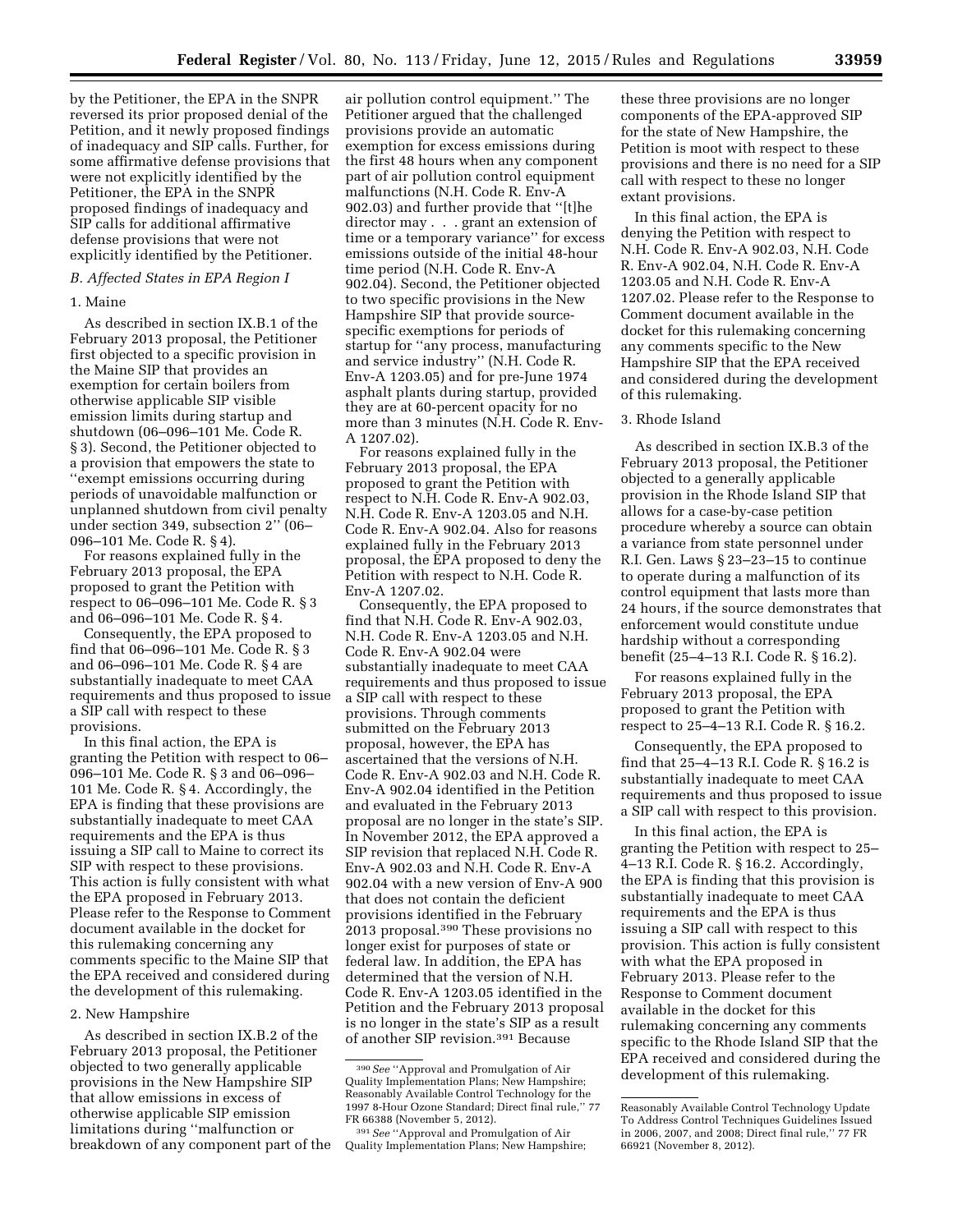# *C. Affected State in EPA Region II*

### New Jersey

As described in section IX.C.1 of the February 2013 proposal, the Petitioner objected to two specific provisions in the New Jersey SIP that allow for automatic exemptions for excess emissions during emergency situations. The Petitioner objected to the first provision because it provides industrial process units that have the potential to emit sulfur compounds an exemption from the otherwise applicable sulfur emission limitations where ''[t]he discharge from any stack or chimney [has] the sole function of relieving pressure of gas, vapor or liquid under abnormal emergency conditions'' (N.J. Admin. Code 7:27–7.2(k)(2)). The Petitioner objected to the second provision because it provides electric generating units (EGUs) an exemption from the otherwise applicable  $NO<sub>x</sub>$ emission limitations when the unit is operating at ''emergency capacity,'' also known as a ''MEG alert,'' which is statutorily defined as a period in which one or more EGUs is operating at emergency capacity at the direction of the load dispatcher in order to prevent or mitigate voltage reductions or interruptions in electric service, or both (N.J. Admin. Code 7:27–19.1).

For reasons explained fully in the February 2013 proposal, the EPA proposed to grant the Petition with respect to N.J. Admin. Code 7:27– 7.2(k)(2). Also for reasons explained fully in the February 2013 proposal, the EPA proposed to deny the Petition with respect to N.J. Admin. Code 7:27–19.1.

Consequently, the EPA proposed to find that N.J. Admin. Code 7:27– 7.2(k)(2) is substantially inadequate to meet CAA requirements and thus proposed to issue a SIP call with respect to this provision.

In this final action, the EPA is granting the Petition with respect to N.J. Admin. Code 7:27–7.2(k)(2) and denying the Petition with respect to N.J. Admin. Code 7:27–19.1. Accordingly, the EPA is finding that the provision in N.J. Admin. Code 7:27–7.2(k)(2) is substantially inadequate to meet CAA requirements and the EPA is thus issuing a SIP call with respect to this provision. This action is fully consistent with what the EPA proposed in February 2013. Please refer to the Response to Comment document available in the docket for this rulemaking concerning any comments specific to the New Jersey SIP that the EPA received and considered during the development of this rulemaking.

# *D. Affected States in EPA Region III*

# 1. Delaware

As described in section IX.D.1 of the February 2013 proposal, the Petitioner objected to seven provisions in the Delaware SIP that provide exemptions during startup and shutdown from the otherwise applicable SIP emission limitations. The seven source-specific and pollutant-specific provisions that provide exemptions during periods of startup and shutdown are: 7–1100–1104 Del. Code Regs § 1.5 (Particulate Emissions from Fuel Burning Equipment); 7–1100–1105 Del. Code Regs § 1.7 (Particulate Emissions from Industrial Process Operations); 7–1100– 1108 Del. Code Regs § 1.2 (Sulfur Dioxide Emissions from Fuel Burning Equipment); 7–1100–1109 Del. Code Regs § 1.4 (Emissions of Sulfur Compounds From Industrial Operations); 7–1100–1114 Del. Code Regs § 1.3 (Visible Emissions); 7–1100– 1124 Del. Code Regs § 1.4 (Control of Volatile Organic Compound Emissions); and 7–1100–1142 Del. Code Regs § 2.3.5 (Specific Emission Control Requirements).

For reasons explained fully in the February 2013 proposal, the EPA proposed to grant the Petition with respect to 7–1100–1104 Del. Code Regs § 1.5, 7–1100–1105 Del. Code Regs § 1.7, 7–1100–1108 Del. Code Regs § 1.2, 7– 1100–1109 Del. Code Regs § 1.4, 7– 1100–1114 Del. Code Regs § 1.3, 7– 1100–1124 Del. Code Regs § 1.4 and 7– 1100–1142 Del. Code Regs § 2.3.5.

Consequently, the EPA proposed to find that 7–1100–1104 Del. Code Regs § 1.5, 7–1100–1105 Del. Code Regs § 1.7, 7–1100–1108 Del. Code Regs § 1.2, 7– 1100–1109 Del. Code Regs § 1.4, 7– 1100–1114 Del. Code Regs § 1.3, 7– 1100–1124 Del. Code Regs § 1.4 and 7– 1100–1142 Del. Code Regs § 2.3.5 are substantially inadequate to meet CAA requirements and thus proposed to issue a SIP call with respect to these provisions.

In this final action, the EPA is granting the Petition with respect to 7– 1100–1104 Del. Code Regs § 1.5, 7– 1100–1105 Del. Code Regs § 1.7, 7– 1100–1108 Del. Code Regs § 1.2, 7– 1100–1109 Del. Code Regs § 1.4, 7– 1100–1114 Del. Code Regs § 1.3, 7– 1100–1124 Del. Code Regs § 1.4 and 7– 1100–1142 Del. Code Regs § 2.3.1.6 (updated to § 2.3.1.6 from earlier identification as § 2.3.5). Accordingly, the EPA is finding that these provisions are substantially inadequate to meet CAA requirements and the EPA is thus issuing a SIP call with respect to these provisions.

### 2. District of Columbia

As described in section IX.D.2 of the February 2013 proposal, the Petitioner objected to five provisions in the District of Columbia (DC) SIP as being inconsistent with the CAA and the EPA's SSM Policy. The Petitioner first objected to a generally applicable provision in the DC SIP that allows for discretionary exemptions during periods of maintenance or malfunction (D.C. Mun. Regs. tit. 20 § 107.3). Secondly, the Petitioner objected to the alternative limitations on stationary sources for visible emissions during periods of ''start-up, cleaning, soot blowing, adjustment of combustion controls, or malfunction,'' (D.C. Mun. Regs. tit. 20 § 606.1) and, for fuelburning equipment placed in initial operation before January 1977, alternative limits for visible emissions during startup and shutdown (D.C. Mun. Regs. tit. 20 § 606.2). The Petitioner also objected to the exemption from emission limitations for emergency standby engines (D.C. Mun. Regs. tit. 20 § 805.1(c)(2)). Finally, the Petitioner objected to the provision in the DC SIP that provides an affirmative defense for violations of visible emission limitations during ''unavoidable malfunction'' (D.C. Mun. Regs. tit. 20 § 606.4).

For reasons explained in the February 2013 proposal, the EPA proposed to grant the Petition with respect to D.C. Mun. Regs. tit. 20 § 107.3 and D.C. Mun. Regs. tit. 20 §§ 606.1 and 606.2. Also for reasons explained in the February 2013 proposal, the EPA proposed to deny the Petition with respect to D.C. Mun. Regs. tit. 20 § 805.1(c)(2). Also for reasons explained in the February 2013 proposal, the EPA proposed to grant the petition with respect to D.C. Mun. Regs. tit. 20 § 606.4 on the basis that it was not a permissible affirmative defense provision consistent with the requirements of the CAA as interpreted in the EPA's SSM Policy at the time.

Subsequently, for reasons explained in the SNPR, the EPA reproposed granting of the Petition with respect to the affirmative defense provision in D.C. Mun. Regs. tit. 20 § 606.4, but it proposed to revise the basis for the finding of substantial inadequacy and the SIP call for this provision.

Consequently, the EPA proposed to find that D.C. Mun. Regs. tit. 20 § 107.3, D.C. Mun. Regs. tit. 20 §§ 606.1 and 606.2 and D.C. Mun. Regs. tit. 20 § 606.4 are substantially inadequate to meet CAA requirements and thus proposed to issue a SIP call with respect to these provisions.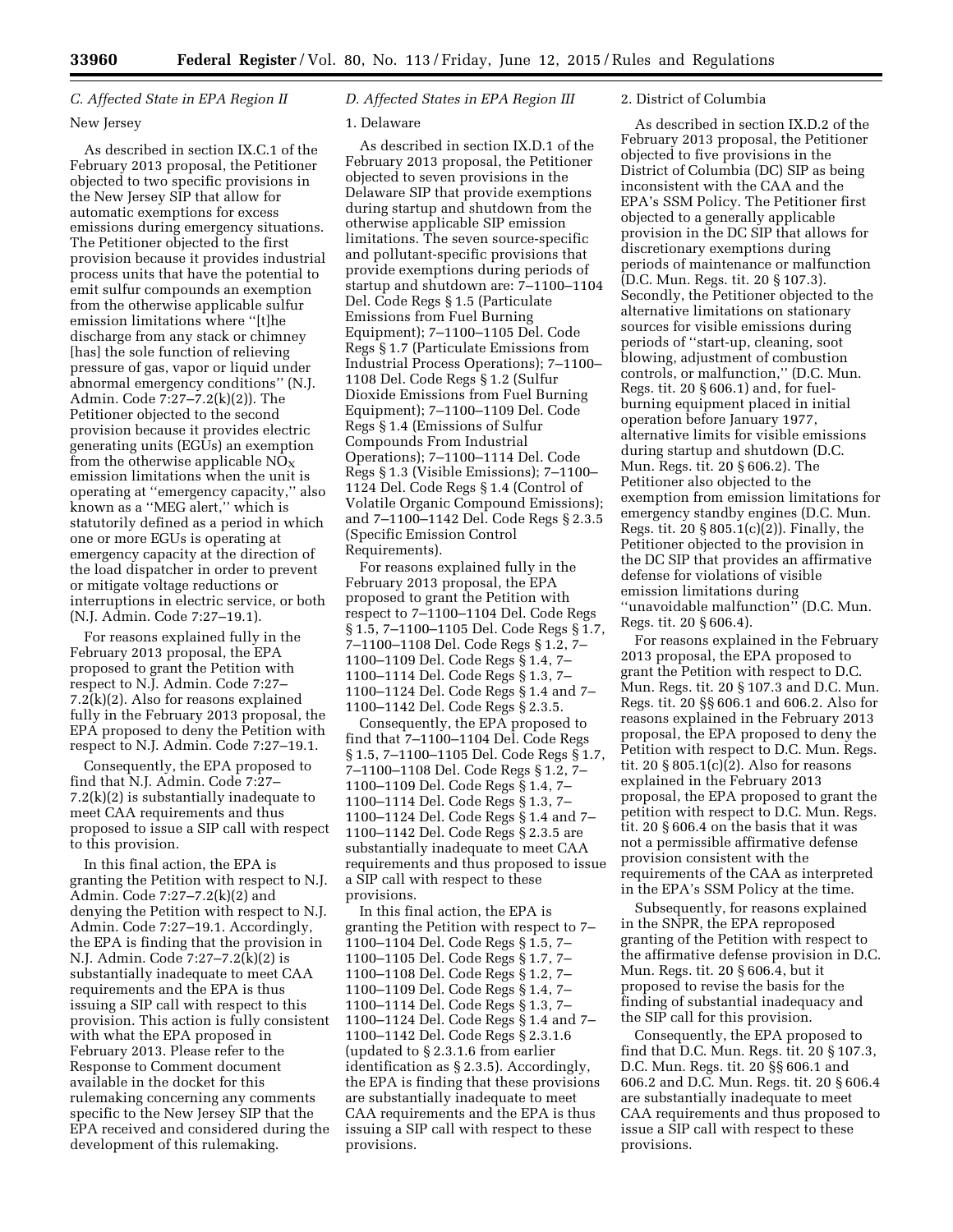In this final action, the EPA is granting the Petition with respect to D.C. Mun. Regs. tit. 20 § 107.3, D.C. Mun. Regs. tit. 20 §§ 606.1 and 606.2 and D.C. Mun. Regs. tit. 20 § 606.4 and is denying the Petition with respect to D.C. Mun. Regs. tit. 20 § 805.1(c)(2). Accordingly, the EPA is finding that the provisions in D.C. Mun. Regs. tit. 20 § 107.3, D.C. Mun. Regs. tit. 20 §§ 606.1 and 606.2 and D.C. Mun. Regs. tit. 20 § 606.4 are substantially inadequate to meet CAA requirements and the EPA is thus issuing a SIP call to the District of Columbia to correct its SIP with respect to these provisions. This action is fully consistent with what the EPA proposed in February 2013 as revised in the SNPR. Please refer to the Response to Comment document available in the docket for this rulemaking concerning any comments specific to the DC SIP that the EPA received and considered during the development of this rulemaking.

### 3. Virginia

As described in section IX.D.3 of the February 2013 proposal, the Petitioner objected to a generally applicable provision in the Virginia SIP that allows for discretionary exemptions during periods of malfunction (9 Va. Admin. Code § 5–20–180(G)). First, the Petitioner objected because this provision provides an exemption from the otherwise applicable SIP emission limitations. Second, the Petitioner objected to the discretionary exemption for excess emissions during malfunction because the provision gives the state the authority to determine whether a violation ''shall be judged to have taken place.'' Third, the Petitioner argued that while the regulation provides criteria, akin to an affirmative defense, by which the state must make such a judgment that the event is not a violation, the criteria ''fall far short of EPA policy at the time'' and the provision ''fails to establish any procedure through which the criteria are to be evaluated.''

For reasons explained fully in the February 2013 proposal, the EPA proposed to grant the Petition with respect to 9 Va. Admin. Code § 5–20– 180(G). Also for reasons explained in the February 2013 proposal, the EPA proposed to grant the Petition with respect to this provision on the basis that it was not a permissible affirmative defense provision consistent with the requirements of the CAA as interpreted in the EPA's SSM Policy.

Subsequently, for reasons explained in the SNPR, the EPA reproposed granting of the Petition with respect to 9 Va. Admin. Code § 5–20–180(G), but it proposed to revise the basis for the

finding of substantial inadequacy and the SIP call for this provision.

Consequently, the EPA proposed to find that 9 Va. Admin. Code § 5–20– 180(G) is substantially inadequate to meet CAA requirements and thus proposed to issue a SIP call with respect to this provision.

In this final action, the EPA is granting the Petition with respect to 9 Va. Admin. Code § 5–20–180(G) and the EPA is thus issuing a SIP call with respect to this provision. This action is fully consistent with what the EPA proposed in February 2013 as revised in the SNPR. Please refer to the Response to Comment document available in the docket for this rulemaking concerning any comments specific to the Virginia SIP that the EPA received and considered during the development of this rulemaking.

## 4. West Virginia

As described in section IX.D.4 of the February 2013 proposal, the Petitioner made four types of objections identifying inadequacies regarding SSM provisions in West Virginia's SIP. First, the Petitioner objected to three specific provisions in the West Virginia SIP that allow for automatic exemptions from emission limitations, standards, and monitoring and recordkeeping requirements for excess emission during startup, shutdown, or malfunction (W. Va. Code R. § 45–2–9.1, W. Va. Code R. § 45–7–10.3 and W. Va. Code R. § 45– 40–100.8). Second, the Petitioner objected to seven discretionary exemption provisions because these provisions provide exemptions from the otherwise applicable SIP emission limitations. The Petitioner noted that the provisions allow a state official to ''grant an exception to the otherwise applicable visible emissions standards'' due to ''unavoidable shortage of fuel'' or ''any emergency situation or condition creating a threat to public safety or welfare'' (W. Va. Code R. § 45–2–10.1), to permit excess emissions ''due to unavoidable malfunctions of equipment'' (W. Va. Code R. § 45–3–7.1, W. Va. Code R. § 45–5–13.1, W. Va. Code R. § 45–6–8.2, W. Va. Code R. § 45–7–9.1 and W. Va. Code R. § 45–10– 9.1) and to permit exceedances where the limit cannot be ''satisfied'' because of ''routine maintenance'' or ''unavoidable malfunction'' (W. Va. Code R. § 45–21–9.3). Third, the Petitioner objected to the alternative limit imposed on hot mix asphalt plants during periods of startup and shutdown in W. Va. Code R. § 45–3–3.2 because it was ''not sufficiently justified'' under the EPA's SSM Policy regarding source category-specific rules. Fourth, the

Petitioner objected to a discretionary provision allowing the state to approve an alternative visible emission standard during startups and shutdowns for manufacturing processes and associated operations (W. Va. Code R. § 45–7–10.4). The Petitioner argued that such a provision ''allows a decision of the state to preclude enforcement by EPA and citizens.''

For reasons explained in the February 2013 proposal, the EPA proposed to grant the Petition with respect to W. Va. Code R. § 45–2–9.1, W. Va. Code R. § 45–7–10.3 and W. Va. Code R. § 45– 40–100.8 on the basis that each of these provisions allows for automatic exemptions. Also for reasons explained in the February 2013 proposal, the EPA proposed to grant the Petition with respect to W. Va. Code R. § 45–2–10.1, W. Va. Code R. § 45–3–7.1, W. Va. Code R. § 45–5–13.1, W. Va. Code R. § 45–6– 8.2, W. Va. Code R. § 45–7–9.1, W. Va. Code R. § 45–10–9.1 and W. Va. Code R. § 45–21–9.3 on the basis that these provisions allow for discretionary exemptions from otherwise applicable SIP emission limitations. Further, for reasons explained in the February 2013 proposal, the EPA proposed to grant the Petition with respect to W. Va. Code R. § 45–3–3.2, W. Va. Code R. § 45–2–10.2 and W. Va. Code R. § 45–7–10.4. The W. Va. Code R. § 45–3–3.2 applies to a broad category of sources and is not narrowly limited to a source category that uses a specific control strategy, as required by the EPA's SSM Policy interpreting the CAA. Similarly, W. Va. Code R. § 45–2–10.2 is inconsistent with the EPA's SSM Policy interpreting the CAA because it is an alternative limit that allows for discretionary exemptions from otherwise applicable SIP emission limitations.392 The W. Va. Code R. § 45–

Continued

<sup>392</sup>As explained in the February 2013 proposal, the Petitioner specifically focused on concern with W. Va. Code R. § 45–2–10.1, but the same issue affects W. Va. Code R. § 45–2–10.2, and so the EPA similarly proposed to issue a SIP call with respect to the latter provision. *See* 78 FR 12459 at 12500, n.111. W. Va. Code R. § 45–2–10.2 is an alternative limit that applies during periods of maintenance. In the February 2013 proposal, the EPA noted that this provision was inconsistent with the EPA's SSM Policy interpreting the CAA because it was an alternative limit that specifically applied during periods of maintenance. Although the EPA originally contemplated that an alternative emission limitation could appropriately apply only during startup or shutdown, the EPA recognizes in section VII.B of this document that it may be appropriate for an air agency to establish alternative emission limitations that apply during modes of source operation other than during startup and shutdown, but any such alternative emission limitations should be developed using the same criteria that the EPA recommends for those applicable during startup and shutdown. The alternative emission limitation applicable during maintenance does not appear to have been developed using the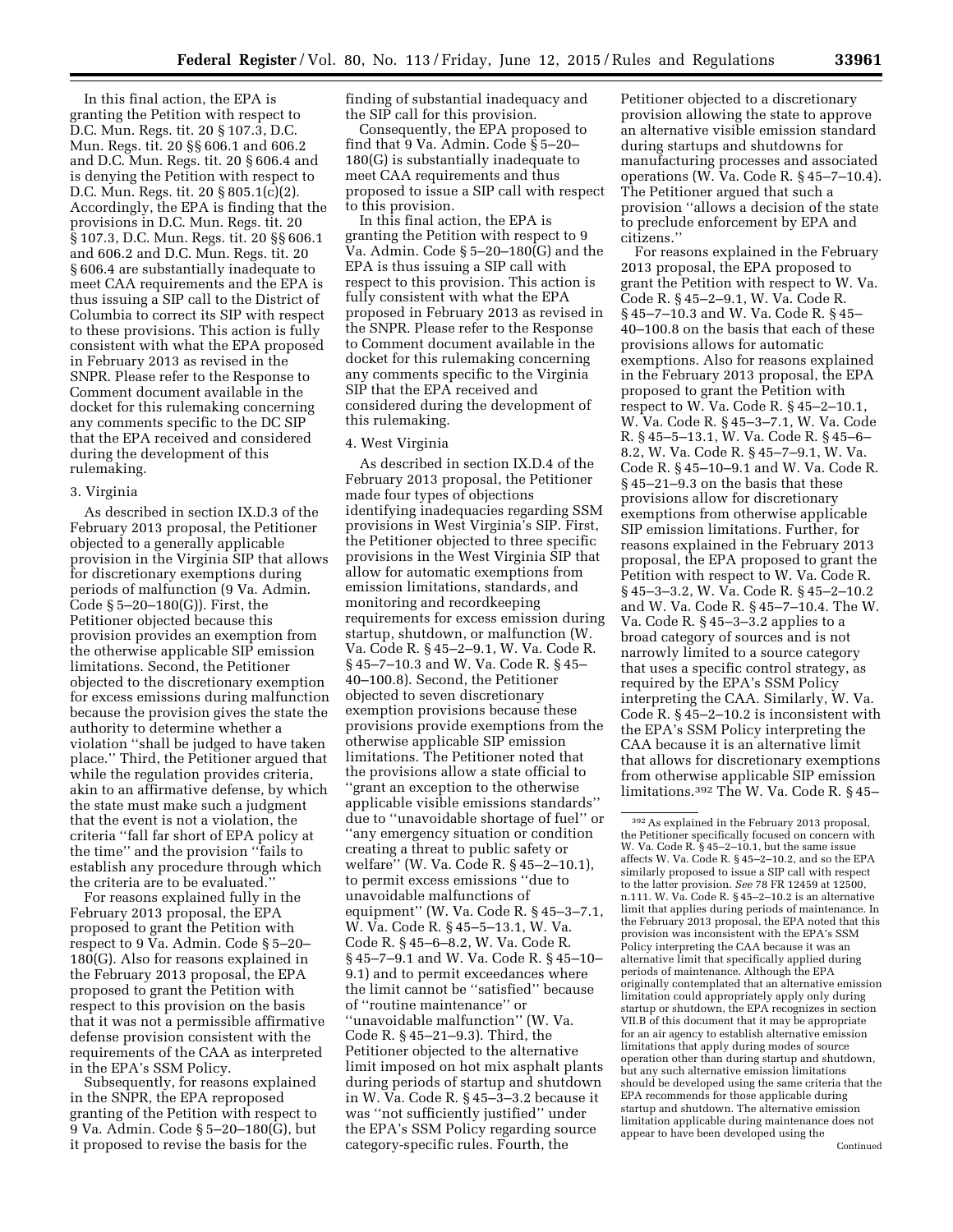7–10.4 allows state officials the discretion to establish alternative visible emissions standards during startup and shutdown upon application.

Subsequently, for reasons explained fully in the SNPR, the EPA identified one affirmative defense provision in the West Virginia SIP in W. Va. Code R. § 45–2–9.4 that was not identified by the Petitioner, and the EPA proposed to make a finding of substantial inadequacy and to issue a SIP call for this provision.

Consequently, the EPA proposed to find that W. Va. Code R. § 45–2–9.1, W. Va. Code R. § 45–7–10.3, W. Va. Code R. § 45–40–100.8, W. Va. Code R. § 45–2– 10.1, W. Va. Code R. § 45–3–7.1, W. Va. Code R. § 45–5–13.1, W. Va. Code R. § 45–6–8.2, W. Va. Code R. § 45–7–9.1, W. Va. Code R. § 45–10–9.1, W. Va. Code R. § 45–21–9.3, W. Va. Code R. § 45–3–3.2 and W. Va. Code R. § 45–7– 10.4, which are provisions identified by the Petitioner, and W. Va. Code R. § 45– 2–10.2 and W. Va. Code R. § 45–2–9.4, which are provisions identified by the EPA, are substantially inadequate to meet CAA requirements and thus proposed to issue a SIP call with respect to these provisions.

In this final action, the EPA is granting the Petition with respect to the West Virginia SIP provisions identified by the Petitioner. Accordingly, the EPA is finding that the provisions in W. Va. Code R. § 45–2–9.1, W. Va. Code R. § 45–7–10.3, W. Va. Code R. § 45–40– 100.8, W. Va. Code R. § 45–2–10.1, W. Va. Code R. § 45–3–7.1, W. Va. Code R. § 45–5–13.1, W. Va. Code R. § 45–6–8.2, W. Va. Code R. § 45–7–9.1, W. Va. Code R. § 45–10–9.1, W. Va. Code R. § 45–21– 9.3, W. Va. Code R. § 45–3–3.2 and W. Va. Code R. § 45–7–10.4, which are provisions identified by the Petitioner, and W. Va. Code R. § 45–2–10.2 and W. Va. Code R. § 45–2–9.4, which are provisions identified by the EPA, are substantially inadequate to meet CAA requirements. The EPA is thus issuing a SIP call to West Virginia to correct its SIP with respect to these provisions. This action is fully consistent with what the EPA proposed in February 2013 as revised in the SNPR. Please refer to the Response to Comment document available in the docket for this rulemaking concerning any comments specific to the West Virginia SIP that the

EPA received and considered during the development of this rulemaking.

*E. Affected States and Local Jurisdictions in EPA Region IV* 

### 1. Alabama

As described in section IX.E.1 of the February 2013 proposal, the Petitioner objected to two generally applicable provisions in the Alabama SIP that allow for discretionary exemptions during startup, shutdown or load change (Ala Admin Code Rule 335–3–  $14 - .03(1)(h)(1)$ , and during emergencies (Ala Admin Code Rule 335–3–14–  $.03(1)(h)(2)$ .

For reasons explained fully in the February 2013 proposal, the EPA proposed to grant the Petition with respect to Ala Admin Code Rule 335–3– 14–.03(1)(h)(1) and Ala Admin Code Rule 335–3–14–.03(1)(h)(2).

Consequently, the EPA proposed to find that Ala Admin Code Rule 335–3– 14–.03(1)(h)(1) and Ala Admin Code Rule 335–3–14–.03(1)(h)(2) are substantially inadequate to meet CAA requirements and thus proposed to issue a SIP call with respect to these provisions.

In this final action, the EPA is granting the Petition with respect to Ala Admin Code Rule 335–3–14–.03(1)(h)(1) and Ala Admin Code Rule 335–3–14–  $.03(1)(h)(2)$ . Accordingly, the EPA is finding that these provisions are substantially inadequate to meet CAA requirements and the EPA is thus issuing a SIP call with respect to these provision. This action is fully consistent with what the EPA proposed in February 2013. Please refer to the Response to Comment document available in the docket for this rulemaking concerning any comments specific to the Alabama SIP that the EPA received and considered during the development of this rulemaking.

### 2. Florida

As described in section IX.E.2 of the February 2013 proposal, the Petitioner objected to three specific provisions in the Florida SIP that allow for generally applicable automatic exemptions for excess emissions during SSM (Fla. Admin. Code Ann Rule 62–210.700(1)), for fossil fuel steam generators during startup and shutdown (Fla. Admin. Code Ann Rule 62–210.700(2)), and for such sources during boiler cleaning and load change (Fla. Admin. Code Ann Rule  $62-210.700(3)$ .<sup>393</sup> After objecting

to the three provisions that create the exemptions, the Petitioner noted that the related provision in Fla. Admin. Code Ann Rule 62–210.700(4) reduces the potential scope of the exemptions in the other three provisions if the excess emissions at issue are caused entirely or in part by things such as poor maintenance but that it does not eliminate the impermissible exemptions.

For reasons explained fully in the February 2013 proposal, the EPA proposed to grant the Petition with respect to Fla. Admin. Code Ann Rule 62–210.700(1), Fla. Admin. Code Ann Rule 62–210.700(2), Fla. Admin. Code Ann Rule 62–210.700(3) and Fla. Admin. Code Ann Rule 62–210.700(4).

Consequently, the EPA proposed to find that Fla. Admin. Code Ann Rule 62–210.700(1), Fla. Admin. Code Ann Rule 62–210.700(2), Fla. Admin. Code Ann Rule 62–210.700(3) and Fla. Admin. Code Ann Rule 62–210.700(4) are substantially inadequate to meet CAA requirements and thus proposed to issue a SIP call with respect to these provisions.

In this final action, the EPA is granting the Petition with respect to Fla. Admin. Code Ann Rule 62–210.700(1), Fla. Admin. Code Ann Rule 62– 210.700(2), Fla. Admin. Code Ann Rule 62–210.700(3) and Fla. Admin. Code Ann Rule 62–210.700(4). Accordingly, the EPA is finding that these provisions are substantially inadequate to meet CAA requirements and the EPA is thus issuing a SIP call with respect to these provisions. This action is fully consistent with what the EPA proposed in February 2013. Please refer to the Response to Comment document available in the docket for this rulemaking concerning any comments specific to the Florida SIP that the EPA received and considered during the development of this rulemaking.

### 3. Georgia

As described in section IX.E.3 of the February 2013 proposal, the Petitioner objected to a provision in the Georgia SIP that provides for exemptions for excess emissions during SSM under certain circumstances (Ga. Comp. R. & Regs. 391–3–1–.02(2)(a)(7)). The Petitioner acknowledged that this provision of the Georgia SIP includes some conditions for when sources may be entitled to seek the exemption under state law, such as when the source has

recommended criteria for such alternative emission limitations. In addition, the EPA finds that this provision, like W. Va. Code R. § 45–2–10.1, is also deficient because it allows for discretionary exemptions from otherwise applicable SIP emission limitations. As noted in the proposal, such provisions that authorize director's discretion exemptions are impermissible in SIPs.

<sup>393</sup>The EPA notes that in the February 2013 proposal, it incorrectly cited Fla. Admin. Code Ann Rule 52.201.700 when it intended to cite Rule 52.210.700. The transposition of numbers was a typographical error. Commenters on the proposal

correctly recognized that the EPA intended to instead refer to Fla. Admin. Code Ann Rule 52.210.700. *See, e.g.,* comment letter received from the Florida Department of Environmental Protection, May 13, 2013, in the rulemaking docket at EPA–HQ–OAR–2012–0322–0878.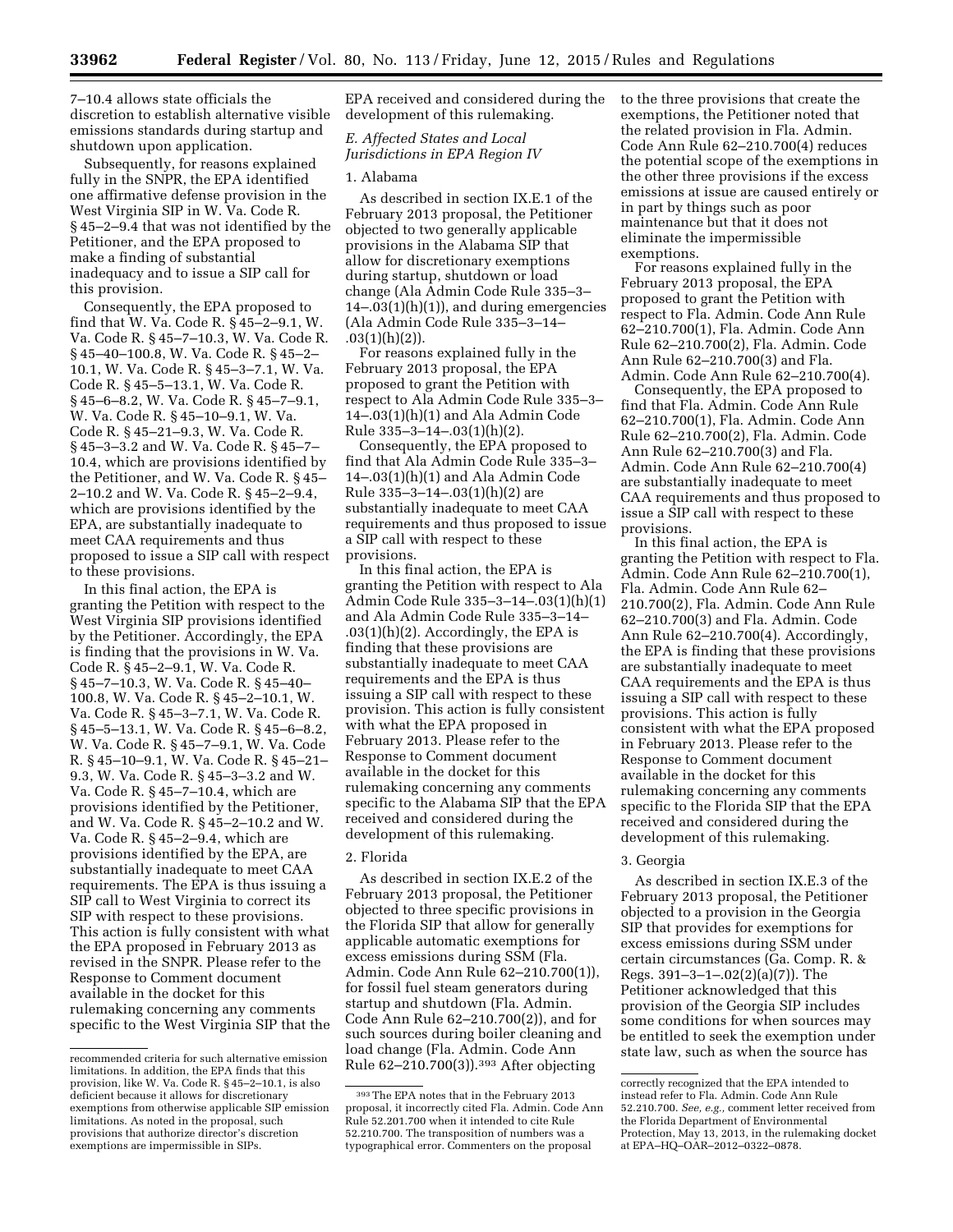used ''best operational practices'' to minimize emissions during the SSM event.

First, the Petitioner objected because the provision creates an exemption from the applicable emission limitations by providing that the excess emissions ''shall be allowed'' subject to certain conditions. Second, the Petitioner argued that although the provision provides some ''substantive criteria,'' the provision does not meet the criteria the EPA recommended at the time for an affirmative defense provision consistent with the requirements of the CAA in the EPA's SSM Policy. Third, the Petitioner asserted that the provision is not a permissible ''enforcement discretion'' provision applicable only to state personnel, because it ''is susceptible to interpretation as an enforcement exemption, precluding EPA and citizen enforcement as well as state enforcement.''

For reasons explained in the February 2013 proposal, the EPA proposed to grant the Petition with respect to Ga. Comp. R. & Regs. 391–3–1–.02(2)(a)(7). Also for reasons explained in the February 2013 proposal, the EPA proposed to grant the Petition with respect to this provision on the basis that it was not a permissible affirmative defense provision consistent with the requirements of the CAA and the EPA's recommendations in the EPA's SSM Policy at the time.

Subsequently, for reasons explained in the SNPR, the EPA reproposed granting of the Petition with respect to Ga. Comp. R. & Regs. 391–3–1– .02(2)(a)(7), but it proposed to revise the basis for the finding of substantial inadequacy and the SIP call for this provision.

Consequently, the EPA proposed to find that Ga. Comp. R. & Regs. 391–3– 1–.02(2)(a)(7) is substantially inadequate to meet CAA requirements and thus proposed to issue a SIP call with respect to this provision.

In this final action, the EPA is granting the Petition with respect to Ga. Comp. R. & Regs. 391–3–1–.02(2)(a)(7). Accordingly, the EPA is finding that this provision is substantially inadequate to meet CAA requirements and the EPA is thus issuing a SIP call with respect to this provision. This action is fully consistent with what the EPA proposed in February 2013 as revised in the SNPR. Please refer to the Response to Comment document available in the docket for this rulemaking concerning any comments specific to the Georgia SIP that the EPA received and considered during the development of this rulemaking.

### 4. Kentucky

As described in section IX.E.4 of the February 2013 proposal, the Petitioner objected to a generally applicable provision that allows discretionary exemptions from otherwise applicable SIP emission limitations in Kentucky's SIP (401 KAR 50:055 § 1(1)).

For reasons explained fully in the February 2013 proposal, the EPA proposed to grant the Petition with respect to 401 KAR 50:055 § 1(1).

Consequently, the EPA proposed to find that 401 KAR 50:055 § 1(1) is substantially inadequate to meet CAA requirements and thus proposed to issue a SIP call with respect to this provision.

In this final action, the EPA is granting the Petition with respect to 401 KAR  $50:055 \S 1(1)$ . Accordingly, the EPA is finding that this provision is substantially inadequate to meet CAA requirements and the EPA is thus issuing a SIP call with respect to this provision. This action is fully consistent with what the EPA proposed in February 2013. Please refer to the Response to Comment document available in the docket for this rulemaking concerning any comments specific to the Kentucky SIP that the EPA received and considered during the development of this rulemaking.

### 5. Kentucky: Jefferson County

As described in section IX.E.5 of the February 2013 proposal, the Petitioner objected to a generally applicable provision in the Jefferson County Air Regulations 1.07 because it provided for discretionary exemptions from compliance with emission limitations during SSM. The provision required different demonstrations for exemptions for excess emissions during startup and shutdown (Regulation 1.07 § 3), malfunction (Regulation 1.07 § 4 and § 7) and emergency (Regulation 1.07 § 5 and § 7). Second, the Petitioner objected to the affirmative defense for emergencies in Jefferson County Air Regulations 1.07.

For reasons explained in the February 2013 proposal, the EPA proposed to grant the Petition with respect to provisions in the Jefferson County Air Regulations 1.07.

Subsequently, for reasons explained fully in the SNPR, the EPA reversed its prior proposed granting of the Petition with respect to Jefferson County Air Regulations 1.07. For Jefferson County, Kentucky, the provisions for which the EPA proposed in February 2013 to grant the Petition were subsequently removed from the SIP. Thus, in the SNPR, the EPA proposed instead to deny the

Petition.394 As explained in the SNPR, the state of Kentucky has revised the SIP provisions applicable to Jefferson County and eliminated the SIP inadequacies identified in the February 2013 proposal document. The EPA has already approved the necessary SIP revisions.395 Accordingly, the EPA's final action on the Petition does not include a finding of substantial inadequacy and SIP call for Jefferson County, Kentucky.

In this final action, the EPA is denying the Petition with respect to Jefferson County Air Regulations 1.07. This action is fully consistent with what the EPA proposed in February 2013 as revised in the SNPR. Please refer to the Response to Comment document available in the docket for this rulemaking concerning any comments specific to the Kentucky SIP that the EPA received and considered during the development of this rulemaking.

### 6. Mississippi

As described in section IX.E.6 of the February 2013 proposal, the Petitioner objected to two generally applicable provisions in the Mississippi SIP that allow for affirmative defenses for violations of otherwise applicable SIP emission limitations during periods of upset, *i.e.,* malfunctions (11–1–2 Miss. Code R. § 10.1) and unavoidable maintenance (11–1–2 Miss. Code R. § 10.3). First, the Petitioner objected to both of these provisions based on its assertion that the CAA allows no affirmative defense provisions in SIPs. Second, the Petitioner asserted that even if affirmative defense provisions were permissible under the CAA, the affirmative defenses in these provisions ''fall far short of the EPA policy at the time.'' The Petitioner also objected to a generally applicable provision that provides an exemption from otherwise applicable SIP emission limitations during startup and shutdown (11–1–2 Miss. Code R. § 10.2).

For reasons explained in the February 2013 proposal, the EPA proposed to grant the Petition with respect to 11–1– 2 Miss. Code R. § 10.1 and 11–1–2 Miss. Code R. § 10.3. Also for reasons explained in the February 2013 proposal, the EPA proposed to grant the petition with respect to these provisions on the basis that they were not appropriate as an affirmative defense provisions because they were

<sup>394</sup>*See* SNPR, 79 FR 55919 at 55925.

<sup>395</sup>*See* Approval and Promulgation of Implementation Plans; Kentucky; Approval of Revisions to the Jefferson County Portion of the Kentucky SIP; Emissions During Startups, Shutdowns, and Malfunctions, 79 FR 33101 (June 10, 2014).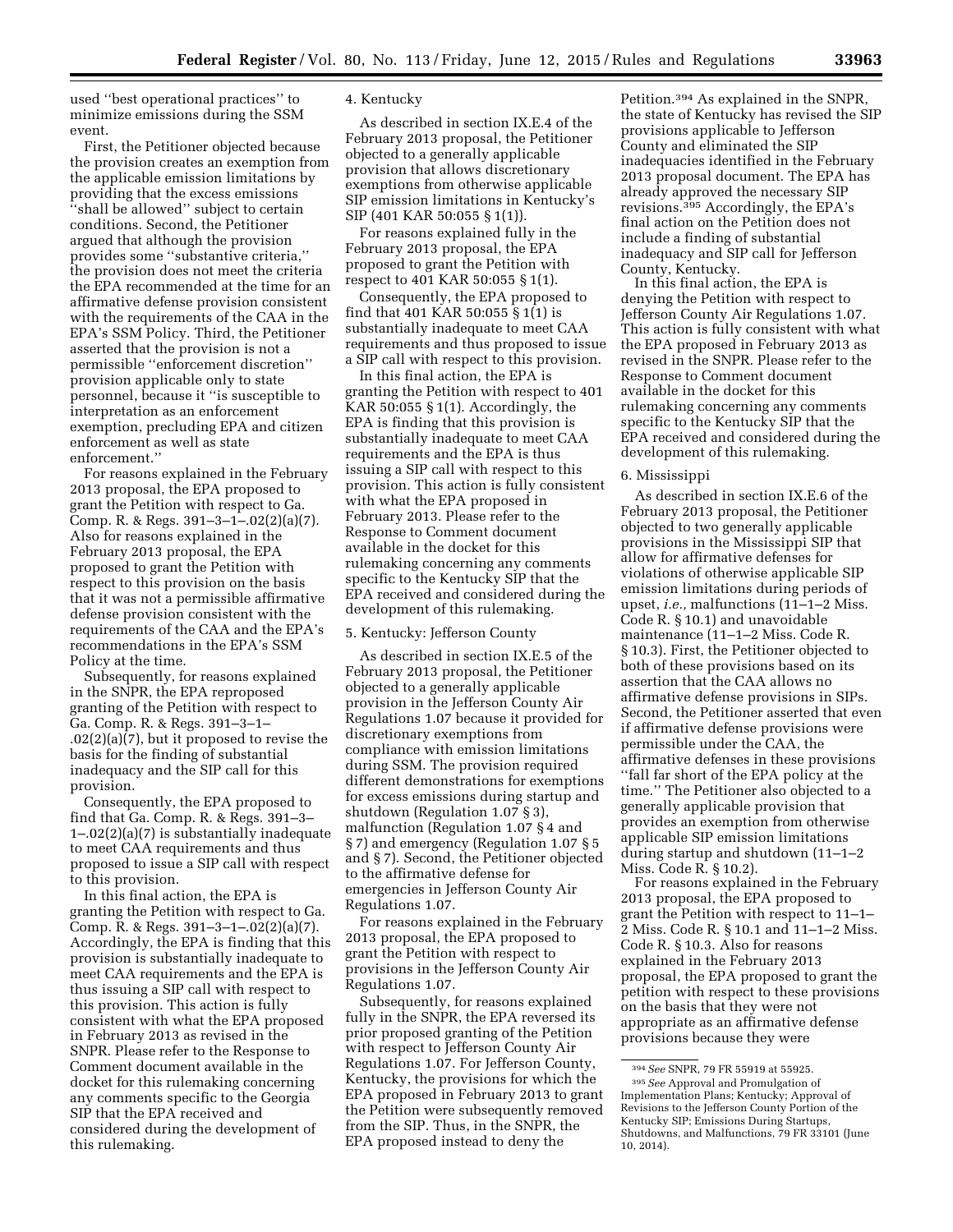inconsistent with fundamental requirements of the CAA. Also for reasons explained fully in the February 2013 proposal, the EPA proposed to grant the Petition with respect to 11–1– 2 Miss. Code R. § 10.2.

Subsequently, for reasons explained in the SNPR, the EPA reproposed granting of the Petition with respect to the affirmative defense provisions in 11–1–2 Miss. Code R. § 10.1 and 11–1– 2 Miss. Code R. § 10.3, but it proposed to revise the basis for the finding of substantial inadequacy and the SIP call for these provisions.

Consequently, the EPA proposed to find that 11–1–2 Miss. Code R. § 10.1, 11–1–2 Miss. Code R. § 10.2 and 11–1– 2 Miss. Code R. § 10.3 are substantially inadequate to meet CAA requirements and thus proposed to issue a SIP call with respect to these provisions.

In this final action, the EPA is granting the Petition with respect to 11– 1–2 Miss. Code R. § 10.1, 11–1–2 Miss. Code R. § 10.2 and 11–1–2 Miss. Code R. § 10.3. Accordingly, the EPA is finding that these provisions are substantially inadequate to meet CAA requirements and the EPA is thus issuing a SIP call with respect to these provisions. This action is fully consistent with what the EPA proposed in February 2013 as revised in the SNPR. Please refer to the Response to Comment document available in the docket for this rulemaking concerning any comments specific to the Mississippi SIP that the EPA received and considered during the development of this rulemaking.

#### 7. North Carolina

As described in section IX.E.7 of the February 2013 proposal, the Petitioner objected to two generally applicable provisions in the North Carolina SIP that provide exemptions for emissions exceeding otherwise applicable SIP emission limitations at the discretion of the state agency during malfunctions (15A N.C. Admin. Code 2D.0535(c)) and during startup and shutdown (15A N.C. Admin. Code 2D.0535(g)).

For reasons explained fully in the February 2013 proposal, the EPA proposed to grant the Petition with respect to 15A N.C. Admin. Code 2D.0535(c) and 15A N.C. Admin. Code 2D.0535(g).

Consequently, the EPA proposed to find that 15A N.C. Admin. Code 2D.0535(c) and 15A N.C. Admin. Code 2D.0535(g) are substantially inadequate to meet CAA requirements and thus proposed to issue a SIP call with respect to these provisions.

In this final action, the EPA is granting the Petition with respect to 15A

N.C. Admin. Code 2D.0535(c) and 15A N.C. Admin. Code 2D.0535(g). Accordingly, the EPA is finding that these provisions are substantially inadequate to meet CAA requirements and the EPA is thus issuing a SIP call with respect to these provisions. This action is fully consistent with what the EPA proposed in February 2013. Please refer to the Response to Comment document available in the docket for this rulemaking concerning any comments specific to the North Carolina SIP that the EPA received and considered during the development of this rulemaking.

### 8. North Carolina: Forsyth County

As described in section IX.E.8 of the February 2013 proposal, the Petitioner objected to two generally applicable provisions in the Forsyth County Code that provide exemptions for emissions exceeding otherwise applicable SIP emission limitations at the discretion of a local official during malfunctions (Forsyth County Code, ch. 3, 3D.0535(c)) and startup and shutdown (Forsyth County Code, ch. 3, 3D.0535(g)).

For reasons explained fully in the February 2013 proposal, the EPA proposed to grant the Petition with respect to Forsyth County Code, ch. 3, 3D.0535(c) and Forsyth County Code, ch. 3, 3D.0535(g).

Consequently, the EPA proposed to find that Forsyth County Code, ch. 3, 3D.0535(c) and Forsyth County Code, ch. 3, 3D.0535(g) are substantially inadequate to meet CAA requirements and thus proposed to issue a SIP call with respect to these provisions.

In this final action, the EPA is granting the Petition with respect to Forsyth County Code, ch. 3, 3D.0535(c) and Forsyth County Code, ch. 3, 3D.0535(g). Accordingly, the EPA is finding that these provisions are substantially inadequate to meet CAA requirements and the EPA is thus issuing a SIP call with respect to these provisions. This action is fully consistent with what the EPA proposed in February 2013. Please refer to the Response to Comment document available in the docket for this rulemaking concerning any comments specific to the North Carolina SIP that the EPA received and considered during the development of this rulemaking.

### 9. South Carolina

As described in section IX.E.9 of the February 2013 proposal, the Petitioner objected to three provisions in the South Carolina SIP, arguing that they contained impermissible source category- and pollutant-specific exemptions. The Petitioner

characterized these provisions as providing exemptions from opacity limits for fuel-burning operations for excess emissions that occur during startup or shutdown (S.C. Code Ann. Regs. 61–62.5 St 1(C)), exemptions from  $NO<sub>x</sub>$  limits for special-use burners that are operated less than 500 hours per year (S.C. Code Ann. Regs. 61–62.5 St 5.2(I)(b)(14)) and exemptions from sulfur limits for kraft pulp mills for excess emissions that occur during SSM events (S.C. Code Ann. Regs. St  $4(XI)(D)(4)$ ).

For reasons explained fully in the February 2013 proposal, the EPA proposed to grant the Petition with respect to S.C. Code Ann. Regs. 61–62.5 St 1(C) and S.C. Code Ann. Regs. St 4(XI)(D)(4). Also for reasons explained fully in the February 2013 proposal, the EPA proposed to deny the Petition with respect to S.C. Code Ann. Regs. 61–62.5 St 5.2(I)(b)(14).

Subsequently, for reasons explained fully in the SNPR, the EPA identified one affirmative defense provision in the South Carolina SIP in S.C. Code Ann. Regs. 62.1, Section II(G)(6) that was not identified by the Petitioner, and the EPA proposed to make a finding of substantial inadequacy and to issue a SIP call for this provision.

Consequently, the EPA proposed to find that the provisions in S.C. Code Ann. Regs. 61–62.5 St 1(C), S.C. Code Ann. Regs. St 4(XI)(D)(4) and S.C. Code Ann. Regs. 62.1, Section II(G)(6) are substantially inadequate to meet CAA requirements and thus proposed to issue a SIP call with respect to these provisions.

In this final action, the EPA is granting the Petition with respect to S.C. Code Ann. Regs. 61–62.5 St 1(C), S.C. Code Ann. Regs. St 4(XI)(D)(4) and S.C. Code Ann. Regs. 62.1, Section II(G)(6) and denying the Petition with respect to S.C. Code Ann. Regs. 61–62.5 St 5.2(I)(b)(14). Accordingly, the EPA is finding that the provisions in S.C. Code Ann. Regs. 61–62.5 St 1(C), S.C. Code Ann. Regs. St 4(XI)(D)(4) and S.C. Code Ann. Regs. 62.1, Section II(G)(6) are substantially inadequate to meet CAA requirements and the EPA is thus issuing a SIP call with respect to these provisions. This action is fully consistent with what the EPA proposed in February 2013 as revised in the SNPR. Please refer to the Response to Comment document available in the docket for this rulemaking concerning any comments specific to the South Carolina SIP that the EPA received and considered during the development of this rulemaking.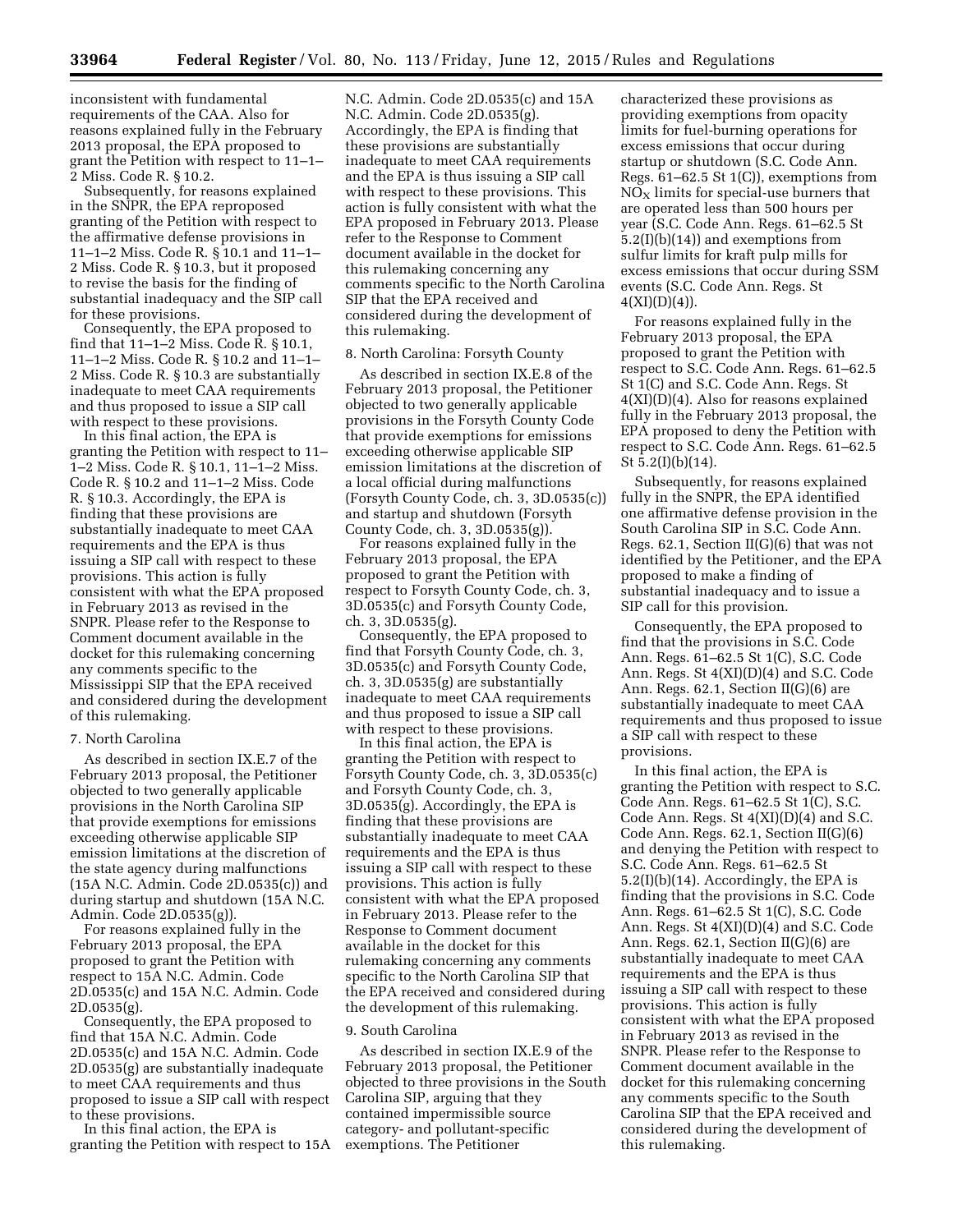### 10. Tennessee

As described in section IX.E.10 of the February 2013 proposal, the Petitioner objected to three provisions in the Tennessee SIP. First, the Petitioner objected to two provisions that authorize a state official to decide whether to ''excuse or proceed upon'' (Tenn. Comp. R. & Regs. 1200–3–20– .07(1)) violations of otherwise applicable SIP emission limitations that occur during ''malfunctions, startups, and shutdowns'' (Tenn. Comp. R. & Regs. 1200–3–20–.07(3)). Second, the Petitioner objected to a provision that excludes excess visible emissions from the requirement that the state automatically issue a notice of violation for all excess emissions (Tenn. Comp. R. & Regs. 1200–3–5–.02(1)). This provision states that ''due allowance may be made for visible emissions in excess of that permitted in this chapter which are necessary or unavoidable due to routine startup and shutdown conditions.''

For reasons explained fully in the February 2013 proposal, the EPA proposed to grant the Petition with respect to Tenn. Comp. R. & Regs. 1200– 3–20–.07(1), Tenn. Comp. R. & Regs. 1200–3–20–.07(3) and Tenn. Comp. R. & Regs. 1200–3–5–.02(1).

Consequently, the EPA proposed to find that Tenn. Comp. R. & Regs. 1200– 3–20–.07(1), Tenn. Comp. R. & Regs. 1200–3–20–.07(3) and Tenn. Comp. R. & Regs. 1200–3–5–.02(1) are substantially inadequate to meet CAA requirements and thus proposed to issue a SIP call with respect to these provisions.

In this final action, the EPA is granting the Petition with respect to Tenn. Comp. R. & Regs. 1200–3–20– .07(1), Tenn. Comp. R. & Regs. 1200–3– 20–.07(3) and Tenn. Comp. R. & Regs. 1200–3–5–.02(1). Accordingly, the EPA is finding that these provisions are substantially inadequate to meet CAA requirements and the EPA is thus issuing a SIP call with respect to these provisions. This action is fully consistent with what the EPA proposed in February 2013. Please refer to the Response to Comment document available in the docket for this rulemaking concerning any comments specific to the Tennessee SIP that the EPA received and considered during the development of this rulemaking.

#### 11. Tennessee: Knox County

As described in section IX.E.11 of the February 2013 proposal, the Petitioner objected to a provision in the Knox County portion of the Tennessee SIP that bars evidence of a violation of SIP emission limitations from being used in a citizen enforcement action (Knox County Regulation 32.1(C)). The provision specifies that ''[a] determination that there has been a violation of these regulations or orders issued pursuant thereto shall not be used in any law suit brought by any private citizen.''

For reasons explained fully in the February 2013 proposal, the EPA proposed to grant the Petition with respect to Knox County Regulation 32.1(C). For instance, the regulation was inconsistent with requirements related to credible evidence.

Consequently, the EPA proposed to find that Knox County Regulation 32.1(C) is substantially inadequate to meet CAA requirements and thus proposed to issue a SIP call with respect to this provision.

In this final action, the EPA is granting the Petition with respect to Knox County Regulation 32.1(C). Accordingly, the EPA is finding that this provision is substantially inadequate to meet CAA requirements and the EPA is thus issuing a SIP call with respect to this provision. This action is fully consistent with what the EPA proposed in February 2013. Please refer to the Response to Comment document available in the docket for this rulemaking concerning any comments specific to the Tennessee SIP that the EPA received and considered during the development of this rulemaking.

#### 12. Tennessee: Shelby County

As described in section IX.E.12 of the February 2013 proposal, the Petitioner objected to a provision in the Shelby County Code (Shelby County Code § 16– 87) that addresses enforcement for excess emissions that occur during ''malfunctions, startups, and shutdowns'' by incorporating by reference the state's provisions in Tenn. Comp. R. & Regs. 1200–3–20. Shelby County Code § 16–87 provides that ''all such additions, deletions, changes and amendments as may subsequently be made'' to Tennessee's regulations will automatically become part of the Shelby County Code.

For reasons explained fully in the February 2013 proposal, the EPA proposed to grant the Petition with respect to Shelby County Code § 16–87.

Consequently, the EPA proposed to find that Shelby County Code § 16–87 is substantially inadequate to meet CAA requirements and thus proposed to issue a SIP call with respect to this provision.

In this final action, the EPA is granting the Petition with respect to Shelby County Code § 16–87. Accordingly, the EPA is finding that this provision is substantially inadequate to

meet CAA requirements and the EPA is thus issuing a SIP call with respect to this provision. This action is fully consistent with what the EPA proposed in February 2013. Please refer to the Response to Comment document available in the docket for this rulemaking concerning any comments specific to the Tennessee SIP that the EPA received and considered during the development of this rulemaking.

#### *F. Affected States in EPA Region V*

### 1. Illinois

As described in section IX.F.1 of the February 2013 proposal, the Petitioner objected to three generally applicable provisions in the Illinois SIP which together have the effect of providing discretionary exemptions from otherwise applicable SIP emission limitations. The Petitioner noted that the provisions invite sources to request, during the permitting process, advance permission to continue to operate during a malfunction or breakdown, and, similarly to request advance permission to ''violate'' otherwise applicable emission limitations during startup (Ill. Admin. Code tit. 35 § 201.261). The Illinois SIP provisions establish criteria that a state official must consider before granting the advance permission to violate the emission limitations (Ill. Admin. Code tit. 35 § 201.262). However, the Petitioner asserted, the provisions state that, once granted, the advance permission to violate the emission limitations ''shall be a prima facie defense to an enforcement action'' (Ill. Admin. Code tit. 35 § 201.265).

Further, the Petitioner objected to the use of the term ''prima facie defense'' in Ill. Admin. Code tit. 35 § 201.265, arguing that the term is ''ambiguous in its operation.'' The Petitioner argued that the provision is not clear regarding whether the defense is to be evaluated ''in a judicial or administrative proceeding or whether the Agency determines its availability.'' Allowing defenses to be raised in these undefined contexts, the Petitioner argued, is ''inconsistent with the enforcement structure of the Clean Air Act.''

For reasons explained in the February 2013 proposal, the EPA proposed to grant the Petition with respect to Ill. Admin. Code tit. 35 § 201.261, Ill. Admin. Code tit. 35 § 201.262 and Ill. Admin. Code tit. 35 § 201.265.

Subsequently, for reasons explained fully in the SNPR, the EPA reproposed granting of the Petition with respect to the affirmative defense provisions in Ill. Admin. Code tit. 35 § 201.261, Ill. Admin. Code tit. 35 § 201.262 and Ill.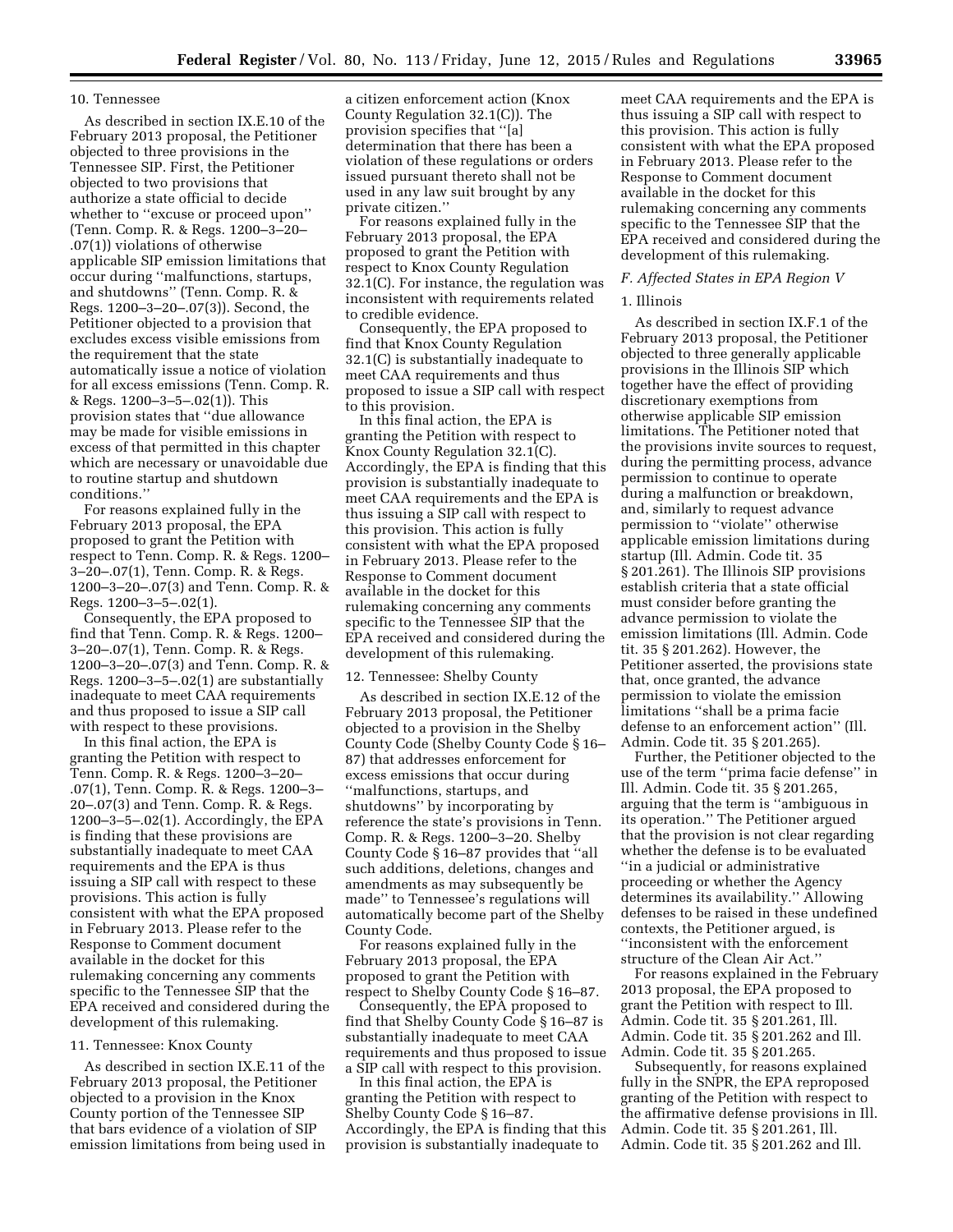Admin. Code tit. 35 § 201.265, but it proposed to revise the basis for the finding of substantial inadequacy and the SIP call for these provisions.

Consequently, the EPA proposed to find that Ill. Admin. Code tit. 35 § 201.261, Ill. Admin. Code tit. 35 § 201.262 and Ill. Admin. Code tit. 35 § 201.265 are substantially inadequate to meet CAA requirements and thus proposed to issue a SIP call with respect to these provisions.

In this final action, the EPA is granting the Petition with respect to Ill. Admin. Code tit. 35 § 201.261, Ill. Admin. Code tit. 35 § 201.262 and Ill. Admin. Code tit. 35 § 201.265. Accordingly, the EPA is finding that these provisions are substantially inadequate to meet CAA requirements and the EPA is thus issuing a SIP call with respect to these provisions. This action is fully consistent with what the EPA proposed in February 2013 as revised in the SNPR. Please refer to the Response to Comment document available in the docket for this rulemaking concerning any comments specific to the Illinois SIP that the EPA received and considered during the development of this rulemaking.

### 2. Indiana

As described in section IX.F.2 of the February 2013 proposal, the Petitioner objected to a generally applicable provision in the Indiana SIP that allows for discretionary exemptions during malfunctions (326 Ind. Admin. Code 1–6–4(a)). The Petitioner noted that the provision is ambiguous because it states that excess emissions during malfunction periods ''shall not be considered a violation'' if the source demonstrates that a number of conditions are met (326 Ind. Admin. Code 1–6–4(a)), but the provision does not specify to whom or in what forum such demonstration must be made.

If the demonstration was required to have been made in a showing to the state, the Petitioner argued, the provision would give a state official the sole authority to determine that the excess emissions were not a violation and could thus be read to preclude enforcement by the EPA or citizens in the event that the state official elects not to treat the excess emissions as a violation. If instead, as the Petitioner noted, the demonstration was required to have been made in an enforcement context, the provision could be interpreted as providing an affirmative defense.

For reasons explained in the February 2013 proposal, the EPA proposed to grant the Petition with respect to 326 Ind. Admin. Code 1–6–4(a).

Subsequently, for reasons explained fully in the SNPR, the EPA reproposed granting of the Petition with respect to 326 Ind. Admin. Code 1–6–4(a), but it proposed to revise the basis for the finding of substantial inadequacy and the SIP call for this provision.

Consequently, the EPA proposed to find that 326 Ind. Admin. Code 1–6–4(a) is substantially inadequate to meet CAA requirements and thus proposed to issue a SIP call with respect to this provision.

In this final action, the EPA is granting the Petition with respect to 326 Ind. Admin. Code 1–6–4(a). Accordingly, the EPA is finding that this provision is substantially inadequate to meet CAA requirements and the EPA is thus issuing a SIP call with respect to this provision. This action is fully consistent with what the EPA proposed in February 2013 as revised in the SNPR. Please refer to the Response to Comment document available in the docket for this rulemaking concerning any comments specific to the Indiana SIP that the EPA received and considered during the development of this rulemaking.

### 3. Michigan

As described in section IX.F.3 of the February 2013 proposal, the Petitioner objected to a generally applicable provision in Michigan's SIP, Mich. Admin. Code r. 336.1916, that provides for an affirmative defense to monetary penalties for violations of otherwise applicable SIP emission limitations during periods of startup and shutdown.

For reasons explained in the February 2013 proposal, the EPA proposed to grant the Petition with respect to Mich. Admin. Code r. 336.1916.

Subsequently, for reasons explained fully in the SNPR, the EPA reproposed granting of the Petition with respect to the affirmative defense provision in Mich. Admin. Code r. 336.1916, but it proposed to revise the basis for the finding of substantial inadequacy and the SIP call for this provision.

Consequently, the EPA proposed to find that Mich. Admin. Code r. 336.1916 substantially inadequate to meet CAA requirements and thus proposed to issue a SIP call with respect to this provision.

In this final action, the EPA is granting the Petition with respect to Mich. Admin. Code r. 336.1916. Accordingly, the EPA is finding that this provision is substantially inadequate to meet CAA requirements and the EPA is thus issuing a SIP call with respect to this provision. This action is fully consistent with what the EPA proposed in February 2013 as revised in the SNPR. Please refer to the Response to Comment document available in the

docket for this rulemaking concerning any comments specific to the Michigan SIP that the EPA received and considered during the development of this rulemaking.

### 4. Minnesota

As described in section IX.F.4 of the February 2013 proposal, the Petitioner objected to a provision in the Minnesota SIP that provides automatic exemptions for excess emissions resulting from flared gas at petroleum refineries when those flares are caused by SSM (Minn. R. 7011.1415).

For reasons explained fully in the February 2013 proposal, the EPA proposed to grant the Petition with respect to Minn. R. 7011.1415.

Consequently, the EPA proposed to find that Minn. R. 7011.1415 is substantially inadequate to meet CAA requirements and thus proposed to issue a SIP call with respect to this provision.

In this final action, the EPA is granting the Petition with respect to Minn. R. 7011.1415. Accordingly, the EPA is finding that this provision is substantially inadequate to meet CAA requirements and the EPA is thus issuing a SIP call with respect to this provision. This action is fully consistent with what the EPA proposed in February 2013. Please refer to the Response to Comment document available in the docket for this rulemaking concerning any comments specific to the Minnesota SIP that the EPA received and considered during the development of this rulemaking.

#### 5. Ohio

As described in section IX.F.5 of the February 2013 proposal, the Petitioner objected to a generally applicable provision in the Ohio SIP that allows for discretionary exemptions during periods of scheduled maintenance (Ohio Admin. Code 3745–15–06(A)(3)). The Petitioner also objected to two source category-specific and pollutant-specific provisions that provide for discretionary exemptions during malfunctions (Ohio Admin. Code 3745–17–07(A)(3)(c) and Ohio Admin. Code 3745–17– 07(B)(11)(f)). The Petitioner also objected to a source category-specific provision in the Ohio SIP that allows for an automatic exemption from applicable emission limitations and requirements during periods of startup, shutdown, malfunction, or regularly scheduled maintenance activities (Ohio Admin. Code 3745–14–11(D)). Finally, the Petitioner objected to five provisions that contain exemptions for Hospital/ Medical/Infectious Waste Incinerator (HMIWI) sources during startup, shutdown, and malfunction—Ohio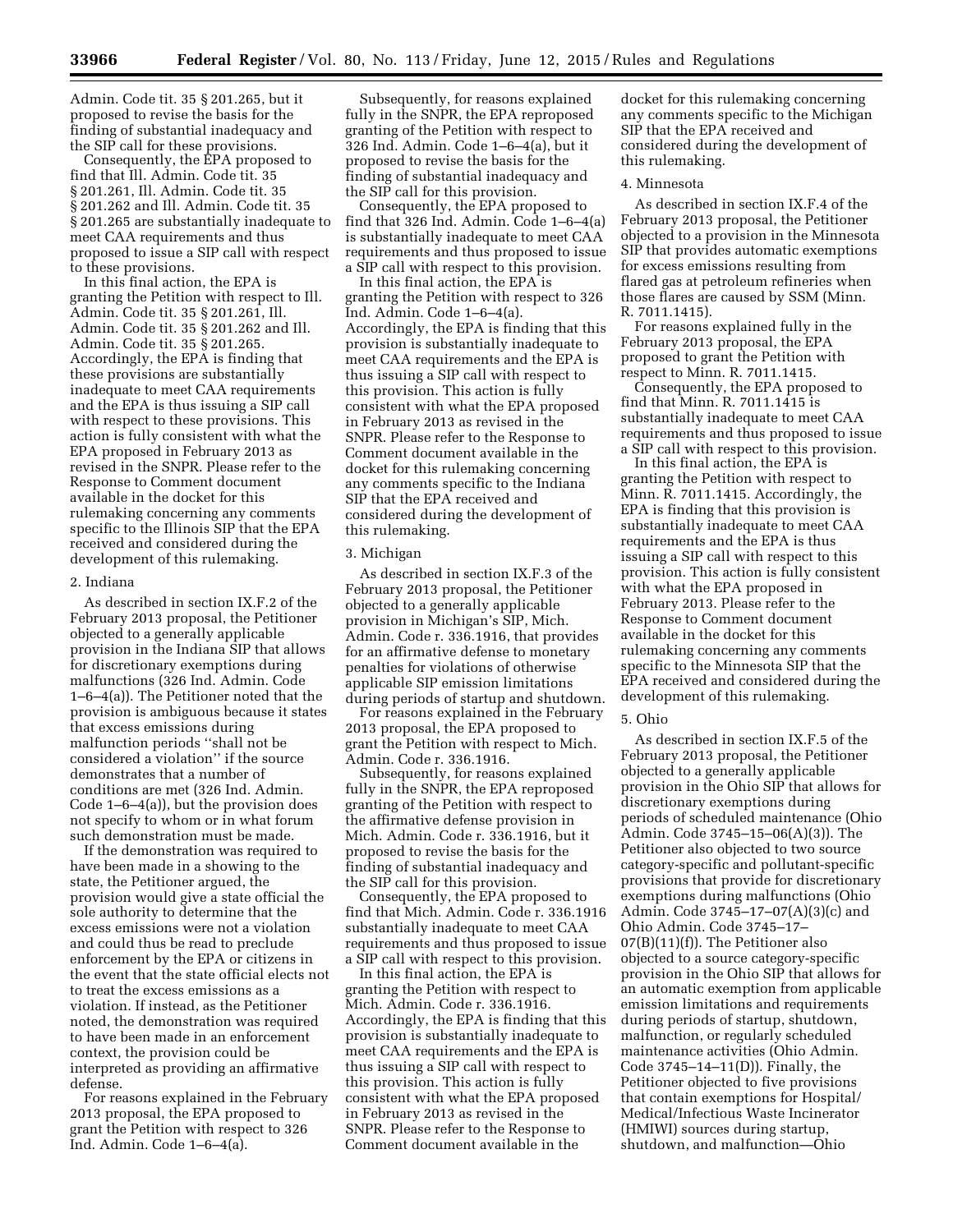Admin. Code 3745–75–02(E), Ohio Admin. Code 3745–75–02(J), Ohio Admin. Code 3745–75–03(I), Ohio Admin. Code 3745–75–04(K) and Ohio Admin. Code 3745–75–04(L).

For reasons explained fully in the February 2013 proposal, the EPA proposed to grant the Petition with respect to Ohio Admin. Code 3745–15– 06(A)(3), Ohio Admin. Code 3745–17– 07(A)(3)(c), Ohio Admin. Code 3745– 17–07(B)(11)(f) and Ohio Admin. Code 3745–14–11(D). Also for reasons explained fully in the February 2013 proposal, the EPA proposed to deny the Petition with respect to Ohio Admin. Code 3745–75–02(E), Ohio Admin. Code 3745–75–02(J), Ohio Admin. Code 3745–75–03(I), Ohio Admin. Code 3745–75–04(K) and Ohio Admin. Code  $3745 - 75 - 04(L)$ , on the basis that they are not part of the Ohio SIP and thus cannot represent a substantial inadequacy in the SIP. In addition, for reasons explained fully in the February 2013 proposal, the EPA proposed to find that another provision, Ohio Admin. Code 3745–15–06(C), is substantially inadequate to meet CAA requirements and proposed to issue a SIP call with respect to this provision, even though the Petitioner did not request that the EPA evaluate this provision. As explained in the February 2013 proposal, the EPA determined that Ohio Admin. Code 3745–15–06(C) was the regulatory mechanism in the SIP by which exemptions are granted in the two provisions to which the Petitioner did object.

Consequently, the EPA proposed to find that the provisions in Ohio Admin. Code 3745–15–06(A)(3), Ohio Admin. Code 3745–17–07(A)(3)(c), Ohio Admin. Code 3745–17–07(B)(11)(f), Ohio Admin. Code 3745–14–11(D) and Ohio Admin. Code 3745–15–06(C) are substantially inadequate to meet CAA requirements and thus proposed to issue a SIP call with respect to these provisions.

In this final action, the EPA is granting the Petition with respect to Ohio Admin. Code 3745–15–06(A)(3), Ohio Admin. Code 3745–17–07(A)(3)(c), Ohio Admin. Code 3745–17– 07(B)(11)(f), Ohio Admin. Code 3745– 14–11(D) and Ohio Admin. Code 3745– 15–06(C) are substantially inadequate to meet CAA requirements and the EPA is thus issuing a SIP call with respect to these provisions. Also in this final action, the EPA is denying the Petition with respect to Ohio Admin. Code 3745–75–02(E), Ohio Admin. Code 3745–75–02(J), Ohio Admin. Code 3745–75–03(I), Ohio Admin. Code 3745–75–04(K) and Ohio Admin. Code 3745–75–04(L). This action is fully

consistent with what the EPA proposed in February 2013. Please refer to the Response to Comment document available in the docket for this rulemaking concerning any comments specific to the Ohio SIP that the EPA received and considered during the development of this rulemaking.

# *G. Affected States in EPA Region VI*

# 1. Arkansas

As described in section IX.G.1 of the February 2013 proposal, the Petitioner objected to two provisions in the Arkansas SIP. First, the Petitioner objected to a provision that provides an automatic exemption for excess emissions of VOC for sources located in Pulaski County that occur due to malfunctions (Reg. 19.1004(H)). Second, the Petitioner objected to a separate provision that provides a ''complete affirmative defense'' for excess emissions that occur during emergency conditions (Reg. 19.602). The Petitioner argued that this provision, which the state may have modeled after the EPA's title V regulations, is impermissible because its application is not clearly limited to operating permits.

For reasons explained in the February 2013 proposal, the EPA proposed to grant the Petition with respect to Reg. 19.1004(H) and Reg. 19.602.

Subsequently, for reasons explained fully in the SNPR, the EPA reproposed granting of the Petition with respect to the affirmative defense provision in Reg. 19.602, but it proposed to revise the basis for the finding of substantial inadequacy and the SIP call for this provision.

Consequently, the EPA proposed to find that Reg. 19.1004(H) and Reg. 19.602 396 are substantially inadequate to meet CAA requirements and thus proposed to issue a SIP call with respect to these provisions.

In this final action, the EPA is granting the Petition with respect to Reg. 19.1004(H) and Reg. 19.602. Accordingly, the EPA is finding that these provisions are substantially inadequate to meet CAA requirements and the EPA is thus issuing a SIP call with respect to these provisions. This action is fully consistent with what the EPA proposed in February 2013 as revised in the SNPR. Please refer to the Response to Comment document available in the docket for this rulemaking concerning any comments specific to the Arkansas SIP that the EPA received and considered during the development of this rulemaking.

### 2. Louisiana

As described in section IX.G.2 of the February 2013 proposal, the Petitioner objected to several provisions in the Louisiana SIP that allow for automatic and discretionary exemptions from SIP emission limitations during various situations, including startup, shutdown, maintenance and malfunctions. First, the Petitioner objected to provisions that provide automatic exemptions for excess emissions of VOC from wastewater tanks (LAC 33:III.2153(B)(1)(i)) and excess emissions of  $NO<sub>x</sub>$  from certain sources within the Baton Rouge Nonattainment Area (LAC 33:III.2201(C)(8)). The LAC 33:III.2153(B)(1)(i) provides that control devices ''shall not be required'' to meet emission limitations ''during periods of malfunction and maintenance on the devices for periods not to exceed 336 hours per year.'' Similarly, LAC 33:III.2201(C)(8) provides that certain sources ''are exempted'' from emission limitations ''during start-up and shutdown . . . or during a malfunction.'' Second, the Petitioner objected to provisions that provide discretionary exemptions to various emission limitations. Three of these provisions provide discretionary exemptions from otherwise applicable  $SO<sub>2</sub>$  and visible emission limitations in the Louisiana SIP for excess emissions that occur during certain startup and shutdown events (LAC 33:III.1107, LAC 33:III.1507(A)(1) and LAC 33:III.1507(B)(1)), while the other two provide such exemptions for excess emissions from nitric acid plants during startups and ''upsets'' (LAC 33:III.2307(C)(1)(a) and LAC 33:III.2307(C)(2)(a)).

For reasons explained fully in the February 2013 proposal, the EPA proposed to grant the Petition with respect to LAC 33:III.2153 $(B)(1)(i)$  and LAC  $33:III.2201(C)(8)$  on the basis that these provisions allow for automatic exemptions for excess emissions from otherwise applicable SIP emission limitations. Also for reasons explained fully in the February 2013 proposal, the EPA proposed to grant the Petition with respect to LAC 33:III.1107(A), LAC 33:III.1507(A)(1), LAC 33:III.1507(B)(1), LAC 33:III.2307(C)(1)(a) and LAC 33:III.2307(C)(2)(a) on the basis that

<sup>396</sup> In a final action published March 4, 2015 (80 FR 11573), the EPA approved revisions of the Arkansas SIP pertaining to the regulation and permitting of  $\text{PM}_{2.5}$ . Among the approved revisions was a change to Reg. 19.602, to capitalize the letter ''C'' in that regulation's title, ''Emergency Conditions''). To the extent the EPA's recent action affected Reg. 19.602, that action was only a ministerial matter and should not be construed as reapproval of the provision on its merits. That action does not affect the basis on which the EPA proposed to find Reg. 19.602 substantially inadequate in the February 2013 proposal.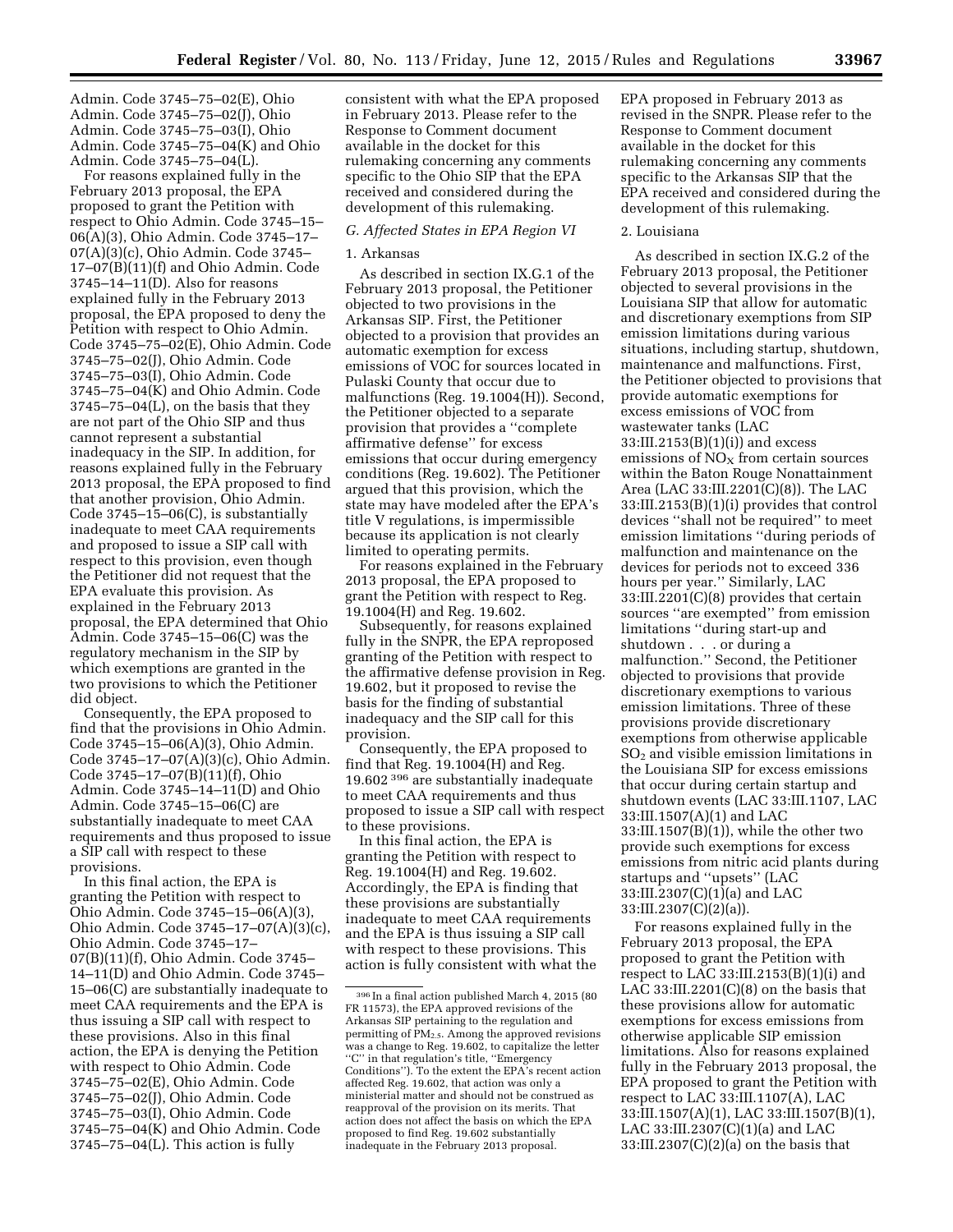these provisions allow impermissible discretionary exemptions.

Consequently, the EPA proposed to find that LAC  $33:III.2153(\overline{B})(1)$ (i), LAC 33:III.2201(C)(8), LAC 33:III.1107(A), LAC 33:III.1507(A)(1), LAC 33:III.1507(B)(1), LAC 33:III.2307(C)(1)(a) and LAC 33:III.2307(C)(2)(a) are substantially inadequate to meet CAA requirements and thus proposed to issue a SIP call with respect to these provisions.

In this final action, the EPA is granting the Petition with respect to LAC 33:III.2153(B)(1)(i), LAC 33:III.2201(C)(8), LAC 33:III.1107(A), LAC 33:III.1507(A)(1), LAC 33:III.1507(B)(1), LAC 33:III.2307(C)(1)(a) and LAC 33:III.2307(C)(2)(a). Accordingly, the EPA is finding that these provisions are substantially inadequate to meet CAA requirements and the EPA is thus issuing a SIP call with respect to these provisions. This action is fully consistent with what the EPA proposed in February 2013. Please refer to the Response to Comment document available in the docket for this rulemaking concerning any comments specific to the Louisiana SIP that the EPA received and considered during the development of this rulemaking.

### 3. New Mexico

As described in section IX.G.3 of the February 2013 proposal, the Petitioner objected to three provisions in the New Mexico SIP that provide affirmative defenses for excess emissions that occur during malfunctions (20.2.7.111 NMAC), during startup and shutdown (20.2.7.112 NMAC) and during emergencies (20.2.7.113 NMAC).

For reasons explained fully in the February 2013 proposal, the EPA proposed to grant the Petition with respect to 20.2.7.111 NMAC, 20.2.7.112 NMAC and 20.2.7.113 NMAC.

Subsequently, for reasons explained fully in the SNPR, the EPA reproposed granting of the Petition with respect to the affirmative defense provisions in 20.2.7.111 NMAC, 20.2.7.112 NMAC and 20.2.7.113 NMAC, but it proposed to revise the basis for the finding of substantial inadequacy and the SIP call for these provisions.

Consequently, the EPA proposed to find that the provisions in 20.2.7.111 NMAC, 20.2.7.112 NMAC and 20.2.7.113 NMAC are substantially inadequate to meet CAA requirements and thus proposed to issue a SIP call with respect to these provisions.

In this final action, the EPA is granting the Petition with respect to 20.2.7.111 NMAC, 20.2.7.112 NMAC and 20.2.7.113 NMAC. Accordingly, the EPA is finding that these provisions are substantially inadequate to meet CAA requirements and the EPA is thus issuing a SIP call with respect to these provisions. This action is fully consistent with what the EPA proposed in February 2013 as revised in the SNPR. Please refer to the Response to Comment document available in the docket for this rulemaking concerning any comments specific to the New Mexico SIP that the EPA received and considered during the development of this rulemaking.

4. New Mexico: Albuquerque-Bernalillo County

The Petitioner did not identify any provisions in the SIP for the state of New Mexico that specifically apply in the Albuquerque-Bernalillo County area, which is why this area was not explicitly addressed in the February 2013 proposal.

Subsequently, for reasons explained fully in the SNPR, the EPA identified three affirmative defense provisions in the SIP for the state of New Mexico that apply in the Albuquerque-Bernalillo County area, and the EPA proposed to make a finding of substantial inadequacy and to issue a SIP call for these provisions. These provisions provide affirmative defenses available to sources for excess emissions that occur during malfunctions (20.11.49.16.A NMAC), during startup and shutdown (20.11.49.16.B NMAC) and during emergencies (20.11.49.16.C NMAC).

In this final action, the EPA is finding that the provisions in 20.11.49.16.A NMAC, 20.11.49.16.B NMAC and 20.11.49.16.C NMAC are substantially inadequate to meet CAA requirements and the EPA is thus issuing a SIP call with respect to these provisions. The EPA notes that removal of 20.11.49.16.A NMAC, 20.11.49.16.B NMAC and 20.11.49.16.C NMAC from the SIP will render 20.11.49.16.D NMAC, 20.11.49.16.E, 20.11.49.15.B (15) (concerning reporting by a source of intent to assert an affirmative defense for a violation), a portion of 20.11.49.6 NMAC (concerning the objective of establishing affirmative defense provisions) and 20.11.49.18 NMAC (concerning actions where a determination has been made under 20.11.49.16.E NMAC) superfluous and no longer operative, and the EPA thus recommends that these provisions be removed as well. This action is fully consistent with what the EPA proposed in the SNPR. Please refer to the Response to Comment document available in the docket for this rulemaking concerning any comments specific to the New Mexico SIP that the

EPA received and considered during the development of this rulemaking.

#### 5. Oklahoma

As described in section IX.G.4 of the February 2013 proposal, the Petitioner objected to two provisions in the Oklahoma SIP that together allow for discretionary exemptions from emission limitations during startup, shutdown, maintenance and malfunctions (OAC 252:100–9–3(a) and OAC 252:100–9– 3(b)).

For reasons explained fully in the February 2013 proposal, the EPA proposed to grant the Petition with respect to OAC 252:100–9–3(a) and OAC 252:100–9–3(b).

Consequently, the EPA proposed to find that OAC 252:100–9–3(a) and OAC 252:100–9–3(b) are substantially inadequate to meet CAA requirements and thus proposed to issue a SIP call with respect to these provisions.

In this final action, the EPA is granting the Petition with respect to OAC 252:100–9–3(a) and OAC 252:100– 9–3(b). Accordingly, the EPA is finding that these provisions are substantially inadequate to meet CAA requirements and the EPA is thus issuing a SIP call with respect to these provisions. This action is fully consistent with what the EPA proposed in February 2013. Please refer to the Response to Comment document available in the docket for this rulemaking concerning any comments specific to the Oklahoma SIP that the EPA received and considered during the development of this rulemaking.

#### 6. Texas

The Petitioner did not identify in the June 2011 petition any provisions in the SIP for the state of Texas, which is why this state was not explicitly addressed in the February 2013 proposal.

Subsequently, for reasons explained fully in the SNPR, the EPA identified four affirmative defense provisions in the SIP for the state of Texas, and the EPA proposed to make a finding of substantial inadequacy and to issue a SIP call for these provisions. These provisions provide affirmative defenses available to sources for excess emissions that occur during upsets (30 TAC 101.222(b)), unplanned events (30 TAC 101.222(c)), upsets with respect to opacity limits (30 TAC 101.222(d)) and unplanned events with respect to opacity limits (30 TAC 101.222(e)).

In this final action, the EPA is finding that the provisions in 30 TAC 101.222(b), 30 TAC 101.222(c), 30 TAC 101.222(d) and 30 TAC 101.222(e) are substantially inadequate to meet CAA requirements and the EPA is thus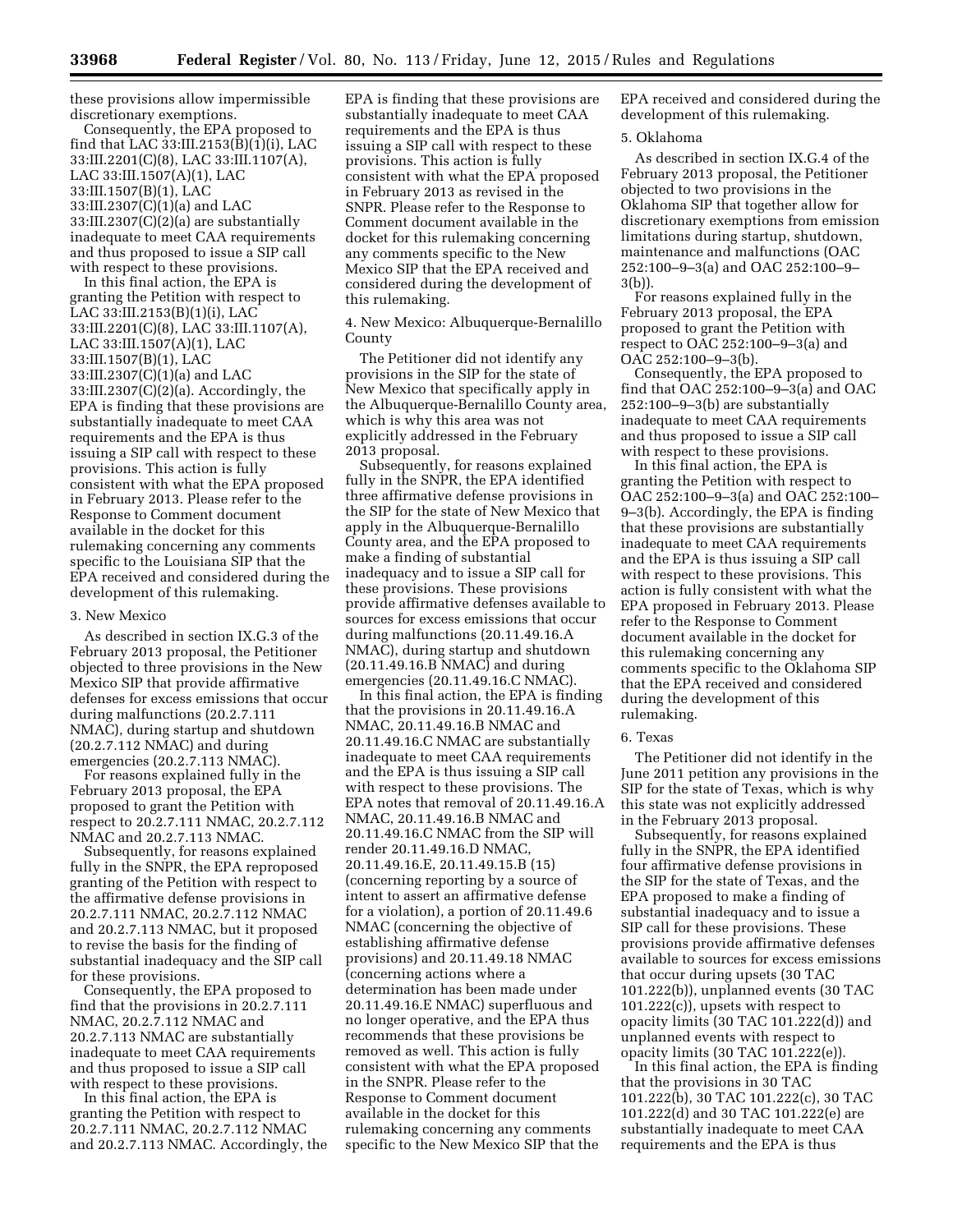issuing a SIP call with respect to these provisions. This action is fully consistent with what the EPA proposed in the SNPR. Please refer to the Response to Comment document available in the docket for this rulemaking concerning any comments specific to the Texas SIP that the EPA received and considered during the development of this rulemaking.

### *H. Affected States in EPA Region VII*

#### 1. Iowa

As described in section IX.H.1 of the February 2013 proposal, the Petitioner objected to a specific provision in the Iowa SIP that allows for automatic exemptions from otherwise applicable SIP emission limitations during periods of startup, shutdown or cleaning of control equipment (Iowa Admin. Code r. 567–24.1(1)). Also, the Petitioner objected to a provision that empowers the state to exercise enforcement discretion for violations of the otherwise applicable SIP emission limitations during malfunction periods (Iowa Admin. Code r. 567–24.1(4)).

For reasons explained fully in the February 2013 proposal, the EPA proposed to grant the Petition with respect to Iowa Admin. Code r. 567– 24.1(1) on the basis that this provision allows for exemptions from the otherwise applicable SIP emission limitations. Also for reasons explained fully in the February 2013 proposal, the EPA proposed to deny the Petition with respect to Iowa Admin. Code r. 567– 24.1(4) on the basis that the provision is on its face clearly applicable only to Iowa state enforcement personnel and that the provision thus could not reasonably be read by a court to foreclose enforcement by the EPA or through a citizen suit where Iowa state personnel elect to exercise enforcement discretion.

Consequently, the EPA proposed to find that Iowa Admin. Code r. 567– 24.1(1) is substantially inadequate to meet CAA requirements and thus proposed to issue a SIP call with respect to this provision.

In this final action, the EPA is granting the Petition with respect to Iowa Admin. Code r. 567–24.1(1). Accordingly, the EPA is finding that this provision is substantially inadequate to meet CAA requirements and the EPA is thus issuing a SIP call with respect to this provision. Also in this final action, the EPA is denying the Petition with respect to Iowa Admin. Code r. 567– 24.1(4). This action is fully consistent with what the EPA proposed in February 2013. Please refer to the Response to Comment document

available in the docket for this rulemaking concerning any comments specific to the Iowa SIP that the EPA received and considered during the development of this rulemaking.

### 2. Kansas

As described in section IX.H.2 of the February 2013 proposal, the Petitioner objected to three provisions in the Kansas SIP that allow for exemptions for excess emissions during malfunctions and necessary repairs (K.A.R. § 28–19– 11(A)), scheduled maintenance (K.A.R. § 28–19–11(B)), and certain routine modes of operation (K.A.R. § 28–19– 11(C)).

For reasons explained fully in the February 2013 proposal, the EPA proposed to grant the Petition with respect to K.A.R. § 28–19–11(A), K.A.R. § 28–19–11(B) and K.A.R. § 28–19– 11(C).

Consequently, the EPA proposed to find that K.A.R. § 28–19–11(A), K.A.R. § 28–19–11(B) and K.A.R. § 28–19–11(C) are substantially inadequate to meet CAA requirements and thus proposed to issue a SIP call with respect to these provisions.

In this final action, the EPA is granting the Petition with respect to K.A.R. § 28–19–11(A), K.A.R. § 28–19– 11(B) and K.A.R. § 28–19–11(C). Accordingly, the EPA is finding that these provisions are substantially inadequate to meet CAA requirements and the EPA is thus issuing a SIP call with respect to these provisions. This action is fully consistent with what the EPA proposed in February 2013. Please refer to the Response to Comment document available in the docket for this rulemaking concerning any comments specific to the Kansas SIP that the EPA received and considered during the development of this rulemaking.

### 3. Missouri

As described in section IX.H.3 of the February 2013 proposal, the Petitioner objected to two provisions in the Missouri SIP that could be interpreted to provide discretionary exemptions. The first provides exemptions for visible emissions exceeding otherwise applicable SIP opacity limitations (Mo. Code Regs. Ann. tit 10, § 10– 6.220(3)(C)). The second provides authorization to state personnel to decide whether excess emissions ''warrant enforcement action'' where a source submits information to the state showing that such emissions were ''the consequence of a malfunction, start-up or shutdown.'' (Mo. Code Regs. Ann. tit 10, § 10–6.050(3)(C)).

For reasons explained fully in the February 2013 proposal, the EPA proposed to grant the Petition with respect to Mo. Code Regs. Ann. tit 10, § 10–6.220(3)(C) on the basis that this provision could be read to allow for exemptions from the otherwise applicable SIP emission limitations through a state official's unilateral exercise of discretionary authority that is insufficiently bounded and includes no additional public process at the state or federal level. Also for reasons explained fully in the February 2013 proposal, the EPA proposed to deny the Petition with respect to Mo. Code Regs. Ann. tit 10, § 10–6.050(3)(C) on the basis that the provision is on its face clearly applicable only to Missouri state enforcement personnel and that the provision thus could not reasonably be read by a court to foreclose enforcement by the EPA or through a citizen suit where Missouri state personnel elect to exercise enforcement discretion.

Consequently, the EPA proposed to find that the provision in Mo. Code Regs. Ann. tit 10, § 10–6.220(3)(C) is substantially inadequate to meet CAA requirements and thus proposed to issue a SIP call with respect to this provision.

In this final action, the EPA is granting the Petition with respect to Mo. Code Regs. Ann. tit 10, § 10–6.220(3)(C). Accordingly, the EPA is finding that this provision is substantially inadequate to meet CAA requirements and the EPA is thus issuing a SIP call with respect to this provision. Also in this final action, the EPA is denying the Petition with respect to Mo. Code Regs. Ann. tit 10, § 10–6.050(3)(C). This action is fully consistent with what the EPA proposed in February 2013. Please refer to the Response to Comment document available in the docket for this rulemaking concerning any comments specific to the Missouri SIP that the EPA received and considered during the development of this rulemaking.

### 4. Nebraska

As described in section IX.H.4 of the February 2013 proposal, the Petitioner objected to two provisions in the Nebraska SIP. First, the Petitioner objected to a generally applicable provision that provides authorization to state personnel to decide whether excess emissions ''warrant enforcement action'' where a source submits information to the state showing that such emissions were ''the result of a malfunction, start-up or shutdown'' (Neb. Admin. Code Title 129 § 11– 35.001). Second, the Petitioner objected to a specific provision in Nebraska state law that contains exemptions for excess emissions at hospital/medical/infectious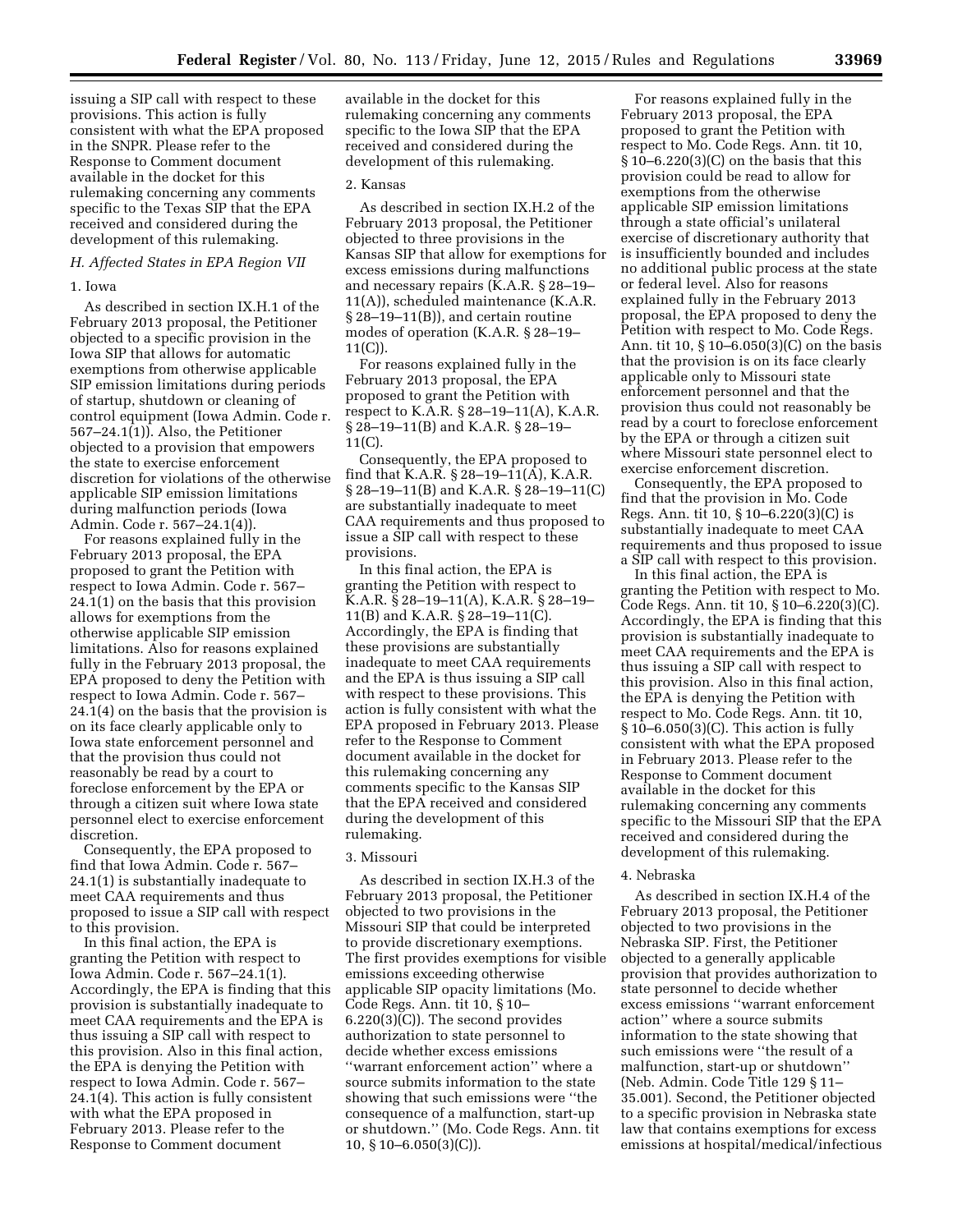waste incinerators (HMIWI) during SSM (Neb. Admin. Code Title 129 § 18– 004.02).

For reasons explained fully in the February 2013 proposal, the EPA proposed to deny the Petition with respect to Neb. Admin. Code Title 129 § 11–35.001. Also for reasons explained fully in the February 2013 proposal, the EPA proposed to deny the Petition with respect to Neb. Admin. Code Title 129 § 18–004.02 on the basis that this regulation is not part of the Nebraska SIP and thus cannot represent an inadequacy in the SIP.

In this final action, the EPA is denying the Petition with respect to Neb. Admin. Code Title 129, Chapter 35, Section 001 (correction to citation, as per comment received from Nebraska DEQ, from earlier identification as Neb. Admin. Code Title 129 § 11–35.001) and Neb. Admin. Code Title 129 § 18– 004.02.

This action is fully consistent with what the EPA proposed in February 2013. Please refer to the Response to Comment document available in the docket for this rulemaking concerning any other comments specific to the Nebraska SIP that the EPA received and considered during the development of this rulemaking.

### 5. Nebraska: Lincoln-Lancaster

As described in section IX.H.5 of the February 2013 proposal, the Petitioner objected to a generally applicable provision in the Lincoln-Lancaster County Air Pollution Control Program (Art. 2 § 35), which governs the Lincoln-Lancaster County Air Pollution Control District of Nebraska, that is parallel ''in all aspects pertinent to this analysis'' to Neb. Admin. Code Title 129 § 11– 35.001. (Note that as per comment subsequently received from Nebraska DEQ, the correct citation is Neb. Admin. Code Title 129, Chapter 35, Section 001.)

For reasons explained fully in the February 2013 proposal, the EPA proposed to deny the Petition with respect to Art. 2 § 35, on the basis that this provision is on its face clearly applicable only to Lincoln-Lancaster County enforcement personnel and that the provision thus could not reasonably be read by a court to foreclose enforcement by the EPA or through a citizen suit where personnel from Lincoln-Lancaster County elect not to bring an enforcement action.

In this final action, the EPA is denying the Petition with respect to Art. 2 § 35. This action is fully consistent with what the EPA proposed in February 2013. Please refer to the Response to Comment document

available in the docket for this rulemaking concerning any other comments specific to the Nebraska SIP that the EPA received and considered during the development of this rulemaking.

### *I. Affected States in EPA Region VIII*

### 1. Colorado

As described in section IX.I.1 of the February 2013 proposal, the Petitioner objected to two affirmative defense provisions in the Colorado SIP that provide for affirmative defenses to qualifying sources during malfunctions (5 Colo. Code Regs § 1001–2(II.E)) and during periods of startup and shutdown (5 Colo. Code Regs § 1001–2(II.J)).

For reasons explained in the February 2013 proposal, the EPA proposed to grant the Petition with respect to 5 Colo. Code Regs § 1001–2(II.J). Also for reasons explained in the February 2013 proposal, the EPA proposed to deny the Petition with respect to 5 Colo. Code Regs § 1001–2(II.E) on the basis that it included an affirmative defense applicable to malfunction events that was consistent with the requirements of the CAA as interpreted by the EPA in the 1999 SSM Guidance.

Subsequently, for reasons explained fully in the SNPR, the EPA reproposed granting of the Petition with respect to the affirmative defense provision in 5 Colo. Code Regs § 1001–2(II.J) applicable to startup and shutdown, but it proposed to revise the basis for the finding of substantial inadequacy and the SIP call for this provision. Also for reasons explained in the SNPR, the EPA reversed its prior proposed denial of the Petition with respect to the affirmative defense provision 5 Colo. Code Regs § 1001–2(II.E) applicable to malfunctions.

Consequently, the EPA proposed to find that the provisions in 5 Colo. Code Regs § 1001–2(II.J) and 5 Colo. Code Regs § 1001–2(II.E) are substantially inadequate to meet CAA requirements and thus proposed to issue a SIP call with respect to these provisions.

In this final action, the EPA is granting the Petition with respect to 5 Colo. Code Regs § 1001–2(II.J) and 5 Colo. Code Regs § 1001–2(II.E). Accordingly, the EPA is finding that the provisions in 5 Colo. Code Regs § 1001– 2(II.J) and 5 Colo. Code Regs § 1001– 2(II.E) are substantially inadequate to meet CAA requirements and the EPA is thus issuing a SIP call to Colorado to correct its SIP with respect to these provisions. This action is fully consistent with what the EPA proposed in February 2013 as revised in the SNPR. Please refer to the Response to

Comment document available in the docket for this rulemaking concerning any comments specific to the Colorado SIP that the EPA received and considered during the development of this rulemaking.

#### 2. Montana

As described in section IX.I.2 of the February 2013 proposal, the Petitioner objected to an exemption from otherwise applicable emission limitations for aluminum plants during startup and shutdown (Montana Admin. R 17.8.334).

For reasons explained fully in the February 2013 proposal, the EPA proposed to grant the Petition with respect to ARM 17.8.334.

Consequently, the EPA proposed to find that ARM 17.8.334 is substantially inadequate to meet CAA requirements and thus proposed to issue a SIP call with respect to this provision.

In this final action, the EPA is granting the Petition with respect to ARM 17.8.334. Accordingly, the EPA is finding that ARM 17.8.334 is substantially inadequate to meet CAA requirements and the EPA is thus issuing a SIP call with respect to this provision. This action is fully consistent with what the EPA proposed in February 2013. Please refer to the Response to Comment document available in the docket for this rulemaking concerning any comments specific to the Montana SIP that the EPA received and considered during the development of this rulemaking.

#### 3. North Dakota

As described in section IX.I.3 of the February 2013 proposal, the Petitioner objected to two provisions in the North Dakota SIP that create exemptions from otherwise applicable emission limitations. The first provision creates exemptions from a number of crossreferenced opacity limits ''where the limits specified in this article cannot be met because of operations and processes such as, but not limited to, oil field service and drilling operations, but only so long as it is not technically feasible to meet said specifications'' (N.D. Admin. Code § 33–15–03–04(4)). The second provision creates an implicit exemption for ''temporary operational breakdowns or cleaning of air pollution equipment'' if the source meets certain conditions (N.D. Admin. Code § 33–15–  $05-01(2)(a)(1)$ ).

For reasons explained in the February 2013 proposal, the EPA proposed to grant the Petition with respect to N.D. Admin. Code 33–15–03–04.4 (cited in the Petition as N.D. Admin. Code § 33–  $15-03-04(4)$ ) and also with respect to a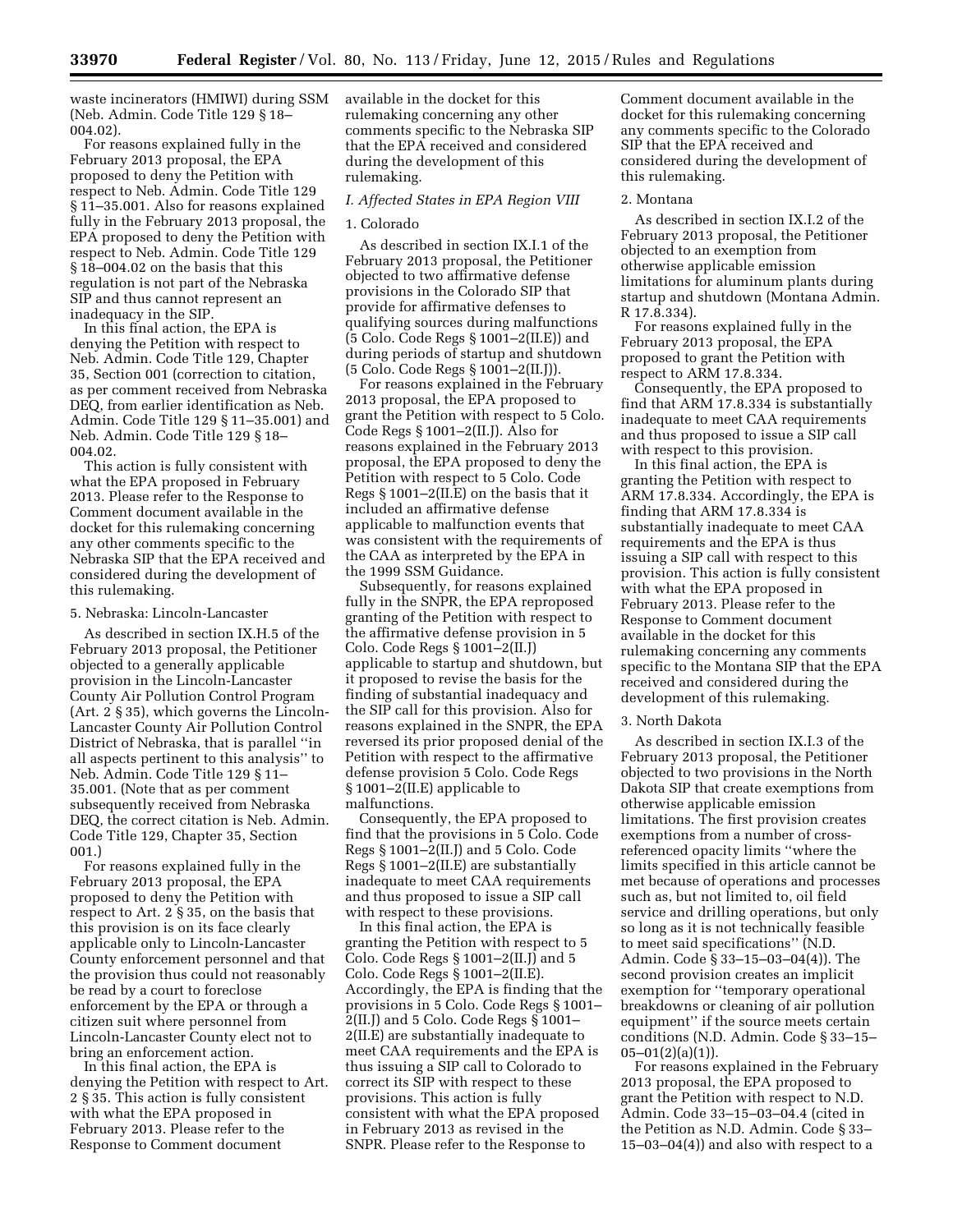provision to which the Petitioner cited but did not explicitly object, N.D. Admin. Code 33–15–03–04.3 (cited in the Petition as N.D. Admin. Code § 33– 15–03–04(3)). Also for reasons explained in the February 2013 proposal, the EPA proposed to grant the Petition with respect to N.D. Admin. Code 33–15–05–01.2a(1) (cited in the Petition as N.D. Admin. Code § 33–15–  $05-01(2)(a)(1)$ ).

Subsequently, the state of North Dakota removed N.D. Admin. Code 33– 15–03–04.4 and N.D. Admin. Code 33– 15–05–01.2.a(1) and eliminated the SIP inadequacies with respect to those two of the three provisions identified in the February 2013 proposal notice. The EPA has already approved the necessary SIP revisions for those two provisions.397 Thus, the EPA's final action on the Petition does not need to include a finding of substantial inadequacy and SIP call for those two provisions.

In this final action, the EPA is granting the Petition with respect to N.D. Admin. Code 33–15–03–04.3 and denying the Petition with respect to N.D. Admin. Code 33–15–03–04.4 and N.D. Admin. Code 33–15–05–01.2.a(1). Accordingly, the EPA is finding that the provision in N.D. Admin. Code 33–15– 03–04.3 is substantially inadequate to meet CAA requirements and the EPA is thus issuing a SIP call to North Dakota to correct its SIP with respect to this provision. This action is fully consistent with what the EPA proposed in February 2013 with respect to this provision. Please refer to the Response to Comment document available in the docket for this rulemaking concerning any comments specific to the North Dakota SIP that the EPA received and considered during the development of this rulemaking.

### 4. South Dakota

As described in section IX.I.4 of the February 2013 proposal, the Petitioner objected to a provision in the South Dakota SIP that creates exemptions from otherwise applicable SIP emission limitations (S.D. Admin, R. 74:36:12:02(3)). The Petitioner asserted that the provision imposes visible emission limitations on sources but explicitly excludes emissions that occur ''for brief periods during such operations as soot blowing, start-up, shut-down, and malfunctions.''

For reasons explained fully in the February 2013 proposal, the EPA proposed to grant the Petition with respect to S.D. Admin, R. 74:36:12:02(3).

Consequently, the EPA proposed to find that S.D. Admin, R. 74:36:12:02(3) is substantially inadequate to meet CAA requirements and thus proposed to issue a SIP call with respect to this provision.

In this final action, the EPA is granting the Petition with respect to S.D. Admin, R. 74:36:12:02(3). Accordingly, the EPA is finding that S.D. Admin, R. 74:36:12:02(3) is substantially inadequate to meet CAA requirements and the EPA is thus issuing a SIP call with respect to this provision. This action is fully consistent with what the EPA proposed in February 2013. Please refer to the Response to Comment document available in the docket for this rulemaking concerning any comments specific to the South Dakota SIP that the EPA received and considered during the development of this rulemaking.

### 5. Wyoming

As described in section IX.I.5 of the February 2013 proposal, the Petitioner objected to a specific provision in the Wyoming SIP that provides an exemption for excess PM emissions from diesel engines during startup, malfunction and maintenance (WAQSR Chapter 3, section 2(d), cited as ENV– AQ–1 Wyo. Code R. § 2(d) in the Petition). The provision exempts emission of visible air pollutants from diesel engines from applicable SIP limitations ''during a reasonable period of warmup following a cold start or where undergoing repairs and adjustment following malfunction.''

For reasons explained fully in the February 2013 proposal, the EPA proposed to grant the Petition with respect to WAQSR Chapter 3, section 2(d) (cited as ENV–AQ–1 Wyo. Code R. § 2(d) in the Petition).

Subsequently, the state of Wyoming revised WAQSR Chapter 3, section 2(d) and eliminated the SIP inadequacies identified in the February 2013 proposal document with respect to this provision. The EPA has already approved the necessary SIP revision for this provision.398 Thus, the EPA's final action on the Petition does not need to include a finding of substantial inadequacy and SIP call for this provision.

In this final action, the EPA is denying the Petition with respect to WAQSR Chapter 3, section 2(d). Please refer to the Response to Comment document available in the docket for this rulemaking concerning any

comments specific to the Wyoming SIP that the EPA received and considered during the development of this rulemaking.

# *J. Affected States and Local Jurisdictions in EPA Region IX*

### 1. Arizona

As described in section IX.J.1 of the February 2013 proposal, the Petitioner objected to two provisions in the Arizona Department of Air Quality's (ADEQ) Rule R18–2–310, which provide affirmative defenses for excess emissions during malfunctions (AAC Section R18–2–310(B)) and for excess emissions during startup or shutdown (AAC Section R18–2–310(C)).

For reasons explained in the February 2013 proposal, the EPA proposed to deny the Petition with respect to AAC Section R18–2–310(B) on the basis that it included an affirmative defense applicable to malfunction events that was consistent with the CAA as interpreted by the EPA in the 1999 SSM Guidance.

Also for reasons explained in the February 2013 proposal, the EPA proposed to grant the Petition with respect to AAC Section R18–2–310(C).

Subsequently, for reasons explained fully in the SNPR, the EPA reversed its prior proposed denial of the Petition with respect to the affirmative defense provision AAC Section R18–2–310(B) applicable to malfunctions. Also for reasons explained in the SNPR, the EPA reproposed granting of the Petition with respect to the affirmative defense provision in AAC Section R18–2–310(C) applicable to startup and shutdown, but it proposed to revise the basis for the finding of substantial inadequacy and the SIP call for this provision.

Consequently, the EPA proposed to find that the provisions in AAC Section R18–2–310(B) and AAC Section R18–2– 310(C) are substantially inadequate to meet CAA requirements and thus proposed to issue a SIP call with respect to these provisions.

In this final action, the EPA is granting the Petition with respect to AAC Section R18–2–310(B) and AAC Section R18–2–310(C). Accordingly, the EPA is finding that the provisions in AAC Section R18–2–310(B) and AAC Section R18–2–310(C) are substantially inadequate to meet CAA requirements and the EPA is thus issuing a SIP call with respect to these provisions. This action is fully consistent with what the EPA proposed in February 2013 as revised in the SNPR. Please refer to the Response to Comment document available in the docket for this rulemaking concerning any comments

<sup>397</sup>*See* ''Approval and Promulgation of Implementation Plans; North Dakota; Revisions to the Air Pollution Control Rules,'' 79 FR 63045 (October 22, 2014).

<sup>398</sup>*See* ''Approval and Promulgation of Implementation Plans; Wyoming; Revisions to the Air Quality Standards and Regulations,'' 79 FR 62859 (October 21, 2014).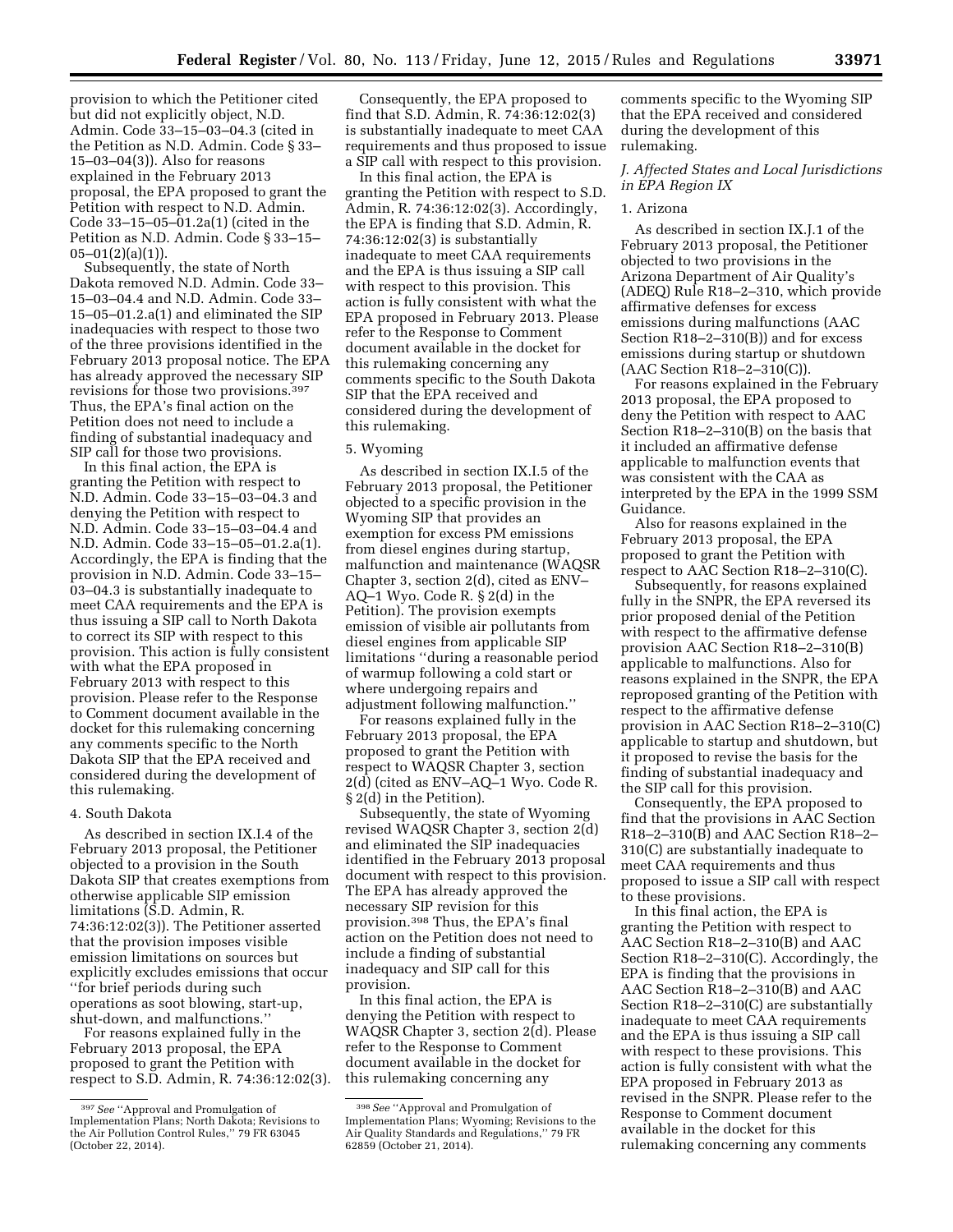specific to the Arizona SIP that the EPA received and considered during the development of this rulemaking.

## 2. Arizona: Maricopa County

As described in section IX.J.2 of the February 2013 proposal, the Petitioner objected to two provisions in the Maricopa County Air Pollution Control Regulations that provide affirmative defenses for excess emissions during malfunctions (Maricopa County Air Pollution Control Regulation 3, Rule 140, § 401) and for excess emissions during startup or shutdown (Maricopa County Air Pollution Control Regulation 3, Rule 140, § 402). These provisions in Maricopa County Air Quality Department (MCAQD) Rule 140 are similar to the affirmative defense provisions in ADEQ R18–2–310.

For reasons explained in the February 2013 proposal, the EPA proposed to deny the Petition with respect to Maricopa County Air Pollution Control Regulation 3, Rule 140, § 401 on the basis that it included an affirmative defense applicable to malfunction events that was consistent with the CAA as interpreted by the EPA in the 1999 SSM Guidance. Also for reasons explained in the February 2013 proposal, the EPA proposed to grant the Petition with respect to Maricopa County Air Pollution Control Regulation 3, Rule 140, § 402.

Subsequently, for reasons explained fully in the SNPR, the EPA reversed its prior proposed denial of the Petition with respect to the affirmative defense provision Maricopa County Air Pollution Control Regulation 3, Rule 140, § 401 applicable to malfunctions. Also for reasons explained in the SNPR, the EPA reproposed granting of the Petition with respect to the affirmative defense provision in Maricopa County Air Pollution Control Regulation 3, Rule 140, § 402 applicable to startup and shutdown, but it proposed to revise the basis for the finding of substantial inadequacy and the SIP call for this provision.

Consequently, the EPA proposed to find that the provisions in Maricopa County Air Pollution Control Regulation 3, Rule 140, § 401 and Maricopa County Air Pollution Control Regulation 3, Rule 140, § 402 are substantially inadequate to meet CAA requirements and thus proposed to issue a SIP call with respect to these provisions.

In this final action, the EPA is granting the Petition with respect to Maricopa County Air Pollution Control Regulation 3, Rule 140, § 401 and Maricopa County Air Pollution Control Regulation 3, Rule 140, § 402. Accordingly, the EPA is finding that

these provisions are substantially inadequate to meet CAA requirements and the EPA is thus issuing a SIP call with respect to these provisions. This action is fully consistent with what the EPA proposed in February 2013 as revised in the SNPR. Please refer to the Response to Comment document available in the docket for this rulemaking concerning any comments specific to the Arizona SIP that the EPA received and considered during the development of this rulemaking.

#### 3. Arizona: Pima County

As described in section IX.J.3 of the February 2013 proposal, the Petitioner objected to a provision in the Pima County Department of Environmental Quality's (PCDEQ) Rule 706 that pertains to enforcement discretion.

For reasons explained fully in the February 2013 proposal, the EPA proposed to deny the Petition with respect to PCDEQ Rule 706.

In this final action, the EPA is denying the Petition with respect to PCDEQ Rule 706. This action is fully consistent with what the EPA proposed in February 2013. Please refer to the Response to Comment document available in the docket for this rulemaking concerning any comments specific to the Arizona SIP that the EPA received and considered during the development of this rulemaking.

4. California: Eastern Kern Air Pollution Control District

The Petitioner did not identify any provisions in the SIP for the state of California, which is why this state was not explicitly addressed in the February 2013 proposal.

Subsequently, for reasons explained fully in the SNPR, the EPA identified an affirmative defense provision in the SIP for the state of California applicable in the Eastern Kern Air Pollution Control District (APCD), and the EPA proposed to make a finding of substantial inadequacy and to issue a SIP call for this provision. The affirmative defense is included in Kern County ''Rule 111 Equipment Breakdown.'' This SIP provision provides an affirmative defense available to sources for excess emissions that occur during a breakdown condition (*i.e.,* malfunction).

In this final action, the EPA is finding that Kern County Rule 111 Equipment Breakdown in the California SIP applicable in the Eastern Kern APCD 399 is substantially inadequate to meet CAA requirements and the EPA is thus issuing a SIP call with respect to this provision. This action is fully consistent with what the EPA proposed in the SNPR. Please refer to the Response to Comment document available in the docket for this rulemaking concerning any comments specific to the California SIP that the EPA received and considered during the development of this rulemaking.

5. California: Imperial County Air Pollution Control District

The Petitioner did not identify any provisions in the SIP for the state of California, which is why this state was not explicitly addressed in the February 2013 proposal.

Subsequently, for reasons explained fully in the SNPR, the EPA identified an affirmative defense provision in the SIP for the state of California applicable in the Imperial Valley APCD, and the EPA proposed to make a finding of substantial inadequacy and to issue a SIP call for this provision. The affirmative defense is included in Imperial County ''Rule 111 Equipment Breakdown.'' This SIP provision provides an affirmative defense available to sources for excess emissions that occur during a breakdown condition (*i.e.,* malfunction).

In this final action, the EPA is finding that Imperial County ''Rule 111 Equipment Breakdown'' in the California SIP applicable in the Imperial Valley APCD is substantially inadequate to meet CAA requirements and the EPA is thus issuing a SIP call with respect to this provision. This action is fully consistent with what the EPA proposed in the SNPR. Please refer to the Response to Comment document available in the docket for this rulemaking concerning any comments specific to the California SIP that the EPA received and considered during the development of this rulemaking.

6. California: San Joaquin Valley Unified Air Pollution Control District

The Petitioner did not identify any provisions in the SIP for the state of California, which is why this state was not explicitly addressed in the February 2013 proposal.

Subsequently, for reasons explained fully in the SNPR, the EPA identified affirmative defense provisions in the SIP for the state of California applicable in the San Joaquin Valley Unified APCD, and the EPA proposed to make a finding of substantial inadequacy and to issue a SIP call for these provisions. The affirmative defenses are included in: (i) Fresno County ''Rule 110 Equipment

<sup>399</sup>The EPA is in this final action making a finding of substantial inadequacy and issuing a SIP call for Kern County Rule 111 Equipment Breakdown in the California SIP as it applies in each the Eastern Kern APCD and the San Joaquin Valley Unified APCD.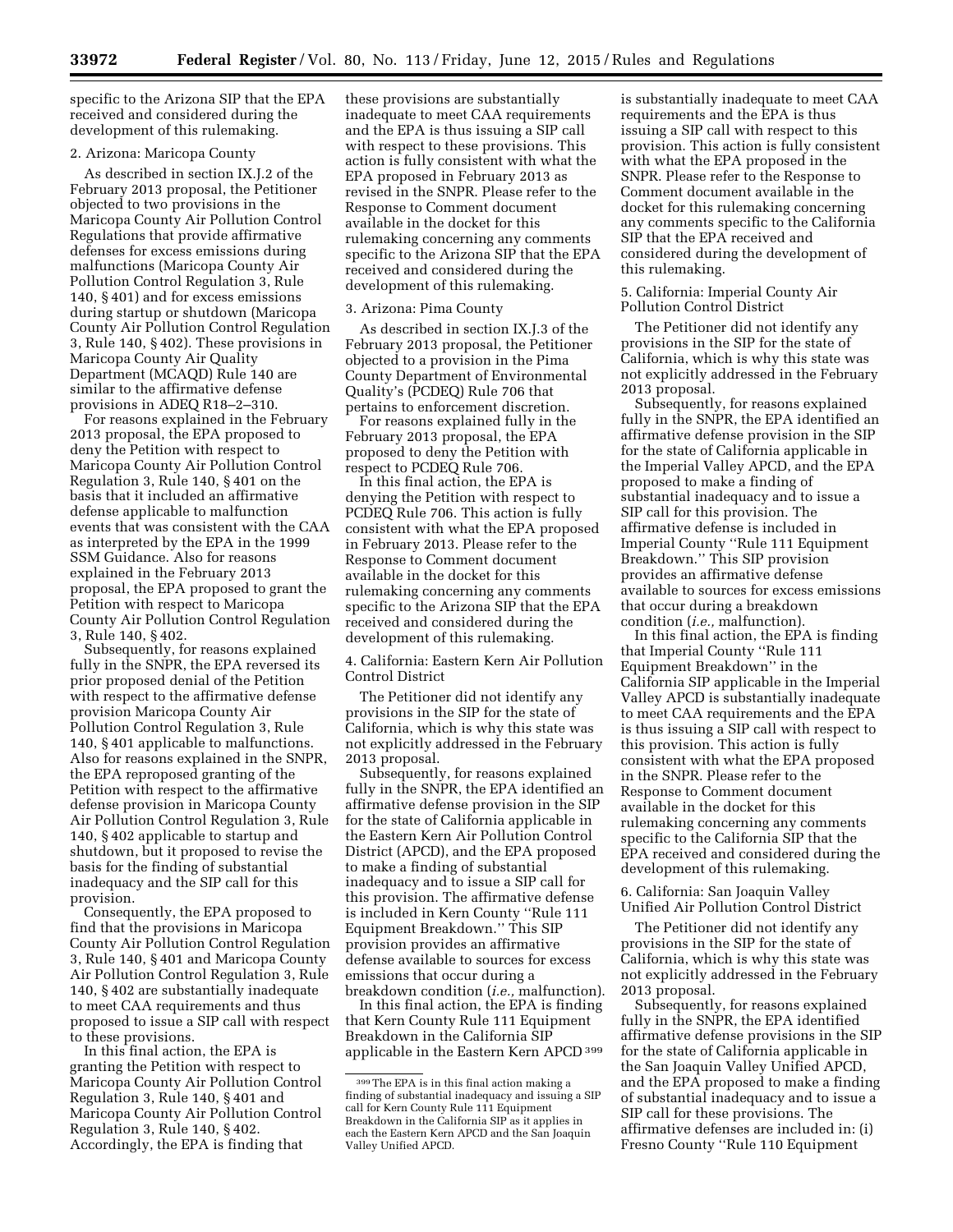Breakdown''; (ii) Kern County ''Rule 111 Equipment Breakdown''; (iii) Kings County ''Rule 111 Equipment Breakdown''; (iv) Madera County ''Rule 113 Equipment Breakdown''; (v) Stanislaus County ''Rule 110 Equipment Breakdown''; and (vi) Tulare County ''Rule 111 Equipment Breakdown.'' Each of these SIP provisions provides an affirmative defense available to sources

breakdown condition (*i.e.,* malfunction). In this final action, the EPA is finding that the following six provisions in the California SIP applicable in the San Joaquin Valley Unified APCD are substantially inadequate to meet CAA requirements and the EPA is thus issuing a SIP call with respect to these provisions: (i) Fresno County ''Rule 110 Equipment Breakdown''; (ii) Kern County ''Rule 111 Equipment Breakdown''; (iii) Kings County ''Rule 111 Equipment Breakdown''; (iv) Madera County ''Rule 113 Equipment Breakdown''; (v) Stanislaus County ''Rule 110 Equipment Breakdown''; and (vi) Tulare County ''Rule 111 Equipment Breakdown.'' 400 This action is fully consistent with what the EPA proposed in the SNPR. Please refer to the Response to Comment document available in the docket for this rulemaking concerning any comments specific to the California SIP that the EPA received and considered during the development of this rulemaking.

for excess emissions that occur during a

# *K. Affected States in EPA Region X*

#### 1. Alaska

As described in section IX.K.1 of the February 2013 proposal, the Petitioner objected to a provision in the Alaska SIP that provides an excuse for ''unavoidable'' excess emissions that occur during SSM events, including startup, shutdown, scheduled maintenance and ''upsets'' (Alaska Admin. Code tit. 18 § 50.240). The provision provides: ''Excess emissions determined to be unavoidable under this section will be excused and are not subject to penalty. This section does not limit the department's power to enjoin the emission or require corrective action.'' The Petitioner also stated that the provision is worded as if it were an affirmative defense but it uses criteria for enforcement discretion.

For reasons explained fully in the February 2013 proposal, the EPA proposed to grant the Petition with

respect to Alaska Admin. Code tit. 18 § 50.240 on the basis that, to the extent the provision was intended to be an affirmative defense, it was not a permissible affirmative defense provision consistent with the requirements of the CAA as interpreted in the EPA's 1999 SSM Guidance.

Subsequently, for reasons explained in the SNPR, the EPA reproposed granting of the Petition with respect to Alaska Admin. Code tit. 18 § 50.240, but it proposed to revise the basis for the finding of substantial inadequacy and the SIP call for this provision.

Consequently, the EPA proposed to find that Alaska Admin. Code tit. 18 § 50.240 is substantially inadequate to meet CAA requirements and thus proposed to issue a SIP call with respect to this provision.

In this final action, the EPA is granting the Petition with respect to Alaska Admin. Code tit. 18 § 50.240. Accordingly, the EPA is finding that this provision is substantially inadequate to meet CAA requirements and the EPA is thus issuing a SIP call with respect to this provision. This action is fully consistent with what the EPA proposed in February 2013 as revised in the SNPR. Please refer to the Response to Comment document available in the docket for this rulemaking concerning any comments specific to the Alaska SIP that the EPA received and considered during the development of this rulemaking.

#### 2. Idaho

As described in section IX.K.2 of the February 2013 proposal, the Petitioner objected to a provision in the Idaho SIP that appears to grant enforcement discretion to the state as to whether to impose penalties for excess emissions during certain SSM events (Idaho Admin. Code r. 58.01.01.131).

For reasons explained fully in the February 2013 proposal, the EPA proposed to deny the Petition with respect to Idaho Admin. Code r. 58.01.01.131.

In this final action, the EPA is denying the Petition with respect to Idaho Admin. Code r. 58.01.01.131. This action is fully consistent with what the EPA proposed in February 2013. Please refer to the Response to Comment document available in the docket for this rulemaking concerning any comments specific to the Idaho SIP that the EPA received and considered during the development of this rulemaking.

As described in section IX.K.3 of the February 2013 proposal, the Petitioner objected to a provision in the Oregon

SIP that grants enforcement discretion to the state to pursue violations for excess emissions during certain SSM events (Or. Admin. R. 340–028–1450).

For reasons explained fully in the February 2013 proposal, the EPA proposed to deny the Petition with respect to Or. Admin. R. 340–028–1450.

In this final action, the EPA is denying the Petition with respect to Or. Admin. R. 340–028–1450. This action is fully consistent with what the EPA proposed in February 2013. Please refer to the Response to Comment document available in the docket for this rulemaking concerning any comments specific to the Oregon SIP that the EPA received and considered during the development of this rulemaking.

#### 4. Washington

As described in section IX.K.4 of the February 2013 proposal, the Petitioner objected to a provision in the Washington SIP that provides an excuse for ''unavoidable'' excess emissions that occur during certain SSM events, including startup, shutdown, scheduled maintenance and ''upsets'' (Wash. Admin. Code § 173–400–107). The provision provides that ''[e]xcess emissions determined to be unavoidable under the procedures and criteria under this section shall be excused and are not subject to penalty.'' The Petitioner argued that this provision excuses excess emissions in violation of the CAA and the EPA's SSM Policy, which require all such emissions to be treated as violations of the applicable SIP emission limitations. The Petitioner also stated that the provision is worded as if it were an affirmative defense but it uses criteria for enforcement discretion.

For reasons explained fully in the February 2013 proposal, the EPA proposed to grant the Petition with respect to Wash. Admin. Code § 173– 400–107 on the basis that, to the extent the provision was intended to be an affirmative defense, it was not a permissible affirmative defense provision consistent with the requirements of the CAA as interpreted in the EPA's 1999 SSM Guidance.

Subsequently, for reasons explained in the SNPR, the EPA reproposed granting of the Petition with respect to Wash. Admin. Code § 173–400–107, but it proposed to revise the basis for the finding of substantial inadequacy and the SIP call for this provision.

Consequently, the EPA proposed to find that Wash. Admin. Code § 173– 400–107 is substantially inadequate to meet CAA requirements and thus proposed to issue a SIP call with respect to this provision.

<sup>400</sup>The EPA is in this final action making a finding of substantial inadequacy and issuing a SIP call for Kern County Rule 111 Equipment Breakdown in the California SIP as it applies in each the Eastern Kern APCD and the San Joaquin Valley Unified APCD.

<sup>3.</sup> Oregon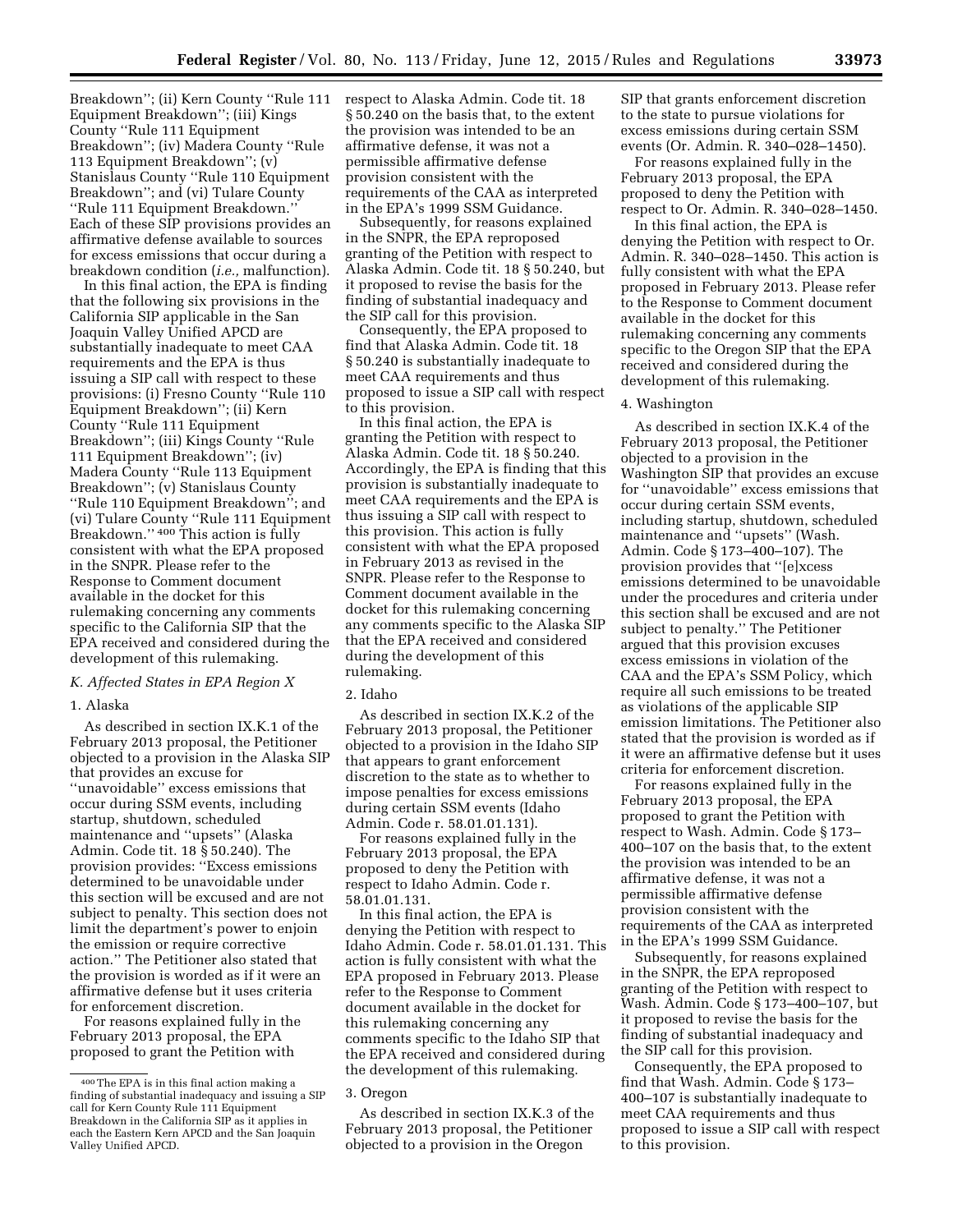In this final action, the EPA is granting the Petition with respect to Wash. Admin. Code § 173–400–107. Accordingly, the EPA is finding that this provision is substantially inadequate to meet CAA requirements and the EPA is thus issuing a SIP call with respect to this provision. This action is fully consistent with what the EPA proposed in February 2013 as revised in the SNPR. Please refer to the Response to Comment document available in the docket for this rulemaking concerning any comments specific to the Washington SIP that the EPA received and considered during the development of this rulemaking.

5. Washington: Energy Facility Site Evaluation Council

The Petitioner did not identify any provisions in the SIP for the state of Washington that specifically apply to the Energy Facility Site Evaluation Council (EFSEC) area, which is why this area was not explicitly addressed in the February 2013 proposal.

Subsequently, for reasons explained fully in the SNPR, the EPA identified affirmative defense provisions in the SIP for the state of Washington that relate to the EFSEC, and the EPA proposed to make a finding of substantial inadequacy and to issue a SIP call for these provisions in Wash. Admin. Code § 463–39–005. In the EFSEC portion of the SIP, Wash. Admin. Code § 463–39– 005 adopts by reference Wash. Admin. Code § 173–400–107, thereby incorporating the affirmative defenses applicable to startup, shutdown, scheduled maintenance and ''upsets'' that the EPA is also finding substantially inadequate in Wash. Admin. Code § 173–400–107 (see section IX.K.4 of this document).

In this final action, the EPA is finding that Wash. Admin. Code § 463–39–005 is substantially inadequate to meet CAA requirements and the EPA is thus issuing a SIP call with respect to this provision. This action is fully consistent with what the EPA proposed in the SNPR. Please refer to the Response to Comment document available in the docket for this rulemaking concerning any comments specific to the Washington SIP that the EPA received and considered during the development of this rulemaking.

6. Washington: Southwest Clean Air Agency

The Petitioner did not identify any provisions in the SIP for the state of Washington that specifically apply in the portion of the state regulated by the Southwest Clean Air Agency

 $(SWCAA)$ ,<sup>401</sup> which is why this area was not explicitly addressed in the February 2013 proposal.

Subsequently, for reasons explained fully in the SNPR, the EPA identified affirmative defense provisions in the SIP for the state of Washington that apply in the portion of the state regulated by SWCAA, and the EPA proposed to make a finding of substantial inadequacy and to issue a SIP call for these provisions. The affirmative defenses are included in the SIP in SWAPCA ''400–107 Excess Emissions.'' This SIP section provides an affirmative defense available to sources for excess emissions that occur during startup and shutdown, maintenance and ''upsets'' (*i.e.,*  malfunctions). It is identical to Wash. Admin. Code § 173–400–107 in all respects except that SWAPCA 400– 107(3) contains a more stringent requirement for the reporting of excess emissions.

In this final action, the EPA is finding that SWAPCA ''400–107 Excess Emissions'' in the Washington SIP applicable in the area regulated by SWCAA is substantially inadequate to meet CAA requirements and the EPA is thus issuing a SIP call with respect to this provision. This action is fully consistent with what the EPA proposed in the SNPR. Please refer to the Response to Comment document available in the docket for this rulemaking concerning any comments specific to the Washington SIP that the EPA received and considered during the development of this rulemaking.

### **X. Implementation Aspects of EPA's SSM SIP Policy**

### *A. Recommendations Concerning Alternative Emission Limitations for Startup and Shutdown*

In response to a SIP call concerning an existing automatic or discretionary exemption for excess emissions during SSM events, the EPA anticipates that a state may elect to create an alternative emission limitation that applies during startup and shutdown events (or during any other normal mode of operation during which the exemption may have applied) as a revised element or component of the existing emission limitation. The EPA emphasizes that states have discretion to revise the identified deficient provisions by any means they choose, so long as the revised provision is consistent with

CAA requirements for SIP provisions. If a state elects to create an alternative emission limitation to replace an existing exemption, there are several issues that the state should consider.

First, as explained in sections VII.B and XI of this document, the EPA has longstanding guidance that provides recommendations to states concerning the development of alternative emission limitations applicable during startup and shutdown to replace exemptions in existing SIP provisions. The EPA first provided this guidance in the 1999 SSM Guidance but has reiterated and clarified its guidance in this action. The EPA recommends that states consider the seven clarified criteria described in sections VII.B and XI of this document when developing new alternative emission limitations to replace automatic or discretionary exemptions, in order to assure that the revised provisions submitted to the EPA for approval meet basic CAA requirements for SIP emission limitations.

Second, the EPA reiterates that SIP emission limitations that are expressed as numerical limitations do not necessarily have to require the same numerical level of emissions during all modes of normal source operation. Under appropriate circumstances consistent with the criteria that the EPA recommends for alternative emission limitations, it may be appropriate to have a numerical emission limitation that has a higher numerical level applicable during specific modes of source operation, such as during startup and shutdown. For example, if a ratebased  $NO<sub>X</sub>$  emission limitation in the SIP applies to a specific source category, then it may be appropriate for that emission limitation to have a higher numerical standard applicable during defined periods of startup or shutdown. Such an approach can be consistent with SIP requirements, so long as that higher numerical level for startup or shutdown is properly established and is legally and practically enforceable, and so long as other overarching CAA requirements are also met. However, alternative emission limitations applicable during startup and shutdown cannot be inappropriately high or an effectively unlimited or uncontrolled level of emissions, as those would constitute impermissible *de facto*  exemptions for emissions during certain modes of operation.

Third, the EPA reiterates that SIP emission limitations do not necessarily have to be expressed in terms of a numerical level of emissions. There are many sources for which a numerically expressed emission limitation will be the most appropriate and will result in

<sup>401</sup>The EPA notes that the SWCAA was formerly named, and in some places in the SIP still appears, as the ''Southwest Air Pollution Control Authority'' or ''SWAPCA.'' The EPA anticipates that the name will be updated in the SIP in due course as the state revises the SIP.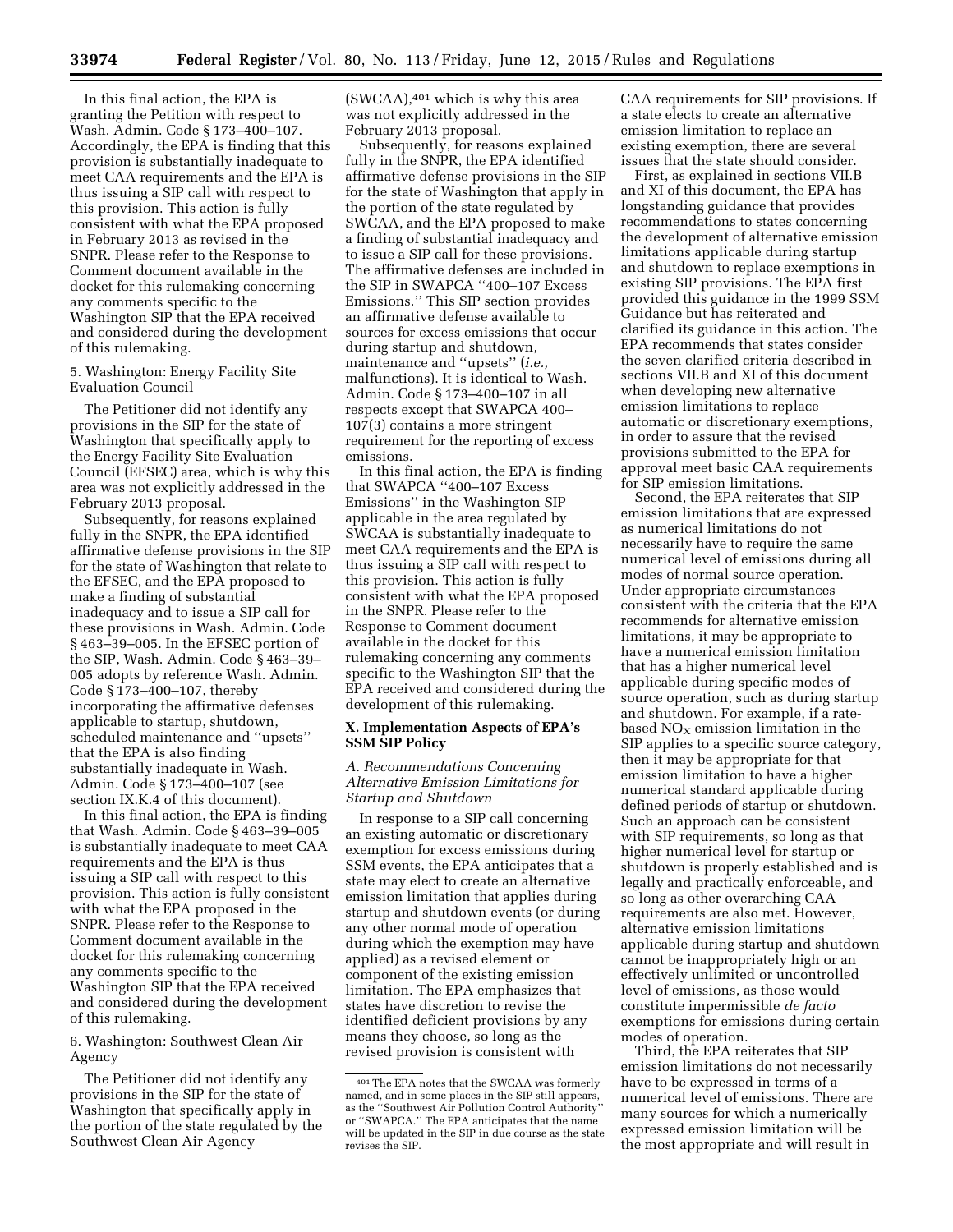the most legally and practically enforceable SIP requirements.402 However, the EPA recognizes that for some source categories, under some circumstances, it may be appropriate for the SIP emission limitation to include a specific technological control requirement or specific work practice requirement that applies during specified modes of source operation such as startup and shutdown. For example, if the otherwise applicable numerical  $SO<sub>2</sub>$  emission limitation in the SIP is not achievable, and the otherwise required  $SO<sub>2</sub>$  control measure is not effective during startup and shutdown and/or measurement of emissions during startup and shutdown is not reasonably feasible, then it may be appropriate for that emission limitation to impose a different control measure, such as use of low sulfur coal, applicable during defined periods of startup and shutdown in lieu of a numerically expressed emission limitation. Such an approach can be consistent with SIP requirements, so long as that alternative control measure applicable during startup and shutdown is properly established and is legally and practically enforceable as a component of the emission limitation, and so long as other overarching CAA requirements are also met.

Fourth, the EPA notes that revisions to replace existing automatic or discretionary exemptions for SSM events with alternative emission limitations applicable during startup and shutdown also need to meet the applicable overarching CAA requirements with respect to the SIP emission limitation at issue. For example, if the emission limitation is in the SIP to meet the requirement that the source category be subject to RACT level controls for  $NO<sub>x</sub>$  for purposes of the ozone NAAQS, then the state should assure that the higher numerical level or other control measure that will apply to  $NO<sub>X</sub>$  emissions during startup and shutdown does constitute a RACT level of control for such sources for such pollutant during such modes of operation.

Finally, the EPA notes that states should not replace automatic or discretionary exemptions for excess emissions during SSM events with alternative emission limitations that are

a generic requirement such as a ''general duty to minimize emissions'' provision or an ''exercise good engineering judgment'' provision.403 While such provisions may serve an overarching purpose of encouraging sources to design, maintain and operate their sources correctly, such generic clauses are not a valid substitute for more specific emission limitations that apply during normal modes of operation such as startup and shutdown.

### *B. Recommendations for Compliance With Section 110(l) and Section 193 for SIP Revisions*

In response to a SIP call for any type of deficient provision, the EPA anticipates that each state will determine the best way to revise its SIP provisions to bring them into compliance with CAA requirements. In this action the EPA is only identifying the provisions that need to be revised because they violate fundamental requirements of the CAA and providing guidance to states in the SSM Policy concerning the types of provisions that are and are not permissible with respect to the treatment of excess emissions during SSM events. The EPA recognizes that one important consideration for air agencies as they evaluate how best to revise their SIP provisions in response to this SIP call is the nature of the analysis that will be necessary for the resulting SIP revisions under section 110(l) and section 193. The EPA is therefore providing in this document general guidance on this important issue in order to assist states with SIP revisions in response to the SIP call.

Section  $110(k)(3)$  directs the EPA to approve SIP submissions that comply with applicable CAA requirements and to disapprove those that do not. Under section 110(l), the EPA is prohibited from approving any SIP revision that would interfere with any applicable requirement concerning attainment and reasonable further progress or any other requirements of the CAA. To illustrate different ways in which section 110(l) and section 193 may apply in the evaluation of future SIP submissions in response to the SIP call, the EPA anticipates that there are several common scenarios that states may wish to consider when revising their SIPs:

*Example 1:* A state elects to revise an existing SIP provision by removing an existing automatic exemption provision, director's discretion provision, enforcement discretion provision or

affirmative defense provision, without altering any other aspects of the SIP provision at issue (*e.g.,* elects to retain the emission limitation for the source category but eliminate the exemption for emissions during SSM events). Although the EPA must review each SIP submission for compliance with section 110(l) and section 193 on the facts and circumstances of the revision, the Agency believes in general that this type of SIP revision should not entail a complicated analysis to meet these statutory requirements. Presumably, removal of the impermissible components of preexisting SIP provisions would not constitute backsliding, would in fact strengthen the SIP and would be consistent with the overarching requirement that the SIP revision be consistent with the requirements of the CAA. Accordingly, the EPA believes that this type of SIP revision should not entail a complicated analysis for purposes of section 110(l). If the SIP revision is also governed by section 193, then elimination of the deficiency will likewise presumably result in equal or greater emission reductions and thus comply with section 193 without the need for a more complicated analysis. The EPA has recently evaluated a SIP revision to remove specific SSM deficiencies in this manner.404

*Example 2:* A state elects to revise its SIP provision by replacing an automatic exemption for excess emissions during startup and shutdown events with an appropriate alternative emission limitation (*e.g.,* a different numerical limitation or different other control requirement) that is explicitly applicable during startup and shutdown as a component of the revised emission limitation. Although the EPA must review each SIP revision for compliance with section 110(l) and section 193 on the facts and circumstances of the revision, the Agency believes in general that this type of SIP revision should not entail a complicated analysis to meet these statutory requirements. Presumably, the replacement of an automatic exemption applicable to startup and shutdown with an appropriate alternative emission limitation would not constitute backsliding, would strengthen the SIP and would be consistent with the overarching requirement that the SIP revision be consistent with the

<sup>402</sup>The EPA notes that in the CAA there is a presumption in favor of numerical emission limitations for purposes of section 112 and section 169, but section 110(a) does not include such an explicit presumption. However, there may be sources for which a numerically expressed emission limitation is the one that is most legally and practically enforceable, even during startup and shutdown, and for which a numerically expressed emission limitation is thus most appropriate.

<sup>403</sup>The EPA notes that the ''general duty'' imposed under CAA section 112(r) is a separate standard, in addition to the otherwise applicable emission limitations and is not in lieu of those requirements.

<sup>404</sup>*See* ''Approval and Promulgation of Implementation Plans; Kentucky; Approval of Revisions to the Jefferson County Portion of the Kentucky SIP; Emissions During Startups, Shutdowns, and Malfunctions,'' proposed at 78 FR 29683 (May 21, 2013), finalized at 79 FR 33101 (June 10, 2014).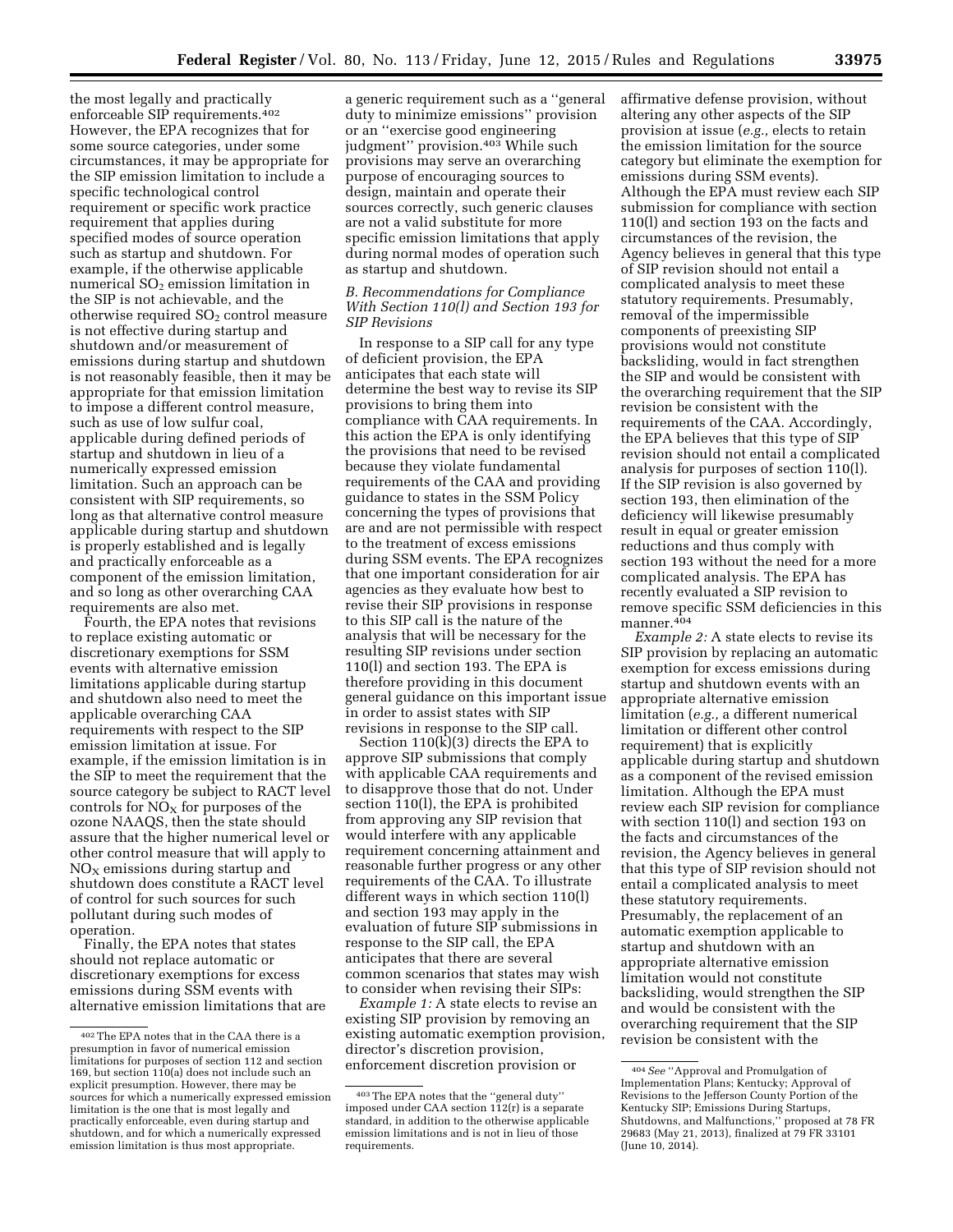requirements of the CAA. The state should develop that alternative emission limitation in accordance with the EPA's guidance recommendations for such provisions to assure that it would meet CAA requirements.405 In addition, that alternative emission limitation would both need to meet the overarching CAA applicable requirements that the emission limitation is designed and intended to meet (*e.g.,* RACT-level controls for the source category in an attainment area for a NAAQS) and need to be legally and practically enforceable (*e.g.,* have adequate recordkeeping, reporting, monitoring or other features requisite for enforcement). If a state has developed the alternative emission limitation consistent with these criteria, then the EPA anticipates that the revision of the emission limitation to replace the exemption with an alternative emission limitation applicable to startup and shutdown would not be backsliding, would be a strengthening of the SIP and would be consistent with the requirement of section 110(l) that a SIP revision be consistent with the requirements of the CAA. Similarly, if section 193 applies to the emission limitation that the state is revising, then the replacement of an exemption applicable to emissions during startup and shutdown with an appropriately developed alternative emission limitation that explicitly applies during startup and shutdown would presumably result in equal or greater emission reductions and thus should meet the requirements of section 193 without the need for a more complicated analysis.

*Example 3:* A state elects to revise an existing SIP provision not merely by removal of an existing automatic exemption provision, director's discretion provision, enforcement discretion provision or affirmative defense provision, but by the removal of the deficiency combined with a total revision of the emission limitation. The EPA anticipates that there may be emission limitations for which a state may elect to do such a wholesale revision of the SIP provision as part of eliminating an impermissible component of the existing provision (*e.g.,* removal of an automatic exemption applicable to emissions during SSM events through a complete revision of the emission limitation to create a different emission limitation that applies at all times, including during SSM events). In developing a completely revised SIP provision, the

state should assure that the replacement provision meets the applicable overarching CAA requirements that the provision is designed and intended to meet, is legally and practically enforceable and is not less stringent than the prior SIP provision. The EPA believes in general that this type of SIP revision may require a more in-depth analysis to meet these statutory requirements of section 110(l) and section 193. To the extent that there is any concern that the revised SIP provision is less stringent than the provision it replaces, then there will need to be a careful evaluation as to whether the revised provision would interfere with any applicable requirement concerning attainment and reasonable further progress and with any other applicable requirement of the CAA. Presumably, however, so long as the state has properly developed the revised emission limitation to assure that it meets the overarching CAA requirements and to assure that it will not result in a less stringent emission limitation, then the complete revision of the emission limitation would not constitute backsliding, would be a strengthening of the SIP and thereby would comply with section 110(l). If the SIP revision is also governed by section 193, then there will also need to be an analysis to assure that the revision will result in equal or greater emission reductions and thus comply with section 193. To the extent that there is concern that the revision would result in a less stringent emission limitation than the preexisting emission limitation, then a more complex analysis would likely be required.

The EPA emphasizes that each SIP revision must be evaluated for compliance with section 110(l) and section 193 on the facts and circumstances of the specific revision, but these examples are intended to provide general guidance on the considerations and the nature of the analysis that may be appropriate for different types of SIP revisions. States should contact their respective EPA Regional Offices (see the

**SUPPLEMENTARY INFORMATION** section of this document) for further recommendations and assistance concerning the analysis appropriate for specific SIP revisions in response to this SIP call.

### **XI. Statement of the EPA's SSM SIP Policy as of 2015**

The EPA's longstanding interpretation of the CAA is that SIP provisions cannot include exemptions from emission limitations for emissions during SSM events. In order to be permissible in a

SIP, an emission limitation must be applicable to the source continuously, *i.e.,* cannot include periods during which emissions from the source are legally or functionally exempt from regulation. Regardless of its form, a fully approvable SIP emission limitation must also meet all substantive requirements of the CAA applicable to such a SIP provision, *e.g.,* the statutory requirement of section 172(c)(1) for imposition of RACM and RACT on sources located in designated nonattainment areas.

This section of the document provides more specific guidance on the appropriate treatment of emissions during SSM events in SIP provisions, replacing the EPA's prior guidance issued in memoranda of 1982, 1983, 1999 and 2001. The more extended explanations and interpretations provided in other sections of this document are also applicable, should a situation arise that is not sufficiently covered by this section's more concise policy statement. This SSM Policy as of 2015 is a policy statement and thus constitutes guidance. As guidance, this SSM Policy as of 2015 does not bind states, the EPA or other parties, but it does reflect the EPA's interpretation of the statutory requirements of the CAA. The EPA's evaluation of any SIP provision, whether prospectively in the case of a new provision in a SIP submission or retrospectively in the case of a previously approved SIP submission, must be conducted through a notice-and-comment rulemaking in which the EPA will determine whether a given SIP provision is consistent with the requirements of the CAA and applicable regulations.

### *A. Definitions*

The term *alternative emission limitation* means, in this document, an emission limitation in a SIP that applies to a source during some but not all periods of normal operation (*e.g.,*  applies only during a specifically defined mode of operation such as startup or shutdown). An alternative emission limitation is a component of a continuously applicable SIP emission limitation, and it may take the form of a control measure such as a design, equipment, work practice or operational standard (whether or not numerical). This definition of the term is independent of the statutory use of the term ''alternative means of emission limitation'' in sections 111(h)(3) and 112(h)(3), which pertain to the conditions under which the EPA may pursuant to sections 111 and 112 promulgate emission limitations, or components of emission limitations,

<sup>405</sup>These recommendations are discussed in detail in section VII.B.2 of this document.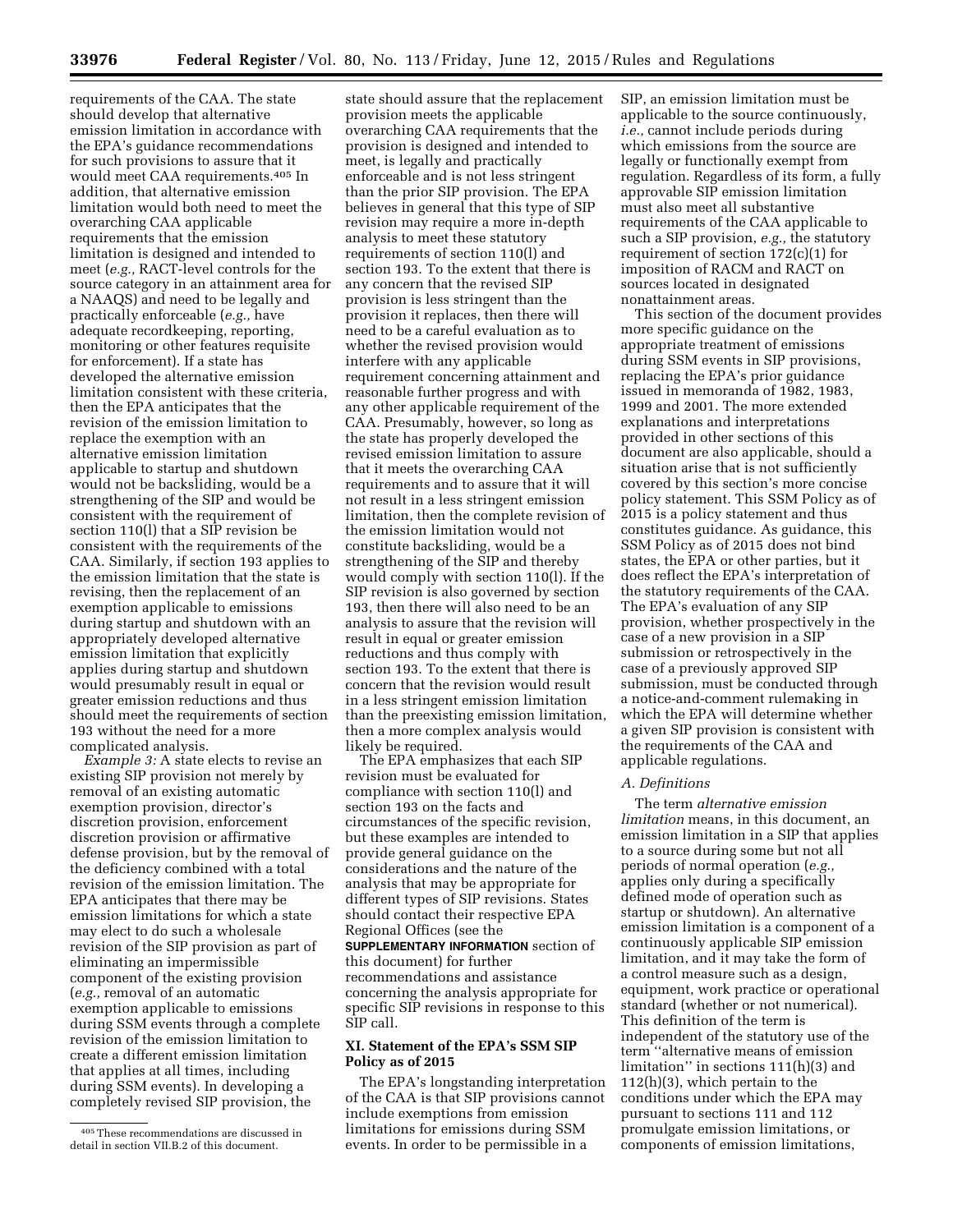that are not necessarily in numeric format.

The term *automatic exemption* means a generally applicable provision in a SIP that would provide that if certain conditions existed during a period of excess emissions, then those exceedances would not be considered violations of the applicable emission limitations.

The term *director's discretion provision* means, in general, a regulatory provision that authorizes a state regulatory official unilaterally to grant exemptions or variances from otherwise applicable emission limitations or control measures, or to excuse noncompliance with otherwise applicable emission limitations or control measures, which would be binding on the EPA and the public.

The term *emission limitation* means, in the context of a SIP, a legally binding restriction on emissions from a source or source category, such as a numerical emission limitation, a numerical emission limitation with higher or lower levels applicable during specific modes of source operation, a specific technological control measure requirement, a work practice standard, or a combination of these things as components of a comprehensive and continuous emission limitation in a SIP provision. In this respect, the term *emission limitation* is defined as in section 302(k) of the CAA. By definition, an emission limitation can take various forms or a combination of forms, but in order to be permissible in a SIP it must be applicable to the source continuously, *i.e.,* cannot include periods during which emissions from the source are legally or functionally exempt from regulation. Regardless of its form, a fully approvable SIP emission limitation must also meet all substantive requirements of the CAA applicable to such a SIP provision, *e.g.,* the statutory requirement of section 172(c)(1) for imposition of reasonably available control measures and reasonably available control technology (RACM and RACT) on sources located in designated nonattainment areas.

The term *excess emissions* means the emissions of air pollutants from a source that exceed any applicable SIP emission limitation. In particular, this term includes those emissions above the otherwise applicable SIP emission limitation that occur during startup, shutdown, malfunction or other modes of source operation, *i.e.,* emissions that would be considered violations of the applicable emission limitation but for an impermissible automatic or discretionary exemption from such emission limitation.

The term *malfunction* means a sudden and unavoidable breakdown of process or control equipment.

The term *shutdown* means, generally, the cessation of operation of a source for any reason. In this document, the EPA uses this term in the generic sense. In individual SIP provisions it may be appropriate to include a specifically tailored definition of this term to address a particular source category for a particular purpose.

The term *SSM* refers to startup, shutdown or malfunction at a source. It does not include periods of maintenance at such a source. An SSM event is a period of startup, shutdown or malfunction during which there are exceedances of the applicable emission limitations and thus excess emissions.

The term *startup* means, generally, the setting in operation of a source for any reason. In this document, the EPA uses this term in the generic sense. In an individual SIP provision it may be appropriate to include a specifically tailored definition of this term to address a particular source category for a particular purpose.

*B. Emission Limitations in SIPs Must Apply Continuously During All Modes of Operation, Without Automatic or Discretionary Exemptions or Overly Broad Enforcement Discretion Provisions That Would Bar Enforcement by the EPA or by Other Parties in Federal Court Through a Citizen Suit* 

In accordance with CAA section 302(k), SIPs must contain emission limitations that ''limit the quantity, rate, or concentration of emissions of air pollutants on a continuous basis.'' All of the specific requirements of a SIP emission limitation must be discernible in the SIP, for clarity preferably within a single section or provision; must meet the applicable substantive and stringency requirements of the CAA; and must be legally and practically enforceable.

To the extent that a SIP provision allows any period of time when a source is *not* subject to any requirement that limits emissions, the requirements limiting the source's emissions by definition cannot do so ''on a continuous basis.'' Such a source would not be subject to an ''emission limitation,'' as required by the definition of that term under section 302(k). However, the CAA allows SIP provisions that include numerical limitations, specific technological control requirements and/or work practice requirements that limit emissions during startup and shutdown as components of a continuously applicable emission limitation, as

discussed in section XI.C of this document.

Accordingly, automatic or discretionary exemption provisions applicable during SSM events are impermissible in SIPs. This impermissibility applies even for ''brief'' exemptions from limits on emissions, because such exemptions nevertheless render the limitation noncontinuous. Furthermore, the fact that a SIP provision includes prerequisites to qualifying for an SSM exemption does not mean those prerequisites are themselves an ''alternative emission limitation'' applicable during SSM events.

*Automatic exemptions.* A typical SIP provision that includes an impermissible automatic exemption would provide that a source has to meet a specific emission limitation during all modes of operation except startup, shutdown and malfunction; by definition any excess emissions during such events would not be violations and thus there could be no enforcement based on those excess emissions. With respect to automatic exemptions from emission limitations in SIPs, the EPA's longstanding interpretation of the CAA is that such exemptions are impermissible because they are inconsistent with the fundamental requirements of the CAA. Automatic exemptions from otherwise applicable emission limitations render those emission limitations less than continuous as required by CAA sections 302(k), 110(a)(2)(A) and 110(a)(2)(C), thereby inconsistent with a fundamental requirement of the CAA and thus substantially inadequate as contemplated in  $CAA$  section 110 $(k)(5)$ .

*Discretionary exemptions.* A typical SIP provision that includes an impermissible ''director's discretion'' component would purport to authorize air agency personnel to modify existing SIP requirements under certain conditions, *e.g.,* to grant a variance from an otherwise applicable emission limitation if the source could not meet the requirement in certain circumstances.406 Director's discretion provisions operate to allow air agency personnel to make unilateral decisions on an *ad hoc* basis, up to and including the granting of complete exemptions for

<sup>406</sup>The EPA notes that problematic ''director's discretion'' provisions are not limited only to those that purport to authorize alternative emission limitations from those required in a SIP. Other problematic director's discretion provisions include those that purport to provide for discretionary changes to other substantive requirements of the SIP, such as applicability, operating requirements, recordkeeping requirements, monitoring requirements, test methods or alternative compliance methods.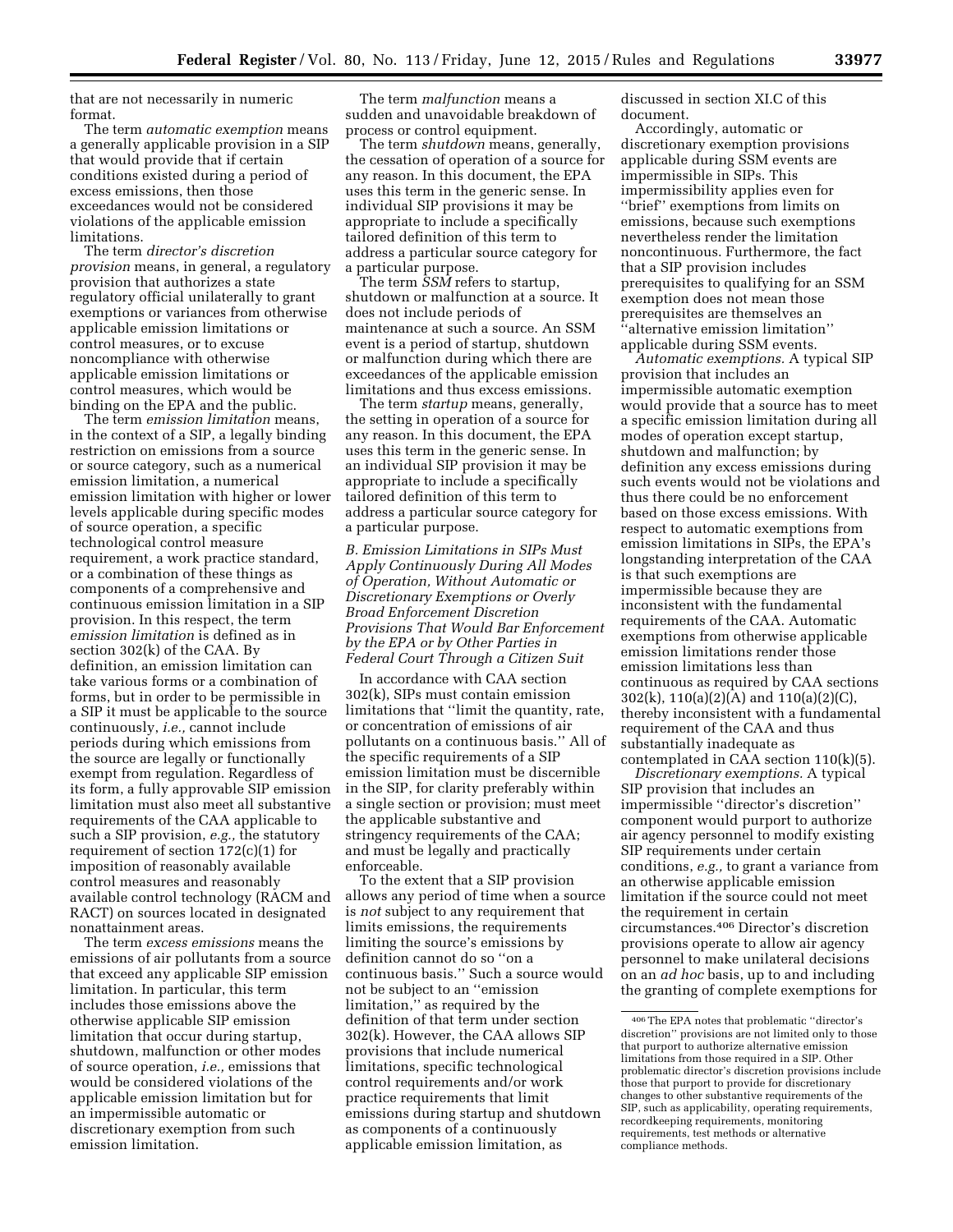emissions during SSM events, thereby negating any possibility of enforcement for what would be violations of the otherwise applicable emission limitation. With respect to such director's discretion provisions in SIPs, the EPA interprets the CAA to prohibit these if they provide unbounded discretion to allow what would amount to a case-specific revision of the SIP without meeting the statutory requirements of the CAA for SIP revisions. In particular, the EPA interprets the CAA to preclude SIP provisions that provide director's discretion authority to create discretionary exemptions for violations when the CAA would not allow such exemptions in the first instance.

If an air agency elects to have SIP provisions that contain a director's discretion feature, then to be consistent with CAA requirements the provisions must be structured so that any resulting variances or other deviations from the emission limitation or other SIP requirements have no federal law validity, unless and until the EPA specifically approves that exercise of the director's discretion as a SIP revision. Barring such a later ratification by the EPA through a SIP revision, the exercise of director's discretion is only valid for state (or tribal) law purposes and would have no bearing in the event of an action to enforce the provision of the SIP as it was originally approved by the EPA.

*Adoption of the EPA's NSPS or NESHAP that have not yet been revised.*  The EPA has recently begun revising and will continue to revise NSPS and NESHAP as needed, to make the EPA's regulations consistent with CAA requirements by removing exemptions and affirmative defense provisions applicable to SSM events, and generally on the same legal basis as for this action. A state should not submit an NSPS or NESHAP for inclusion into its SIP as an emission limitation (whether through incorporation by reference or otherwise) unless either: (i) That NSPS or NESHAP does not include an exemption or affirmative defense for SSM events; or (ii) the state takes action as part of the SIP submission to render such exemption or affirmative defense inapplicable to the SIP emission limitation. Because SIP provisions must apply continuously, including during SSM events, the EPA can no longer approve SIP submissions that include any emission limitations with such exemptions, even if those emission limitations are NSPS or NESHAP regulations that the EPA has not yet revised to make consistent with CAA requirements. Alternatively, states may elect to adopt an existing NSPS or

NESHAP as a SIP provision, so long as the SIP provision excludes the exemption or affirmative defense applicable to SSM events.407 States may also wish to replace the SSM exemption in NSPS or NESHAP regulations with appropriately developed alternative emission limitations that apply during startup and shutdown in lieu of the SSM exemption. Otherwise, the EPA's approval of the deficient SSM exemption provisions into the SIP would contravene CAA requirements for SIP provisions and would potentially result in misinterpretation or misapplication of the standards by regulators, regulated entities, courts and members of the public. The EPA emphasizes that the inclusion of an NSPS or NESHAP as an emission limitation in a state's SIP is different and distinct from reliance on such standards indirectly, such as reliance on the NSPS or NESHAP as a source of emission reductions that may be taken into account for SIP planning purposes in emissions inventories or attainment demonstrations. For those uses, states may continue to rely on the EPA's NSPS and NESHAP regulations, even those that have not yet been revised to remove inappropriate exemptions, in accordance with the requirements applicable to those SIP planning functions.

*Other modes of normal operation.*  SIPs also may not create automatic or discretionary exemptions from otherwise applicable emission limitations during periods such as ''maintenance,'' ''load change,'' ''sootblowing,'' ''on-line operating changes'' or other similar normal modes of operation. Like startup and shutdown, the EPA considers all of these to be modes of normal operation at a source, for which the source can be designed, operated and maintained in order to meet an applicable emission limitations and during which the source should be expected to control and minimize emissions. Excess emissions that occur during planned and predicted periods should be treated as violations of applicable emission limitations. Accordingly, exemptions for emissions during these periods of normal source operation are not consistent with CAA requirements.

It may be appropriate for an air agency to establish an alternative numerical limitation or other form of control measure that applies during these modes of source operation, as for startup and shutdown events, but any such alternative emission limitation should be developed using the same criteria that the EPA recommends for alternative emission limitations applicable during startup and shutdown. Similarly, any SIP provision that includes an emission limitation for sources that includes alternative emission limitations applicable to modes of operation such as ''maintenance,'' ''load change,'' ''sootblowing'' or ''on-line operating changes'' must also meet the applicable level of stringency for that type of emission limitation and be practically and legally enforceable.

*C. Emission Limitations in SIPs May Contain Components Applicable to Different Modes of Operation That Take Different Forms, and Numerical Emission Limitations May Have Differing Levels and Forms for Different Modes of Operation* 

There are approaches other than exemptions that would be consistent with CAA requirements for SIP provisions that states can use to address excess emissions during certain events. While automatic exemptions and director's discretion exemptions from otherwise applicable emission limitations for SSM events are not consistent with the CAA, SIPs may include criteria and procedures for the use of enforcement discretion by air agency personnel, as described in section XI.E of this document. Similarly, SIPs may, rather than exempt excess emissions, include emission limitations that subject those emissions to alternative numerical limitations or other control requirements during startup and shutdown events or other normal modes of operation, so long as those components of the emission limitations meet applicable CAA requirements and are legally and practically enforceable.

The EPA does not interpret section 110(a)(2) or section  $302(k)$  to require that an emission limitation in a SIP provision be composed of a single, uniformly applicable numerical emission limitation. The text of section  $110(a)(2)$  and section  $302(k)$  does not require states to impose emission limitations that include a static, inflexible standard. The critical aspect for purposes of section 302(k) is that the SIP provision impose limits on emissions on a continuous basis, regardless of whether the emission

<sup>407</sup>Under CAA section 116, states have the explicit general authority to regulate more stringently than the EPA. Indeed, under section 116 states can regulate sources subject to EPA regulations promulgated under section 111 or section 112 so long as they do not regulate them less stringently. According, the EPA believes that states may elect to adopt EPA regulations under section 111 or section 112 as SIP provisions and expressly eliminate the exemptions for emissions during SSM events.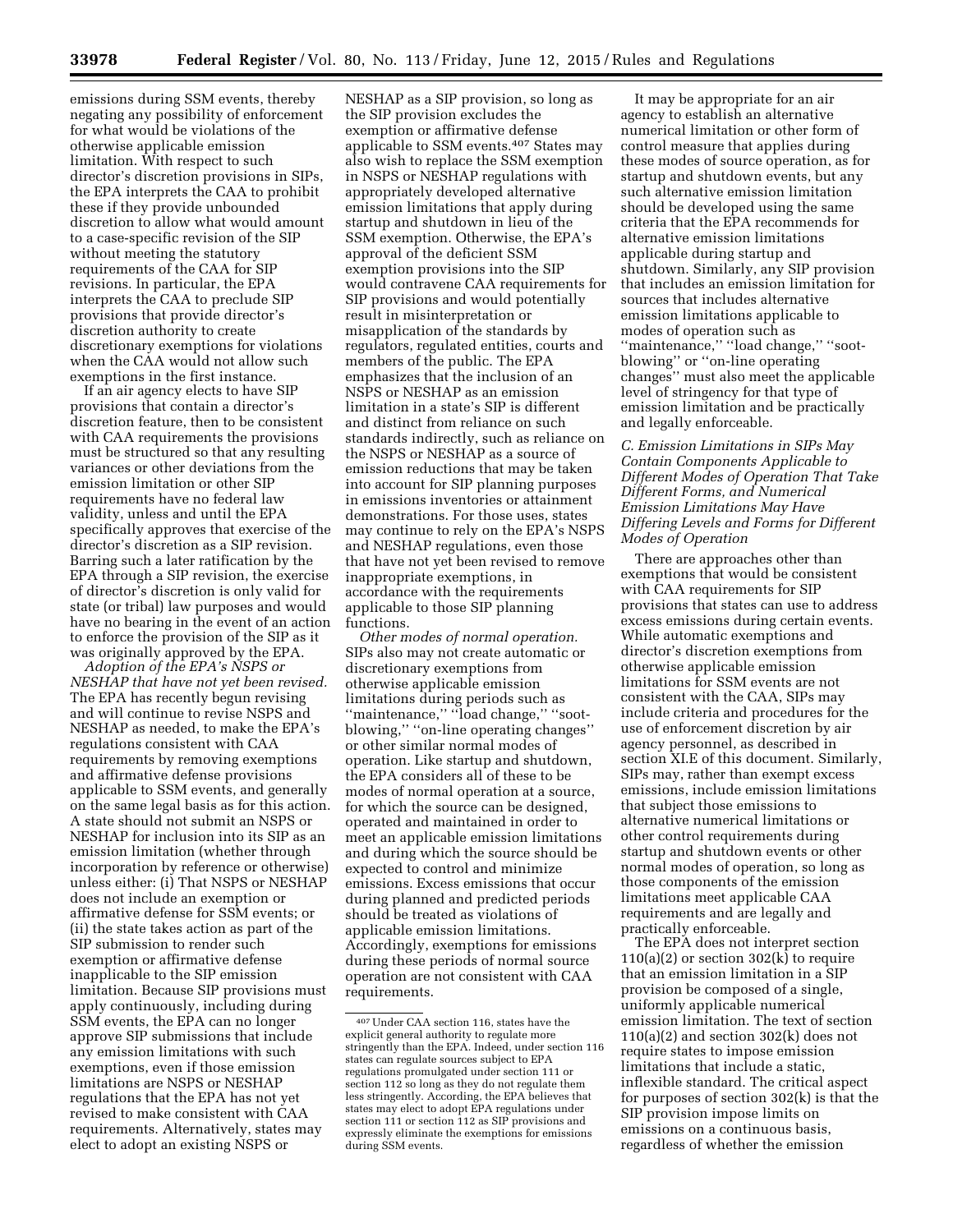limitation as a whole is expressed numerically or as a combination of numerical limitations, specific control technology requirements and/or work practice requirements applicable during specific modes of operation, and regardless of whether the emission limitation is static or variable. Thus, emission limitations in SIP provisions do not have to be composed solely of numerical emission limitations applicable at all times. For example, so long as the SIP provision meets other applicable requirements, it may impose different numerical limitations for startup and shutdown. Also, for example, SIPs can contain numerical emission limitations applicable only to some periods and other forms of controls applicable only to some periods, with certain periods perhaps subject to both types of limitation. Thus, SIP emission limitations: (i) Do not need to be numerical in format; (ii) do not have to apply the same limitation (*e.g.,*  numerical level) at all times; and (iii) may be composed of a combination of numerical limitations, specific technological control requirements and/ or work practice requirements, with each component of the emission limitation applicable during a defined mode of source operation. In practice, it may be that numerical emission limitations are the most appropriate from a regulatory perspective (*e.g.,* to be legally and practically enforceable) and thus the emission limitation would need to be established in this form to meet CAA requirements. It is important to emphasize, however, that regardless of how the state structures or expresses a SIP emission limitation—whether solely as one numerical limitation, as a combination of different numerical limitations or as a combination of numerical limitations, specific technological control requirements and/ or work practice requirements that apply during certain modes of operation such as startup and shutdown—the emission limitation as a whole must be continuous, must meet applicable CAA stringency requirements and must be legally and practically enforceable.408

Startup and shutdown are part of the normal operation of a source and should be accounted for in the design and

operation of the source.409 It should be possible to determine an appropriate form and degree of emission control during startup and shutdown and to achieve that control on a regular basis. Thus, sources should be required to meet defined SIP emission limitations during startup and shutdown. However, the EPA interprets the CAA to permit SIP emission limitations that include alternative emission limitations specifically applicable during startup and shutdown. Regarding startup and shutdown periods, the EPA considers the following to be the correct approach to creating an emission limitation: (i) The emission limitation contains no exemption for emissions during SSM events; (ii) the component of any alternative emission limitation that applies during startup and shutdown is clearly stated and obviously is an emission limitation that applies to the source; (iii) the component of any alternative emission limitation that applies during startup and shutdown meets the applicable stringency level for this type of emission limitation; and (iv) the emission limitation contains requirements to make it legally and practically enforceable. Section XI.D of this document contains more specific recommendations to states for developing alternative emission limitations.

In contrast to startup and shutdown, a malfunction is unpredictable as to the timing of the start of the malfunction event, its duration and its exact nature. The effect of a malfunction on emissions is therefore unpredictable and variable, making the development of an alternative emission limitation for malfunctions problematic. There may be rare instances in which certain types of malfunctions at certain types of sources are foreseeable and foreseen and thus are an expected mode of source operation. In such circumstances, the EPA believes that sources should be expected to meet the otherwise applicable emission limitation in order to encourage sources to be properly designed, maintained and operated in order to prevent or minimize any such malfunctions. To the extent that a given type of malfunction is so foreseeable and foreseen that a state considers it a

normal mode of operation that is appropriate for a specifically designed alternative emission limitation, then such alternative should be developed in accordance with the recommended criteria for alternative emission limitations. The EPA does not believe that generic general-duty provisions, such as a general duty to minimize emissions, is sufficient as an alternative emission limitation for any type of event including malfunctions.

States developing SIP revisions to remove impermissible exemption provisions from emissions limitations may choose to consider reassessing particular emission limitations, for example to determine whether limits originally applicable only during non-SSM periods can be revised such that well-managed emissions during planned operations such as startup and shutdown would not exceed the revised emission limitation, while still protecting air quality and meeting other applicable CAA requirements. Such a revision of an emission limitation will need to be submitted as a SIP revision for EPA approval if the existing limitation to be changed is already included in the SIP or if the existing SIP relies on the particular existing emission limitation to meet a CAA requirement.

Some SIPs contain other generic regulatory requirements frequently referred to as ''general duty'' type requirements, such as a general duty to minimize emissions at all times, a general duty to use good engineering judgment at all times or a general duty not to cause a violation of the NAAQS at any time. To the extent that such other general-duty requirement is properly established and legally and practically enforceable, the EPA would agree that it may be an appropriate separate requirement to impose upon sources in addition to the (continuous) emission limitation. The EPA itself imposes separate general duties of this type in appropriate circumstances. The existence of these generic provisions does not, however, legitimize exemptions for emissions during SSM events in a SIP provision that imposes an emission limitation.

General-duty requirements that are not clearly part of or explicitly crossreferenced in a SIP emission limitation cannot be viewed as a component of a continuous emission limitation. Even if clearly part of or explicitly crossreferenced in the SIP emission limitation, however, a given generalduty requirement may not be consistent with the applicable stringency requirements for SIP provisions that should apply during startup and

<sup>408</sup>The EPA notes that CAA section 123 explicitly prohibits certain intermittent or supplemental controls on sources. In a situation where an emission limitation is continuous, by virtue of the fact that it has components applicable during all modes of source operation, the EPA would not interpret the components that applied only during certain modes of operation, *e.g.,* startup and shutdown, to be prohibited intermittent or supplemental controls.

<sup>409</sup>Every source is designed, maintained and operated with the expectation that the source will at least occasionally start up and shut down, and thus these modes of operation are ''normal'' in the sense that they are to be expected. The EPA uses this term in the ordinary sense of the word to distinguish between such predictable modes of source operation and genuine ''malfunctions,'' which are by definition supposed to be unpredictable and unforeseen events that could not have been precluded by proper source design, maintenance and operation.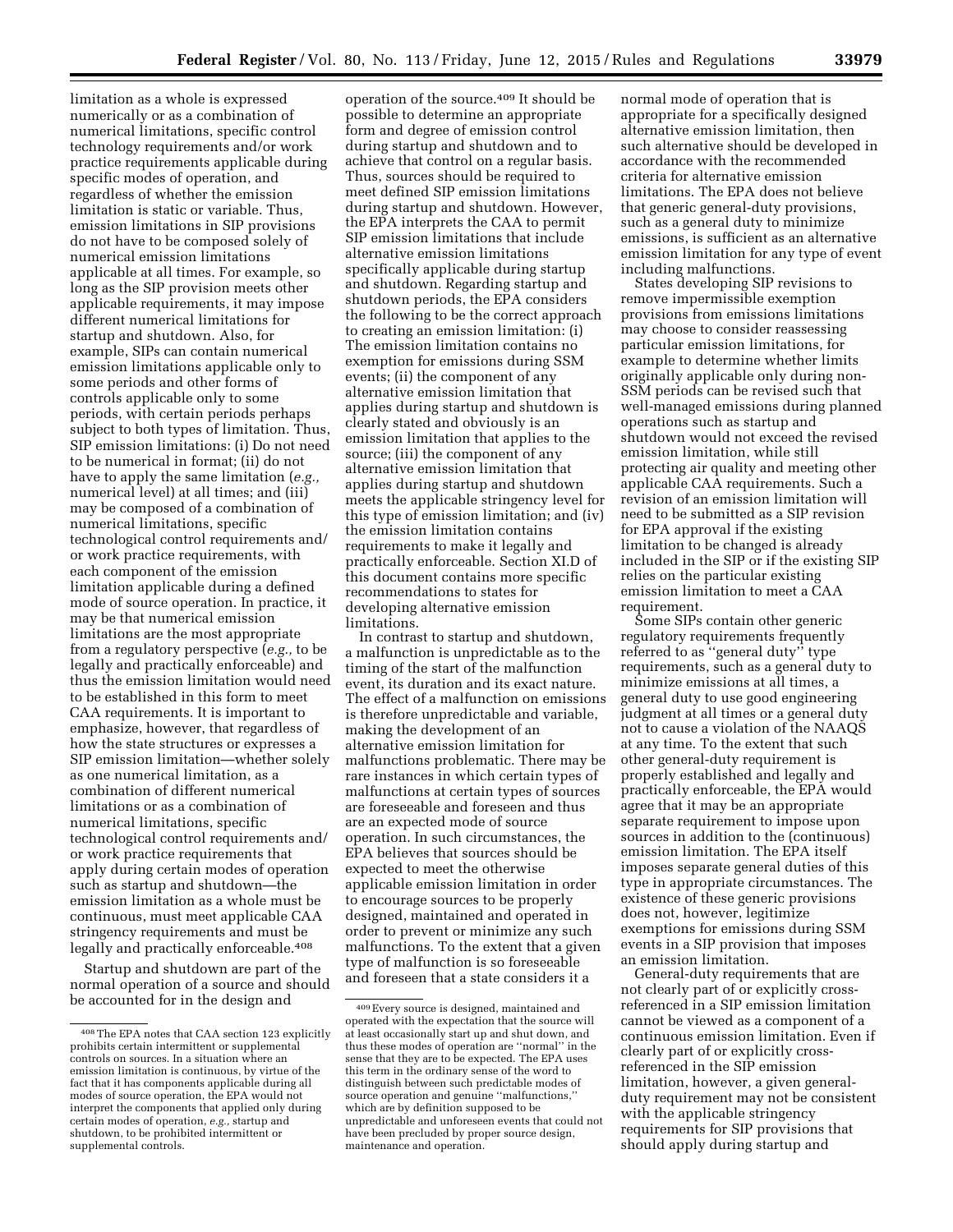shutdown. In general, the EPA believes that a legally and practically enforceable alternative emission limitation applicable during startup and shutdown should be expressed as a numerical limitation, a specific technological control requirement or a specific work practice applicable to affected sources during specifically defined periods or modes of operation. Accordingly, while states are free to include general-duty provisions in their SIPs as separate additional requirements, for example, to ensure that owners and operators act consistent with reasonable standards of care, the EPA does not recommend using these background standards to bridge unlawful interruptions in an emission limitation.410

# *D. Recommendations for Development of Alternative Emission Limitations Applicable During Startup and Shutdown*

A state can develop special, alternative emission limitations that apply during startup or shutdown if the source cannot meet the otherwise applicable emission limitation in the SIP. SIP provisions may include alternative emission limitations for startup and shutdown as part of a continuously applicable emission limitation when properly developed and otherwise consistent with CAA requirements. However, if a nonnumerical requirement does not itself (or in combination with other components of the emission limitation) limit the quantity, rate or concentration of air pollutants on a continuous basis, then the non-numerical standard (or overarching requirement) does not meet the statutory definition of an emission limitation under section 302(k).

In cases in which measurement of emissions during startup and/or shutdown is not reasonably feasible, it may be appropriate for an emission limitation to include as a component a control for startup and/or shutdown periods other than a numerically expressed emission limitation.

The federal NESHAP and NSPS regulations and the technical materials in the public record for those rules may provide assistance for states as they develop and consider emission limitations and alternative emission limitations for sources in their states,

and definitions of startup and shutdown events and work practices for them found in these regulations may be appropriate for adoption by the state in certain circumstances. In particular, the NSPS regulations should provide very relevant information for sources of the same type, size and control equipment type, even if the sources were not constructed or modified within a date range that would make them subject to the NSPS. The EPA therefore encourages states to explore these approaches.

The EPA recommends that, in order to be approvable (*i.e.,* meet CAA requirements), alternative requirements applicable to the source during startup and shutdown should be narrowly tailored and take into account considerations such as the technological limitations of the specific source category and the control technology that is feasible during startup and shutdown. The EPA recommends the following seven specific criteria as appropriate considerations for developing emission limitations in SIP provisions that apply during startup and shutdown:

(1) The revision is limited to specific, narrowly defined source categories using specific control strategies (*e.g.,*  cogeneration facilities burning natural gas and using selective catalytic reduction);

(2) Use of the control strategy for this source category is technically infeasible during startup or shutdown periods;

(3) The alternative emission limitation requires that the frequency and duration of operation in startup or shutdown mode are minimized to the greatest extent practicable;

(4) As part of its justification of the SIP revision, the state analyzes the potential worst-case emissions that could occur during startup and shutdown based on the applicable alternative emission limitation;

(5) The alternative emission limitation requires that all possible steps are taken to minimize the impact of emissions during startup and shutdown on ambient air quality;

(6) The alternative emission limitation requires that, at all times, the facility is operated in a manner consistent with good practice for minimizing emissions and the source uses best efforts regarding planning, design, and operating procedures; and

(7) The alternative emission limitation requires that the owner or operator's actions during startup and shutdown periods are documented by properly signed, contemporaneous operating logs or other relevant evidence.

If a state elects to create an emission limitation with different levels of

control applicable during specifically defined periods of startup and shutdown than during other normal modes of operation, then the resulting emission limitation must meet the substantive requirements applicable to the type of SIP provision at issue, meet the applicable level of stringency for that type of emission limitation and be legally and practically enforceable. Alternative emission limitations applicable during startup and shutdown cannot allow an inappropriately high level of emissions or an effectively unlimited or uncontrolled level of emissions, as those would constitute impermissible *de facto* exemptions for emissions during certain modes of operation.

### *E. Enforcement Discretion Provisions*

One approach other than exemptions that would be consistent with CAA requirements for SIP provisions that states can use to address excess emissions during SSM events is to include in the SIP criteria and procedures for the use of enforcement discretion by air agency personnel. SIPs may contain such provisions concerning the exercise of discretion by the air agency's own personnel, but such provisions cannot bar enforcement by the EPA or by other parties through a citizen suit.

Pursuant to the CAA, all parties with authority to bring an enforcement action to enforce SIP provisions (*i.e.,* the state, the EPA or any parties who qualify under the citizen suit provision of section 304) have enforcement discretion that they may exercise as they deem appropriate in any given circumstances. For example, if the event that causes excess emissions is an actual malfunction that occurred despite reasonable care by the source operator to avoid malfunctions, then each of these parties may decide that no enforcement action is warranted. In the event that any party decides that an enforcement action is warranted, then it has enforcement discretion with respect to what remedies to seek from the court for the violation (*e.g.,* injunctive relief, compliance order, monetary penalties or all of the above), as well as the type of injunctive relief and/or amount of monetary penalties sought.411

As part of state programs governing enforcement, states can include regulatory provisions or may adopt policies setting forth criteria for how they plan to exercise their own

<sup>410</sup>For example, the EPA has concerns the some general-duty provisions, if at any point relied upon as the sole requirement purportedly limiting emissions, could undermine the ability to ensure compliance with SIP emission limitations relied on to achieve the NAAQS and other relevant CAA requirements at all times. *See* section 110(a)(2)(A), (C); *US Magnesium, LLC* v. *EPA,* 690 F.3d 1157, 1161–62 (10th Cir. 2012).

<sup>411</sup>The EPA notes that only the state and the Agency have authority to seek criminal penalties for knowing and intentional violation of CAA requirements. The EPA has this explicit authority under CAA section 113(c).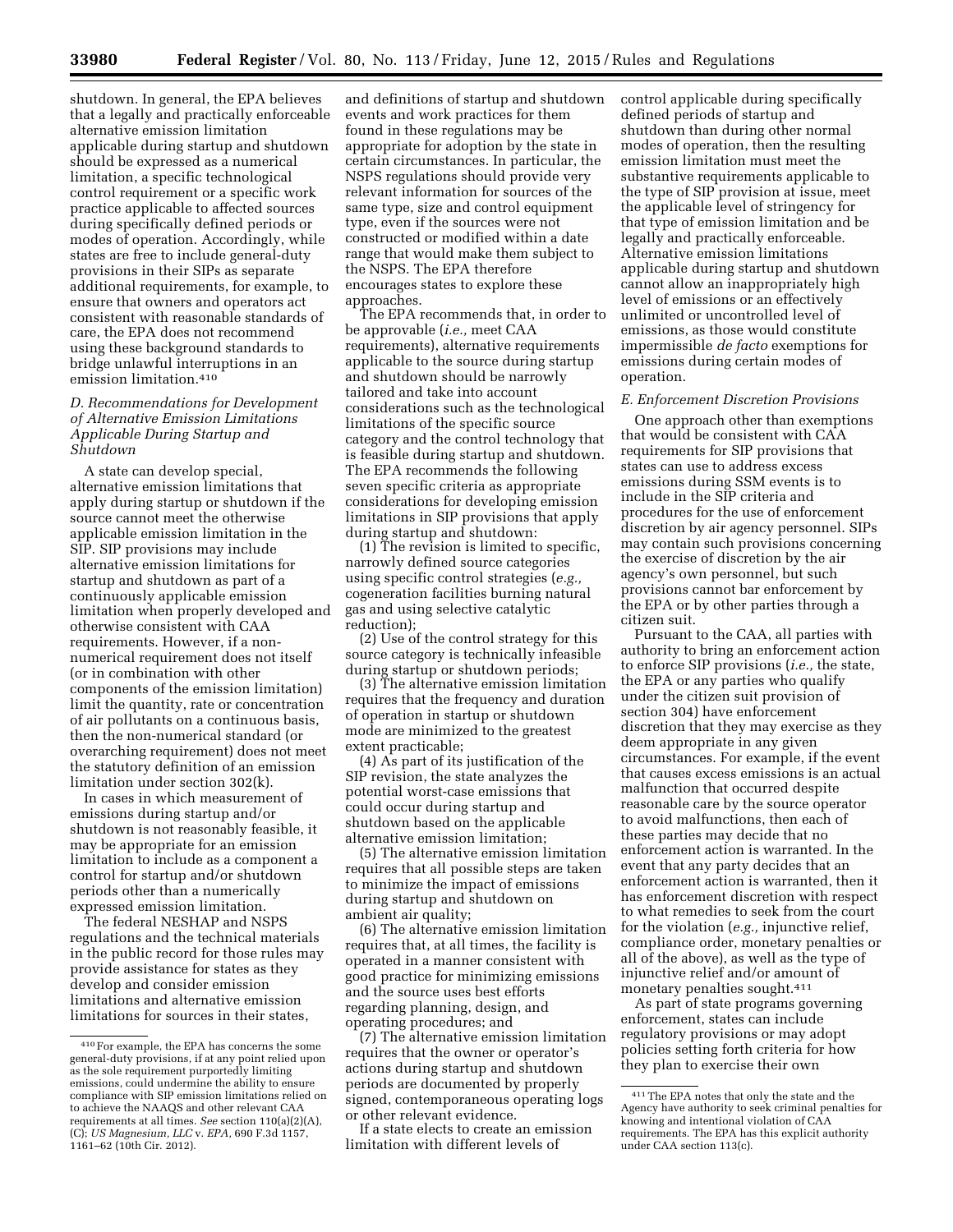enforcement authority. Under section 110(a)(2), states must have adequate authority to enforce provisions adopted into the SIP, but states can establish criteria for how they plan to exercise that authority. Such enforcement discretion provisions cannot, however, impinge upon the enforcement authority of the EPA or of others pursuant to the citizen suit provision of the CAA. Such enforcement discretion provisions in a SIP would be inconsistent with the enforcement structure provided in the CAA. Specifically, the statute provides explicit independent enforcement authority to the EPA under CAA section 113 and to citizens under CAA section 304. Thus, the CAA contemplates that the EPA and citizens have authority to pursue enforcement for a violation even if the state elects not to do so. The EPA and citizens, and any federal court in which they seek to pursue an enforcement claim for violation of SIP requirements, must retain the authority to evaluate independently whether a source's violation of an emission limitation warrants enforcement action. Potential for enforcement by the EPA or through a citizen suit provides an important safeguard in the event that the state lacks resources or ability to enforce violations and provides additional deterrence. Accordingly, a SIP provision that operates at the state's election to eliminate the authority of the EPA or the public to pursue enforcement actions in federal court would undermine the enforcement structure of the CAA and would thus be substantially inadequate to meet fundamental requirements of the CAA.

Also, states should not adopt overly broad enforcement discretion provisions for inclusion in their SIPs, even for their own personnel. Section 110(a)(2) requires states to have adequate enforcement authority, and overly broad enforcement discretion provisions would run afoul of this requirement if they have the effect of precluding adequate state authority to enforce SIP requirements. If such provisions are sufficiently specific, provide for sufficient public process and are sufficiently bounded, so that it is possible to anticipate at the time of the EPA's approval of the SIP provision how that provision will actually be applied and the potential adverse impacts thereof, then such a provision might meet basic CAA requirements. In essence, if it is possible to anticipate and evaluate in advance how the exercise of enforcement discretion could affect compliance with other CAA requirements, then it may be possible to determine in advance that the

preauthorized exercise of director's discretion will not interfere with other CAA requirements, such as providing for attainment and maintenance of the NAAQS.

When using enforcement discretion in determining whether an enforcement action is appropriate in the case of excess emissions during a malfunction, satisfaction of the following criteria should be considered:

(1) To the maximum extent practicable the air pollution control equipment, process equipment or processes were maintained and operated in a manner consistent with good practice for minimizing emissions;

(2) Repairs were made in an expeditious fashion when the operator knew or should have known that applicable emission limitations were being exceeded. Off-shift labor and overtime were utilized, to the extent practicable, to ensure that such repairs were made as expeditiously as practicable;

(3) The amount and duration of the excess emissions (including any bypass) were minimized to the maximum extent practicable during periods of such emissions;

(4) All possible steps were taken to minimize the impact of the excess emissions on ambient air quality; and

(5) The excess emissions are not part of a recurring pattern indicative of inadequate design, operation or maintenance.

### *F. Affirmative Defense Provisions in SIPs*

The EPA believes that SIP provisions that function to alter the jurisdiction or discretion of the federal courts under CAA section 113 and section 304 to determine liability and to impose remedies are inconsistent with fundamental legal requirements of the CAA, especially with respect to the enforcement regime explicitly created by statute. Affirmative defense provisions by their nature purport to limit or eliminate the authority of federal courts to find liability or to impose remedies through factual considerations that differ from, or are contrary to, the explicit grants of authority in section 113(b) and section 113(e). These provisions are not appropriate under the CAA, no matter what type of event they apply to, what criteria they contain or what forms of remedy they purport to limit or eliminate.

Section 113(b) provides courts with explicit jurisdiction to determine liability and to impose remedies of various kinds, including injunctive relief, compliance orders and monetary

penalties, in judicial enforcement proceedings. This grant of jurisdiction comes directly from Congress, and the EPA is not authorized to alter or eliminate this jurisdiction under the CAA or any other law. With respect to monetary penalties, CAA section 113(e) explicitly includes the factors that federal courts and the EPA are required to consider in the event of judicial or administrative enforcement for violations of CAA requirements, including SIP provisions. Because Congress has already given federal courts the jurisdiction to determine what monetary penalties are appropriate in the event of judicial enforcement for a violation of a SIP provision, neither the EPA nor states can alter or eliminate that jurisdiction by superimposing restrictions on that jurisdiction and discretion granted by Congress to the courts. Accordingly, pursuant to section 110(k) and section 110(l), the EPA cannot approve any such affirmative defense provision in a SIP. If such an affirmative defense provision is included in an existing SIP, the EPA has authority under section 110(k)(5) to require a state to remove that provision.

Couching an affirmative defense provision in terms of merely defining whether the emission limitation applies and thus whether there is a ''violation,'' as suggested by some commenters, is also problematic. If there is no ''violation'' when certain criteria or conditions for an ''affirmative defense'' are met, then there is in effect no emission limitation that applies when the criteria or conditions are met; the affirmative defense thus operates to create an exemption from the emission limitation. As explained in the February 2013 proposal, the CAA requires that emission limitations must apply continuously and cannot contain exemptions, conditional or otherwise. This interpretation is consistent with the decision in *Sierra Club* v. *Johnson*  concerning the term ''emission limitation<sup> $\frac{3}{2}$ </sup> in section 302(k).<sup>412</sup> Characterizing the exemptions as an ''affirmative defense'' runs afoul of the requirement that emission limitations must apply continuously.

The EPA wishes to be clear that the absence of affirmative defense provisions in SIPs does not alter the legal rights of sources under the CAA. In the event of an enforcement action for an exceedance of a SIP emission limitation, a source can elect to assert any common law or statutory defenses that it determines are supported, based upon the facts and circumstances surrounding the alleged violation.

<sup>412</sup> 551 F.3d 1019 (D.C. Cir. 2008).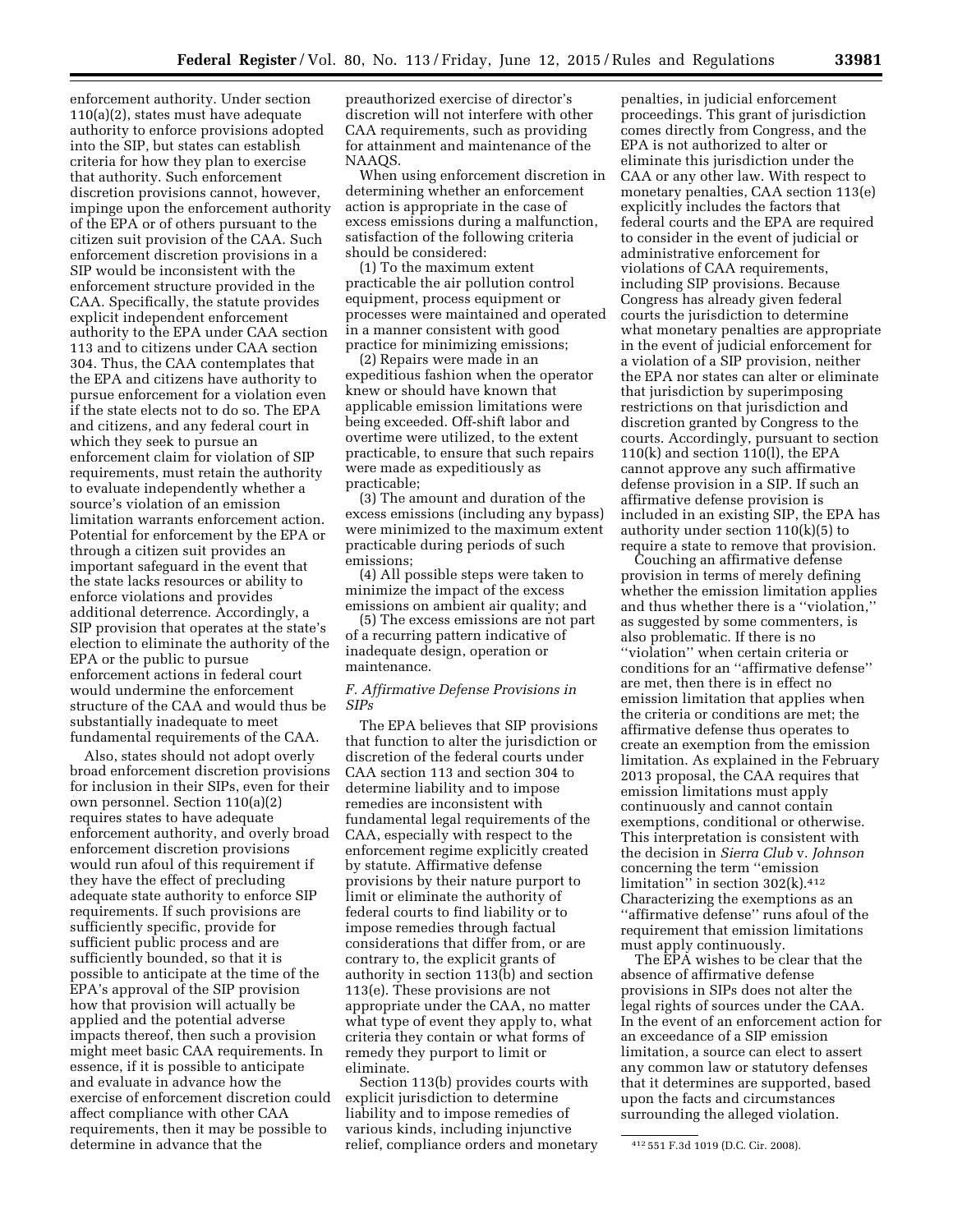Under section 113(b), courts have explicit authority to impose injunctive relief, issue compliance orders, assess monetary penalties or fees and impose any other appropriate relief. Under section 113(e), federal courts are required to consider the enumerated statutory factors when assessing monetary penalties, including ''such other factors as justice may require.'' For example, if the exceedance of the SIP emission limitation occurs due to a malfunction, that exceedance is a violation of the applicable emission limitation but the source retains the ability to defend itself in an enforcement action and to oppose the imposition of particular remedies or to seek the reduction or elimination of monetary penalties, based on the specific facts and circumstances of the event. Thus, elimination of a SIP affirmative defense provision that purported to take away the statutory jurisdiction of the federal court to exercise its authority to impose remedies does not disarm sources in potential enforcement actions. Sources retain all of the equitable arguments they could have made under an affirmative defense provision; they must simply make such arguments to the reviewing court as envisioned by Congress in section 113(b) and section 113(e).

Once impermissible SSM exemptions are removed from the SIP, then any excess emissions during such events may be the subject of an enforcement action, in which the parties may use any appropriate evidence to prove or disprove the existence and scope of the alleged violation and the appropriate remedy for an established violation. Any alleged violation of an applicable SIP emission limitation, if not conceded by the source, must be established by the party bearing the burden of proof in a legal proceeding. The degree to which evidence of an alleged violation may derive from a specific reference method or any other credible evidence must be determined based upon the facts and circumstances of the exceedance of the emission limitation at issue.413 Congress vested the federal courts with the authority to judge how best to weigh the evidence in an enforcement action.

# *G. Anti-Backsliding Considerations*

The EPA recognizes that one important consideration for air agencies as they evaluate how best to revise their SIP provisions in response to this SIP call is the nature of the analysis that will be necessary for the resulting SIP revisions under section 110(k)(3), section 110(l) and section 193. Under section 110(l), the EPA is prohibited from approving any SIP revision that would interfere with any applicable requirement concerning attainment and reasonable further progress or any other requirements of the CAA. Section 193 prohibits states from modifying regulations in place prior to November 15, 1990, unless the modification ensures equivalent or greater reductions of the pollutant. SIP revision must be evaluated for compliance with section 110(l) and section 193 on the facts and circumstances of the specific revision. Section X of this document provides three example scenarios in which a state might remove an impermissible SSM provision from its SIP, including how sections 110(l) and 193 considerations might apply. These examples are intended to provide general guidance on the considerations and the nature of the analysis that may be appropriate for different types of SIP revisions. Air agencies should contact their respective EPA Regional Offices (see the

**SUPPLEMENTARY INFORMATION** section of this document) for further recommendations and assistance concerning the analysis appropriate for specific SIP revisions involving changes in SSM provisions.

### **XII. Environmental Justice Consideration**

The final action restates the EPA's interpretation of the statutory requirements of the CAA. Through the SIP calls issued to certain states as part of this SIP call action under CAA section  $110(k)(5)$ , the EPA is only requiring each affected state to revise its SIP to comply with existing requirements of the CAA. The EPA's action therefore leaves to each affected state the choice as to how to revise the SIP provision in question to make it consistent with CAA requirements and to determine, among other things, which of the several lawful approaches to the treatment of excess emissions during SSM events will be applied to particular sources. The EPA has not performed an environmental justice analysis for purposes of this action, because it cannot geographically locate or quantify the resulting source-specific emission reductions. Nevertheless, the EPA believes this action will provide

environmental protection for all areas of the country.

### **XIII. References**

The following is a list of documents that are specifically referenced in this document. Some listed documents also include a document ID number associated with the docket for this rulemaking.

- 1. 1982 SSM Guidance (Memorandum to Regional Administrators, Region I–X from Kathleen M. Bennett, Assistant Administrator for Air, Noise and Radiation, Subject: Policy on Excess Emissions During Startup, Shutdown, Maintenance, and Malfunctions, dated September 28, 1982), EPA–HQ–OAR– 2012–0322–0005.
- 2. 1983 SSM Guidance (Memorandum to Regional Administrators, Region I–X from Kathleen M. Bennett, Assistant Administrator for Air, Noise and Radiation, Subject: Policy on Excess Emissions During Startup, Shutdown, Maintenance, and Malfunctions, dated February 15, 1983), EPA–HQ–OAR– 2012–0322–0006.
- 3. 1999 SSM Guidance (Memorandum to EPA Regional Administrators, Regions I–X from Steven A. Herman and Robert Perciasepe, USEPA, Subject: State Implementation Plans: Policy Regarding Excess Emissions During Malfunctions, Startup, and Shutdown, dated September 20, 1999), EPA–HQ–OAR–2012–0322– 0007.
- 4. 2001 SSM Guidance (Memorandum to EPA Regional Administrators, Regions I–X from Eric Schaeffer, Director, Office of Regulatory Enforcement, Office of Enforcement and Compliance Assurance, and John S. Seitz, Director, Office of Air Quality Planning and Standards, Office of Air and Radiation, dated December 5, 2001), EPA–HQ–OAR–2012–0322–0038.
- 5. ''Action to Ensure Authority To Issue Permits Under the Prevention of Significant Deterioration Program to Sources of Greenhouse Gas Emissions: Finding of Substantial Inadequacy and SIP Call; Final rule,'' 75 FR 77698 (December 13, 2010), EPA–HQ–OAR– 2012–0322–0014.
- 6. *Am. Farm Bureau Fedn* v. *United States EPA,* 984 F.Supp.2d 289 (M.D. Pa. 2013).
- 7. *Appalachian Power Co.* v. *EPA,* 249 F.3d 1032 (D.C. Cir. 2001).
- 8. *Appalachian Power Co.* v. *EPA,* 251 F.3d 1026 (D.C. Cir. 2001).
- 9. ''Approval and Disapproval and Promulgation of Air Quality Implementation Plans; Colorado; Revisions to Regulation 1; Notice of proposed rulemaking,'' 75 FR 42342 (July 21, 2010), EPA–HQ–OAR–2012– 0322–0015, finalized as proposed at 76 FR 4540 (January 26, 2011), EPA–HQ– OAR–2012–0322–0016.
- 10. ''Approval and Promulgation of Air Quality Implementation Plans; New Hampshire; Reasonably Available Control Technology for the 1997 8-Hour Ozone Standard; Direct final rule,'' 77 FR 66388 (November 5, 2012).

<sup>413</sup>For example, the degree to which data from continuous opacity monitoring systems (COMS) is evidence of violations of SIP opacity or PM mass emission limitations is a factual question that must be resolved on the facts and circumstances in the context of an enforcement action. *See, e.g., Sierra Club* v. *Pub. Ser*v. *Co. of Colorado, Inc.,* 894 F.Supp. 1455 (D. Colo. 1995) (allowing use of COMS data to prove opacity limit violations).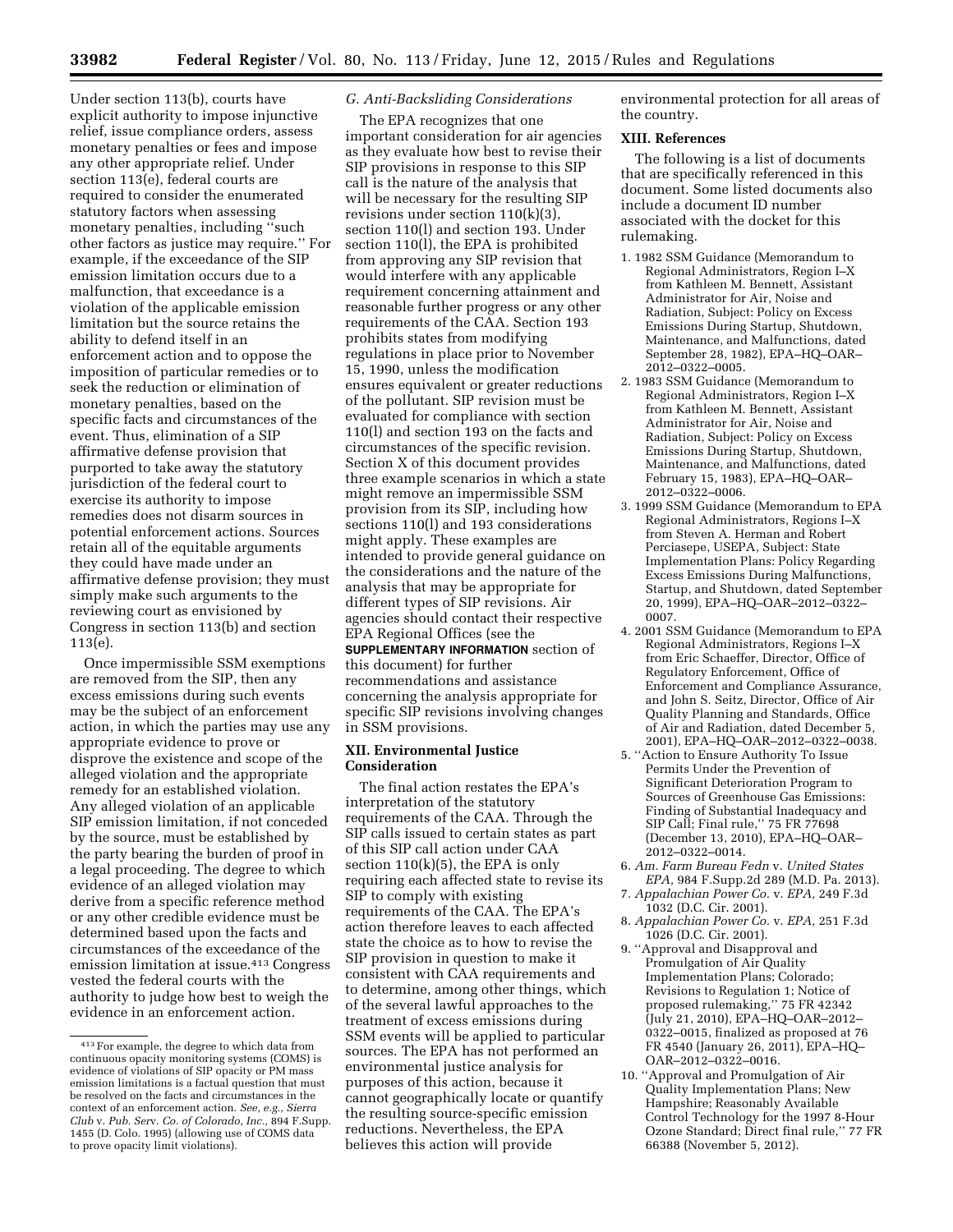- 11. ''Approval and Promulgation of Air Quality Implementation Plans; New Hampshire; Reasonably Available Control Technology Update To Address Control Techniques Guidelines Issued in 2006, 2007, and 2008; Direct final rule,'' 77 FR 66921 (November 8, 2012).
- 12. ''Approval and Promulgation of Air Quality Implementation Plans; Pennsylvania; Redesignation, Maintenance Plan, and Emissions Inventories for Reading; Ozone Redesignations Policy Change; Final rule,'' 62 FR 24826 (May 7, 1997).
- 13. ''Approval and Promulgation of Air Quality Implementation Plans; Utah; Redesignation Request and Maintenance Plan for Salt Lake County; Utah County; Ogden City  $\text{PM}_{10}$  Nonattainment Area; Proposed rule,'' 74 FR 62717 (December 1, 2009).
- 14. ''Approval and Promulgation of Implementation Plans and Designation of Areas for Air Quality Planning Purposes; State of Arizona; Redesignation of Phoenix-Mesa Area to Attainment for the 1997 8-Hour Ozone Standard; Final rule,'' 79 FR 55645 (September 17, 2014).
- 15. ''Approval and Promulgation of Implementation Plans and Designation of Areas for Air Quality Planning Purposes; Ohio; Redesignation of the Ohio Portion of the Huntington-Ashland 1997 Annual Fine Particulate Matter Nonattainment Area to Attainment; Final rule,'' 77 FR 76883 (December 31, 2012).
- 16. ''Approval and Promulgation of Implementation Plans and Designation of Areas for Air Quality Planning Purposes; State of Arizona; Redesignation of the Phoenix-Mesa Nonattainment Area to Attainment for the 1997 8-Hour Ozone Standard; Proposed rule,'' 79 FR 16734 (March 26, 2014).
- 17. ''Approval and Promulgation of Implementation Plans; Arkansas; Revisions for the Regulation and Permitting of Fine Particulate Matter; Final rule,'' 80 FR 11573 (March 4, 2015).
- 18. ''Approval and Promulgation of Implementation Plans; Corrections to the Arizona and Nevada State Implementation Plans; Direct final rule,'' 74 FR 57051 (November 3, 2009), EPA– HQ–OAR–2012–0322–0018.
- 19. ''Approval and Promulgation of Implementation Plans; Designation of Areas for Air Quality Planning Purposes; State of California; PM–10; Revision of Designation; Redesignation of the San Joaquin Valley Air Basin PM–10 Nonattainment Area to Attainment; Approval of PM–10 Maintenance Plan for the San Joaquin Valley Air Basin; Approval of Commitments for the East Kern PM–10 Nonattainment Area; Proposed rule,'' 73 FR 22307 (April 25, 2008).
- 20. ''Approval and Promulgation of Implementation Plans; Kentucky; Approval of Revisions to the Jefferson County Portion of the Kentucky SIP; Emissions During Startups, Shutdowns, and Malfunctions,'' proposed at 78 FR 29683 (May 21, 2013) and finalized at 79

FR 33101 (June 10, 2014), EPA–HQ– OAR–2012–0322–0890.

- 21. ''Approval and Promulgation of Implementation Plans; North Dakota; Revisions to the Air Pollution Control Rules; Final rule,'' 79 FR 63045 (October 22, 2014).
- 22. ''Approval and Promulgation of Implementation Plans; Texas; Excess Emissions During Startup, Shutdown, Maintenance, and Malfunction Activities,'' 75 FR 68989 (November 10, 2010), EPA–HQ–OAR–2012–0322–0892.
- 23. ''Approval and Promulgation of Implementation Plans; Texas; Revisions to the New Source Review (NSR) State Implementation Plan (SIP); Prevention of Significant Deterioration (PSD), Nonattainment NSR (NNSR) for the 1997 8-Hour Ozone Standard, NSR Reform, and a Standard Permit; Proposed rule,'' 74 FR 48467 (September 23, 2009).
- 24. ''Approval and Promulgation of Implementation Plans; Wyoming; Revisions to the Air Quality Standards and Regulations,'' 79 FR 62859 (October 21, 2014).
- 25. ''Approval and Promulgation of State Implementation Plans; Call for Sulfur Dioxide SIP Revisions for Billings/ Laurel, MT [Montana],'' 58 FR 41430 (August 4, 1993).
- 26. ''Approval and Promulgation of State Implementation Plans; Michigan,'' 63 FR 8573 (February 20, 1998), EPA–HQ– OAR–2012–0322–0023.
- 27. *Arizona Public Service Co.* v. *EPA,* 562 F.3d 1116 (10th Cir. 2009).
- 28. *ATK Launch Systems, Inc.* v. *EPA,* 651 F.3d 1194 (10th Cir. 2011).
- 29. *Auer* v. *Robbins,* 519 U.S. 452 (1997). 30. CAA of 1970, Pub. L. 91–604, section
- 4(a), 84 Stat. 1676 (December 31, 1970). 31. *Catawba County, North Carolina* v. *EPA,*
- 571 F.3d 20 (D.C. Cir. 2009). 32. *Chevron, U.S.A., Inc.* v. *Natural Res. Def.*
- *Council, Inc.,* 467 U.S. 837 (1984). 33. ''Clean Air Act Full Approval of Partial Operating Permit Program; Allegheny County; Pennsylvania; Direct final rule,'' 66 FR 55112 (November 1, 2001), EPA– HQ–OAR–2012–0322–0020.
- 34. *Conn. Light & Power Co.* v. *NRC,* 673 F.2d 525 (D.C. Cir. 1982).
- 35. ''Correction of Implementation Plans; American Samoa, Arizona, California, Hawaii, and Nevada State Implementation Plans; Notice of proposed rulemaking,'' 61 FR 38664 (July 25, 1996), EPA–HQ–OAR–2012– 0322–0034, finalized at 62 FR 34641 (June 27, 1997), EPA–HQ–OAR–2012– 0322–0035.
- 36. ''Corrections to the California State Implementation Plan,'' 69 FR 67062 (November 16, 2004), EPA–HQ–OAR– 2012–0322–0017.
- 37. ''Credible Evidence Revisions; Final rule,'' 62 FR 8314 (February 24, 1997).
- 38. ''Draft Emissions Inventory Guidance for Implementation of Ozone [and Particulate Matter]\* National Ambient Air Quality Standards (NAAQS) and Regional Haze Regulations,'' April 11, 2014.
- 39. *EME Homer City Generation, L.P.* v. *EPA,*  696 F.3d 7 (D.C. Cir. 2012) *rev'd,* 134 S. Ct. 1584 (2014).
- 40. ''Emissions Inventory Guidance for Implementation of Ozone and Particulate Matter National Ambient Air Quality Standards (NAAQS) and Regional Haze Regulations,'' Appendix B, August 2005, EPA–454/R–05–001.
- 41. ''Federal Implementation Plan for the Billings/Laurel, MT [Montana], Sulfur Dioxide Area,'' 73 FR 21418 (April 21, 2008), EPA–HQ–OAR–2012–0322–0009.
- 42. *FCC* v. *Fox Television Stations, Inc.,* 556 U.S. 502 (2009).
- 43. February 2013 proposal (''State Implementation Plans: Response to Petition for Rulemaking; Findings of Substantial Inadequacy; and SIP Calls To Amend Provisions Applying to Excess Emissions During Periods of Startup, Shutdown, and Malfunction; Proposed rule,'' 78 FR 12459, February 22, 2013), EPA–HQ–OAR–2012–0322–0055.
- 44. ''Finding of Significant Contribution and Rulemaking for Certain States in the Ozone Transport Assessment Group Region for Purposes of Reducing Regional Transport of Ozone,'' 63 FR 57356 (October 27, 1998), EPA–HQ– OAR–2012–0322–0037.
- 45. ''Finding of Substantial Inadequacy of Implementation Plan; Call for Utah State Implementation Plan Revision,'' 76 FR 21639 (April 18, 2011), EPA–HQ–OAR– 2012–0322–0010.
- 46. ''Finding of Substantial Inadequacy of Implementation Plan; Call for Utah State Implementation Plan Revision,'' 75 FR 70888 (November 19, 2010), EPA–HQ– OAR–2012–0322–0012.
- 47. ''Finding of Substantial Inadequacy of Implementation Plan; Call for Iowa State Implementation Plan Revision,'' 76 FR 41424 (July 14, 2011).
- 48. ''Finding of Substantial Inadequacy of Implementation Plan; Call for California State Implementation Plan Revision,'' 68 FR 37746 (June 25, 2003).
- 49. *Florida Power & Light Co.* v. *Costle,* 650 F.2d 579 (5th Cir. 1981).
- 50. *Florida Power & Light Co.* v. *United States,* 846 F.2d 765 (D.C. Cir. 1988).
- 51. ''Guidance on the Use of Models and Other Analyses for Demonstrating Attainment of Air Quality Goals for Ozone, PM2.5, and Regional Haze,'' April 2007, EPA–454/B–07–002.
- 52. ''Guidelines for Estimating and Applying Rule Effectiveness for Ozone/CO State Implementation Plan Base Year Inventories,'' November 1992, EPA– 4S2JR–92.010.
- 53. H. Rept. 101–490.
- 54. H.R. 95–294 (1977).
- 55. *Howmet Corp.* v. *EPA,* 614 F.3d 544 (D.C. Cir. 2010).
- 56. *Industrial Environmental Association* v. *Browner,* No. 97–71117 (9th Cir. May 26, 2000).
- 57. *Ky. Res Council* v. *EPA,* 467 F.3d 986 (6th Cir. 2006).
- 58. *Luminant Generation* v. *EPA,* 714 F.3d 841 (5th Cir. 2013) [EPA–HQ–OAR– 2012–0322–0881], *cert. denied,* 134 S. Ct. 387 (2013).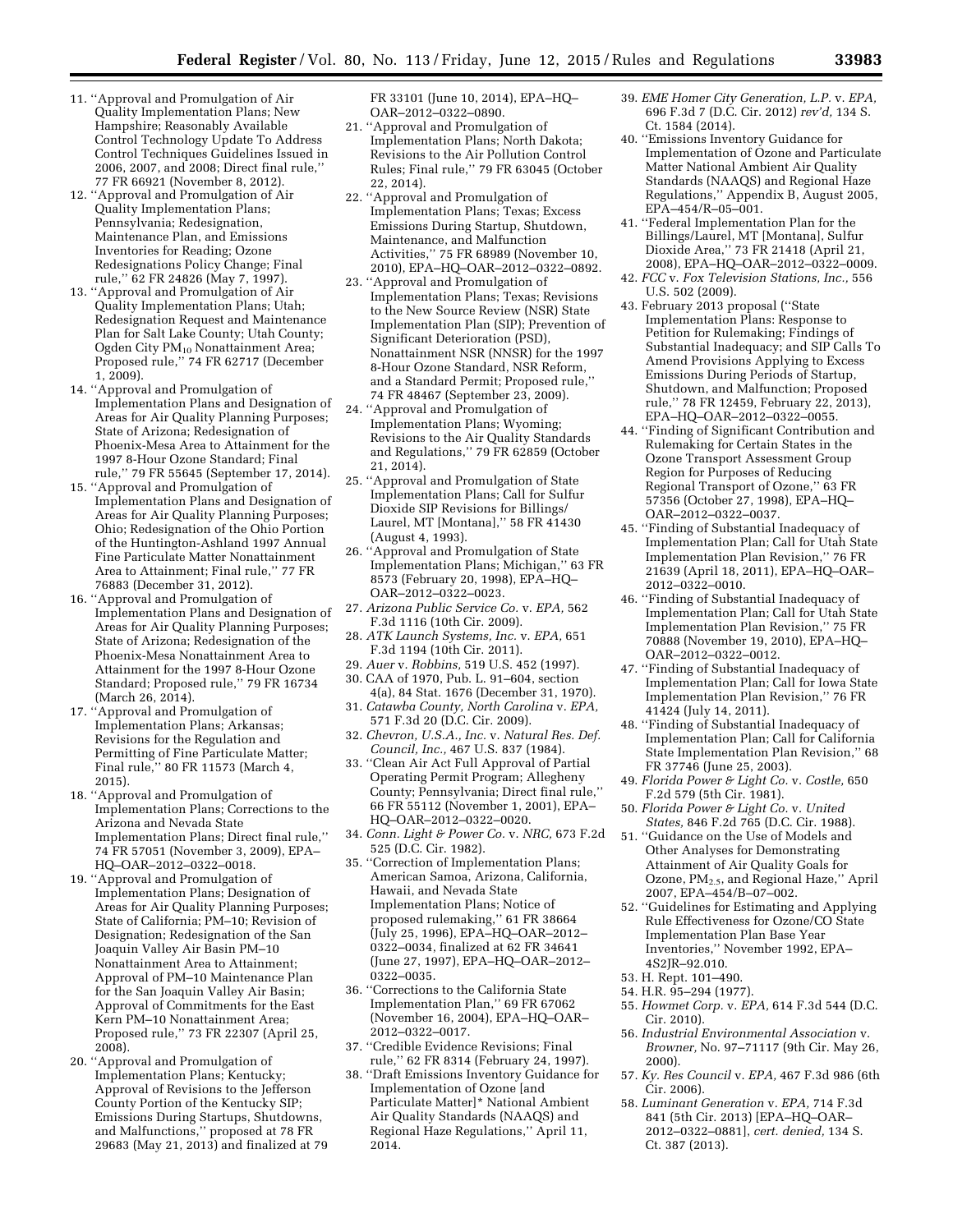- 59. Memorandum, ''Additional Clarification Regarding Application of Appendix W Modeling Guidance for the 1-hour NO2 National Ambient Air Quality Standard,'' from T. Fox, EPA/OAQPS, to Regional Air Division Directors, March 1, 2011.
- 60. Memorandum, ''Estimate of Potential Direct Costs of SSM SIP Calls to Air Agencies,'' April 28, 2015.
- 61. Memorandum, ''Guidance on Infrastructure State Implementation Plan (SIP) Elements under Clean Air Act Section  $110(a)(1)$  and  $110(a)(2)$ ," from Stephen D. Page, Director, OAQPS, to Regional Air Directors, Regions 1–10, September 13, 2013.
- 62. Memorandum, ''Statutory, Regulatory, and Policy Context for this Rulemaking,'' February 4, 2013, EPA–HQ–OAR–2012– 0322–0029 (Background Memorandum).
- 63. *Mich. Dep't of Envtl. Quality* v. *Browner,*  230 F.3d 181 (6th Cir. 2000).
- 64. *Michigan* v. *EPA,* 213 F.3d 663 (D.C. Cir. 2000).
- 65. *Mid-Tex Elec. Co-op, Inc.* v. *FERC,* 773 F.2d 327 (D.C. Cir. 1985).
- 66. *Montana Sulphur & Chemical Co.* v. *EPA,*  666 F.3d 1174 (9th Cir. 2012) [EPA–HQ– OAR–2012–0322–0032], *cert. denied,*  133 S. Ct. 409 (2012).
- 67. *Motor Vehicle Mfrs Ass'n* v. *State Farm Mut. Auto Ins. Co.,* 463 U.S. 29 (1983).
- 68. ''National Emission Standards for Hazardous Air Pollutants for Major Sources: Industrial, Commercial, and Institutional Boilers and Process Heaters; Proposed rule,'' 80 FR 3089 (January 21, 2015).
- 69. ''National Emission Standards for Hazardous Air Pollutants Residual Risk and Technology Review for Flexible Polyurethane Foam Production; Final rule,'' 79 FR 48073 (August 15, 2014).
- 70. ''National Emission Standards for Hazardous Air Pollutants: Generic Maximum Achievable Control Technology Standards; and Manufacture of Amino/Phenolic Resins; Final rule,'' 79 FR 60897 (October 8, 2014).
- 71. *Nat'l Cable & Telecomms. Ass'n* v. *Brand X Internet Servs.,* 545 U.S. 967 (2005).
- 72. *Nat'l Gypsum* v. *EPA,* 968 F.2d 40 (D.C. Cir. 1992).
- 73. *New Hampshire* v. *Maine,* 532 U.S. 742 (2011).
- 74. *North Dakota* v. *EPA,* 730 F.3d 750 (8th Cir. 2013), *cert. denied,* 134 S. Ct. 2662 (2014).
- 75. *NRDC* v. *EPA,* 749 F.3d 1055 (D.C. Cir. 2014), EPA–HQ–OAR–2012–0322–0885.
- 76. *Oklahoma* v. *EPA,* 723 F.3d 1201 (10th Cir. 2013), *cert. denied,* 134 S. Ct. 2662 (2014).
- 77. ''Oil and Natural Gas Sector: Reconsideration of Additional Provisions of New Source Performance Standards; Final rule,'' 79 FR 79017 (December 31, 2014).
- 78. ''Oil and Natural Gas Sector: Reconsideration of Additional Provisions of New Source Performance Standards; Proposed rule,'' 79 FR 41752 (July 17, 2014).
- 79. *Omnipoint Corp.* v. *Fed. Commc'ns Comm'n,* 78 F.3d 620 (D.C. Cir. 1996).
- 80. Petition (''Petition to Find Inadequate and Correct Several State Implementation

Plans under Section 110 of the Clean Air Act Due to Startup, Shutdown, Malfunction, and/or Maintenance Provisions,'' on behalf of Sierra Club, dated June 30, 2011), EPA–HQ–OAR– 2012–0322–0003.

- 81. ''Proposed Settlement Agreement, Clean Air Act Citizen Suit,'' 76 FR 54465 (September 1, 2011).
- 82. ''Requirements for Preparation, Adoption, and Submittal of Implementation Plans; Approval and Promulgation of Implementation Plans; Final rules,'' 45 FR 52676 (August 7, 1980).
- 83. ''Standards of Performance for Fossil-Fuel-Fired Steam Generators for Which Construction Is Commenced After August 17, 1971; Standards of Performance for Electric Utility Steam Generating Units for Which Construction Is Commenced After September 18, 1978; Standards of Performance for Industrial-Commercial-Institutional Steam Generating Units; and Standards of Performance for Small Industrial-Commercial-Institutional Steam Generating Units; Final rule,'' 74 FR 5072 (January 28, 2009).
- 84. S. Rep No. 91–1196 (1970).
- 85. ''Selection of Sequence of Mandatory Sanctions for Findings Made Pursuant to Section 179 of the Clean Air Act,'' 59 FR 39832 (August 4, 1994), EPA–HQ–OAR– 2012–0322–0033, codified at 40 CFR 52.31.
- 86. Settlement Agreement executed November 30, 2011, to address a lawsuit filed by Sierra Club and WildEarth Guardians in the United States District Court for the Northern District of California, in *Sierra Club et al.* v. *Jackson,* No. 3:10–cv–04060–CRB (N.D. Cal.), EPA–HQ–OAR–2012–0322–0039.
- 87. *Sierra Club* v. *EPA,* 375 F.3d 537 (7th Cir. 2004).
- 88. *Sierra Club* v. *Georgia Power Co.,* 443 F.3d 1346 (11th Cir. 2006).
- 89. *Sierra Club* v. *Johnson,* 551 F.3d 1019 (D.C. Cir. 2008), EPA–HQ–OAR–2012– 0322–0048.
- 90. *Sierra Club* v. *Pub. Ser*v. *Co. of Colorado, Inc.,* 894 F.Supp. 1455 (D. Colo. 1995).
- 91. SNPR (''State Implementation Plans: Response to Petition for Rulemaking; Findings of Substantial Inadequacy; and SIP Calls To Amend Provisions Applying to Excess Emissions During Periods of Startup, Shutdown and Malfunction; Supplemental Proposal To Address Affirmative Defense Provisions in States Included in the Petition for Rulemaking and in Additional States; Supplemental notice of proposed rulemaking,'' 79 FR 55919, September 17, 2014), EPA–HQ– OAR–2012–0322–0909.
- 92. *Southwestern Pennsylvania Growth Alliance* v. *EPA,* 114 F.3d 984 (6th Cir. 1998).
- 93. *State Farm Mut. Auto Ins. Co.* v. *Campbell,* 538 U.S. 408 (2003).
- 94. ''State Implementation Plans: Response to Petition for Rulemaking; Findings of Substantial Inadequacy; and SIP Calls To Amend Provisions Applying to Excess Emissions During Periods of Startup, Shutdown, and Malfunction; Notice of

extension of public comment period,'' 78 FR 20855 (April 8, 2013), EPA–HQ– OAR–2012–0322–0126.

- 95. ''State Implementation Plans; General Preamble for the Implementation of Title I of the Clean Air Act Amendments of 1990,'' 57 FR 13498 (April 16, 1992).
- 96. *Tex Tin Corp.* v. *EPA,* 992 F.2d 353 (D.C. Cir. 1993).
- 97. *Texas* v. *EPA,* No. 10–60961, 2011 WL 710498 (5th Cir. Feb. 24, 2011).
- 98. *Train* v. *NRDC,* 421 U.S. 60 (1975). 99. *U.S.* v. *Ford Motor Co.,* 736 F.Supp. 1539
- (W.D. Mo. 1990). 100. *U.S.* v. *General Motors Corp.,* 702
- F.Supp. 133 (N.D. Texas 1988). 101. *Union Elec. Co.* v. *EPA,* 427 U.S. 246
- (1976). 102. *US Magnesium, LLC* v. *EPA,* 690 F.3d 1157 (10th Cir. 2012), EPA–HQ–OAR– 2012–0322–0031.
- 103. *Virginia* v. *EPA,* 108 F.3d 1397 (D.C. Cir. 1997).
- 104. *Wall* v. *EPA,* 265 F.3d 426 (6th Cir. 2001).
- 105. *Wyo. Outdoor Council* v. *U.S. Forest Ser*v., 165 F.3d 43 (D.C. Cir. 1999).

#### **XIV. Statutory and Executive Order Reviews**

*A. Executive Order 12866: Regulatory Planning and Review and Executive Order 13563: Improving Regulation and Regulatory Review* 

This action is a ''significant regulatory action'' that was submitted to the Office of Management and Budget (OMB) for review because it raises novel legal or policy issues. Any changes made in response to OMB recommendations have been documented in the docket.

#### *B. Paperwork Reduction Act (PRA)*

This action does not impose an information collection burden under the PRA. This action merely reiterates the EPA's interpretation of the statutory requirements of the CAA and does not require states to collect any additional information. Through the SIP calls issued to certain states as part of this action under CAA section 110(k)(5), the EPA is only requiring each affected state to revise its SIP to comply with existing requirements of the CAA.

## *C. Regulatory Flexibility Act (RFA)*

I certify that this action will not have a significant economic impact on a substantial number of small entities under the RFA. In making this determination, the impact of concern is any significant adverse economic impact on small entities. Any agency may certify that a rule will not have a significant economic impact on a substantial number of small entities if the rule relieves regulatory burden, has no net burden or otherwise has a positive economic effect on the small entities subject to this rule. This action